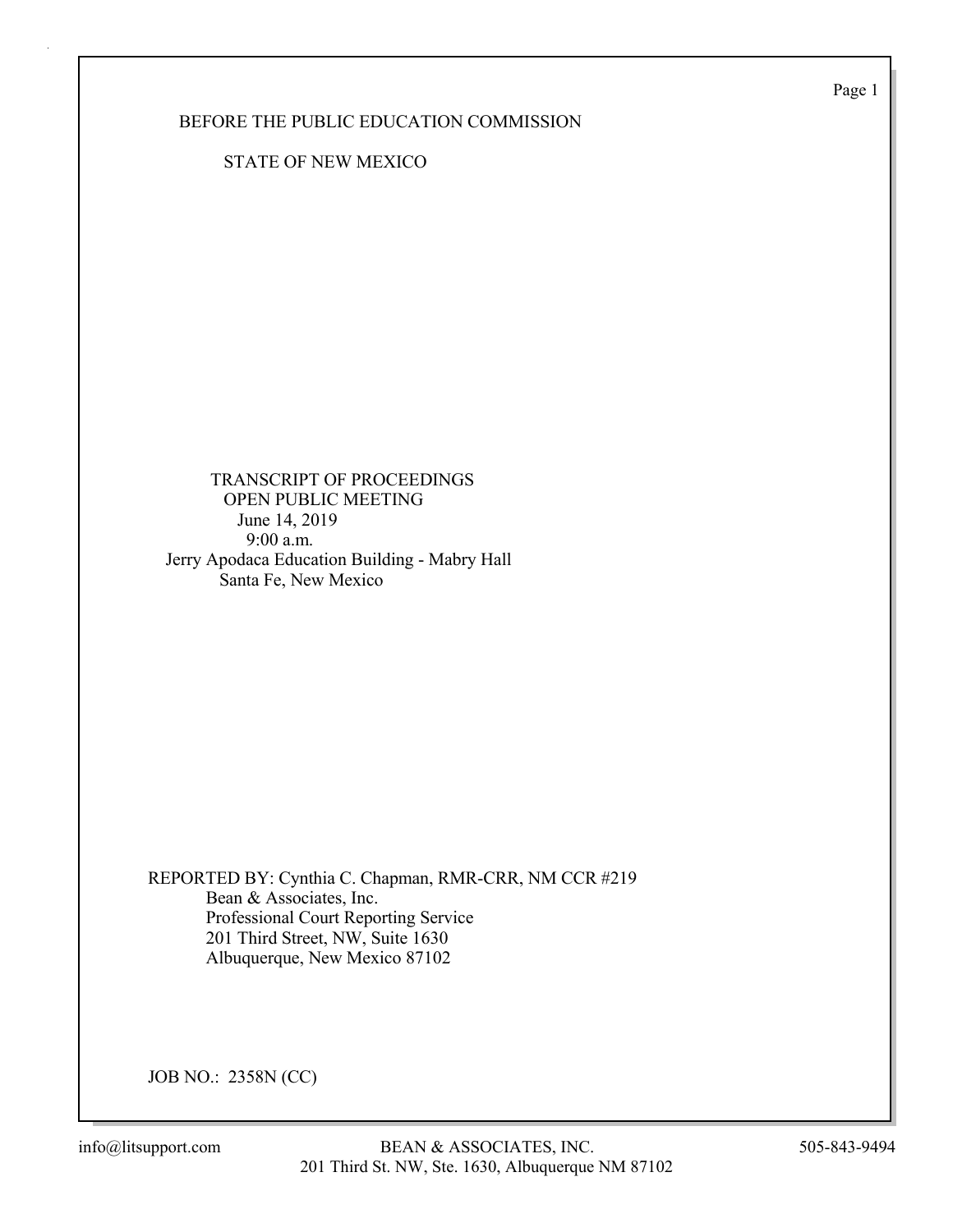# 2 (Pages 2 to 5)

| Page 2                                                                                                                                                                                                                                                                                                                                                                                                                                                                                                                                                                                                                                                                                                                                                                                                                                                                                                                                                                                                                                                                                                                                                                                                                                                                                                                                                                                                      | Page 4                                                                                                                                                                                                                                                                                                                                                                                                                                                                                                                                                                                                                                                                                                                                                                                                                                                                                                                                                                                                          |
|-------------------------------------------------------------------------------------------------------------------------------------------------------------------------------------------------------------------------------------------------------------------------------------------------------------------------------------------------------------------------------------------------------------------------------------------------------------------------------------------------------------------------------------------------------------------------------------------------------------------------------------------------------------------------------------------------------------------------------------------------------------------------------------------------------------------------------------------------------------------------------------------------------------------------------------------------------------------------------------------------------------------------------------------------------------------------------------------------------------------------------------------------------------------------------------------------------------------------------------------------------------------------------------------------------------------------------------------------------------------------------------------------------------|-----------------------------------------------------------------------------------------------------------------------------------------------------------------------------------------------------------------------------------------------------------------------------------------------------------------------------------------------------------------------------------------------------------------------------------------------------------------------------------------------------------------------------------------------------------------------------------------------------------------------------------------------------------------------------------------------------------------------------------------------------------------------------------------------------------------------------------------------------------------------------------------------------------------------------------------------------------------------------------------------------------------|
| <b>APPEARANCES</b><br>1<br>$\overline{c}$<br><b>COMMISSIONERS:</b><br>3<br>MS. PATRICIA GIPSON, Chair<br>MS. TRISH RUIZ, Vice Chair<br>4<br>MS. KARYL ANN ARMBRUSTER, Secretary<br>MR. R. CARLOS CABALLERO, Member<br>5<br>MR. MICHAEL CHAVEZ, Member<br>MR. TIM CRONE, Member<br>6<br>MS. GEORGINA DAVIS, Member<br>MS. SONIA RAFTERY, Member<br>7<br>MR. DAVID ROBBINS, Member<br>MS. GLENNA VOIGT, Member<br>8<br>PED STAFF:<br>9<br>MR. ALAN BRAUER, Acting Director, Options for<br>Parents and Families Division<br>10<br>11<br>MS. KAREN WOERNER, Deputy Director, Options for<br>Parents and Families Division<br>12<br>MS. BEVERLY FRIEDMAN, PED Custodian of Record<br>13<br>and Liaison to the PEC<br>14<br>PEC COUNSEL:<br>15<br>MS. AMI JAEGER, Counsel to the PEC<br>MR. MARK CHAIKEN, Counsel to the PEC<br>16<br>17<br>18<br>19<br>20<br>21<br>22<br>23<br>24<br>25                                                                                                                                                                                                                                                                                                                                                                                                                                                                                                                         | INDEX TO PROCEEDINGS, Continued<br>1<br>$\boldsymbol{2}$<br><b>PAGE</b><br>3<br>15 Discussion and Possible Action on a<br>191<br>Contract for Support/Mentors for<br>4<br>New Schools and New Head Administrators<br>5<br>16 Report from the Chair<br>215<br>6<br>17 PEC Comments<br>230<br>7<br>244<br>18 Adjourn<br>8<br>REPORTER'S CERTIFICATE<br>245<br>9<br><b>ATTACHMENTS:</b><br>10<br>1 Visitors' Sign-In Sheets<br>11<br>12<br>13<br>14<br>15<br>16<br>17<br>18<br>19<br>20<br>21<br>22<br>23<br>24<br>25                                                                                                                                                                                                                                                                                                                                                                                                                                                                                              |
| Page 3                                                                                                                                                                                                                                                                                                                                                                                                                                                                                                                                                                                                                                                                                                                                                                                                                                                                                                                                                                                                                                                                                                                                                                                                                                                                                                                                                                                                      | Page 5                                                                                                                                                                                                                                                                                                                                                                                                                                                                                                                                                                                                                                                                                                                                                                                                                                                                                                                                                                                                          |
| INDEX TO PROCEEDINGS<br>1<br>2<br>PAGE<br>3<br>1 Call to Order, Roll Call, Pledge of<br>5<br>Allegiance, and Salute to the<br>New Mexico Flag<br>4<br>5<br>2 Approval of Agenda<br>6<br>7<br>3 Open Forum<br>6<br>7<br>Consent Agenda<br>4<br>8<br>Presentation by Albuquerque Sign Language 9<br>5<br>Academy Regarding Transition Program for<br>9<br>Graduates<br>10<br>6 Report from Options for Parents and<br>27<br>the Charter School Division - Discussion<br>and Possible Actions<br>11<br>12<br>Discussion and Possible Action on Charter 45<br>7<br><b>Contract Amendment Requests</b><br>13<br>8<br>Discussion and Possible Action on Response 70<br>by Alma d'Arte Charter School to PEC<br>14<br>Letter of Concern<br>15<br>9<br>Discussion and Possible Action on<br>131<br>16<br>Corrective Action Plan for La Academia<br>Dolores Huerta<br>17<br>10 Discussion and Possible Action on<br>154<br>Commencement of Operations<br>18<br>19<br>12 Discussion and Possible Action on<br>185<br>Revisions to Renewal Application and<br>Amendment Requests with References to<br>20<br>A-F School Grading<br>21<br>13 Discussion and Possible Action on the<br>188<br>22<br>Definition of "Re-Engagement High Schools"<br>14 Discussion and Possible Action on Public 189<br>23<br>Education Commission/Public Education<br>Department (PEC/PED Memorandum of<br>24<br>Understanding (MOU)<br>25 | THE CHAIR: I'm going to call to order<br>$\mathbf{1}$<br>$\sqrt{2}$<br>this meeting of the Public Education Commission. It<br>3<br>is Friday, June 14th, and it is 9:07 a.m.<br>$\overline{4}$<br>Commissioner Armbruster, roll call?<br>5<br>COMMISSIONER ARMBRUSTER: Commissioner<br>6<br>Robbins?<br>7<br><b>COMMISSIONER ROBBINS: Here.</b><br>8<br>COMMISSIONER ARMBRUSTER: Commissioner<br>9<br>Voigt?<br>10<br>COMMISSIONER VOIGT: Here.<br>11<br><b>COMMISSIONER ARMBRUSTER: Commissioner</b><br>12<br>Armbruster is here.<br>13<br><b>Commissioner Davis?</b><br>14<br>COMMISSIONER DAVIS: Here.<br>15<br>COMMISSIONER ARMBRUSTER: Oh, you are<br>16<br>here.<br>17<br>COMMISSIONER DAVIS: I am here.<br>18<br>COMMISSIONER ARMBRUSTER: I was about to<br>19<br>say no. Thank you.<br>20<br>Commissioner Chavez? Is he coming?<br>21<br>(No response.)<br>22<br>COMMISSIONER ARMBRUSTER: Commissioner<br>23<br>Gipson?<br>24<br>THE CHAIR: Here.<br>25<br><b>COMMISSIONER ARMBRUSTER: Commissioner</b> |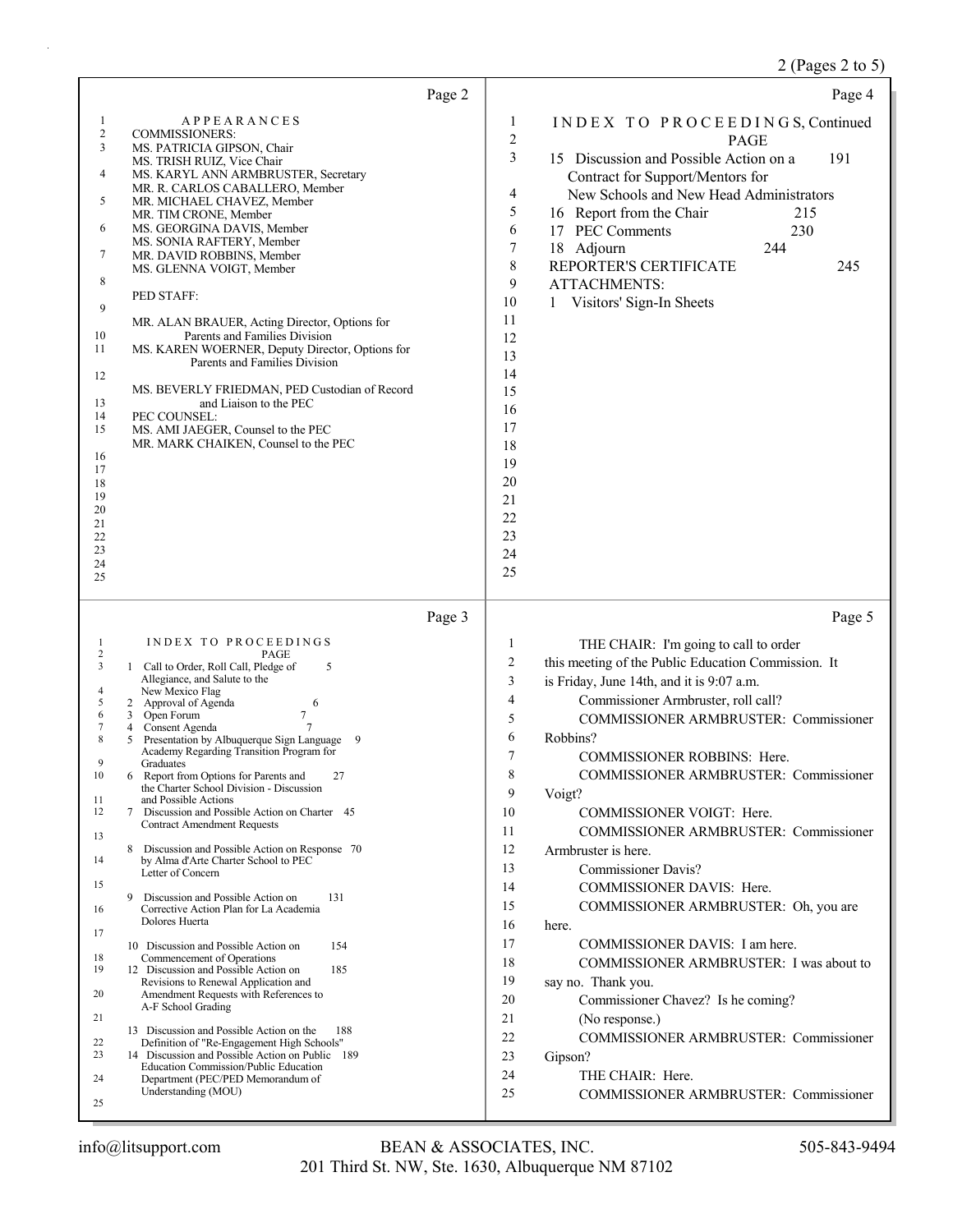3 (Pages 6 to 9)

|    | Page 6                                               |                | Page 8                                             |
|----|------------------------------------------------------|----------------|----------------------------------------------------|
| 1  | Raftery?                                             | 1              | THE CHAIR: There's a motion by                     |
| 2  | <b>COMMISSIONER RAFTERY: Here.</b>                   | $\overline{2}$ | Commissioner Ruiz, a second by Commissioner Crone. |
| 3  | <b>COMMISSIONER ARMBRUSTER: Commissioner</b>         | 3              | Do we do a roll call for this?                     |
| 4  | Crone?                                               | 4              | COMMISSIONER ARMBRUSTER: I'll do it.               |
| 5  | <b>COMMISSIONER CRONE: Here.</b>                     | 5              | Commissioner Ruiz?                                 |
| 6  | <b>COMMISSIONER ARMBRUSTER: Commissioner</b>         | 6              | <b>COMMISSIONER RUIZ: Yes.</b>                     |
|    | Ruiz?                                                | 7              | <b>COMMISSIONER ARMBRUSTER: Commissioner</b>       |
| 8  | <b>COMMISSIONER RUIZ: Present.</b>                   | 8              | Crone.                                             |
| 9  | COMMISSIONER ARMBRUSTER: Commissioner                | 9              | <b>COMMISSIONER CRONE: Yes.</b>                    |
| 10 | Caballero isn't here.                                | 10             | COMMISSIONER ARMBRUSTER: Commissioner              |
| 11 | So we have eight.                                    | 11             | Raftery?                                           |
| 12 | THE CHAIR: Eight Commissioners present.              | 12             | <b>COMMISSIONER RAFTERY: Yes.</b>                  |
| 13 | Thank you so much.                                   | 13             | <b>COMMISSIONER ARMBRUSTER: Commissioner</b>       |
| 14 | I'm going to -- well, I will lead us in              | 14             | Gipson?                                            |
| 15 | the Pledge of Allegiance, and Commissioner Crone,    | 15             | THE CHAIR: Yes.                                    |
| 16 | I'll ask to do the Salute to the New Mexico Flag.    | 16             | COMMISSIONER ARMBRUSTER: Commissioner              |
| 17 | (Pledge of Allegiance and Salute to the              | 17             | Davis?                                             |
| 18 | New Mexico Flag conducted.)                          | 18             | <b>COMMISSIONER DAVIS: Yes.</b>                    |
| 19 | COMMISSIONER CRONE: I'll try to memorize             | 19             | <b>COMMISSIONER ARMBRUSTER: Commissioner</b>       |
| 20 | it one of these days. I promise.                     | 20             | Armbruster votes "Yes."                            |
| 21 | THE CHAIR: After you're gone.                        | 21             | Commissioner Voigt?                                |
| 22 | We're on to the Approval of the Agenda.              | 22             | <b>COMMISSIONER VOIGT: Yes.</b>                    |
| 23 | And I have just two small changes. In 4-B, letter    | 23             | <b>COMMISSIONER ARMBRUSTER: Commissioner</b>       |
| 24 | d, Alma d'Arte -- that's in the Consent Agenda -- it | 24             | Robbins?                                           |
| 25 | needs to be removed from the Consent Agenda. And     | 25             | <b>COMMISSIONER ROBBINS: Yes.</b>                  |

## Page 7

|    | Page 7                                               |                | Page 9                                               |
|----|------------------------------------------------------|----------------|------------------------------------------------------|
| 1  | they are already in 6-C on the regular agenda.       | 1              | COMMISSIONER ARMBRUSTER: Eight-to-zero               |
| 2  | And in 6-C, No. 1, AIMS can be removed.              | $\overline{c}$ | vote.                                                |
| 3  | Does anyone else have any other changes?             | 3              | THE CHAIR: Motion passes, eight-zero.                |
| 4  | (No response.)                                       | $\overline{4}$ | Thank you.                                           |
| 5  | THE CHAIR: If not, I'll entertain a                  | 5              | We are now on to Item No. 5, which is a              |
| 6  | motion.                                              | 6              | presentation by the Albuquerque Sign Language        |
| 7  | COMMISSIONER ROBBINS: So move.                       | 7              | Academy. You didn't think you were going to be up    |
| 8  | <b>COMMISSIONER CRONE: Second.</b>                   | 8              | so quick, did you?                                   |
| 9  | THE CHAIR: There's a motion by                       | 9              | MR. RAFE MARTINEZ: Is the green light on?            |
| 10 | Commissioner Robbins, a second by Commissioner Ruiz. | 10             | THE CHAIR: Is the green light on?                    |
| 11 | All in favor?                                        | 11             | MR. RAFE MARTINEZ: No. Now it is. There              |
| 12 | (Commissioners so indicate.)                         | 12             | it is. Good morning.                                 |
| 13 | THE CHAIR: Opposed?                                  | 13             | THE CHAIR: Good morning.                             |
| 14 | (No response.)                                       | 14             | MR. RAFE MARTINEZ: Good morning. Sorry.              |
| 15 | THE CHAIR: Hearing no opposition, the                | 15             | Thank you for having me. The Albuquerque             |
| 16 | motion passes.                                       | 16             | Sign Language Academy, Rafe Martinez, Executive      |
| 17 | We are on to Item No. 3, which is Open               | 17             | Director.                                            |
| 18 | Forum. And no one has signed up.                     | 18             | We were asked to present -- it's not an              |
| 19 | So now we are on to Item No. 4, which is             | 19             | amendment -- but we are expanding our program        |
| 20 | the Consent Agenda.                                  | 20             | through what already exists in a K-12 set. But we    |
| 21 | (Chair consults with PEC counsel.)                   | 21             | are creating a transition program for students, 18   |
| 22 | THE CHAIR: So I will entertain a motion              | 22             | to 21, who are following in the Abilities Pathway so |
| 23 | for the Consent Agenda, as modified.                 | 23             | that they -- kids that have left us because they     |
| 24 | COMMISSIONER RUIZ: So move.                          | 24             | went to another high school and, quote, graduated    |
| 25 | <b>COMMISSIONER CRONE: Second.</b>                   | 25             | but they're coming back to us to really graduate in  |
|    |                                                      |                |                                                      |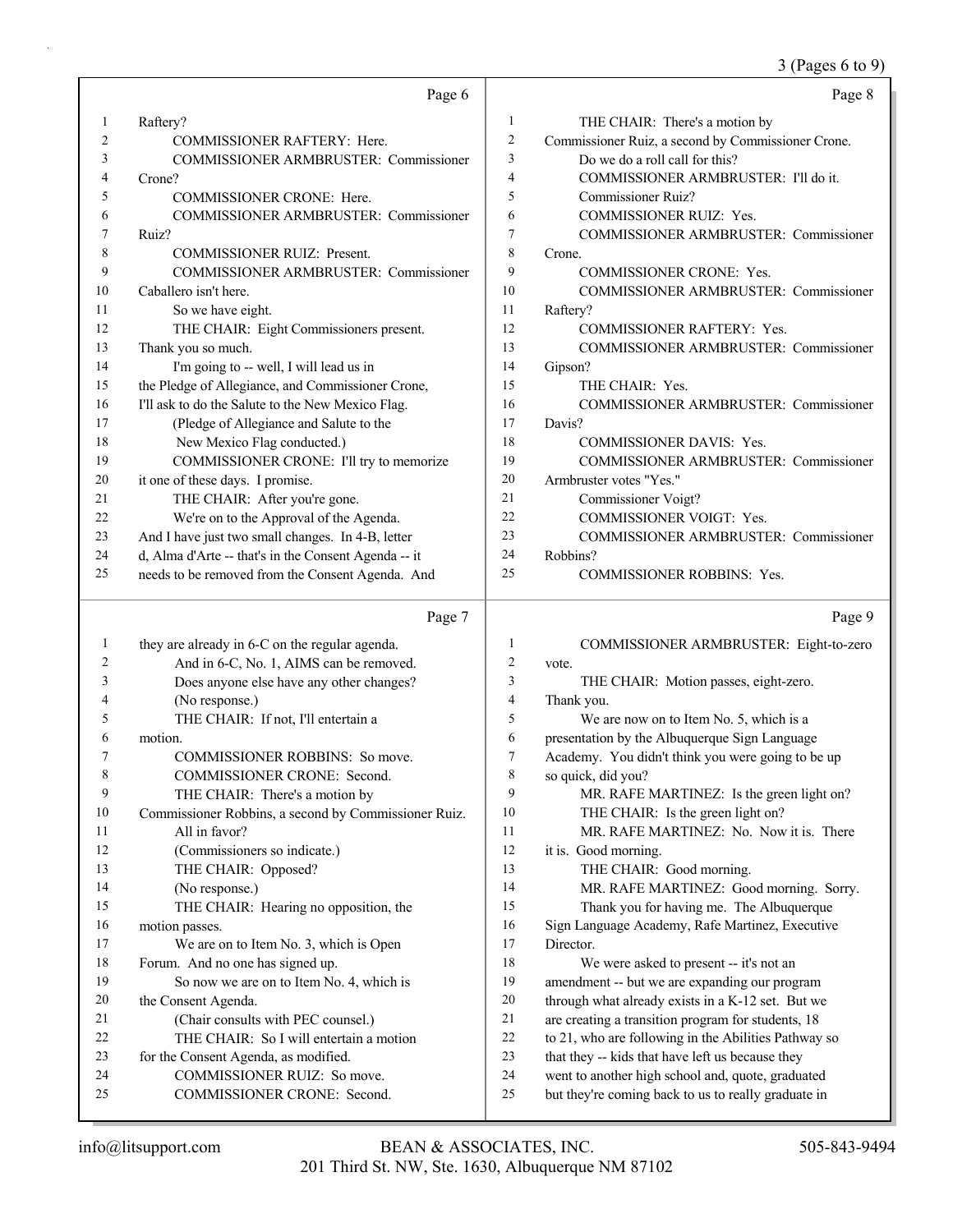## 4 (Pages 10 to 13)

|                | Page 10                                                    |                          | Page 12                                                                                    |
|----------------|------------------------------------------------------------|--------------------------|--------------------------------------------------------------------------------------------|
| 1              | this three-year program.                                   | 1                        | So it -- so the discussion is exciting for                                                 |
| 2              | THE CHAIR: Okay.                                           | $\overline{c}$           | us. It's what we want to do in long-term. So this                                          |
| 3              | MR. RAFE MARTINEZ: So we're doing this                     | 3                        | is a first step in our adult education endeavor. So                                        |
| 4              | under the lens of literacy in connection to the            | 4                        | beyond just the 21-year-old kind of cap, we want to                                        |
| 5              | Striving Readers federal grant that we received last       | 5                        | build a workforce development program that                                                 |
| 6              | year in connection with the Presbyterian Ear               | 6                        | specializes in working with deaf, hard-of-hearing,                                         |
| 7              | Institute, which is a preschool that works with the        | 7                        | and special needs adults into -- to, quite honestly,                                       |
| $\,8\,$        | deaf and hard-of-hearing kids in Albuquerque. But          | 8                        | to purposeful citizenship. That's our driver.                                              |
| 9              | it's an oral deaf program. And in partnership with         | 9                        | We're the only ones that are doing it in                                                   |
| 10             | them, us. And then ACE Leadership High School,             | $10\,$                   | New Mexico, for sure. And the argument is whether                                          |
| 11             | whose specialty is getting kids into the workforce.        | 11                       | we're the only ones doing it in the nation. So it's                                        |
| 12             | And so ACE Leadership agreed to kind of                    | 12                       | exciting for us. It's a lot of work. But it's very                                         |
| 13             | take on this challenge of creating a deaf program in       | 13                       | cool.                                                                                      |
| 14             | connection to our program so that we can create a          | 14                       | So I will entertain any questions if you                                                   |
| 15             | pipeline of employment for our kids who are deaf and       | 15                       | have any for me.                                                                           |
| 16             | hard-of-hearing; and special needs, by the way.            | 16                       | THE CHAIR: Is there any limited capacity                                                   |
| 17             | THE CHAIR: Right.                                          | 17                       | with the partnership that you have with ACE? Is                                            |
| 18             | MR. RAFE MARTINEZ: So it's an exciting                     | 18                       | there any challenges with that? Or will they be                                            |
| 19             | project. And I'll just tell you the reason it came         | 19                       | able to accommodate however many students you may                                          |
| 20             | to be was last year was our first graduating class.        | 20                       | have?                                                                                      |
| 21             | So we had our first group of kids that started with        | 21                       | MR. RAFE MARTINEZ: Yes. So right now, we                                                   |
| 22             | the school graduated last year. And so it was a            | 22                       | have seven kids who will be coming back into our                                           |
| 23             | celebration, for sure.                                     | 23                       | transition program. Some of our kids have already                                          |
| 24             | But then after they graduated, they were                   | 24                       | matriculated into their population already.                                                |
| 25             | kind of thrown into the -- the throes of what              | 25                       | So they have an interpreter. They have                                                     |
|                | Page 11                                                    |                          | Page 13                                                                                    |
| $\mathbf{1}$   | existed in the public system without us. So this           | $\mathbf{1}$             | systems built out for the deaf students that have                                          |
| $\overline{c}$ | last year -- this year -- actually, this year that         | 2                        | gone to them since ninth grade.                                                            |
| $\mathfrak{Z}$ | just finished, a co-founding parent whose son was at       | $\mathfrak{Z}$           | This is a little different, for sure. But                                                  |
| 4              | the age to either transition -- graduate and/or            | $\overline{\mathcal{A}}$ | their willingness to be adaptive, to be flexible, to                                       |
| 5              | transition, was given the choice, through the              | 5                        | listen to us is really a plus, you know. And I                                             |
| 6              | comprehensive -- the district -- about what their          | $\epsilon$               | think it's kudos to them for wanting to take on this                                       |
| 7              | transition services look like.                             |                          |                                                                                            |
| 8              |                                                            |                          |                                                                                            |
|                |                                                            | $\boldsymbol{7}$         | project.                                                                                   |
|                | And just so you understand, the mission of                 | 8                        | You know, we've taken steps to partner                                                     |
| 9              | our little school is that we're trying to keep             | 9                        | with other schools. It just didn't go as well.                                             |
| 10             | the -- a community together of students who can            | 10                       | This is going so-far-so-good.                                                              |
| 11             | communicate with one another through sign language.        | 11                       | Now, again, there's capacity around --                                                     |
| 12             | And the district's transition program doesn't do           | 12                       | financial capacity because of this grant; so that is                                       |
| 13             | that. As much as it should, it basically is divided        | 13                       | helpful for sure. And I've got to tell you, we're                                          |
| 14             | by geography. So where kids live in the city, they         | 14                       | kind of -- in the whole story of our existence, we                                         |
| 15             | are sent to the transition program in that -- by           | 15<br>16                 | are building it based on the needs of families and                                         |
| 16<br>17       | where they live, not by what their needs are.              | 17                       | kids, right? Because there's such a chasm of not --                                        |
| $18\,$         | So there was a need for us to step in.                     | 18                       | of non-service, of non-program, we're trying to fill                                       |
| 19             | Now, the reason the Striving Reader grant                  | 19                       | in those blanks. But also by learning by what                                              |
| 20             | was important to us is it gave us financial capacity       | $20\,$                   | doesn't work well in transition programs that have                                         |
| 21             | to go ahead and launch that -- that -- that program        | $21\,$                   | existed over the past -- in the past.                                                      |
| 22             | this coming year with support from that grant. And         | 22                       | So, you know, part -- I need to probably<br>say this as well. We're not doing it just with |
| 23             | because we're in partnership with ACE Leadership and       | 23                       | those on-the-ground partners of schools. We're also                                        |
| 24             | PEI -- ACE Leadership, more specifically because of        | 24                       | working with Penn State University, University of                                          |
| 25             | their mission to get kids into the work pipeline,<br>okay? | 25                       | Minnesota, Harvard, of course, UNM, to create                                              |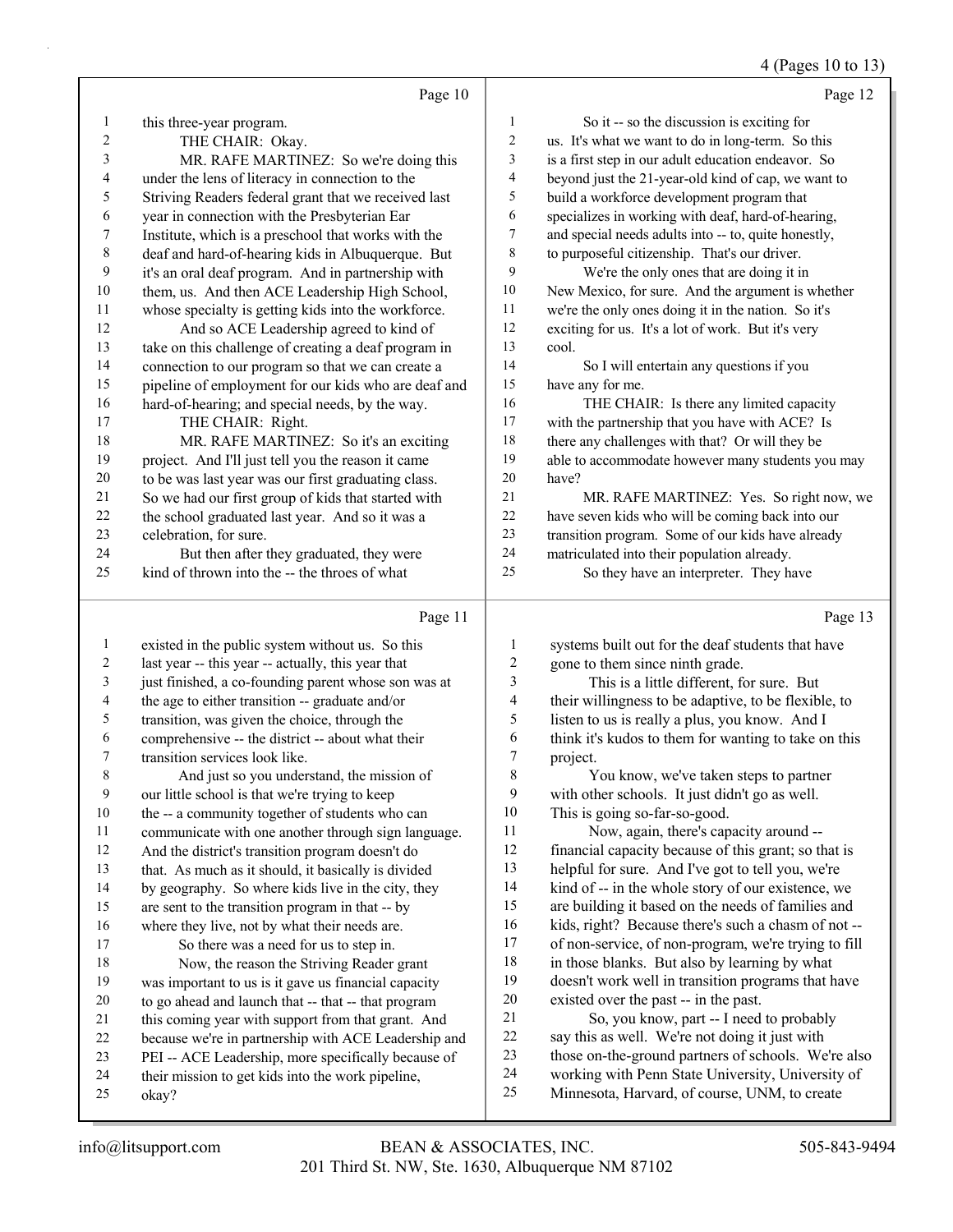5 (Pages 14 to 17)

|    | Page 14                                              |    | Page 16                                              |
|----|------------------------------------------------------|----|------------------------------------------------------|
| 1  | systems that will hold water on a national platform  | 1  | So                                                   |
| 2  | when it comes to deaf education.                     | 2  | THE CHAIR: So where are you in your                  |
| 3  | So those partners have been really                   | 3  | expansion plan?                                      |
| 4  | powerful for us to get some perspective. And to be   | 4  | MR. RAFE MARTINEZ: Well, that's a great              |
| 5  | quite honest, it's given us some street cred around  | 5  | question. So, Madam Chair, members of the            |
| 6  | deaf ed, where, you know, people want to take shots  | 6  | Commission, that's a great question.                 |
| 7  | at us in the deaf education world. And so we can     | 7  | So we've been working with the County --             |
| 8  | say, "No, but we're working with these guys, too";   | 8  | Bernalillo County over the past year to create a     |
| 9  | $SO -$                                               | 9  | plan where we would be able to, in partnership with  |
| 10 | MS. VOIGT: Madam Chair?                              | 10 | the County, we'd be able to pull in our partners,    |
| 11 | THE CHAIR: I'm sorry. I'm going to put               | 11 | which consist of Carrie Tingley Hospital Foundation, |
| 12 | this out publicly so it's on the record. Is there    | 12 | U.S. Forest Service, U.S. Fish & Wildlife, Rocky     |
| 13 | any possibility through the CSP grant, through the   | 13 | Mountain Youth Corps, The Nature Conservancy, those  |
| 14 | concept of expansion, that -- because they are       | 14 | guys, and the Bernalillo County Extension Office,    |
| 15 | expanding their program, is there -- is there any    | 15 | 4-H, to use a piece of Bernalillo County property to |
| 16 | way they can get some of that CSP money?             | 16 | build a new school where all those services would    |
| 17 | MR. ALAN BRAUER: Madam Chair, members of             | 17 | exist.                                               |
| 18 | the Commission and Mr. Martinez, I would love to     | 18 | And we build program through that lens of            |
| 19 | work with Rafe, too, to see what we can possibly do. | 19 | conservation, the land, 4-H, getting back into kind  |
| 20 | If there's a possibility for that to happen, we      | 20 | of what I believe is the roots of New Mexico as a    |
| 21 | would definitely make that an option, for sure.      | 21 | New Mexico boy, right?                               |
| 22 | THE CHAIR: I think that would be                     | 22 | So we'll be pulling back those tenets of             |
| 23 | fabulous; because to me, that's what that money      | 23 | New Mexico into our program around serving deaf,     |
| 24 | should be going towards. So hopefully we can get it  | 24 | hard-of-hearing, and disability.                     |
| 25 | done.                                                | 25 | Now, just so you know, that those talks              |

### Page 15  $\parallel$

|                | Page 15                                              |    | Page 17                                              |
|----------------|------------------------------------------------------|----|------------------------------------------------------|
| 1              | MR. RAFE MARTINEZ: Madam Chair, thank                | 1  | have stalled a bit. I'm not sure if it's             |
| $\overline{2}$ | you.                                                 | 2  | summertime. We were on the -- so we're at the point  |
| 3              | THE CHAIR: Commissioner Voigt?                       | 3  | where we have the plan. We've gone through an RFP    |
| 4              | MS. VOIGT: Thank you, Madam Chair.                   | 4  | with -- so we have an architect and a builder. We    |
| 5              | Director Martinez, I just want to commend you for    | 5  | don't have money yet. That's -- you know, we've got  |
| 6              | being innovative and reaching out of the box to not  | 6  | kind of to work on that piece.                       |
| 7              | only obtain this grant, but the collaboration with   | 7  | But the other piece is in partnership with           |
| 8              | another charter school that strengthens both of your | 8  | the County, the hope is that we would be able to     |
| 9              | missions. But also the bottom line is that you're    | 9  | work with them to leverage anything we have as far   |
| 10             | providing such great outcomes for your kids at ASL   | 10 | as being a public charter school and all the         |
| 11             | and also at ACE. So great work.                      | 11 | triggers around through PSFA, that we leverage those |
| 12             | MR. RAFE MARTINEZ: Madam Chair,                      | 12 | connections, that power, with the County, to really  |
| 13             | Commissioner Voigt, thank you very much. I'll say    | 13 | maximize funding.                                    |
| 14             | this also, right? So the partnership with ACE has    | 14 | And so the County -- you know, talks have            |
| 15             | given us capacity; not just educational capacity,    | 15 | gone well for a year. We're to the point now where   |
| 16             | but space capacity. So we're approved to 200 kids.   | 16 | we're meeting with neighborhood associations. And    |
| 17             | We can only fit 100 in our current building. So the  | 17 | that's a whole other ball of fun right there. So     |
| 18             | expansion into 107 is going to happen off-site.      | 18 | we've been pushed off of their agenda twice. So --   |
| 19             | So those seven kids will be away from our            | 19 | and we have conceptual design about where this will  |
| 20             | site; but they'll still be our kids with our teacher | 20 | happen. We're just waiting for government            |
| 21             | and under our payroll and all that kind of thing.    | 21 | processes, I think, to catch up.                     |
| 22             | And that just goes also to the point we              | 22 | THE CHAIR: Yeah. Welcome to that world.              |
| 23             | are working really hard in partnership with a whole  | 23 | MR. RAFE MARTINEZ: Yeah. Yeah.                       |
| 24             | lot of folks to try to either build or secure a new  | 24 | COMMISSIONER ROBBINS: Madam Chair?                   |
| 25             | building to continue, grow, you know, in service.    | 25 | THE CHAIR: Commissioner Robbins?                     |
|                |                                                      |    |                                                      |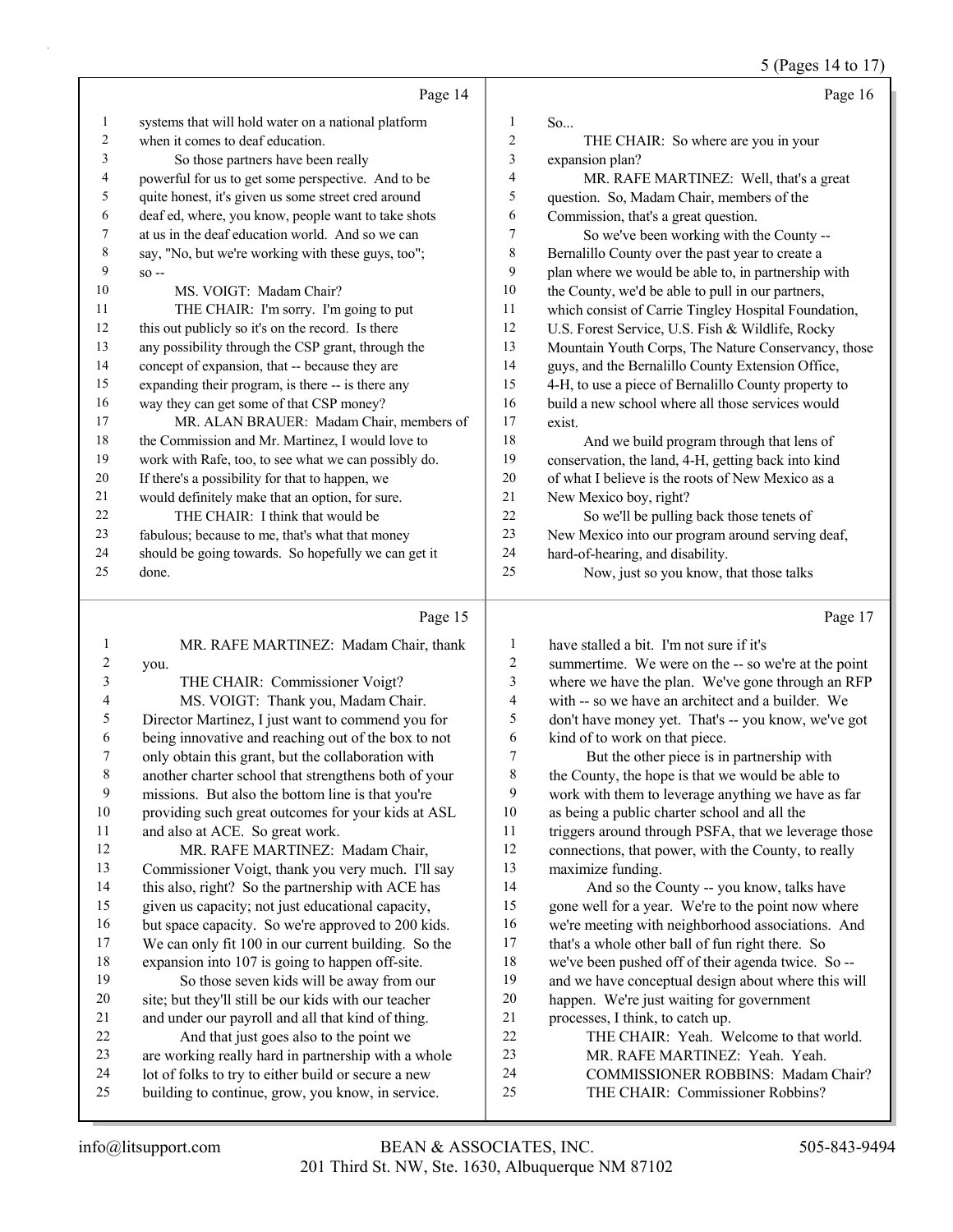## 6 (Pages 18 to 21)

|                | Page 18                                              |        | Page 20                                              |
|----------------|------------------------------------------------------|--------|------------------------------------------------------|
| 1              | COMMISSIONER ROBBINS: As the parent of a             | 1      | intellectual capacity as everyone else. They have    |
| $\overline{2}$ | profoundly hearing-impaired child, bilateral hearing | 2      | the same physical abilities as everyone else. The    |
| 3              | loss, I applaud you and the staff on what they're    | 3      | only thing, for the most part, is they have a        |
| 4              | doing to support all the children, not only there,   | 4      | hearing loss.                                        |
| 5              | but reaching out and with this transition plan.      | 5      | And they can perform virtually any job               |
| 6              | Do you work at all with the School for the           | 6      | necessary. But a lot of the people look at that as   |
| 7              | Deaf in Santa Fe and have any sort of liaisons or    | $\tau$ | an impediment, and resistance to hire or promote.    |
| 8              | relationships with them?                             | 8      | And we need to get past that in our society.         |
| 9              | MR. RAFE MARTINEZ: Madam Chair, members              | 9      | MR. RAFE MARTINEZ: Madam Chair,                      |
| 10             | of the Commission, Commissioner Robbins. No, we      | 10     | Commissioner Robbins. Absolutely. And thank you      |
| 11             | don't. And partly is they see us as a threat. And    | 11     | for saying that. I didn't realize your history.      |
| 12             | that's been since our conception.                    | 12     | But it mirrors mine, almost --                       |
| 13             | COMMISSIONER ROBBINS: Okay.                          | 13     | COMMISSIONER ROBBINS: My youngest is a               |
| 14             | MR. RAFE MARTINEZ: We -- we exist because            | 14     | daughter. And she grew up learning sign language.    |
| 15             | of a whole lot of gaps in their programming. And     | 15     | And she communicates very well with our son. And my  |
| 16             | since we've come online, it's been a constant        | 16     | wife and I, we use sign language. He can read lips   |
| 17             | struggle to kind of -- what's the word? --           | 17     | a little bit. But his primary means of               |
| 18             | MS. FRIEDMAN: Collaborate?                           | 18     | communication and of receiving direction is sign     |
| 19             | MR. RAFE MARTINEZ: Not just collaborate,             | 19     | language; so                                         |
| 20             | but also kind of defend ourselves, right? So like I  | 20     | MR. RAFE MARTINEZ: Yeah. I completely                |
| 21             | said, for a whole lot of reasons, that's an          | 21     | understand. Thank you for saying that. I'll          |
| 22             | historical system of deaf education that's been      | 22     | just -- I will say this kind of to maybe put a       |
| 23             | around since the 1800s. We represent something new,  | 23     | period on this, is one of the glaring statistics in  |
| 24             | in that we not only work with deaf children, but we  | 24     | deaf education -- well, there's two that really jump |
| 25             | work with deaf children with disability and hearing  | 25     | out at you. These are historic and they're           |
|                | Page 19                                              |        | Page 21                                              |

### Page 19

| 1                        | children that have connection to deaf, which makes   | 1  | national.                                            |
|--------------------------|------------------------------------------------------|----|------------------------------------------------------|
| $\overline{c}$           | us nationally unique. No one is doing what we're     | 2  | So deaf students, upon graduation from               |
| 3                        | doing.                                               | 3  | high school, tap out -- top out at about between a   |
| $\overline{\mathcal{A}}$ | COMMISSIONER ROBBINS: I applaud you for              | 4  | third- and a fourth-grade reading level. That's a    |
| 5                        | that. I don't want to push you into that if they     | 5  | national statistic. That's -- when you start         |
| 6                        | are not receptive to that. When my child was very    | 6  | understanding the tenets of deaf education and how   |
| 7                        | young, we explored the possibility of attending the  | 7  | kids learn to read and not having access to a        |
| $\,$ $\,$                | school. And, really, the only option we had was for  | 8  | phonetic base, you understand kind of why that is.   |
| 9                        | him to be housed here in Santa Fe. We lived in       | 9  | But the other one, as a parent of a deaf             |
| 10                       | Albuquerque. With his multiple disabilities and      | 10 | child, as they grow up into adulthood, you're        |
| 11                       | interactions with family, we felt that that was more | 11 | looking between a 65 and 70 percent unemployment,    |
| 12                       | important, the interaction with family and the       | 12 | under-employment rate in the deaf community. That's  |
| 13                       | closeness with family and the support that his       | 13 | national. All indications in New Mexico is it's a    |
| 14                       | family could provide him was more important.         | 14 | higher number in the state.                          |
| 15                       | And he went through APS. And                         | 15 | So our partnerships with U.S. Forest                 |
| 16                       | unfortunately, the Sign Language Academy did not     | 16 | Service, all that group that I named earlier around  |
| 17                       | exist at that time; otherwise, we probably would     | 17 | conservation and hands-on is a direct effort to      |
| 18                       | have moved him over to that. So if I can help you    | 18 | break that cycle, to give our kids a shot at         |
| 19                       | in any way, please look at my contact information.   | 19 | being -- again, I'm going to use that term -- useful |
| 20                       | Let me know how I can help you in this transition    | 20 | citizens, where they're able to get up in the        |
| 21                       | plan; because I think it's very important, and it's  | 21 | morning -- my son -- we created a summer             |
| 22                       | an area where I think a lot of people don't          | 22 | conservation program that works with our school in   |
| 23                       | understand.                                          | 23 | connection with Rocky Mountain Youth Corps.          |
| 24                       | People look at individuals who are deaf as           | 24 | My son does that now. He's 15. He's                  |
| 25                       | not having the skill sets. They have the same        | 25 | multiple needs plus deaf. But he wakes up every      |
|                          |                                                      |    |                                                      |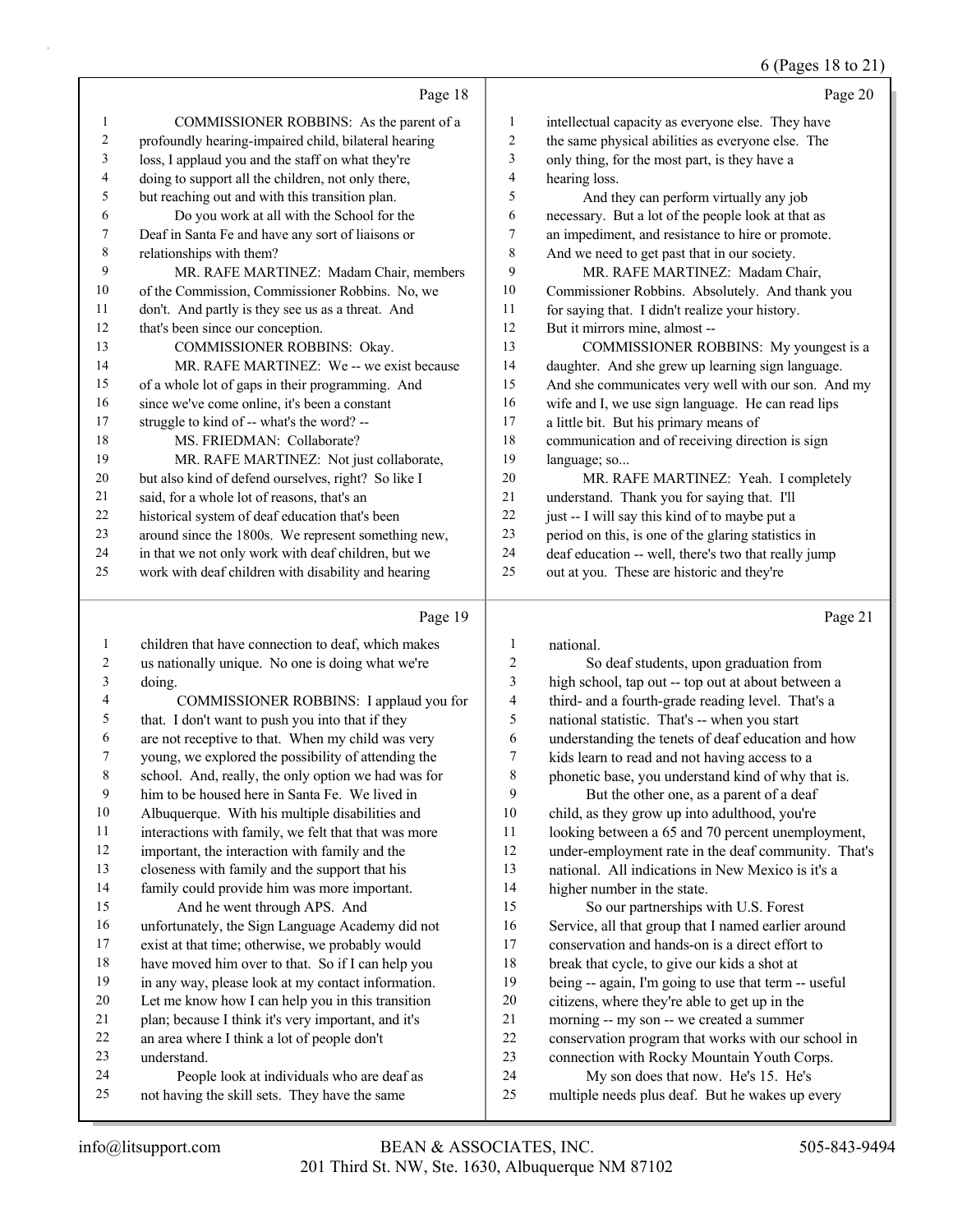#### 7 (Pages 22 to 25)

|                |                                                     |                | $(1 \text{ gcs } 22 \text{ to } 2)$                  |
|----------------|-----------------------------------------------------|----------------|------------------------------------------------------|
|                | Page 22                                             |                | Page 24                                              |
| $\mathbf{1}$   | morning telling me he has to go to work, gets his   | $\mathbf{1}$   | money, right, for that? So when your kids graduate,  |
| $\mathbf{2}$   | uniform on, gets out there and loves it. That's     | 2              | does that stop, or can they not quite graduate and   |
| $\mathfrak{Z}$ | taken root across our community. I think if we just | 3              | continue until 21 and get the money?                 |
| 4              | stay on this trajectory, I'm hopeful we'll be able  | 4              | MR. RAFE MARTINEZ: So if they graduate,              |
| 5              | to change some of those statistics here in New      | 5              | then they're off the table for us. They basically    |
| 6              | Mexico.                                             | 6              | transition into an adult, you know, college or       |
| $\tau$         | THE CHAIR: Commissioner Crone?                      | $\tau$         | something of that sort, education. So these kids     |
| $\,$ $\,$      | COMMISSIONER CRONE: Yes. Thank you.                 | 8              | that are coming back to us are -- don't tell them    |
| 9              | I'm retired from Northern College in                | 9              | that they didn't graduate. You'll have a fight on    |
| $10\,$         | Española. And recently, Northern gave an athletic   | 10             | your hands.                                          |
| 11             | scholarship, a basketball scholarship to a deaf     | 11             | But they are -- they walked the line,                |
| 12             | student. So in terms of the needs of your students, | 12             | because they'll go through the ceremonial processes  |
| 13             | what is the PE part of it?                          | 13             | to -- but they're not officially graduated until     |
| 14             | MR. RAFE MARTINEZ: Madam Chair,                     | 14             | they receive a diploma. And that happens at the age  |
| 15             | Commissioner Crone, members of the Commission.      | 15             | of 21. That's why we're able to pull them back. So   |
| 16             | Great question.                                     | 16             | essentially, they're still in the K-12 system; so    |
| 17             | So we -- everything we get as far as                | 17             | there's not an additional stand-alone transition     |
| 18             | budget goes to kids. And one of the things that I   | 18             | system. Does that make sense?                        |
| 19             | believe in, as a former basketball coach, by the    | 19             | COMMISSIONER ARMBRUSTER: Absolutely.                 |
| $20\,$         | way, is everyday PE. So we have an everyday PE      | 20             | That's why I was trying to figure out how all those  |
| $21\,$         | program. It's -- it's vital for our kids -- regular | 21             | things were working together. But I know that the    |
| $22\,$         | ed kids, kids with able bodies. But it's probably   | 22             | issue is graduation; because -- but it's graduation, |
| 23             | doubly vital with kids with disability.             | 23             | and maybe isn't, exactly, sort of.                   |
| 24             | So we are connected to UNM's adaptive PE            | 24             | MR. RAFE MARTINEZ: Madam Chair,                      |
| 25             | program. So they send in interns, and they work     | 25             | Commissioner Armbruster. Yes, because you're --      |
|                | Page 23                                             |                | Page 25                                              |
| $\mathbf{1}$   | with our staff. So we flourish in partnership.      | 1              | COMMISSIONER ARMBRUSTER: Because that's a            |
| $\overline{2}$ | That's what we do. We have to make our -- we have   | $\overline{c}$ | lot of money you would be losing when you are        |
| 3              | to stretch our dollar, right? So we do that through | 3              | continuing to give services. That's why I asked.     |
| $\overline{4}$ | partnership, through interns, through connection    | 4              | MR. RAFE MARTINEZ: Correct. And, again,              |

 partnership, through interns, through connection with other programs in the city and the county.

 Bernalillo County Workforce, that kind of stuff. 7 I know the young man you're talking about.

In fact, as a former coach, a lot of old basketball

coaches in Albuquerque were calling me to see if

they could get him to transfer to their school

11 through me because of my connection to the deaf

 community, right? 13 It's exciting. He's good, too; he's big.

So, yeah. So PE in my mind is a huge part of a --

just a well-rounded education. And we firmly will

- now present that [verbatim]. 17 COMMISSIONER CRONE: Thank you. 18 THE CHAIR: Commissioner Armbruster? 19 COMMISSIONER ARMBRUSTER: Yes, thank you. I guess we've all had experience with children on the spectrum because it is a spectrum of disorders 22 just like almost all disabilities.
- 23 So -- and I don't know the answer to this,
- so that's why I'm asking you. So I know that with special ed, you can go until you're 21. And you get
- 18 sign language to lay out their plays. And that is something that is still present in almost every
- football game; they huddle together and things like
- that. It started with the deaf students at

 so the Circle grant, the Striving Leaders grant, allows us to conceive money for this idea. And the SEG, the funding formula, will take over to make it sustainable long-term. So it all fits nicely now;

10 COMMISSIONER ARMBRUSTER: Good. 11 THE CHAIR: Commissioner Robbins? 12 COMMISSIONER ROBBINS: I just wanted to say, virtually everyone in the country, and even around the world, has an experience with the deaf community, and they probably don't even realize it. 16 The huddle in football was created by students at Gallaudet University because they use

- Gallaudet so they could actually lay out their plays
- and communicate. I just wanted to add.
- 24 MR. RAFE MARTINEZ: Great story.
- 25 THE CHAIR: It is a good story; it is.

so...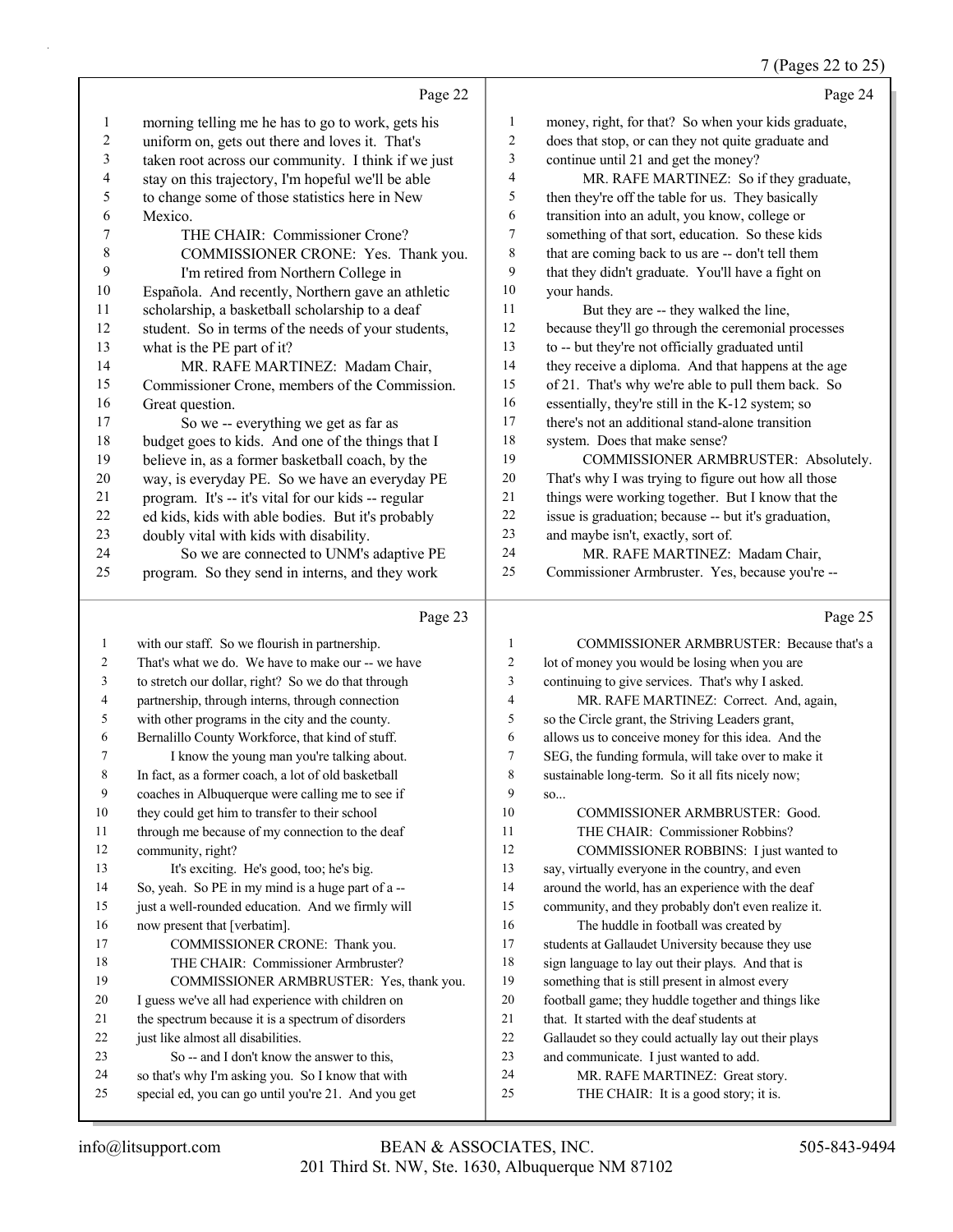## 8 (Pages 26 to 29)

|    | Page 26                                              |     | Page 28                                              |
|----|------------------------------------------------------|-----|------------------------------------------------------|
| 1  | Commissioners? I wanted to remark that we            | 1   | (Applause.)                                          |
| 2  | have ten.                                            | 2   | MR. ALAN BRAUER: We also -- this is                  |
| 3  | THE CHAIR: Yes. Let the record show that             | 3   | hiring season for sure for the Charter School        |
| 4  | Commissioner Chavez and Commissioner Caballero are   | 4   | Division as well as for the entire Department. So    |
| 5. | now here.                                            | 5   | we are in the process of filling several positions   |
| 6  | So we truly appreciate this. And this is             | 6   | this month and over the summer.                      |
| 7  | exactly what we hope happens, those partnerships     | 7   | The first position I wanted to give a                |
| 8  | with charters, the community, other charters,        | 8   | quick update on is the Data and Financial            |
| 9  | hopefully traditional, so that I hope we can         | 9   | Administrator position that we have on our team. I   |
| 10 | continue to highlight this so that folks see that    | 10  | think it was only filled for just a short period of  |
| 11 | there's a pathway for expanding their programs and   | 11  | time last year.                                      |
| 12 | being able to serve students better by a mutual      | 12  | THE CHAIR: Barely.                                   |
| 13 | agreement for services and things like that. It      | 13  | MR. ALAN BRAUER: And so we are in the                |
| 14 | really is; it's exciting. And I hope the government  | 14  | process of finalizing that hiring decision. So I am  |
| 15 | entities can get their act together.                 | 15  | hoping surely by the next time we meet in August,    |
| 16 | MR. RAFE MARTINEZ: Yeah. Madam Chair,                | 16  | we'll have a person in seat for that role.           |
| 17 | members of the Commission, thank you. Me, too.       | 17  | We also are in the process of the Charter            |
| 18 | THE CHAIR: Because it's also what's in               | 18  | School Authorizing Practices Administrator to be the |
| 19 | the statute as well, that we're supposed to move     | 19  | colleague to what Megan Maestas does as the other    |
| 20 | into public buildings. The challenge is the public   | 20  | Authorizing Practices Administrator.                 |
| 21 | buildings aren't there a lot. And when someone       | 2.1 | So we have a strong pool of candidates,              |
| 22 | tries to get into and use public land and facilities | 22  | and we hope to move forward with additional          |
| 23 | and there's challenges, then it becomes, "Do it,"    | 23  | interviews over the coming weeks for that position.  |
| 24 | because it's so difficult. So certainly if there's   | 24  | Another position that's in the works is              |
| 25 | anything we can do --                                | 25  | the Training and Support Specialist position. We're  |

## Page 27  $\vert$

| 1              | MR. RAFE MARTINEZ: Madam Chair, thank               | 1  | setting up interv |
|----------------|-----------------------------------------------------|----|-------------------|
| $\overline{2}$ | you.                                                | 2  | that role. And,   |
| 3              | THE CHAIR: -- please let us know.                   | 3  | move through th   |
| 4              | MR. RAFE MARTINEZ: Thank you all. Thank             | 4  | possible to get s |
| 5              | you for that.                                       | 5  | THE CH            |
| 6              | THE CHAIR: Thank you so much.                       | 6  | MR. ALA           |
| 7              | Commissioners I'm going to ask for just a           | 7  | Madam Chair, I    |
| $\,$ 8 $\,$    | quick break. I know it's early, but --              | 8  | Christmas in at   |
| 9              | (Recess taken, 9:31 a.m. to 9:40 a.m.)              | 9  | And then.         |
| 10             | THE CHAIR: We are on to Item No. 6, which           | 10 | manager of the    |
| 11             | is the report for Options for Parents. So first     | 11 | Grant, is in the  |
| 12             | item is your updates.                               | 12 | and we're in the  |
| 13             | MR. ALAN BRAUER: Madam Chair, members of            | 13 | over the next co  |
| 14             | the Commission, good morning. I have a few updates  | 14 | the grant as wel  |
| 15             | today. I wanted to start out with some staffing     | 15 | THE CH            |
| 16             | updates.                                            | 16 | MR. ALA           |
| 17             | First and foremost, I wanted to introduce           | 17 | you all, my hop   |
| 18             | to the Commission our newest member of the team,    | 18 | news about rout   |
| 19             | Carolyn Bayne, who I think I shared last month that | 19 | all the open pos  |
| 20             | we were hiring her for the new Executive Assistant  | 20 | I'm going         |
| 21             | to the Director role. And so I wanted her to just   | 21 | the New Mexico    |
| 22             | stand up and acknowledge her as the newest part of  | 22 | have several am   |
| 23             | our team.                                           | 23 | discussion with   |
| 24             | THE CHAIR: Welcome.                                 | 24 | approval for tha  |
| 25             | MS. CAROLYN BAYNE: Thank you.                       | 25 | place.            |
|                |                                                     |    |                   |

### Page 29

| 1              | setting up interviews as -- as I speak right now for |
|----------------|------------------------------------------------------|
| $\overline{2}$ | that role. And, again, hopefully we'll be able to    |
| 3              | move through that hiring process as quickly as       |
| 4              | possible to get somebody in seat for that role.      |
| 5              | THE CHAIR: So that's Christmas, about.               |
| 6              | MR. ALAN BRAUER: I am hoping --                      |
| 7              | Madam Chair, I am hoping we could celebrate          |
| 8              | Christmas in at least August this year.              |
| 9              | And then, finally, Leslie Kelly, the                 |
| 10             | manager of the New Mexico Charter School Program     |
| 11             | Grant, is in the process of hiring a coordinator,    |
| 12             | and we're in the process of setting up interviews    |
| 13             | over the next couple of weeks for the support with   |
| 14             | the grant as well.                                   |
| 15             | THE CHAIR: Okay. Thanks.                             |
| 16             | MR. ALAN BRAUER: So the next time I join             |
| 17             | you all, my hope is that we have some really great   |
| 18             | news about rounding out our entire team and having   |
| 19             | all the open positions filled for sure.              |
| 20             | I'm going to move on to brief updates on             |
| 21             | the New Mexico Charter School Program Grant. We did  |
| 22             | have several amendments that we have been in         |
| 23             | discussion with the USDE about. And we're awaiting   |
| 24             | approval for that -- those amendments to go in       |
| 25             | place.                                               |
|                |                                                      |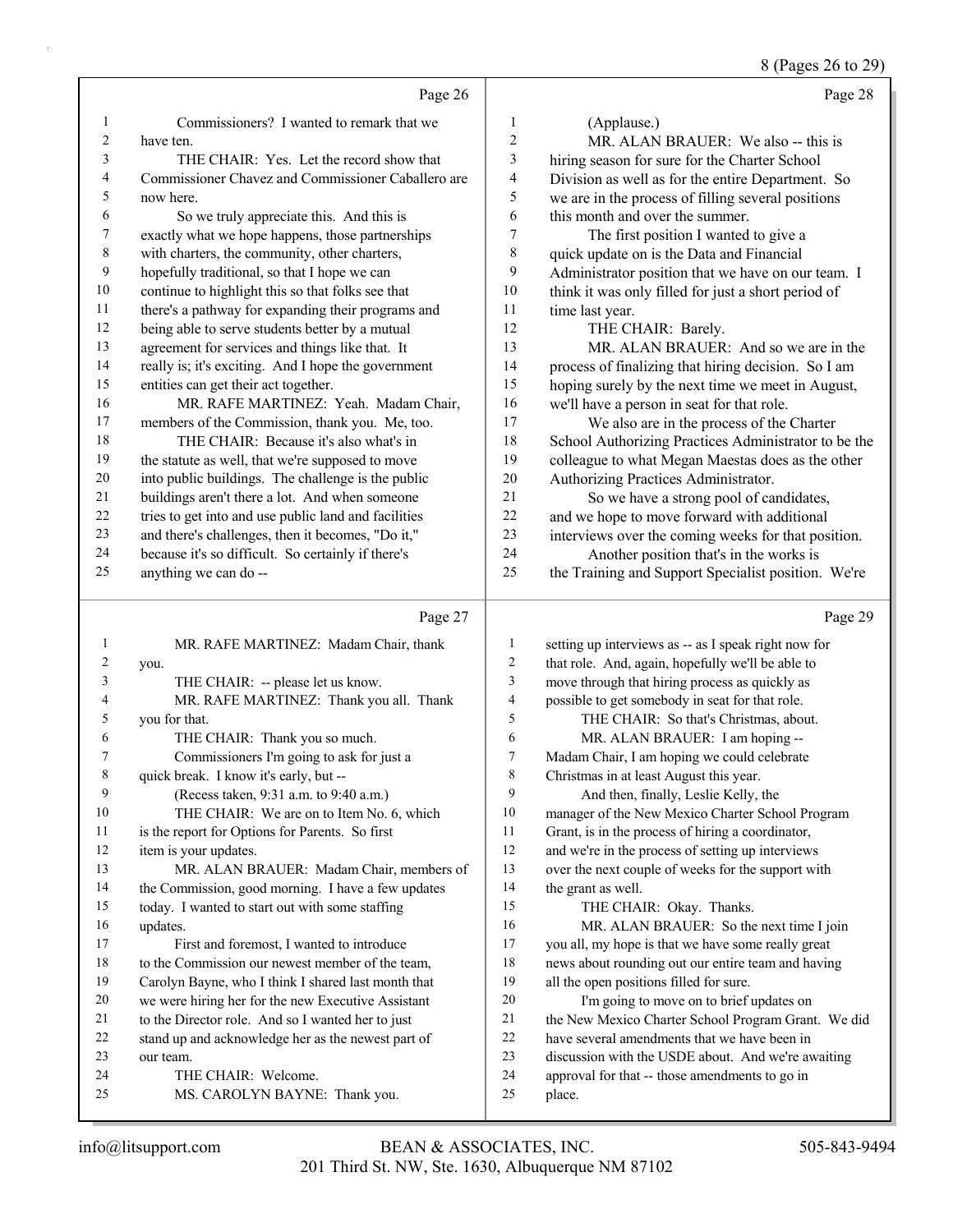9 (Pages 30 to 33)

|    | Page 30                                                                                                        |    | Page 32                                                 |
|----|----------------------------------------------------------------------------------------------------------------|----|---------------------------------------------------------|
| 1  | We did want to make sure that those                                                                            | 1  | And then I do have a two-page stapled                   |
| 2  | amendments for the grant itself is in alignment to                                                             | 2  | document as well that gives an overview of the          |
| 3  | the mission and vision of the PED and the PEC. And                                                             | 3  | conference, and then the big picture headlines, as      |
| 4  | so we have -- we feel like we have a path moving                                                               | 4  | well as the sessions at a glance.                       |
| 5  | forward with that.                                                                                             | 5  | I did want to acknowledge that similar to               |
| 6  | At the same time, we did post the                                                                              | 6  | other annual conferences, we do have a time slot for    |
| 7  | application for this upcoming year on the RFPs,                                                                | 7  | the Public Education Commission to have space with      |
| 8  | RFIs, RFAs part of the website of NMPED. And Leslie                                                            | 8  | charter leaders and governing council members and       |
| 9  | Kelly, the manager of the grant, is also reaching                                                              | 9  | other folks in attendance on Saturday from 8:45 to      |
| 10 | out to schools to provide more context as needed.                                                              | 10 | 10:00. So that's set up for you all to engage with      |
| 11 | The big spirit of this is to ensure that                                                                       | 11 | your constituents during that time.                     |
| 12 | there is more equity in providing access to the                                                                | 12 | Right now, the conference is going to be                |
| 13 | resources, similar to what you shared, Madam Chair,                                                            | 13 | next Friday, June 21st, starting at 11:00 on Friday     |
| 14 | with regard to ASLA. I think that is the spirit of                                                             | 14 | with registration. Then we'll jump into lunch and,      |
| 15 | what we hope.                                                                                                  | 15 | then we'll have an open plenary with -- I'm excited     |
| 16 | We think there are many great examples of                                                                      | 16 | to say that every single executive leadership member    |
| 17 | charter schools across the state. And we want to                                                               | 17 | of the NMPED will be here for an open panel and         |
| 18 | make sure that this expansion grant and the monies                                                             | 18 | dialogue with our attendants so that -- to really       |
| 19 | available can really be supportive of as many                                                                  | 19 | kick us off in that way.                                |
| 20 | schools as possible.                                                                                           | 20 | I also wanted to acknowledge a leader in                |
| 21 | I wanted to give an encouraging update on                                                                      | 21 | the room right now. Jessica Helen Lopez, who is         |
| 22 | school closures. SAHQ -- sorry -- SAHQ is in the                                                               | 22 | bringing some just really talented student leaders      |
| 23 | process of disbursing their materials. I talked to                                                             | 23 | to kick us off in the morning as well.                  |
| 24 | Sandy Beery last night to get the most updated                                                                 | 24 | We have about 200 registered attendees,                 |
| 25 | understanding of where we are with the disbursement                                                            | 25 | special guests, presenters, and PED staff, and the      |
|    | Page 31                                                                                                        |    | Page 33                                                 |
|    | of the inventory. We did feel like it was important                                                            | 1  | PEC.                                                    |
|    | an dalam kacamatan dan sebagai kacamatan dan kacamatan dan kacamatan dan kacamatan dan kacamatan dan kacamatan | C  | $W_{\alpha}$ also $\alpha$ Livet weated to ask a vilade |

| л. | of the inventory. We did feel like it was important  | $\mathbf{I}$   | PEC.                                                 |
|----|------------------------------------------------------|----------------|------------------------------------------------------|
| 2  | to provide the two new schools that are up for       | $\overline{2}$ | We also -- I just wanted to acknowledge              |
| 3  | Commencement of Operations first -- first dibs, for  | 3              | that this is the 20th anniversary of the Charter     |
| 4  | lack of a better way of saying that, to the          | 4              | School Act. And so we are celebrating 20 years of    |
| 5  | inventory, especially given the timeline, as they    | 5              | the diversity of our charters from across the state. |
| 6  | are potentially opening up soon.                     | 6              | As a consequence of that, a positive consequence, we |
|    | So Saturday, June 22nd, is the day that              | 7              | have ten different schools that are presenting best  |
| 8  | the schools are going to receive their inventory.    | 8              | practices, lessons-learned or case studies           |
| 9  | THE CHAIR: Okay. Is that next week?                  | 9              | throughout the training. So I think that is          |
| 10 | During the conference?                               | 10             | something that is a little bit of a shift from years |
| 11 | MR. ALAN BRAUER: I think it's just right             | 11             | past that the CSD team is really excited about.      |
| 12 | up the road from where the conference will be. So,   | 12             | I also wanted to acknowledge the CSD team            |
| 13 | Madam Chair, yes, it is actually on that same day.   | 13             | who has been really supportive in planning the       |
| 14 | Thank you for acknowledging that.                    | 14             | conference, especially Melissa Brown, who has really |
| 15 | THE CHAIR: Okay.                                     | 15             | been my support in creating a lot of the program     |
| 16 | MR. ALAN BRAUER: Speaking of the                     | 16             | elements and being a great Editor in Chief for those |
| 17 | conference, I wanted to give a few updates about the | 17             | documents, as well as the Charter School Division    |
| 18 | conference. And I wanted to acknowledge two          | 18             | team who are going to be presenting, the PED staff,  |
| 19 | different handouts that we provided to the PEC this  | 19             | and other community members who will be joining us   |
| 20 | morning.                                             | 20             | for this as presenters. I just wanted to share my    |
| 21 | We have a 99 percent ready-for-approval              | 21             | gratitude for them early on.                         |
| 22 | program that you'll see in front of you. And it      | 22             | That's all I have on the -- on the                   |
| 23 | comes with a new NMPED logo, as well as the          | 23             | conference at this point.                            |
| 24 | breakdown of the programming elements and the        | 24             | I wanted to share, in terms of governing             |
| 25 | sessions.                                            | 25             | board concerns, we have -- we have one concern for   |
|    |                                                      |                |                                                      |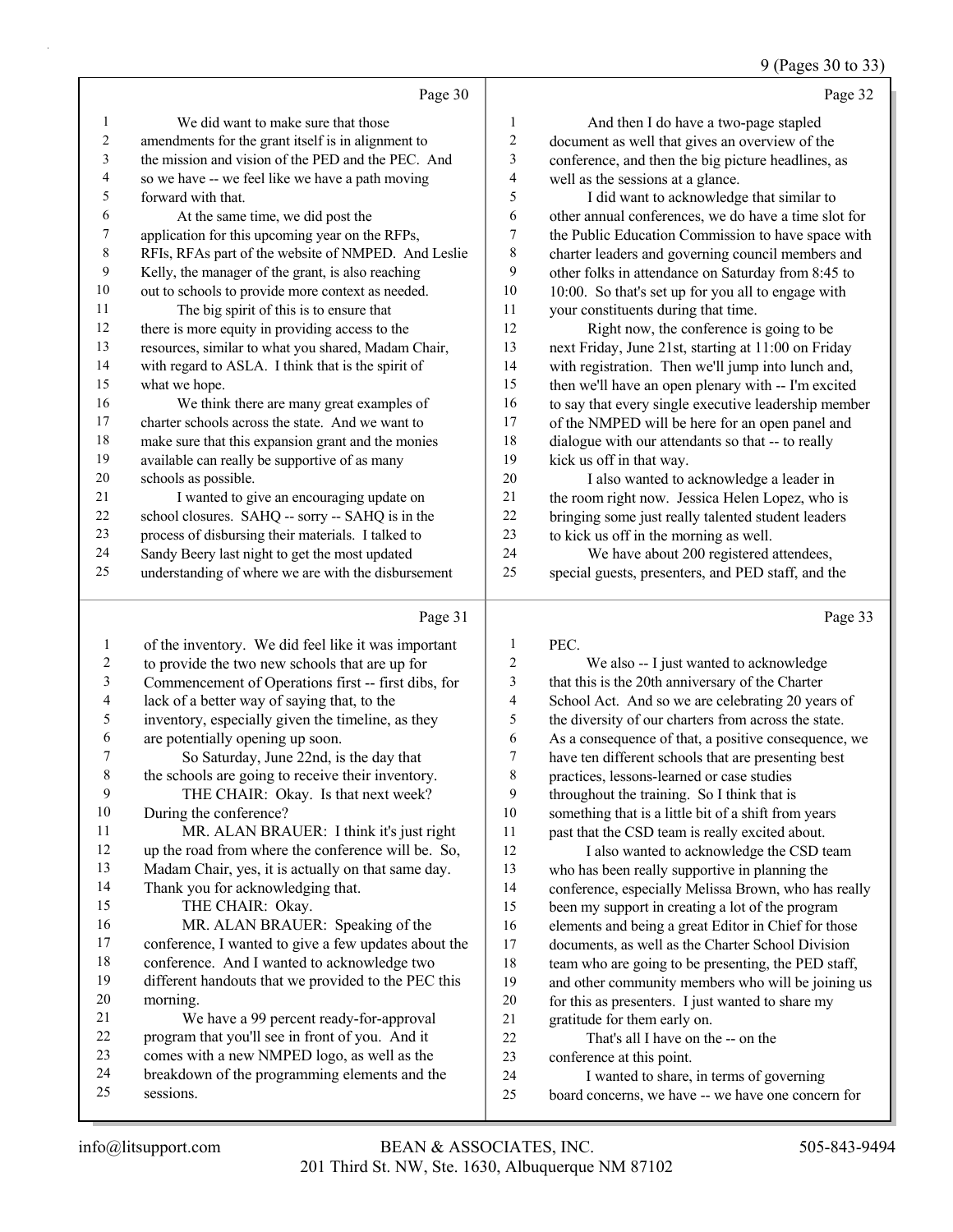10 (Pages 34 to 37)

|          | Page 34                                                                 |                | Page 36                                                                                                 |
|----------|-------------------------------------------------------------------------|----------------|---------------------------------------------------------------------------------------------------------|
| 1        | Alma d'Arte for this -- at this time. And at the                        | 1              | MS. LISSA HINES: It is currently the                                                                    |
| 2        | time of my -- my comments right now, I don't believe                    | $\sqrt{2}$     | New Mexico International School. It is their                                                            |
| 3        | that we received the updated notification of a                          | 3              | location until June 30th. And they're expanding.                                                        |
| 4        | change to their governing board.                                        | $\overline{4}$ | THE CHAIR: Okay. But it doesn't come up                                                                 |
| 5        | THE CHAIR: Okay. Thank you.                                             | 5              | as that on -- it came up as a suite of offices.                                                         |
| 6        | MR. ALAN BRAUER: I wanted to just                                       | 6              | MS. LISSA HINES: So I think originally it                                                               |
| 7        | highlight, there's a -- also been a request for a                       | $\tau$         | had been built as a suite of offices. It was an                                                         |
| 8        | change in location for Altura Preparatory School. I                     | 8              | empty shell when the New Mexico International School                                                    |
| 9        | believe, Madam Chair, that's going to be discussed                      | 9              | approached the owners about building it out as a                                                        |
| 10       | later on today as well? Or no?                                          | 10             | school.                                                                                                 |
| 11       | THE CHAIR: No, I think this is the --                                   | 11             | They are moving to become a K-8 school and                                                              |
| 12       | yeah, this is the moment.                                               | 12             | expanding; so they needed to get bigger. And as --                                                      |
| 13       | MR. ALAN BRAUER: Okay. Great. Great.                                    | 13             | when this all happened, that was the only building                                                      |
| 14       | But the school has requested a change in location                       | 14             | with E-Occupancy that would be available to us in                                                       |
| 15       | for their campus. So I don't know if I should pause                     | 15             | such a short amount of time.                                                                            |
| 16       | and have discussion at this point or --                                 | 16             | THE CHAIR: Right. And that was one of my                                                                |
| 17       | THE CHAIR: No, we can have discussion at                                | 17             | questions. Did it have E-Occupancy? Because once                                                        |
| 18       | this point, because this had originally been on the                     | 18             | again, when -- you know, when I got the snapshot of                                                     |
| 19       | Consent Agenda, and I requested that it be pulled                       | 19             | it, it's just, like, divided offices. And it's,                                                         |
| 20       | off because I just had a couple of questions                            | 20             | like, how is that going to be ready for August? So                                                      |
| 21       | regarding it. Because when I Googled it, it seemed                      | 21             | $it's -$                                                                                                |
| 22       | like it was a substantial move.                                         | 22             | MS. LISSA HINES: Yeah. That particular                                                                  |
| 23       | So -- hi. Sorry. I didn't see you.                                      | 23             | address, there's a -- there are a suite of buildings                                                    |
| 24       | MS. LISSA HINES: I'm happy to answer any                                | 24             | that have, like, a pediatrician's office, et cetera,                                                    |
| 25       | questions.                                                              | 25             | on one side. Then across the street is the actual                                                       |
|          |                                                                         |                |                                                                                                         |
|          | Page 35                                                                 |                | Page 37                                                                                                 |
| 1        |                                                                         | 1              |                                                                                                         |
| 2        | THE CHAIR: Is the green light on?<br>MS. LISSA HINES: Oh. I'm sorry.    | 2              | school where New Mexico International School is,<br>which would be the building that we would be taking |
| 3        |                                                                         | 3              | over.                                                                                                   |
| 4        | THE CHAIR: And if you could just identify<br>yourself for the record?   | 4              | THE CHAIR: Okay. Great. But I think                                                                     |
| 5        | MS. LISSA HINES: Lissa Hines. And I'm                                   | 5              | there's -- I guess I still have, you know, a concern                                                    |
| 6        | one of the co-directors at Altura Preparatory                           | 6              | about the significant distance and the move. And I                                                      |
| 7        | School.                                                                 | 7              | get the challenges.                                                                                     |
| 8        | THE CHAIR: And thanks for this. I had                                   | $\,$ $\,$      | MS. LISSA HINES: Yeah.                                                                                  |
| 9        | had a preliminary conversation, so I knew that there                    | 9              | THE CHAIR: But there's always that                                                                      |
| $10\,$   | was a move that was necessitated, which is always                       | 10             | concern about enrollment.                                                                               |
| 11       | unfortunate. But, you know, things happen when                          | 11             | MS. LISSA HINES: Right. So our -- we                                                                    |
| 12       | you're not in public buildings.                                         | 12             | contacted all of our families. All of our families                                                      |
| 13       | MS. LISSA HINES: Yes.                                                   | 13             | except for about five will be going with us. And we                                                     |
| 14       | THE CHAIR: So that's one -- this is,                                    | 14             | are providing transportation.                                                                           |
| 15       | unfortunately for you, one of the highlights that we                    | 15             | THE CHAIR: Right.                                                                                       |
| 16       | can use as to why we need to really move to have                        | 16             | MS. LISSA HINES: So we'll have one stop                                                                 |
| 17       | greater partnership. It doesn't help you any at                         | 17             | there right where our school has been housed, and                                                       |
| 18       | all. But I did have -- when I -- when I did a quick                     | 18             | then another in the Uptown area to accommodate our                                                      |
| 19       | Google of the addresses, I got 14 miles.                                | 19             | families' needs.                                                                                        |
| 20       | MS. LISSA HINES: It is across town.                                     | 20             | THE CHAIR: Okay. All right. Thanks. I                                                                   |
| 21       | THE CHAIR: So that is -- that was a                                     | 21             | appreciate that.                                                                                        |
| 22       | challenge for me, because it seems like you're                          | 22             | Commissioner Voigt?                                                                                     |
| 23       | really going out of a geographic zone. And when I                       | 23<br>24       | MS. VOIGT: Thank you. Hi.                                                                               |
| 24<br>25 | did the Google map of the site, it's just office<br>buildings; correct? | 25             | MS. LISSA HINES: Hi. Good morning.<br>MS. VOIGT: Good morning. So I just have                           |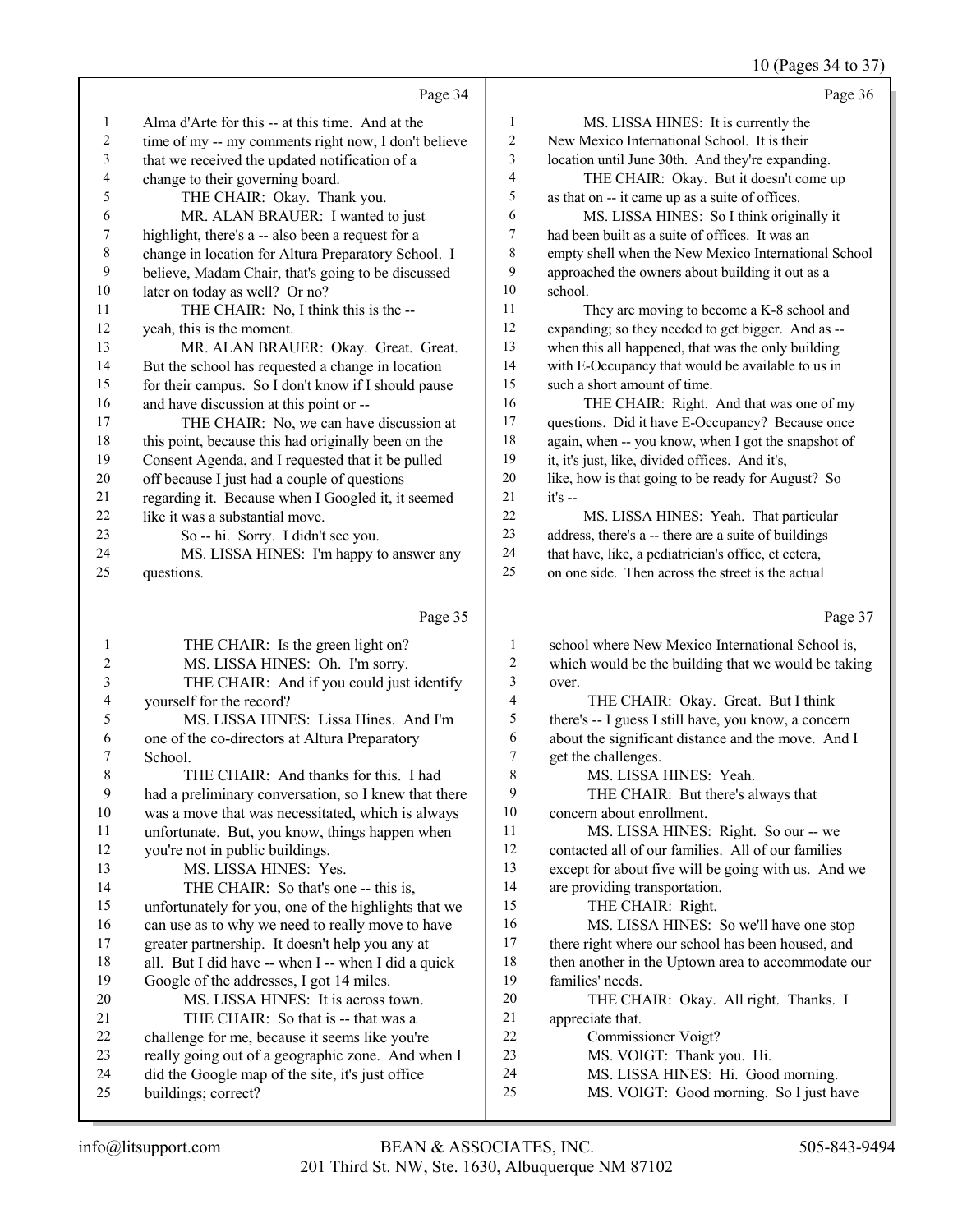#### 11 (Pages 38 to 41)

|              |                                                                              |                         | $1 + 100$                                            |
|--------------|------------------------------------------------------------------------------|-------------------------|------------------------------------------------------|
|              | Page 38                                                                      |                         | Page 40                                              |
| 1            | a question about the community impact in your new                            | 1                       | THE CHAIR: And you do all this great                 |
| $\mathbf{2}$ | geographic location. Were you able to have any kind                          | $\overline{c}$          | planning to serve this community. And then for       |
| 3            | of community meetings before you planned your                                | 3                       | reasons completely out of your control, you have no  |
| 4            | relocation?                                                                  | $\overline{4}$          | ability to stay in that community.                   |
| 5            | MS. LISSA HINES: So our landlord passed                                      | 5                       | So -- but I appreciate you coming up and             |
| 6            | away in March, and the new landlords met with us in                          | 6                       | just giving a little bit of an update so that --     |
| 7            | April. And that was when they let us know that they                          | 7                       | little bit clearer. And I'm glad it already has      |
| 8            | would be unable to work with us on the growth needs                          | $\,$ $\,$               | E-Occupancy. That was my big concern. I looked at    |
| 9            | that we needed to become a K-5 school. And so we                             | 9                       | it and said, "There's just no way that's going to    |
| 10           | have not -- literally, this has been, you know, a                            | 10                      | happen."                                             |
| 11           | lightning flash of a timeline. So we have not been                           | 11                      | MS. LISSA HINES: We were panicked as                 |
| 12           | able to have community meetings at the new location.                         | 12                      | well.                                                |
| 13           | MS. VOIGT: Do you plan to?                                                   | 13                      | THE CHAIR: Well, it's happy happenstance             |
| 14           | MS. LISSA HINES: Absolutely. Yeah.                                           | 14                      | for you that you were able to find that E-Occupancy  |
| 15           | MS. VOIGT: Okay. How does your current                                       | 15                      | building, because I don't know what you would have   |
| 16           | community -- when you did your community input                               | 16                      | done otherwise.                                      |
| 17           | meetings before your school opened, how do they feel                         | 17                      | MS. VOIGT: Madam Chair? So just a                    |
| 18           | about that distance?                                                         | 18                      | follow-up question to that, because your intention   |
| 19           | MS. LISSA HINES: All of our families,                                        | 19                      | originally was to be in the International District;  |
| 20           | like I said, except for five, who are not going to                           | 20                      | isn't that correct?                                  |
| 21           | be able to come with us for various reasons, where                           | 21                      | MS. LISSA HINES: Yes.                                |
| 22           | they're moving out of state or moving to the                                 | 22                      | MS. VOIGT: Do you have any future sites              |
| 23           | East Mountain area, for example, everyone is going                           | 23                      | of possibly relocating there, working with the       |
| 24           | to be with us except for about five families.                                | 24                      | community to create that space, that intentionality  |
| 25           | MS. VOIGT: I understand about facility                                       | 25                      | for a community school in the ID?                    |
|              |                                                                              |                         |                                                      |
|              | Page 39                                                                      |                         | Page 41                                              |
| 1            | locations and obtaining facilities are a great                               | 1                       | MS. LISSA HINES: Again, if something with            |
| 2            |                                                                              |                         |                                                      |
|              | challenge. But there was nothing within that span                            | $\boldsymbol{2}$        | E-Occupancy were to become available and we were     |
| 3            | within your original site location intention that                            | 3                       | able to move, I'm sure that that would absolutely be |
| 4            | was available.                                                               | $\overline{\mathbf{4}}$ | up for grabs. But right now, I mean, it's really     |
| 5            | MS. LISSA HINES: Nothing. This is the                                        | 5                       | about fulfilling our charter contract, you know, as  |
| 6            | only building available right now with E-Occupancy                           | 6                       | it was written, and be in a place that can house as  |
| 7            | in Albuquerque.                                                              | $\overline{7}$          | K-5, and, in addition to that, serving the families  |
| 8            | MS. VOIGT: In the City of Albuquerque.                                       | 8                       | that we have already started to serve.               |
| 9            | MS. LISSA HINES: Yes.                                                        | 9                       | MS. VOIGT: How many other charter schools            |
| 10           | THE CHAIR: That's the challenge. They                                        | $10\,$                  | are in your immediate area right now in your new     |
| 11           | needed a space they could move into.                                         | 11                      | location?                                            |
| 12           | MS. VOIGT: I totally understand how it                                       | 12                      | MS. LISSA HINES: I don't think there -- I            |
| 13           | is.                                                                          | 13                      | don't think there are any other charter schools in   |
| 14           | THE CHAIR: And I get that.                                                   | 14                      | the area, in the new location. I'm not sure.         |
| 15           | MS. VOIGT: Yeah.                                                             | 15                      | THE CHAIR: I'm not sure. Matt?                       |
| 16           | THE CHAIR: But I just --                                                     | 16                      | MR. MATT PAHL: Yeah. That part of                    |
| 17           | MS. VOIGT: It's just unfortunate.                                            | 17                      | Albuquerque does not have a lot of charters.         |
| 18           | MS. LISSA HINES: Basically, with, like,                                      | 18                      | THE CHAIR: One more. Is there outdoor                |
| 19           | eight weeks to come up with something.                                       | 19                      | space for the kids?                                  |
| 20           | MS. VOIGT: Yeah. That's too bad.                                             | $20\,$                  | MS. LISSA HINES: Yes. Yeah.                          |
| 21           | THE CHAIR: It is a shame. And once                                           | 21                      | THE CHAIR: Okay. Great. Great. Thanks                |
| 22           | again, thank you for giving us this highlight that                           | 22                      | so much. I appreciate it.                            |
| 23           | we can use moving forward. But it's -- you know,                             | 23                      | MS. LISSA HINES: Thank you. Can I turn               |
| 24<br>25     | it's just a shame that these events take place.<br>MS. LISSA HINES: I agree. | 24<br>25                | this off?<br>THE CHAIR: Yeah. Thanks.                |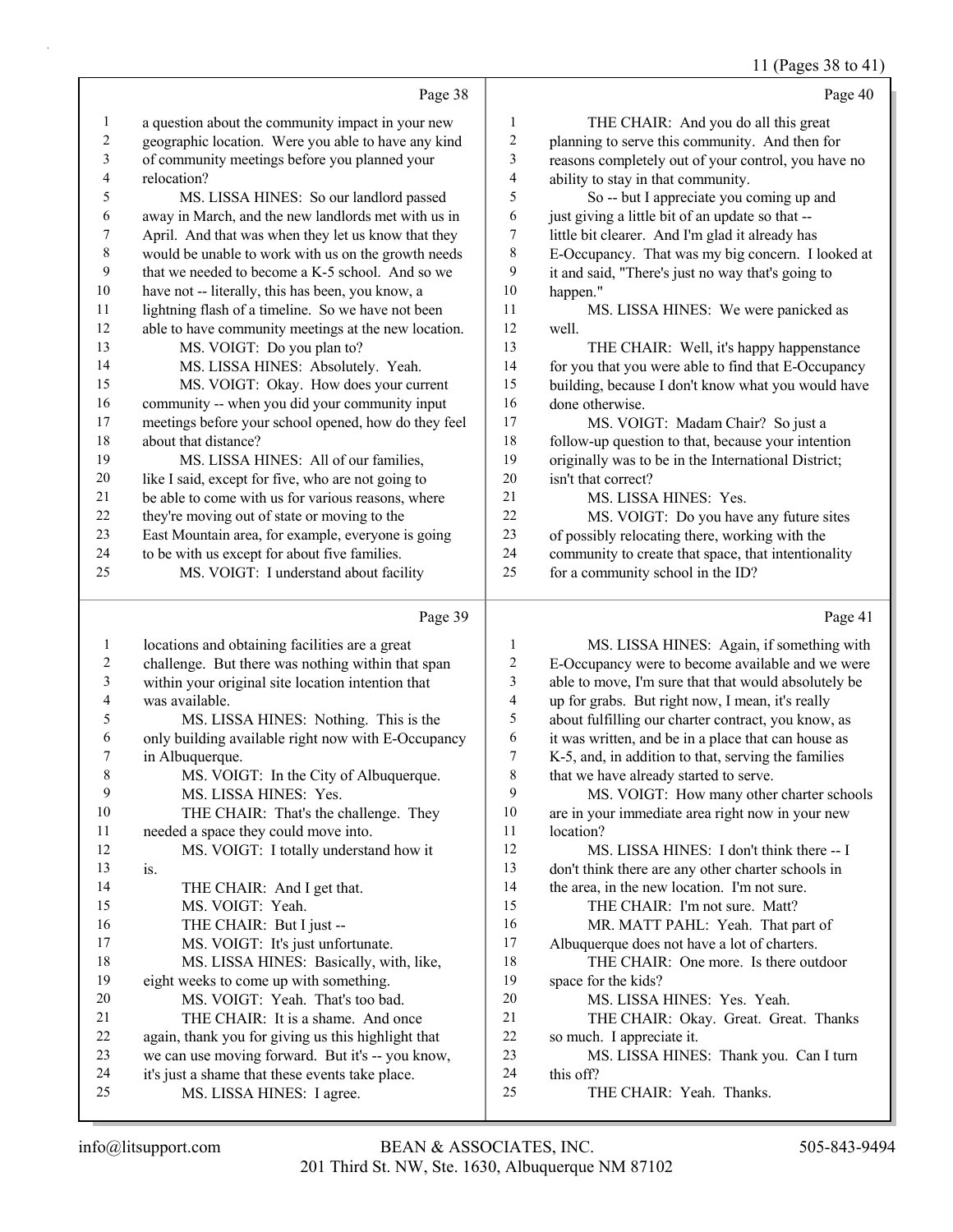## 12 (Pages 42 to 45)

|    | Page 42                                              |                | Page 44                                              |
|----|------------------------------------------------------|----------------|------------------------------------------------------|
| 1  | MR. ALAN BRAUER: Madam Chair, members of             | 1              | students were at 80 percent or better on the         |
| 2  | the Commission, just a quick point of clarification. | $\overline{2}$ | curriculum-based measurements for literacy.          |
| 3  | Is there any need for a vote right now before --     | 3              | First-graders were at 75 percent -- sorry --         |
| 4  | THE CHAIR: No, there is not. It's just a             | $\overline{4}$ | 75 percent of students were at 80 percent or better  |
| 5  | notification.                                        | 5              | on the curriculum-based measurements for literacy.   |
| 6  | MR. ALAN BRAUER: Okay. Great. Thank                  | 6              | And then according to the MAPs NWEA growth           |
| 7  | you.                                                 | 7              | for second grade, out of 17 students, seven met, and |
| 8  | I wanted to close out my remarks on our              | 8              | five exceeded, the growth. So 12 out of the 17 met   |
| 9  | school acknowledgments for this month. And the       | 9              | the expected growth for this year or exceeded that.  |
| 10 | Charter School Division team and I felt like this    | 10             | So I just wanted to acknowledge their work           |
| 11 | was a good opportunity to acknowledge and celebrate  | 11             | and their effort as well for this last year.         |
| 12 | the three new schools that were started last year    | 12             | And then finally I wanted to acknowledge             |
| 13 | and received Commencement of Operations from you     | 13             | Altura Preparatory School. They -- at the 120-day    |
| 14 | all.                                                 | 14             | S.T.A.R.S. count, they were at 57 students. At the   |
| 15 | And so I wanted to highlight, first,                 | 15             | time of my comments, we did not receive an updated   |
| 16 | Albuquerque Collegiate Charter. I believe Director   | 16             | additional context about their academic experiences  |
| 17 | Rivera is here in the room. I'll just start out      | 17             | and achievement this year. But conferring with the   |
| 18 | with they finished up the year -- or at least at the | 18             | Charter School Division team during their school     |
| 19 | 128th day, with 35 students, serving 35 students at  | 19             | sites and what they know about this school, they had |
| 20 | their school.                                        | 20             | some really strong results as well in literacy,      |
| 21 | We reached out to the administrators at              | 21             | similar to that of Collegiate.                       |
| 22 | the school and we wanted to highlight some student   | 22             | And so I wanted to acknowledge their                 |
| 23 | achievement results from the -- from this year. At   | 23             | efforts as well in closing out the first year. So I  |
| 24 | the beginning of the year only 20 percent of         | 24             | just wanted to give a congratulations to each of     |
| 25 | Collegiate's students were able to demonstrate       | 25             | those three schools from the Charter School          |
|    | Page 43                                              |                | Page 45                                              |
|    | proficiency on Istation. By the end of the school    |                | Division.                                            |
|    |                                                      |                | $CUTATD$ $T$ $A$ $A$ $A$ $A$ $A$ $A$                 |

| $\overline{2}$ | year, students worked really hard to push that      | $\overline{2}$ | THE CHAIR: I think the biggest highlight            |
|----------------|-----------------------------------------------------|----------------|-----------------------------------------------------|
| 3              | proficiency to 85 percent. This included zero       | 3              | is they were actually able to find an E-Occupancy   |
| $\overline{4}$ | students performing at Level 1.                     | 4              | school in that short of time. That was a monumental |
| 5              | In addition, on our internal reading                | 5              | feat. Thank you for that.                           |
| 6              | assessments, which is STEP, the students averaged   | 6              | We are on to -- unless you have anything            |
| 7              | 1.49 years of reading growth since September. And   | 7              | else? I'm sorry.                                    |
| 8              | nearly 100 percent of scholars demonstrated a full  | 8              | MR. ALAN BRAUER: Madam Chair, that's it.            |
| 9              | year's worth of growth on this literacy assessment. | 9              | THE CHAIR: Okay. All right. We're on to             |
| 10             | I did want to also just note that I had             | 10             | No. 7, which is Discussion and Possible Action on   |
| 11             | the chance to join the school for their             | 11             | Charter Contract Amendment Requests.                |
| 12             | end-of-the-year celebration. And it was really      | 12             | And we have just one school, and that's             |
| 13             | great to see the families and the students and the  | 13             | Explore.                                            |
| 14             | staff truly celebrate the academic achievement this | 14             | MS. KAREN WOERNER: Madam Chair, before we           |
| 15             | past year.                                          | 15             | go on, because we removed the change of location    |
| 16             | And so thank you, Ms. Rivera, for that              | 16             | from the Consent Agenda --                          |
| 17             | invite to join you all that day.                    | 17             | THE CHAIR: I'm sorry. Say that again?               |
| 18             | I also wanted to highlight and acknowledge          | 18             | MS. KAREN WOERNER: Because we removed the           |
| 19             | Hózhó Academy in Gallup, New Mexico. At the 128th   | 19             | change of school location from the Consent Agenda,  |
| 20             | day report, they were serving 176 students.         | 20             | it has not actually been approved yet.              |
| 21             | THE CHAIR: Oh, okay.                                | 21             | THE CHAIR: It's not an approval. They're            |
| 22             | MR. ALAN BRAUER: And the administrator              | 22             | notifying us of the move. It's just a notification, |
| 23             | provided us a little bit of information about       | 23             | not a vote.                                         |
| 24             | academic results from this year as well.            | 24             | MS. KAREN WOERNER: The form has a                   |
| 25             | For kindergarten, 78 percent of the                 | 25             | documentation for you to approve and sign.          |
|                |                                                     |                |                                                     |
|                |                                                     |                |                                                     |

 $15\,$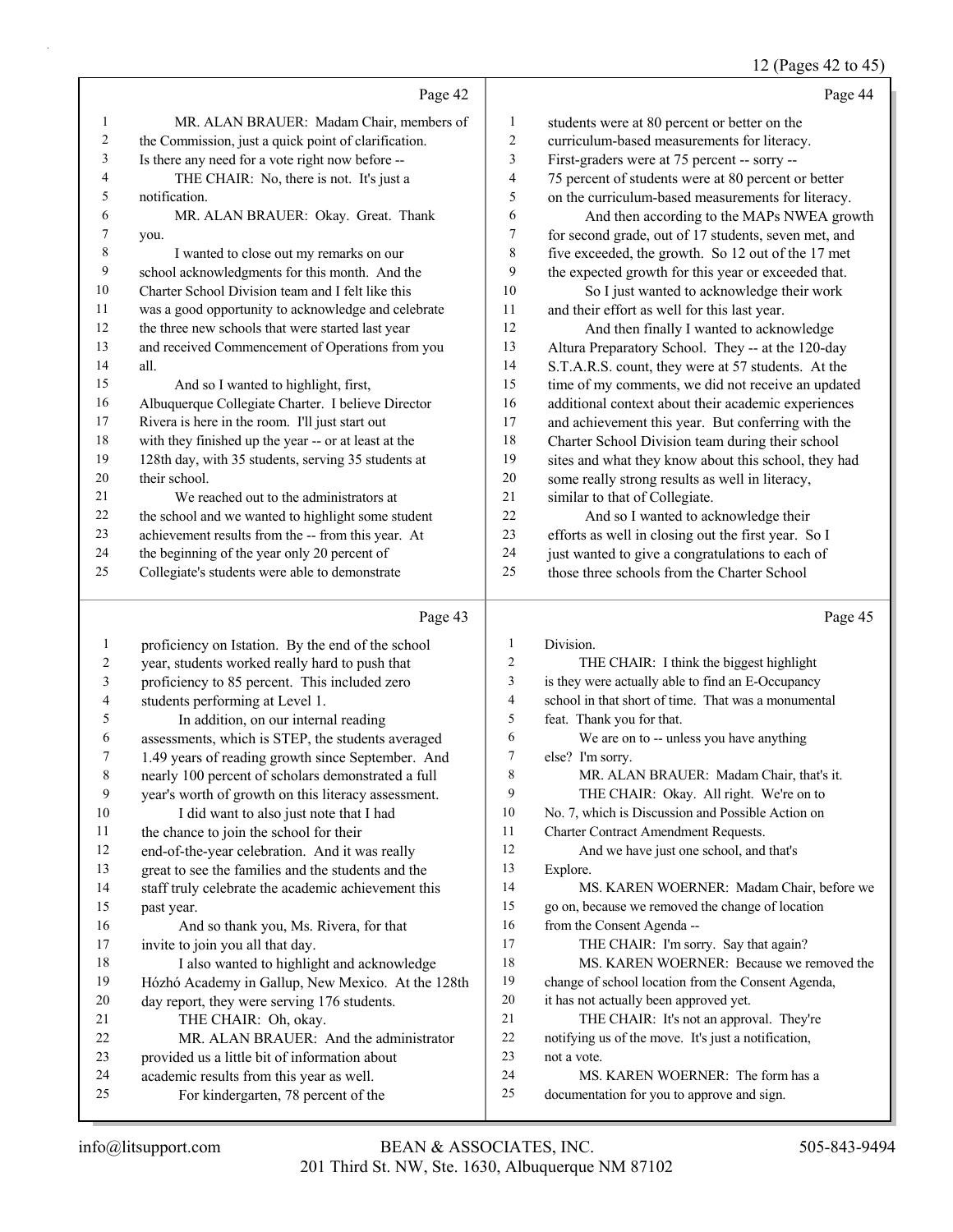### 13 (Pages 46 to 49)

|              | Page 46                                                                                       |              | Page 48                                                                                  |
|--------------|-----------------------------------------------------------------------------------------------|--------------|------------------------------------------------------------------------------------------|
| $\mathbf{1}$ | THE CHAIR: Because we don't normally vote                                                     | 1            | good solid round number to propose. So in regards                                        |
| 2            | on notifications.                                                                             | $\mathbf{2}$ | to the 1,100 student capacity, that is the Fire                                          |
| 3            | MS. KAREN WOERNER: We do that as part of                                                      | 3            | Marshal's recommendation.                                                                |
| 4            | the Consent Agenda items now. That's why it's not                                             | 4            | I -- having walked the halls every day, I                                                |
| 5            | separate.                                                                                     | 5            | do not recommend 1,100 students in that school. But                                      |
| 6            | THE CHAIR: But that form is a                                                                 | 6            | we feel like remaining the size we want to remain at                                     |
| 7            | notification.                                                                                 | 7            | that site and the community that we've built, we                                         |
| 8            | MS. KAREN WOERNER: Okay.                                                                      | $\,$ 8 $\,$  | like that 500-to-600 range. And so I think we'd                                          |
| 9            | THE CHAIR: Good morning.                                                                      | 9            | just like the flexibility to operate within what was                                     |
| 10           | MR. JUSTIN BAIARDO: Good morning.                                                             | 10           | once our cap, 500, and would potentially be our new                                      |
| 11           | THE CHAIR: This is becoming a routine.                                                        | 11           | cap at 600, where we could float between those two                                       |
| 12           | MR. JUSTIN BAIARDO: A regular trip, yes.                                                      | 12           | numbers.                                                                                 |
| 13           | Good to see everyone again. My name is Justin                                                 | 13           | MS. MATTHEWS: Madam Chair, members of the                                                |
| 14           | Baiardo. I'm the founder of Explore Academy.                                                  | 14           | Commission, Mr. Baiardo has asked me to speak before                                     |
| 15           | MS. ELISHA VARELA: I'm Elisha Varela. I                                                       | 15           | it goes for a vote on this -- I assume you will take                                     |
| 16           | work with Operations for Explore.                                                             | 16           | the various amendments separately. Because the                                           |
| 17           | MS. MATTHEWS: Patricia Matthews for the                                                       | 17           | second amendment is a request to develop and                                             |
| 18           | charter school. I'm sorry; I'm an attorney.                                                   | 18           | implement a second site. And I'm not sure, with the                                      |
| 19           | COMMISSIONER ROBBINS: You don't have to                                                       | 19           | Commission's discussion based on the work session                                        |
| 20           | apologize for being an attorney.                                                              | 20           | yesterday and what I understand that they've pulled                                      |
| 21           | MS. MATTHEWS: It just comes natural. I                                                        | 21           | the policy on developing a second site.                                                  |
| 22           | start with the words "I'm sorry."                                                             | 22           | So we have an idea. So I'm not sure --                                                   |
| 23           | THE CHAIR: Usually, the Charter School                                                        | 23           | and the idea has to do with enrollment. And so I                                         |
| 24           | Division does their little schtick.                                                           | 24           | would -- I don't know if you want to wait -- I ask                                       |
| 25           | MS. KAREN WOERNER: Okay. Schtick it is.                                                       | 25           | the Commission to hold on the vote with regard to                                        |
|              | Page 47                                                                                       |              | Page 49                                                                                  |
| 1            | Next section will be 7.                                                                       | 1            | enrollment after the -- until after the discussion                                       |
| 2            | So, Commissioners, Madam Chair, in                                                            | 2            | with regard to the second site; because we'd like to                                     |
| 3            | Section 7, you have the rationale for the request                                             | 3            | propose a concept that I think falls within a policy                                     |
| 4            | and some academic performance and financial                                                   | 4            | that exists with the Commission and have that                                            |
| 5            | performance and analysis provided by CSD for the                                              | 5            | discussion. So I can go further if you'd like; but                                       |
| 6            | amendment request of increasing the enrollment cap                                            |              |                                                                                          |
| 7            |                                                                                               | 6            | I don't want to jump ahead.                                                              |
|              | from 500 to 600 students.                                                                     | 7            | COMMISSIONER CABALLERO: For discussion,                                                  |
| 8            | Following that, behind the pink sheet is                                                      | $\,$ 8 $\,$  | Madam Chair. Was there a -- did we post this second                                      |
| 9            | the actual request form from the school, as well as                                           | 9            | item?                                                                                    |
| 10           | their supporting documentation. And, obviously --                                             | $10\,$       | THE CHAIR: Oh, yeah. Yeah.                                                               |
| 11           | the analysis is that the school, you know, obviously                                          | 11           | COMMISSIONER CABALLERO: All right.                                                       |
| 12           | is doing well both academically and financially, and                                          | 12           | THE CHAIR: Yeah. It's there. I don't                                                     |
| 13           | they are operating in a capacity -- in a building                                             | 13           | think the proposal is there. The amendment request                                       |
| 14           | that has a capacity of 1,100 students. So they                                                | 14           | is there.                                                                                |
| 15           | certainly can accommodate 600.                                                                | 15           | COMMISSIONER CABALLERO: Okay.                                                            |
| 16           | And I stand for any questions.                                                                | 16           | THE CHAIR: So they did put the                                                           |
| 17           | THE CHAIR: So anything you want to add?                                                       | 17           | amendment -- but they're asking for us to make a                                         |
| 18           | MR. JUSTIN BAIARDO: Yeah. We feel like                                                        | 18           | decision on the second amendment request before we                                       |
| 19           | we're going to obviously have our capacity this year                                          | 19           | make a decision on this first one. I don't have a                                        |
| 20           | with exceeding the waiting list. And the intent                                               | 20           | problem with that, you know.                                                             |
| 21           | behind this amendment request was just to provide                                             | 21           | MS. VOIGT: Yeah. I'd like to hear what                                                   |
| $22\,$       | the school with some flexibility if we need to go                                             | 22           | their idea is.                                                                           |
| 23           | above 500 and have a range.                                                                   | 23           | THE CHAIR: Well, we're going to vote                                                     |
| 24<br>25     | We feel like probably 530 to 550 is a good<br>sweet spot. But my board decided that 600 was a | 24<br>25     | first. We'll vote on -- we'll entertain B, if<br>that's what the Commission wants to do. |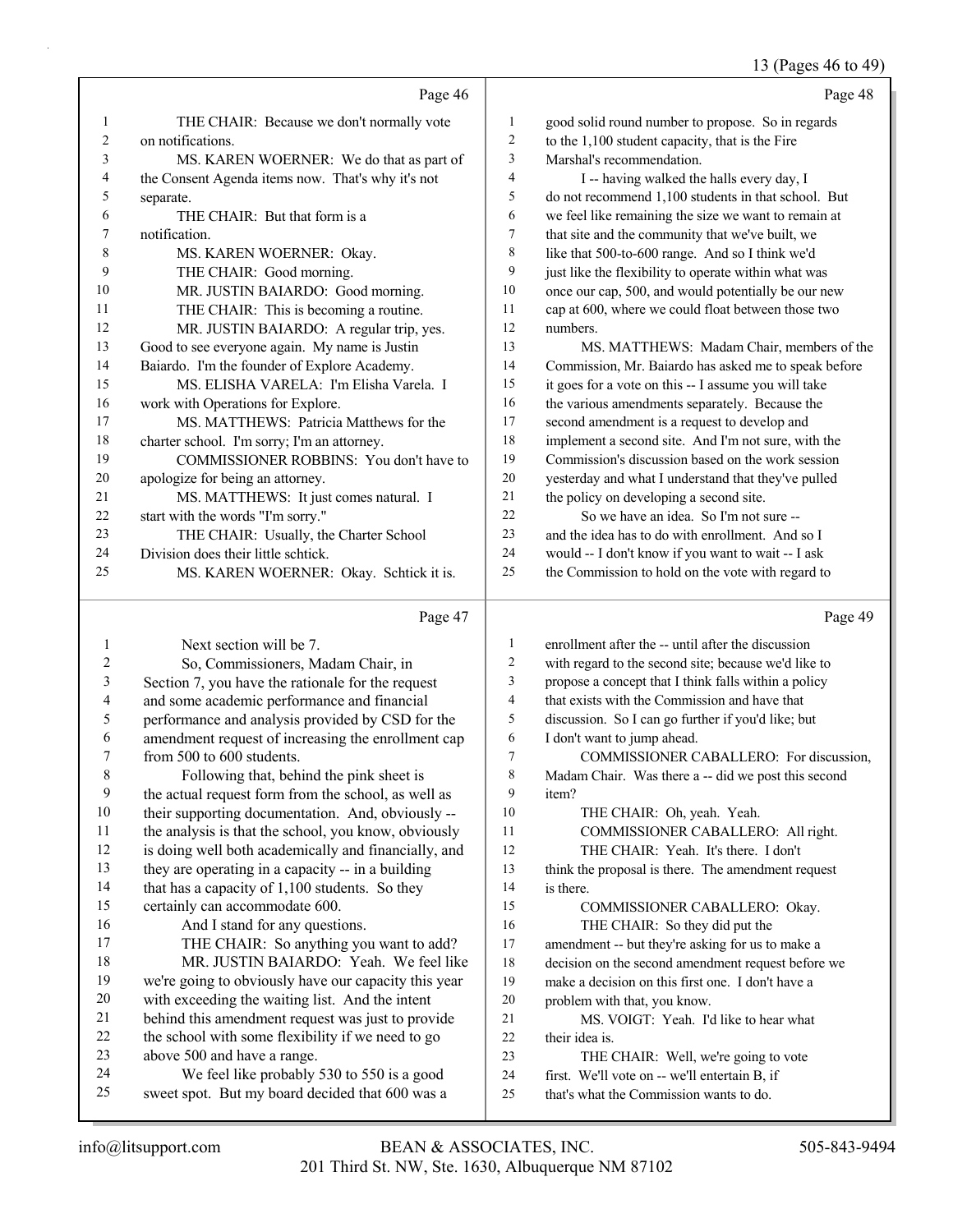#### 14 (Pages 50 to 53)

|                |                                                     |                         | $\cdots$<br>.                                       |
|----------------|-----------------------------------------------------|-------------------------|-----------------------------------------------------|
|                | Page 50                                             |                         | Page 52                                             |
| 1              | COMMISSIONER ROBBINS: I'd like to hear              | 1                       | to you once they have that other site. But right    |
| $\overline{c}$ | this.                                               | $\overline{2}$          | now, we have in our -- in this whole concept, the   |
| 3              | MS. VOIGT: I'd like to hear their idea.             | 3                       | capacity to move forward with 1,200 kids. And so    |
| 4              | COMMISSIONER ROBBINS: I'd like to hear              | $\overline{4}$          | the cap would be increased to 1,200. As you just    |
| 5              | discussion on that. Then we'll vote on the cap and  | 5                       | heard Mr. Baiardo say, the school can accommodate   |
| 6              | then on the site.                                   | 6                       | about 600 as it is, and then they would look for    |
| 7              | THE CHAIR: They want us to vote on B                | 7                       | another site to accommodate the balance of that     |
| 8              | first and then vote on the cap. That's my           | $\,$ 8 $\,$             | enrollment as it comes.                             |
| 9              | understanding.                                      | 9                       | But they have approved in their charter at          |
| 10             | MS. MATTHEWS: I'm more than happy just to           | $10\,$                  | that point in time the ability to go forward. Then  |
| 11             | put it out on the table what it is we might be      | $11\,$                  | we come to you with the notification of where that  |
| 12             | suggesting. I'm assuming -- or if you wouldn't --   | 12                      | second site would be. Or -- I won't call it second  |
| 13             | MS. VOIGT: Yeah. Let's hear it.                     | 13                      | site; just the -- a place to grow into. That was    |
| 14             | THE CHAIR: I'm kind of uncomfortable with           | 14                      | the idea. I'm sorry if it was more than three       |
| 15             | not having seen this.                               | 15                      | sentences.                                          |
| 16             | MS. MATTHEWS: It's a one-sentence                   | 16                      | MS. VOIGT: That was way more than three             |
| 17             | request.                                            | 17                      | sentences.                                          |
| 18             | THE CHAIR: This, we have not seen. We               | 18                      | THE CHAIR: So this is my question. Are              |
| 19             | saw the amendment request; but this, we have not    | 19                      | you, at this moment in time, saying you're not      |
| 20             | seen. And we did have a robust discussion yesterday | 20                      | asking us to move forward with B? Or are you making |
| $21\,$         | about what B is about. So my -- my understanding    | 21                      | an assumption about what we're going to do about B? |
| $22\,$         | was there was a direction the Commission was going  | 22                      | MS. MATTHEWS: I'm making an assumption.             |
| 23             | to go in today. So I'm somewhat perplexed as to     | 23                      | THE CHAIR: Okay. All right. So, really,             |
| 24             | what we want to do at this moment in time.          | 24                      | the enrollment cap is just an enrollment cap        |
| 25             | MS. VOIGT: Madam Chair, I think -- how              | 25                      | increase at this point in time. And the issue       |
|                | Page 51                                             |                         | Page 53                                             |
| $\mathbf{1}$   | brief?                                              | 1                       | becomes the issue whenever.                         |
| $\overline{c}$ | MS. MATTHEWS: It's about three sentences.           | $\overline{c}$          | MS. VOIGT: Right. That's what it sounds             |
| 3              | MS. VOIGT: So showing some flexibility to           | 3                       | like.                                               |
| 4              | see what the school has -- what they have to offer. | $\overline{\mathbf{4}}$ | THE CHAIR: That's what we're getting at             |
| 5              | It could be a growth -- great idea. I'd like to     | 5                       | at this point in time, right.                       |
| 6              | just hear it out.                                   | 6                       | MS. MATTHEWS: To have another -- we would           |
| 7              | THE CHAIR: Okay. All right.                         | $\boldsymbol{7}$        | come to you -- we'd have a 1,200 student enrollment |
| 8              | MS. MATTHEWS: The idea, Madam Chair,                | 8                       | cap, and we'd come to you with a site notification  |
| 9              | assuming that the second amendment would be denied  | 9                       | eventually.                                         |
| 10             | because of the nolicy changes by the Commission I'm | 10                      | THE CHAIR: Lunderstand If we vote for               |

 because of the policy changes by the Commission, I'm looking at something called the "School Location

Within District Notification."

- 13 And effectively what the school would
- propose -- and I think this is what they're
- proposing, anyway, which would be just to simply
- increase their cap from not the 600 requested,
- 17 right, to 1,200 and have that cap sit. 18 And then when the school finds the next
- location -- because they're not planning to
- replicate; they're planning to expand the current
- enrollment on -- in a different location. So
- it's -- and it would be under the same

administration.

- 
- 24 And if I look at the School Location Within District Notification, they would then come
- the enrollment cap increase, that's not an indication that that second site amendment would be approved.
- 14 MS. MATTHEWS: Understand. We understand. 15 THE CHAIR: Right.
- 16 MS. MATTHEWS: That the concept that you're objecting to under the second site concept is
- replication and the concept of --

19 THE CHAIR: Well, you know what? I think that's a conversation to have later.

- 21 MS. MATTHEWS: That's why I was thinking we should do that afterward. But --
- 23 THE CHAIR: Okay. So that's why I'm
- somewhat confused. Because the enrollment cap, you
- want anyway. So I don't know why we have to hold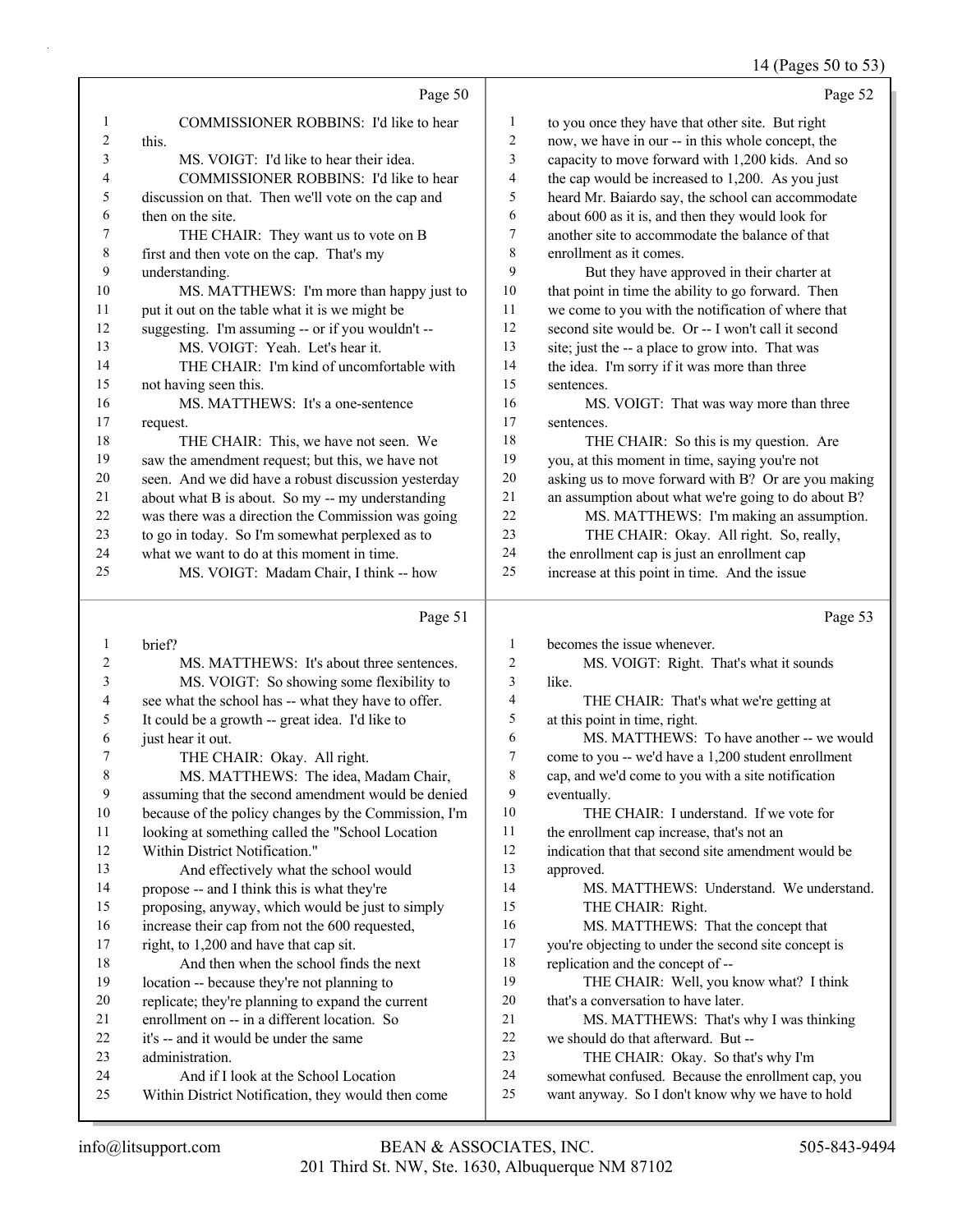|              |                                                      |                          | 15 (Pages 54 to 57)                                  |
|--------------|------------------------------------------------------|--------------------------|------------------------------------------------------|
|              | Page 54                                              |                          | Page 56                                              |
| 1            | off B until A.                                       | $\mathbf{1}$             | MS. MATTHEWS: Madam Chair, it's your                 |
| 2            | I'm fine to do that. But I don't -- it               | $\overline{c}$           | agenda. But would it make sense perhaps to go ahead  |
| 3            | really doesn't matter, does it? Because you're       | 3                        | and consider the second amendment and come back to   |
| 4            | making an assumption of what we're going to do with  | $\overline{4}$           | the first, please? Please.                           |
| 5            | B. You want the enrollment cap anyway; correct?      | 5                        | THE CHAIR: Sure.                                     |
| 6            | MS. MATTHEWS: Of 1,200, correct.                     | 6                        | MS. MATTHEWS: Because, to me --                      |
| 7            | MS. VOIGT: Madam Chair, just a clarifying            | 7                        | THE CHAIR: Sure.                                     |
| 8            | question?                                            | 8                        | MS. MATTHEWS: -- if -- we don't know what            |
| 9            | THE CHAIR: Yeah.                                     | 9                        | you're going to do with the second amendment -- or   |
| 10           | MS. VOIGT: Okay. So the enrollment cap               | 10                       | the second request. And if you were to deny it,      |
| 11           | is an independent piece, right?                      | 11                       | then that would modify the first. If you approve     |
| 12           | MR. JUSTIN BAIARDO: That's correct.                  | 12                       | it, then we just ask for 600 at the Masthead         |
| 13           | MS. VOIGT: So whatever repercussions for             | 13                       | location.                                            |
| 14           | the school come out of approving an enrollment cap,  | 14                       | THE CHAIR: Sure. All right.                          |
| 15           | you guys can deal with and come back to us with      | 15                       | MS. MATTHEWS: I appreciate that,                     |
| 16           | whatever that might be; you know, a remodel, a new   | 16                       | Madam Chair.                                         |
| 17           | site location, whatever. So -- but right now, we're  | 17                       | THE CHAIR: Okay. So we're on to B, which             |
| 18           | just looking at an enrollment cap.                   | 18                       | is the new school, same district. Sorry. Because     |
| 19           | THE CHAIR: Yeah. So, I mean, if it's                 | 19                       | I'm not navigating SharePoint as well as I thought   |
| 20           | your preference -- because it's no skin off my       | 20                       | because I have to close things out and then open it  |
| 21           | teeth -- for us to take action on B first, we will.  | 21                       | back up; so it's not as seamless as I thought it was |
| 22           | But you wanted the enrollment cap increase, so I     | 22                       | going to be.                                         |
| 23           | don't know why we need to hold off on it. You want   | 23                       | So just for the two Commissioners that               |
| 24           | it anyway; correct? Or no?                           | 24                       | were not here yesterday --                           |
| 25           | MS. VOIGT: I think we might be jumping               | 25                       | COMMISSIONER DAVIS: Thank you.                       |
|              | Page 55                                              |                          | Page 57                                              |
| $\mathbf{1}$ | the gun if we packaged this all together. If we can  | $\mathbf{1}$             | THE CHAIR: -- we did have a fairly robust            |
| 2            | just do the -- you know, look at separate items but  | $\overline{c}$           | third or fourth discussion about this issue. And it  |
| 3            | right now --                                         | 3                        | came up also, in part, when we were looking at the   |
| 4            | THE CHAIR: They are two separate items.              | $\overline{\mathcal{A}}$ | renewal applications and statutory requirements.     |
| 5            | MS. VOIGT: Yeah, right now. So let's                 | 5                        | And we really circled around yesterday the           |
| 6            | just look at the first one, which is only --         | 6                        | issue of revocation and that the State statute is    |
| 7            | THE CHAIR: They asked us to look at the              | $\overline{7}$           | fairly clear as to what revocation is, and the       |
| 8            | second one first. That's why I have confusion.       | $\,$ $\,$                | dilemma, if there's a second site and there has to   |
| 9            | They asked us to take action on the second one       | 9                        | be a revocation hearing, we can't revoke half of a   |
| 10           | first. So we will.                                   | 10                       | charter; so that the consensus at the time of        |
| 11           | COMMISSIONER CABALLERO: Quick question?              | 11                       | yesterday of the Commission was that we really need  |
| 12           | THE CHAIR: Sure.                                     | 12                       | some statutory clarification in order to be able to  |
| 13           | COMMISSIONER DAVIS: I have a question.               | 13                       | clearly and cleanly move forward on this topic.      |
| 14           | So I'm understanding that their current cap is 600.  | 14                       | It's not going to happen soon. But even              |
| 15           | THE CHAIR: Right.                                    | 15                       | outside -- we felt that statutory clarification was  |
| 16           | COMMISSIONER DAVIS: They'd like us to                | 16                       | even a better route than trying to look at           |
| 17           | expand it to 1,200, even though they don't have the  | 17                       | rule-making, because rule-making gets a little wonky |
| 18           | capacity for 1,200; is that correct? Is that         | 18                       | as well.                                             |
| 19           | correct?                                             | 19                       | And it's also not a quick process as well.           |
| 20           | THE CHAIR: Yeah. You know --                         | $20\,$                   | But that for the -- you know, there's a number of    |
| 21           | MS. MATTHEWS: We withdraw the request.               | 21                       | areas where the Charter School Act needs to be       |
| 22           | THE CHAIR: Thank you. Because we can't               | $22\,$                   | cleaned up. The last cleanup act was really a new    |
| 23           | give you an enrollment cap increase that goes beyond | 23                       | glossary, for all intents and purposes, and that was |
| 24           | your current E-Occupancy.                            | 24                       | it.                                                  |
| 25           | We've been told that time and time again.            | 25                       | But there is -- as we move forward and               |

24 your current E-Occupancy. 25 We've been told that time and time again.

But there is -- as we move forward and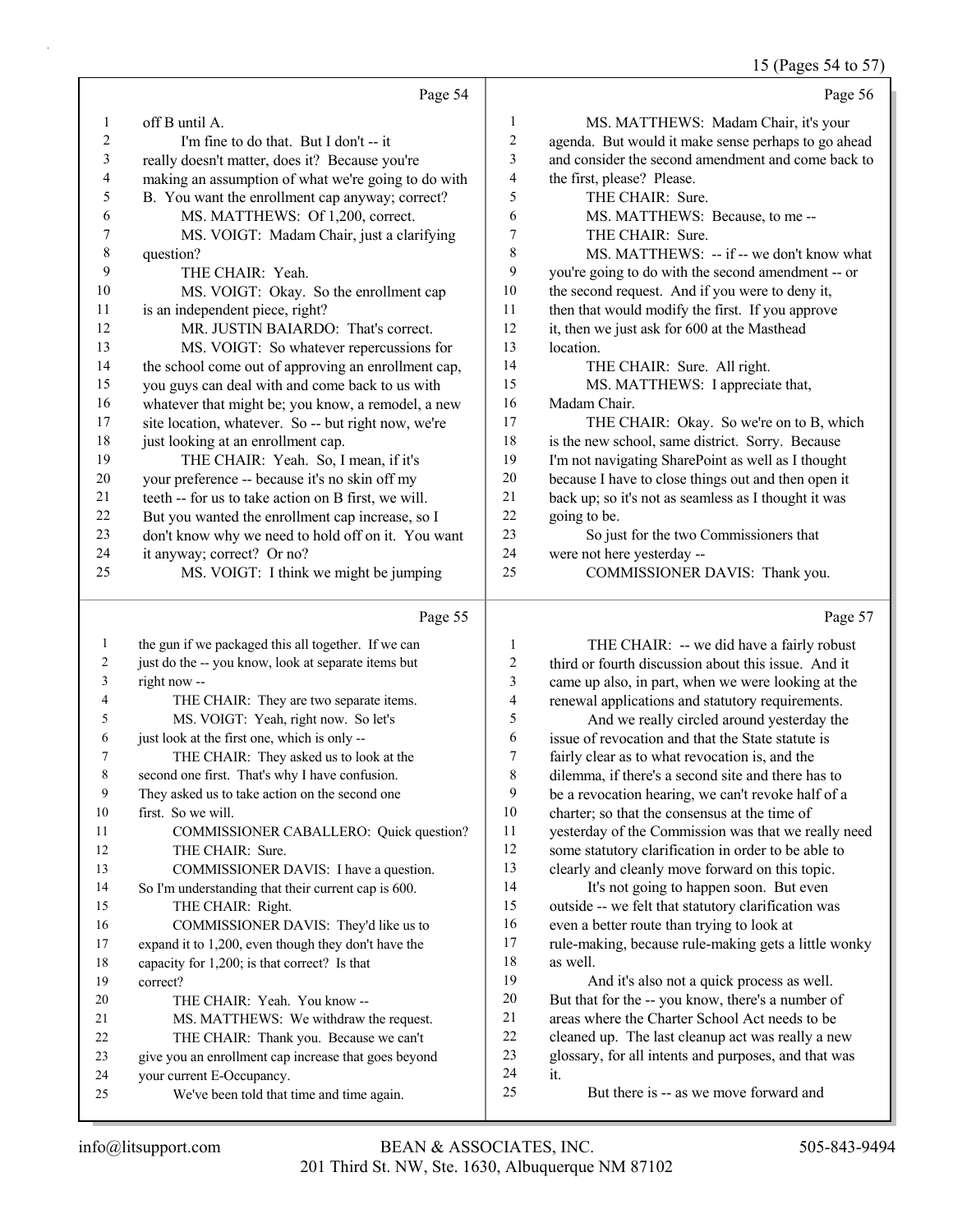#### 16 (Pages 58 to 61)

|                | Page 58                                              |                  | Page 60                                              |
|----------------|------------------------------------------------------|------------------|------------------------------------------------------|
| $\mathbf{1}$   | things are becoming more complex and things are      | $\mathbf{1}$     | COMMISSIONER CABALLERO: Yes, to table.               |
| $\overline{c}$ | changing, but the statute hasn't changed, it was     | $\overline{2}$   | THE CHAIR: The motion passes nine-one.               |
| 3              | the -- I believe the comfort level of the Commission | 3                | COMMISSIONER ARMBRUSTER: Nine-one.                   |
| $\overline{4}$ | yesterday to have the guidance through statute to be | 4                | THE CHAIR: Thank you very much.                      |
| 5              | able to do this in a -- in a better manner.          | 5                | Okay. Now we're back to letter A.                    |
| 6              | COMMISSIONER RUIZ: Madam Chair?                      | 6                | MR. JUSTIN BAIARDO: Just for                         |
| 7              | THE CHAIR: Commissioner?                             | $\boldsymbol{7}$ | clarification, the most recent vote tabling would    |
| 8              | COMMISSIONER RUIZ: And that was the                  | 8                | require that it be heard at the next meeting again;  |
| 9              | extent of our conversation, a long conversation      | 9                | is that --                                           |
| 10             | yesterday, as in previous Commission meetings.       | 10               | THE CHAIR: No. It's tabled until there's             |
| 11             | So I make a motion that the Public                   | 11               | statutory clarification on it. Yeah.                 |
| 12             | Education Commission table Explore Academy's request | 12               | MR. JUSTIN BAIARDO: Okay. I mean, just               |
| 13             | for a new school in the same school district.        | 13               | for clarification, the second school is not the      |
| 14             | COMMISSIONER CRONE: Second.                          | 14               | request. It was a second facility to serve more      |
| 15             | THE CHAIR: There's a motion by                       | 15               | kids.                                                |
| 16             | Commissioner Ruiz, a second by Commissioner Crone.   | 16               | THE CHAIR: It specifically says, "New                |
| 17             | Any further discussion?                              | 17               | school in same district." That's what the item says  |
| 18             | (No response.)                                       | 18               | on the agenda.                                       |
| 19             | THE CHAIR: Roll call, Commissioner                   | 19               | MS. MATTHEWS: With all due respect,                  |
| 20             | Armbruster.                                          | 20               | Madam Chair, members of the Commission, at the time  |
| 21             | COMMISSIONER ARMBRUSTER: I'm trying to --            | 21               | this school came forward to request -- to do what it |
| 22             | THE CHAIR: The vote is to table letter B             | 22               | wants to do, which is to dramatically expand its     |
| 23             | in Item No. 7.                                       | 23               | enrollment to make this very successful school       |
| 24             | COMMISSIONER ARMBRUSTER: Okay.                       | 24               | available to other students, this was the process    |
| 25             | Commissioner Voigt?                                  | 25               | that they were guided into.                          |
|                |                                                      |                  |                                                      |
|                | Page 59                                              |                  | Page 61                                              |
| 1              | COMMISSIONER VOIGT: Yes.                             | $\mathbf{1}$     | In all practicality, it is essentially               |
| $\mathfrak{2}$ | COMMISSIONER ARMBRUSTER: Commissioner                | $\overline{c}$   | just expanding the enrollment and then putting more  |
| 3              | Chavez?                                              | 3                | kids at a different location. So I think you're      |
| 4              | COMMISSIONER CHAVEZ: Yes.                            | $\overline{4}$   | right. There needs to be statutory clarification     |
| 5              | COMMISSIONER ARMBRUSTER: Commissioner                | 5                | for -- I'm not even going to say that. I think it's  |
| 6              | Raftery?                                             | 6                | well within the statute that you can do what you're  |
| 7              | COMMISSIONER RAFTERY: Yes.                           | $\overline{7}$   | doing, in addition to the Department's stated        |
| 8              | COMMISSIONER ARMBRUSTER: Commissioner                | 8                | position that the Secretary has the authority to     |
| 9              | Robbins?                                             | 9                | waive to the extent that they could make this        |
| 10             | COMMISSIONER ROBBINS: Yes.                           | 10               | happen.                                              |

11 But let's put that aside. This school came before the Commission in its process that was available at the time. What we're asking the Commission to do is to say, "Okay, we decided. We, the Commission, decided, after this school came forward and made the request, to yank that process."

17 So do we have any other process by which 18 we can foster this school's extension?

19 And so I'm looking at your own policy that says, "A School Location Within the District Notification is used to notify the Commission of a planned change in the school's physical location, including additional facilities or facility space when the school will be staying within the same district. This notification shall also be used to

25 Caballero?

12 Davis?

19 Crone?

22 Ruiz?

11 COMMISSIONER ARMBRUSTER: Commissioner

14 COMMISSIONER ARMBRUSTER: Commissioner

18 COMMISSIONER ARMBRUSTER: Commissioner

21 COMMISSIONER ARMBRUSTER: Commissioner

24 COMMISSIONER ARMBRUSTER: Commissioner

13 COMMISSIONER DAVIS: Yes.

20 COMMISSIONER CRONE: Yes.

23 COMMISSIONER RUIZ: Yes.

15 Armbruster votes "No." 16 Commissioner Gipson? 17 THE CHAIR: Yes.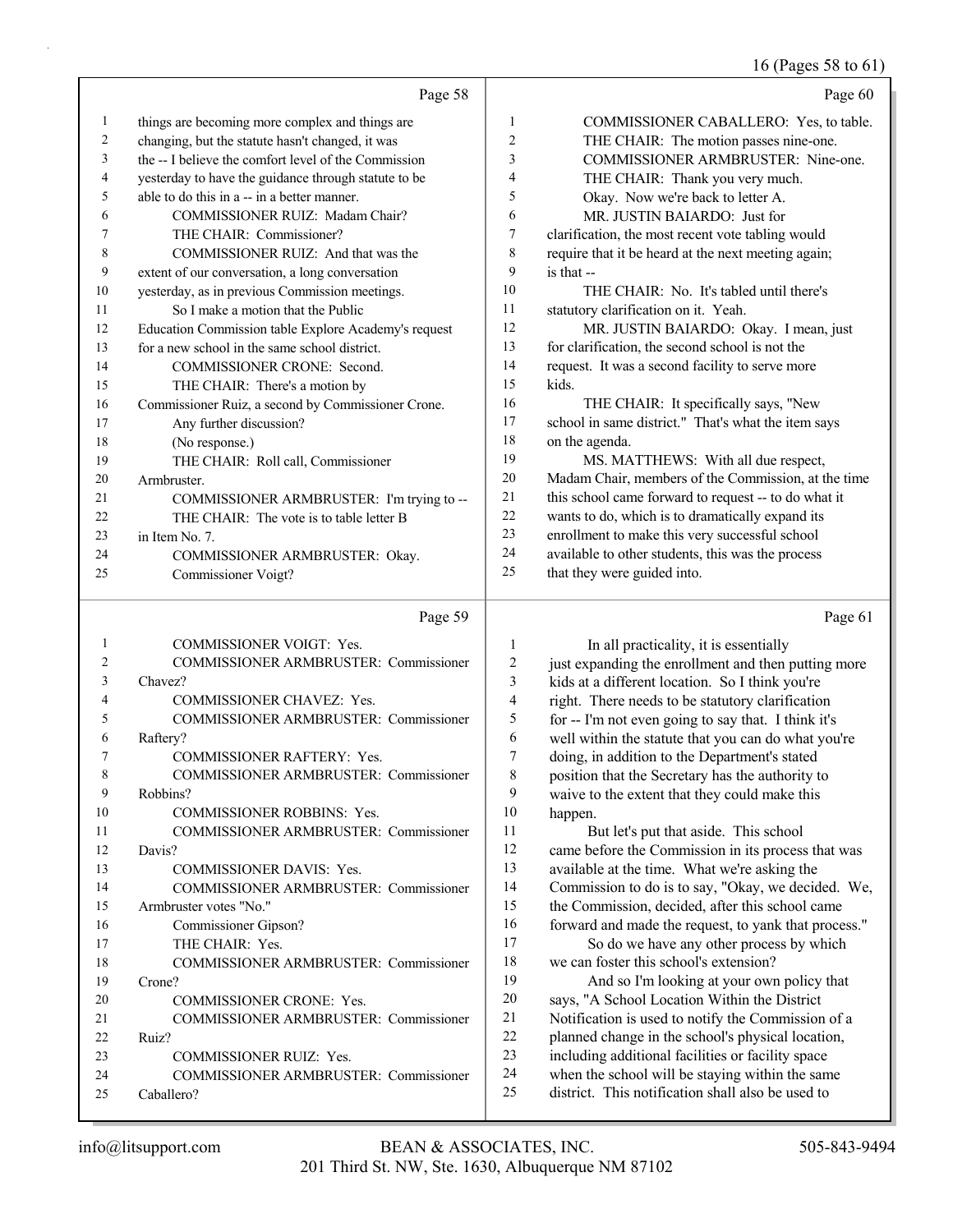#### (Pages 62 to 65)

|                |                                                      |                  | $17$ (1 agos 02 to 02)                               |
|----------------|------------------------------------------------------|------------------|------------------------------------------------------|
|                | Page 62                                              |                  | Page 64                                              |
| $\mathbf{1}$   | notify the Commission when the school is adding an   | $\mathbf{1}$     | the agenda is "New school in the same district."     |
| $\overline{c}$ | additional facility or facility space within the     | $\sqrt{2}$       | And that was not our intention. We applied for a     |
| 3              | same district, because the primary facility does not | $\mathfrak{Z}$   | second site under the same charter, which would be,  |
| 4              | have sufficient capacity."                           | $\overline{4}$   | by definition, the same school, two facilities. The  |
| 5              | So, now, given that you brought up the               | 5                | second site amendment is the --                      |
| 6              | issue of the actual technical building capacity,     | 6                | THE CHAIR: That wasn't this amendment                |
| 7              | which is identified in the E-Occupancy -- which is   | $\tau$           | request, was it not?                                 |
| 8              | 1,100? Then we would amend the request to 1,100 for  | 8                | MS. KAREN WOERNER: The amendment request             |
| 9              | the amendment request.                               | 9                | that existed previously that they submitted reads,   |
| 10             | Now, the school obviously doesn't want the           | 10               | "New school or new site amendment request form."     |
| 11             | Commission just to deny growth at its current site,  | 11               | And so it probably should have been worded, "New     |
| 12             | if that's the inclination to deny the first request  | 12               | school or new site" on the agenda, because that's    |
| 13             | which was at 600; but we're asking the Commission to | 13               | the way the amendment request was written.           |
| 14             | have a discussion about flexibility to move the      | 14               | MR. JUSTIN BAIARDO: Our intention is to              |
| 15             | enrollment cap of this school to 1,100 so that it    | 15               | establish a second facility where we can expand our  |
| 16             | can do what it actually intended all along, which    | 16               | enrollment to more students, not a second governance |
| 17             | was just to make this school available to other      | 17               | council, second contract. We just want to be able    |
| 18             | kids -- this school; not another school; this        | 18               | to serve more students at a site that is more        |
| 19             | school -- and expand its enrollment. That's the      | 19               | amenable to where the students are coming from,      |
| 20             | request.                                             | 20               | closer to their homes.                               |
| 21             | Is that fair, Mr. Baiardo?                           | 21               | THE CHAIR: And I'll just direct you to               |
| 22             | MR. JUSTIN BAIARDO: Yes, it is.                      | 22               | the purpose -- what's listed as the purpose of that  |
| 23             | THE CHAIR: Sure.                                     | 23               | other amendment site that you cited. But I don't     |
| 24             | COMMISSIONER CABALLERO: Discussion. I                | 24               | think we're going to have any further discussion on  |
| 25             | think you need to -- what you just read, you need to | 25               | this.                                                |
|                | Page 63                                              |                  | Page 65                                              |
| $\mathbf{1}$   | read on the policy decision that the Commission did  | $\mathbf{1}$     | But I think the point at hand is -- and              |
| 2              | to clarify and to say that if there's -- that we     | $\boldsymbol{2}$ | I'm going to be honest. I'm uncomfortable with       |
| 3              | cannot do another school without going through the   | 3                | amending an amendment on the day of -- that this was |
| 4              | recharter. It has to be another charter.             | $\overline{4}$   | not what Commissioners were thinking about when we   |
| 5              | And in that policy decision, what you just           | 5                | were coming here to vote. We were thinking of that   |
| 6              | read is further clarified. There is no -- no         | 6                | smaller enrollment cap.                              |
| 7              | unclear area.                                        | $\sqrt{ }$       | I think that's a discussion that needs to            |
| 8              | And I can tell you the Commission does               | 8                | be had, and people need to think about it. So I'm    |
| 9              | have the authority and the power to make policy      | 9                | not comfortable with it; but I'm willing and open    |
| 10             | decisions. This school was not before the            | 10               | for anyone else that wants to -- Commissioner        |
| 11             | Commission when we stopped them and we made a policy | 11               | Robbins?                                             |

- decision.
- 13 We made a policy decision -- it has been
- an ongoing conversation within the Commission for a
- long time, a long, long time, even the other
- administration. 17 And so we managed to hammer out a
- definition just recently. And what I think is
- there's an attempt to circumvent the decision by the
- Commission. And then the decision and the policy
- for that decision is very, very clear. I don't
- think there's anything unclear about it.
- 23 MR. JUSTIN BAIARDO: Commissioner, just to
- clarify on our end just to make sure our intentions are crystal-clear, yeah, the -- what's written on

- 12 COMMISSIONER ROBBINS: Well, I think things seemed kind of confused. I was and am still in favor of increasing the cap on the first motion to the 600. And if you needed more at that current 16 site because your E-Occupancy is almost 1,100, that's fine. It seems like that should have been 18 the first step. 19 And then if you wanted, later on, after
- you -- because to approve a second site, we don't know location; we don't know anything about that.
- We don't know the -- how you're going to actually
- handle that, the distance, how you're going to
- handle administrative things, what the governance
- council is going to do with regard to this; because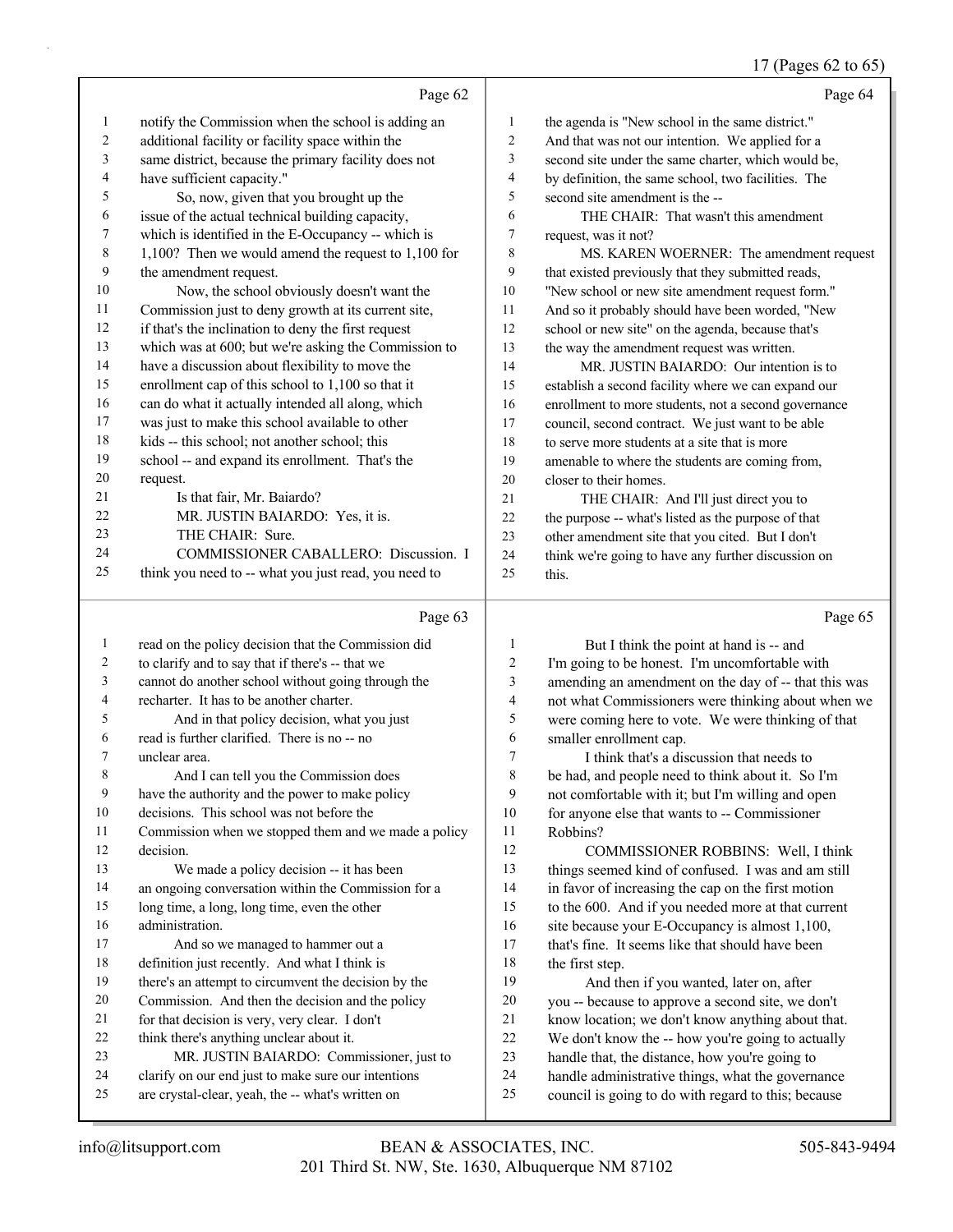### 18 (Pages 66 to 69)

|          |                                                      |                | $10 \text{ (}1 \text{ g}$ co 00 to 07 $\text{)}$                     |
|----------|------------------------------------------------------|----------------|----------------------------------------------------------------------|
|          | Page 66                                              |                | Page 68                                                              |
| 1        | we don't see anyone from the governance council      | 1              | should be tabled. There's too much in there on what                  |
| 2        | speaking to us now.                                  | $\overline{c}$ | the intent really is. Is their intent really to                      |
| 3        | Those concerns I have with the second site           | 3              | grow their school in behalf of students or something                 |
| 4        | at this time.                                        | 4              | else? So I feel uncomfortable at this time with all                  |
| 5        | Increasing the cap in the motion that was            | 5              | that has been said in motion and counter-motion. I                   |
| 6        | put forth was -- in the request -- was to increase   | 6              | will abstain.                                                        |
| 7        | it to 600. Now, I'm all in favor, and I'll put       | 7              | THE CHAIR: Okay. All right. Thank you.                               |
| 8        | forth a motion to do so at this time.                | 8              | Anyone else?                                                         |
| 9        | But I don't like, as has been expressed,             | 9              | COMMISSIONER ARMBRUSTER: I just want to                              |
| 10       | changing the motion at this time, when the original  | 10             | clarify something, that what we're voting on. We                     |
| 11       | request was to increase from 500 to 600, and then to | 11             | are voting to expand, to --                                          |
| 12       | say, "Now we want to take it to 1,100 or 1,200."     | 12             | THE CHAIR: Increase the enrollment cap.                              |
| 13       | 1,200 is a no-brainer, because you don't have an     | 13             | COMMISSIONER ARMBRUSTER: To increase                                 |
| 14       | existing facility that can accommodate that. And     | 14             | their enrollment cap to 600, is that correct?                        |
| 15       | you, by your earlier statement, said even the 1,093, | 15             | THE CHAIR: Correct. That's the motion.                               |
| 16       | which I think is what the E-Occupancy is, would be   | 16             | COMMISSIONER ARMBRUSTER: Does everyone                               |
| 17       | too much for your current site.                      | 17             | understand? I just wanted to make sure what we were                  |
| 18       | The 600, you said you can adequately                 | 18             | voting on.                                                           |
| 19       | accommodate that in the site without overburdening   | 19             | Ready?                                                               |
| 20       | the facilities or anything. I am more than prepared  | 20             | THE CHAIR: If there is no further                                    |
| 21       | to make that motion. I'll leave it at that.          | 21             | discussion, we are.                                                  |
| 22       | MR. JUSTIN BAIARDO: Okay.                            | 22             | COMMISSIONER ARMBRUSTER: And no further                              |
| 23       | THE CHAIR: Commissioner Armbruster?                  | 23             | abstentions besides Commissioner Caballero?                          |
| 24       | COMMISSIONER ARMBRUSTER: Madam Chair, I'm            | 24             | All right. Commissioner Gipson?                                      |
| 25       | just a little confused.                              | 25             | THE CHAIR: Yes.                                                      |
|          |                                                      |                |                                                                      |
|          | Page 67                                              |                | Page 69                                                              |
| 1        | So when this was sent to us, dated -- it             | 1              | <b>COMMISSIONER ARMBRUSTER: Commissioner</b>                         |
| 2        | seems like it was dated before we changed the rules. | $\overline{2}$ | Crone?                                                               |
| 3        | And so I'm just -- we've been in a lot of appeals    | 3              | <b>COMMISSIONER CRONE: Yes.</b>                                      |
| 4        | lately. So I just wondered.                          | 4              | COMMISSIONER ARMBRUSTER: Commissioner                                |
| 5        | THE CHAIR: I need a point of                         | 5              | Robbins?                                                             |
| 6        | clarification. Which are you talking about dated?    | 6              | <b>COMMISSIONER ROBBINS: Yes.</b>                                    |
| 7        | The enrollment cap increase?                         | 7              | COMMISSIONER ARMBRUSTER: Commissioner                                |
| 8        | COMMISSIONER ARMBRUSTER: The new school              | 8              | Voigt?                                                               |
| 9        | site.                                                | 9              | <b>COMMISSIONER VOIGT: Yes.</b>                                      |
| 10       | THE CHAIR: No, no, no. We've already                 | 10             | <b>COMMISSIONER ARMBRUSTER: Commissioner</b>                         |
| 11       | tabled that. We've tabled that issue. So we're       | 11             | Davis?                                                               |
| 12       | speaking solely to the enrollment cap right now. So  | 12             | COMMISSIONER DAVIS: Yes.                                             |
| 13       | the new school site has been tabled.                 | 13             | <b>COMMISSIONER ARMBRUSTER: Commissioner</b>                         |
| 14       | COMMISSIONER ARMBRUSTER: Okay.                       | 14             | Ruiz?                                                                |
| 15       | COMMISSIONER ROBBINS: So if there's no               | 15             | COMMISSIONER RUIZ: Yes.                                              |
| 16       | other discussion, Madam Chair, I move the Public     | 16             | COMMISSIONER ARMBRUSTER: Commissioner                                |
| 17       | Education Commission approve the enrollment cap      | 17             | Armbruster votes "Yes."                                              |
| 18       | increase for Explore Academy from 500 to 600.        | 18             | Commissioner Chavez?                                                 |
| 19       | COMMISSIONER RUIZ: Second.                           | 19             | COMMISSIONER CHAVEZ: Yes.                                            |
| 20       | THE CHAIR: There's a motion by                       | 20<br>21       | COMMISSIONER ARMBRUSTER: Commissioner                                |
| 21       | Commissioner Robbins, a second by Commissioner Ruiz. | 22             | Raftery?                                                             |
| 22<br>23 | Any further discussion?<br>Commissioner Caballero?   | 23             | COMMISSIONER RAFTERY: Yes.<br>COMMISSIONER ARMBRUSTER: That's a nine |
|          |                                                      |                |                                                                      |

- 23 COMMISSIONER ARMBRUSTER: That's a nine
- 24 to -- nine votes for and one abstention.
- 25 THE CHAIR: Nine affirmative, one

24 COMMISSIONER CABALLERO: I will announce

25 my abstention. I think that this particular item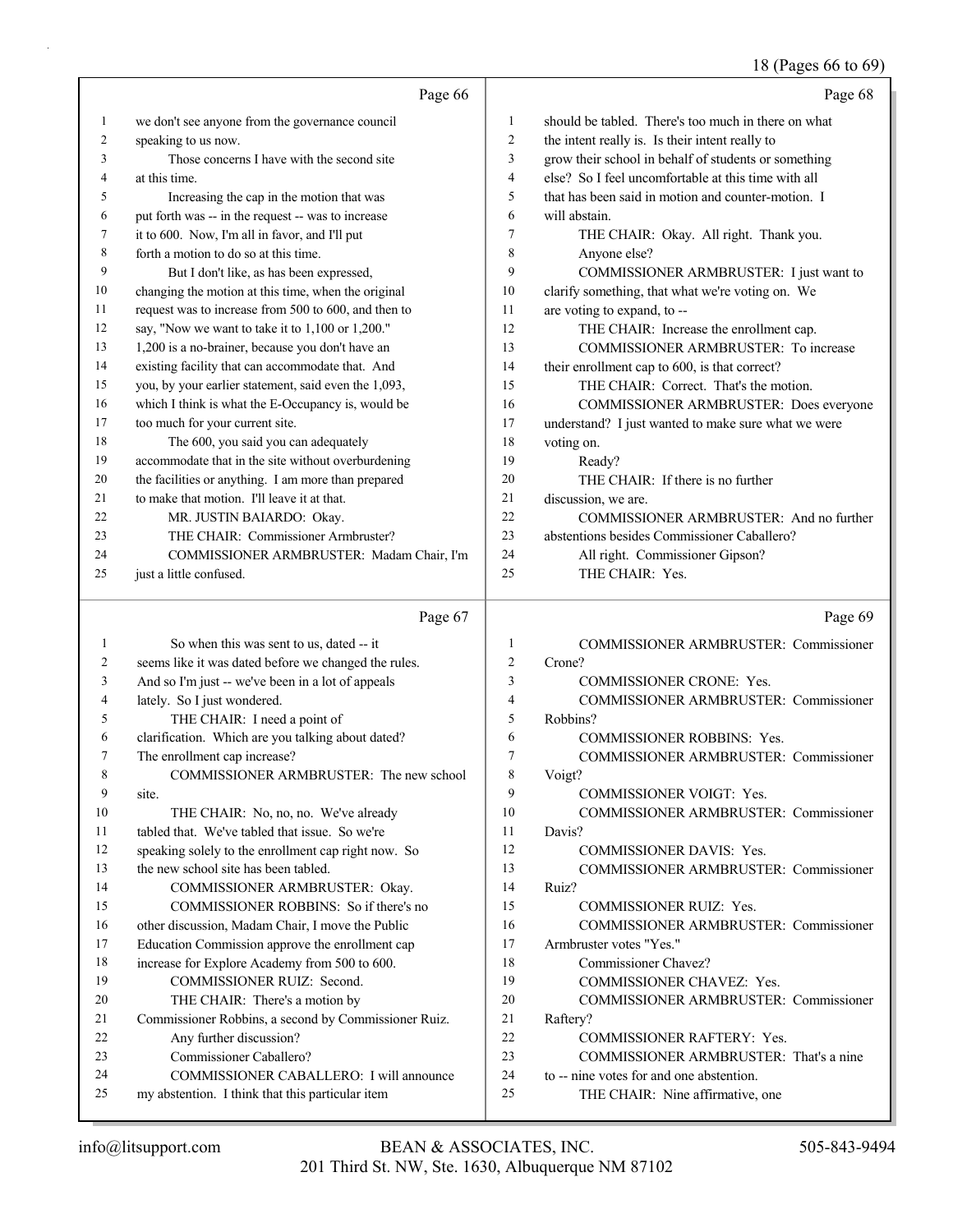19 (Pages 70 to 73)

|    | Page 70                                              |    | Page 72                                              |
|----|------------------------------------------------------|----|------------------------------------------------------|
| 1  | abstention. The motion passes. Thank you.            | 1  | returned it or if it's 23 for both.                  |
| 2  | MR. JUSTIN BAIARDO: Thank you.                       | 2  | They -- this letter is kind of a pattern             |
| 3  | THE CHAIR: All right. We're going to                 | 3  | of not completely and accurately addressing          |
| 4  | take a short break. Sorry.                           | 4  | questions that this Commission has put forth to      |
| 5  | (Recess taken, 10:31 a.m. to 10:48 a.m.)             | 5  | them. And I'm very concerned that, you know, we ask  |
| 6  | THE CHAIR: Okay. We are on to Item                   | 6  | about something, and they don't quite understand     |
| 7  | No. 9 -- 8. I'm sorry. Item No. 8, Discussion and    | 7  | what we're asking for.                               |
| 8  | Possible Action on the Response by Alma d'Arte       | 8  | And this is a tremendous concern for me              |
| 9  | Charter School.                                      | 9  | that do they understand statutory requirements? If   |
| 10 | MR. ALAN BRAUER: Madam Chair, members of             | 10 | a simple letter asking for the name of something and |
| 11 | the Commission.                                      | 11 | then they reply without giving us the name, if they  |
| 12 | Alma d'Arte was asked for -- asked to send           | 12 | don't answer those basic, simple questions how can   |
| 13 | information to us from the May -- May meeting. They  | 13 | they assure us that they're fulfilling the statutory |
| 14 | did comply with that and send the information to us. | 14 | requirements of education for their students?        |
| 15 | The -- in the packet, in your packet,                | 15 | THE CHAIR: Thank you. I do believe there             |
| 16 | after the first -- first page, you'll find the       | 16 | is folks, once again -- oh, I'm sorry. Does CSD      |
| 17 | response from Alma around the special education      | 17 | want to add anything else before we --               |
| 18 | services. It's a little hard to see. But the more    | 18 | MS. KAREN WOERNER: I just want a point of            |
| 19 | faint type in this document, it would have been red  | 19 | clarification on the -- what's in your packet. So    |
| 20 | if it was in color. And that is the special          | 20 | the first page was what we had asked for. And then   |
| 21 | education response that's embedded in that.          | 21 | the -- the letter that you're looking at on Pages 2  |
| 22 | EL. I apologize. The first page is the               | 22 | and forward are -- is the letter that we received    |
| 23 | EL. So the more faint language is from the Language  | 23 | back.                                                |
| 24 | and Culture Bureau.                                  | 24 | But the notes in the red text were added             |
| 25 | And then after that document, there is               | 25 | by CSD since we received the letter.                 |
|    | Page 71                                              |    | Page 73                                              |

|                | rage/1                                               |    | $r$ age $r$ $\sigma$                                |
|----------------|------------------------------------------------------|----|-----------------------------------------------------|
| 1              | another document referring to special education      |    | So though -- on the first page we asked             |
| $\overline{2}$ | services at the school as well, and there is         | 2  | the number of parents who receive and who returned  |
| 3              | embedded information from the Special Education      | 3  | the letter stating they declined those services, we |
| 4              | Bureau in there as well.                             | 4  | added that in there. That's the lighter text.       |
| 5              | We also have the Special Education Bureau            | 5  | So the school has not had a chance to               |
| 6              | team here if there is any questions specifically for | 6  | respond to what is the name of the tutor. Our       |
| 7              | them, or if there is questions for the CSD team.     | 7  | concern there, though, is who is the tutor, what    |
| 8              | <b>COMMISSIONER ROBBINS: Madam Chair?</b>            | 8  | certifications, and when were these services        |
| 9              | THE CHAIR: Commissioner Robbins?                     | 9  | provided, because when we were on site visits, that |
| 10             | COMMISSIONER ROBBINS: If I could, I                  | 10 | did not exist.                                      |
| 11             | thought some of the questions that you had put forth | 11 | So I agree with you, Commissioner Robbins,          |
| 12             | originally in the Letter of Concern were very clear. | 12 | that there's some serious concerns about the        |
| 13             | But it looks like sometimes the responses we         | 13 | requirements and the understanding of what is       |
| 14             | received while they were in person are dancing       | 14 | required here.                                      |
| 15             | around the question. They don't answer the question  | 15 | I did want to clarify they did not have             |
| 16             | specifically.                                        | 16 | the question of, "What is the tutor?" That was      |
| 17             | "What is the name of the tutor?"                     | 17 | notes added later because of what the response was. |
| 18             | It's not mentioned.                                  | 18 | I just wanted to clarify that one piece for the     |
| 19             | "What certification does he hold?"                   | 19 | school.                                             |
| 20             | Not mentioned.                                       | 20 | Also, if you continue on, you will see              |
| 21             | So, you know, we have specific questions             | 21 | that one of the issues was around the initial and   |
| 22             | asking for the number of parents who received the    | 22 | annual letters. And there still is a                |
| 23             | letter and the number of parents who returned the    | 23 | misunderstanding about what should be in each of    |
| 24             | letter. And they give us a single number of 23. I    | 24 | those. As indicated on the back side of the letter  |
| 25             | don't know if that's 23 that received it or 23 that  | 25 | you'll see in the lighter text, those are notes     |
|                |                                                      |    |                                                     |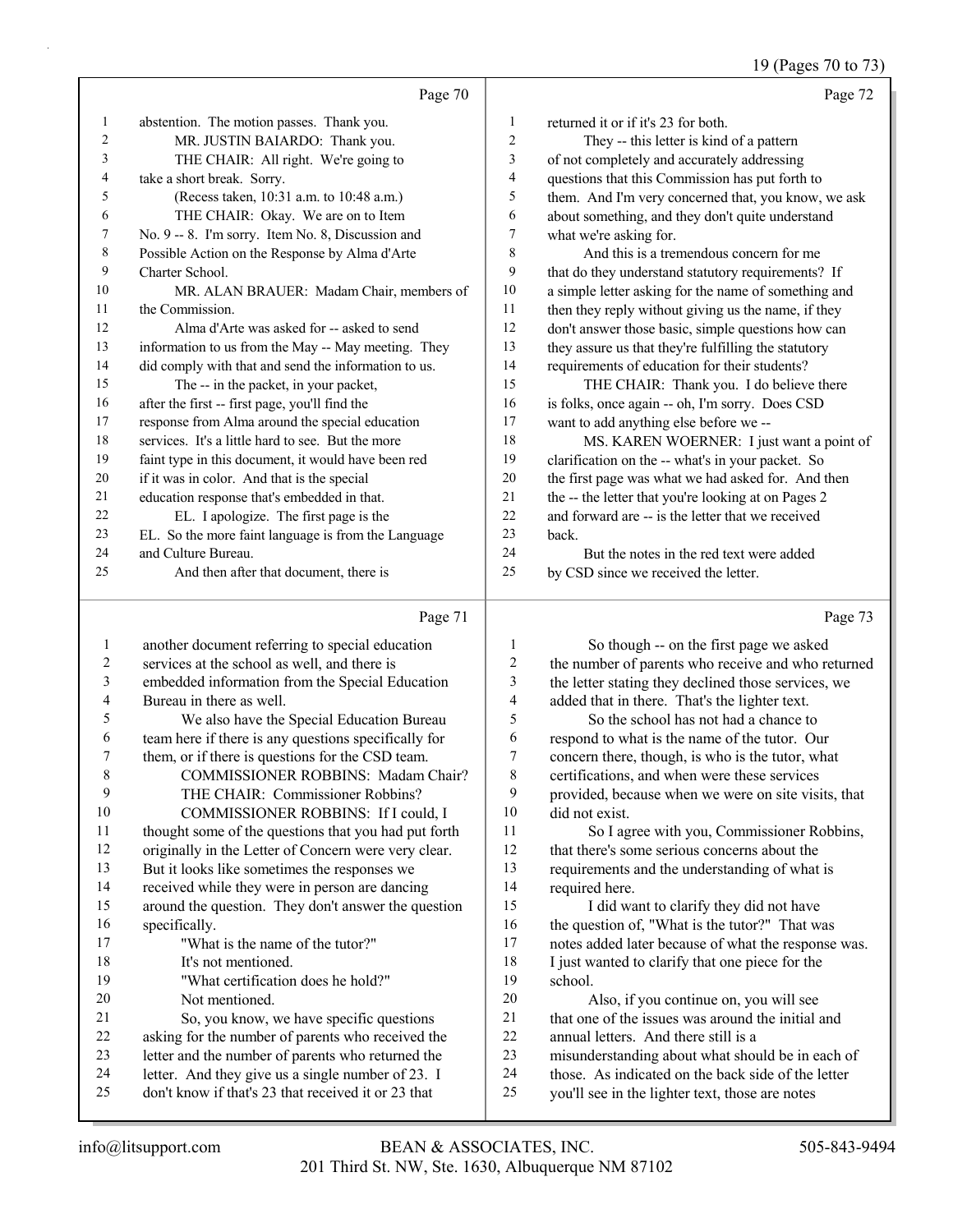|              |                                                      |                         | 20 (Pages 74 to 77)                                  |
|--------------|------------------------------------------------------|-------------------------|------------------------------------------------------|
|              | Page 74                                              |                         | Page 76                                              |
| $\mathbf{1}$ | added by CSD in collaboration with Ms. Laine from    | $\mathbf{1}$            | back.                                                |
| 2            | the Language and Culture Bureau about some obvious,  | $\overline{c}$          | And there is a discrepancy between                   |
| 3            | still, misunderstandings of how the process works    | $\mathfrak{Z}$          | understanding between the screening instrument which |
| 4            | for identifying and notifying -- identifying         | $\overline{4}$          | is to screen for English Language proficiency of a   |
| 5            | students and notifying parents.                      | 5                       | student entering public education and an annual      |
| 6            | And then further on in the letters that              | 6                       | assessment.                                          |
| 7            | they sent, we documented some concerns. So I just    | $\tau$                  | There seems to be a discrepancy in that              |
| $\,8\,$      | wanted to be clear that, you know, that the lighter  | 8                       | understanding. It's hard to tell from paper whether  |
| 9            | text happened after it was submitted to the school.  | 9                       | that's really just not knowing all the language or   |
| 10           | Also -- but still some very serious concerns.        | 10                      | not knowing all the terminology, or really not       |
| 11           | And then the special ed report is further            | 11                      | understanding the process. And that was one of the   |
| 12           | back. It has a heading of "Special Ed Bureau Report  | 12                      | questions that we had.                               |
| 13           | to the Public Education Commission." And they are    | 13                      | And as Ms. Woerner was saying, we weren't            |
| 14           | here to respond to any questions about that section  | 14                      | sure about the tutoring services, because that was   |
| 15           | of the report, as they -- as you recall, they had to | 15                      | not mentioned before. And that was really in         |
| 16           | upload IEPs to a secure location. And they were      | 16                      | response to Commissioner Chavez' question about what |
| 17           | reviewed by the Special Ed Bureau who are also here. | 17                      | are you really doing for ELs in the program.         |
| 18           | And Ms. Laine is here as well.                       | 18                      | So those were the things -- so there is              |
| 19           | Thank you.                                           | 19                      | isn't -- so from our perspective, it's hard to tell  |
| 20           | THE CHAIR: Thank you.                                | 20                      | from paper if the flow really is there on serving    |
| 21           | MS. KAREN WOERNER: And, of course, the               | 21                      | ELs, identifying and serving ELs.                    |
| 22           | school's representatives are here in the audience as | 22                      | THE CHAIR: Okay. Thank you so much.                  |
| 23           | well.                                                | 23                      | Commissioners, do you have any questions?            |
| 24           | THE CHAIR: Right. I was just looking                 | 24                      | COMMISSIONER ARMBRUSTER: Just a                      |
| 25           | through. Our -- the requests that we made for what   | 25                      | clarifying question, thank you, because I'm not      |
|              | Page 75                                              |                         | Page 77                                              |
| $\mathbf{1}$ | the school needed to send out is not here; correct?  | $\mathbf{1}$            | familiar with EL; let me just say that.              |
| 2            | Is it here?                                          | $\overline{c}$          | So because this is high school, one would            |
| 3            | MS. KAREN WOERNER: It's on the Executive             | 3                       | assume that before they got there, they had that     |
| 4            | Summary sheet, Madam Chair, Commissioners.           | $\overline{\mathbf{4}}$ | survey and things, so that the school would not be   |
| 5            | THE CHAIR: Oh, okay. I'm looking at the              | 5                       | responsible for doing that because it's already      |
| 6            | documents. Okay. All right. Okay. So I have to       | 6                       | there somewhere, unless the child came from another  |
| 7            | close this file out.                                 | 7                       | state or just moved here or whatever, but new to     |
| 8            | COMMISSIONER ARMBRUSTER: This is the                 | 8                       | the -- new to New Mexico.                            |
| 9            | first one, right? First one?                         | 9                       | MS. KIRSI LAINE: Yes.                                |
| 10           | THE CHAIR: Yeah. Sorry. Okay.                        | 10                      | COMMISSIONER ARMBRUSTER: Am I correct on             |
| 11           | So once again, I want to thank the bureaus           | 11                      | that?                                                |
| 12           | for cooperating with this. And if there is any       | 12                      | MS. KIRSI LAINE: Yes. So the process for             |
| 13           | clarifying information that you wish to offer us, we | 13                      | when a student transfers from another school is that |
| 14           | would greatly appreciate it.                         | 14                      | all of that information is really housed in          |
| 15           | So I don't know who wants to go first.               | 15                      | S.T.A.R.S. And we do support State charters,         |
| 16           | MS. KIRSI LAINE: Madam Chair -- can you              | 16                      | really, in accessing information in S.T.A.R.S. They  |
| 17           | hear?                                                | 17                      | don't always have it. And so they look for that      |
| 18           | THE CHAIR: Is the little green light on?             | 18                      | information. So if a student was identified as an    |
| 19           | MS. KIRSI LAINE: No. There.                          | 19                      | EL and was not exited yet, then a student is         |
| 20           | Madam Chair and Commissioners. So when we            | 20                      | currently an EL and gets an annual letter saying     |
| 21           | looked at the submission from the school -- so the   | 21                      | that they're in the EL program for that year.        |
| 22           | questions still became as to is there really an      | 22                      | COMMISSIONER ARMBRUSTER: And if that -- a            |
| 23           | understanding of the identification process or how   | 23                      | child exited from the program because the English    |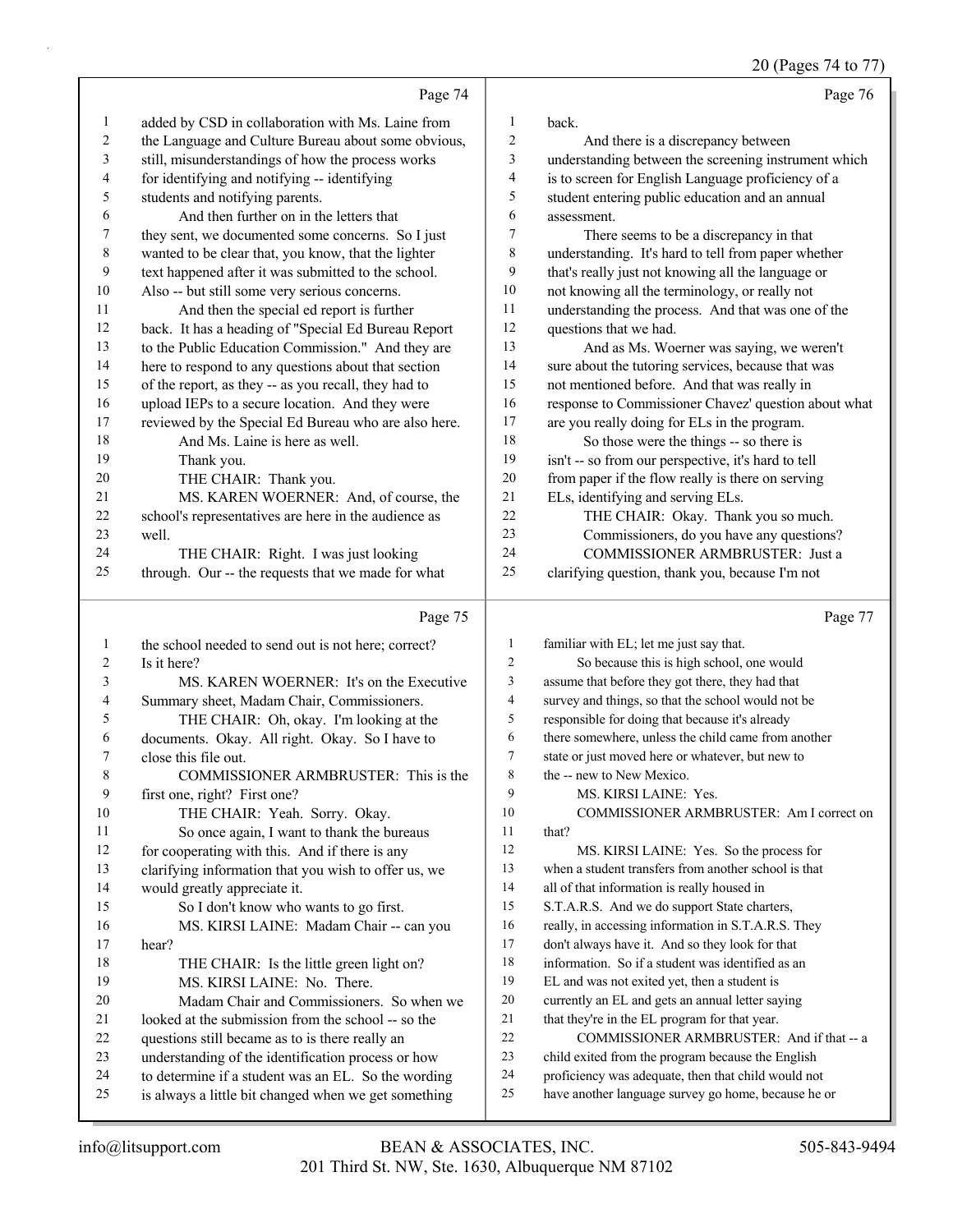## 21 (Pages 78 to 81)

|              | Page 78                                                                                                    |                | Page 80                                                                                             |
|--------------|------------------------------------------------------------------------------------------------------------|----------------|-----------------------------------------------------------------------------------------------------|
| 1            | she had been exited from that program.                                                                     | $\mathbf{1}$   | And then in the service logs -- I'm                                                                 |
| 2            | MS. KIRSI LAINE: Exactly. Yes.                                                                             | 2              | sorry -- yes, the service logs -- we didn't see a                                                   |
| 3            | THE CHAIR: Commissioners, any other                                                                        | 3              | link to the amount of time that was being spent                                                     |
| 4            | questions?                                                                                                 | 4              | providing the reading, writing, and math goals.                                                     |
| 5            | (No response.)                                                                                             | 5              | And so the service log, we put some                                                                 |
| 6            | THE CHAIR: Thank you so much once again.                                                                   | 6              | recommendations in here that -- in the IEP -- I'm                                                   |
| 7            | Thank you.                                                                                                 | 7              | sorry. In the service log, we were seeing content                                                   |
| 8            | MS. KIRSI LAINE: Thank you.                                                                                | $\,$ $\,$      | mastery being listed a lot of the times; and also                                                   |
| 9            | MS. KAREN WOERNER: Did you want to hear                                                                    | 9              | we're seeing that in the IEP. So we're not sure if                                                  |
| 10           | from the Special Ed Bureau?                                                                                | 10             | content mastery is the same thing as services being                                                 |
| 11           | THE CHAIR: Yes. If he's finished his                                                                       | 11             | provided in reading, writing and math.                                                              |
| 12           | cookie.                                                                                                    | 12             | So there was a lot of inconsistencies in                                                            |
| 13           | MS. KAREN WOERNER: Have you finished your                                                                  | 13             | what we were seeing in service logs that were being                                                 |
| 14           | cookie?                                                                                                    | 14             | provided, as well as in the PWN and in the service                                                  |
| 15           | THE CHAIR: Thank you once again for your                                                                   | 15             | pages of the IEP.                                                                                   |
| 16           | time. And if you would just identify yourselves for                                                        | 16             | THE CHAIR: Okay. Thank you.                                                                         |
| 17           | the record.                                                                                                | 17             | MS. CHARLENE MARCOTTE: There was also a                                                             |
| 18           | MR. TIM CRUM: Good morning, Madam Chair.                                                                   | 18             | few students that didn't have a need indicated for                                                  |
| 19           | My name is Tim Crum. I am the Deputy Director of                                                           | 19             | special education in the IEPs. And that was                                                         |
| 20           | the Special Education Bureau. Nice to be with you.                                                         | 20             | concerning as well. There -- they have a                                                            |
| 21           | MS. CHARLENE MARCOTTE: Good morning. My                                                                    | 21             | disability; but in order to qualify for special                                                     |
| 22           | name is Charlene Marcotte, Education Administrator                                                         | 22             | education services, you have to have a disability                                                   |
| 23           | assigned to Alma d'Arte.                                                                                   | 23             | and it has to impact your education.                                                                |
| 24           | MS. CYNTHIA ROMERO: Good morning. I'm                                                                      | 24             | And a student -- there were a few students                                                          |
| 25           | Cynthia Romero, and I'm the data supervisor at the                                                         | 25             | that had a disability; but there was no                                                             |
|              |                                                                                                            |                |                                                                                                     |
|              | Page 79                                                                                                    |                | Page 81                                                                                             |
| $\mathbf{1}$ | Special Ed Bureau.                                                                                         | 1              | documentation showing it was impacting their                                                        |
| 2            | THE CHAIR: Thank you for this once again.                                                                  | $\overline{c}$ | disability. And they were not receiving any                                                         |
| 3            | So if you want to highlight any continued                                                                  | 3              | specialized instruction according to the IEP; so,                                                   |
| 4            | concerns, any new concerns in light of what you --                                                         | 4              | therefore, they need to act into looking at the data                                                |
| 5            | all the information that you received, we'd                                                                | 5              | and seeing if they need to exit these students from                                                 |
| 6            | certainly appreciate it.                                                                                   | 6              | special education, because they don't qualify to be                                                 |
| 7            | MR. TIM CRUM: Thank you. Do you want to                                                                    | 7              | in special education.                                                                               |
| 8            | go first?                                                                                                  | 8              | Just overall, it appears that, from what                                                            |
| 9            | MS. CYNTHIA ROMERO: So there were a                                                                        | 9              | we see on paper, what we've seen, that there is a                                                   |
| 10           | couple of concerns when we reviewed the IEPs that                                                          | 10             | mismatch between what students are receiving and                                                    |
| 11           | were uploaded into the secure site for us.                                                                 | 11             | what they should be receiving. Special education is                                                 |
| 12           | I'll go over some of -- some of those                                                                      | 12             | supposed to be specialized instruction. And what's                                                  |
| 13           | concerns.                                                                                                  | 13             | recorded in service logs appears to be just support.                                                |
| 14           | One of the concerns that we saw in -- in                                                                   | 14             | So if they're in the general education                                                              |
| 15           | the report itself that Charlene and I were able to                                                         | 15             | classroom, they're receiving math. Then if a                                                        |
| 16           | put together has more or less the percentage of the                                                        | 16             | student asks for help, then that's the type of                                                      |
| 17           | IEPs that we saw items missing or items not in                                                             | 17             | support that's logged into the service logs.                                                        |
| 18           | compliance with.                                                                                           | 18             | First is specialized instruction, which                                                             |
| 19           | And so for one of the areas is in the area                                                                 | 19             | would be based off of the goals in the IEP. So if a                                                 |
| 20           | of the specialized instruction. So we would see a                                                          | 20             | student was reading, for example, at a tenth-grade                                                  |
| 21           | goal, for example, in reading, writing, or math.                                                           | 21             | level, then that's where the specialized instruction                                                |
| 22<br>23     | And in the Prior Written Notice, we wouldn't see the                                                       | 22             | comes in. If they're a senior, they should be                                                       |
| 24           | amount of service that that student was going to be<br>receiving, how many hours that service was going to | 23<br>24       | trying to work them up to close that gap. And<br>that's what we're not seeing with the service logs |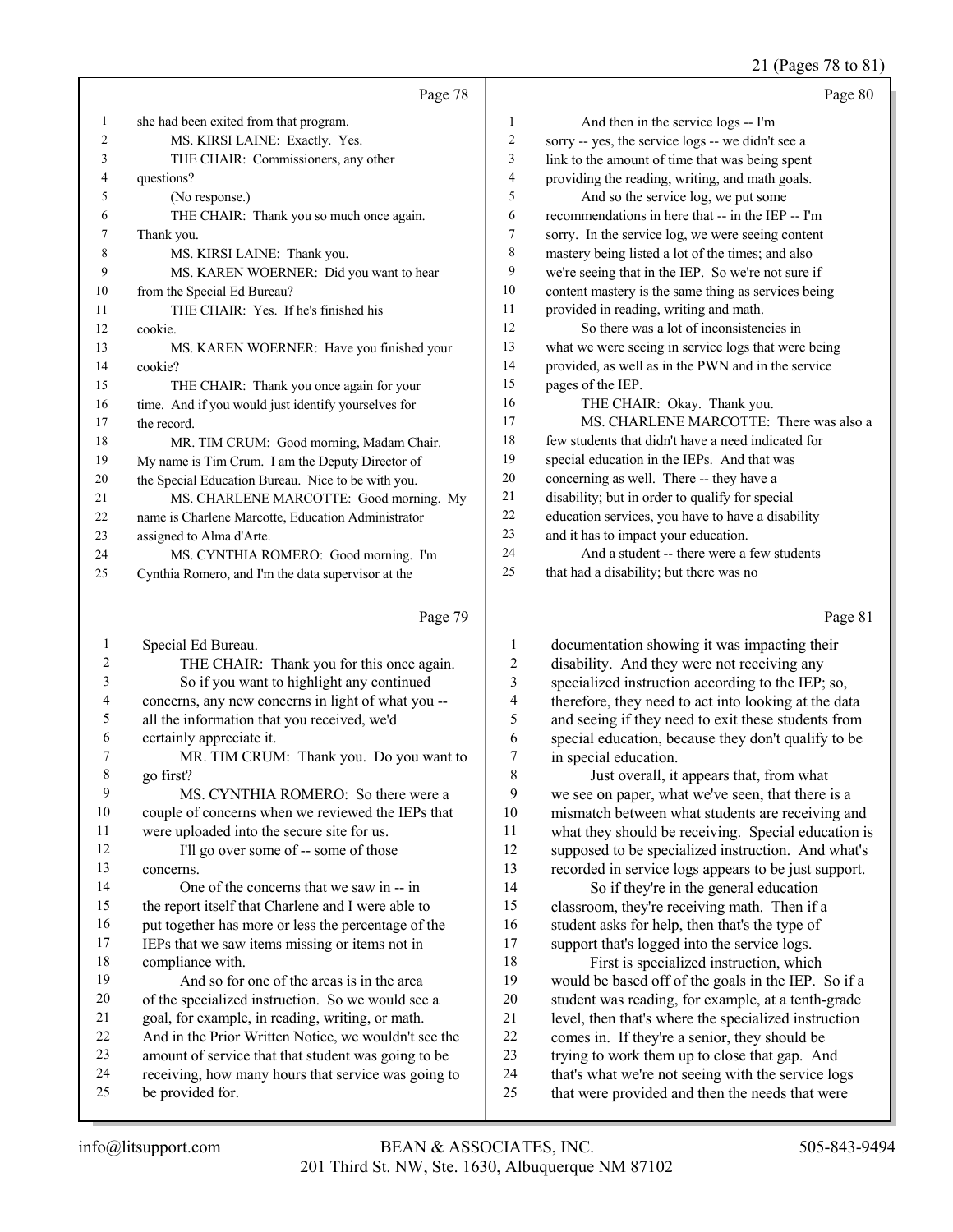#### 22 (Pages 82 to 85)

|    | Page 82                                              |                | Page 84                                             |
|----|------------------------------------------------------|----------------|-----------------------------------------------------|
| 1  | indicated. There's a gap there for students with     | 1              | And what we were seeing is not indicating           |
| 2  | disabilities.                                        | 2              | specialized instruction. It's indicating that the   |
| 3  | THE CHAIR: Thank you. I don't know if                | 3              | special ed teacher was in the general classroom --  |
| 4  | you want to add any more.                            | $\overline{4}$ | the general ed classroom. That's all that's         |
| 5  | MR. TIM CRUM: No, Madam Chair, not for               | 5              | indicated. That's all the service logs indicate.    |
| 6  | specifics. But I think, overall, what I've heard in  | 6              | It's not indicating that the students received      |
| 7  | my brief review of the report -- because I haven't   | $\tau$         | specialized instruction.                            |
| 8  | looked at it that closely for that long -- there are | 8              | THE CHAIR: Received compensatory.                   |
| 9  | concerns beyond what would be normal, in my view of  | 9              | MS. CHARLENE MARCOTTE: So, therefore,               |
| 10 | an LEA, what we should see.                          | 10             | this raises a new need for compensatory services.   |
| 11 | And there was also mention of compensatory           | 11             | THE CHAIR: Right.                                   |
| 12 | in the report. So did you want to speak to that a    | 12             | MS. CHARLENE MARCOTTE: Because if they              |
| 13 | little bit?                                          | 13             | never received any specialized instruction, they    |
| 14 | THE CHAIR: Yeah.                                     | 14             | will owe all the time for the whole school year. So |
| 15 | MS. CHARLENE MARCOTTE: So from what we're            | 15             | it's not only the time that they were without a     |
| 16 | seeing is in -- if we were looking at another        | 16             | special education teacher; it would be now if they  |
| 17 | school's IEPs, we would see that they had special    | 17             | didn't receive any specialized instruction.         |
| 18 | education math, special education reading, special   | 18             | THE CHAIR: Right, right. Yeah. Okay.                |
| 19 | education writing. But what they have to offer,      | 19             | Thank you.                                          |
| 20 | Alma d'Arte, is learning lab and content mastery.    | 20             | Commissioner Armbruster?                            |
| 21 | So we don't know if that's special education.        | 21             | COMMISSIONER ARMBRUSTER: I just wanted to           |
| 22 | But what we're inferring from the service            | 22             | clarify some things for me, which may or may not    |
| 23 | logs providing -- that they provided, it's not       | 23             | have anything to do with Alma, as a matter of fact. |
| 24 | special education. It's more like tutoring. And      | 24             | So when you have a special ed teacher who's going   |
| 25 | tutoring is not special education, because it's not  | 25             | into an inclusion class with special ed students    |
|    |                                                      |                |                                                     |

#### Page 83

 specialized instruction trying to help them close that gap and working with them where they are according to their goals in their IEP. 4 So that's where -- that's where we're indicating if they cannot provide service logs to indicate they've worked with those students at the level they needed that specialized instruction, they will owe these students compensatory services in those areas where they have a need. 10 THE CHAIR: And that's -- so let me ask, because when we started this way back months ago, 12 there was -- correct me -- about 300 hours of compensatory time owed? Is that the number that we were -- I think it was somewhere around 300, wasn't it? 16 MS. KAREN WOERNER: It was significant. And that was at the time they didn't have a special ed provider. 19 THE CHAIR: My question is, is there any indication to what might be still owed? What a deficiency might be, if there is one? Or if there is one? 23 MS. CHARLENE MARCOTTE: If there is one. So what we would need to see is service logs showing specialized instruction happening for every student. with needs and IEPs as well as regular ed students, and they're just working so that they're able to do what they're supposed to be doing in class; so then in order to give them the specialized instruction that you mentioned, would -- how would that occur? 6 Would it be like you'd have to have a class where you just worked with those kids on that? Or how does that occur? Or where? Does that make sense what I'm asking you? 10 MS. MARJORIE GILLESPIE: Yes. 11 MS. CYNTHIA ROMERO: It could be seen in a variety of ways. They could do it as a small group. They could do it even as a co-teaching situation, where the two teachers, the general ed and the special ed teacher, are teaching together. 16 But oftentimes, you would see the special ed teacher in the general ed classroom working in the groups with the students that needed the specific help in that area that -- the content area that is being taught at that time. 21 COMMISSIONER ARMBRUSTER: So if you had something that was -- was or was not developed for special ed -- I don't know; I've been out of this for a while -- I don't know. Does the little book say, "Only for special ed children"? I don't think

Page 85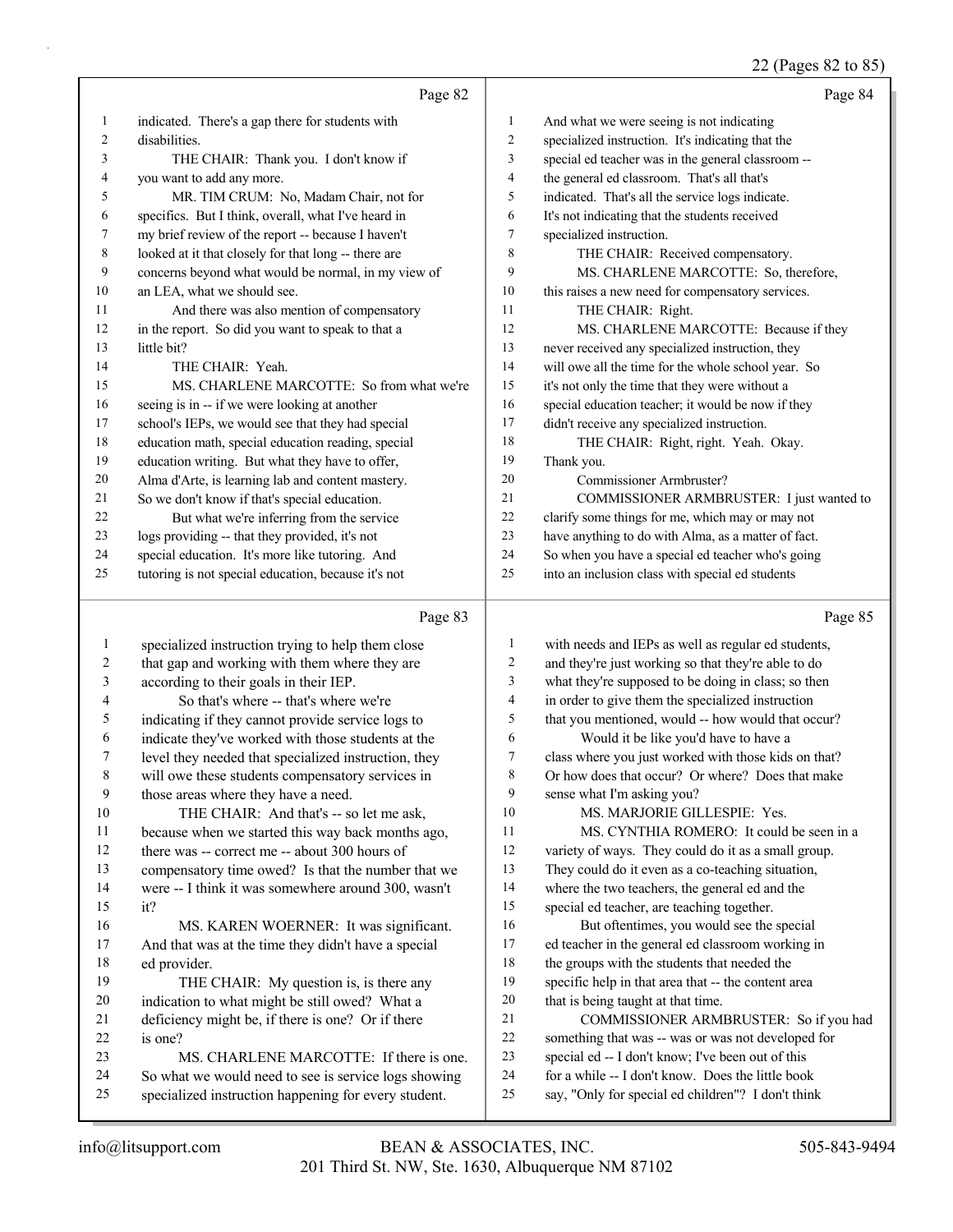## 23 (Pages 86 to 89)

|    | Page 86                                              |    | Page 88                                              |
|----|------------------------------------------------------|----|------------------------------------------------------|
|    | SO.                                                  | 1  | it's difficult for LEAs to generally meet all of the |
| 2  | So if you're doing specialized instruction           | 2  | requirements under the IDEA B. They're pretty        |
| 3  | in an area like writing or reading, that type of     | 3  | spectacular intensive requirements.                  |
| 4  | thing, and you're doing it with everyone who needed  | 4  | So we would expect to sometimes see some             |
| 5  | that type of service, which is probably most in the  | 5  | latency in maybe IEPs by two weeks or three weeks or |
| 6  | classroom of this inclusion class, that would be     | 6  | something like that. That would be more normal.      |
| 7  | considered specialized instruction?                  | 7  | We would -- we would not expect to see               |
| 8  | MS. CYNTHIA ROMERO: It's also going to be            | 8  | specifics in the failure of executing or             |
| 9  | dependent on the students' goals. So the special ed  | 9  | implementing IEPs as normal, where students are --   |
| 10 | teacher will also be providing a specific -- will    | 10 | where there's not a distinguishing characteristic or |
| 11 | need to be providing the specific things in the      | 11 | a log that shows that students are receiving         |
| 12 | goals of that student's IEP. And so they would be    | 12 | specific services that are required under the IEP in |
| 13 | providing those particular services during that      | 13 | the least restrictive environment, which we refer to |
| 14 | inclusion time.                                      | 14 | as inclusion as well. So that would -- that's not    |
| 15 | COMMISSIONER ARMBRUSTER: So I would say,             | 15 | normal.                                              |
| 16 | just off the top of my head, generally, goals for LD | 16 | So just those normal breakdowns, if there            |
| 17 | kids would be increasing reading speed. It would     | 17 | are such a thing. I don't want to imply that it's    |
| 18 | be -- in terms of writing, they would be able to     | 18 | normal not to do something that's fully in           |
| 19 | write a topic sentence and supporting sentences and  | 19 | compliance. But there are things that do happen,     |
| 20 | conclu--- I mean, those are the general kinds of     | 20 | and they're less impactful.                          |
| 21 | things. I'm just talking about English, not about    | 21 | So I would say that this is what I'm                 |
| 22 | math now. That would be the sort of thing they       | 22 | reading in the report is impactful on students with  |
| 23 | would be doing.                                      | 23 | disabilities, particularly as it relates to time and |
| 24 | So if that special ed teacher were in a              | 24 | the time that they -- as they're aging and the time  |
| 25 | classroom and doing that specifically as part of the | 25 | that they need the services and the amount of        |

#### Page

|    | Page 87                                              |    | Page 89                                              |
|----|------------------------------------------------------|----|------------------------------------------------------|
| 1  | co-teaching, then that would count towards what      | 1  | services.                                            |
| 2  | you're talking about; am I right?                    | 2  | So -- now, the report, if it's accurate              |
| 3  | MS. CYNTHIA ROMERO: Yeah. It would                   | 3  | and it's consistent with the service log, the lack   |
| 4  | really depend on the particular student's IEP. Also  | 4  | of the service logs or the lack of the content and   |
| 5  | we'd have to take into consideration any             | 5  | the service logs, then that's very concerning to me; |
| 6  | accommodations or modifications that are also in the | 6  | because then there could be an assumption from the   |
| 7  | IEP. They would have to be following all of those    | 7  | report or what information we have is that there     |
| 8  | items while they were in the inclusion setting.      | 8  | could be a systemic problem with the students        |
| 9  | COMMISSIONER ARMBRUSTER: And the                     | 9  | receiving specialized services and those times for   |
| 10 | accommodations would basically not be on the special | 10 | those services on a regular basis in the least       |
| 11 | ed instruction; it would be on the general ed        | 11 | restrictive environment.                             |
| 12 | instruction and goals and tests and how they're      | 12 | That's kind of the ballpark of what I'm              |
| 13 | grading a paper and that type of thing; right?       | 13 | seeing as outside of the scope of normal. I hope     |
| 14 | MS. CYNTHIA ROMERO: Yes, correct.                    | 14 | that helps.                                          |
| 15 | COMMISSIONER ARMBRUSTER: Thank you.                  | 15 | MS. VOIGT: Thank you. Yes, that did.                 |
| 16 | THE CHAIR: Commissioner Voigt?                       | 16 | Thank you.                                           |
| 17 | COMMISSIONER VOIGT: Thank you.                       | 17 | COMMISSIONER CABALLERO: Question?                    |
| 18 | Mr. Crum, you stated that there were                 | 18 | THE CHAIR: Certainly. Commissioner                   |
| 19 | concerns beyond what would be normal concerns. So    | 19 | Caballero?                                           |
| 20 | what is a normal concern that the Special Education  | 20 | COMMISSIONER CABALLERO: Yes. And so when             |
| 21 | Bureau would have when they see these entries into   | 21 | you're looking at all this information, this         |
| 22 | the portal?                                          | 22 | information that was inputted to a portal, and you   |
| 23 | MR. TIM CRUM: I'm glad you asked that                | 23 | received and that's what you saw, do you make visits |
| 24 | follow-up question.                                  | 24 | to the schools to see their actual files at any      |
| 25 | We do see, on a pretty regular basis, that           | 25 | point?                                               |
|    |                                                      |    |                                                      |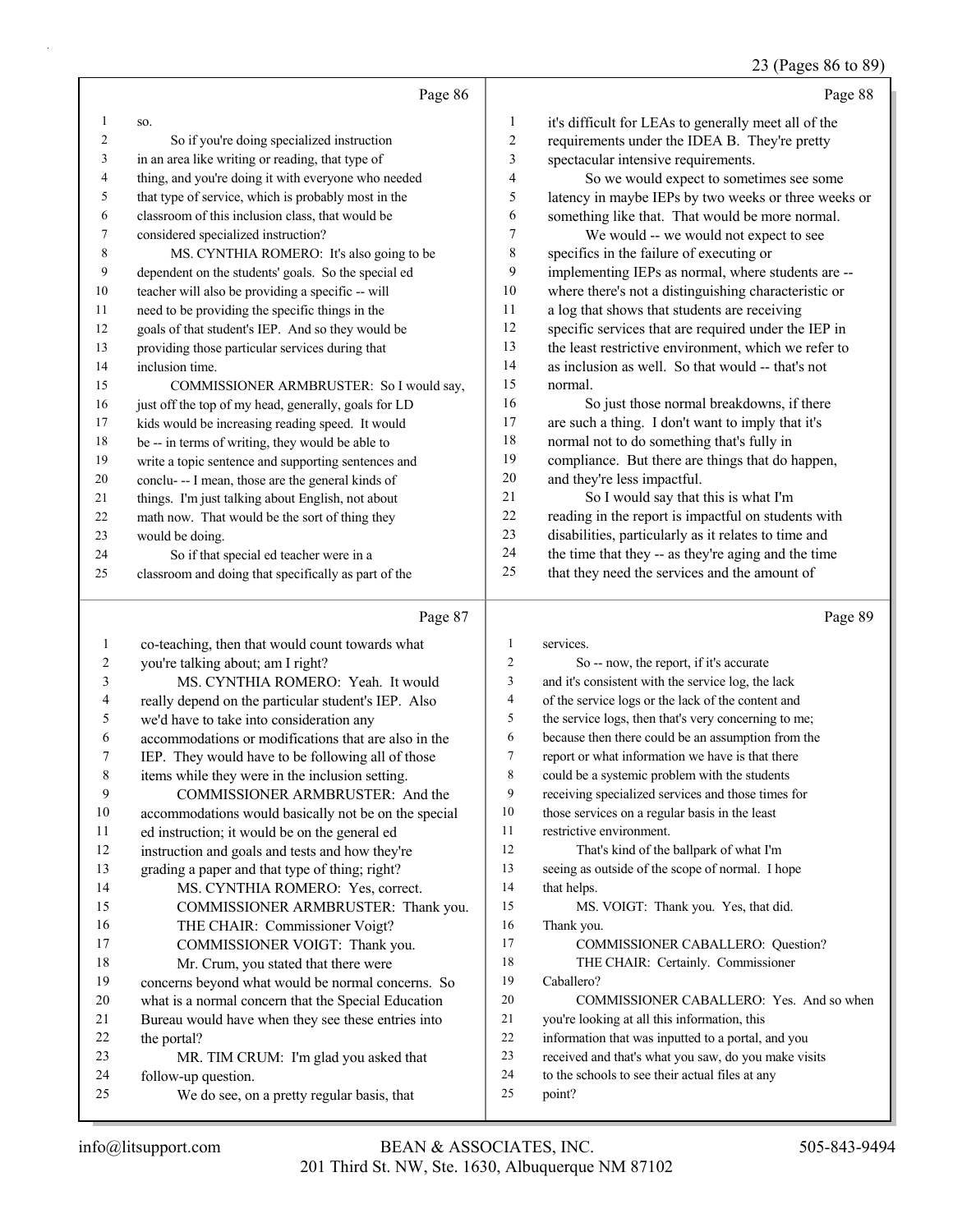## 24 (Pages 90 to 93)

|              | Page 90                                                                                                   |                | Page 92                                                                                                   |
|--------------|-----------------------------------------------------------------------------------------------------------|----------------|-----------------------------------------------------------------------------------------------------------|
| $\mathbf{1}$ | MR. TIM CRUM: Yes, sir. We would -- we                                                                    | $\mathbf{1}$   | I'm sorry to interrupt.                                                                                   |
| 2            | do site visits as they are necessary. In this case,                                                       | $\overline{c}$ | COMMISSIONER CABALLERO: No, no, no.                                                                       |
| 3            | we were able to remotely review the IEPs. Site                                                            | 3              | MR. TIM CRUM: We have something called                                                                    |
| 4            | visits would take us further into the depth of                                                            | 4              | early intervention; we call it coordinated early                                                          |
| 5            | compliance or non-compliance. And they are                                                                | 5              | intervention. That is also an opportunity for Local                                                       |
| 6            | definitely in order when certain criteria hit.                                                            | 6              | Education Agencies to use techniques to determine                                                         |
| 7            | COMMISSIONER CABALLERO: And would your                                                                    | $\tau$         | whether or not the student can get assistance before                                                      |
| 8            | criteria dictate a site visit to this school?                                                             | 8              | being diagnosed or being found with a need for                                                            |
| 9            | MR. TIM CRUM: If I were exposed to only                                                                   | 9              | disability, which, you know, we always promote.                                                           |
| 10           | this report and what I've heard from my staff, I                                                          | 10             | You can do them voluntarily, or you have                                                                  |
| 11           | would say yes, it would meet the criteria for a site                                                      | 11             | to do them on a mandatory basis if you're found to                                                        |
| 12           | visit.                                                                                                    | 12             | be what we call significant disproportionality; in                                                        |
| 13           | COMMISSIONER CABALLERO: The -- my other                                                                   | 13             | other words, where you might be identifying them                                                          |
| 14           | question is, it was mentioned that possibly some                                                          | 14             | systematically too many under a particular race,                                                          |
| 15           | students may not belong in special ed. And if                                                             | 15             | maybe, or disability or both.                                                                             |
| 16           | that's the case, would a site visit then entail that                                                      | 16             | So a number of thing -- that's highly --                                                                  |
| 17           | investigation? Because that would go into the                                                             | 17             | that's highly regulated and watched. There's data                                                         |
| 18           | number of hours owed to those students that qualify.                                                      | 18             | on that.                                                                                                  |
| 19           | So if 300 hours was the last count, it could be less                                                      | 19             | So we determine whether or not it's                                                                       |
| 20           | or it could be more depending on the total number of                                                      | 20             | happening or not.                                                                                         |
| 21           | students and what they received or didn't receive,                                                        | 21             | COMMISSIONER CABALLERO: Thank you. Thank                                                                  |
| 22           | right?                                                                                                    | 22             | you, sir.                                                                                                 |
| 23           | MR. TIM CRUM: Yes, sir. I think if I                                                                      | 23             | THE CHAIR: Commissioner Armbruster?                                                                       |
| 24           | expand a little bit on that is that if, in fact, a                                                        | 24             | COMMISSIONER ARMBRUSTER: Yeah. I wanted                                                                   |
| 25           | student was identified for special education, and                                                         | 25             | to go back to the service logs. And with guilt, I                                                         |
|              |                                                                                                           |                |                                                                                                           |
|              | Page 91                                                                                                   |                | Page 93                                                                                                   |
| $\mathbf{1}$ |                                                                                                           | 1              |                                                                                                           |
| 2            | their disability -- there was a disability that was<br>identified, and the IEP team convened, and -- with | $\overline{c}$ | will say that ten years ago, I don't actually recall<br>ever writing them down as a special ed teacher.   |
| 3            | the EDT and they had a disability, but in the end                                                         | 3              | So what teachers are supposed to do --                                                                    |
| 4            | the diagnosis was not special education and they                                                          | 4              | just go to where we're supposed to be -- is on a                                                          |
| 5            | were in special education, that would constitute a                                                        | 5              | daily basis, for each child that you see, you would                                                       |
| 6            | problem in the -- perhaps the SAT process, the                                                            | 6              | write down what that child does? So is that                                                               |
| 7            | process that leads up to the student being                                                                | 7              | correct? And everyone does that? I'm just not sure                                                        |
| 8            | identified with a disability.                                                                             | 8              | what the service logs mean.                                                                               |
| 9            | And it could fall into the categories of                                                                  | 9              | MR. TIM CRUM: That's a good question.                                                                     |
| 10           | disproportionate. We talked about significant                                                             | 10             | MS. CHARLENE MARCOTTE: To ensure that an                                                                  |
| 11           | disproportionality before. Maybe we didn't -- there                                                       | 11             | LEA has documentation that they met the service                                                           |
| 12           | could be disproportionate numbers if that was                                                             | 12             | hours according to every IEP, they should be                                                              |
| 13           | systemic.                                                                                                 | 13             | documenting the services they're providing to                                                             |
| 14           | And then a compensatory component, yes, in                                                                | 14             | students with disabilities. That goes for the                                                             |
| 15           | fact, that would be reduced; but there would be                                                           | 15             | ancillary providing, too; the OT, PT, the speech                                                          |
| 16           | non-compliance, a very serious non-compliance if                                                          | 16             | therapists. They have to be documenting what they                                                         |
| 17           | you're identifying a student in special education                                                         | 17             | did with the student and the service time.                                                                |
| 18           | when they shouldn't have been identified.                                                                 | 18             | Because, for example, if an IEP calls for                                                                 |
| 19           | And there's also resources. It's                                                                          | 19             | 365 minutes a week of special education math, they                                                        |
| 20           | impactful on resources as well. So you've got to --                                                       | $20\,$         | should be able to back up that they provided the                                                          |
| 21           | COMMISSIONER CABALLERO: You're servicing                                                                  | 21             | 365 hours [verbatim] of special education math.                                                           |
| 22           | more students than you actually should have, and                                                          | 22             | COMMISSIONER ARMBRUSTER: If there were a                                                                  |
| 23           | you're spreading your resources. Uh-huh. Yeah.                                                            | 23             | class -- learning labs or something -- I don't know;                                                      |
| 24<br>25     | There's an impact on that.<br>MR. TIM CRUM: We have something called --                                   | 24<br>25       | I just wrote it down somewhere -- and that were a<br>class where a special ed teacher was in charge, and, |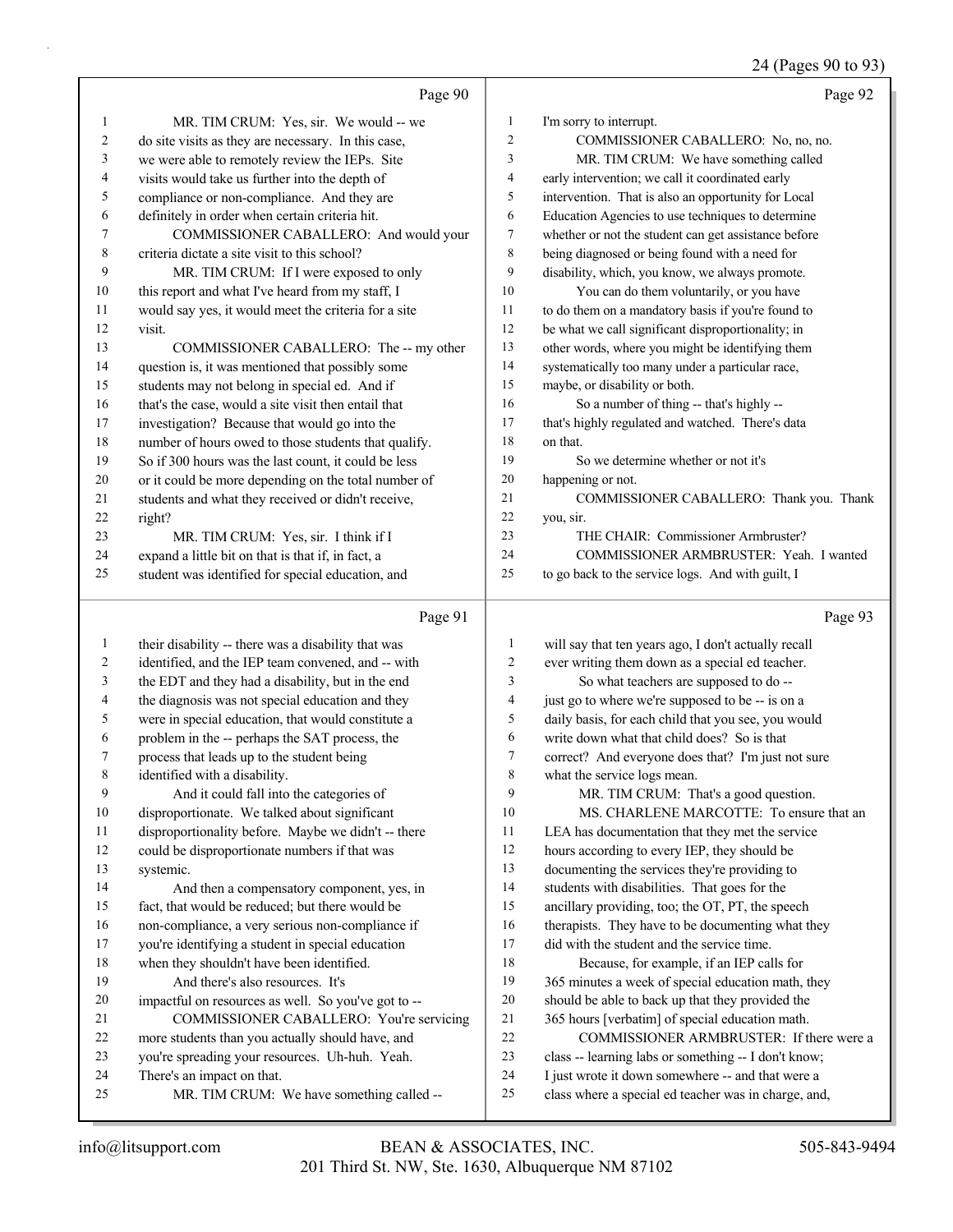#### 25 (Pages 94 to 97)

|              | Page 94                                              |                | Page 96                                              |
|--------------|------------------------------------------------------|----------------|------------------------------------------------------|
| $\mathbf{1}$ | you know, 12 of the children whose IEPs indicated    | $\mathbf{1}$   | there that day, what days were they absent, what do  |
| 2            | that they should have that time went to that class,  | $\overline{c}$ | you have to make up, when were you absent so you     |
| 3            | then would you need a service log in addition to     | 3              | have to make it up. When the child is absent,        |
| 4            | that? Or you knew that the children were in that     | 4              | that's different; but to track all that.             |
| 5            | class getting special ed services?                   | 5              | So we do advise schools that they need to            |
| 6            | MS. CHARLENE MARCOTTE: You would need a              | 6              | keep service logs for their special ed services. Of  |
| 7            | service log, because not every kid might be working  | $\overline{7}$ | course, we cannot require that because we have not   |
| 8            | on the same goal. So it has to be -- I mean --       | $\,$ 8 $\,$    | been able to find a statute or regulation that       |
| 9            | COMMISSIONER ARMBRUSTER: Who checks                  | 9              | actually mandates it. But we stress to the schools   |
| 10           | those? Or when do those get checked?                 | $10\,$         | at site visits that -- and I just learned of some    |
| 11           | MS. CHARLENE MARCOTTE: They get checked              | 11             | new reasons why we need to.                          |
| 12           | whenever we request them. We can ask for them any    | 12             | We always stress that this is a highly               |
| 13           | time with the -- when they ask for reimbursement, we | 13             | litigious population that could have serious         |
| 14           | can ask to see those. When we are looking at         | 14             | ramifications for the school. An IEP is just an      |
| 15           | S.T.A.R.S. data, we can ask to see those as well.    | 15             | intent to serve. Without the service logs, you       |
| 16           | So at any time. It just depends on whenever we feel  | 16             | cannot prove to a judge how you provided those       |
| 17           | we need to look at them, we can ask for them.        | 17             | services.                                            |
| 18           | COMMISSIONER ARMBRUSTER: And so those are            | 18             | So I try to get them to think of it as to            |
| 19           | sort of stored year to year someplace.               | 19             | the why they would want to do that. Because it is    |
| 20           | MS. CHARLENE MARCOTTE: The LEA is                    | 20             | burdensome. There is a valid reason for doing so.    |
| 21           | responsible for keeping those. We only keep them     | 21             | So to your point, yes, we do cover this at every     |
| 22           | when we ask for them.                                | 22             | site visit.                                          |
| 23           | COMMISSIONER ARMBRUSTER: I'm assuming                | 23             | THE CHAIR: I just wanted that -- right.              |
| 24           | that is something you do for every school every      | 24             | Yeah.                                                |
| 25           | year.                                                | 25             | MR. TIM CRUM: Madam Chair and                        |
|              | Page 95                                              |                | Page 97                                              |
| $\mathbf{1}$ | MS. MARJORIE GILLESPIE: No. It just                  | 1              | Commissioner, if I may just add a little bit on      |
| 2            | depends on the situation. And if we have a concern,  | $\overline{c}$ | this? Yeah. What Charlene described, if it were      |
| 3            | we will ask for them. But it's up to the LEA to be   | 3              | outside of that context, it would be outside of best |
| 4            | keeping those logs.                                  | 4              | practice at the very least.                          |
| 5            | COMMISSIONER ARMBRUSTER: So basically,               | 5              | But when we find -- let's say if we found            |
| 6            | Administration is looking for those and doing those. | 6              | a finding like that, that services were being        |
| 7            | THE CHAIR: I want to interrupt for just a            | 7              | provided in a less conventional way, then we would   |
| 8            | second and see -- is that something for the site     | 8              | find a procedural compliance issue to deal with, and |
| 9            | visit? When you're looking at the IEPs, is that      | 9              | they would deal with the procedural component.       |
| 10           | something that you look at as well?                  | $10\,$         | So, you know, we -- we'd like to give them           |
| 11           | MS. KAREN WOERNER: Yes. Every site                   | 11             | the benefit of the doubt; because, let's say         |
| 12           | visit, we do recommend strongly to the school that   | 12             | students are receiving services, and it's in an      |
| 13           | they keep those service logs. The ones for the       | 13             | unorthodox way, one that's less conventional, but    |
| 14           | ancillary services are automatically done because    | 14             | there's proof of it, you know, there's some sort of  |
| 15           | they have to do those for their Medicaid billing and | 15             | proof. We would look into that, too.                 |
| 16           | things like that. The ones for the ancillary         | 16             | So we take a -- make a discretionary call            |

schedule."

services are easy.

18 What you're getting at are the ones for the classroom teachers get a little harder. But we do explain to them that based on our advice from the

 Special Ed Bureau, that a couple of things: 22 One is that keeping them -- sometimes they

25 But that doesn't show that the child was

say, "Well, it's in the IEP and it's in the

17 there. And then we would call for is this a

21 You know, when you think about it, too, there's case management law, case waiver, caseload waivers law in the NMAC, that requires that a licensed teacher manage the caseloads. So that

would be part of their responsibilities.

into the proper way.

 systematic problem and there would be a procedural change to help them out to assist them in moving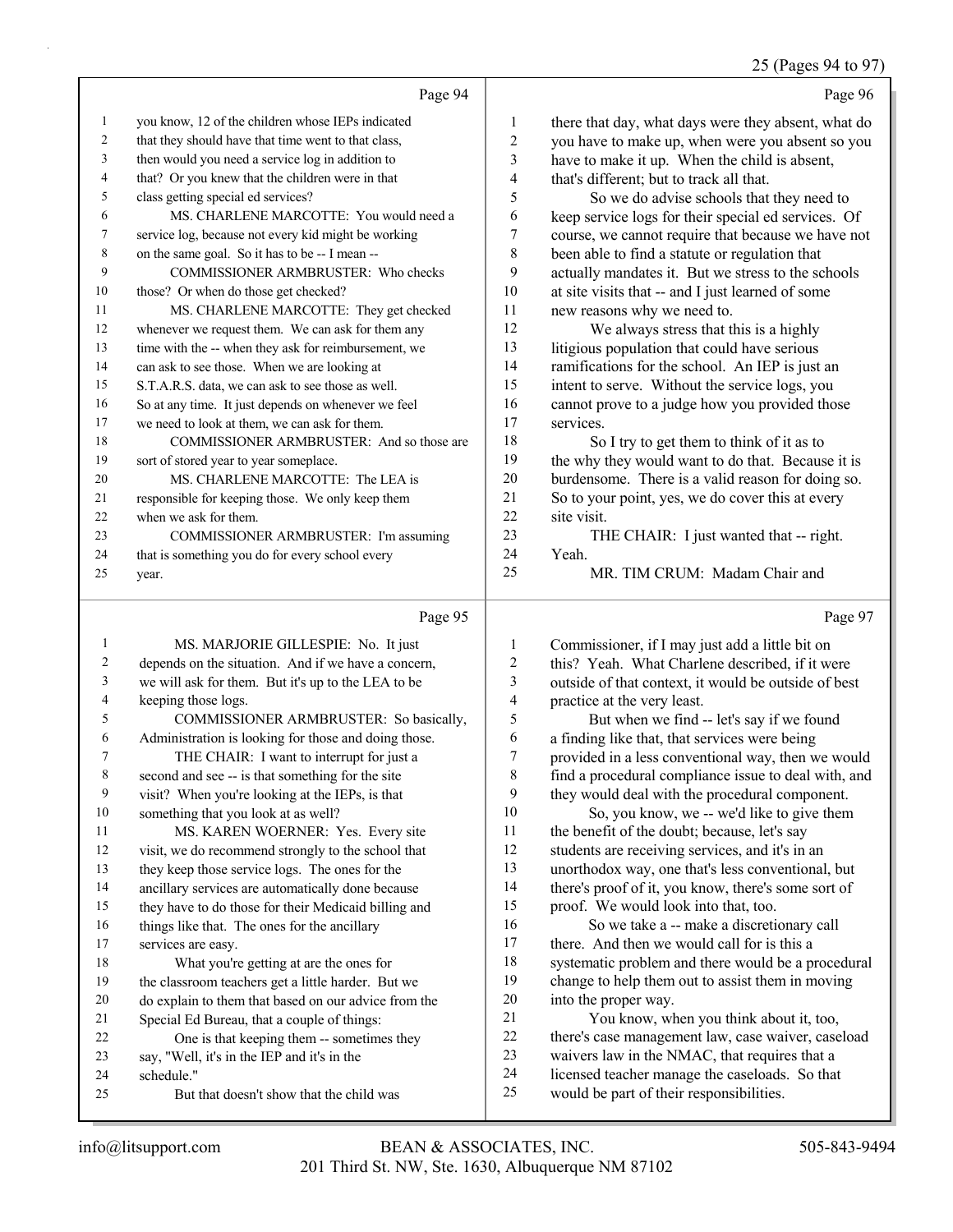26 (Pages 98 to 101)

|    | Page 98                                              |                | Page 100                                             |
|----|------------------------------------------------------|----------------|------------------------------------------------------|
| 1  | And then there's a reason that those                 | 1              | MR. TIM CRUM: Madam Chair and                        |
| 2  | caseloads only allow so many students under          | $\overline{c}$ | Commissioner, boy, that's a -- you're asking a       |
| 3  | particular severity levels that would change the     | 3              | Deputy Director if he has enough resources. I have   |
| 4  | formula, you know, to only manage so many students   | 4              | to restrain myself to some degree. To some degree.   |
| 5  | and -- so many case loads. Excuse me. And that       | 5              | But in actuality, I mean, we -- we have a            |
| 6  | would be one of them: Make sure the service logs     | 6              | tremendous volume of compliance requirements. And    |
| 7  | are up to date, make sure the IEPs are in place,     | 7              | we're down a few staff now; we're working in that    |
| 8  | make sure the evaluations are going on, so forth.    | 8              | area. But when we're staffed up and we have a        |
| 9  | THE CHAIR: Commissioner Voigt?                       | 9              | tremendous network of help through provider -- or    |
| 10 | COMMISSIONER VOIGT: Thank you. Just one              | 10             | technical assistance providers, professional         |
| 11 | more question of the Special Education Bureau.       | 11             | development providers well beyond just those two     |
| 12 | Do you have confidence that provided                 | 12             | academies that we have every year.                   |
| 13 | that -- with the documentation that you've been      | 13             | So I would say that when we're -- as the             |
| 14 | provided, that the special education students' needs | 14             | way we function, we have -- we can provide the       |
| 15 | are being met through the documentation that you've  | 15             | resources.                                           |
| 16 | been provided? Do you feel that the students' needs  | 16             | And not only that, we will move and                  |
| 17 | are being met?                                       | 17             | prioritize resources in areas, especially if LEAs    |
| 18 | MS. CHARLENE MARCOTTE: With the                      | 18             | are struggling, and students are -- there's a        |
| 19 | documentation provided, no.                          | 19             | systematic -- or a systemic problem of some sort.    |
| 20 | THE CHAIR: Thank you.                                | 20             | So I hope that answers your question.                |
| 21 | COMMISSIONER CABALLERO: Question?                    | 21             | It's kind of broad. But we do have it down pretty    |
| 22 | THE CHAIR: Sure.                                     | 22             | good.                                                |
| 23 | COMMISSIONER CABALLERO: Do you spend any             | 23             | A tremendous director. Deborah                       |
| 24 | time training school personnel on what schools       | 24             | Dominguez-Clark, she's got over a quarter century in |
| 25 | should be doing in this area?                        | 25             | the work. That's one of the things. She makes        |
|    | Page 99                                              |                | Page 101                                             |
| 1  | MS. CHARLENE MARCOTTE: We have -- we have            | 1              | herself very, very accessible to any of the          |
|    |                                                      |                |                                                      |

| 2  | two directors' conferences a year. We have one in   | $\overline{c}$ | tremendous detail. She has an unbelievable          |
|----|-----------------------------------------------------|----------------|-----------------------------------------------------|
| 3  | the fall; we have one in the winter. Then we also   | 3              | knowledge base in special education, well beyond    |
| 4  | have monthly webinars. And then we have our website | 4              | mine.                                               |
| 5  | which has a host of documents and -- and resources. | 5              | And so we try to leverage that, as well as          |
| 6  | We have guidance manuals posted on our              | 6              | all of our staff. We have tenured staff as well.    |
| 7  | website as well, as well as I'm also available. You | 7              | We try to keep people. It's not an easy             |
| 8  | know, I tell my districts they can call me at any   | 8              | job. You know, grow a lot of -- a lot training goes |
| 9  | time. If they're stuck, if they have a question,    | 9              | on in our bureau.                                   |
| 10 | that's what my job is, to support them.             | 10             | And so beyond compliance, we really focus           |
| 11 | But I haven't -- they haven't really                | 11             | on TA when we can. It's a fine line, because our    |
| 12 | reached out to me to request any support or         | 12             | job is to ensure the IDEA B Act is followed         |
| 13 | anything; so                                        | 13             | according to the law. That's a very fine line.      |
| 14 | COMMISSIONER CABALLERO: And the follow-up           | 14             | And when you're giving TA, you're giving            |
| 15 | question, also, to that is taking into account the  | 15             | TA. You cannot be the one that's advising on when   |
| 16 | growth of charter schools, do you feel you have     | 16             | they're making decisions, for instance.             |
| 17 | enough resources in your Department to stay on top  | 17             | But we're very careful to point to                  |
| 18 | of training and retraining, if you feel that what   | 18             | manuals -- that's why we have an extensive library  |
| 19 | you're doing is doing not enough in training and    | 19             | of manuals, including a manual with policies. And   |
| 20 | retraining? Because it's very involved. I have      | 20             | we can also refer to the CFR for the statute. But   |
| 21 | been finding that out in the last few years. It's   | 21             | the resources, we can always use a little more. We  |
| 22 | tough.                                              | 22             | never turn them away, you know.                     |
| 23 | Do you have enough resources to stay on             | 23             | COMMISSIONER CABALLERO: Thank you.                  |
| 24 | top of the increase of charter schools and school   | 24             | MR. TIM CRUM: Thank you.                            |
| 25 | demands?                                            | 25             | THE CHAIR: Commissioner Armbruster?                 |
|    |                                                     |                |                                                     |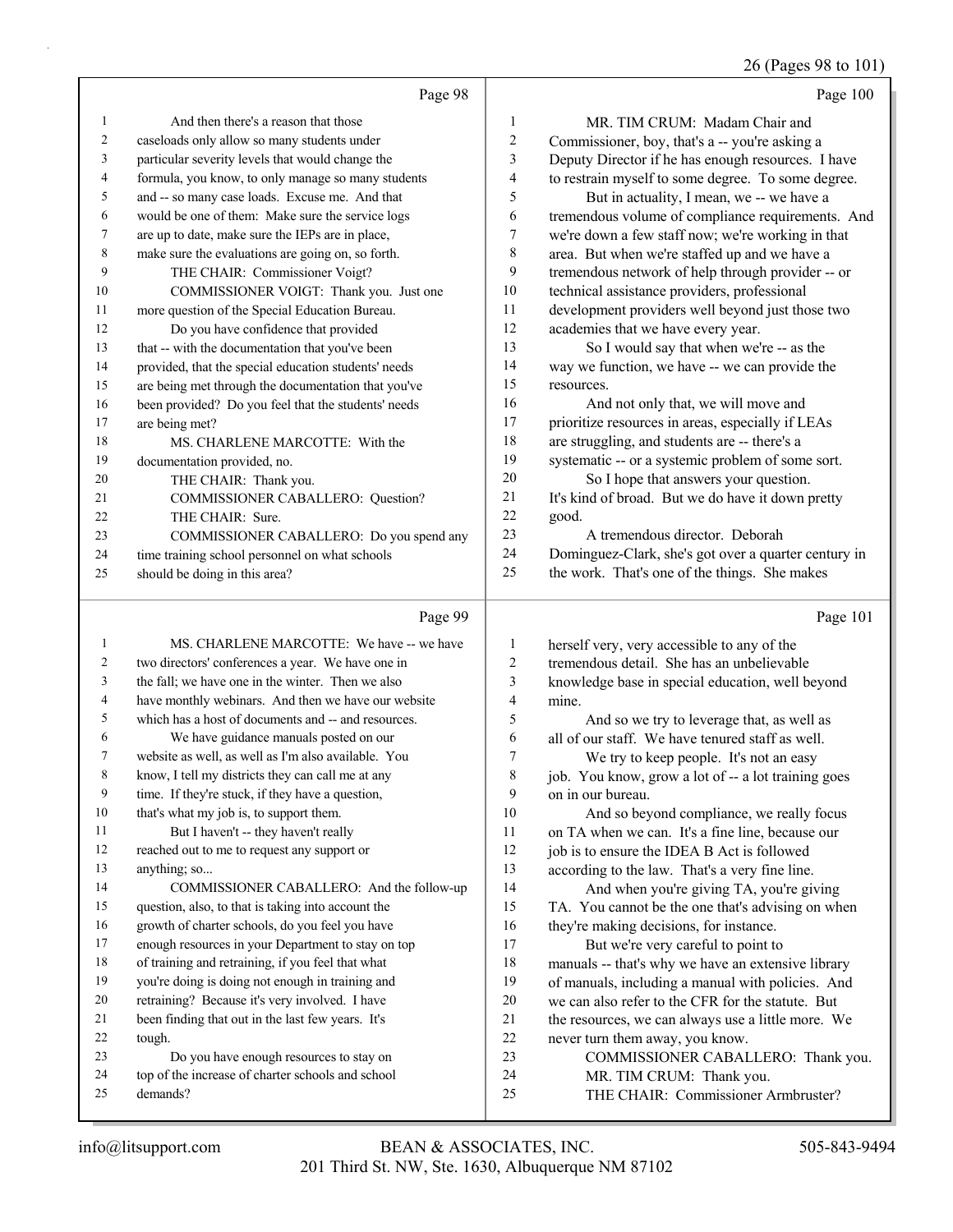## 27 (Pages 102 to 105)

|                | Page 102                                                                              |                  | Page 104                                                                                          |
|----------------|---------------------------------------------------------------------------------------|------------------|---------------------------------------------------------------------------------------------------|
| 1              | COMMISSIONER ARMBRUSTER: I just want to                                               | 1                | COMMISSIONER ARMBRUSTER: It could be                                                              |
| $\overline{c}$ | clarify a point.                                                                      | $\boldsymbol{2}$ | everybody else's education, not theirs; right?                                                    |
| 3              | So in the identification of special                                                   | 3                | MS. CYNTHIA ROMERO: Yes, correct.                                                                 |
| 4              | education students, if a child is ED, emotionally                                     | 4                | THE CHAIR: Commissioners, any other                                                               |
| 5              | disturbed, needs the services -- if that child is                                     | 5                | questions?                                                                                        |
| 6              | not -- is doing quite well academically but still                                     | 6                | (No response.)                                                                                    |
| 7              | has those issues that are hindering progress, if                                      | 7                | THE CHAIR: Thank you so much, once again.                                                         |
| $\,$ $\,$      | that child is not in special ed with an IEP, that                                     | 8                | We truly do appreciate this.                                                                      |
| $\overline{9}$ | child would see a counselor; but not a psychologist,                                  | 9                | MR. TIM CRUM: My pleasure. Thank you.                                                             |
| 10             | a licensed psychologist, correct?                                                     | 10               | THE CHAIR: Thank you. So I know there                                                             |
| 11             | So it's possible that labeled ED --                                                   | 11               | are folks from the school here as well. So if the                                                 |
| 12             | because everybody gets labeled here -- an ED child                                    | 12               | school wants to come up, you're certainly --                                                      |
| 13             | would be in special education, and the services                                       | 13               | MR. GENE ELLIOTT: The little green light                                                          |
| 14             | would be coming just from a licensed psychologist,                                    | 14               | is on. I think it's on. There it is.                                                              |
| 15             | but he or she could be doing quite well                                               | 15               | Good morning, Madam Chairwoman, members of                                                        |
| 16             | academically. But you would continue them on then                                     | 16               | the Commission.                                                                                   |
| 17             | or not?                                                                               | 17               | As you know, my name is Gene Elliott. I'm                                                         |
| 18             | MS. CHARLENE MARCOTTE: No. That's where                                               | 18               | the president of the governance council of Alma                                                   |
| 19             | you have your 504 plans. And even the regulations                                     | 19               | d'Arte. And Holly can introduce herself.                                                          |
| 20             | state if a student only requires ancillary service,                                   | 20               | DR. HOLLY SCHULLO: Good morning. I'm                                                              |
| 21             | like psychological services, they don't qualify for                                   | 21               | Holly Schullo. Thank you.                                                                         |
| 22             | special education. And that should not be the sole                                    | 22               | MR. GENE ELLIOTT: Sitting here listening                                                          |
| 23             | basis for putting a student in special education.                                     | 23<br>24         | to the speakers from the Special Ed Bureau<br>reinforced something that I wanted to say. And that |
| 24<br>25       | So                                                                                    | 25               | is why were we not directed way back in December to                                               |
|                | COMMISSIONER ARMBRUSTER: So as a --                                                   |                  |                                                                                                   |
|                |                                                                                       |                  |                                                                                                   |
|                | Page 103                                                                              |                  | Page 105                                                                                          |
| $\mathbf{1}$   | sorry. As a 504 child, you can get psychological                                      | 1                | consult with the Special Ed Bureau and the ELL folks                                              |
| 2              | services from a psychologist as a counselor; is that                                  | 2                | and create the plan that would be acceptable? That                                                |
| 3              | true?                                                                                 | 3                | didn't happen. We were given a Corrective Action                                                  |
| 4              | MS. CHARLENE MARCOTTE: Ancillary, yes.                                                | 4                | Plan by, I guess, PED.                                                                            |
| 5              | MS. CYNTHIA ROMERO: So in order for them                                              | 5                | THE CHAIR: No, that was by us. Let's                                                              |
| 6              | to actually qualify for special education, they have                                  | 6                | just clear that up.                                                                               |
| 7              | to meet two prongs: One, they have to have the                                        | 7                | MR. GENE ELLIOTT: Okay. By you. And                                                               |
| 8              | need, the disability; and then, two, they have to                                     | 8                | since then, for seven months that I've counted here,                                              |
| 9              | have the need academically.                                                           | 9                | we have been back and forth talking, talking back                                                 |
| 10             | And so the IEP team is looking at the NM                                              | 10               | and forth. And this could all have been done by                                                   |
| 11             | TEAM, New Mexico TEAM manual. And under each                                          | 11               | January, had we -- and I'm assuming that they are                                                 |
| 12             | eligibility category, they're asked those                                             | 12               | the ultimate authority on what we do with special                                                 |
| 13             | two-pronged questions. And if they can't say as a                                     | 13               | education and ELL; is that correct?                                                               |
| 14             | team that they meet the eligibility criteria under                                    | 14               | THE CHAIR: For the most part, yes;                                                                |
| 15             | meeting the services, meeting the academic need,                                      | 15               | because that's not our position. That's what we                                                   |
| 16<br>17       | then they can't technically officially say yes, they                                  | 16<br>17         | rely on the Bureau.                                                                               |
| 18             | are students of special education needs.<br>COMMISSIONER ARMBRUSTER: There's a really | 18               | But I'm going to say -- I'm going to put<br>the onus back on the school as well. The school       |
| 19             | fine line on spectrum disorders, for example.                                         | 19               | knew what our concerns were. So if the school                                                     |
| 20             | Because they could be academically quite fine;                                        | 20               | wanted to clear this up, all they had to do was to                                                |
| 21             | behaviorally, possibly not. So then you have to                                       | 21               | contact the Special Ed Bureau.                                                                    |
| 22             | make the decision whether the behavior is                                             | $22\,$           | If you felt you were fully in compliance,                                                         |
| 23             | interfering with.                                                                     | 23               | say, "Here, review our records so that we can show                                                |
| 24<br>25       | MS. CYNTHIA ROMERO: Yes, with their<br>education.                                     | 24<br>25         | and clear out these concerns with the Commission."<br>MR. GENE ELLIOTT: Well, then, my            |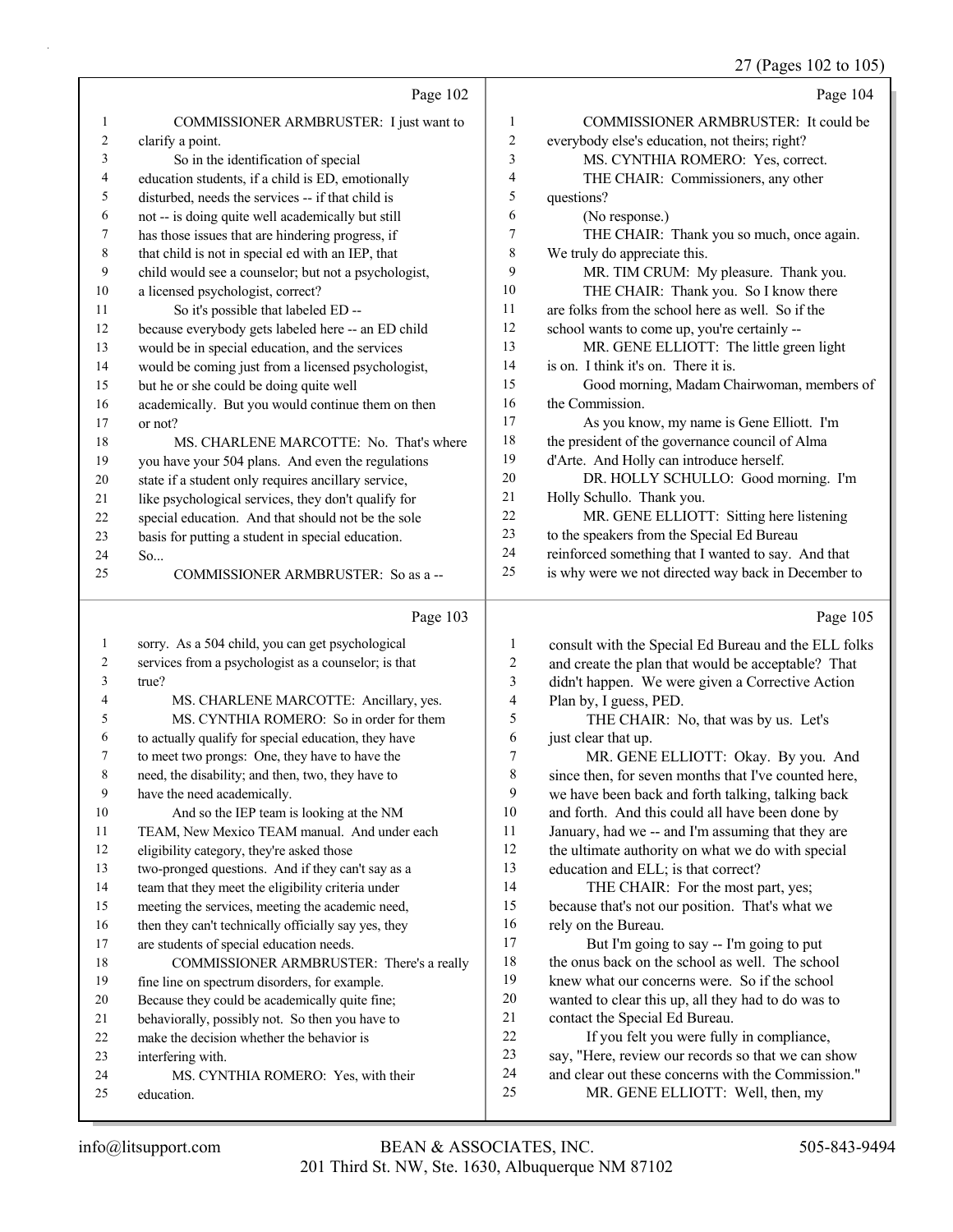## 28 (Pages 106 to 109)

|                | Page 106                                                                                         |                         | Page 108                                                                                          |
|----------------|--------------------------------------------------------------------------------------------------|-------------------------|---------------------------------------------------------------------------------------------------|
| $\mathbf{1}$   | opinion--                                                                                        | $\mathbf{1}$            | question; it's a fact. We're sitting here now, six                                                |
| 2              | THE CHAIR: So that's on the school. The                                                          | $\sqrt{2}$              | months into this, and you've continued to be out of                                               |
| 3              | school was fully aware from January of what the                                                  | 3                       | compliance with Special Ed and with some concerns                                                 |
| 4              | concerns were, that there were these overwhelming                                                | $\overline{\mathbf{4}}$ | with EL. But to have the Special Ed Bureau be able                                                |
| 5              | special ed compliance issues. And if the school                                                  | 5                       | to make that report that you're -- what was the                                                   |
| 6              | felt that they were in compliance or needed help in                                              | 6                       | term? -- out of the norm?                                                                         |
| 7              | figuring out how to get into compliance, it's not us                                             | $\tau$                  | MR. GENE ELLIOTT: Above what could be                                                             |
| 8              | that gives that direction. It's the Special Ed                                                   | $\,$ 8 $\,$             | expected.                                                                                         |
| 9              | Bureau.                                                                                          | 9                       | THE CHAIR: That's concerning. And when                                                            |
| 10             | And as they so often said as they've been                                                        | $10\,$                  | the Special Ed Bureau can answer a direct question                                                |
| 11             | up here, that's what they're here for, to offer that                                             | 11                      | and say, you know, "Do you believe that the school                                                |
| 12             | help. You've got a -- for want of a better term, a                                               | 12                      | is in compliance?" -- is that not what you asked,                                                 |
| 13             | liaison to contact. So there shouldn't be a                                                      | 13                      | Commissioner Voigt?                                                                               |
| 14             | question as to, "I don't know where to go."                                                      | 14                      | MS. VOIGT: Yeah. What was -- I had asked                                                          |
| 15             | MR. GENE ELLIOTT: I didn't say that.                                                             | 15                      | Mr. Crum what was beyond a normal issue.                                                          |
| 16             | THE CHAIR: Well --                                                                               | 16                      | THE CHAIR: Right. But then when you                                                               |
| 17             | MR. GENE ELLIOTT: I said we were directed                                                        | 17                      | asked that second question                                                                        |
| 18             | to create a Corrective Action Plan.                                                              | 18                      | MS. KAREN WOERNER: The documents                                                                  |
| 19             | THE CHAIR: No. We created the Corrective                                                         | 19                      | provided.                                                                                         |
| 20             | Action Plan. You did not create the Corrective                                                   | 20                      | THE CHAIR: "Do you have confidence?"                                                              |
| 21             | Action Plan.                                                                                     | 21                      | Right.                                                                                            |
| 22             | MR. GENE ELLIOTT: We were to comply with                                                         | 22                      | MS. VOIGT: With the documents provided.                                                           |
| 23             | it.                                                                                              | 23                      | THE CHAIR: And the Special Ed Bureau says                                                         |
| 24             | THE CHAIR: And to fall into compliance                                                           | 24                      | no. And we've continued to have this overwhelming                                                 |
| 25             | with that Corrective Action Plan, you needed to get                                              | 25                      | concern, ultimately, that the issue is that students                                              |
|                |                                                                                                  |                         |                                                                                                   |
|                | Page 107                                                                                         |                         | Page 109                                                                                          |
| $\mathbf{1}$   |                                                                                                  | 1                       |                                                                                                   |
| $\overline{c}$ | into compliance with Special Ed.                                                                 | $\sqrt{2}$              | aren't being served. That is the -- that is the<br>bottom line with this. And it continues to be. |
| 3              | MR. GENE ELLIOTT: And if you will recall,<br>I think it was at the February meeting, I have the  | 3                       |                                                                                                   |
| 4              |                                                                                                  | $\overline{\mathbf{4}}$ | And when just that is addressed, and month<br>after month it is the same issue, that students --  |
| 5              | transcription here, that I asked the question to<br>whom -- I mean, there are three agencies, at | 5                       | we've got children that are not receiving the                                                     |
| 6              | least -- well, two of them and one there, and the                                                | 6                       | services they're supposed to have --                                                              |
| 7              | Commission -- to whom -- where is the ultimate                                                   | 7                       | MR. GENE ELLIOTT: Measured by which --                                                            |
| 8              | point?                                                                                           | $\,$ $\,$               | THE CHAIR: By the Special Ed Bureau.                                                              |
| $\mathbf{9}$   | THE CHAIR: Us. We're the ultimate point.                                                         | 9                       | MR. GENE ELLIOTT: Okay. Then I would --                                                           |
| 10             | But we are not the -- we are not the bureau that                                                 | 10                      | I would invite them to come to the campus and do a                                                |
| 11             | determines whether you are in compliance or not. As                                              | 11                      | site visit and see if we are or are not meeting the                                               |
| 12             | I said at that meeting, that we are the ultimate                                                 | 12                      | standards.                                                                                        |
| 13             | arbiter; but it is not our capacity or authority to                                              | 13                      | THE CHAIR: They reviewed all of your                                                              |
| 14             | determine whether you are or not in compliance with                                              | 14                      | IEPs. I mean, what more -- honestly, what more do                                                 |
| 15             | Special Ed.                                                                                      | 15                      | you want? That's what I -- you know --                                                            |
| 16             | But we take the information about those                                                          | 16                      | MR. GENE ELLIOTT: Then what would you                                                             |
| 17             | compliance concerns from the various bureaus into                                                | 17                      | have us do?                                                                                       |
| 18             | consideration when we are making our decisions. And                                              | 18                      | THE CHAIR: They are the experts that do                                                           |
| 19             | I do believe that's what I said at the meeting.                                                  | 19                      | that. I don't -- and I can maybe ask them. But I                                                  |
| 20             | MR. GENE ELLIOTT: I would have to go back                                                        | $20\,$                  | don't know what, beyond -- I know there may be a                                                  |
| 21             | and look. But there was not any clarification or                                                 | 21                      | more in-depth. But by and large, when you're going                                                |
| 22             | response to my statement about that, as I recall it.                                             | $22\,$                  | to those schools and you're doing the audit or the                                                |
| 23             | I'd have to go back and check.                                                                   | 23                      | site visit, the first thing you're looking at is the                                              |
| 24<br>25       | So the question is --<br>THE CHAIR: The question is -- it's not a                                | 24<br>25                | IEPs and the service logs, which is what they did,<br>remotely.                                   |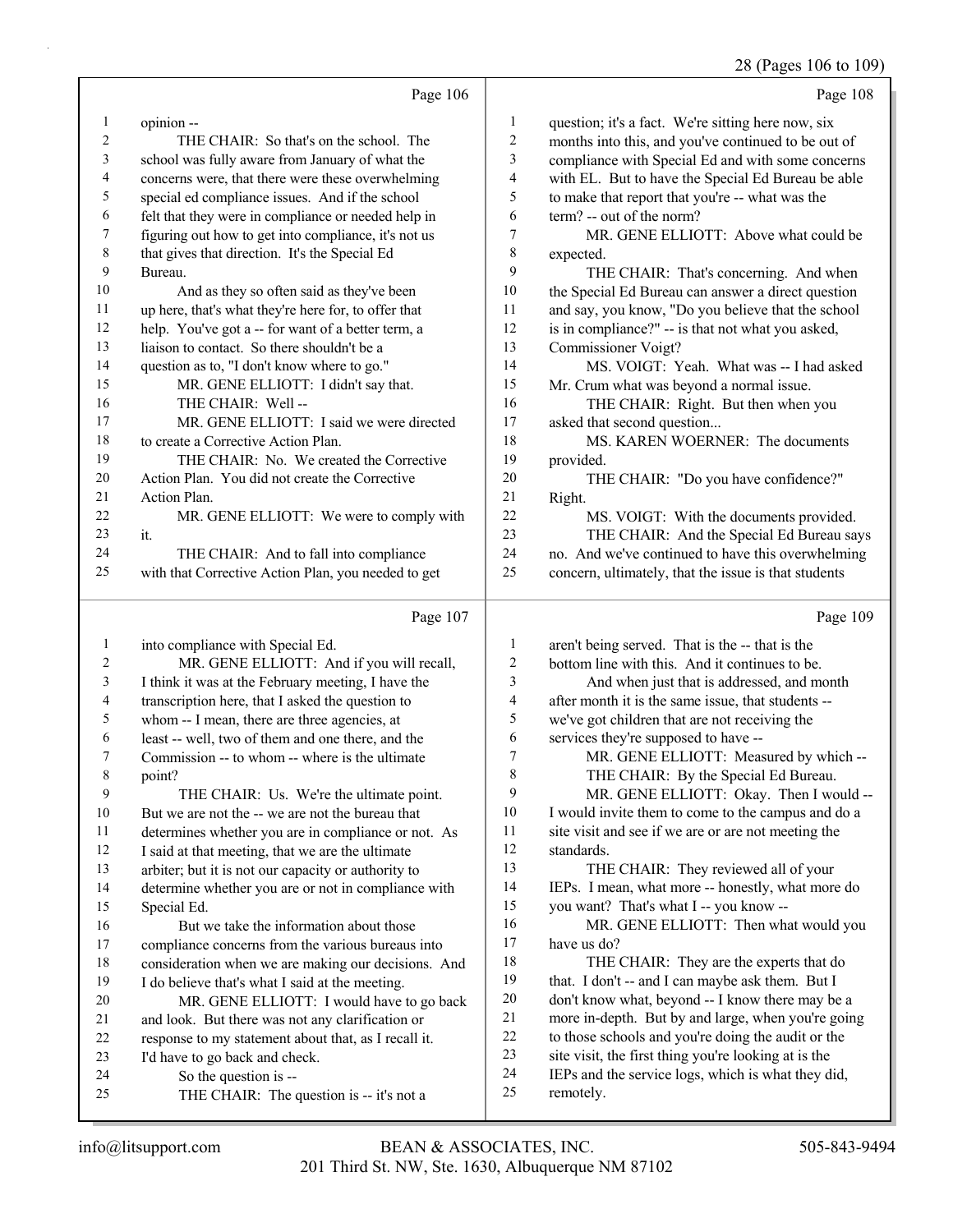## 29 (Pages 110 to 113)

|                | Page 110                                                                       |                               | Page 112                                                                                                   |
|----------------|--------------------------------------------------------------------------------|-------------------------------|------------------------------------------------------------------------------------------------------------|
| $\mathbf{1}$   | MR. GENE ELLIOTT: And I will tell you                                          | 1                             | But to simply say, "It's their fault                                                                       |
| 2              | that we took the initiative to correct the IEPs.                               | $\overline{c}$                | because they didn't give me feedback" is completely                                                        |
| 3              | DR. HOLLY SCHULLO: So I realize that --                                        | $\mathfrak{Z}$                | inappropriate, especially when we're sitting here                                                          |
| 4              | Madam Chair and Commissioners, I realize this is                               | $\overline{\mathcal{A}}$      | six months later with the same report. Honestly,                                                           |
| 5              | like we're digging here. This is something that I                              | 5                             | it's the same report.                                                                                      |
| 6              | identified when I walked in to Alma d'Arte. I'm a                              | 6                             | COMMISSIONER CABALLERO: For discussion?                                                                    |
| 7              | new administrator. It is my first year, and I                                  | $\overline{7}$                | DR. HOLLY SCHULLO: So Commissioner                                                                         |
| $\,8\,$        | myself have made my own mistakes.                                              | $\,$ 8 $\,$                   | Armbruster actually said this. None of the logs                                                            |
| 9              | I identified the deficiencies in special                                       | 9                             | that were uploaded were classroom logs, not for                                                            |
| 10             | education. I hired two people on an early morning,                             | 10                            | push-in or pullout or co-teaching. None of those                                                           |
| 11             | on a Saturday morning, mid-August, to audit all of                             | 11                            | logs were included because we don't keep those logs.                                                       |
| 12             | our special education files.                                                   | 12                            | And if I had received that directive, my teacher                                                           |
| 13             | And what I found was that, you know, we                                        | 13                            | would have been keeping those logs.                                                                        |
| 14             | could do better. We could do a lot better. So I                                | 14                            | And I hired an expert, you all. I hired                                                                    |
| 15             | placed that teacher on administrative leave, and                               | 15                            | someone who is a very seasoned special education                                                           |
| 16             | then she did not return to the building.                                       | 16                            | teacher. And if we don't have these answers in                                                             |
| 17             | So we had a lapse in service. And I made                                       | 17                            | Las Cruces -- and I did. On May 14th, when I sent                                                          |
| 18             | other mistakes there with, you know, filling that                              | 18                            | the new IEPs and what was required of us, I e-mailed                                                       |
| 19             | gap. And that is on me.                                                        | 19                            | and I said, "Will this do? We do want help. We do                                                          |
| 20             | However, we hired somebody else to do the                                      | 20                            | want to improve."                                                                                          |
| 21             | work and help us. And I think we did good work.                                | 21                            | When you asked about resources, what we                                                                    |
| 22             | One of the struggles that I see in the                                         | 22                            | need for next year, we dedicated -- we need two                                                            |
| 23             | report that we received back from Special Education                            | 23                            | special education teachers, period, and one EA. And                                                        |
| 24             | is this: We didn't put classroom minutes or                                    | 24                            | that's out there.                                                                                          |
| 25             | inclusion or pull-out minutes.                                                 | 25                            | I was hoping one of my faculty members                                                                     |
|                | Page 111                                                                       |                               |                                                                                                            |
|                |                                                                                |                               | Page 113                                                                                                   |
|                |                                                                                |                               |                                                                                                            |
| $\mathbf{1}$   | (A discussion was held off the record.)                                        | $\mathbf{1}$                  | would step up and take half English and half special                                                       |
| $\overline{c}$ | THE CHAIR: We had that set up because of                                       | $\overline{c}$                | education, because she has degrees, two degrees in                                                         |
| 3              | the next item. It's the next school. So we had it                              | $\overline{\mathbf{3}}$       | special education. And we are working on this. And                                                         |
| 4<br>5         | set up. Sorry.                                                                 | $\overline{\mathcal{L}}$<br>5 | next year, we'll be better.                                                                                |
|                | DR. HOLLY SCHULLO: So that snapshot is --                                      | 6                             | I want to --                                                                                               |
| 6<br>7         | we sent logs for compensatory and the ancillary.                               | 7                             | THE CHAIR: Commissioner Caballero has a<br>question.                                                       |
| 8              | And we received what you're reading that is feedback                           | 8                             |                                                                                                            |
| 9              | on that data, and our IEPs that we uploaded, all of                            | 9                             | DR. HOLLY SCHULLO: Yes, please.                                                                            |
| 10             | them.                                                                          | 10                            | COMMISSIONER CABALLERO: I've been around                                                                   |
| 11             | When you go back in time to the 40th day,                                      | 11                            | through all the discussions. And -- but today, what<br>I did learn that was different is that if, in fact, |
| 12             | where we first uploaded all of the previous work                               | 12                            |                                                                                                            |
| 13             | from last year and where we could do better --                                 | 13                            | everything has been the same since six months back,                                                        |
| 14             | that's what I was working from -- from there to                                | 14                            | and Special Education should, in my opinion -- I<br>don't know if they have regulation for that -- do a    |
| 15             | where we are now is much better, okay?                                         | 15                            | site visit, because -- and that's why I asked the                                                          |
| 16             | THE CHAIR: No, it's not. It's not.<br>DR. HOLLY SCHULLO: So from the 40th day, | 16                            | question.                                                                                                  |
| 17             | though, where our troubles began, that's where we                              | 17                            | That's -- when you receive -- when they                                                                    |
| 18             | should have had detailed feedback. I put them up in                            | 18                            | receive that information, it's inputted into the                                                           |
| 19             | the same site; but we didn't receive feedback on                               | 19                            | system. It could be different on paper, could be                                                           |
| 20             | that 40th day.                                                                 | 20                            | different on time. And so that's why I asked to --                                                         |
| 21             | THE CHAIR: You know, I'm going to say                                          | 21                            | maybe I should have -- the question should have                                                            |
| 22             | this. At some point in time, someone has to say --                             | 22                            | been, "Are you -- are you required to make a site                                                          |
| 23             | reach out and say, "Did I do this right? I'm a                                 | 23                            | visit?"                                                                                                    |
| 24             | brand new administrator. I need help. Is this                                  | 24                            | So my question was -- "And in this                                                                         |
| 25             | okay?"                                                                         | 25                            | situation, would this promote a site visit?"                                                               |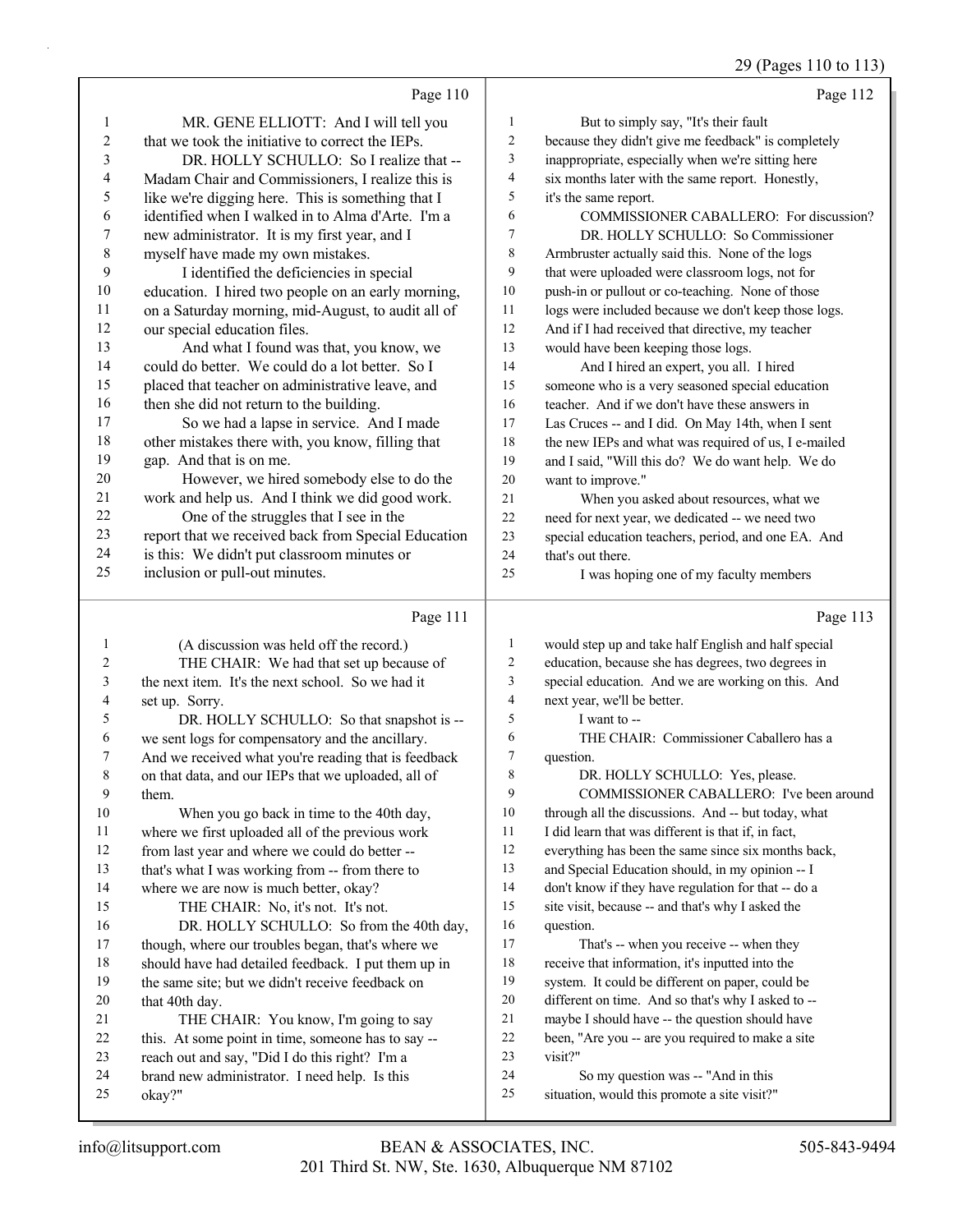30 (Pages 114 to 117)

|    | Page 114                                             |                 | Page 116                                             |
|----|------------------------------------------------------|-----------------|------------------------------------------------------|
| 1  | And the answer is yes.                               | 1               | says, "Well, no, we don't want to help the schools,  |
| 2  | So I actually believe that we've -- there            | $\overline{c}$  | or we don't want those kids."                        |
| 3  | should have been a site visit sometime back. That    | 3               | But I'm at the point where I would say               |
| 4  | should have been from us, should have been from that | 4               | that we should wait until the bureau makes a site    |
| 5  | end. It has been an ongoing coming here constantly.  | 5               | visit and can come back and give us a true picture;  |
| 6  | The Commission, guys, has gone through a             | 6               | because we've been getting the same picture from     |
| 7  | change of moving away from punitive to an early      | 7               | what was loaded to them. And I think that we need    |
| 8  | alert system and to a helping system. And if         | 8               | to find out once and for all and not go back and     |
| 9  | charter schools don't make it that way, then they    | 9               | forth monthly or bimonthly with this problem.        |
| 10 | need to be removed from charter.                     | 10 <sup>1</sup> | And I'm sure that a charter school, if               |
| 11 | But I think that we still have a confusion           | 11              | they owe services, they will have to -- to do it.    |
| 12 | as to what we were doing in the past and what we     | 12              | Or maybe some kids didn't belong there, and they     |
| 13 | should be doing now. And what I have learned about   | 13              | were overwhelmed themselves, not knowing; so that -- |
| 14 | special education, that it is tough; it is tough,    | 14              | that's where I'm at, Madam Chair. I don't know       |
| 15 | guys. And as a teacher, I don't think I would ever   | 15              | about the other Commissioners; but that's --         |
| 16 | decide to be a special ed. It's just --              | 16              | THE CHAIR: I have a recommendation.                  |
| 17 | kindergarten was tough for me. And I taught          | 17              | COMMISSIONER CABALLERO: Okay.                        |
| 18 | kindergarten.                                        | 18              | THE CHAIR: So, you know, this is a                   |
| 19 | THE CHAIR: God bless you.                            | 19              | process that the school is in. So we did send the    |
| 20 | COMMISSIONER CABALLERO: I was the only               | 20              | Letter of Concern. So we're on a pathway in the      |
| 21 | guy who taught kindergarten. But special ed, it's    | 21              | intervention ladder towards a breach and then        |
| 22 | something else.                                      | 22              | revocation.                                          |
| 23 | And I've talked to parents. For some                 | 23              | The Letter of Concern, in my opinion,                |
| 24 | reason, parents feel at ease talking to me. And a    | 24              | can't be closed out, because the concern is still    |
| 25 | lot of them have special ed children in charter      | 25              | there. So this is what I'm suggesting: That a        |
|    |                                                      |                 |                                                      |

# Page 115 |

|             | Page 115                                             |    | Page 117                                             |
|-------------|------------------------------------------------------|----|------------------------------------------------------|
| 1           | schools. And they have run to charter schools        | 1  | Notice of Breach be sent to the school. There is a   |
| 2           | because they -- they want help. And the charter      | 2  | time frame for that Notice of Breach that I would    |
| 3           | schools have received them because they have to.     | 3  | ask it to be extended until the end of August.       |
| 4           | But I personally believe that it takes a             | 4  | And during that time period, that we'll              |
| 5           | lot more resources in the charter school to do that. | 5  | work with CSD to get a couple of different contracts |
| 6           | And at some point, the number or the percentage is   | 6  | going. One is for an operational audit of the        |
| 7           | going to be overwhelming for one particular school.  | 7  | school, so that we can check on -- because there     |
| $\,$ 8 $\,$ | And there has to be a step-in for                    | 8  | have been concerns with the governance council and   |
| 9           | additional resources. That's just me, as an          | 9  | Open Meetings Act violations. I know there has been  |
| 10          | opinion; because the rest of the kids get less. And  | 10 | a complaint filed with another bureau.               |
| 11          | so the administrator then has to decide, "The rest   | 11 | So I would like to see if we can -- if               |
| 12          | of the kids need help; but I'm required by law to    | 12 | that's finalized by that time or there's additional  |
| 13          | provide this, no matter what. I cannot deny."        | 13 | information on that, that would -- that would give   |
| 14          | And I've asked the parents, "Do you think            | 14 | us a little more leeway to be able to get that       |
| 15          | you got pushed out?"                                 | 15 | information.                                         |
| 16          | And they all say yes, but they cannot                | 16 | At the same time, I would also like a                |
| 17          | articulate how. But they just feel that charter      | 17 | contract of special ed mentoring for the school.     |
| 18          | schools is the answer for them. And for a lot of     | 18 | And if the Special Ed Bureau feels during that time  |
| 19          | times, it has been. For a lot of times.              | 19 | they should do an audit, that would give them the    |
| 20          | And, Madam Chair, I just don't know what             | 20 | time to do it. But that's entirely on them to        |
| 21          | the balance is. I don't know what the solution is,   | 21 | determine if they feel that a site visit -- a site   |
| 22          | other than it's a matter of resources.               | 22 | visit would be necessary.                            |
| 23          | Parents accuse the charter schools of                | 23 | But that the school be provided, through             |
| 24          | not -- of not feeling for them or not trying. I      | 24 | us, the opportunity for mentoring so that we're      |
| 25          | haven't seen that in a single charter school that    | 25 | clear by August where they stand.                    |
|             |                                                      |    |                                                      |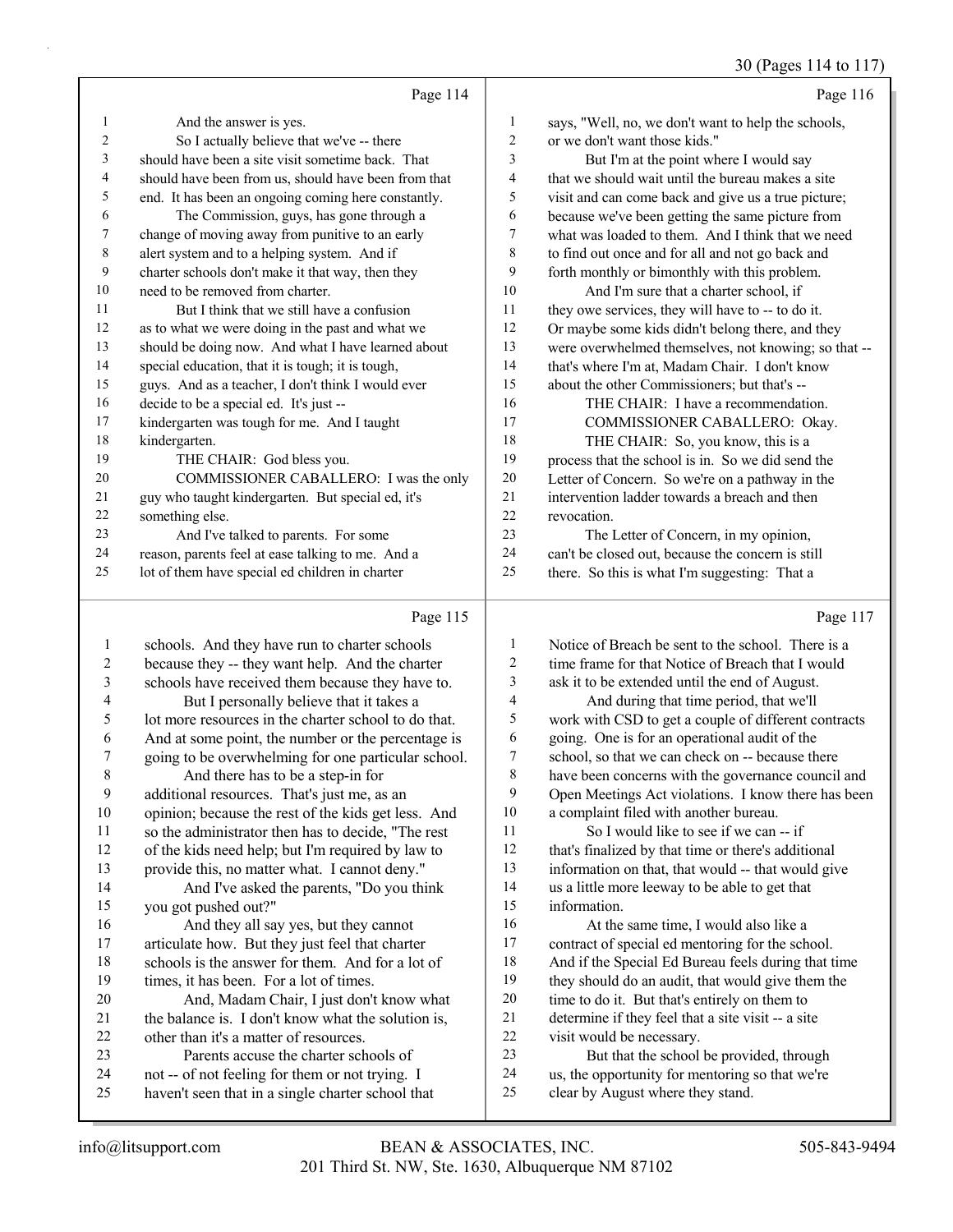31 (Pages 118 to 121)

|          | Page 118                                             |                | Page 120                                                                                         |
|----------|------------------------------------------------------|----------------|--------------------------------------------------------------------------------------------------|
| 1        | So that's my suggestion.                             | $\mathbf{1}$   | mentor.                                                                                          |
| 2        | COMMISSIONER ROBBINS: I think that's an              | 2              | THE CHAIR: Correct. Yeah.                                                                        |
| 3        | excellent suggestion. I don't know if the end of     | 3              | COMMISSIONER ARMBRUSTER: A quick question                                                        |
| 4        | August may give the Special Ed Bureau sufficient     | 4              | here, and then I want to comment, which is -- so how                                             |
| 5        | time to actually do an on-site, since school is out  | 5              | many special ed students -- I know you may not know                                              |
| 6        | of session right now. I'm thinking perhaps the       | 6              | everybody -- but what do you think you're going to                                               |
| 7        | middle or the end of September. Also to go out and   | $\overline{7}$ | have next year? In August. How many students?                                                    |
| 8        | do contracts right now, we're closing out one fiscal | 8              | DR. HOLLY SCHULLO: Right now, with my                                                            |
| 9        | year, starting another fiscal year. That can be      | 9              | incoming freshmen, I don't see but a few. So maybe                                               |
| 10       | somewhat problematic to get something done in the    | 10             | we'll have 34. But if we're removing -- or ED                                                    |
| 11       | next couple of weeks, to get a contract in place,    | 11             | doesn't belong in special ed anymore, that would                                                 |
| 12       | unless there are people already available that would | 12             | bring our numbers to 26, I think.                                                                |
| 13       | qualify under a price agreement or something that    | 13             | COMMISSIONER ARMBRUSTER: And I'm thinking                                                        |
| 14       | the State has. I would just suggest maybe we push    | 14             | even with your ED students, even if they're doing                                                |
| 15       | it to the end of September.                          | 15             | well academically, they may need a counselor. They                                               |
| 16       | THE CHAIR: Our problem is we don't have a            | 16             | don't just sort of, like, become gone.                                                           |
| 17       | September meeting.                                   | 17             | So with 26, you would need about how                                                             |
| 18       | MS. FRIEDMAN: Yes, we do.                            | 18             | many -- like, two special ed teachers?                                                           |
| 19       | THE CHAIR: No. It's the end of August                | 19             | One-and-a-half?                                                                                  |
| 20       | for the votes.                                       | 20             | DR. HOLLY SCHULLO: We would like two.                                                            |
| 21       | MS. FRIEDMAN: Oh, sorry.                             | 21             | THE CHAIR: And you have how many right                                                           |
| 22       | THE CHAIR: That's our September meeting.             | 22             | now?                                                                                             |
| 23       | We go August into -- so we don't have another        | 23             | DR. HOLLY SCHULLO: I have an open                                                                |
| 24       | September meeting.                                   | 24             | position for one, and we need two, and an open                                                   |
| 25       | <b>COMMISSIONER ROBBINS: Right.</b>                  | 25             | position for an EA that I'm interviewing for next                                                |
|          | Page 119                                             |                | Page 121                                                                                         |
| 1        | THE CHAIR: And I think we can face that              | 1              | week.                                                                                            |
| 2        | if we have to.                                       | $\overline{c}$ | COMMISSIONER ARMBRUSTER: Okay. Because,                                                          |
| 3        | COMMISSIONER ROBBINS: Okay. And that's               | 3              | you know, I think that although it seems like we're                                              |
| 4        | fine. I was concerned the timing of getting untried  | 4              | attacking you --                                                                                 |
| 5        | people in place and getting something done with a    | 5              | DR. HOLLY SCHULLO: No, not at all.                                                               |
| 6        | short fuse, so to speak.                             | 6              | COMMISSIONER ARMBRUSTER: It really isn't.                                                        |
| 7        | THE CHAIR: Right.                                    | 7              | I've heard very fine things about your school. I've                                              |
| 8        | COMMISSIONER ROBBINS: If need be, we can             | $\,$ 8 $\,$    | heard that's it's very much needed in your area,                                                 |
| 9        | address it in August.                                | 9              | that the many students who are there are there                                                   |
| $10\,$   | THE CHAIR: There might be something on               | 10             | because they need that small attention.                                                          |
| 11       | the vendors list that we can work through, that that | 11             | I would also suspect that students have                                                          |
| 12       | is most likely not the problem. So I think we're --  | 12             | been getting some special ed direct instruction.                                                 |
| 13       | I think we should be okay with that.                 | 13             | And maybe it hasn't been reported in the right way.                                              |
| 14       | MS. MATTHEWS: Madam Chair? I'm trying to             | 14             | I don't think it's as bad as it probably appears on                                              |
| 15       | clarify. So the contract with the auditor would be   | 15             | paper, which -- and it's very complicated, as                                                    |
| 16       | let by the Department?                               | 16             | Commissioner Caballero said. And I have that crown                                               |
| 17       | THE CHAIR: By us through CSD, yeah.                  | 17             | because I had middle school special ed.                                                          |
| 18       |                                                      |                | But, anyway, I think the things are not                                                          |
|          | MS. MATTHEWS: Okay.                                  | 18             |                                                                                                  |
| 19       | THE CHAIR: Yeah.                                     | 19             | necessarily as bad. But you need help. And I think                                               |
| 20       | MS. MATTHEWS: I was going to recommend               | 20             | that that's a fine thing to admit to, and I commend                                              |
| 21       | the Coalition -- I'm sorry, PCSNM. I don't know if   | 21             | the Chair for suggesting that instead of saying,                                                 |
| 22       | we were going to initiate that or --                 | $22\,$         | "Oh, let's just get rid of the school," that they do                                             |
| 23       | THE CHAIR: No, it's us initiating it;                | 23             | something to help you, that once you're on the                                                   |
| 24<br>25 | so<br>MS. MATTHEWS: And the same with the            | 24<br>25       | track, you say, "Oh, that's what we're talking<br>about," and to ask questions as well; because, |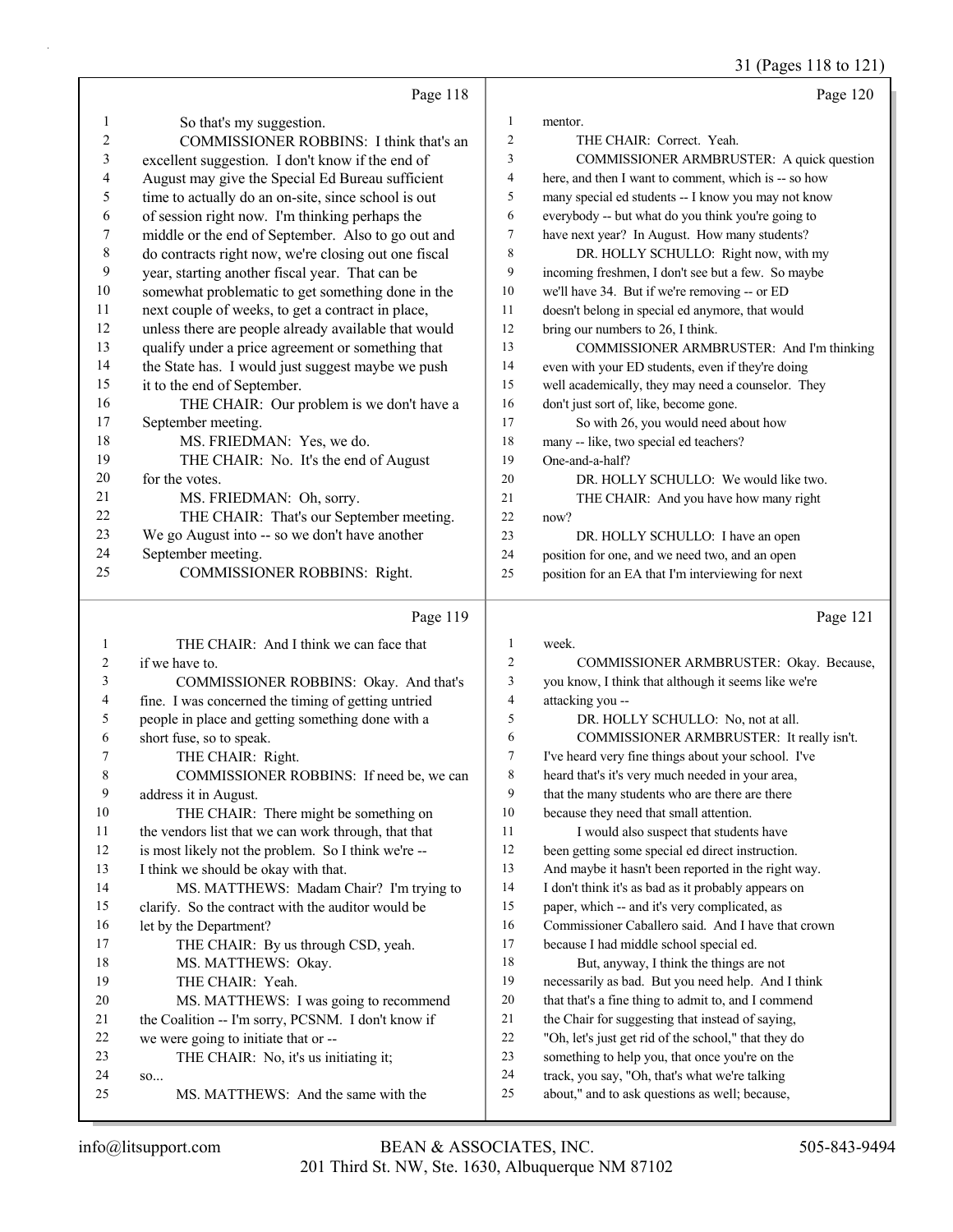32 (Pages 122 to 125)

|                          |                                                      |                          | 32 (Fages 122 to 123                                 |
|--------------------------|------------------------------------------------------|--------------------------|------------------------------------------------------|
|                          | Page 122                                             |                          | Page 124                                             |
| $\mathbf{1}$             | really, it is hard. There are so many i's to dot     | $\mathbf{1}$             | But we would be able to get the frame only           |
| $\sqrt{2}$               | and t's to cross, it's very complicated.             | $\overline{c}$           | for, like, two weeks or whatever. But the service    |
| 3                        | And it's especially complicated if you're            | 3                        | logs could be uploaded to the Special Ed Bureau      |
| $\overline{\mathbf{4}}$  | new, and it's even complicated if you're not new; it | 4                        | by -- for whatever time the school has been open for |
| 5                        | just is. So I'm really happy that we're looking      | 5                        | the upcoming school year. Would that suffice?        |
| 6                        | forward to helping children. Because in the end,     | 6                        | MS. VOIGT: Sure. Yeah. This is more of               |
| $\boldsymbol{7}$         | that's what our goal is, to help children. And       | 7                        | a learning component, also, going forward that will  |
| $\,$ $\,$                | you're open to that, and we are open to that, and I  | $\,8\,$                  | really help you solidify your program.               |
| 9                        | see a path forward. And that's why I'm --            | 9                        | MR. GENE ELLIOTT: Thank you.                         |
| 10                       | THE CHAIR: Okay. Are we ready for a                  | 10                       | THE CHAIR: So that --                                |
| 11                       | motion?                                              | 11                       | MS. MATTHEWS: That helped. Thank you.                |
| 12                       | MS. VOIGT: One more comment before we go             | 12                       | COMMISSIONER ARMBRUSTER: I think the                 |
| 13                       | to that.                                             | 13                       | thing that you will be able to see is that special   |
| 14                       | THE CHAIR: Oh, sure.                                 | 14                       | education services are not services that fit into    |
| 15                       | MS. VOIGT: In addition to the                        | 15                       | the existing way the school is run. It's what is     |
| 16                       | recommendations you made, I think we should also --  | 16                       | determined on what those students need, and that's   |
| $17\,$                   | we should have the final approval stamp from the     | 17                       | how the -- it's done. It's not like you stick them   |
| $18\,$                   | Special Education Bureau that their service logs     | 18                       | in there because that's where we can fit. It's, no,  |
| 19                       | retain all the components that they should be having | 19                       | they drive that.                                     |
| $20\,$                   | to verify the durations and descriptions of their    | $20\,$                   | MS. MATTHEWS: I think it would be just               |
| 21                       | service hours and how these service hours are        | $21\,$                   | extremely helpful for the Bureau to come, even       |
| $22\,$                   | meeting the needs of the written IEP goals; I mean,  | $22\,$                   | though that wasn't part of your recommendation, just |
| 23                       | very specific that is basic information that's       | 23                       | because it appears -- and I'm hearing whispers       |
| 24                       | provided by the service logs. I think that should    | 24                       | behind me and your comments alone, about what the    |
| 25                       | be a component.                                      | 25                       | expectations are. It would be very helpful for the   |
|                          | Page 123                                             |                          | Page 125                                             |
|                          |                                                      |                          |                                                      |
| $\mathbf{1}$             | THE CHAIR: Okay.                                     | $\mathbf{1}$             | school to have, directly from the mouth of the       |
| $\overline{c}$           | MS. MATTHEWS: Madam Chair?                           | 2                        | Bureau, "This is it."                                |
| 3                        | If that is, could we have clarification?             | 3                        | Because it does seem to me there is                  |
| $\overline{\mathcal{A}}$ | Because I'm not sure what she's asking. Is she       | $\overline{\mathcal{L}}$ | perhaps some question about what is to be logged,    |
| 5                        | saying retroactively or prospectively, that's what   | 5                        | when is it to be logged and by whom. I get           |
| 6                        | they will recommend to the school? I mean, I'm not   | 6                        | ancillary services. Got that piece. But the          |
| 7                        | understanding.                                       | 7                        | classroom, the SpEd teacher -- I just think -- I'm   |

8 THE CHAIR: So are you asking for this current year's --

10 MS. VOIGT: No retroactive. No. But

- moving forward, you should know and demonstrate that you know what components need to be written into a
- service log as recommended by the Special Education
- Bureau that provide the description and the duration
- of how services are being met.
- 16 So there's a time frame; there is a
- descriptor. And then also how are those descriptors really meeting the needs of the students' goals that
- are written in the IEPs. 20 THE CHAIR: So I -- and this -- I believe
- at the very least -- because we don't meet until the
- end of August; so school will have begun already.
- So I think what we could do -- and Commissioner
- Voigt can correct me if -- if it's not going to be
- sufficient.

15 MS. MATTHEWS: That would be consistent, yeah. 17 THE CHAIR: Yeah. So that's -- I don't 18 think that's a problem. We can either set out --

not sure I know, I don't know how that works. But

10 THE CHAIR: Whatever we set up in terms of

the Bureau, if they could come through --

11 the special ed mentoring, we can certainly coordinate that through the Special Ed Bureau to make sure that all those areas are being covered so

- with whoever we contract with, they can coordinate
- with the Special Ed Bureau and create -- help to
- create that plan so that we're on the same page.
- Yeah.

that there's no concerns.

- 23 MS. MATTHEWS: That sounds very workable.
- 24 THE CHAIR: So I'm going to try to
- navigate myself through this one.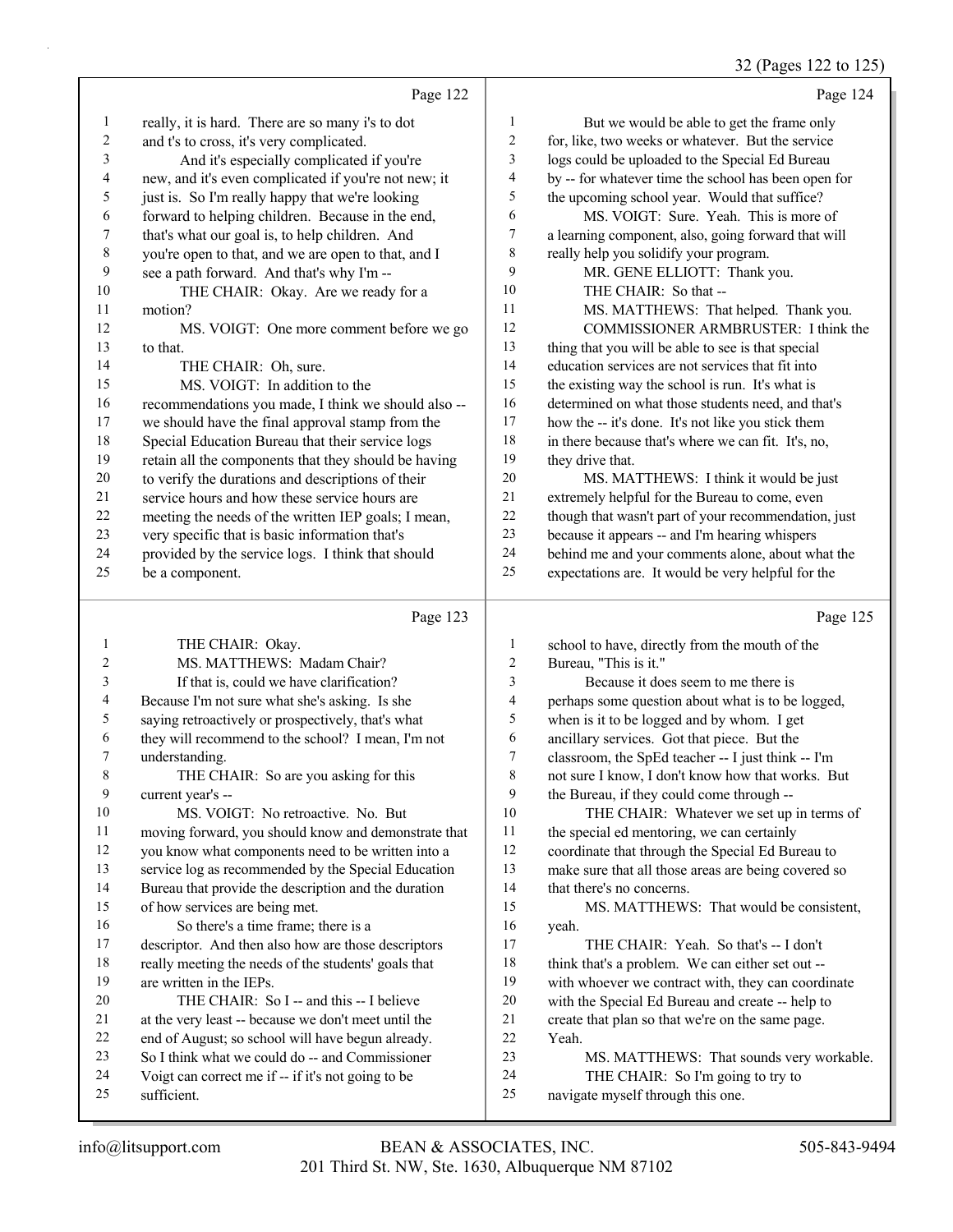|    |                                                      |                | 33 (Pages 126 to 129)                                |
|----|------------------------------------------------------|----------------|------------------------------------------------------|
|    | Page 126                                             |                | Page 128                                             |
| 1  | MS. MATTHEWS: Madam Chair, will there be             | 1              | mentioned, we are in closing stages and ramping up   |
| 2  | a formal Letter of Breach?                           | $\overline{c}$ | for the new year.                                    |
| 3  | THE CHAIR: Yes, there will be. Yes.                  | 3              | So it will -- it will be a few weeks                 |
| 4  | MS. MATTHEWS: And then they will be                  | 4              | before we can get a contract in place. We can work   |
| 5  | articulating particularly the violations that caused | 5              | through different channels to expedite it. But I     |
| 6  | the breach?                                          | 6              | would say that we're probably looking mid-July,      |
| 7  | THE CHAIR: Correct, yes. Yes. So I move              | 7              | probably, is -- I want to be reasonable and also     |
| 8  | that the Public Education Commission acknowledge     | 8              | expedite this. But just knowing what I've learned,   |
| 9  | that Alma d'Arte's response does not satisfy the     | 9              | it'll be probably around that before we can execute  |
| 10 | PEC's concerns raised in the Notice of Concern, and  | 10             | that and put it in place.                            |
| 11 | Alma d'Arte be provided the following Notice of      | 11             | THE CHAIR: Can we just have an agreement,            |
| 12 | Breach:                                              | 12             | if it can't because of hurdles that we don't see now |
| 13 | There are concerns beyond the norm that              | 13             | with the contracts, that they drastically delay when |
| 14 | continue with the School's -- with the School        | 14             | we can start all of this, that we set August 12th as |
| 15 | related to the special ed services. I think the --   | 15             | the tentative?                                       |
| 16 | the qualifiers will come in the Letter of Concern.   | 16             | But if something comes up -- and we're               |
| 17 | And there continues to be issues with EL             | 17             | going to have a July meeting when we're on the road  |
| 18 | services.                                            | 18             | trip; so we'll know by that July meeting if we -- if |
| 19 | And that the Commission will work with the           | 19             | we face significant hurdles and can't get it done by |
| 20 | Charter School Division in obtaining contracts for   | 20             | that time. If we can't get it reasonably done by     |
| 21 | special ed mentoring for the school in coordination  | 21             | that time, we'll then look at extending the time.    |
| 22 | with the Special Ed Bureau, and an operational       | 22             | And I have no issue with that.                       |
| 23 | budget to be -- to be conducted, and that the Notice | 23             | Does anyone else have an issue with that?            |
| 24 | of Breach will be extended to -- and I'm looking at  | 24             | And we can -- you know, we'll deal with it if we     |
| 25 | my calendar.                                         | 25             | have to deal with it. But we're -- but the letter    |
|    | Page 127                                             |                | Page 129                                             |
| 1  | So we meet August 22nd and 23rd. Do we               | 1              | will indicate August 12th. And if you want us to     |
| 2  | think that we could complete this work by            | $\overline{c}$ | put a qualifier in there, or, you know, delay if     |
| 3  | August 12th so that reports could come back? And     | 3              | unforeseen circumstances or whatever                 |
| 4  | I'm just thinking, is that -- because I know this is | $\overline{4}$ | MS. MATTHEWS: I think the foreseeable --             |
| 5  | also a new application. Because we're voting on the  | 5              | if you could put that language in there.             |
| 6  | new applications, that -- that week in August; so I  | 6              | THE CHAIR: But I'm trying to live in my              |
| 7  | don't want to, you know, just completely overwhelm   | 7              | perfect world.                                       |
| 8  | what's coming in. But I want to give the school      | 8              | MS. MATTHEWS: Me, too.                               |
| 9  | ample opportunity to have notice of whatever is      | 9              | THE CHAIR: And that's -- so let's -- I'd             |
| 10 | going to be in the reports.                          | 10             | rather try to get it done, also, because I'd like it |
| 11 | MR. ALAN BRAUER: Madam Chair,                        | 11             | done for the start of the school year. I think that  |
| 12 | Commissioners, Alma d'Arte leadership, when is the   | 12             | just makes sense. So we're going to do whatever we   |
| 13 | first day of school for you?                         | 13             | can to get it done expeditiously.                    |
| 14 | THE CHAIR: Of school, yeah. Then we'll               | 14             | MR. GENE ELLIOTT: Good.                              |
| 15 | get the -- they're not going to get the service logs | 15             | THE CHAIR: So do I need to read this                 |

 motion? Do people remember that I made the motion? 17 COMMISSIONER RUIZ: Second.

- 18 THE CHAIR: All right. So let me --
- Cindy, you got it; right? Do you want to read it back?
- 21 (The record was read as requested.)
- 22 COMMISSIONER RUIZ: Second.
- 23 THE CHAIR: Because I need to modify.
- Because it's not "operational budget"; it's
- "operational audit." I need to amend that, because

contracts?

by that time.

first day.

17 DR. HOLLY SCHULLO: So August 1st is our

19 THE CHAIR: Oh. Well, two weeks. 20 MS. MATTHEWS: So today's -- 21 THE CHAIR: Today's the 14th.

22 MS. MATTHEWS: How fast can they get

Commissioners, Ms. Matthews, as Commissioner Robbins

24 MR. ALAN BRAUER: Madam Chair,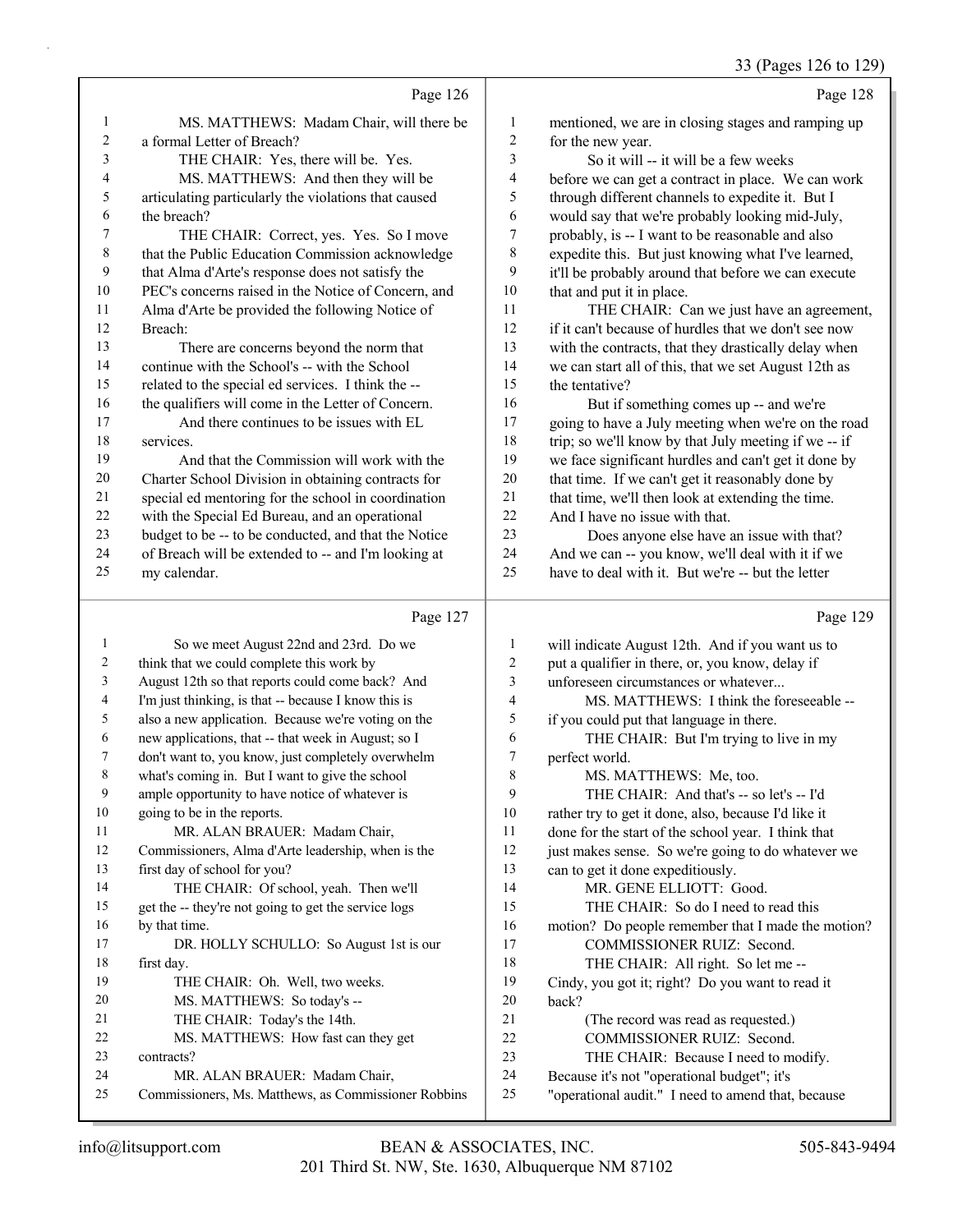34 (Pages 130 to 133)

Page 130 1 it is an operational audit that will be conducted, a 2 contract for that. 3 There's a second by Commissioner Ruiz. 4 Any further discussion? 5 COMMISSIONER CABALLERO: Let's vote. 6 COMMISSIONER ARMBRUSTER: Are there any 7 abstentions? 8 (No response.) 9 COMMISSIONER ARMBRUSTER: Good. Okay. I 10 am not -- Commissioner Chavez? 11 COMMISSIONER CHAVEZ: Yes. 12 COMMISSIONER ARMBRUSTER: Commissioner 13 Crone? 14 COMMISSIONER CRONE: Yes. 15 COMMISSIONER ARMBRUSTER: Commissioner 16 Voigt? 17 COMMISSIONER VOIGT: Yes. 18 COMMISSIONER ARMBRUSTER: Commissioner 19 Robbins? 20 COMMISSIONER ROBBINS: Yes. 21 COMMISSIONER ARMBRUSTER: Commissioner 22 Davis? 23 COMMISSIONER DAVIS: Yes. 24 COMMISSIONER ARMBRUSTER: Commissioner 25 Ruiz? Page 131 1 COMMISSIONER RUIZ: Yes. Page 132 1 No. 8, which is Discussion and Possible Action on 2 the Corrective Action Plan for La Academia de 3 Dolores Huerta. Oh, I'm sorry. No. 9. I went 4 ahead. Now I had to go back. Now I'm going back 5 again. 6 MS. FRIEDMAN: Would you say your name, 7 please? 8 THE WITNESS: It's Melissa Miranda, 9 M-I-R-A-N-D-A. 10 MS. FRIEDMAN: Thank you. Can everyone 11 hear her? Okay. All right. Thank you. 12 MS. MELISSA MIRANDA: Thank you. I'm 13 going to put mute so that I don't interfere; and 14 I'll unmute when I need to talk. Is that okay? 15 MS. FRIEDMAN: Sure. 16 MS. MELISSA MIRANDA: Okay. Thank you. 17 THE CHAIR: Great. So for the 18 Commissioners that didn't have the opportunity to be 19 on our contract negotiations road show, we were down 20 in Las Cruces to negotiate with Alma d'Arte, Dolores 21 Huerta, and Raíces, while we were down there, 22 because the Commission, if you remember, voted to 23 place the Corrective Action Plan on La Academia 24 Dolores Huerta. 25 And this all revolves -- in part, revolves Page 133 1 around part of the Secretary's decision. So we just want to have some clarifying elements so we're sure

| $\overline{c}$ | <b>COMMISSIONER ARMBRUSTER: Commissioner</b>        | 2  | want to have some clarifying elements so we're sure |
|----------------|-----------------------------------------------------|----|-----------------------------------------------------|
| 3              | Gipson?                                             | 3  | where we're going in terms of the Corrective Action |
| 4              | THE CHAIR: Yes.                                     | 4  | Plan.                                               |
| 5              | COMMISSIONER ARMBRUSTER: Commissioner               | 5  | So I do have a couple of questions here.            |
| 6              | Armbruster votes "Yes."                             | 6  | So my question for -- it's actually for the Charter |
| 7              | Commissioner Raftery?                               | 7  | School Division -- is did the Secretary's decision  |
| 8              | <b>COMMISSIONER RAFTERY: Yes.</b>                   | 8  | and order on March 18th direct the Commission to    |
| 9              | COMMISSIONER ARMBRUSTER: Commissioner               | 9  | renew La Academia's charter for two years?          |
| 10             | Caballero?                                          | 10 | MR. ALAN BRAUER: Madam Chair, members o             |
| 11             | <b>COMMISSIONER CABALLERO: Yes.</b>                 | 11 | the Commission, yes, it did. And I think it did     |
| 12             | COMMISSIONER ARMBRUSTER: Ten-zero vote.             | 12 | include -- and this might be another question you   |
| 13             | The motion passes.                                  | 13 | had -- with conditions, which I know is potentially |
| 14             | THE CHAIR: Ten-zero. Thank you all.                 | 14 | a disagreement between the Public Education         |
| 15             | MS. MATTHEWS: Thank you.                            | 15 | Commission and the PED at this time.                |
| 16             | MR. GENE ELLIOTT: Madam Chair, one                  | 16 | THE CHAIR: Okay. So we're -- so we did              |
| 17             | question. If we complete and thoroughly pass all of | 17 | have -- Commissioner Voigt, Commissioner Armbruster |
| 18             | these audits, will that be the end?                 | 18 | and myself, as well as the Charter School Division, |
| 19             | THE CHAIR: Yeah.                                    | 19 | the evening before, the late afternoon of the --    |
| 20             | MR. GENE ELLIOTT: Okay. Thank you very              | 20 | before we did the contract negotiations, we felt    |
| 21             | much. We appreciate that. We look forward to it.    | 21 | that that would be a good time to be able to sit    |
| 22             | THE CHAIR: Well, subject to anything else           | 22 | down and talk with the school about the Corrective  |
| 23             | that comes up; but --                               | 23 | Action Plan. And the subcommittee, at that time,    |
| 24             | DR. HOLLY SCHULLO: Thank you.                       | 24 | had -- actually, shortly before that, had sent a    |
| 25             | THE CHAIR: Okay. We are now on to Item              | 25 | template of a starting point for the school for the |
|                |                                                     |    |                                                     |

201 Third St. NW, Ste. 1630, Albuquerque NM 87102 info@litsupport.com BEAN & ASSOCIATES, INC. 505-843-9494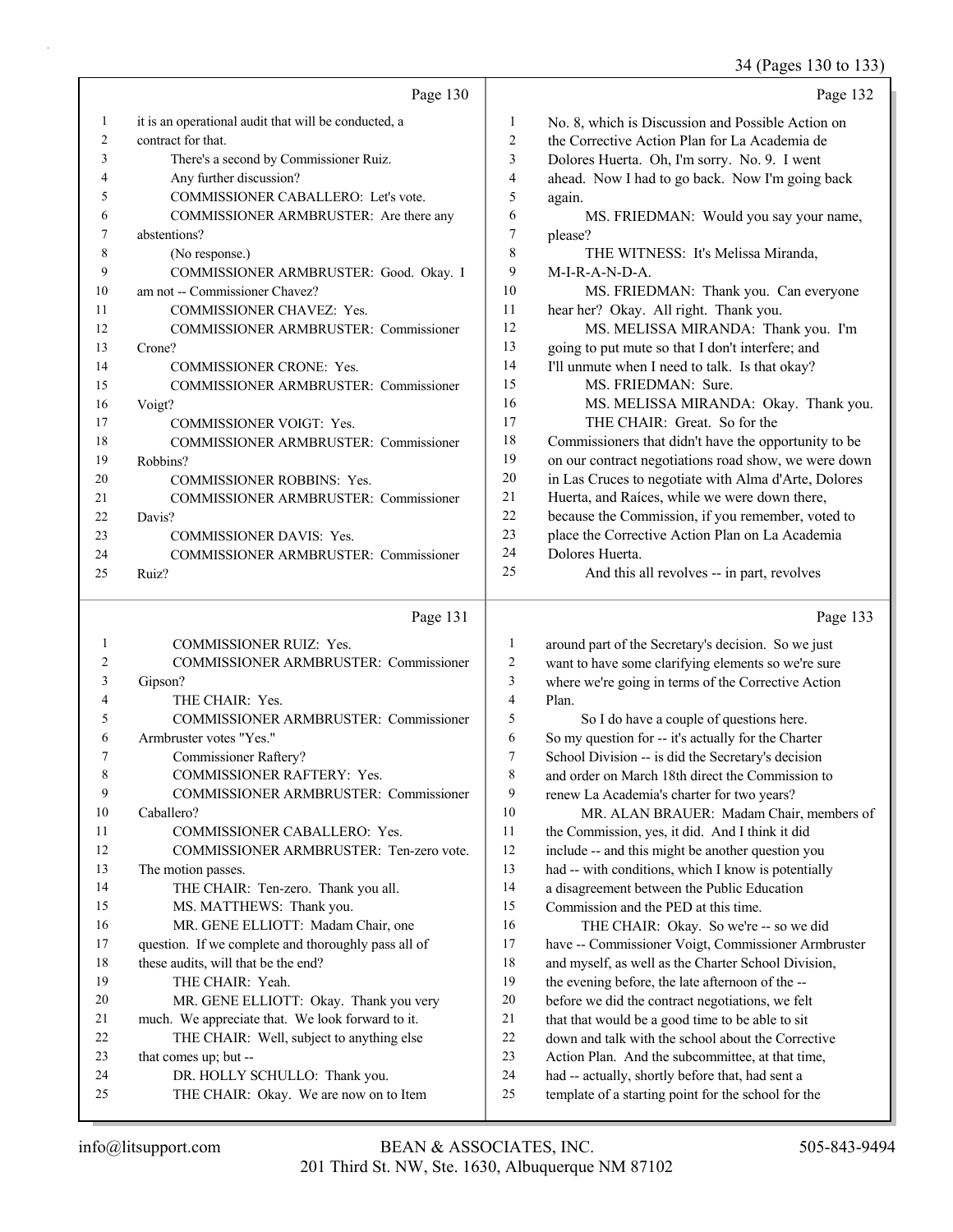#### 35 (Pages 134 to 137)

|                |                                                      |                | $33$ (1 agos 134 to 137                              |
|----------------|------------------------------------------------------|----------------|------------------------------------------------------|
|                | Page 134                                             |                | Page 136                                             |
| 1              | discussion of the Corrective Action Plan.            | 1              | would be the easiest thing to do. Okay. We've got    |
| 2              | So we did have that discussion, and we               | $\overline{2}$ | it. So the school wouldn't have to upload anything   |
| 3              | appreciate all of that time. And at that time, the   | 3              | additional to us. We've got the data, and it's       |
| 4              | school had indicated that they were using the short  | 4              | provided directly by PED.                            |
| 5              | cycle assessment of Illuminate. And there wasn't a   | 5              | Unfortunately, it doesn't look like that             |
| 6              | lot of identifying information about Illuminate for  | 6              | dashboard piece is going to be available by the --   |
| 7              | that. And the subcommittee had identified that we    | 7              | after -- at the conclusion of this coming-up school  |
| 8              | wanted to see data that showed that there was        | 8              | year. So that's not going to be on the dashboard     |
| 9              | approximately a year-and-a-half's growth with --     | 9              | report for August of 2020. The dashboard is going    |
| 10             | with their student population in order to feel       | 10             | to be there; but that particular component -- so we  |
| 11             | comfortable with an Illuminate goal.                 | 11             | have to look -- we have to continue to look at       |
| 12             | And the school indicated that they would             | 12             | Illuminate.                                          |
| 13             | be able to get back to us by the following           | 13             | We have discovered through the director              |
| 14             | Wednesday.                                           | 14             | that the Illuminate Southwest Coordinator -- is that |
| 15             | COMMISSIONER ARMBRUSTER: I think that                | 15             | what he refers -- is that what he's called? --       |
| 16             | they hadn't yet used it, that they were going to use | 16             | MR. ALAN BRAUER: Madam Chair, I think so.            |
| 17             | it, which is why they didn't know --                 | $17\,$         | Simone, I think, is the same person that Ms. Miranda |
| 18             | THE CHAIR: I'm not sure about that.                  | 18             | and the team was --                                  |
| 19             | COMMISSIONER ARMBRUSTER: I thought they              | 19             | THE CHAIR: -- for Illuminate is actually             |
| 20             | were just starting it.                               | $20\,$         | in Santa Fe. But we've just discovered this. So      |
| 21             | MR. ROBERT PALACIOS: Madam Chair, my name            | $21\,$         | we're in -- this is State government. So we're in    |
| 22             | is Robert Palacios. I'm the treasurer for the        | 22             | the very early stages of discussion with him on what |
| 23             | governing council. We had just started using it,     | 23             | this all looks like and what it all means.           |
| 24             | this method, for this school year.                   | 24             | So I'm going to ask that we take a little            |
| 25             | COMMISSIONER ARMBRUSTER: This next year              | 25             | more time, a week or so, so that we can get our      |
|                | Page 135                                             |                | Page 137                                             |
| $\mathbf{1}$   | or the current?                                      | 1              | answers -- our questions answered from the           |
| $\overline{c}$ | MR. ROBERT PALACIOS: The current school              | $\overline{2}$ | Illuminate folks, get some answers, come back to the |
| $\mathfrak{Z}$ | year that just ended.                                | 3              | school with, "What you've presented is great," or,   |
| 4              | THE CHAIR: Okay. But the question really             | 4              | "We think maybe we should tweak it and it should be  |
| 5              | was about does -- what does this goal equate to. So  | 5              | this."                                               |
| 6              | the school had said that they were going to have a   | 6              | I'm not sure yet. I don't have that                  |
| 7              | conversation with their Illuminate rep, and that     | $\overline{7}$ | answer. And that, we'll -- we'll allow the school,   |
| $\,$ 8 $\,$    | they would get back to us by the following Wednesday | 8              | certainly, the opportunity to provide input with     |
| 9              | with some clarifying information.                    | 9              | that. And then we would make a final decision at     |
| $10\,$         | And I received a message from their -- I             | $10\,$         | the July meeting.                                    |
| 11             | don't remember if it was the school or their         | 11             | But right now, we just don't -- what                 |
| 12             | counsel -- that that information was not going to be | 12             | was -- what was provided, we don't have clarifying   |
| 13             | available for that May target date.                  | 13             | information for it.                                  |
| 14             | And the reason for that target date was we           | 14             | So, you know, there's still questions. So            |
| 15             | were still all together, so that it becomes very     | 15             | the director has had the early discussions with      |
| 16             | challenging when we can't meet to look at something. | 16             | them, and I think we can get to a place. But we're   |
| $17\,$         | The school did provide a goal. But once again,       | $17\,$         | not there at this point in time, because the         |
| $18\,$         | there was the big question of what does this really  | 18             | information that we had asked for from the school to |

- information that we had asked for from the school to
- say, "Please try to get this" -- that's not what --
- we weren't given really any clarifying information to -- for us to be able to make an adequate decision
- here today.
- 23 MR. ROBERT PALACIOS: Madam Chair, if I
- may ask? So we're moving away from the
- year-and-a-half and working with Illuminate to

mean?

20 So I reached out to the director to see if he could find some information about Illuminate and to give us some clarifying information about the goal, and/or would it be possible if we could simply

 capture off of the dashboard that's coming a year-and-a-half-growth per student; because that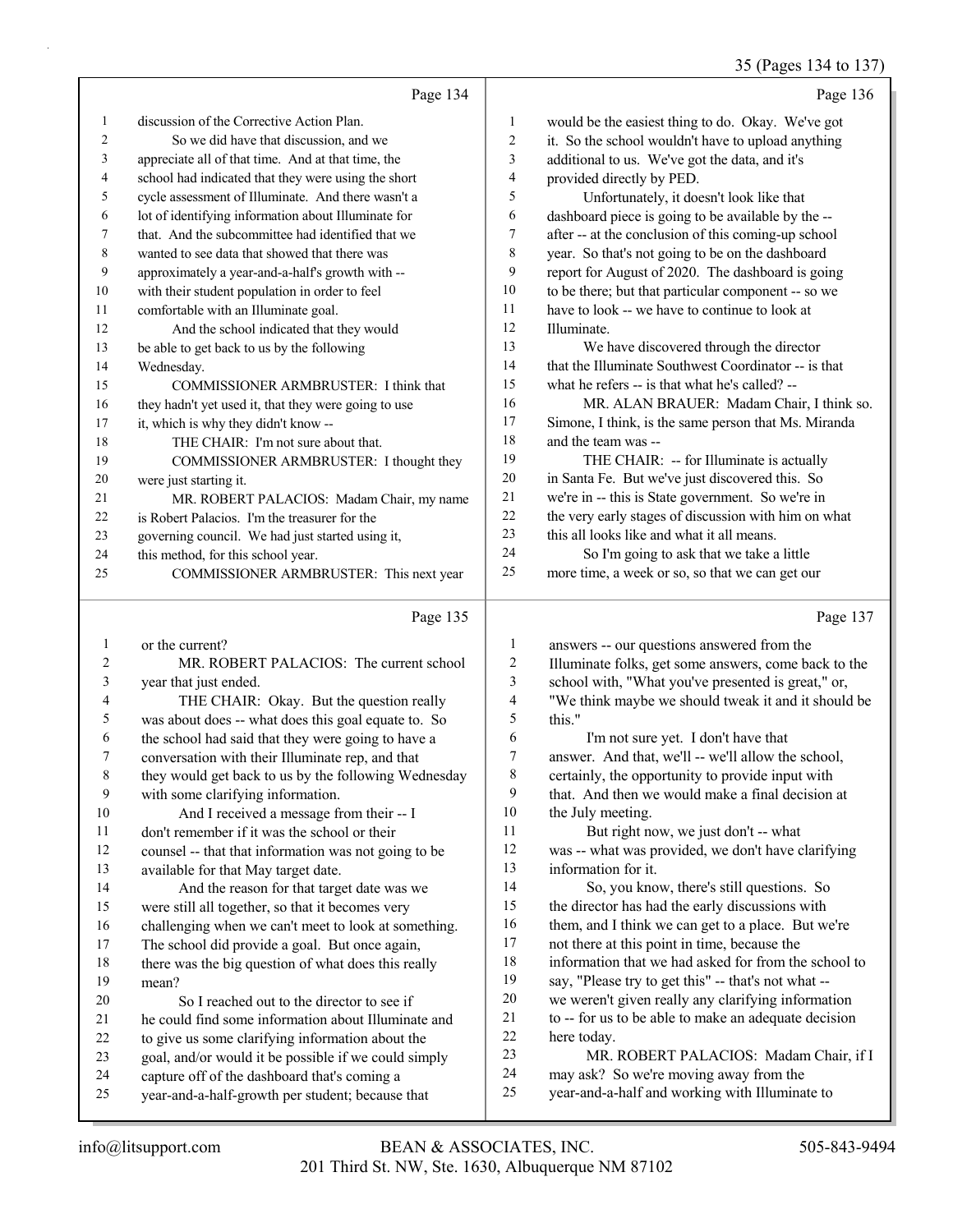36 (Pages 138 to 141)

|              | Page 138                                             |                | Page 140                                            |
|--------------|------------------------------------------------------|----------------|-----------------------------------------------------|
| $\mathbf{1}$ | figure what standard we're going to use based off of | 1              | IEPs. By, you know, numerous lawsuits, we cannot -- |
| 2            | their short cycle assessments.                       | 2              | we cannot take out; because the goal, as you        |
| 3            | THE CHAIR: Correct. We won't be able to              | 3              | indicated, is all students without IEPs. And we     |
| 4            | capture that year-and-a-half. I'm not saying we're   | $\overline{4}$ | cannot do that.                                     |
| 5            | moving away from that year-and-a-half. It's          | 5              | MS. ELAINE PALMA: So, Madam Chairperson,            |
| 6            | probably not going to be worded as that target. But  | 6              | and Commissioners, my name is Elaine Palma. I'm the |
| 7            | the goal is to try to figure out what pathway        | $\overline{7}$ | secretary on the governing council. On the IEP,     |
| $\,8\,$      | Illuminate has that can bring us the closest to show | 8              | those students sometimes have to take alternative   |
| 9            | us that that would be an approximation.              | 9              | assessments.                                        |
| 10           | That's what we're looking at; because we             | 10             | THE CHAIR: We'll take care of that. The             |
| 11           | don't have a clear sense at this point in time what  | 11             | wording can't be "all students except those with    |
| 12           | mastery really means with that, is this a -- is this | 12             | $IEPs.$ "                                           |
| 13           | truly a rigorous goal. We need to dig deeper into    | 13             | MS. ELAINE PALMA: That will be covered              |
| 14           | Illuminate to see what exactly that all means. And   | 14             | with the IEP with the individual student.           |
| 15           | we don't have those questions answered yet. But the  | 15             | MS. MELISSA MIRANDA: If I can interrupt             |
| 16           | director -- and if you want to add anything, because | 16             | real quick?                                         |
| 17           | you had the conversation.                            | 17             | THE CHAIR: I'm sorry. I forget there's              |
| 18           | MR. ALAN BRAUER: Sure. Madam Chair,                  | 18             | someone in that little box.                         |
| 19           | members of the Commission, leader -- sorry --        | 19             | MS. MELISSA MIRANDA: The reason why that            |
| 20           | Dolores Huerta -- I think the area where we really   | 20             | verbiage was on there is when we received the draft |
| 21           | want to figure out, and we haven't had a chance to   | 21             | of the CAP, it stated that; so I left it, just      |
| 22           | do so, is from a very quick review of the -- the     | 22             | because it was already on the previous CAP. But     |
| 23           | Corrective Action Plan that you shared with the      | 23             | I'll more than gladly remove that verbiage.         |
| 24           | Commission, there are some -- the goals in there,    | 24             | THE CHAIR: Okay. Then we're good.                   |
| 25           | such as, you know, 71 percent of the students will   | 25             | MS. MELISSA MIRANDA: Thank you.                     |
|              |                                                      |                |                                                     |

# Page 139

| 1  | meet a certain percentage of set standards, we need  | 1  | THE <sub>C</sub> |
|----|------------------------------------------------------|----|------------------|
| 2  | to get a little bit more clear on what those         | 2  | would like to    |
| 3  | standards are.                                       | 3  | decisions are    |
| 4  | From my understanding from my conversation           | 4  | with the gov     |
| 5  | with Illuminate, there are essentially what I would  | 5  | did -- and th    |
| 6  | call power standards, that the school chooses those  | 6  | information.     |
| 7  | specific standards in reading and math to really     | 7  | with that soc    |
| 8  | drive instruction and to drive student success.      | 8  | But as           |
| 9  | What we just kind of need to learn a little bit more | 9  | exists in our    |
| 10 | about is, you know, the -- is 60 percent meeting     | 10 | on that based    |
| 11 | expectation? Is that a rigorous goal for all         | 11 | Comm             |
| 12 | students to drive towards with Illuminate?           | 12 | <b>COM</b>       |
| 13 | And so my initial couple of conversations            | 13 | incorrect; no    |
| 14 | with Simone, I still have some questions there. And  | 14 | But yo           |
| 15 | I would love to -- if it pleases the Commission,     | 15 | because you      |
| 16 | maybe we can do a -- a conference call with them or  | 16 | assessment?      |
| 17 | do some work together to come to -- from the -- from | 17 | wondered, o      |
| 18 | the Division side as well as from Dolores Huerta, to | 18 | test, like, pro  |
| 19 | really kind of coalesce our thoughts around kind of  | 19 | something; s     |
| 20 | what is, like, a rigorous goal. What cohort of       | 20 | MR. F            |
| 21 | students are we looking at so that we just feel like | 21 | speak on tha     |
| 22 | there's something there that we can really show      | 22 | <b>COMI</b>      |
| 23 | significant growth with students.                    | 23 | you understa     |
| 24 | THE CHAIR: But I will add a qualifier or             | 24 | MS. M            |
| 25 | a clarifier, that we cannot exempt out students with | 25 | I can't answe    |
|    |                                                      |    |                  |

### Page 141

| 1              | THE CHAIR: Thanks. I will say that we              |
|----------------|----------------------------------------------------|
| $\overline{2}$ | would like to move forward -- before any other     |
| 3              | decisions are made, we would like to move forward  |
| 4              | with the governance council training, because you  |
| 5              | did -- and thank you -- provide that additional    |
| 6              | information. So we're going to try to move forward |
| 7              | with that sooner rather than later as well.        |
| 8              | But as you heard before, sooner rarely             |
| 9              | exists in our world; so -- but we're going to work |
| 10             | on that based on the feedback that you gave us.    |
| 11             | Commissioner Armbruster?                           |
| 12             | <b>COMMISSIONER ARMBRUSTER: So I was</b>           |
| 13             | incorrect; not my first time on this Illuminate.   |
| 14             | But you have the results from that,                |
| 15             | because you gave it; correct? On the short cycle   |
| 16             | assessment? Short cycle assessment? And so I       |
| 17             | wondered, of your students, how many -- it must    |
| 18             | test, like, proficiency; right? It has to tell you |
| 19             | something; so I'm assuming it's proficiency.       |
| 20             | MR. ROBERT PALACIOS: Ms. Miranda, can you          |
| 21             | speak on that part?                                |
| 22             | COMMISSIONER ARMBRUSTER: Ms. Miranda, do           |
| 23             | you understand that question?                      |
| 24             | MS. MELISSA MIRANDA: Yes. Unfortunately,           |
| 25             | I can't answer that question. Because we started   |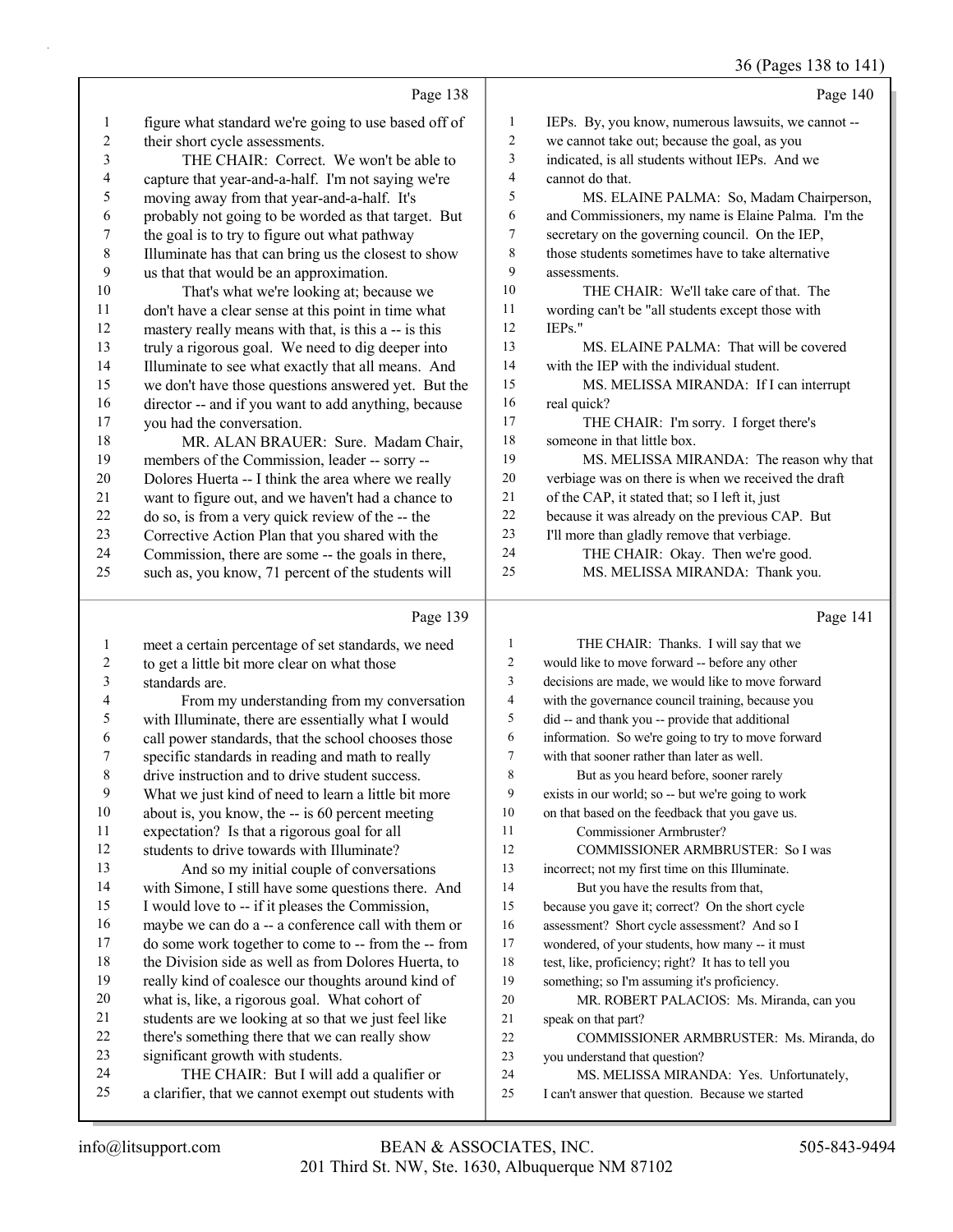37 (Pages 142 to 145)

|    |                                                    |                | $31$ (1 ages 1+2 to 1+2                             |
|----|----------------------------------------------------|----------------|-----------------------------------------------------|
|    | Page 142                                           |                | Page 144                                            |
| 1  | with Illuminate later in the year; but we're       | 1              | of those students who are returning already are     |
| 2  | comparing apples to oranges. So how we can work it | $\overline{c}$ | proficient, or at least were proficient this year   |
| 3  | so we can address the issue is we're going to give | 3              | was my point. Thank you.                            |
| 4  | the same assessment at the beginning of the year   | 4              | THE CHAIR: And I think it'll just be                |
| 5  | that we did at the end.                            | 5              | helpful if we have that conference call, and we     |
| 6  | This year, because we were getting                 | 6              | can -- and, certainly, those that participated      |
| 7  | familiar with Illuminate, we did not use the same  | 7              | are -- you know, will be welcome in on that         |
| 8  | assessment at the beginning to the end. So it was  | 8              | conversation so that we can be able to provide the  |
| 9  | just addressing the benchmarks in between.         | 9              | best information and get a goal that is also going  |
| 10 | Does that make sense?                              | 10             | to be useful for the school.                        |
| 11 | COMMISSIONER ARMBRUSTER: No. But-                  | 11             | This is not something that we're trying to          |
| 12 | well, you wanted me to be honest. I can see that   | 12             | create that's -- that is something you have to do,  |
| 13 | you can't see growth because it was the first time | 13             | but doesn't serve any purpose with the school as    |
| 14 | you gave the test. And I have no idea what this    | 14             | well. The purpose is to get the students to a       |
| 15 | test -- I actually do not. But I thought it might  | 15             | certain point. How are we going to do it? What      |
| 16 | just show, like, "20 out of our 100 children are   | 16             | should it be? And we want it to be -- to serve a    |
| 17 | already proficient." But I don't know that. So     | 17             | purpose for you. So hopefully, at least the         |
| 18 | that's why I was asking.                           | 18             | conference call, we know we can get done fairly     |
| 19 | MS. MELISSA MIRANDA: Well, what happened           | 19             | quickly.                                            |
| 20 | is Illuminate has four different assessments. And  | 20             | MR. ROBERT PALACIOS: Madam Chair,                   |
| 21 | they color-code them; so it's, like, orange, pink, | 21             | Commissioners, are there any more expectations or   |
| 22 | green, blue. And the blue is the comprehensive     | 22             | needs from La Academia at this point?               |
| 23 | assessment. And we didn't give the comprehensive   | 23             | THE CHAIR: At this point, no. No.                   |
| 24 | assessment at the beginning. We just have the      | 24             | COMMISSIONER CHAVEZ: Madam Chair, if I              |
| 25 | comprehensive at the end.                          | 25             | could, I'm familiar with Illuminate. I know there's |
|    | Page 143                                           |                | Page 145                                            |
| 1  | So we don't know -- I could tell you like          | 1              | different ways to administer and use of the         |
| 2  | the end of the year: but I wouldn't know how many  | 2              | software. One is just what the company provides, as |

|                | the chu of the year, but I wouldn't know how many    | ∸  | software. One is just what the company provides, as  |
|----------------|------------------------------------------------------|----|------------------------------------------------------|
| 3              | grew because we didn't give that same assessment at  | 3  | what was mentioned, the different colors; they       |
| $\overline{4}$ | the beginning of the year that we did to the end.    | 4  | color-code the different assessments. So my          |
| 5              | THE CHAIR: So assuming no growth, because            | 5  | understanding, if I can ask for clarification, the   |
| 6              | we wouldn't know that, did some students test        | 6  | green assessment was the one that was given?         |
| 7              | proficient?                                          | 7  | THE CHAIR: I thought she said blue.                  |
| 8              | MS. MELISSA MIRANDA: Yes. Yes, they did.             | 8  | MS. MELISSA MIRANDA: I believe it was                |
| 9              | But, of course, I mean, I'm going to be quite        | 9  | orange. The blue was [incomprehensible] -- and that  |
| 10             | honest, not as many as we would like. But we were    | 10 | one wasn't given at the beginning.                   |
| 11             | working with the new Illuminate, getting our pacing  | 11 | COMMISSIONER CHAVEZ: Okay.                           |
| 12             | guides in order with illuminate, getting familiar    | 12 | THE CHAIR: Sorry.                                    |
| 13             | with it.                                             | 13 | MS. MELISSA MIRANDA: That's okay.                    |
| 14             | So, you know, we're familiar with it;                | 14 | COMMISSIONER CHAVEZ: So orange is usually            |
| 15             | we're working with Simone as well, to get it in      | 15 | the fall assessment.                                 |
| 16             | place so that we can have the [incomprehensible] to  | 16 | MS. MELISSA MIRANDA: And that was given              |
| 17             | show [incomprehensible] making growth we need to     | 17 | in, I want to say end of October, beginning of       |
| 18             | target in specific areas.                            | 18 | November. So we were trying to get our data rolled   |
| 19             | COMMISSIONER ARMBRUSTER: So when you're              | 19 | over from how we share our system with LCPS. So we   |
| 20             | writing the goals for those students who tested      | 20 | had to work with them to acquire the data and to get |
| 21             | proficient this year, just out of the blue, so to    | 21 | Illuminate to talk to our student system.            |
| 22             | speak, some of those students won't be with you next | 22 | So it took us a while to implement                   |
| 23             | year because they're going into -- whatever -- high  | 23 | Illuminate. But when we finally did, it was, I want  |
| 24             | school or something. So some of those students       | 24 | to say the end of October to the beginning of        |
| 25             | would remain. So you would probably know how many    | 25 | November that we gave the orange assessment.         |
|                |                                                      |    |                                                      |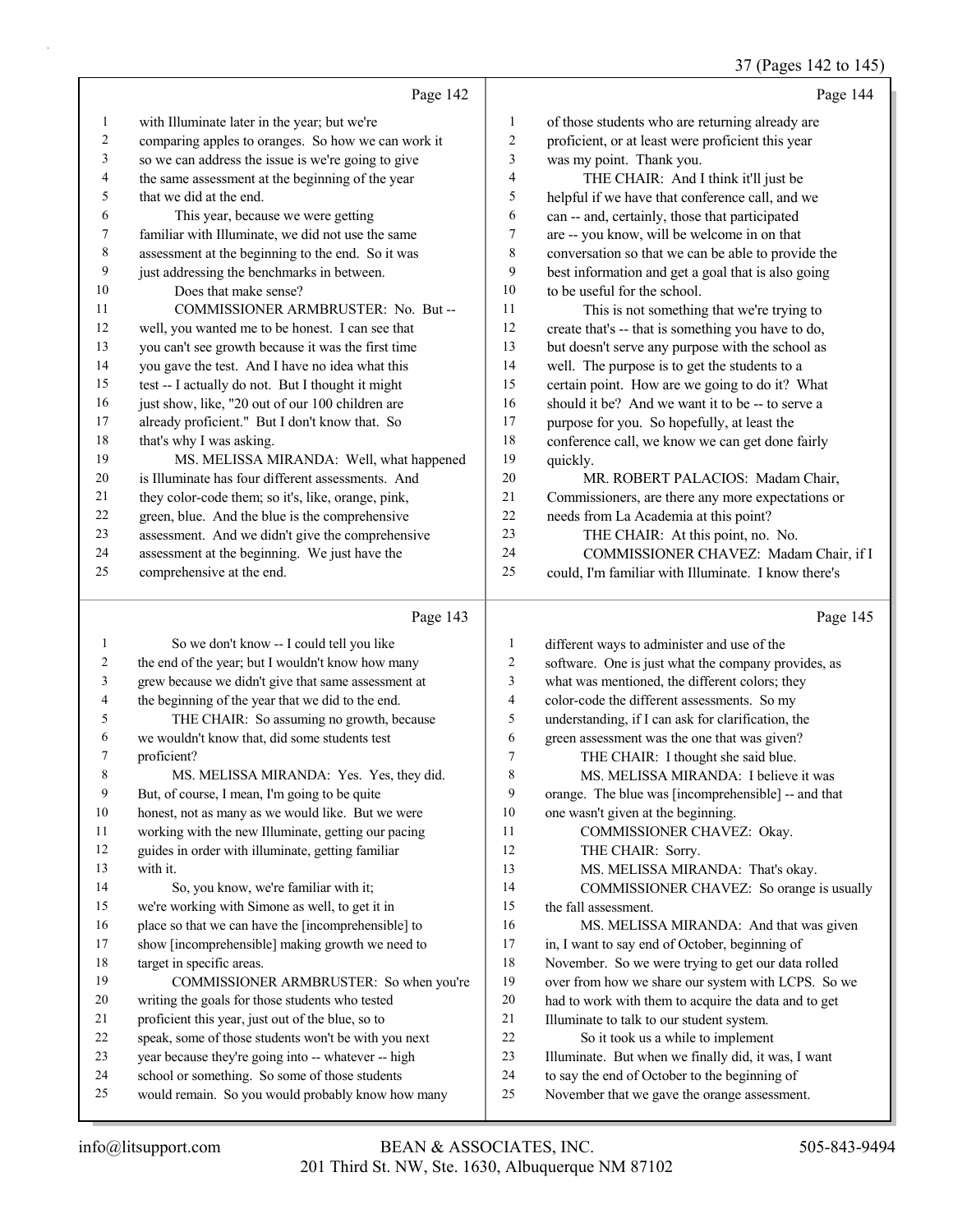## 38 (Pages 146 to 149)

|    | Page 146                                            |                | Page 148                                             |
|----|-----------------------------------------------------|----------------|------------------------------------------------------|
| 1  | COMMISSIONER CHAVEZ: Okay. So was it                | 1              | already given us some information what they feel     |
| 2  | administered in October?                            | $\overline{c}$ | which standards would be beneficial for the students |
| 3  | MS. MELISSA MIRANDA: Yes.                           | 3              | to learn so that they're successful in high school.  |
| 4  | COMMISSIONER CHAVEZ: Okay. And so you               | $\overline{4}$ | And those are the standards that we would like to    |
| 5  | never took the green in the spring?                 | 5              | target in our assessments, so that when the students |
| 6  | MS. MELISSA MIRANDA: We did take the                | 6              | leave La Academia that they're successful in         |
| 7  | green. And then we took the blue. But we can give   | $\tau$         | whatever high school they go to.                     |
| 8  | the blue at the beginning. So instead of giving the | 8              | COMMISSIONER CHAVEZ: Okay. The last                  |
| 9  | orange, I feel that leads perfectly -- to see if    | 9              | point is you all received your summative assessments |
| 10 | what the students grew comprehensively is I feel we | 10             | for your students earlier this month. Will you be    |
| 11 | should have given the blue in October and then the  | 11             | sharing that information when they become finalized  |
| 12 | blue again in May so that we would be able to see   | 12             | in July?                                             |
| 13 | what -- the student growth over the year.           | 13             | MS. MELISSA MIRANDA: Can you clarify                 |
| 14 | COMMISSIONER CHAVEZ: So again, for                  | 14             | which summative assessments?                         |
| 15 | clarification, you do have three data points.       | 15             | COMMISSIONER CHAVEZ: The State summative             |
| 16 | MS. MELISSA MIRANDA: Yes.                           | 16             | assessment which was formerly known as PARCC.        |
| 17 | COMMISSIONER CHAVEZ: Okay. So you should            | 17             | MS. MELISSA MIRANDA: I don't believe                 |
| 18 | be able to see growth or how the kids did.          | 18             | we've received those yet. We had a governing         |
| 19 | MS. MELISSA MIRANDA: Yes, based on those            | 19             | council meeting yesterday, and our instructional     |
| 20 | particular standards. So my understanding is that   | 20             | coach told us that -- who is also our testing        |
| 21 | the orange only assesses the orange standards,      | 21             | coordinator -- that we had not received any          |
| 22 | according to the pacing guides that we use from     | 22             | information at this time, yet.                       |
| 23 | Illuminate. So it doesn't necessarily tell us the   | 23             | COMMISSIONER CHAVEZ: I know they were                |
| 24 | comprehensive. It's just for that -- like, that     | 24             | released. The preliminary results were released a    |
| 25 | quarter, I guess you could say.                     | 25             | couple of weeks ago.                                 |
|    | Page 147                                            |                | Page 149                                             |

|    | COMMISSIONER CHAVEZ: That's correct. And             |                | MS. MELISSA MIRANDA: Okay. I'll get with             |
|----|------------------------------------------------------|----------------|------------------------------------------------------|
| 2  | the purpose is to inform instruction.                | $\overline{c}$ | her to make sure.                                    |
| 3  | MS. MELISSA MIRANDA: Yes, yes, and that's            | 3              | THE CHAIR: So that hopefully by the July             |
| 4  | probably --                                          | 4              | meeting, we would have that or --                    |
| 5  | COMMISSIONER CHAVEZ: And -- which is why             | 5              | MS. MELISSA MIRANDA: Right.                          |
| 6  | it's not comprehensive. But you could see how the    | 6              | THE CHAIR: Can you get us that                       |
| 7  | kids are performing according to the standards, you  | 7              | information?                                         |
| 8  | know, if they're progressing.                        | 8              | MR. ALAN BRAUER: Can you repeat that?                |
| 9  | MS. MELISSA MIRANDA: Yes. Oh, yes,                   | 9              | THE CHAIR: The information from the                  |
| 10 | definitely. Definitely. I was just thinking more     | 10             | summative assessments, can you just get that for us? |
| 11 | so we could see the growth from, you know, beginning | 11             | MR. ALAN BRAUER: Yeah. We can work on                |
| 12 | of the year to the end, it would be better to use    | 12             | that.                                                |
| 13 | the same assessment, which is the blue, the          | 13             | THE CHAIR: Thanks. Okay. So there is no              |
| 14 | comprehensive, to see how they did overall.          | 14             | action to be taken at this point in time because     |
| 15 | COMMISSIONER CHAVEZ: And for next year,              | 15             | we're not voting on the CAP. But we will proceed     |
| 16 | will you be using it in the same manner? Or will     | 16             | forward, as I mentioned. We'll -- the director will  |
| 17 | you be creating your own assessments for those       | 17             | set up the conference call for us at some point in   |
| 18 | different interims?                                  | 18             | the near future, and we can get that clarifying      |
| 19 | MS. MELISSA MIRANDA: We're working with              | 19             | information so that we can have an appropriate       |
| 20 | Simone to create -- well, we put a hold on it        | 20             | benchmark for -- for the July meeting.               |
| 21 | because we wanted to see where the CAP was going --  | 21             | COMMISSIONER CHAVEZ: Madam Chair, one                |
| 22 | where we were going to be working on so that we      | 22             | last clarifying question.                            |
| 23 | could -- we're working with Las Montañas to -- like, | 23             | Will you all be using Illuminate in                  |
| 24 | vertical alignment.                                  | 24             | English and in Spanish, or just in English?          |
| 25 | And they're going to help us -- they've              | 25             | MS. MELISSA MIRANDA: Currently, we are               |
|    |                                                      |                |                                                      |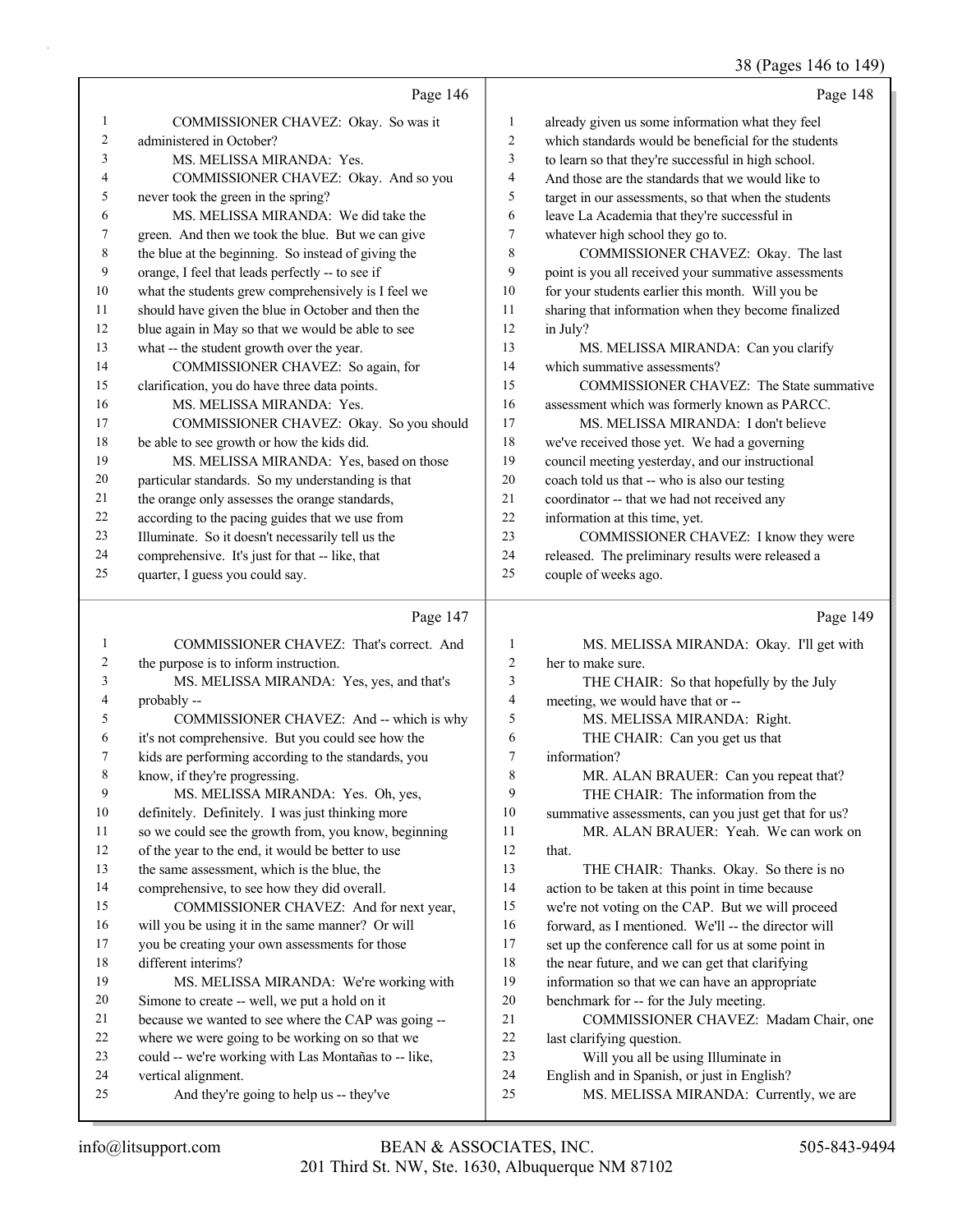#### 39 (Pages 150 to 153)

|                |                                                      |              | 39 (Pages 150 to 15.                                 |
|----------------|------------------------------------------------------|--------------|------------------------------------------------------|
|                | Page 150                                             |              | Page 152                                             |
| $\mathbf{1}$   | using Illuminate in English. And we chose that just  | $\mathbf{1}$ | they're receiving services, then I have to give them |
| $\overline{2}$ | because when the students take the PARCC assessment  | 2            | an assessment in Spanish.                            |
| 3              | we were trying to use it to give us a better         | 3            | COMMISSIONER CHAVEZ: That's up to the                |
| 4              | indication of how the kids would score. They take    | 4            | school to decide. And the direction has always been  |
| 5              | the assessment in English. And that was the -- that  | 5            | in what language will the student be most successful |
| 6              | was the reasoning behind the decision to just        | 6            | in. But if you're dual-language, you should be       |
| $\tau$         | purchase the English.                                | 7            | monitoring both languages to make sure that -- if    |
| 8              | COMMISSIONER CHAVEZ: This is a                       | 8            | you're back on the trajectory for biliteracy, then   |
| 9              | dual-language school; correct?                       | 9            | you should be tracking both languages, and, you      |
| 10             | THE CHAIR: Yeah, it is.                              | 10           | know, making sure you're on track for the kids to    |
| 11             | MS. MELISSA MIRANDA: Yes, it is.                     | 11           | become biliterate.                                   |
| 12             | COMMISSIONER CHAVEZ: So how are you                  | 12           | That doesn't mean you have to offer both             |
| 13             | monitoring the Spanish component?                    | 13           | tests in the same tool; but you have to have some    |
| 14             | MS. MELISSA MIRANDA: The Spanish                     | 14           | type of monitoring. So if it's in Spanish, then you  |
| 15             | component, we monitor their WIDA scores. And also    | 15           | should be monitoring in English somehow. It doesn't  |
| 16             | we worked with the bilingual director and the EL     | 16           | have to be the same tool. It could be a different    |
| 17             | teacher to monitor the students.                     | 17           | tool. And vice versa, if you're assessing them in    |
| 18             | COMMISSIONER CHAVEZ: Okay. The WIDA                  | 18           | English, then you should have another assessment     |
| 19             | scores are in English. My question is how are you    | 19           | that's also tracking their Spanish development.      |
| 20             | monitoring Spanish?                                  | 20           | THE CHAIR: Okay. Thank you so much.                  |
| 21             | MS. MELISSA MIRANDA: I'm sorry. It would             | 21           | Oh, I'm sorry.                                       |
| 22             | be the IPT then. I'm sorry. I always get those       | $22\,$       | MS. JENNY DUMAS: May I say just one quick            |
| 23             | confused.                                            | 23           | thing? I'm Jenny Dumas. I'm the attorney for the     |
| 24             | COMMISSIONER CHAVEZ: So the WIDA ACCESS              | 24           | school. I just wanted to clarify around process.     |
| 25             | for ELLs, and IPT Spanish are both language          | 25           | I'm hearing that there is going to be some more fact |
|                | Page 151                                             |              | Page 153                                             |
| $\mathbf{1}$   | assessments. What about your content assessment in   | 1            | development with regard to the capability of the     |
| 2              | Spanish?                                             | 2            | Illuminate program.                                  |
| 3              | MS. MELISSA MIRANDA: Well, those, we use             | 3            | But my question is, is there going to be             |
| 4              | the teacher-made assessments. And they also -- let   | 4            | another ongoing coordination with the school and the |
| 5              | me clarify. So the assessment is in English; but we  | 5            | Department and the subcommittee to reach an          |
| 6              | do have the need to create and use the Common Core   | 6            | agreement as to the terms of the CAP?                |
|                | standards so that the teachers can create their own. | 7            | THE CHAIR: I said that, that we would,               |
| 8              | and that also can be given in Spanish.               | 8            | yes.                                                 |
| 9              | THE CHAIR: But it's not currently.                   | 9            | MS. JENNY DUMAS: Okay. I just wanted to              |
| 10             | MS. MELISSA MIRANDA: Just the benchmark              | 10           | make sure of that.                                   |
| 11             | assessments are given in English.                    | 11           | THE CHAIR: Yeah.                                     |
| 12             | THE CHAIR: Okay.                                     | 12           | MS. JENNY DUMAS: Okay.                               |
| 13             | MS. MELISSA MIRANDA: But we do have the              | 13           | THE CHAIR: Okay. Are we good?                        |
| 14             | ability to pull from Illuminate to generate the      | 14           | Thank you so much. I appreciate the time.            |
| 15             | assessments in both English and Spanish; just not    | 15           | And thank you for traveling up.                      |
| 16             | the benchmarks right now. We're using just the       | 16           | MR. ROBERT PALACIOS: Thank you.                      |

- 16 MR. ROBERT PALACIOS: Thank you.
- 17 MS. MELISSA MIRANDA: Thank you.
- 18 THE CHAIR: Thank you, little box. Voices

 come out of the table, and it's, like -- does anyone need a quick break?

- 21 COMMISSIONER CABALLERO: Yes.
- 22 MS. KAREN WOERNER: A lunch break?
- 23 THE CHAIR: No, no.
- 24 COMMISSIONER ROBBINS: No coffee. Don't
- take 15 minutes to go get coffee.

component.

 English. But we can -- I mean, we can have that discussion to look at purchasing the Spanish

21 COMMISSIONER RUIZ: Madam Commissioner,

20 THE CHAIR: Commissioner Ruiz?

 the -- my understanding -- and I assist as a test coordinator -- is that if a student is receiving services, I've never understood that I had an option to test them in English. My understanding was if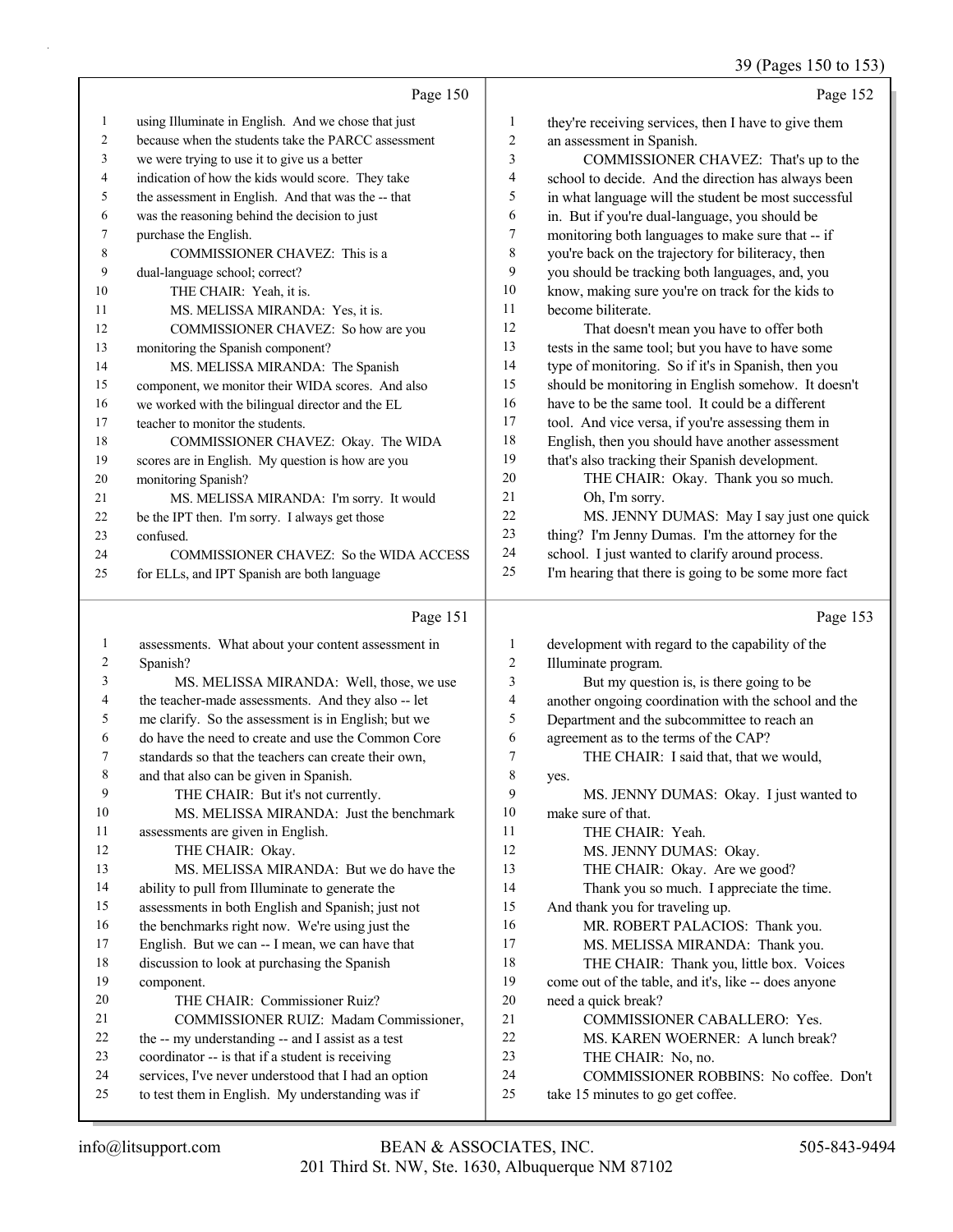## 40 (Pages 154 to 157)

|          | Page 154                                                                                               |                | Page 156                                                                                         |
|----------|--------------------------------------------------------------------------------------------------------|----------------|--------------------------------------------------------------------------------------------------|
| 1        | COMMISSIONER CABALLERO: Eight minutes.                                                                 | 1              | include meeting all conditions within the                                                        |
| 2        | THE CHAIR: Because there's very little                                                                 | 2              | Commencement of Operation Indicator C Section, Pages                                             |
| 3        | left.                                                                                                  | 3              | 5 to 7 of the school's Implementation Year                                                       |
| 4        | (Recess held, 12:40 p.m to 12:59 p.m.)                                                                 | 4              | Checklist.                                                                                       |
| 5        | THE CHAIR: Okay. So we are on to Item                                                                  | 5              | Raíces has provided a signed lease                                                               |
| 6        | No. 10, Discussion and Possible Action on the                                                          | 6              | agreement and insurance documentation for its                                                    |
| 7        | Commencement of Operations. So that's always one of                                                    | 7              | facility.                                                                                        |
| 8        | our happy notes.                                                                                       | 8              | The facility Raíces plans to operate is                                                          |
| 9        | And the first school that is up is Raíces                                                              | 9              | currently under construction; however, the school                                                |
| 10       | del Saber Xinachtli. So, yes? Yes.                                                                     | 10             | has provided a timeline indicating the construction                                              |
| 11       | MR. ALAN BRAUER: Madam Chair, members of                                                               | 11             | is projected to be complete by the beginning of                                                  |
| 12       | the Commission, I have a -- just a few -- a few                                                        | 12             | August 2019.                                                                                     |
| 13       | comments that I'll share. But I wanted to direct                                                       | 13             | Raíces anticipates receiving E-Occupancy                                                         |
| 14       | you to Section 10. And within your -- within your                                                      | 14             | certification by the third week of July. To date,                                                |
| 15       | folders, you'll find two different items for both                                                      | 15             | Raíces has not hired any of its licensed teaching                                                |
| 16       | schools -- I'll just share for both schools; they're                                                   | 16             | staff; although I wanted to share that the team may                                              |
| 17       | similar.                                                                                               | 17             | have updates for today.                                                                          |
| 18       | You will find a peer review one-pager on a                                                             | 18             | Raíces provided a staff timeline                                                                 |
| 19       | peer review process that we did for both schools                                                       | 19             | indicating they plan to hire three licensed teachers                                             |
| 20       | with external reviewers. And then you will find the                                                    | 20             | by mid-June and two licensed education assistants by                                             |
| 21       | Implementation Year Checklist for both schools in                                                      | 21             | July. The school has met its projected kindergarten                                              |
| 22       | Section 10.                                                                                            | 22             | enrollment and 65 percent of its projected                                                       |
| 23<br>24 | THE CHAIR: My computer lost power; so                                                                  | 23             | enrollment for first grade.                                                                      |
| 25       | COMMISSIONER ARMBRUSTER: I'm sorry.<br>Where was that?                                                 | 24<br>25       | And they might have, again, other updates<br>from today, given that, you know, they may have new |
|          |                                                                                                        |                |                                                                                                  |
|          |                                                                                                        |                |                                                                                                  |
|          | Page 155                                                                                               |                | Page 157                                                                                         |
| 1        | MS. VOIGT: Section 10.                                                                                 | 1              | enrollment numbers today.                                                                        |
| 2        | THE CHAIR: It's the pink tab? See Tab 10                                                               | $\overline{c}$ | THE CHAIR: Okay. The school is certainly                                                         |
| 3        | and go to the pink page. And it's right after the                                                      | 3              | welcome to come up now, if you can all fit. And you                                              |
| 4        | pink page is the Implementation Year Checklist.                                                        | 4              | certainly are welcome to take more of these chairs                                               |
| 5        | COMMISSIONER ARMBRUSTER: It's over here.                                                               | 5              | that are up front here.                                                                          |
| 6        | THE CHAIR: And as people are finding                                                                   | 6              | So good afternoon. Thank you all for                                                             |
| 7        | them, we, of course, have received updates as the                                                      | 7              | traveling up. And if you would identify yourselves                                               |
| 8        | information has been dropped throughout the year.                                                      | 8              | for the record.                                                                                  |
| 9        | MR. ALAN BRAUER: Madam Chair and                                                                       | 9              | MS. ANGELA STOCK: Good afternoon. My                                                             |
| 10       | Commissioners, that's right. In regard to Raíces                                                       | 10             | name is Angela Stock. I will be the principal for                                                |
| 11       | del Saber Xinachtli Community School, I have a few                                                     | 11             | Raíces.                                                                                          |
| 12       | comments from the Charter School Division regarding                                                    | 12             | MS. EMMA ARMENDARIZ: I am Emma                                                                   |
| 13       | their process and their Implementation Year                                                            | 13             | Armendariz. I'm the president of the governing                                                   |
| 14       | Checklist.                                                                                             | 14             | board.                                                                                           |
| 15       | Raíces del Saber Xinachtli Community                                                                   | 15             | MR. CARLOS ACEVES: Carlos Aceves, one of                                                         |
| 16       | School submitted an application to the Public                                                          | 16             | the founders.                                                                                    |
| 17<br>18 | Education Commission to become an authorized charter                                                   | 17<br>18       | MR. FRED MOBLEY: Fred Mobley, CFO for IMA                                                        |
| 19       | school, which was approved with conditions on                                                          | 19             | Asset Managers, the property manager for FYI, who                                                |
| 20       | August 23rd, 2019. Raíces attended ten meeting                                                         | 20             | owns the facility.<br>MS. LUCÍA CARMONA: Good afternoon. Lucía                                   |
| 21       | trainings throughout this year provided by the<br>Charter School Division, beginning in September 2018 | 21             | Carmona, co-founder, and starting July 1st, Director                                             |
| 22       | through April 2019.                                                                                    | 22             | of Operations and Community Engagement.                                                          |
| 23       | Raíces has successfully submitted all                                                                  | 23             | THE CHAIR: So you're welcome to offer any                                                        |
| 24<br>25 | documentation and submissions, when applicable,<br>provided in the Implementation Year Checklist, to   | 24<br>25       | and all updates that you might have.<br>MS. ANGELA STOCK: Okay. Well, first I                    |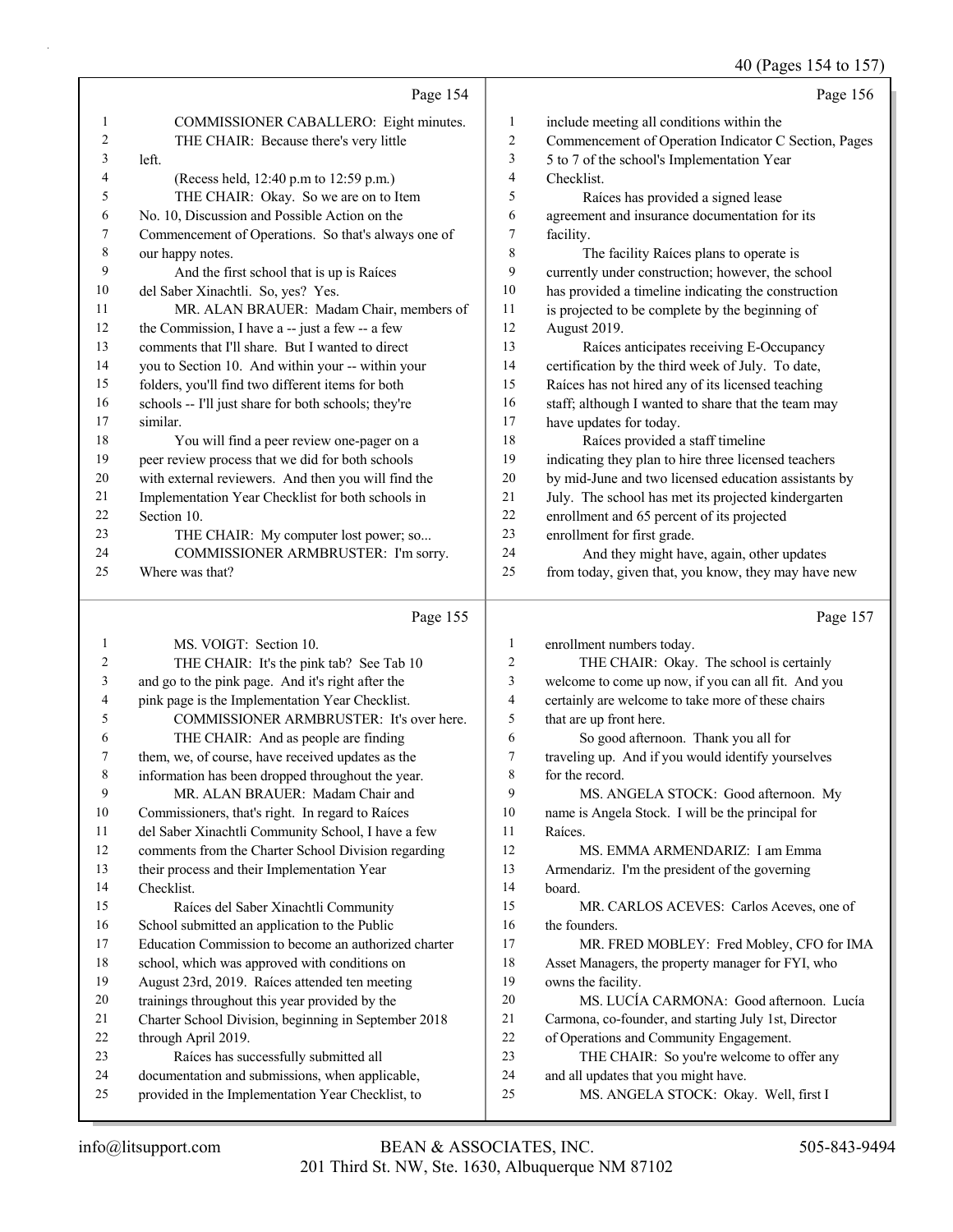41 (Pages 158 to 161)

|                         | Page 158                                                  |                         | Page 160                                                                                           |
|-------------------------|-----------------------------------------------------------|-------------------------|----------------------------------------------------------------------------------------------------|
| $\mathbf{1}$            | want to say that I am so excited to be on this            | 1                       | 27 parents, 15 have to step back, because we're not                                                |
| $\overline{\mathbf{c}}$ | venture with this amazing board and the founders          | $\overline{\mathbf{c}}$ | providing transportation this year. That is a great                                                |
| $\overline{3}$          | that is Raíces del Saber Xinachtli. I -- this is a        | 3                       | big threat for us, in terms of -- so we would have                                                 |
| 4                       | wonderful opportunity for students of Las Cruces.         | 4                       | more, maybe open another class if we can.                                                          |
| 5                       | Some of the updates that Alan was talking                 | 5                       | People are really excited receiving                                                                |
| 6                       | about, we have scheduled, for next week, staff --         | 6                       | this -- this -- this new model. We have -- out of                                                  |
| 7                       | THE CHAIR: Professional development?                      | 7                       | those that are already enrolled, I have -- we have,                                                |
| $\,$ $\,$               | MS. ANGELA STOCK: Staff interviews.                       | 8                       | like, 20 parents, more or less -- 20 parents that                                                  |
| 9                       | Sorry. I have so much information in my head.             | 9                       | are monolingual English, and they really want their                                                |
| 10                      | Staff interviews.                                         | $10\,$                  | children to become bilingual in Spanish and in                                                     |
| 11                      | So we're going to go ahead and interview                  | 11                      | English.                                                                                           |
| 12                      | our office managers, our teacher assistants, and our      | $12\,$                  | And then, actually, they're asking, "We'd                                                          |
| 13                      | teachers. I have some strong leads on some special        | 13                      | like to receive support as parents to learn Spanish                                                |
| 14                      | education teachers.                                       | 14                      | as well"; of course, how they can help their child.                                                |
| 15                      | We are providing a part-time, halftime                    | 15                      | Also we have right now, I can say, seven                                                           |
| 16                      | special education teacher to be working with us.          | 16                      | parents that ask us, "Please, please consider have                                                 |
| 17                      | And I have a -- a teacher who is very interested.         | 17                      | us secure for next year because we're involved in                                                  |
| $18\,$                  | That is one of the -- hiring a special education          | 18                      | Pre-K this year. And they want to be sure that the                                                 |
| 19                      | bilingual teacher is one of the biggest hurdles, not      | 19                      | next year, things don't turn around for next year.                                                 |
| $20\,$                  | only for us, but also for LCPS, which is a big            | $20\,$                  | That is the kind of response we have.                                                              |
| 21                      | public school. So I'm really excited on this one          | 21                      | THE CHAIR: Okay.                                                                                   |
| $22\,$                  | teacher.                                                  | 22                      | COMMISSIONER CHAVEZ: Madam Chair?                                                                  |
| 23                      | THE CHAIR: Great. And we're as confident                  | 23                      | So the school, I read that it's a 90/10                                                            |
| 24                      | as we can be that the building is going to be --          | 24                      | model. And so it'll be a two-way model then;                                                       |
| 25                      | they're laughing.                                         | 25                      | correct?                                                                                           |
|                         |                                                           |                         |                                                                                                    |
|                         | Page 159                                                  |                         | Page 161                                                                                           |
| 1                       | MR. FRED MOBLEY: Yes, ma'am. We met with                  | 1                       | MS. ANGELA STOCK: Yes, it will.                                                                    |
| $\overline{\mathbf{c}}$ | our contractor yesterday, and he felt very confident      | 2                       | COMMISSIONER CHAVEZ: Great. Perfect.                                                               |
| 3                       | that we can finish up the building the last week in       | 3                       | THE CHAIR: Any other -- Commissioner                                                               |
| 4                       | July. And so we -- he's been working on the               | 4                       | Armbruster?                                                                                        |
| 5                       | building for about a month now. We've got our             | 5                       | COMMISSIONER ARMBRUSTER: Okay. I'm                                                                 |
| 6                       | permit -- permit, and he's continuing on. So things       | 6                       | extremely conflicted. I think I've expressed that                                                  |
| 7                       | are progressing right along.                              | 7                       | since the beginning. Not against you; it's not that                                                |
| 8                       | THE CHAIR: Okay. Great. And you'll keep                   | 8                       | I don't think a bilingual school is phenomenal. I                                                  |
| $\overline{9}$          | us posted if something comes up.                          | 9                       | think a new way of learning is phenomenal. My issue                                                |
| 10                      | MS. ANGELA STOCK: Absolutely.                             | 10                      | runs around capacity and the ability to run a very                                                 |
| 11                      | THE CHAIR: Commissioners, are there any                   | 11                      | good school. That's why we do all of this.                                                         |
| 12                      | questions?                                                | 12                      | At the beginning, I'm actually -- to be                                                            |
| 13                      | COMMISSIONER CABALLERO: Questions.                        | 13                      | honest, I was shocked that with a 68 percent that                                                  |
| 14                      | THE CHAIR: Sure.                                          | 14                      | you even applied; because our goal was -- threshold,                                               |
| 15                      | COMMISSIONER CABALLERO: How do the                        | 15                      | I guess, was 95 percent. And so even after six                                                     |
| 16                      | parents and the children break down as to your            | 16                      | months, when you remediated the issues of Did Not                                                  |
| 17                      | community so far? And are you satisfied with your         | 17                      | Meet and brought some of the approaches up to Meets,                                               |
| 18                      | results and your target -- original target?               | 18                      | they still didn't go all the way up to Meets and                                                   |
| 19                      | MS. LUCÍA CARMONA: Yes. At this point,                    | 19                      | still didn't even hit that particular threshold that                                               |
| 20                      | we have a pool of 76 contracted parents coming. Out       | $20\,$                  | we had set, which is lower now, by the way, but                                                    |
| 21<br>$22\,$            | of those 76 -- I've got my numbers here -- 63.            | $21\,$<br>22            | then.                                                                                              |
| 23                      | 37 kindergartens, 26 that wants to be in the first        | 23                      | And so even in the Implementation Year                                                             |
| 24                      | grade. But really we just have a -- for just 20<br>spots. | 24                      | One, which I went through again, last night, it's<br>great that I see the growth. I admire you for |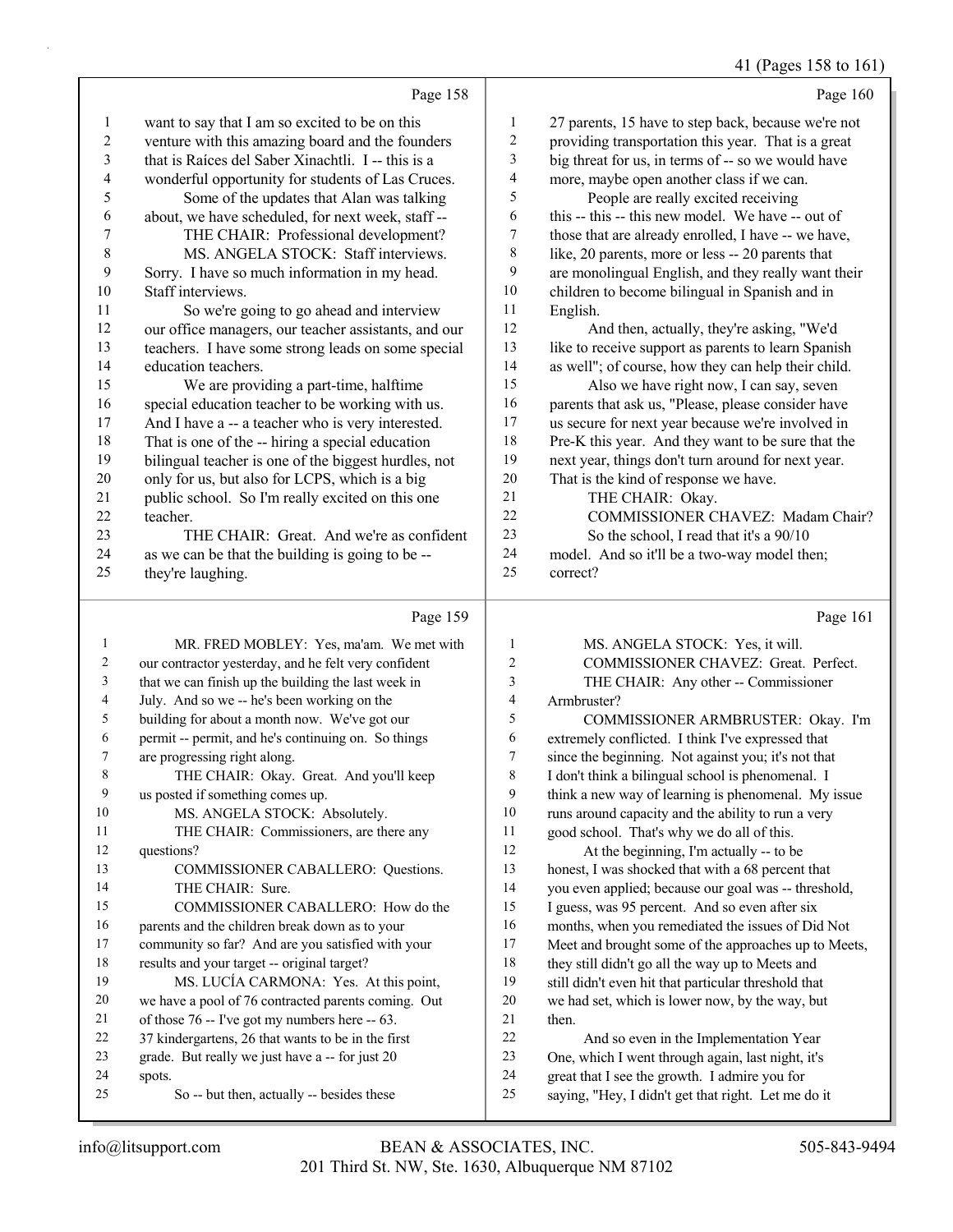#### 42 (Pages 162 to 165)

|         |                                                      |                | o                                                    |
|---------|------------------------------------------------------|----------------|------------------------------------------------------|
|         | Page 162                                             |                | Page 164                                             |
| 1       | again." I think that's really an admirable quality   | 1              | forward, we should be moving forward, because it     |
| 2       | that many people do not have. They say, "No, I'm     | $\overline{c}$ | doesn't help anything by keeping that in the back of |
| 3       | right." You were not that way and I really like      | 3              | our mind. Because when they come in for anything,    |
| 4       | that.                                                | 4              | we're going to be laden with that. Or the            |
| 5       | But of those -- and I may have miscounted;           | 5              | perception on their side is that we are already      |
| 6       | so let me say that -- there were 40 indicators, I    | 6              | preconceived them as not being able to -- to -- to   |
| $\tau$  | guess is the word I want to use, where you had to    | 7              | do it.                                               |
| $\,8\,$ | redo them; whereas, other schools may be doing 10 or | $\,$ $\,$      | It's a new method. It's all Hispanic. It             |
| 9       | 15 of them. So it concerns me that that shows        | 9              | is bilingual. I still believe that learning both     |
| $10\,$  | capacity or doesn't show capacity to be able to run  | $10\,$         | languages is an advantage. It has been an advantage  |
| 11      | this school well.                                    | 11             | to my Anglo cohort students, the guys that I grew    |
| 12      | On the other hand -- and I'm speaking out            | 12             | up. They are now very successful because they        |
| 13      | of both sides of my mouth -- is that I think that    | 13             | learned both English and Spanish along with the rest |
| 14      | you have a strong principal. I think you have        | 14             | of us. And to this point, they don't regret.         |
| 15      | experience in doing this. It would concern me a      | 15             | And even the African-American guys that I            |
| 16      | little bit that we don't have teachers in place      | 16             | went to school with, one of them is a counselor, and |
| 17      | already. Good that you've got a special ed teacher,  | 17             | he works primarily in Hispanic schools. And he does  |
| $18\,$  | because that's the hard one; technically, a          | 18             | very well, because he knows both languages. And he   |
| 19      | bilingual one.                                       | 19             | grew up in the barrio; he knows all the stuff that   |
| 20      | So those are concerns that I have in terms           | 20             | he needs to be able to help Chicanitos.              |
| 21      | of timing, getting things in on time, getting them   | 21             | And so I think that we need to move                  |
| 22      | done in a way that would lead you forward. Those     | 22             | forward. The only question I have of the school is   |
| 23      | are all concerns that I still have; because it's --  | 23             | a little definition of what -- the last word, which  |
| 24      | it just didn't -- there was something missing, and I | 24             | is Nahuatl. What does that mean, and how do we pick  |
| 25      | can't put my finger on it.                           | 25             | up the concept that you're trying to share with --   |
|         |                                                      |                |                                                      |
|         | Page 163                                             |                | Page 165                                             |
| 1       | But as you know, when someone at the PEC             | 1              | with the world?                                      |
| 2       | chose to go back and check out your approaches and   | $\overline{c}$ | MR. CARLOS ACEVES: I think that's a                  |
| 3       | to make them Meets, remember that. That was a        | 3              | harder question than the Commissioner --             |
| 4       | totally different person, who, interestingly, after  | 4              | Ms. Armbruster asked.                                |
| 5       | six months, still didn't find all of them to Meet,   | 5              | Well, first of all, thank you for voicing            |
| 6       | which is what our other applicants have had in the   | 6              | your concerns. What -- we realized from the          |
| 7       | past.                                                | 7              | beginning that this project was not going to be an   |
| 8       | So those are my concerns. And I'm just               | 8              | easy one. And our goals were really -- you know,     |

|    | But as you know, when someone at the PEC             | 1  | with the world?                                      |
|----|------------------------------------------------------|----|------------------------------------------------------|
| 2  | chose to go back and check out your approaches and   | 2  | MR. CARLOS ACEVES: I think that's a                  |
| 3  | to make them Meets, remember that. That was a        | 3  | harder question than the Commissioner --             |
| 4  | totally different person, who, interestingly, after  | 4  | Ms. Armbruster asked.                                |
| 5  | six months, still didn't find all of them to Meet,   | 5  | Well, first of all, thank you for voicing            |
| 6  | which is what our other applicants have had in the   | 6  | your concerns. What -- we realized from the          |
| 7  | past.                                                | 7  | beginning that this project was not going to be an   |
| 8  | So those are my concerns. And I'm just               | 8  | easy one. And our goals were really -- you know,     |
| 9  | expressing them, because I feel I should be honest.  | 9  | talk about us setting a high standard. And then to   |
| 10 | COMMISSIONER CABALLERO: Madam Chair? The             | 10 | top it off, we're introducing a concept that's not   |
| 11 | only thing I have to say with the summary is that we | 11 | readily known.                                       |
| 12 | all have problems with how the procedure was         | 12 | Xinachtli, that moment in time when a seed           |
| 13 | initially. We all had problems. And the              | 13 | bursts and is not yet a seed and not yet a plant,    |
| 14 | Commissioner forgets that, keeps going back to those | 14 | either, it's a moment of infinite possibilities.     |
| 15 | problems.                                            | 15 | And as human beings, especially in this society, we  |
| 16 | And I don't think we're at the point of              | 16 | don't like to talk about infinite possibilities. We  |
| 17 | rehashing problems. If -- if you need to tell a      | 17 | want to be certain; we want to be concrete. We want  |
| 18 | school, a prospective school, that you expect them   | 18 | to see -- especially all of you -- we want to see    |
| 19 | to stay on top of procedure, just say that. But to   | 19 | data. And I understand that. I understand that.      |
| 20 | discuss stuff that was totally wrong, and then it    | 20 | But there's things happening in the                  |
| 21 | comes across laden with other stuff that I don't     | 21 | educational world that are really something to note. |
| 22 | want to have to get into -- but I think we need to   | 22 | And maybe when you go back, you could Google these   |
| 23 | stop. We need to reflect on what happened in the     | 23 | things.                                              |
| 24 | past and leave it in the past.                       | 24 | About, you know, maybe just under ten                |
| 25 | And if the school is already moving                  | 25 | years ago, in states across the United States, they  |
|    |                                                      |    |                                                      |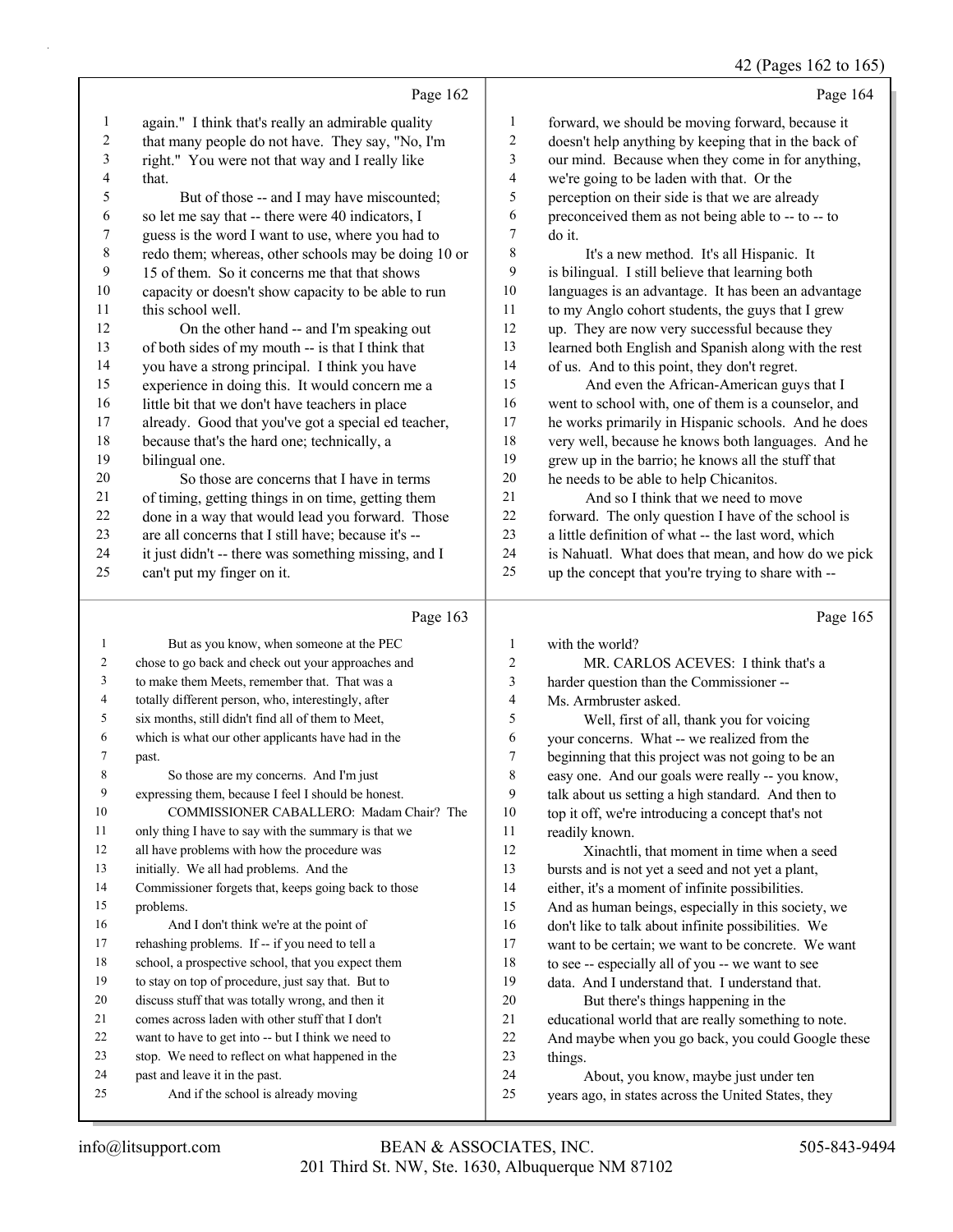## 43 (Pages 166 to 169)

|                          | Page 166                                                                                                 |                  | Page 168                                                                                           |
|--------------------------|----------------------------------------------------------------------------------------------------------|------------------|----------------------------------------------------------------------------------------------------|
| $\mathbf{1}$             | started introducing a new training for teachers. I                                                       | $\mathbf{1}$     | original purpose of charter schools is to take                                                     |
| $\overline{\mathbf{c}}$  | know that in Texas, this training was started two                                                        | $\overline{c}$   | chances with new things in education, to get the                                                   |
| 3                        | years ago; in California, it was started five years                                                      | $\mathfrak{Z}$   | entire public education system moving along and not                                                |
| $\overline{\mathcal{L}}$ | ago. In other states. It's simply referred to as                                                         | 4                | stay stagnated on one procedure. So [Native                                                        |
| 5                        | "circle training."                                                                                       | $\sqrt{5}$       | language spoken]. Thank you.                                                                       |
| 6                        | And what "circle training" is about is                                                                   | 6                | MS. ANGELA STOCK: I'd also like to say                                                             |
| 7                        | training teachers to engage students while they all                                                      | $\tau$           | something if I could. Thank you for recognizing                                                    |
| $\,$ $\,$                | sit in a circle, including the teacher, and how to                                                       | $\,$ 8 $\,$      | that I do have the experience to run a school. And                                                 |
| 9                        | use that circle format to enhance academic projects,                                                     | 9                | that is exactly what I am going to be there for.                                                   |
| 10                       | how, especially, it's used a lot for the emotive                                                         | 10               | As Mr. Aceves has said, the data piece,                                                            |
| 11                       | side of child development.                                                                               | 11               | that is something that I'm really -- that's my                                                     |
| 12                       | Last -- just this year, I went to a                                                                      | 12               | forte. And so I know that we can integrate all of                                                  |
| 13                       | training at Region 19, a service agency provided by                                                      | 13               | these things together.                                                                             |
| 14                       | the Texas Education Association, to get my                                                               | 14               | And the uniqueness of the school was very                                                          |
| 15                       | certification in first aid response to emotional                                                         | 15               | dear to my heart; because my roots -- and it's no                                                  |
| 16                       | trauma in the classroom, which is now mandated by                                                        | 16               | coincidence that the school is called "Raíces" --                                                  |
| 17                       | the State of Texas.                                                                                      | $17\,$           | also run deep within this culture. And having                                                      |
| 18                       | And one-third of that training was this                                                                  | 18               | worked for the public school districts for 25                                                      |
| 19                       | lady from California who specifically trained us on                                                      | 19               | years-plus, I have that experience to make it                                                      |
| 20                       | circle interaction. And circle interaction is                                                            | 20               | possible. Thank you.                                                                               |
| 21                       | something that the Xinachtli project has been doing                                                      | 21               | THE CHAIR: Commissioner Armbruster?                                                                |
| $22\,$                   | for 25 years.                                                                                            | 22               | COMMISSIONER ARMBRUSTER: Apparently, I                                                             |
| 23                       | When I entered the classroom 25 years,                                                                   | 23               | didn't say that very clearly. So I just want to                                                    |
| 24                       | that's one of the first things I did. I didn't know                                                      | 24               | clarify what my concerns were. It was never about                                                  |
| 25                       | that they would later call it "circle training."                                                         | 25               | what you were going to do or even how you were going                                               |
|                          |                                                                                                          |                  |                                                                                                    |
|                          |                                                                                                          |                  |                                                                                                    |
|                          | Page 167                                                                                                 |                  | Page 169                                                                                           |
| 1                        | But the idea of sitting in a circle and interacting                                                      | $\mathbf{1}$     | to do it. It wasn't about dual language. In fact,                                                  |
| $\overline{c}$           | in a circle and ways to use that interaction to                                                          | $\sqrt{2}$       | I was just having a conversation with Commissioner                                                 |
| 3                        | enhance human development, academic development,                                                         | $\mathfrak{Z}$   | Chavez, like, I wish I had learned these things.                                                   |
| 4                        | it's not ten years old; it's thousands of years old.                                                     | 4                | So it isn't about that. My concern came                                                            |
| 5                        | It's part of the heritage of this state being a                                                          | 5                | from the performance and the data that was having to                                               |
| 6                        | state with an indigenous population. It is part of                                                       | 6                | be turned in from when you learned from the CSD what                                               |
| 7                        | indigenous culture.                                                                                      | $\boldsymbol{7}$ | was going on. It had nothing to do with the                                                        |
| 8                        | All indigenous cultures, all indigenous                                                                  | $\,$ 8 $\,$      | bilingual program.                                                                                 |
| 9                        | societies, whether you go to the Hopi or Zuni Pueblo                                                     | 9                | And I really want to make that clear,                                                              |
| $10\,$                   | here, or to the Lakota, or to any nation in Mexico,                                                      | 10               | because those are two totally separate things for                                                  |
| 11                       | when they traditionally sit down to make decisions                                                       | 11               | me. My concerns came from the quality of work that                                                 |
| 12                       | for their community, they don't sit like we're                                                           | $12\,$           | was coming in, not from what you were going to do.                                                 |
| 13                       | sitting, where the authorities are on one side and                                                       | 13               | And I did Google it, and I did read about                                                          |
| 14                       | the presenters on another.                                                                               | 14               | it before. So that was never an issue for me. And                                                  |
| 15                       | They sit in a circle. It's sacred.                                                                       | 15               | I just wanted to clarify that, because I didn't want                                               |
| 16                       | Sacred, not because it's religious or spiritual.                                                         | 16               | you to think that I didn't think what you were going                                               |
| 17                       | Sacred because it's the way we humans best interact,                                                     | 17               | to do or your plans weren't good. I just wanted to                                                 |
| 18                       | when we're all in a circle and feel that we're all                                                       | $18\,$           | make that clear.                                                                                   |
| 19                       | at the same level. And when you take that to                                                             | 19               | MR. ALAN BRAUER: Madam Chair, members of                                                           |
| $20\,$                   | children, believe me, you know, it's something                                                           | $20\,$           | the Commission, Raíces team, I believe, in my --                                                   |
| 21                       | natural to them.                                                                                         | 21               | from the Planning Year Checklist, I believe the                                                    |
| $22\,$                   | So I hope I've answered your question, and                                                               | 22               | E-Occupancy is going to be by the third week in                                                    |
| 23                       | I hope that -- I want to thank you and the rest of                                                       | 23               | July? And I just wanted to see if that is -- if                                                    |
| 24<br>25                 | you for taking a chance; because this is a chance on<br>something that's really innovative, which is the | 24<br>25         | that's squaring up right now in terms of the<br>construction. Because I think you may have said it |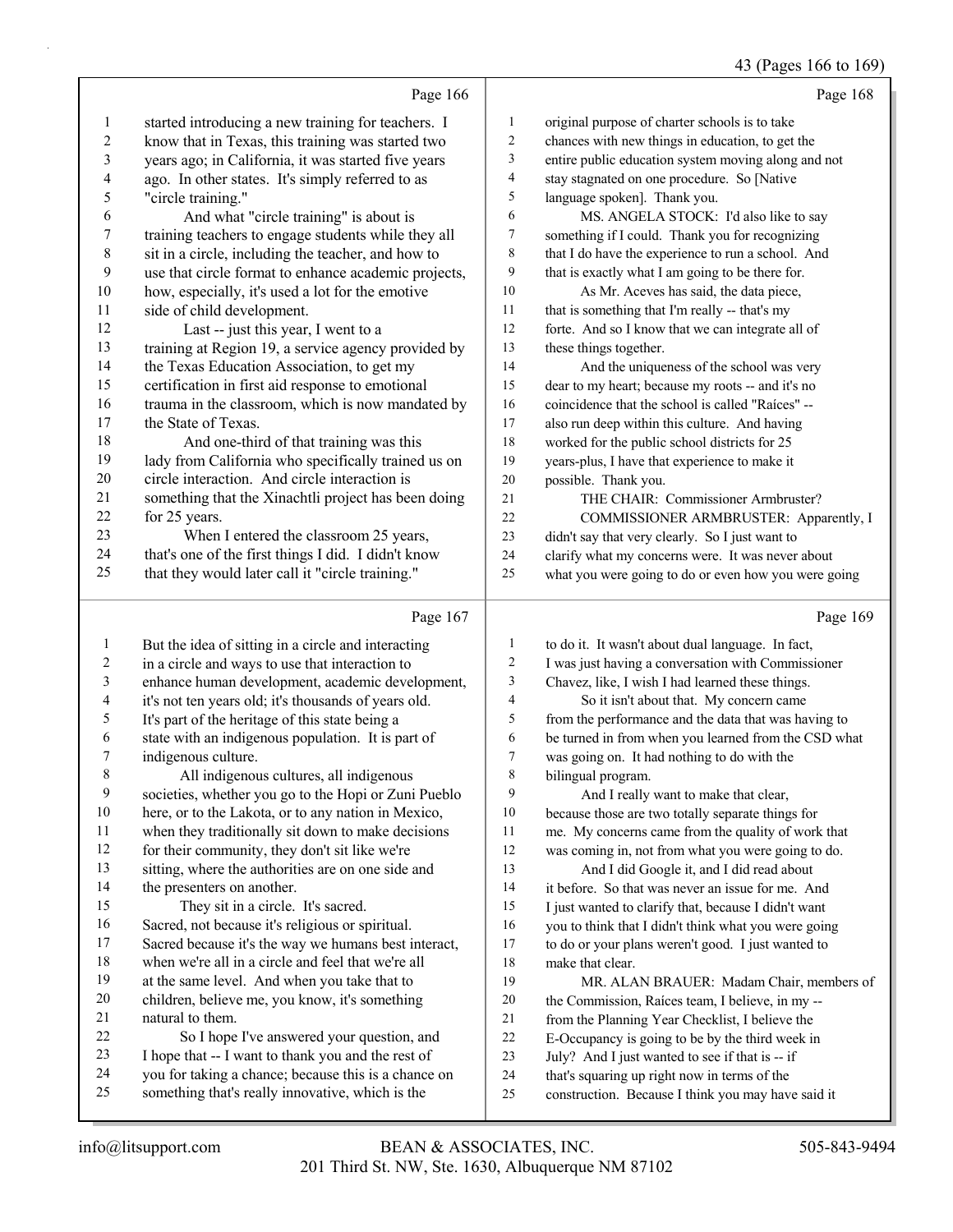44 (Pages 170 to 173)

|    | Page 170                                             |    | Page 172                                     |
|----|------------------------------------------------------|----|----------------------------------------------|
| 1  | might not have been ready by that time. I just       | 1  | <b>COMMISSIONER DAVIS: Yes.</b>              |
| 2  | wanted to clarify that timeline before we move on.   | 2  | <b>COMMISSIONER ARMBRUSTER: Commissioner</b> |
| 3  | MR. FRED MOBLEY: That is correct. The                | 3  | Crone?                                       |
| 4  | E-Occupancy, the Certificate of Occupancy for the    | 4  | <b>COMMISSIONER CRONE: No.</b>               |
| 5  | building will be given once the construction is      | 5  | <b>COMMISSIONER ARMBRUSTER: Commissioner</b> |
| 6  | complete. And so we anticipate that we'll actually   | 6  | Raftery?                                     |
| 7  | have that within a couple of days of finishing up    | 7  | <b>COMMISSIONER RAFTERY: Yes.</b>            |
| 8  | the last inspection.                                 | 8  | <b>COMMISSIONER ARMBRUSTER: Commissioner</b> |
| 9  | THE CHAIR: And, of course, our motion                | 9  | Chavez?                                      |
| 10 | will reflect pending the E-Occupancy being sent. So  | 10 | <b>COMMISSIONER CHAVEZ: Yes.</b>             |
| 11 | that's -- you know, that will just be the format     | 11 | <b>COMMISSIONER ARMBRUSTER: Commissioner</b> |
| 12 | that when you do get it, that you forward a copy of  | 12 | Gipson?                                      |
| 13 | that to CSD so that we -- so that we have that.      | 13 | THE CHAIR: Yes.                              |
| 14 | Are there any other questions?                       | 14 | <b>COMMISSIONER ARMBRUSTER: Commissioner</b> |
| 15 | (No response.)                                       | 15 | Armbruster votes "No."                       |
| 16 | THE CHAIR: I'll entertain a motion.                  | 16 | It passes.                                   |
| 17 | MS. VOIGT: Madam Chair?                              | 17 | THE CHAIR: Motion passes eight-to-two.       |
| 18 | THE CHAIR: Commissioner Voigt?                       | 18 | <b>COMMISSIONER ARMBRUSTER: Yes.</b>         |
| 19 | MS. VOIGT: I'd like to move that the                 | 19 | THE CHAIR: Thank you very much.              |
| 20 | Public Education Commission approve the Commencement | 20 | Congratulations.                             |
| 21 | of Operations for Raíces -- for -- I'm not going to  | 21 | And, secondly, Solare.                       |
| 22 | say the whole name -- but for Raíces.                | 22 | (A discussion was held off the record.)      |
| 23 | COMMISSIONER CABALLERO: Second.                      | 23 | THE CHAIR: You're just cruising around       |
| 24 | THE CHAIR: I think the motion needs to               | 24 | your old stomping grounds.                   |
| 25 | reflect the full legal name of the school. Sorry.    | 25 | DEP. SEC. AGUILAR: Madam Chair, good         |

## Page 171 |

|    | Page 171                                     |                | Page 173                                             |
|----|----------------------------------------------|----------------|------------------------------------------------------|
| 1  | MS. VOIGT: Okay. That's okay. Raíces         | 1              | morning.                                             |
| 2  | del Saber Xinachtli Community School.        | $\overline{2}$ | THE CHAIR: Welcome.                                  |
| 3  | THE CHAIR: Pending --                        | 3              | MR. ALAN BRAUER: Madam Chair, members of             |
| 4  | MS. VOIGT: Pending E-Occupancy. Yes.         | 4              | the Commission, in similar parallel structure,       |
| 5  | COMMISSIONER CABALLERO: Second.              | 5              | you'll find the Implementation Year Checklist, as    |
| 6  | THE CHAIR: There's a motion by               | 6              | well as the peer review one-pager in your            |
| 7  | Commissioner Voigt, a second by Commissioner | 7              | information packets.                                 |
| 8  | Caballero.                                   | 8              | I have a few comments on Solare as well              |
| 9  | Any further discussion?                      | 9              | from the Charter School Division.                    |
| 10 | (No response.)                               | 10             | Solare Collegiate Charter School submitted           |
| 11 | THE CHAIR: If not, roll call, please.        | 11             | an application to the PEC to become a                |
| 12 | <b>COMMISSIONER ARMBRUSTER: Commissioner</b> | 12             | State-authorized charter school that was approved on |
| 13 | Robbins?                                     | 13             | the 24th of August, 2018. The Solare's leadership    |
| 14 | <b>COMMISSIONER ROBBINS: Yes.</b>            | 14             | team attended ten monthly trainings provided by the  |
| 15 | COMMISSIONER ARMBRUSTER: Commissioner        | 15             | Charter School Division beginning in September of    |
| 16 | Caballero?                                   | 16             | 2018 through April 2019, so has successfully         |
| 17 | <b>COMMISSIONER CABALLERO: Yes.</b>          | 17             | submitted all documentation and resubmissions, when  |
| 18 | <b>COMMISSIONER ARMBRUSTER: Commissioner</b> | 18             | applicable, required within the Implementation Year  |
| 19 | Voigt?                                       | 19             | Checklist, to include meeting all conditions within  |
| 20 | <b>COMMISSIONER VOIGT: Yes.</b>              | 20             | the Commencement of Operations, Section C indicator, |
| 21 | <b>COMMISSIONER ARMBRUSTER: Commissioner</b> | 21             | Pages 5 to 7 of the school's Implementation Year     |
| 22 | Ruiz?                                        | 22             | Checklist.                                           |
| 23 | COMMISSIONER RUIZ: Yes.                      | 23             | Solare has provided a signed lease                   |
| 24 | COMMISSIONER ARMBRUSTER: Commissioner        | 24             | agreement, insurance documentation, and E-Occupancy  |
| 25 | Davis?                                       | 25             | certification for the temporary location the school  |
|    |                                              |                |                                                      |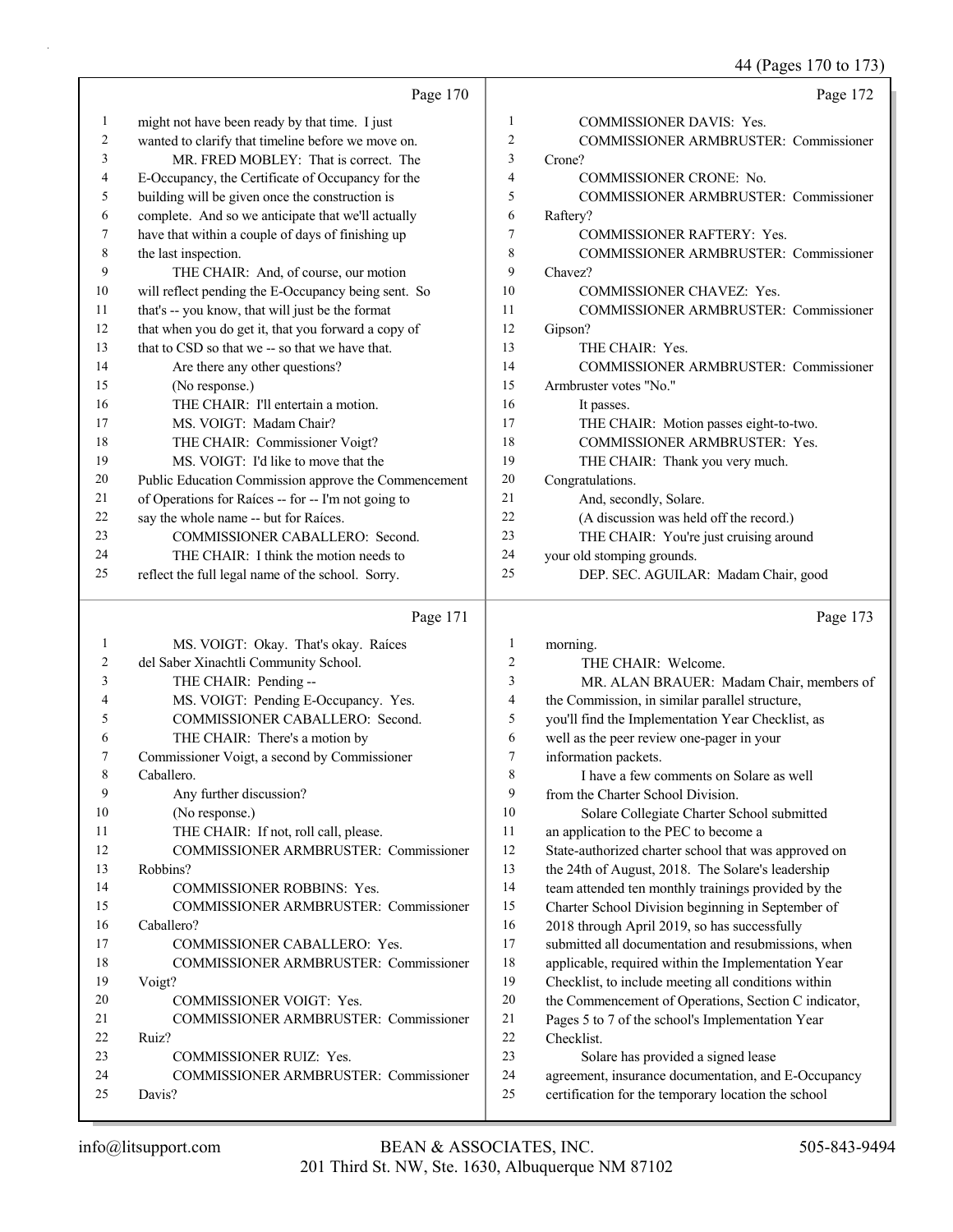45 (Pages 174 to 177)

|    |                                                      |                | $15 \text{ (14505 I)}$ to $111$                    |
|----|------------------------------------------------------|----------------|----------------------------------------------------|
|    | Page 174                                             |                | Page 176                                           |
| 1  | will operate at until it is able to move into its    | 1              | difficulties. So at least we're sure that you can  |
| 2  | permanent facility tentatively scheduled for January | $\overline{c}$ | open when the first day of school starts. So       |
| 3  | 2020.                                                | 3              | that's -- that's exciting. It truly is.            |
| 4  | As of June 10th, the school is fully                 | 4              | So, Commissioners, any questions? If               |
| 5  | staffed with all licensed and non-licensed           | 5              | $not -$                                            |
| 6  | personnel, and has met over 90 percent of its        | 6              | COMMISSIONER CABALLERO: I just forget              |
| 7  | projected enrollment target. And they may have       | 7              | where are they going to set up the school.         |
| 8  | additional -- similar to Raíces, they may have       | 8              | THE CHAIR: Well, temporarily, they're              |
| 9  | additional updates as well based on their            | 9              | going to be in the old SAHQ school that we closed, |
| 10 | [inaudible].                                         | 10             | unfortunately, last July. And then they're in the  |
| 11 | THE CHAIR: And if you would all just                 | 11             | South Valley.                                      |
| 12 | identify yourself for the record.                    | 12             | MS. RACHAEL SEWARDS: We got our official           |
| 13 | MS. RACHAEL SEWARDS: My name is Rachael              | 13             | address yesterday.                                 |
| 14 | Sewards, lead founder and head of school for Solare  | 14             | THE CHAIR: Oh, did you?                            |
| 15 | Collegiate.                                          | 15             | MS. RACHAEL SEWARDS: So, yes, that was             |
| 16 | MR. DAN HILL: Madam Chair, members of the            | 16             | assigned to us. We're on Gibson just east of 98th. |
| 17 | Commission, I'm Dan Hill, counsel for Solare.        | 17             | Do you know where the Walgreens is located there?  |
| 18 | MR. PETER LORENZ: Peter Lorenz, vice                 | 18             | Barbados is a side street that goes into a little  |
| 19 | chair of the governing board.                        | 19             | community. We're right there on the corner.        |
| 20 | MS. CAMILLE VASQUEZ: Hello. My name is               | 20             | THE CHAIR: You're building on how many             |
| 21 | Camille Vasquez, governing board secretary, part of  | 21             | portables? It's not portables; it's manufactured.  |
| 22 | the finance and academic committee.                  | 22             | Is manufactured better or what?                    |
| 23 | MR. SUBRAMANIAN IYER: I'm Subramanian                | 23             | MS. RACHAEL SEWARDS: Because of all the            |
| 24 | Iyer. I'm the treasurer and the chairman of the      | 24             | City requirements for buildings, facades and       |
| 25 | finance committee.                                   | 25             | whatnot, we were actually able to transition to    |
|    | Page 175                                             |                | Page 177                                           |

#### Page 175 |

| 1  | (A discussion was held off the record.)              | 1  | doing a site-built building, keeping on the same     |
|----|------------------------------------------------------|----|------------------------------------------------------|
| 2  | THE CHAIR: And I just want to say, just              | 2  | timeline and the same budget. So we're having a      |
| 3  | as an aside, it was never a good thing when the      | 3  | site-built building. It'll be -- right now the plan  |
| 4  | former General Counsel and the former Deputy         | 4  | is three separate buildings with connected walkways. |
| 5  | Secretary were sitting in this room at the same      | 5  | We may transition to doing two buildings.            |
| 6  | time. It was never a good omen for us. So this is,   | 6  | THE CHAIR: Okay. That's great. And I                 |
| 7  | you know, different times.                           | 7  | know -- there were -- could you just clarify, for    |
| 8  | So welcome. Thank you.                               | 8  | our own curiosity, what that impact study was that   |
| 9  | So anything that you want to add? If not,            | 9  | the City -- because it's something we haven't really |
| 10 | we'll open it up for questions. Okay?                | 10 | faced before, and we don't know what its potential   |
| 11 | MS. RACHAEL SEWARDS: Just very briefly,              | 11 | is to other schools as we're moving forward.         |
| 12 | we are fully staffed. We are very excited, in that   | 12 | MS. RACHAEL SEWARDS: Yeah. So the City               |
| 13 | we have two special ed teachers hired because of our | 13 | of Albuquerque redid their zoning requirements.      |
| 14 | high special ed population. And we have a part-time  | 14 | They recoded all the zone -- the different zone      |
| 15 | PE teacher who also has SpEd credentials who said    | 15 | areas for the City. And in addition to that, as      |
| 16 | she'll come on full-time if the need shows itself.   | 16 | part of the building requirements, they added        |
| 17 | We're at 93 percent of enrollment, 144 students out  | 17 | something called a "Neighborhood Impact Study,"      |
| 18 | of our anticipated 156. And we're getting a lot of   | 18 | which is a series of just collecting data about      |
| 19 | family referrals coming in each week.                | 19 | the -- the current number of cars, vehicles that are |
| 20 | THE CHAIR: And I just want to say thank              | 20 | in a specific area, and anticipating what the impact |
| 21 | you for the contingency plan. I think things, you    | 21 | would be of a new building; or new school, in        |
| 22 | know, were constantly changing in terms of that.     | 22 | particular.                                          |
| 23 | And it's -- once again, as we talked before, it's    | 23 | It's a requirement that is -- for a couple           |
| 24 | the challenges of not being able to find public      | 24 | of different types of buildings; but educational     |
| 25 | buildings. And that's where we're all facing those   | 25 | institutions would be one of those requirements.     |
|    |                                                      |    |                                                      |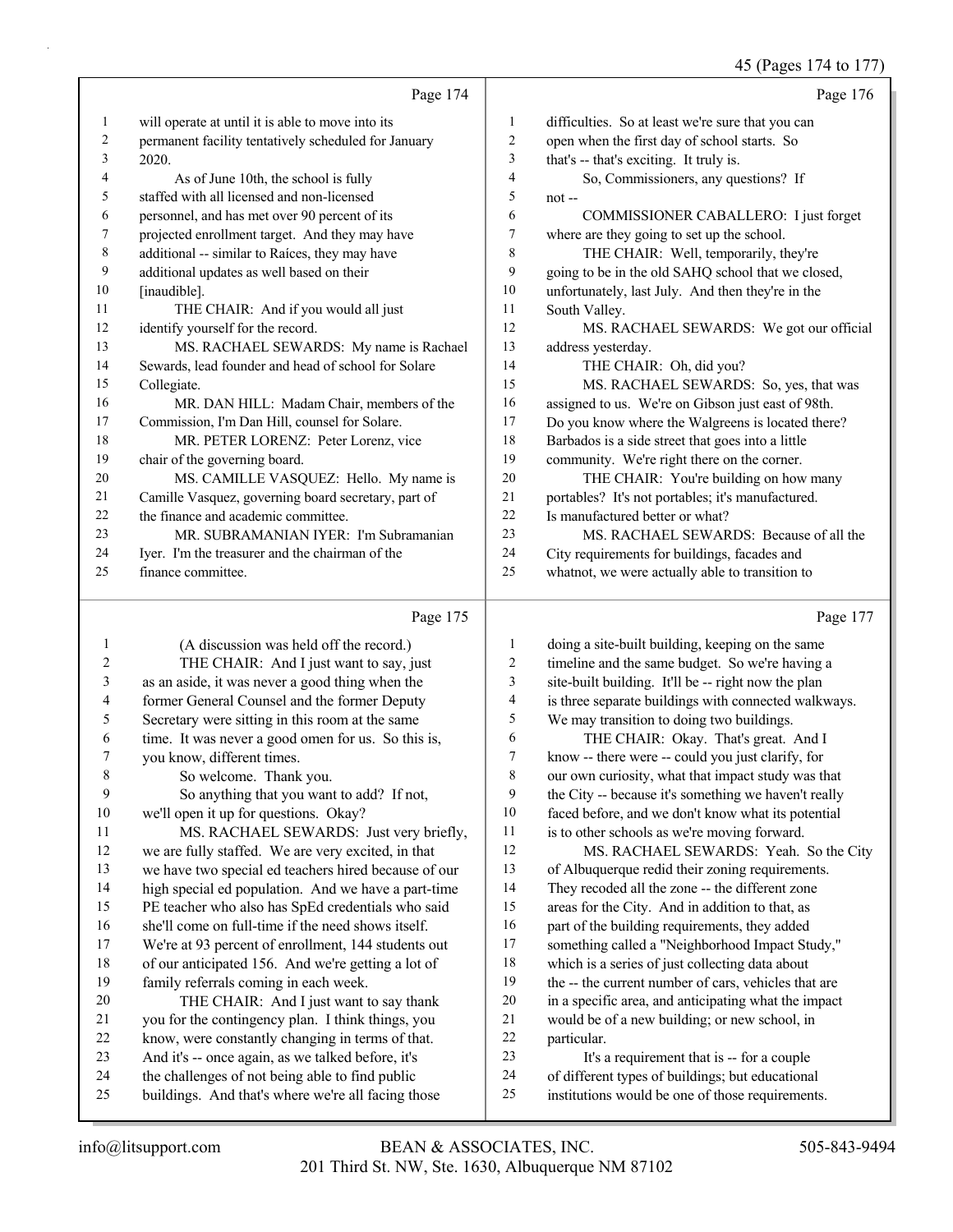|              |                                                      |                         | 46 (Pages 178 to 181)                               |
|--------------|------------------------------------------------------|-------------------------|-----------------------------------------------------|
|              | Page 178                                             |                         | Page 180                                            |
| 1            | THE CHAIR: And I would assume there was a            | 1                       | THE CHAIR: Yes.                                     |
| 2            | cost factor to that. Yes?                            | $\overline{\mathbf{c}}$ | COMMISSIONER ARMBRUSTER: Commissioner               |
| 3            | MS. RACHAEL SEWARDS: As far as for us?               | 3                       | Raftery?                                            |
| 4            | Yes.                                                 | 4                       | <b>COMMISSIONER RAFTERY: Yes.</b>                   |
| 5            | THE CHAIR: You had to conduct the impact             | 5                       | COMMISSIONER ARMBRUSTER: Commissioner               |
| 6            | study; so there was a cost to that.                  | 6                       | Armbruster votes "Yes."                             |
| 7            | MS. RACHAEL SEWARDS: Yes. Uh-huh.                    | 7                       | Commissioner Robbins?                               |
| 8            | THE CHAIR: Around about what was it?                 | 8                       | COMMISSIONER ROBBINS: Yes.                          |
| 9            | MS. RACHAEL SEWARDS: \$14,000.                       | 9                       | COMMISSIONER ARMBRUSTER: Commissioner               |
| 10           | THE CHAIR: Yeah. So when you're talking              | 10                      | Crone?                                              |
| 11           | of start-up schools, and that gets thrown in when it | 11                      | <b>COMMISSIONER CRONE: Yes.</b>                     |
| 12           | wasn't certainly in the budget because no one knew,  | 12                      | COMMISSIONER ARMBRUSTER: Commissioner               |
| 13           | it's -- yeah.                                        | 13                      | Caballero?                                          |
| 14           | So I think that's -- you know, something             | 14                      | COMMISSIONER CABALLERO: Yes.                        |
| 15           | that at least we can inform other schools going      | 15                      | COMMISSIONER ARMBRUSTER: Commissioner               |
| 16           | forward that they're probably going to have to face  | 16                      | Ruiz?                                               |
| 17           | the same. So it's -- it's just useful information    | 17                      | <b>COMMISSIONER RUIZ: Yes.</b>                      |
| 18           | for us.                                              | 18                      | COMMISSIONER ARMBRUSTER: Ten-to-zero                |
| 19           | Sorry you had to go through it; but it's             | 19                      | vote. The motion passes.                            |
| 20           | good for us going forward to know it.                | 20                      | THE CHAIR: Motion passes, ten-zero.                 |
| 21           | So if there's nothing else, I'll entertain           | 21                      | Thank you very much. You already had the            |
| 22           | a motion.                                            | 22                      | E-Occupancy for that building; so that's -- we're   |
| 23           | MS. VOIGT: I'll make the motion.                     | 23                      | good, then.                                         |
| 24           | THE CHAIR: Okay. Commissioner Voigt?                 | 24                      | MS. RACHAEL SEWARDS: If any of the                  |
| 25           | COMMISSIONER VOIGT: Yeah. I'd like to                | 25                      | Commissioners are available in Albuquerque on       |
|              | Page 179                                             |                         | Page 181                                            |
| $\mathbf{1}$ | move that the Public Education Commission approve    | 1                       | Tuesday at 11:00, we're doing a ground-breaking     |
| 2            | the Commencement of Operations for Solare Collegiate | $\sqrt{2}$              | ceremony, and you're all welcome to attend.         |
| 3            | Charter School.                                      | 3                       | THE CHAIR: Thanks. So, Commissioners, we            |
| 4            | COMMISSIONER CABALLERO: Second. Being in             | $\overline{4}$          | bulked all of the contracts into one motion; right? |
| 5            | my district.                                         | 5                       | So that what I'm going to propose is that there's   |
| 6            | THE CHAIR: There's a--                               | 6                       | just one vote with all the contracts, unless,       |
| 7            | COMMISSIONER CABALLERO: They'll be in my             | 7                       | through what any Commissioners have read, if they   |
| 8            | district.                                            | 8                       | wish to speak about something in particular with a  |
| 9            | THE CHAIR: There's a motion by                       | 9                       | school. Otherwise, we'll just go with this one      |
| 10           | Commissioner Voigt; there's a second by Commissioner | 10                      | motion.                                             |
| 11           | Caballero.                                           | 11                      | But all of the schools, just to be aware,           |
| 12           | Any further discussion?                              | 12                      | all of the schools have to be identified            |
| 13           | (No response.)                                       | 13                      | individually in the motion; so it's not just "all   |
| 14           | THE CHAIR: Roll call, please.                        | 14                      | the schools."                                       |
| 15           | COMMISSIONER ARMBRUSTER: Commissioner                | 15                      | And as we do this, I want to thank the              |
| 16           | Chavez?                                              | 16                      | schools that are here present and all the schools   |
| 17           | COMMISSIONER CHAVEZ: Yes.                            | 17                      | that are here present for fitting into our really   |
| 18           | COMMISSIONER ARMBRUSTER: Commissioner                | 18                      | tight schedule. Because of what happened during the |
| 19           | Voigt?                                               | 19                      | Legislative Session and trying to get it all done   |
| 20           | COMMISSIONER VOIGT: Yes.                             | 20                      | for lease reimbursement, it really was difficult,   |
| 21           | COMMISSIONER ARMBRUSTER: Commissioner                | $21\,$                  | and we appreciate all the time -- the conversation. |
| 22           | Davis?                                               | 22                      | Because, for me, that's always the great            |

22 Because, for me, that's always the great thing about doing those contract negotiations is you do get to see the schools individually and have a conversation about them, and you learn sometimes

25 Gipson?

23 COMMISSIONER DAVIS: Yes.

24 COMMISSIONER ARMBRUSTER: Commissioner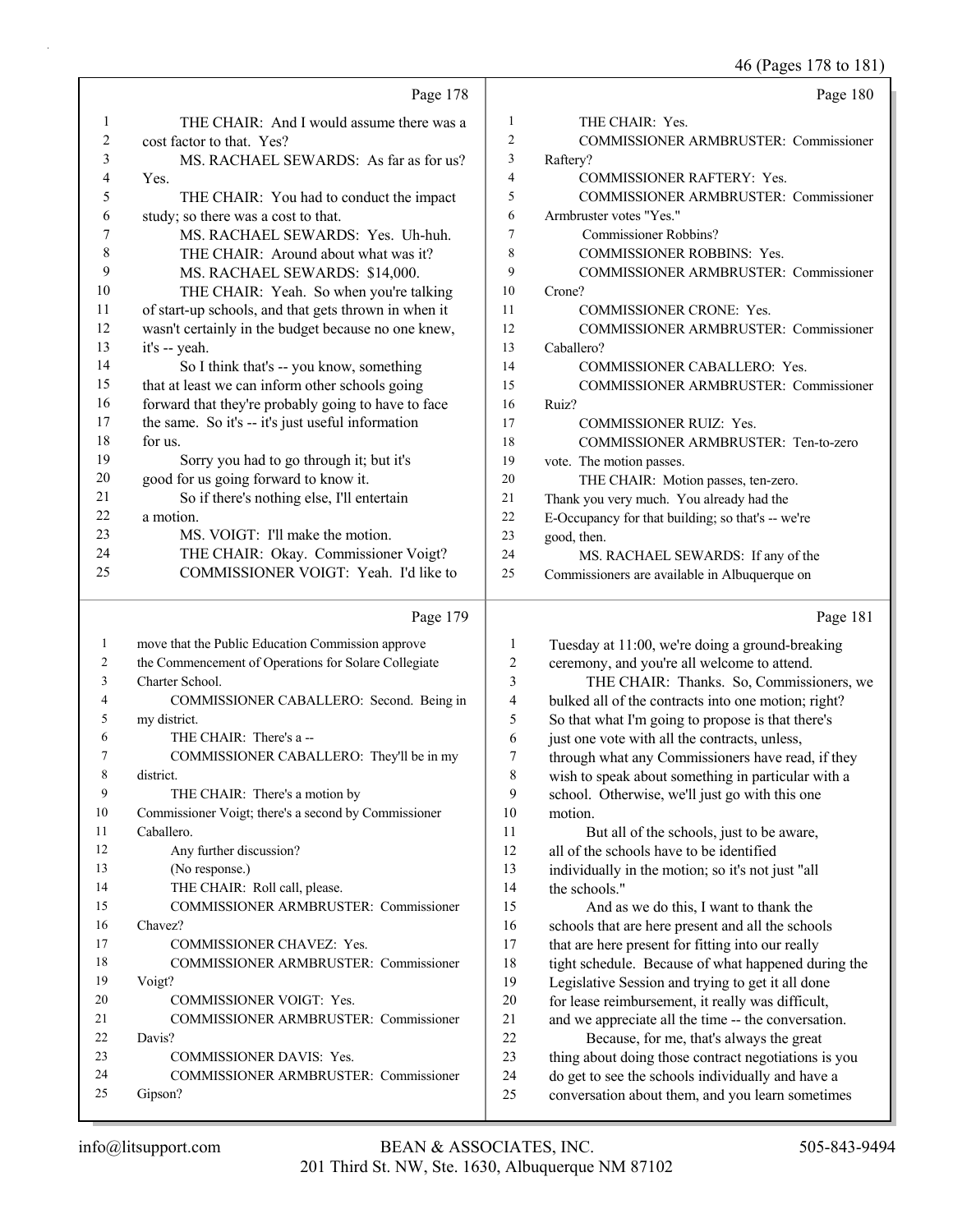47 (Pages 182 to 185)

|                          | Page 182                                                            |                | Page 184                                                                                            |
|--------------------------|---------------------------------------------------------------------|----------------|-----------------------------------------------------------------------------------------------------|
| 1                        | things you don't want to know; but most of the time                 | $\mathbf{1}$   | Robbins?                                                                                            |
| $\sqrt{2}$               | things that you do want to know about the school.                   | $\overline{2}$ | <b>COMMISSIONER ROBBINS: Yes.</b>                                                                   |
| 3                        | So it's -- it's always very interesting                             | 3              | COMMISSIONER ARMBRUSTER: Commissioner                                                               |
| $\overline{\mathcal{A}}$ | for me to do that. And I want to thank, once again,                 | $\overline{4}$ | Caballero?                                                                                          |
| 5                        | all of the Commissioners that took the time out to                  | 5              | COMMISSIONER CABALLERO: Yes.                                                                        |
| 6                        | travel all around and be part of the contract                       | 6              | COMMISSIONER ARMBRUSTER: Commissioner                                                               |
| 7                        | negotiations.                                                       | 7              | Voigt?                                                                                              |
| $\,$ $\,$                | So is there any discussion?                                         | 8              | COMMISSIONER VOIGT: Yes.                                                                            |
| 9                        | (No response.)                                                      | 9              | COMMISSIONER ARMBRUSTER: Commissioner                                                               |
| 10                       | THE CHAIR: If not, I'll entertain a                                 | 10             | Ruiz?                                                                                               |
| 11                       | motion.                                                             | 11             | COMMISSIONER RUIZ: Yes.                                                                             |
| 12                       | MS. VOIGT: Madam Chair?                                             | 12             | COMMISSIONER ARMBRUSTER: Commissioner                                                               |
| 13                       | THE CHAIR: Sure.                                                    | 13             | Armbruster votes "Yes."                                                                             |
| 14                       | MS. VOIGT: I'll make the motion.                                    | 14             | Commissioner Crone?                                                                                 |
| 15                       | THE CHAIR: Oh, sure.                                                | 15             | COMMISSIONER CRONE: Yes.                                                                            |
| 16                       | MS. VOIGT: I move that the Public                                   | 16             | COMMISSIONER ARMBRUSTER: Commissioner                                                               |
| 17                       | Education Commission approve the 2019 charter                       | 17             | Davis?                                                                                              |
| 18                       | contracts and performance frameworks, including                     | 18             | COMMISSIONER DAVIS: Yes.                                                                            |
| 19                       | mission-specific goals, for the following schools                   | 19             | COMMISSIONER ARMBRUSTER: Commissioner                                                               |
| 20                       | and their contract terms:                                           | 20             | Gipson?                                                                                             |
| 21                       | Alma d'Arte, 2019 to 2022.                                          | 21             | THE CHAIR: Yes.                                                                                     |
| 22                       | Cesar Chavez, 2019 to 2024.                                         | 22             | COMMISSIONER ARMBRUSTER: Commissioner                                                               |
| 23                       | Explore Academy, 2019 to 2024.                                      | 23             | Chavez?                                                                                             |
| 24                       | La Academia Dolores Huerta, 2019 to 2021.                           | 24             | COMMISSIONER CHAVEZ: Yes.                                                                           |
| 25                       | Middle College High School, 2019 to 2024.                           | 25             | COMMISSIONER ARMBRUSTER: Ten-to-zero                                                                |
|                          |                                                                     |                |                                                                                                     |
|                          |                                                                     |                |                                                                                                     |
|                          | Page 183                                                            |                | Page 185                                                                                            |
| 1                        | New Mexico School for the Arts, 2019 to                             | 1              | vote. Motion passes.                                                                                |
| 2                        | 2024.                                                               | 2              | THE CHAIR: Motion passes, ten-zero.                                                                 |
| 3                        | School of Dreams Academy, 2019 to 2024.                             | 3              | Congratulations to all, and thank you once again.                                                   |
| 4                        | Southwest Aeronautics, Mathematics and                              | 4              | We appreciate all the work you do every day.                                                        |
| 5                        | Science Academy, 2019 to 2024.                                      | 5              | (Applause.)                                                                                         |
| 6                        | Southwest Preparatory Learning Center,                              | 6              | THE CHAIR: We are on to Item No. 12,                                                                |
| 7                        | 2019 to 2024.                                                       | 7              | which is Discussion and Possible Action on Revisions                                                |
| 8                        | Southwest Secondary Learning Center, 2019                           | 8              | to the Renewal Application and Amendment Request                                                    |
| 9                        | to 2024.                                                            | 9              | Forms with reference to A-to-F. Yesterday, we went                                                  |
| 10                       | Taos Academy, 2019 to 2024.                                         | 10             | through, and hopefully purged out, any vestiges to                                                  |
| 11                       | And our new schools: We have Raíces del                             | 11             | the A-to-F. As the Deputy Director said this                                                        |
| 12                       | Saber Xinachtli Community School and Solare                         | 12             | morning, we'll probably come across the line where                                                  |
| 13                       | Collegiate Charter School.                                          | 13             | A-to-F still exists."                                                                               |
| 14                       | COMMISSIONER RAFTERY: I second.                                     | 14             | But we did some good work there yesterday                                                           |
| 15                       | COMMISSIONER CRONE: I second.                                       | 15             | and hopefully make it a little bit clearer going                                                    |
| 16                       | THE CHAIR: We're now fighting over this.                            | 16             | forward as for these forms.                                                                         |
| 17                       | There's a motion by Commissioner Voigt, a second by                 | 17             | So if there's no discussion -- is there                                                             |
| 18                       | Commissioner Raftery.                                               | 18             | discussion on this? Because most of us were there                                                   |
| 19                       | Any further discussion?                                             | 19             | yesterday.                                                                                          |
| 20                       | (No response.)                                                      | 20             | COMMISSIONER ARMBRUSTER: We didn't                                                                  |
| 21                       | THE CHAIR: If not, roll call, please.                               | 21             | substantially change things.                                                                        |
| 22                       | COMMISSIONER ARMBRUSTER: Commissioner                               | 22             | THE CHAIR: We didn't change anything                                                                |
| 23                       | Raftery?                                                            | 23             | other than placing language that would be more                                                      |
| 24<br>25                 | COMMISSIONER RAFTERY: Yes.<br>COMMISSIONER ARMBRUSTER: Commissioner | 24<br>25       | appropriate to the current accountability system and<br>removing out the references to A-to-F. But, |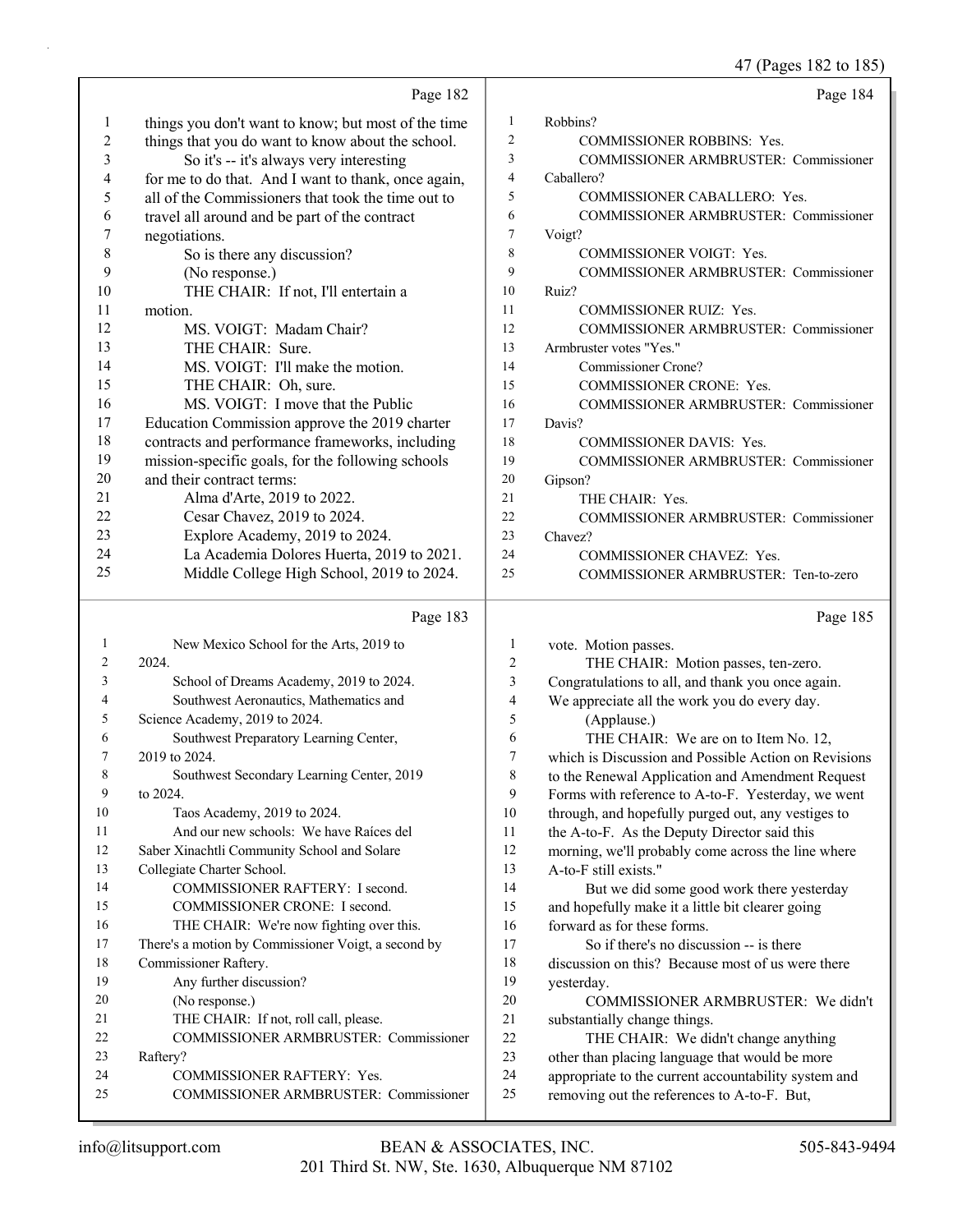|    | Page 186                                                                                                                                                                                                                                                                                                                                                                             |                | Page 188                                             |
|----|--------------------------------------------------------------------------------------------------------------------------------------------------------------------------------------------------------------------------------------------------------------------------------------------------------------------------------------------------------------------------------------|----------------|------------------------------------------------------|
| 1  | otherwise, the forms and the renewal application,                                                                                                                                                                                                                                                                                                                                    | 1              | ten-zero.                                            |
| 2  | there were no changes to the intent of those forms                                                                                                                                                                                                                                                                                                                                   | $\overline{c}$ | We're on to Item No. 13. We had really a             |
| 3  | or the processes; it was simply any identification                                                                                                                                                                                                                                                                                                                                   | 3              | very robust conversation yesterday about             |
| 4  | of the A-to-F grading system, which no longer                                                                                                                                                                                                                                                                                                                                        | 4              | reengagement. Once again, we're not in a place       |
| 5  | exists. So we had to place in what the new language                                                                                                                                                                                                                                                                                                                                  | 5              | where I hoped we could be with that. We really got   |
| 6  | that was appropriate to the new accountability                                                                                                                                                                                                                                                                                                                                       | 6              | a lot of work done, and I think the discussion was   |
| 7  | system. So                                                                                                                                                                                                                                                                                                                                                                           | 7              | more than valuable. And we have a clearer sense of   |
| 8  | COMMISSIONER ROBBINS: Madam Chair, I move                                                                                                                                                                                                                                                                                                                                            | 8              | I think where we need to go with this.               |
| 9  | that the Public Education Commission adopt the                                                                                                                                                                                                                                                                                                                                       | 9              | So we're on the move to finalizing this              |
| 10 | revisions to the PEC renewal application and                                                                                                                                                                                                                                                                                                                                         | 10             | maybe -- maybe in October? Maybe? You, know,         |
| 11 | amendment request forms referencing to A-to-F school                                                                                                                                                                                                                                                                                                                                 | 11             | 'Cause we might have a short work session in August. |
| 12 | grades.                                                                                                                                                                                                                                                                                                                                                                              | 12             | But it depends on the number of schools with the new |
| 13 | <b>COMMISSIONER RUIZ: Second.</b>                                                                                                                                                                                                                                                                                                                                                    | 13             | applicants.                                          |
| 14 | COMMISSIONER CHAVEZ: Second.                                                                                                                                                                                                                                                                                                                                                         | 14             | So the schedule is a little in flux until            |
| 15 | THE CHAIR: There's a motion by                                                                                                                                                                                                                                                                                                                                                       | 15             | we know exactly how many schools that we have to     |
| 16 | Commissioner Robbins; there's a second by                                                                                                                                                                                                                                                                                                                                            | 16             | hear for the new applications. So if we can          |
| 17 | Commissioner Chavez.                                                                                                                                                                                                                                                                                                                                                                 | 17             | continue that work in August, that would be great.   |
| 18 | Seeing no further discussion -- because                                                                                                                                                                                                                                                                                                                                              | 18             | But then it would be October.                        |
| 19 | you can't see discussion                                                                                                                                                                                                                                                                                                                                                             | 19             | So that was just that -- you know, that              |
| 20 | COMMISSIONER ARMBRUSTER: So on renewal,                                                                                                                                                                                                                                                                                                                                              | 20             | little update. So there's no vote to be taken at     |
| 21 | Commissioner Armbruster votes "Yes."                                                                                                                                                                                                                                                                                                                                                 | 21             | this point in time. Just for those that couldn't     |
| 22 | Commissioner Robbins?                                                                                                                                                                                                                                                                                                                                                                | 22             | make it yesterday, it really was a very valuable     |
| 23 | <b>COMMISSIONER ROBBINS: Yes.</b>                                                                                                                                                                                                                                                                                                                                                    | 23             | discussion. And I appreciate Tani from Cesar Chavez  |
| 24 | COMMISSIONER ARMBRUSTER: Commissioner                                                                                                                                                                                                                                                                                                                                                | 24             | coming up and all the work that she does, not only   |
| 25 | Caballero?                                                                                                                                                                                                                                                                                                                                                                           | 25             | what they do at the school, but truly in the         |
|    | Page 187                                                                                                                                                                                                                                                                                                                                                                             |                | Page 189                                             |
|    | COMMISSIONER CABALLERO: Yes.                                                                                                                                                                                                                                                                                                                                                         | 1              | research and promoting and moving forward, the       |
|    | $\overline{O}$ $\overline{O}$ $\overline{O}$ $\overline{O}$ $\overline{O}$ $\overline{O}$ $\overline{O}$ $\overline{O}$ $\overline{O}$ $\overline{O}$ $\overline{O}$ $\overline{O}$ $\overline{O}$ $\overline{O}$ $\overline{O}$ $\overline{O}$ $\overline{O}$ $\overline{O}$ $\overline{O}$ $\overline{O}$ $\overline{O}$ $\overline{O}$ $\overline{O}$ $\overline{O}$ $\overline{$ | $\sim$         |                                                      |

| 2  | COMMISSIONER ARMBRUSTER: Commissioner        |
|----|----------------------------------------------|
| 3  | Voigt?                                       |
| 4  | <b>COMMISSIONER VOIGT: Yes.</b>              |
| 5  | <b>COMMISSIONER ARMBRUSTER: Commissioner</b> |
| 6  | Chavez?                                      |
| 7  | <b>COMMISSIONER CHAVEZ: Yes.</b>             |
| 8  | <b>COMMISSIONER ARMBRUSTER: Commissioner</b> |
| 9  | Davis.                                       |
| 10 | <b>COMMISSIONER DAVIS: Yes.</b>              |
| 11 | COMMISSIONER ARMBRUSTER: Commissioner        |
| 12 | Raftery?                                     |
| 13 | <b>COMMISSIONER RAFTERY: Yes.</b>            |
| 14 | COMMISSIONER ARMBRUSTER: Commissioner        |
| 15 | Gipson?                                      |
| 16 | THE CHAIR: Yes.                              |
| 17 | COMMISSIONER ARMBRUSTER: Commissioner        |
| 18 | Ruiz?                                        |
| 19 | <b>COMMISSIONER RUIZ: Yes.</b>               |
| 20 | <b>COMMISSIONER ARMBRUSTER: Commissioner</b> |
| 21 | Crone?                                       |
| 22 | <b>COMMISSIONER CRONE: Yes.</b>              |
| 23 | COMMISSIONER ARMBRUSTER: Ten-to-zero         |
| 24 | vote. Passes.                                |
| 25 | THE CHAIR: Thank you. Motion passed          |

 discussion about reengagement schools. She helps keep it out there when sometimes we kind of forget; because it is -- you know, it's not that many of our schools. And you don't want to say, "Oh, well, it doesn't matter." And it does. So we need to get this -- this work done. 8 So that's just my little update there. 9 The discussion and possible action on the memorandum of understanding. 11 For those of you that haven't been around, there is actually a memorandum of understanding between us and the CSD. It is old, and, really, all it does is reiterate statute in the language of the MOU. So it really isn't an effective working relationship; it doesn't establish that.

17 So we had a preliminary discussion. Myself, legal counsel, Deputy Secretary Bobroff and the Director had a preliminary discussion -- I think it was April? And our legal counsel gave a "Let's start the conversation here" document. And they are scheduled to meet -- June 22nd? 23 MR. CHAIKEN: 25th.

- 
- 24 THE CHAIR: So there will be further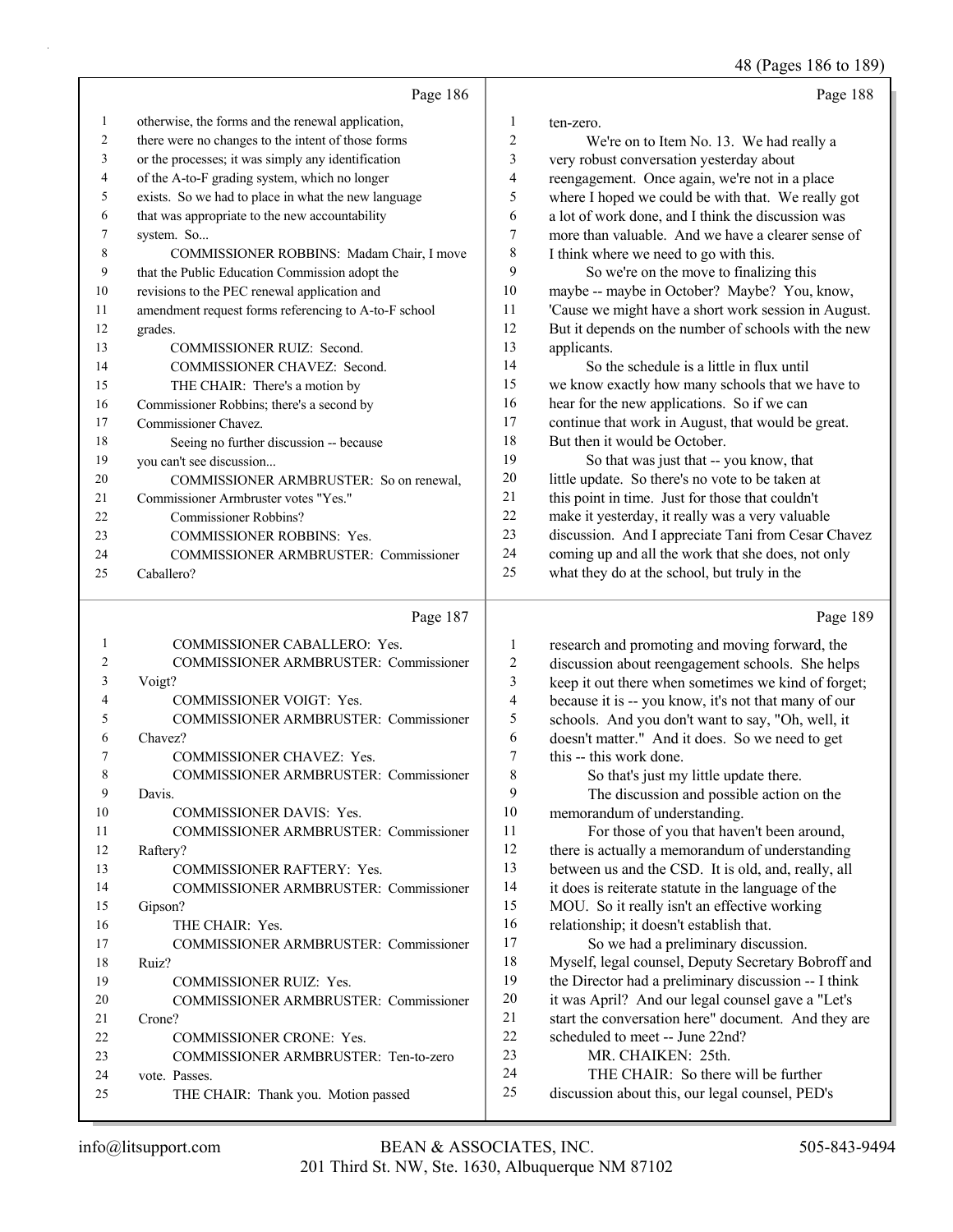49 (Pages 190 to 193)

|                | $12.1$ ages 190 to 1997                           |
|----------------|---------------------------------------------------|
|                | Page 192                                          |
| 1              | ducks in a row. But then the first day of school  |
| 2              | comes, and it's, "What do I do?" And, "I didn't   |
| 3              | know that this was going to happen."              |
| $\overline{4}$ | There's just -- you know, anything can            |
| 5              | happen, as you all know.                          |
| 6              | So what I am proposing is that we set up          |
| 7              | a -- and I've referred to this publicly, but it's |
|                |                                                   |

 probably not a politically correct term -- to set up a "SWAT" team. 10 MS. VOIGT: "SWOT," meaning S-W-O-T;

right? O-T, not A-T.

12 THE CHAIR: So that we have more people that can come in, whenever there's an identified issue in a school, throughout the school year, to say, "Hey, we've got these people here that can come in and can spend a day."

17 And I know the Director and I have spoken. And that's in the budget. But I think we need to amp it up a little bit for the first week of school, minimally, for the new schools that are opening, and say, "Here you go. Here's your guy," or "Here's your gal. And they're yours for the week."

23 This is a no-questions -- no-judgment zone. Thank you. Not a no-question zone. A no-judgment zone. So this isn't they're going to

#### Page 191

Page 190

 legal counsel and the Director will be there to further this conversation. And hopefully, it would be really nice if we could have that MOU in place

5 It would be great if it could be available for the July meeting. But, you know, we weren't originally targeting to have a July meeting. But it really would be great if it could be available for us to agree to in July; but, absolutely, for August. So I think it's really going to -- to help move

12 COMMISSIONER CABALLERO: And, Madam Chair,

for the August meeting.

things forward and clarify a lot.

14 THE CHAIR: It is.

Division and us?

PED.

21 the Division?

is the MOU between PED and us, or --

15 COMMISSIONER CABALLERO: -- or the

22 THE CHAIR: Absolutely, yes. Yeah. So it

 does help to sort of codify, solidify the relationships. And certainly, it'll be in the packet for your perusal before the meeting. Okay?

20 COMMISSIONER CABALLERO: And we mention

17 THE CHAIR: Well, CSD is part of the Division. So the formal agreement is between us and

| 1      | All right. Wow, we're moving on here.                | 1  | rat back, unless there is a health-and-safety        |
|--------|------------------------------------------------------|----|------------------------------------------------------|
| 2      | Discussion and Possible Action for Contract for      | 2  | concern. Then there has to be a call-out.            |
| 3      | Support -- oh, yes, that's mine as well.             | 3  | But this is a person who's going to be               |
| 4      | So we've been talking about this for a               | 4  | there to offer whatever help and support that        |
| 5      | long time. We identify that there are particular     | 5  | individual needs to make sure that that school       |
| 6      | needs that a new head administrator has when they're | 6  | starts off on a good foot.                           |
| 7      | coming into a charter school.                        | 7  | MS. VOIGT: You know, having lived that               |
| 8      | And those are two -- and there's actually            | 8  | that you just spoke of, I think, also -- I think the |
| 9      | two different avenues there. Someone who's           | 9  | first week of school is not a good time for that;    |
| $10\,$ | experienced as a head administrator from a           | 10 | number one, because the principal is going to be     |
| 11     | traditional public school, so that they've got at    | 11 | buried, literally, with lifting off that first       |
| 12     | least the strong administrative background going     | 12 | school year. But I think a good time frame might be  |
| 13     | into what an administrator does, they still need     | 13 | within the first 90 days, you know, depending on     |
| 14     | help in being a mini-superintendent. So that's one   | 14 | what is in place already; because every new charter  |
| 15     | need, not as intense as the need when someone hasn't | 15 | school principal is building the ship while they're  |
| 16     | been a head administrator anywhere and now is a head | 16 | sailing it, really. So -- and a lot of               |
| 17     | administrator at a charter school; because it's a    | 17 | administrators don't know what they don't know in    |
| 18     | double whammy.                                       | 18 | that regards.                                        |
| 19     | "I'm not sure, you know, really, what I'm            | 19 | But I think the first week of school would           |
| 20     | doing here as a head administrator, but I also need  | 20 | not be the most opportune time, having been through  |
| 21     | to conduct myself in many ways as a superintendent," | 21 | that, I think; but within the first 90 days for      |
| 22     | so that there's -- it is a stressful situation. And  | 22 | sure. And then an as-needed, on-call basis to        |
| 23     | if you put that burden additionally on opening up a  | 23 | whatever the liaison or the mentor is going to       |
| 24     | brand new school, that's just one more layer to the  | 24 | provide would be good, just having that open door or |
| 25     | concern, because you can think you've got all your   | 25 | open-phone-call piece. But I think just that first   |
|        |                                                      |    |                                                      |

Page 193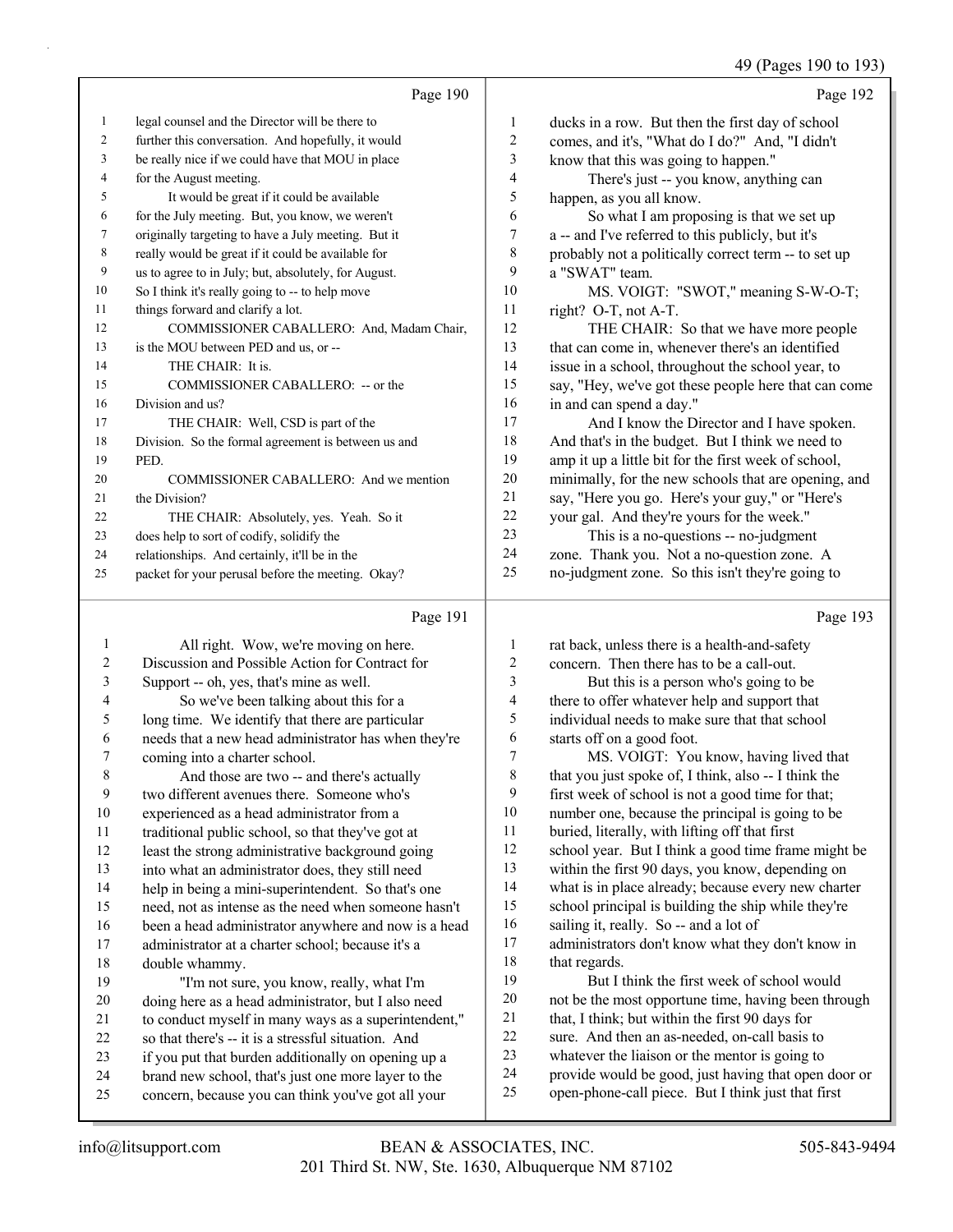50 (Pages 194 to 197)

|    | Page 194                                             |    | Page 196                                             |
|----|------------------------------------------------------|----|------------------------------------------------------|
| 1  | week, it's pretty compacted.                         | 1  | for the school to figure that out.                   |
| 2  | THE CHAIR: And that's part of my concern.            | 2  | But it is -- they are just as that, you              |
| 3  | And I also have a concern, especially with new       | 3  | know, little guardian angel to say, "We're here to   |
| 4  | schools, that if something really goes south and we  | 4  | help."                                               |
| 5  | don't know it, there has to be someone there.        | 5  | MS. VOIGT: I just really think it's                  |
| 6  | MS. VOIGT: I think also we don't want to             | 6  | hovering.                                            |
| 7  | micromanage. If we're hovering over this new         | 7  | THE CHAIR: I think it's up to us to                  |
| 8  | administrator who's really trying to set the culture | 8  | establish that criteria for whoever does it so that  |
| 9  | for his or her school and really trying to be the    | 9  | they're clear that they're not hovering.             |
| 10 | one, that's a really crucial time for a new          | 10 | But I have -- based on especially the                |
| 11 | principal. And I think someone there, you know, in   | 11 | openings this year, I have -- I have serious         |
| 12 | that capacity might be -- it might be a little --    | 12 | concerns with not being around.                      |
| 13 | not necessarily a threat; but I think it's something | 13 | MS. VOIGT: Uh-huh. You know, I think the             |
| 14 | that might not be fully appreciated or -- it might   | 14 | administrators that are choosing to open charter     |
| 15 | not have the intention -- the intention might not be | 15 | schools -- and I know in New Mexico, there's pretty  |
| 16 | taken as it's intended. Do you know what I mean? I   | 16 | strong administrators, because at least 98.9 percent |
| 17 | just think that first week is not a good time.       | 17 | of them are coming from previous administrative      |
| 18 | COMMISSIONER ARMBRUSTER: They might not              | 18 | experiences with traditional public schools.         |
| 19 | know what they don't know.                           | 19 | But -- and the community of charter                  |
| 20 | THE CHAIR: I'm going to reflect back to              | 20 | schools in New Mexico is really strong, and there is |
| 21 | someone I spoke to and had several conversations     | 21 | a lot of collaboration, thanks to the Charter School |
| 22 | with that actually sat -- I don't know if they sat   | 22 | Division and the Public Charter Schools of           |
| 23 | as the charter school director; but they worked for  | 23 | New Mexico, in bringing these folks together to      |
| 24 | the Charter School Division back when there were no  | 24 | share, you know, as either in a critical friends     |
| 25 | State-authorized charters; it was only APS charters. | 25 | group or best practice sessions, and then Luncheon   |
|    |                                                      |    |                                                      |

#### Page 195

|    | Page 195                                             |    | Page 197                                            |
|----|------------------------------------------------------|----|-----------------------------------------------------|
| 1  | So -- but there was a Charter School Division.       | 1  | Learns.                                             |
| 2  | And -- and a number of other people --               | 2  | But I think coming from an authorizer,              |
| 3  | MS. VOIGT: There's only a Charter School             | 3  | okay -- maybe if it's passed off to the Charter     |
| 4  | Division that came with the State-chartered schools. | 4  | School Division as a support model; but coming from |
| 5  | That's when the Charter School Division was created. | 5  | an authorizer, it's going to look like hovering.    |
| 6  | THE CHAIR: They worked for PED, and they             | 6  | And I speak to this as a former charter school      |
| 7  | did the support for charter schools. And it was      | 7  | founder -- the first State charter school in        |
| 8  | APS. This is where the conversation actually         | 8  | New Mexico, having paved the way for a lot of these |
| 9  | started.                                             | 9  | schools to come through. That's how I would see it. |
| 10 | But I'm going to say that from all the new           | 10 | THE CHAIR: But I'm going to say they're             |
| 11 | administrators that I have spoken to, they thought   | 11 | the compliance component. We're not.                |
| 12 | it was -- it would have been a value. Because I      | 12 | MS. VOIGT: Right. Right.                            |
| 13 | want to make it clear we're not looking to           | 13 | THE CHAIR: So you put the Charter School            |
| 14 | micromanage.                                         | 14 | Division in. Now it's a compliance issue.           |
| 15 | MS. VOIGT: Okay. Yeah.                               | 15 | COMMISIONER VOIGT: And that's why it's              |
| 16 | THE CHAIR: This is not a -- this is not              | 16 | [incomprehensible] micro-managing, because it's     |
| 17 | an evaluation.                                       | 17 | compliance.                                         |
| 18 | MS. VOIGT: Right.                                    | 18 | THE CHAIR: But you said you'd prefer to             |
| 19 | THE CHAIR: We are not there to say, "This            | 19 | have the Charter School Division --                 |
| 20 | is what you should do."                              | 20 | MS. VOIGT: That's my schtick, and I'm               |
| 21 | This person is going to be there just to             | 21 | going to stay with it, because I think the first    |
| 22 | say -- just so someone can say, "What should I do?"  | 22 | week is hectic as you-know-what.                    |
| 23 | They're not there to say -- unless it's,             | 23 | THE CHAIR: That's exactly why I'm saying            |
| 24 | once again, a health-and-safety issue, they're not   | 24 | the support needs to be there.                      |
| 25 | there to say, "Don't do it that way." Because it's   | 25 | MS. VOIGT: It shouldn't be there. You               |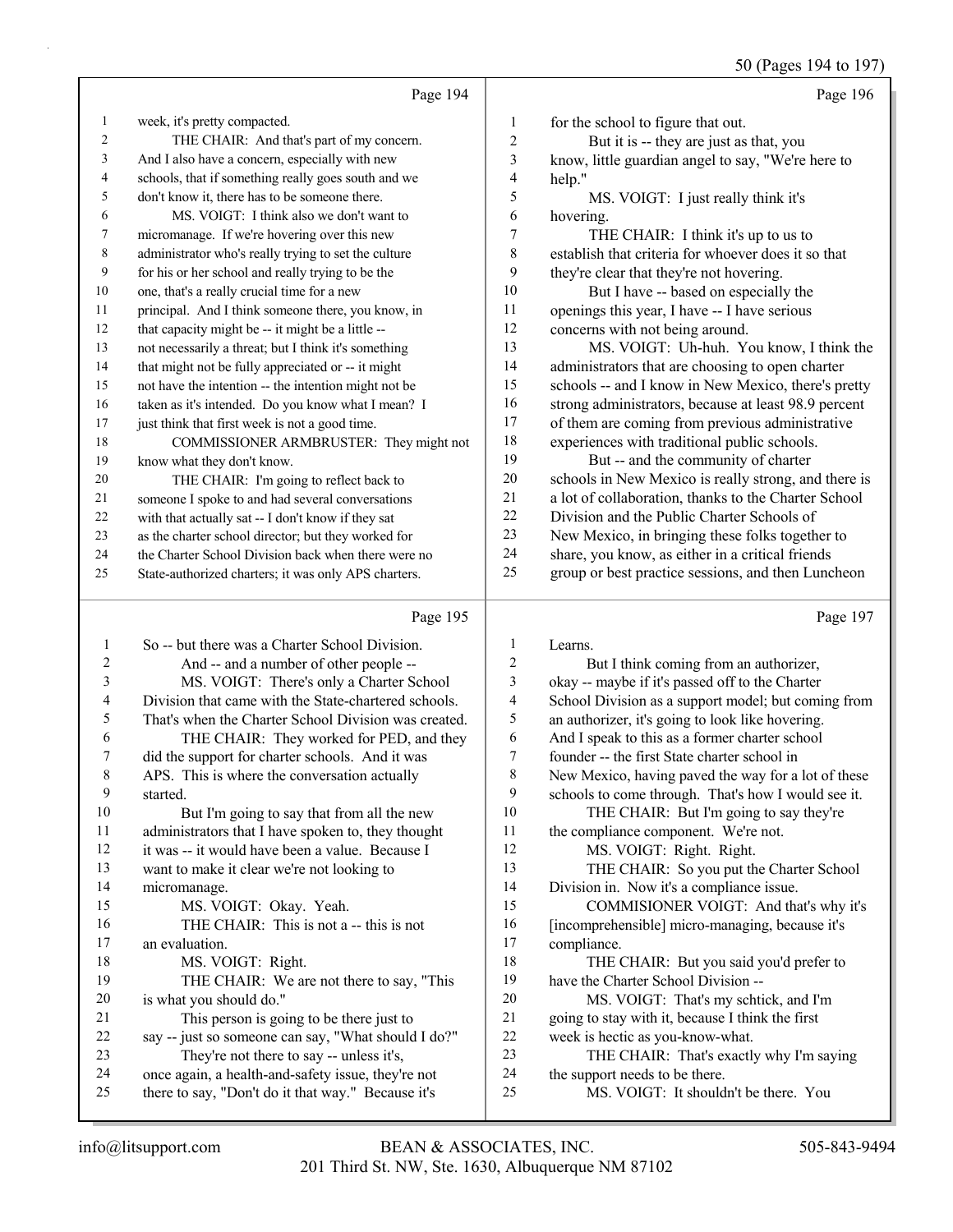# 51 (Pages 198 to 201)

|    | Page 198                                             |    | Page 200                                             |
|----|------------------------------------------------------|----|------------------------------------------------------|
| 1  | have to give the administrator freedom and liberty   | 1  | in the building the first week, further stressing    |
| 2  | to run their school, and learn by doing so is        | 2  | out the principal that's trying to get the school    |
| 3  | important. Learning by doing is really important.    | 3  | off the ground.                                      |
| 4  | COMMISSIONER CABALLERO: Madam Chair, I               | 4  | THE CHAIR: Commissioner Ruiz?                        |
| 5  | think it's a good concept, that I support the idea   | 5  | MS. VOIGT: And that's all I'm going to               |
| 6  | that it should be done. I know I gave to some new    | 6  | say.                                                 |
| 7  | directors during the conferences, "Just make sure    | 7  | COMMISSIONER RUIZ: And I have to say that            |
| 8  | this is what needs to happen. This is what needs to  | 8  | I tend to agree with you. I'll tell you why.         |
| 9  | happen. This is what we look at."                    | 9  | Because I work still in the traditional public       |
| 10 | Some of them knew, and some of them were             | 10 | school. And I'm just saying that for three weeks,    |
| 11 | surprised, like, "Oh, shit."                         | 11 | you -- it's just, like -- like, literally, you see a |
| 12 | (A discussion was held off the record.)              | 12 | flash, a bolt, and that's me. And the principal is   |
| 13 | COMMISSIONER CABALLERO: And so my take is            | 13 | the other flash going the other way.                 |
| 14 | that we provide it somehow -- I'm sorry -- that we   | 14 | It is really, really hectic at the                   |
| 15 | have something that -- that says, "I'm a new         | 15 | beginning.                                           |
| 16 | administrator, upcoming administrator." So this is   | 16 | Maybe an alternative -- and Karyl Ann --             |
| 17 | prior to the first week of opening. Then after the   | 17 | Commissioner Armbruster and I were just discussing   |
| 18 | first week of opening, within the first 90 days is   | 18 | that. Perhaps an alternative to that might be --     |
| 19 | how -- "Now, how do I administer this new school?"   | 19 | because I do think new principals and new charter    |
| 20 | Because there's a bunch of stuff that you need to do | 20 | schools leaders do need some kind of guidance. I     |
| 21 | to open a school.                                    | 21 | don't know how they would take to that because,      |
| 22 | THE CHAIR: Uh-huh.                                   | 22 | honestly, I know how busy it is.                     |
| 23 | COMMISSIONER CABALLERO: That's not the               | 23 | But perhaps there might be a way that                |
| 24 | same as when you already started it.                 | 24 | prior to the opening of that school, you know, or of |
| 25 | THE CHAIR: Right.                                    | 25 | the school year, it's like, "Okay, you know what?    |
|    |                                                      |    |                                                      |

#### $p_{\text{gas}}$  100

|    | rage $199$                                           |    | r age $201$                                          |
|----|------------------------------------------------------|----|------------------------------------------------------|
| 1  | COMMISSIONER CABALLERO: Once you started             | 1  | In one of the trainings that we're doing" --         |
| 2  | it, there's -- make mistakes and learn. But we       | 2  | whatever, however you all determine that --"we're    |
| 3  | could minimize the mistakes, because mistakes are    | 3  | going to spend, you know, three hours. And these     |
| 4  | very costly to the school and children, and have     | 4  | three hours, we're going to go over, you know, these |
| 5  | that available to them, which is -- and taking what  | 5  | are best practices and things that would help you    |
| 6  | you're saying as not hovering and not punitive and   | 6  | with the opening of your new charter, your new       |
| 7  | not, "Okay, I know what they're doing wrong," and    | 7  | school year."                                        |
| 8  | just give that support somehow.                      | 8  | But I have to tell you, I'm -- I tend to             |
| 9  | And so the concept that I'm talking about            | 9  | agree with you. I do not think it would be a good    |
| 10 | is -- I think it's a -- it's a worthwhile concept to | 10 | thing to put somebody right there, because I think   |
| 11 | continue.                                            | 11 | it is -- I'm telling you. Even when I've had like    |
| 12 | MS. VOIGT: I think before the doors open,            | 12 | people interning under me, whew, and they start that |
| 13 | an administrator has to have so much in place, okay? | 13 | day one as just an intern under you, and they're     |
| 14 | That could be happening before the doors open. Once  | 14 | shadowing you, it's great; but it's so hectic.       |
| 15 | those doors open, you have all kinds of organic      | 15 | And $-$                                              |
| 16 | matter running around, you know. And I think it --   | 16 | THE CHAIR: We could say within the first             |
| 17 | to be at a school site within the first week is not  | 17 | 90 days; and -- because we don't know when we're     |
| 18 | a good idea. It's not a good idea. And I'm not       | 18 | going to get this executed. We don't know what.      |
| 19 | going to say do it and let's see what happens;       | 19 | Or we could say within the first 90 days             |
| 20 | because -- and I told you so. But I just know it's   | 20 | and/or up to that head administrator.                |
| 21 | not going to be a good time.                         | 21 | MS. VOIGT: As needed.                                |
| 22 | But if we have a lot of things in place              | 22 | THE CHAIR: They might want to say, "I                |
| 23 | that we think are good practices for that first week | 23 | want someone here tomorrow. I want someone here      |
| 24 | and be proactive with the administrators that way, I | 24 | this week because I'm not sure."                     |
| 25 | think it would be a lot better received than being   | 25 | And someone else might say, "Hey, you know           |
|    |                                                      |    |                                                      |

Page 201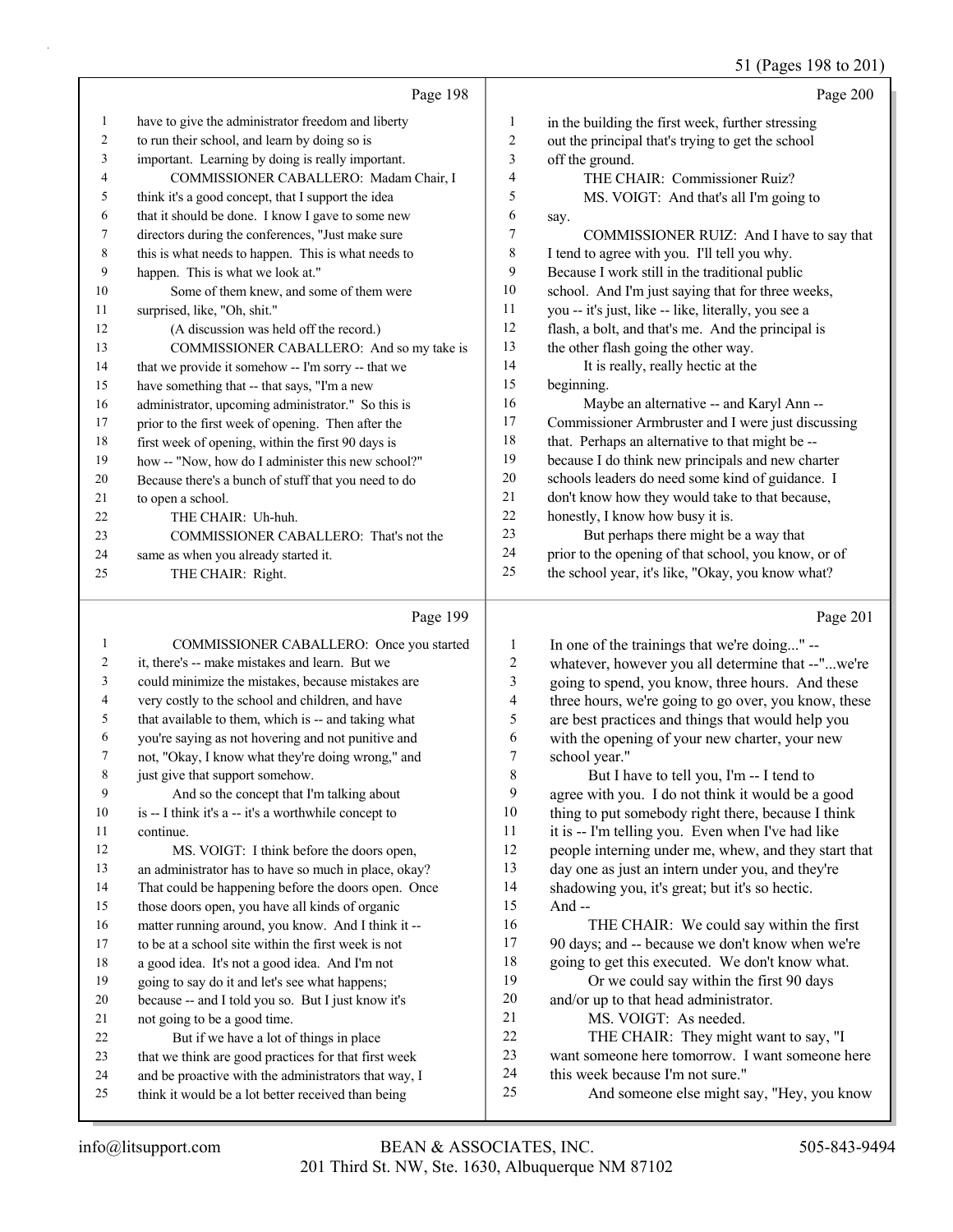52 (Pages 202 to 205)

| $32 \text{ m}$ (1 agos 202 to 20.                    |                         |                                                      |    |
|------------------------------------------------------|-------------------------|------------------------------------------------------|----|
| Page 204                                             |                         | Page 202                                             |    |
| MS. VOIGT: Sure. Yeah.                               | 1                       | what? I think we're better off as a                  | 1  |
| MR. ALAN BRAUER: If we don't have those              | $\overline{2}$          | trial-and-error."                                    | 2  |
| systems in place to react to that, we will never     | $\overline{\mathbf{3}}$ | MS. VOIGT: I think it's better to leave              | 3  |
| have those systems in place.                         | $\overline{4}$          | it flexible like that. Because if you're running --  | 4  |
| MS. VOIGT: You know what, Alan? I'd love             | 5                       | I don't know if there's a boot camp that's going to  | 5  |
| to work with you on that. Let me know how we can     | 6                       | be run for new charter school principals or          | 6  |
| work together. Because having, you know, done that,  | 7                       | whatever. But I think a boot camp is kind of a good  | 7  |
| and during a time in 2007, when there were many      | 8                       | thing, too, to be proactive and operating ahead of   | 8  |
| State charter schools being opened during that time, | 9                       | time, to just say, "Double-check yourself. Are all   | 9  |
| and us forming a dynamic critical friends group      | 10                      | these things in a row," you know?                    | 10 |
| amongst each other and going through those scenarios | 11                      | MR. ALAN BRAUER: Madam Chair, members of             | 11 |
| together within our first school years was really    | 12                      | the Commission, I appreciate this conversation, for  | 12 |
| meaningful. I can share with you some of the things  | 13                      | sure. I think that at this -- the heart and          | 13 |
| we constructed.                                      | 14                      | spirit -- I think I don't hear any arguments around  | 14 |
| MR. ALAN BRAUER: Absolutely.                         | 15                      | how do we support new administrators and new schools | 15 |
| Madam Chair, Commissioners, I don't know -- I know   | 16                      | to start off as fine as they possibly can.           | 16 |
| we're a week away from this conference. On Saturday  | 17                      | I think the devil is in the details, for             | 17 |
| of the conference, we have an 11:30-to-1:00 longer   | 18                      | sure, as we think about what are the different needs | 18 |
| extended period of time for folks to do a            | 19                      | of different leaders. And I think that has to be a   | 19 |
| Professional Learning Community/Critical Friends     | 20                      | relational act with them to kind of figure out that. | 20 |
| Group opportunity. I'm going to set that up during   | 21                      | I'm on board with the -- with -- I don't             | 21 |
| lunch so that at tables, folks can share certain     | 22                      | know if the SWAT -- I'm okay with the SWAT. We       | 22 |
| problems and practice, or get feedback peer-to-peer  | 23                      | could talk about it like an executive -- executive   | 23 |
| from governing council members and head              | 24                      | coach, executive mentor, we could call it.           | 24 |
| administrators and teachers and so forth.            | 25                      | THE CHAIR: We can nuance the name.                   | 25 |
| Page 205                                             |                         | Page 203                                             |    |

#### Page 203  $\parallel$

|    | MR. ALAN BRAUER: We could nuance it and              | 1  | I wonder if we could figure out a way to             |
|----|------------------------------------------------------|----|------------------------------------------------------|
| 2  | make it sound like what it is so that they see that  | 2  | know who are the newbies coming in. I know we know   |
| 3  | this is truly putting their learning and the         | 3  | two of them, Solare and Raíces. We could jump on     |
| 4  | school's success at the heart.                       | 4  | that next week, potentially, and just be smart to    |
| 5  | So I think that there is probably some               | 5  | bring some folks together.                           |
| 6  | type of sweet spot that we can find between --       | 6  | MS. VOIGT: You know what might really be             |
| 7  | before the school year starts. Because as we all     | 7  | a great format for that -- I haven't looked at the   |
| 8  | know, if you don't have the systems in place and you | 8  | agenda for the conference. But if you have that      |
| 9  | don't have somebody who both, like, can do it from   | 9  | time block set aside already for small PLC sharing,  |
| 10 | the support and compliance that the Charter School   | 10 | if you have a tables and you put the topic, and then |
| 11 | Division does, as well as the authorizing body does, | 11 | whoever wants to go to that table, and they just sit |
| 12 | having a separate person as a peer, as an executive  | 12 | there and share or whatever, something like that     |
| 13 | leader, that's another area that could put -- could  | 13 | would be great. Then you could get it all done real  |
| 14 | support and put pressure on ensuring that the school | 14 | quickly, and people self-determine where they want   |
| 15 | is open.                                             | 15 | to do their stuff.                                   |
| 16 | And so that could very well happen maybe a           | 16 | And if you'd like, I would be willing to             |
| 17 | week before school starts. You just sit down. I'm    | 17 | facilitate one of those.                             |
| 18 | envisioning an executive leader sitting down with me | 18 | MR. ALAN BRAUER: Great. Thank you.                   |
| 19 | and just kind of going through, "What are all the    | 19 | THE CHAIR: Because I think -- I think                |
| 20 | systems you have?" "What's your -- what's going to   | 20 | there's also a possibility, where if we can get      |
| 21 | happen when you have your first fire alarm pulled    | 21 | these regional teams together so that, you know,     |
| 22 | that first day," or, "What are you going to do       | 22 | they don't necessarily always have to be there, but  |
| 23 | with" -- you know, "How are you going to react," and | 23 | they're at least on call -- but we'll also have to   |
| 24 | kind of go through some of the hypothetical things   | 24 | set some kind of guidelines as to how much time      |
| 25 | that we all know happens.                            | 25 | schools can actually -- you know, you're not 24/7;   |
|    |                                                      |    |                                                      |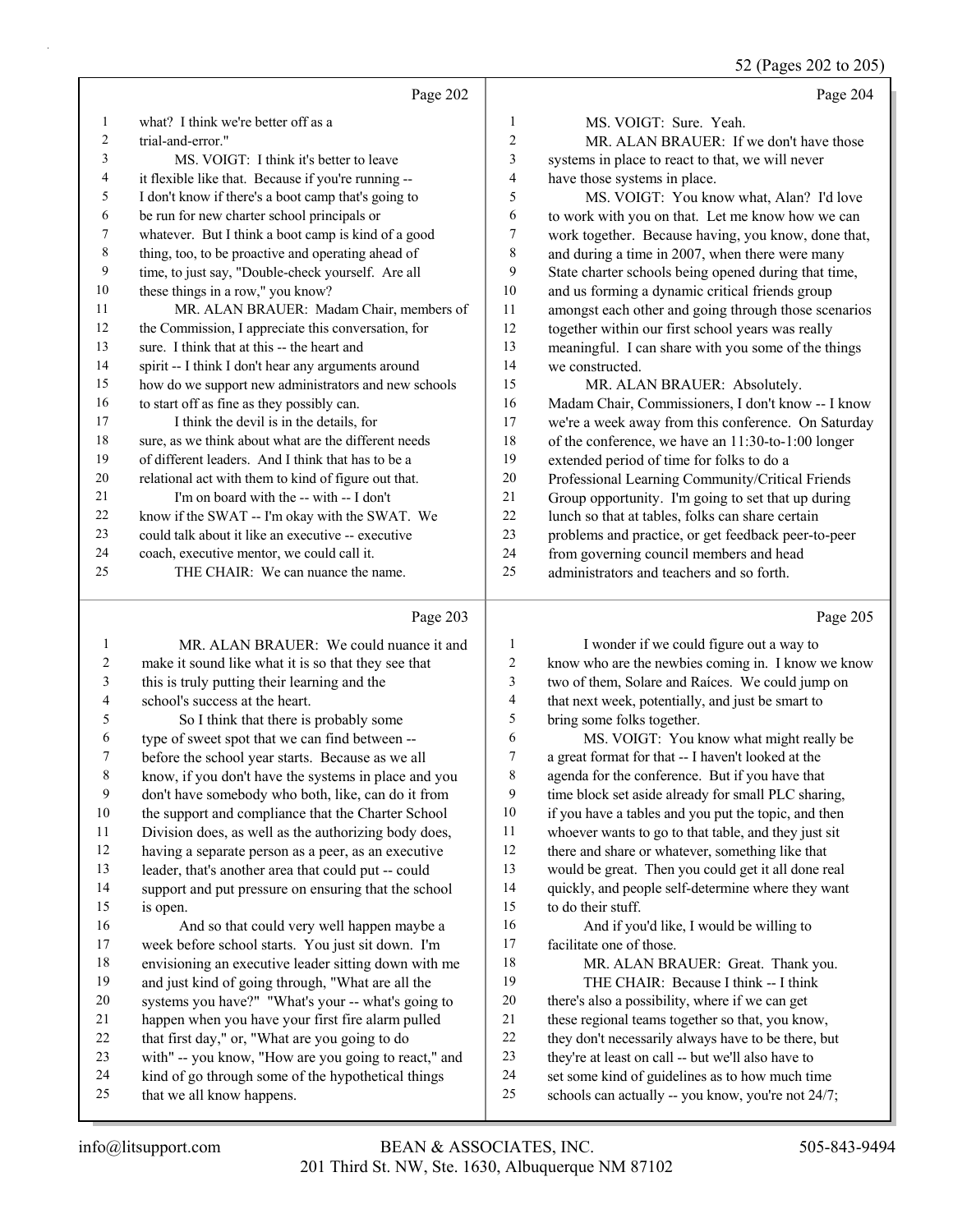## 53 (Pages 206 to 209)

|    | Page 206                                            |    | Page 208                                             |
|----|-----------------------------------------------------|----|------------------------------------------------------|
| 1  | because there's only a finite amount of money that  | 1  | slight tag-on. When we're having the Special Ed      |
| 2  | we're going to pay these folks.                     | 2  | Division talk to Alma, which we had set up, right,   |
| 3  | So that schools need to know that, you              | 3  | that they're going to go and look and --             |
| 4  | know. You can't just keep calling these people and  | 4  | THE CHAIR: We said if they felt it                   |
| 5  | they're at your disposal whenever, that we'll have  | 5  | appropriate.                                         |
| 6  | to place those parameters around what that looks    | 6  | COMMISSIONER ARMBRUSTER: If they're going            |
| 7  | like, and probably less time as the year goes on,   | 7  | to Las Cruces, I think that a lot of people in       |
| 8  | you know. So we can work that out.                  | 8  | Las Cruces, including Las Cruces Public Schools      |
| 9  | Commissioner Armbruster?                            | 9  | possibly would be -- it would be advantageous to     |
| 10 | COMMISSIONER ARMBRUSTER: Yeah. I think              | 10 | share those resources. One school needs to have      |
| 11 | that's a terrific idea. I am not volunteering       | 11 | them, real particular things. But honestly, some of  |
| 12 | because I don't know anything about administration. | 12 | the things they were talking about, I had never even |
| 13 | So let me just get myself out of there and throw    | 13 | heard about.                                         |
| 14 | some more on them.                                  | 14 | So I'm not sure that everybody's even                |
| 15 | But I think, you know, I remember having            | 15 | doing that. But once we send a group down or to      |
| 16 | Harry Wong's First Day of School. I thought, "Oh,   | 16 | Albuquerque, or wherever we're sending them, maybe   |
| 17 | my God, thank goodness," because I would never have | 17 | we can expand it so that more than one school or two |
| 18 | thought, "Greet each child." I just wouldn't think  | 18 | schools are getting that information; because I      |
| 19 | about that.                                         | 19 | don't think that you can ever have too much          |
| 20 | So I think if there were a first day of             | 20 | information.                                         |
| 21 | school for administrators, whether that's a new     | 21 | THE CHAIR: I think we're talking two                 |
| 22 | administrator who's never been at a charter         | 22 | different things.                                    |
| 23 | school -- they are different in different ways,     | 23 | COMMISSIOENR CABALLERO: Are you talking              |
| 24 | because you have more responsibilities -- or just   | 24 | about the --                                         |
| 25 | a -- or a brand new school person doing that.       | 25 | COMMISSIONER ARMBRUSTER: I'm talking                 |
|    | Page 207                                            |    | Page 209                                             |

|    | I can say that in parts of our state, that           | 1              | about the mentor.                                    |
|----|------------------------------------------------------|----------------|------------------------------------------------------|
| 2  | probably would have been quite helpful. And rather   | 2              | THE CHAIR: But that's not necessarily                |
| 3  | than new administrators struggling, they would have  | 3              | the -- that's not necessarily coming out of the      |
| 4  | had nowhere to go; because in the end, you know      | $\overline{4}$ | bureaus that are here.                               |
| 5  | what? It's our time that's taken up, but not         | 5              | COMMISSIONER CABALLERO: I think we need              |
| 6  | helping them on the front end. So I would like to    | 6              | to stay on point.                                    |
| 7  | see that.                                            | 7              | THE CHAIR: That's not what we're                     |
| 8  | Another thing I had written down was --              | 8              | talking -- we're talking about --                    |
| 9  | again, I don't know whether it's the CSD's           | 9              | COMMISSIONER ARMBRUSTER: Right. But                  |
| 10 | responsibility or someone -- Pattie, maybe you have  | 10             | outsiders. They could be outsiders, but they could   |
| 11 | someone in mind who could tag onto the end of the    | 11             | be attached to something. Because one of the things  |
| 12 | last CSD learning, you know, a training that they    | 12             | Glenna, I thought, was saying -- thank you for       |
| 13 | have. So assuming that they would all make it, just  | 13             | saying -- is that sometimes the first day -- and     |
| 14 | to say, "Hey. Here's something much like the Harry   | 14             | Trish was saying the same thing -- is like unh-unh,  |
| 15 | Wong thing, pass it out. These are things that you   | 15             | you can't do that.                                   |
| 16 | might want to think about. Or pass on to the person  | 16             | If it was the Harry Wong type of thing               |
| 17 | you are wanting to hire.                             | 17             | that was attached to something, no matter who said   |
| 18 | Because then you are kind of doing what              | 18             | it -- it doesn't have to be CSD; it should be        |
| 19 | Pattie was talking about, Commissioner Voigt, except | 19             | someone who really knows about administering charter |
| 20 | not micromanaging, because that person wouldn't be   | 20             | schools -- that that could be attached to that so    |
| 21 | there. But at least you have some idea what to do.   | 21             | they would have that little heads-up. I'm sorry.     |
| 22 | Because I think that some of these people            | 22             | THE CHAIR: I'm lost. I'm sorry. I'm                  |
| 23 | that we've been talking about don't have any idea    | 23             | lost.                                                |
| 24 | what to do; and I can understand why they wouldn't.  | 24             | COMMISSIONER CABALLERO: I agree that                 |
| 25 | This is not a condemnation in any sense, just a      | 25             | there's a lot of information.                        |
|    |                                                      |                |                                                      |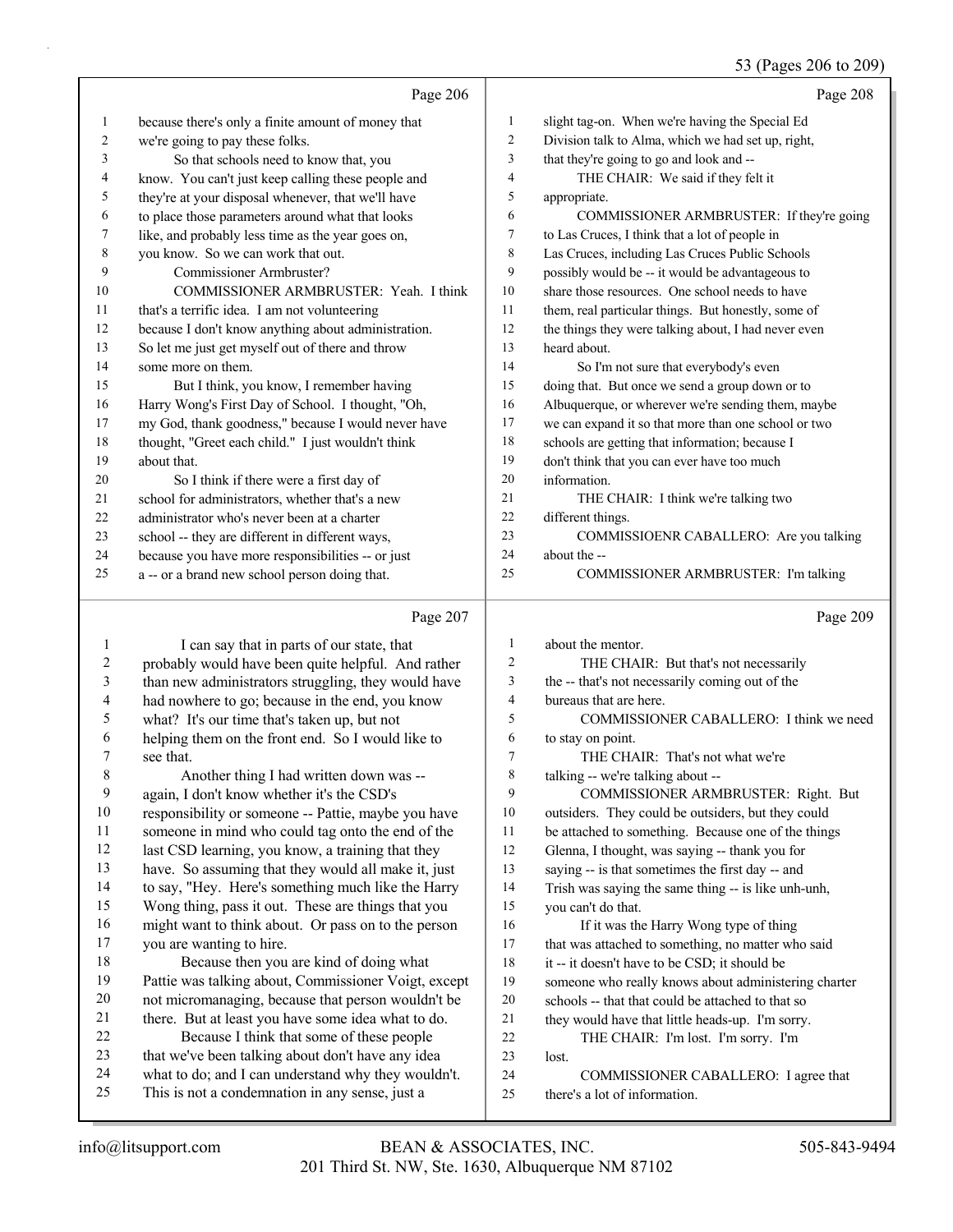|                |                                                      |                  | 54 (Pages 210 to 213)                                |
|----------------|------------------------------------------------------|------------------|------------------------------------------------------|
|                | Page 210                                             |                  | Page 212                                             |
| -1             | THE CHAIR: I'm just owning it. I'm just              | 1                | charter school principals.                           |
| $\overline{c}$ | owning it.                                           | $\overline{c}$   | MR. ALAN BRAUER: Madam Chair,                        |
| 3              | COMMISSIONER CABALLERO: There is a lot of            | 3                | Commissioners, one -- I don't want to belabor this   |
| 4              | information in the area of special ed. And,          | 4                | any more than we need to. You just jarred something  |
| 5              | certainly, new -- new directors of charter schools   | 5                | for me, Commissioner Voigt. I do think that there    |
| 6              | should be aware or have a checklist, if nothing      | 6                | is the -- there is the mentorship between a          |
| 7              | else.                                                | $\boldsymbol{7}$ | school -- a new school leader and the mentor. And    |
| 8              | COMMISSIONER ARMBRUSTER: I would think               | 8                | then there's an opportunity potentially for us to    |
| 9              | SO.                                                  | 9                | think about how do we create our own in-shop kind of |
| 10             | COMMISSIONER CABALLERO: If I were a new              | 10               | Principals Pursuing Excellence model that we could   |
| 11             | administrator, I certainly would have missed half    | 11               | use, as you just mentioned.                          |
| 12             | the requirements. It's a lot. It's a lot.            | 12               | There should be an opportunity to make               |
| 13             | THE CHAIR: And I think part of that core             | 13               | this relational, too, so that it's not just mentor   |
| 14             | of the teams that are created, that that's part of   | 14               | to school leader, but also bringing the mentors and  |
| 15             | the skill set, that you need someone who can go in   | 15               | the school leaders together over the course of time. |
| 16             | and offer that help for special ed if that's what it | 16               | And, again, this is in the vacuum of budgeting and   |
| 17             | is, someone who can help with finances, someone who  | 17               | that sort of thing.                                  |
| 18             | can help with just general operational               | 18               | But if we want to think about that, I                |
| 19             | administrative issues, so that there's -- you know,  | 19               | wonder if maybe we have like a smaller step back     |
| 20             | there's a core of people that can be sent out,       | 20               | throughout the year, periodically, maybe three times |
| 21             | depending on what the need is.                       | 21               | a year with the new school leaders; because I think  |
| 22             | COMMISSIONER CABALLERO: Right.                       | 22               | what I'm hearing is that we want to do something     |
| 23             | THE CHAIR: Or just a call; so that it's              | 23               | different than what we have done before, is there    |
| 24             | not a call to an official phone number. It's a call  | 24               | hasn't really been, like, a protocol. So now let's   |
| 25             | to, you know, someone's private number, that -- you  | 25               | create that.                                         |
|                | Page 211                                             |                  | Page 213                                             |
| $\mathbf{1}$   | know, so that there's that less onus that's on       | 1                | And we can bring -- we can do a -- we can            |
| 2              | there.                                               | $\boldsymbol{2}$ | do the individual elbow-to-elbow work at schools     |
| 3              | COMMISSIONER CABALLERO: Or at least, "We             | 3                | with the leader and the mentor, and then we could    |
| 4              | set up our systems. Can you come out to see if I'm   | 4                | also bring more formalized kind of training, you     |
| 5              | in compliance?" I mean, that's -- that's half the    | 5                | know, maybe beginning-of-the-year, midyear,          |
| 6              | battle.                                              | 6                | end-of-the-year kind of way to bring people          |
| 7              | THE CHAIR: There's a lot of people out               | 7                | together.                                            |
| 8              | there that have exited out of Principals Pursuing    | $\,8\,$          | Anyway, I think we have a lot of different           |
| 9              | Excellence, retired financial people, that there's   | 9                | opportunities we can build that kind of thing.       |
| 10             | just this -- there's a wealth of support and help    | 10               | THE CHAIR: So it's going to be a simple              |
| 11             | and knowledge out there. And they may not want to    | 11               | motion; because I think it can be fluid enough that  |
| 12             | work full-time.                                      | 12               | we can figure out what it's going to look like, but  |
| 13             | MS. VOIGT: So in 2009, I think it was,               | 13               | that we need to move forward on getting some         |
| 14             | Dr. Linda Paul created this great group called       | 14               | contract work done. And the particulars of exactly   |
| 15             | Charter Leaders something-or-other. And many of the  | 15               | how it's going to look like, that can be figured out |
| 16             | charter school principals that are here now, and     | 16               | once we have the folks that we can contract with.    |
| 17             | myself, we were in this group. It was great          | 17               | MS. VOIGT: Okay. I'll make that motion               |
| 18             | learning. It was better than my master's degree.     | 18               | if we're ready.                                      |
| 19             | It was all shared work by charter school leaders.    | 19               | THE CHAIR: Sure.                                     |
| 20             | If there's something that we can do to               | $20\,$           | MS. VOIGT: I move that the Public                    |
| 21             | bring in experience and local wisdom from what we    | 21               | Education Commission direct its staff at Charter     |
| 22             | have in our communities to help with these -- with   | $22\,$           | School Division to contract with an entity or        |
| 23             | our new charter administrators, I think that would   | 23               | entities to mentor or provide support to new schools |
| 24             | be one of the best practices we could do is utilize  | 24               | and new head administrators in compliance with the   |

 our local wisdom that we already have with our State New Mexico Procurement Code.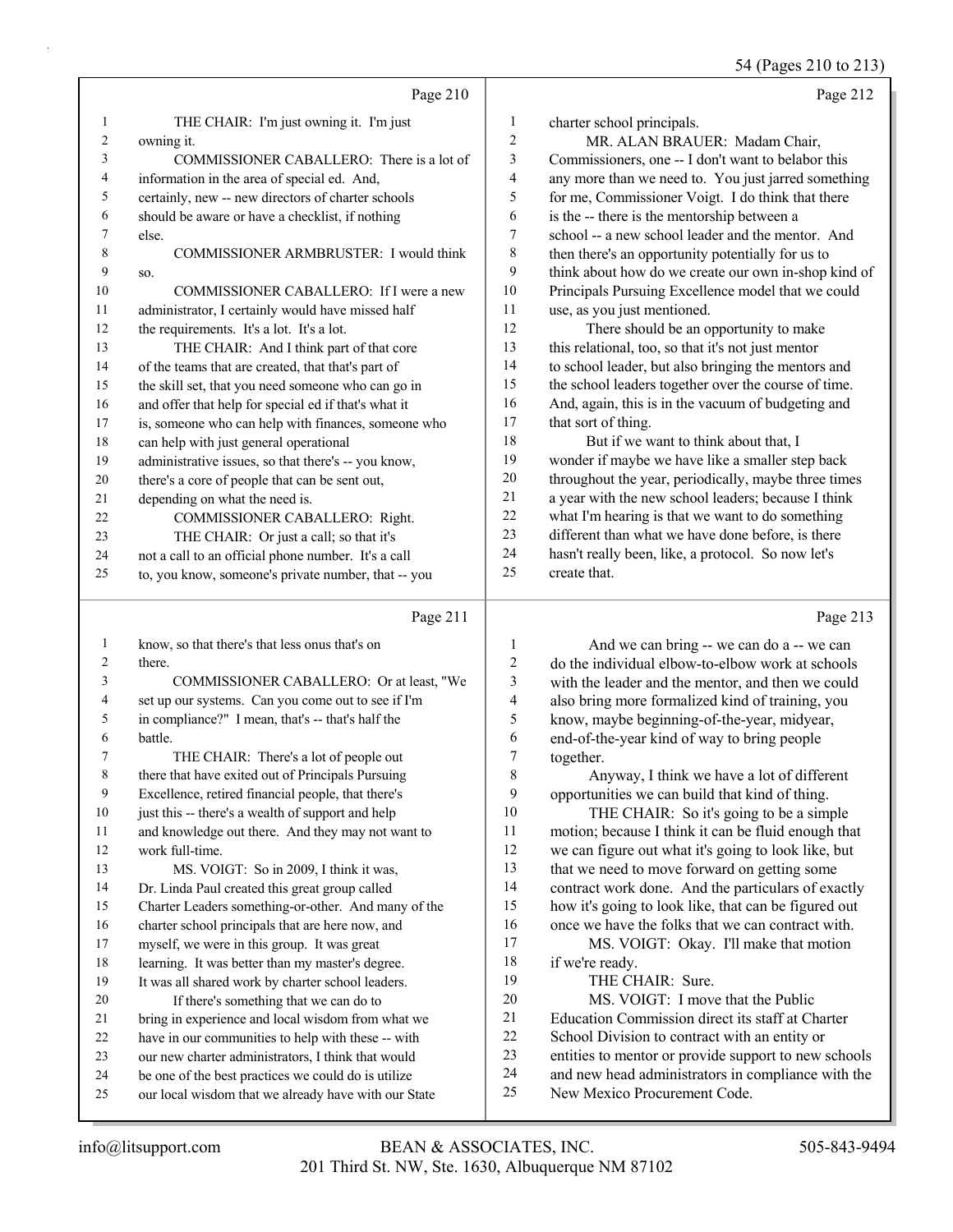55 (Pages 214 to 217)

|    |                                              |    | $55 \text{ (1450)}$ 21 $\text{10}$ 21 $\text{1}$   |
|----|----------------------------------------------|----|----------------------------------------------------|
|    | Page 214                                     |    | Page 216                                           |
|    | THE CHAIR: I'll second it.                   | 1  | But the next LESC is in Santa Teresa. So           |
| 2  | There's a motion by Commissioner Voigt, a    | 2  | how fortuitous. So it's -- it's nice that once     |
| 3  | second by Commissioner Gipson.               | 3  | again, it's close to home. So I will be there.     |
| 4  | No further discussion?                       | 4  | We -- I'm trying to think -- we're all             |
| 5  | (No response.)                               | 5  | going, or many of us will be there next week. I    |
| 6  | THE CHAIR: Roll call, please.                | 6  | don't think we had any other events in between.    |
|    | <b>COMMISSIONER ARMBRUSTER: Commissioner</b> | 7  | No, no.                                            |
| 8  | Voigt?                                       | 8  | I want to -- I guess I'll extend a                 |
| 9  | <b>COMMISSIONER VOIGT: Yes.</b>              | 9  | thank-you to the School Boards Association for the |
| 10 | <b>COMMISSIONER ARMBRUSTER: Commissioner</b> | 10 | invitation to the Law Conference; but,             |
| 11 | Ruiz?                                        | 11 | unfortunately, it's going on now, so we are        |
| 12 | <b>COMMISSIONER RUIZ: Yes.</b>               | 12 | obviously unable to attend.                        |
| 13 | <b>COMMISSIONER ARMBRUSTER: Commissioner</b> | 13 | So we thank them. And I guess he's not             |
| 14 | Davis?                                       | 14 | here; so -- anyway, next up is -- actually, Matt,  |
| 15 | <b>COMMISSIONER DAVIS: Yes.</b>              | 15 | you didn't get put on the agenda.                  |
| 16 | <b>COMMISSIONER ARMBRUSTER: Commissioner</b> | 16 | MR. MATT PAHL: 16-B.                               |
| 17 | Raftery?                                     | 17 | MS. KAREN WOERNER: Yeah, 16-B.                     |
| 18 | <b>COMMISSIONER RAFTERY: Yes.</b>            | 18 | THE CHAIR: Oh, I'm sorry. I'm looking at           |
| 19 | <b>COMMISSIONER ARMBRUSTER: Commissioner</b> | 19 | my motions; I'm not looking at the agenda. We're   |
| 20 | Crone?                                       | 20 | not approving anything. I don't see Matt there.    |
| 21 | <b>COMMISSIONER CRONE: Yes.</b>              | 21 | MR. MATT PAHL: I hope that's not wishful           |
| 22 | <b>COMMISSIONER ARMBRUSTER: Commissioner</b> | 22 | thinking, Madam Chair.                             |
| 23 | Chavez?                                      | 23 | Just a quick update from us; I always try          |
| 24 | <b>COMMISSIONER CHAVEZ: Yes.</b>             | 24 | and keep them quick. July 1st through the 3rd is   |
| 25 | <b>COMMISSIONER ARMBRUSTER: Commissioner</b> | 25 | the National Alliance for Public Charter Schools   |
|    |                                              |    |                                                    |

Page 215

| 1              | Robbins?                                           |
|----------------|----------------------------------------------------|
| $\overline{c}$ | <b>COMMISSIONER ROBBINS: Yes.</b>                  |
| 3              | COMMISSIONER ARMBRUSTER: Commissioner              |
| 4              | Armbruster votes "Yes."                            |
| 5              | Commissioner Gipson?                               |
| 6              | THE CHAIR: Yes.                                    |
| 7              | COMMISSIONER ARMBRUSTER: Commissioner              |
| 8              | Caballero?                                         |
| 9              | COMMISSIONER CABALLERO: Yes.                       |
| 10             | COMMISSIONER ARMBRUSTER: Ten-to-zero               |
| 11             | vote.                                              |
| 12             | THE CHAIR: Motion passes, ten-zero.                |
| 13             | Thank you.                                         |
| 14             | I'll make myself short. Besides just a             |
| 15             | ton of phone calls, I appreciate all the work that |
| 16             | the Director has been doing in terms of trying to  |
| 17             | get us straight with Illuminate. And that's a      |
| 18             | conversation that will continue to move forward.   |
| 19             | I did not attend the last -- the                   |
| 20             | first-of-the-year LESC. I had anticipated going,   |
| 2.1            | particularly because it was -- Senator Pinto's     |
| 22.            | services were that day as well. So I was sorry I   |
| 23             | missed that. But my HVAC system decided that it's  |
| 24             | not doing well. So I had to do some triage; so I   |
| 25             | couldn't make it.                                  |
|                |                                                    |

Page 217

| 1              | conference in Las Vegas. There's still time to       |
|----------------|------------------------------------------------------|
| 2              | register. Las Vegas is a quick flight. I had         |
| 3              | mentioned that the last couple of times. I'm sure    |
| $\overline{4}$ | you've gotten some notices; but --                   |
| 5              | THE CHAIR: I think it's probably                     |
| 6              | unfortunately too late for us to make those          |
| 7              | travel -- we wouldn't be able to get the             |
| 8              | reimbursement.                                       |
| 9              | And it was unfortunate, because they had a           |
| 10             | great strand, and I didn't know it until too late,   |
| 11             | on governance, I thought. So it would have been,     |
| 12             | you know -- yeah.                                    |
| 13             | MR. MATT PAHL: Yeah. Sorry it's coming               |
| 14             | from us late. But -- but, yeah. I'm sure -- I        |
| 15             | don't know. There's a lot of e-mails going out       |
| 16             | around this; so -- the other thing I just want to    |
| 17             | spend a little bit of time on is around facilities.  |
| 18             | First is a thank-you to the Commission,              |
| 19             | because I just see there's an understanding from you |
| 20             | all that this thing -- it just doesn't work out.     |
| 21             | There's no way to systematize this, because every    |
| 22             | property is different. There are steps we all can    |
| 23             | take to maybe make it a little more systematized.    |
| 24             | But I hear that from the Commission when             |
| 25             | these things pop up. I heard it today at the Altura  |
|                |                                                      |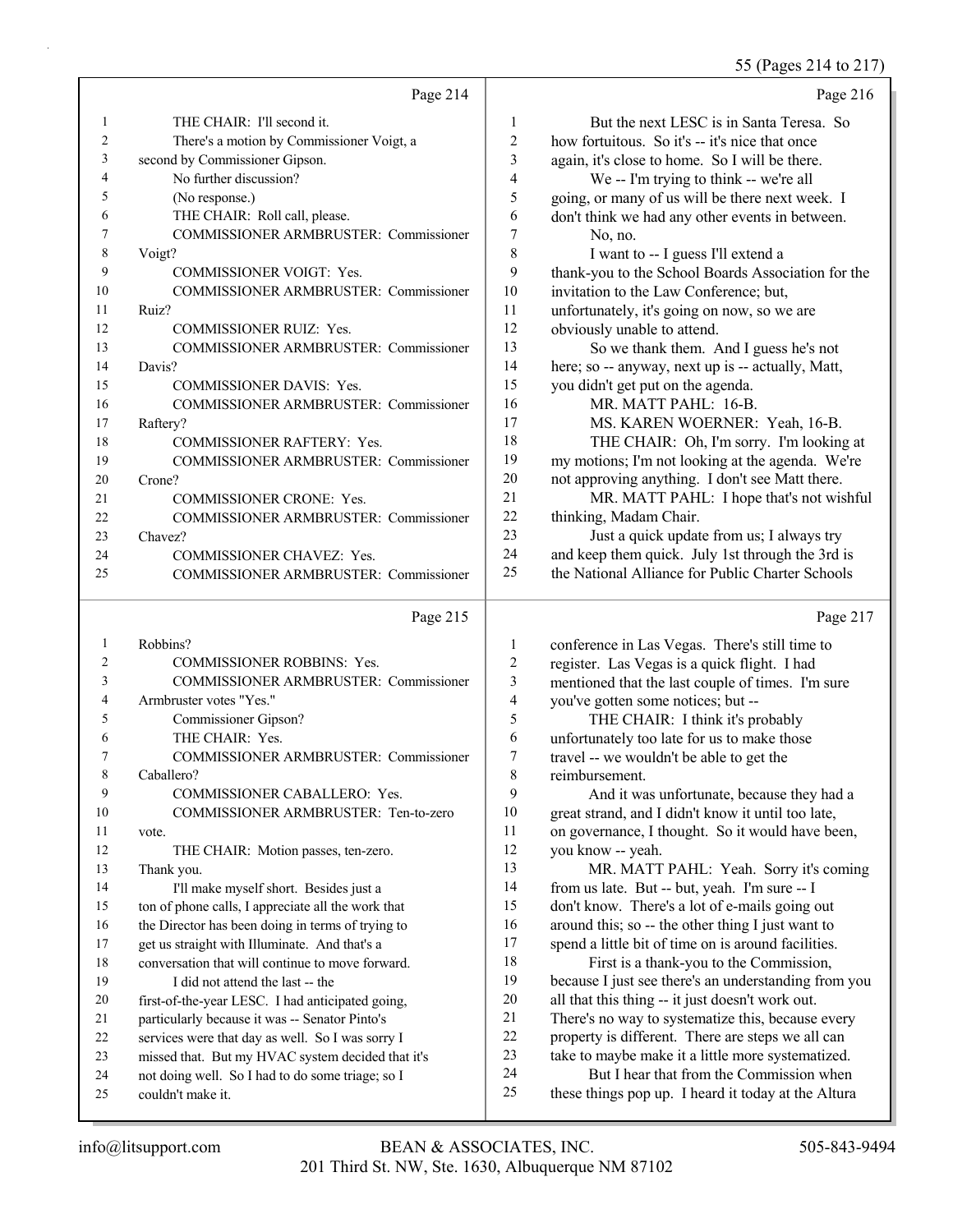#### 56 (Pages 218 to 221)

Page 218 hearing. I heard it yesterday from the work session when we talked about this additional thing in Albuquerque, that now most schools, if they're building, are going to have to go through. 5 So I appreciate that. And I wanted to alert you of something that could be happening as early as July, which is the new lease assistance decision from PSCOC. They have been true to their word. They have been going to charter schools for the last year -- I think they did two rounds -- to measure square feet. 12 They are choosing to take a very conservative read on the legal language that instructional space is all that they will fund. Instructional space, to them, is only classrooms; not hallways, not bathrooms, not office space. And so we will find that most of our charter schools will experience a cut under that scenario. 19 There is a chance that something called "tare" can be added onto this. And that, to us, is very important. I believe that it is up to us -- our bill this last year on facilities, it didn't get 23 too far but was well-received -- did change that<br>24 language So we're not talking just about language. So we're not talking just about instructional; but tare provides for an additional Page 219 percentage of square footage on top of what they Page 220 1 Through the conversations we've had, we've also run into some other issues that I want to highlight for you. 4 One is a -- nothing that has been decided yet, but there seems to be a direction of not allowing for land leases to be covered by lease assistance. 8 THE CHAIR: Right. We've actually got that communication, that it won't be. Yeah. 10 COMMISSIONER ROBBINS: If I could modify that, that was a vote that was taken back in May to not allow land leases. However, because of feedback and things, the subcommittee -- I forget what the initials for the other subcommittee is, Finance or something like that -- they've agreed to revisit it to come up with what's reasonable. And when we were looking at it in May, there was one school that had something like 30 or 40 acres that they were leasing -- 20 THE CHAIR: Right. 21 COMMISSIONER ROBBINS: -- which seemed prohibitive, which, you know, the largest high schools are only about 60 acres; that's with 2,000, 2,500 students. 25 So to be leasing that many acres when you Page 221 don't have these big sports complexes and things

| 1  | percentage of square footage on top of what they     | 1           | don't have these big sports complexes and things     |
|----|------------------------------------------------------|-------------|------------------------------------------------------|
| 2  | would measure for just instructional.                | 2           | like that and athletic fields and things like that   |
| 3  | It's really important to our schools that            | 3           | seemed to be excessive. And that was causing the     |
| 4  | we get tare that's commensurate with the standards   | 4           | average cap to bump up by almost 70 percent. If you  |
| 5  | that are applied to all other public schools. I      | 5           | took that one out, it was causing the cap to go up   |
| 6  | know they're working on that now; but I think the    | 6           | very high on what they would allow.                  |
| 7  | tare rate they're considering is anywhere between 20 | $\tau$      | They are going to go back, the                       |
| 8  | and 30 percent.                                      | $\,$ 8 $\,$ | subcommittee, and look at what is reasonable in      |
| 9  | So if a school gets 30,000 square feet,              | 9           | terms of land leases and bring that back to the      |
| 10 | whatever it is -- I'm making up that number; I don't | 10          | PSCOC so that it won't necessarily be totally        |
| 11 | know if that's real -- we would expect to see        | 11          | eliminated.                                          |
| 12 | 20 percent on top of that. We're entering fair       | 12          | MR. MATT PAHL: Yeah. And, Commissioner               |
| 13 | territory there, where schools can actually, you     | 13          | Robbins and Madam Chair, a lot of that -- you        |
| 14 | know, maybe have that money used to pay for their -- | 14          | present an example that I think would not be         |
| 15 | their lease.                                         | 15          | reasonable. A -- an issue -- and this is not a PEC   |
| 16 | So I see that as a heads-up. I know that             | 16          | school, so I'll mention it by name. It's Mosaic      |
| 17 | Commissioner Robbins is the -- the guy for the PEC   | 17          | Academy up in Aztec. They just happened to have a    |
| 18 | on PSCOC, and I know that he's well aware of these   | 18          | land lease, and they leased with somebody else for   |
| 19 | issues. I'm just not sure, you know, if the whole    | 19          | their portables. They were going to -- under the     |
| 20 | Commission knows. So just wanted to make sure        | 20          | previous agreed-upon rule -- or decision from the    |
| 21 | that's there.                                        | 21          | PSCOC, they wouldn't get any lease assistance just   |
| 22 | Obviously, significant budget pressure as            | 22          | for the land that their portables are sitting on.    |
| 23 | a result of these cuts. And to be clear, not every   | 23          | This is the kind of thing that I think the           |
| 24 | school gets cuts. Some are actually going to see     | 24          | PSCOC is interested in fixing. Portables cannot      |
| 25 | some increases.                                      | 25          | float in the air and have students attend classes in |
|    |                                                      |             |                                                      |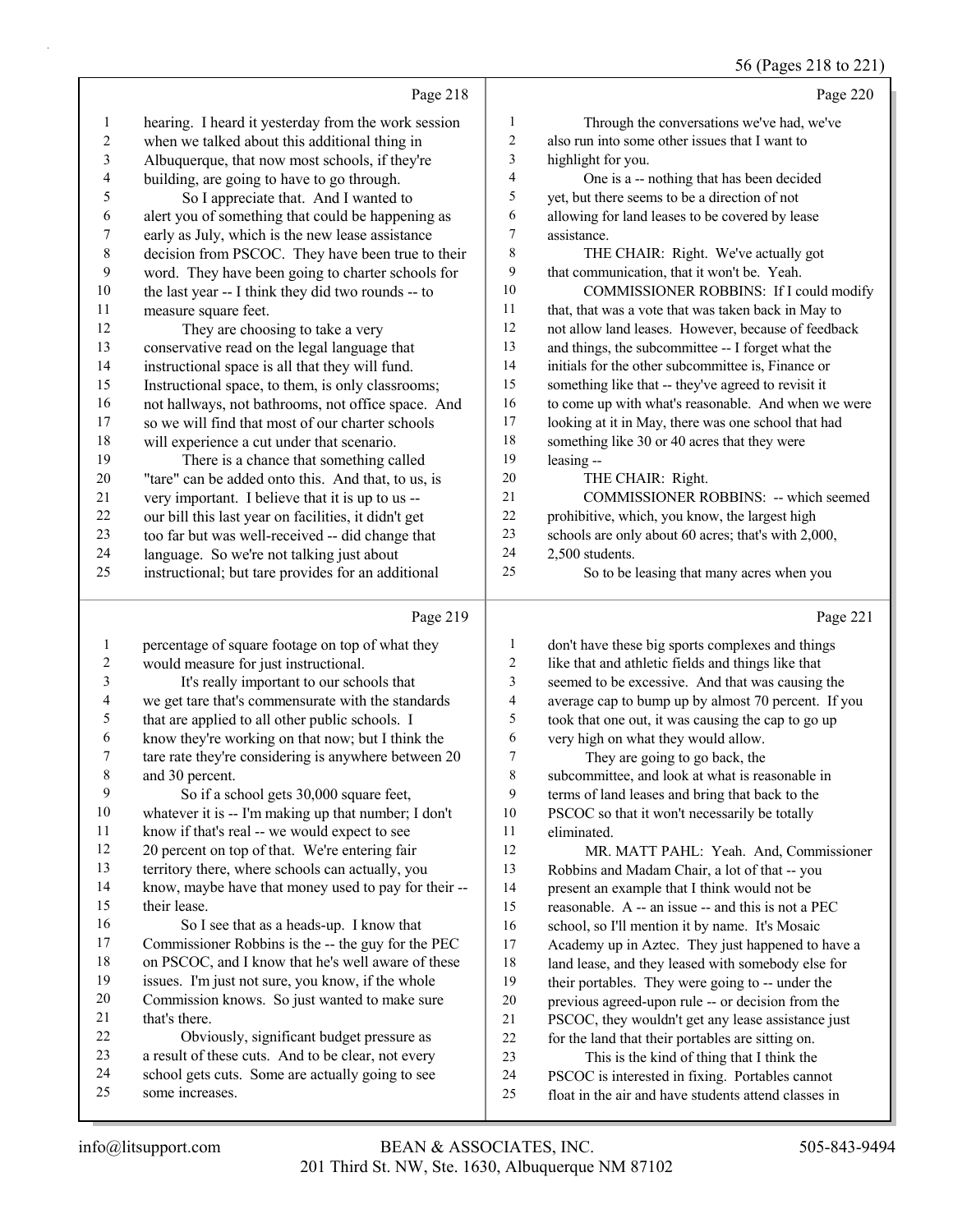#### $(D_{\text{area}} 222$

|                          |                                                        |                  | $31$ (rages 222 to 223                               |
|--------------------------|--------------------------------------------------------|------------------|------------------------------------------------------|
|                          | Page 222                                               |                  | Page 224                                             |
| $\mathbf{1}$             | them; so that -- that's the thing that we're looking   | 1                | family. But many others, we'll want to share with    |
| $\overline{c}$           | at right now. And I think it highlights the fact       | 2                | you all. Of course if you have ideas for some        |
| $\sqrt{3}$               | that even though the PSFA has been going into          | 3                | questions that we can add to that survey that would  |
| $\overline{4}$           | charter schools quite a bit over the last year,        | 4                | be useful to you all, bring those up either now, or  |
| 5                        | there's still more to learn. And these facility        | 5                | always e-mail me or call me; or through Alan, I'd be |
| 6                        | issues are really big, and they're compounded by the   | 6                | happy to consider those and potentially add that in. |
| 7                        | fact that 20 percent of small school size is going     | 7                | It's a good opportunity to survey the                |
| $\,$ $\,$                | away.                                                  | $\,$ $\,$        | majority of the charter schools in the state.        |
| 9                        | We've also had discussions with PSFA and a             | 9                | THE CHAIR: Okay. Thank you.                          |
| $10\,$                   | couple of the PSCOC members regarding portable         | 10               | MR. MATT PAHL: Thank you.                            |
| 11                       | transport. That's the item that's prohibited right     | 11               | THE CHAIR: I need to go back a little                |
| 12                       | now. We can find a portable. Not every school has      | 12               | bit; because I didn't mention the NACSA conference,  |
| 13                       | the \$40,000 to \$60,000 to transport, hook it up, all | 13               | that Bev mailed out the information so that the      |
| 14                       | of that. They've been open to annual solutions         | 14               | decision needs to be made, like, yesterday, you      |
| 15                       | there. So we're hoping in the next couple of months    | 15               | know, if you're interested in going to St. Louis.    |
| 16                       | they'll be able to figure that out.                    | 16               | It's posthaste.                                      |
| 17                       | So there's a lot of pieces there. I just               | 17               | MS. VOIGT: I am.                                     |
| 18                       | want to note that the tare thing, I believe, is        | 18               | COMMISSIONER ROBBINS: If no one else is,             |
| 19                       | pretty up-in-the-air, whether it's offered at all      | 19               | I went last year to Florida. I would be willing to   |
| $20\,$                   | and, if so, at what rate. So I would hope that as      | $20\,$           | go again if you want to have more than one person    |
| 21                       | you are able to connect with folks that have           | 21               | go. But I don't have to go.                          |
| 22                       | interests with the PSCOC, that you can advocate for    | 22               | COMMISSIONER ARMBRUSTER: What are the                |
| 23                       | schools to be able to get some additional overhead     | 23               | parameters of that in terms of how many people can   |
| 24                       | on top of the square footage that they will be         | 24               | go or not go or are paid or whatever?                |
| 25                       | approved for.                                          | 25               | MS. FRIEDMAN: Basically, it's up to the              |
|                          | Page 223                                               |                  | Page 225                                             |
| $\mathbf{1}$             | The other thing I'll just note on the                  | $\mathbf{1}$     | Chair. And if you'd like to go, you can go. They     |
| $\sqrt{2}$               | facilities piece is we will -- this is just a          | $\sqrt{2}$       | always seem to find money.                           |
| $\mathfrak{Z}$           | heads-up; it's not for a while. But we will present    | 3                | THE CHAIR: I'm going to go. So I'm going             |
| $\overline{\mathcal{A}}$ | that bill again this next session. I think we did      | 4                | to say yes.                                          |
| 5                        | get out of the Senate at committee unanimously. I      | 5                | MS. FRIEDMAN: Okay.                                  |
| 6                        | think it just wasn't the top-of-the-heap               | 6                | THE CHAIR: And if I -- I'll know sooner              |
| 7                        | priority-wise in a session where we passed             | $\boldsymbol{7}$ | than later if I can't make those dates.              |
| $\,8\,$                  | 150 bills.                                             | $\,$ 8 $\,$      | MS. FRIEDMAN: Let me just mention to you.            |
| 9                        | So we're hoping this session, we're able               | 9                | Those of you who have traveled before, I have been   |
| 10                       | to get more traction. We liked the fact that it was    | $10\,$           | able to get a PCard, where your hotel and your       |
| 11                       | a bipartisan bill, that people had agreed on what we   | 11               | flights are paid for ahead of time.                  |
| 12                       | had put on there. So I may -- if it suits the          | 12               | We can no longer do that. I tried to get             |
| 13                       | Commission, I'd love to go over the bill point by      | 13               | that for David last year. And even though he was a   |
| 14                       | point sometime in the fall so you all know what's in   | 14               | State employee, they still would not give me the     |
| 15                       | there, and, of course, take feedback on any ways to    | 15               | PCard for his travel. So you'll have to pay for      |
| 16                       | improve it.                                            | 16               | your travel, your airline, ahead of time, and your   |
| 17                       | But we'd love to have that stamp of                    | $17\,$           | hotel.                                               |

- 18 I will pay for the registration. And if you'll save receipts, we'll try to get that turned around as soon as we can.
- 21 COMMISSIONER ROBBINS: The dates are the
- 22 21st to the 24th of October. So basically, you fly
- out for the 20th if you want to be there for the
- full three-and-a-half days.
- 25 MS. FRIEDMAN: And I would say one of the

 approval from the PEC as well when we bring that around. We think it does solve some short- and long-term problems for facilities. But in the 21 immediate term, it's all about lease assistance.<br>22 We're real concerned about that. We're real concerned about that. 23 Lastly, we will be conducting our annual survey of members this summer. Some of those questions, we'll want to kind of keep amongst the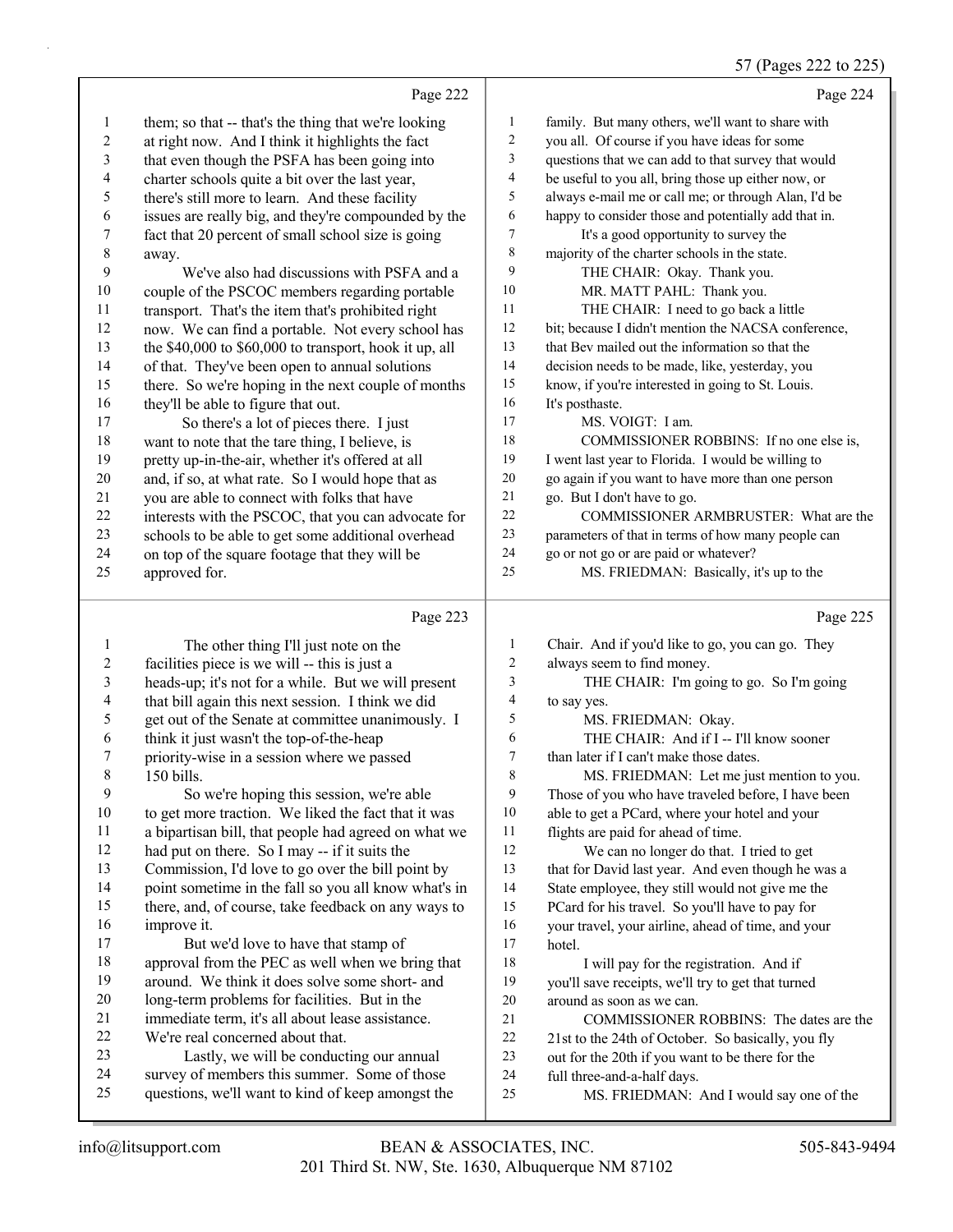## 58 (Pages 226 to 229)

|              | Page 226                                                                            |                | Page 228                                                                                    |
|--------------|-------------------------------------------------------------------------------------|----------------|---------------------------------------------------------------------------------------------|
| $\mathbf{1}$ | advantages of doing without the PCard is that you                                   | $\mathbf{1}$   | that's flying day. The actual conference starts on                                          |
| 2            | can get tickets now while sometimes they go on sale;                                | 2              | Monday, and it runs through noon on Thursday. So                                            |
| 3            | and                                                                                 | 3              | it's three-and-a-half days.                                                                 |
| 4            | THE CHAIR: And you get the mileage.                                                 | 4              | THE CHAIR: Most people -- there's very                                                      |
| 5            | MR. FRIEDMAN: And you get the mileage in                                            | 5              | few people that are left there on Thursday, because                                         |
| 6            | your own account.                                                                   | 6              | people start -- you know, the only people that are                                          |
| 7            | COMMISSIONER ROBBINS: \$650 on Southwest,                                           | 7              | there is because their flight leaves late, you know.                                        |
| 8            | and if you do Travelocity, it's about \$400.                                        | $\,$ 8 $\,$    | That's the bottom line; because they usually have                                           |
| 9            | MS. FRIEDMAN: The main thing is making                                              | 9              | almost nothing really scheduled; little, "Oh, let's                                         |
| 10           | the reservation in the hotel where everything is                                    | 10             | do this," you know.                                                                         |
| 11           | going to be happening. And so that would be one of                                  | 11             | Because people -- and the same thing.                                                       |
| 12           | your first considerations.                                                          | 12             | Some people don't come in until Monday, you know.                                           |
| 13           | THE CHAIR: Right.                                                                   | 13             | It just depends on where they're coming from. Some                                          |
| 14           | MS. FRIEDMAN: Yes, ma'am.                                                           | 14             | people drive. And so it's --                                                                |
| 15           | COMMISSIONER RUIZ: When I looked at the                                             | 15             | COMMISSIONER ARMBRUSTER: Well, I tried to                                                   |
| 16           | link -- because I will be going; it will be my first                                | 16             | find the sessions, because you can say, "I don't                                            |
| 17           | one -- I thought it said you had to be registered.                                  | 17             | care about this one," so you can come in later.                                             |
| 18           | I may be wrong. I think it said you had to be                                       | 18             | THE CHAIR: But your flying in is usually                                                    |
| 19           | registered first, because then you get the code for                                 | 19             | either Sunday or -- if you're not there by early                                            |
| 20           | the hotel; so                                                                       | $20\,$         | Monday, you're going to miss all of Monday.                                                 |
| 21           | MS. FRIEDMAN: As soon as I find out who                                             | 21             | COMMISSIONER ARMBRUSTER: Right.                                                             |
| 22           | would like to go, I will get all of that information                                | 22             | MS. FRIEDMAN: Madam Chair, if I could                                                       |
| 23           | for you, and I will register.                                                       | 23             | mention, those of you who are going to the Charter                                          |
| 24           | This is something else, also. The end of                                            | 24             | School Conference next week, someone from Charter                                           |
| 25           | the fiscal year is June 28th or 30th, whatever. So                                  | 25             | Schools will be picking up your travel, because --                                          |
|              | Page 227                                                                            |                |                                                                                             |
|              |                                                                                     |                | Page 229                                                                                    |
| $\mathbf{1}$ | this will be in next year's money. So what I will                                   | $\mathbf{1}$   |                                                                                             |
| 2            | do is as soon as we get into next year's money, I'll                                | $\overline{c}$ | your travel documents, if you want to be reimbursed.                                        |
| 3            | start that.                                                                         | 3              | THE CHAIR: Oh, I thought they were paying<br>for us. When you said they were picking up our |
| 4            | One of the first things is to pay our dues                                          | 4              | travel, I thought they were paying for us.                                                  |
| 5            | to NACSA, and then the second thing is to register                                  | 5              | MS. KAREN WOERNER: Just the form.                                                           |
| 6            | those people who were going to go at the lower rate.                                | 6              | MS. FRIEDMAN: Oh, no. They'll be picking                                                    |
| 7            | And I'll get all that information, and we'll get                                    | 7              | up your travel to give to me for reimbursement.                                             |
| 8            | that done.                                                                          | 8              | They'll give that to me the following week. And if                                          |
| 9            | THE CHAIR: Okay. Thanks. Appreciate                                                 | 9              | you're going to LESC or LC or anyplace like that in                                         |
| 10           | that.                                                                               | 10             | the next two weeks -- next week and the next week --                                        |
| 11           | $So -$                                                                              | 11             | in the next two weeks, I need all of that no later                                          |
| 12           | COMMISSIONER ARMBRUSTER: So do you want                                             | 12             | than the 28th.                                                                              |
| 13           | to confirm now? Or by Monday morning? Or what do                                    | 13             | THE CHAIR: The LESC ends on the 26th.                                                       |
| 14           | you want?                                                                           | 14             | MS. FRIEDMAN: Okay. If you can send it                                                      |
| 15           | MS. FRIEDMAN: Let me know in the next                                               | 15             | to me as soon as possible.                                                                  |
| 16           | week if you would like to go. And the information                                   | 16             | THE CHAIR: I can put it in the mail that                                                    |
| 17           | is on the website. If you need more information, I                                  | 17             | afternoon.                                                                                  |
| 18           | can talk to you about it. Basically, you can pick                                   | 18             | MS. FRIEDMAN: Okay. If you have any                                                         |
| 19           | your air flights. The hotel is a very large hotel                                   | 19             | other expenses, I need that by the 28th, to be paid,                                        |
| 20           | on the river, probably closer to the hotel now.                                     | $20\,$         | and in a timely manner. And as soon as we get that                                          |
| 21           | COMMISSIONER ARMBRUSTER: Maybe you know                                             | 21             | done, then we'll send it out to you, and then send                                          |
| 22           | this, because I did go on the website. Sometimes                                    | 22             | it back to me as soon as you can.                                                           |
| 23           | they say it starts on the 20th; but it really                                       | 23<br>24       | THE CHAIR: Okay.                                                                            |
| 24<br>25     | doesn't. You know what I mean? Like --<br>COMMISSIONER ROBBINS: The 20th is Sunday; | 25             | MS. FRIEDMAN: Thank you.<br>THE CHAIR: Thank you.                                           |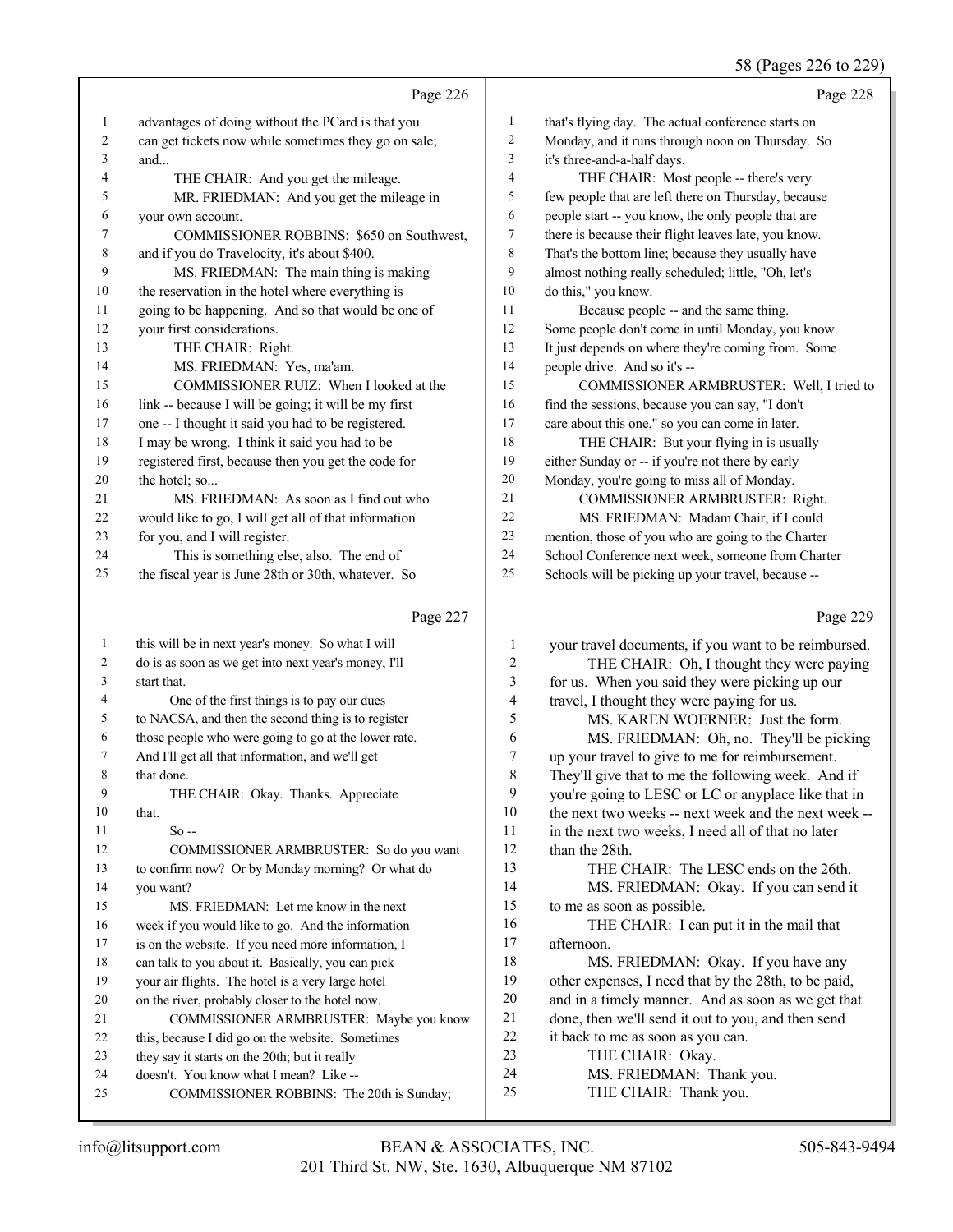## 59 (Pages 230 to 233)

|                          | Page 230                                                                                   |                  | Page 232                                             |
|--------------------------|--------------------------------------------------------------------------------------------|------------------|------------------------------------------------------|
| 1                        | So PEC Comments.                                                                           | $\mathbf{1}$     | there, they were doing student-led conferences,      |
| 2                        | Commissioner Raftery?                                                                      | 2                | which I had never heard of before. So it's like a    |
| 3                        | COMMISSIONER RAFTERY: I just want to                                                       | 3                | parent-teacher conference, but the student is in     |
| $\overline{\mathcal{L}}$ | comment on Raíces school. When I was in Lybrook --                                         | 4                | charge. And so we went through that. And they were   |
| $\mathfrak s$            | or Jemez Mountain -- about 2000, in the year 2000,                                         | 5                | just spectacular students.                           |
| 6                        | one of the schools up there in Lybrook had the --                                          | 6                | And then we saw their achievement, their             |
| 7                        | the circle teaching thing. And what they did was                                           | 7                | academic achievement. They have Grades 6 through     |
| $\,$ $\,$                | they taught by modalities, and they taught by, I                                           | 8                | 10. And the first person I saw was -- this was her   |
| $\boldsymbol{9}$         | guess, their culture, because it was Native                                                | 9                | first year there. She arrived at below grade level,  |
| 10                       | American.                                                                                  | 10               | and now she was above grade level. And it's only     |
| 11                       | And at the very beginning, it kind of                                                      | $11\,$           | because of the commitment of the teachers in that    |
| 12                       | scared me to death, because I thought, "Now I'm in                                         | 12               | school.                                              |
| 13                       | charge of these people, trying to get test scores                                          | 13               | So -- but it was. They incorporated all              |
| 14                       | and all of that."                                                                          | 14               | their culture into their academics and so forth; so  |
| 15                       | But I was there for three years. It was                                                    | 15               | they were learning everything. And that school       |
| 16                       | part of their culture, and they really learned a                                           | 16               | would like to increase to Grade 11, but money is an  |
| 17                       | lot. And that's how they learned at home. So the                                           | 17               | issue. And                                           |
| 18                       | teachers who were Native American just brought it                                          | $18\,$           | THE CHAIR: They've always been our Little            |
| 19                       | into the school.                                                                           | 19               | School That Can, you know. And it's -- the size of   |
| $20\,$                   | The way the room was set up wasn't even a                                                  | $20\,$           | the school has been a constant challenge.            |
| 21                       | regular classroom. They had the desk, you know, in                                         | 21               | COMMISSIONER DAVIS: Yeah. Recruiting and             |
| $22\,$                   | a different place. Kids learned thematic units --                                          | 22               | retaining teachers is an issue. They had 39          |
| 23                       | well, thematically. That's not the way they do it                                          | 23               | students.                                            |
| 24                       | anymore. It was like a medicine wheel or a wheel,                                          | 24               | THE CHAIR: Yeah. And I forget how many               |
| 25                       | and they just kind of went around it. And as they                                          | 25               | times we had to -- they had to stretch out where     |
|                          |                                                                                            |                  |                                                      |
|                          | Page 231                                                                                   |                  | Page 233                                             |
| $\mathbf{1}$             | taught the concepts, they would bring in their                                             | 1                | they were going to be; because they had so many      |
| $\overline{c}$           | culture and all the concepts so that the kids could                                        | $\boldsymbol{2}$ | issues with, "Yeah, we could use this building";     |
| 3                        | have that.                                                                                 | 3                | "No, now we can't use that building."                |
| 4                        | So when he was speaking -- or when they                                                    | 4                | And it was really -- it was questionable             |
| 5                        | were speaking, I kind of envisioned that model. And                                        | 5                | whether they were going to get up and running        |
| 6                        | it was -- it was really quite successful, and I                                            | 6                | because of that. So it's really -- when we look at   |
| 7                        | really enjoyed the three years that I observed it.                                         | 7                | small schools, it's -- it is hard to maintain a      |
| $\,$ $\,$                | So, you know, it was scary. And I was                                                      | $\,$ $\,$        | school with that few kids.                           |
| 9                        | scared, because I didn't know how I was going to                                           | 9                | COMMISSIONER DAVIS: Yeah. And it's so                |
| $10\,$                   | evaluate it. But it was really a success. And I                                            | 10               | remote.                                              |
| 11                       | don't know if they're still doing it. But it was                                           | 11               | THE CHAIR: Exactly. So that adds all                 |
| 12                       | really a success. And I don't know if they're still                                        | 12               | those extra challenges to it. But I'm excited you    |
| 13                       | doing it. I don't think they are. But that's my                                            | 13               | got to see them because they've come up often before |
| 14                       | comment.                                                                                   | 14               | us. And it's -- you know, it's always one of those   |
| 15                       | THE CHAIR: Okay. Thank you.                                                                | 15               | little heart-wrenching things when we know they're   |
| 16                       | <b>Commissioner Davis?</b>                                                                 | 16               | struggling to be able to just literally stay alive.  |
| 17                       | COMMISSIONER DAVIS: Well, I have                                                           | 17               | COMMISSIONER DAVIS: Yeah. So I was told              |
| 18                       | something similar to say.                                                                  | 18               | they weren't sure they would apply for renewal.      |
| 19                       | So I was invited to do a -- to observe a                                                   | 19               | THE CHAIR: Oh, no.                                   |
| 20                       | school year-end activity at little Navajo,                                                 | $20\,$           | COMMISSIONER DAVIS: Yeah. And it's                   |
| 21                       | New Mexico. And the school acronym is DEAP. And                                            | $21\,$<br>22     | because, I think, of the money.                      |
| 22<br>23                 | the "D" stands for some word I could never say.                                            | 23               | THE CHAIR: Oh, okay. Huh. Wow.                       |
| 24                       | So they did something similar. They had<br>six cultural values that they incorporated into | $24\,$           | COMMISSIONER DAVIS: That would be really<br>sad.     |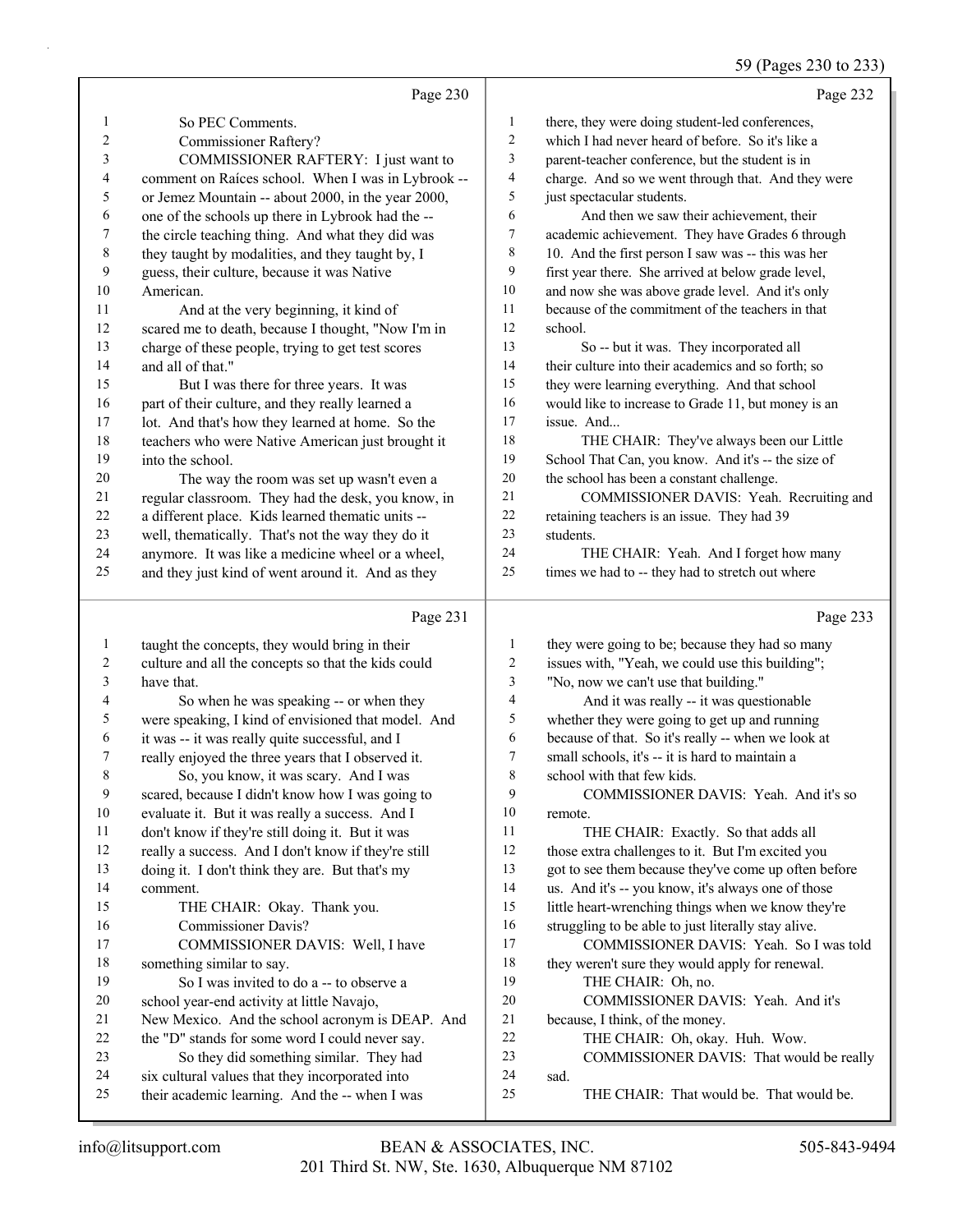60 (Pages 234 to 237)

|                |                                                      |                         | 00 (rages $234$ to $231$ )                           |
|----------------|------------------------------------------------------|-------------------------|------------------------------------------------------|
|                | Page 234                                             |                         | Page 236                                             |
| $\mathbf{1}$   | Commissioner Caballero?                              | 1                       | updates with NMPSIA. New Mexico Highland, we         |
| 2              | COMMISSIONER CABALLERO: You know, the                | $\overline{c}$          | approved the agreement for them to join the risk     |
| 3              | returning about the circle. And I had asked          | 3                       | program; so they're now with NMPSIA.                 |
| 4              | Mr. Aceves at one time to describe what he was       | $\overline{\mathbf{4}}$ | And then we talked about looking at                  |
| 5              | trying to do. Like, I think I was catching it, but   | 5                       | increasing coverage. It's going to be called         |
| 6              | not completely.                                      | 6                       | "excess coverage," because they've had a higher -- I |
| 7              | And I had asked the ladies, and they said            | $\tau$                  | guess a higher rate of hailstorms and all, the rain  |
| $\,$ 8 $\,$    | "No, it's Carlos." And he started to. We got         | $\,$ $\,$               | and all that, and so it's causing damage. And so     |
| 9              | interrupted, and he never really explained anything. | 9                       | because of that, we're looking at increasing those   |
| 10             | And I remain curious as to what -- what he was       | 10                      | limits, which is going to actually make an increase  |
| 11             | doing.                                               | 11                      | for all of those members.                            |
| 12             | And, of course, all his team was very,               | 12                      | And then we talked about Sandy Hook. And             |
| 13             | very excited with what they were doing. It ran from  | 13                      | we've been talking about it for a while. We had      |
| 14             | him to the organizing team to parents. And I wanted  | 14                      | tried the STOPit program a couple of years ago. We   |
| 15             | to know why.                                         | 15                      | didn't get a lot of buy-in; I think Rio Rancho and   |
| 16             | But, anyway, when I went from teaching in            | 16                      | Clovis. And they're actually still doing it.         |
| 17             | the schools to junior college and university, I used | 17                      | But you have to pay for that program. So             |
| 18             | the Socratic Method. And it was not received by my   | $18\,$                  | because the insurance pool is asking us to prove     |
| 19             | department, the Political Science department, very   | 19                      | that we are doing everything we can to ensure        |
| 20             | well. And so after many years of teaching, I -- I    | $20\,$                  | student safety -- so next July 1st, I'm sure you'll  |
| 21             | asked why I hadn't been evaluated. And the director  | $21\,$                  | hear about this, because I know that they were going |
| 22             | says, "You've been evaluated almost every semester.  | $22\,$                  | to make a presentation at the law conference --      |
| 23             | And I said, "You've never been to my                 | 23                      | we're going to give the school districts till July 1 |
| 24             | classroom."                                          | 24                      | to either get in with the Sandy Hook Promise Program |
| 25             | And some of the -- somebody else walked up           | 25                      | or something similar to that. And if they choose     |
|                |                                                      |                         |                                                      |
|                | Page 235                                             |                         | Page 237                                             |
| $\mathbf{1}$   | to me and said, "He stands out in the hallway        | $\mathbf{1}$            | not to, if the school district chooses not to do     |
| $\overline{c}$ | listening to" -- and it wasn't a lecture --          | $\overline{c}$          | that, there's going to be more than likely a         |
| $\sqrt{3}$     | "listening in." And it was all question-and-answer,  | $\mathfrak{Z}$          | 10 percent --                                        |
| 4              | critical thinking. And for junior college students,  | $\overline{4}$          | COMMISSIONER CABALLERO: Surcharge?                   |
| $\sqrt{5}$     | that was the hardest thing to get acquainted with,   | 5                       | COMMISSIONER RUIZ: You'll get charged                |
| 6              | critical thinking.                                   | 6                       | 10 percent for not having that; because the insurers |
| 7              | And -- but once they got it, they all                | 7                       | are wanting us to prove we're doing everything we    |
| $\,$ 8 $\,$    | excel, very, very much, and they all learn the       | $\,8\,$                 | can to ensure student safety.                        |
| 9              | political science or government -- the -- what most  | 9                       | But we did also talk about if, like,                 |
| $10\,$         | of my colleagues were just regurgitating to them     | $10\,$                  | Clovis is doing it and also Rio Rancho, I think      |
| 11             | from the pulpit.                                     | 11                      | there's a couple of districts that are doing their   |
| 12             | And so I get it that when you start                  | 12                      | own or something similar. We're going to see how we  |
| 13             | something new, it's very hard to be received. But    | 13                      | can align that, as long as it's using the same       |
| 14             | you have to just continue with it.                   | 14                      | criteria.                                            |

15 THE CHAIR: Right. I know a number of the people on their governance council. That's how they started their first meetings. They were in a circle. And they were -- it's, like, "What are you doing," you know? And it was -- they really hesitated; but they embraced that from the beginning. And so that the -- you know, the

- governance council is very versed in what the school
- truly means.
- 24 Commissioner Ruiz?
- 25 COMMISSIONER RUIZ: I just have a few
- 15 They wanted to do it effective August 1. And I was like, "Unh-unh, you cannot do that." So we moved it to July 1st of next year; so...
- 18 THE CHAIR: Thank you.
- 19 Commissioner Armbruster?
- 20 COMMISSIONER ARMBRUSTER: I am fine.
- 21 THE CHAIR: Great.
- 22 Commissioner Crone?
- 23 COMMISSIONER CRONE: So two of our
- Commissioners were flooded out recently; so I hope
- you have a home.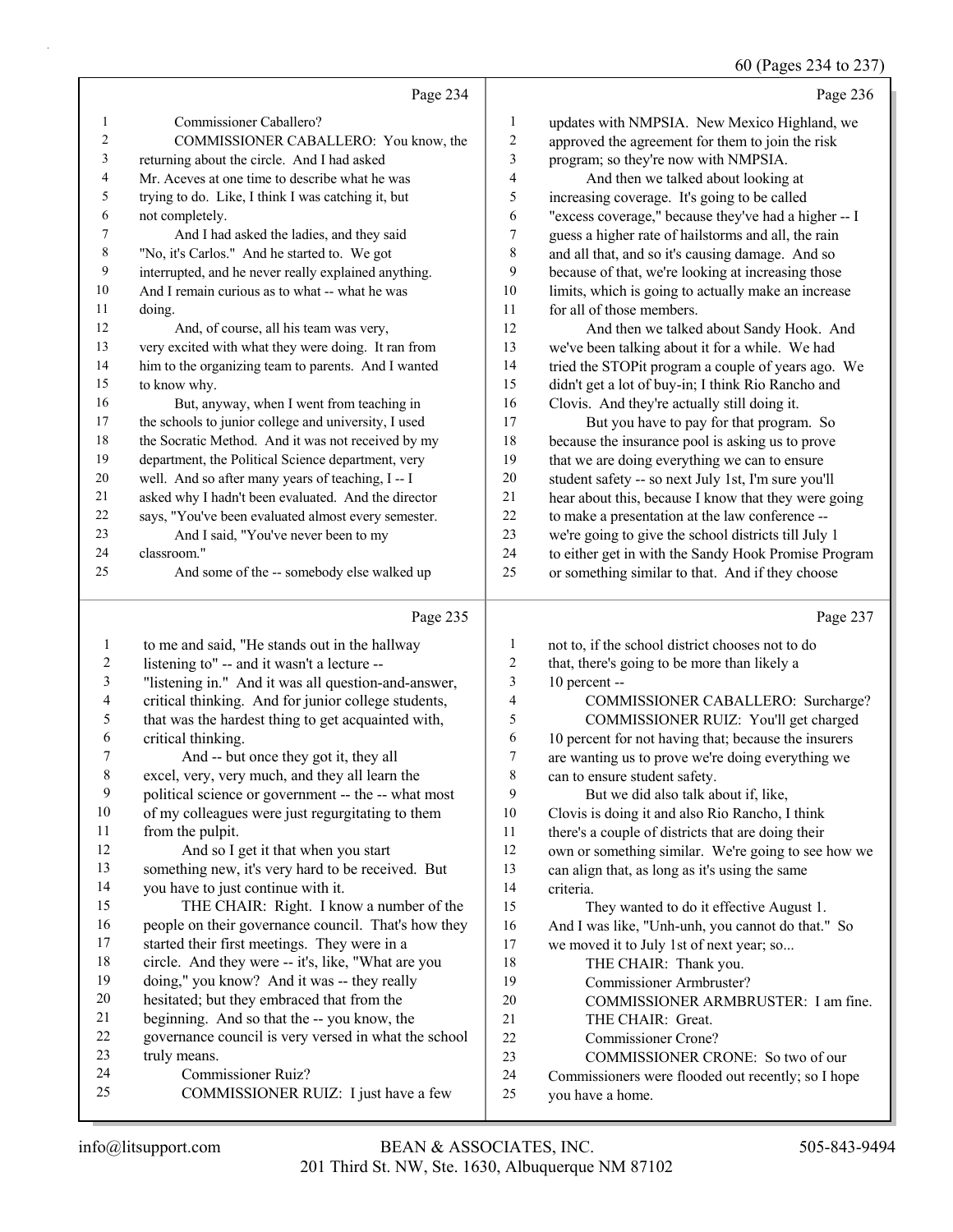61 (Pages 238 to 241)

Page 238 1 Do you have a home? 2 COMMISSIONER DAVIS: Me? 3 COMMISSIONER CRONE: Yeah. 4 COMMISSIONER DAVIS: Yes, I have a home. 5 COMMISSIONER CRONE: Didn't they open the dam at Navajo? 7 COMMISSIONER DAVIS: Yeah. So there's a lot of water in the river, and the river looks really good. I live up on top of the hill. 10 COMMISSIONER CRONE: And thanks for the parking space today. I actually -- 12 THE CHAIR: Commissioner Robbins? 13 COMMISSIONER ROBBINS: Well, without going into the Socratic Method, I do want to point out a couple of things besides what we shared with Matt Pahl in terms of the space and the minimum -- the space tare considerations. 18 One thing that they did do is they looked at, for public schools, the minimum space calculations; because very small schools and very large schools were basically being shortchanged based upon the number of students, and that, you know, they were -- the old calculation was basically 24 just the number of students. If they have 10 students, this is the size school you need. Page 240 Congress. And it's also the date -- June 14 is the day that's recognized as the founding of the United States Army. So it's very important that we understand that, I think. 5 And when we pledge allegiance to the flag -- and I understand we had a member last year that stopped wanting to say the Pledge of Allegiance to the flag. 9 We aren't pledging to a person. We aren't pledging to an administration. We are pledging to an ideal. And that ideal is put forth in the preamble to the Constitution. And the Constitution was issued because the confederacy wasn't working. 14 And it says "We, the People of the<br>15 United States, in order to form a more per United States, in order to form a more perfect union...," and it goes on. It doesn't say, "to form a perfect union." It says, "to form a more perfect union." 19 And I will be the first to admit that this country is not perfect. But I think it's the best thing that's around right now. So God Bless America, and God Bless each and every one of you. Thank you. 24 THE CHAIR: Commissioner Voigt? 25 MS. VOIGT: Thank you, Commissioner

#### Page 239

|             | Page 239                                             |                | Page 241                                             |
|-------------|------------------------------------------------------|----------------|------------------------------------------------------|
|             | They weren't taking into account that you            | 1              | Robbins. And you're so full of little tidbits, I     |
| 2           | have to have administrators, counselors, things like | 2              | mean, the football huddle and -- you've got to get   |
| 3           | that. They readjusted that, and that was approved    | 3              | on Jeopardy.                                         |
| 4           | by PSCOC. Those are minimum space standards.         | $\overline{4}$ | COMMISSIONER ROBBINS: You know -- but my             |
| 5           | They're not really what schools should have; but     | 5              | kids gave me -- years ago, they gave me an           |
| 6           | it's the minimum that they should at least be        | 6              | electronic game that was 1001 useless facts.         |
| 7           | designing to, and preferably above that for program  | 7              | Hopefully, these aren't.                             |
| $\,$ 8 $\,$ | purposes.                                            | 8              | MS. VOIGT: No. Thank you for that.                   |
| 9           | And the land leases, as I mentioned,                 | 9              | So this week, it was an honor to finish up           |
| 10          | they're going to be reevaluating that, because in    | 10             | the work with the Assessment -- Student Success Task |
| 11          | cases where, you know, you have to -- you have a     | 11             | Force.                                               |
| 12          | building, it's a portable building but you have to   | 12             | THE CHAIR: You're done?                              |
| 13          | have a place to put it, land leases do make it       | 13             | MS. VOIGT: Yes, we're done. It was such              |
| 14          | appropriate. And you have to have space for parking  | 14             | a great working group. And we really dug in to look  |
| 15          | and -- you know, a reasonable amount. So they're     | 15             | at equity and cultural relevance behind our          |
| 16          | going to look at it from the standpoint of what's    | 16             | assessments. But I think the bigger picture, and     |
| 17          | reasonable.                                          | 17             | what the PED is really supporting, is a more         |
| 18          | But the last thing I wanted to say, really           | 18             | balanced approach to assessment, where summative has |
| 19          | has nothing to do with us today except for how we    | 19             | always been way down here, right, if you're looking  |
| 20          | started and how we start each and every convention   | 20             | at a teeter-totter.                                  |
| 21          | meeting. And that's with the Pledge of Allegiance    | 21             | And so they're bringing the bar a little             |
| 22          | to the Flag. Today is Flag Day. A lot of people      | 22             | more level so we have summative, but we have a big   |
| 23          | may not know it's Flag Day, June 14th.               | 23             | block for interim assessments, and we have a big     |
| 24          | It was the date that the flag of the                 | 24             | block for formative assessments, which we really     |
| 25          | United States was adopted by the Second Continental  | 25             | know is where our instruction improves.              |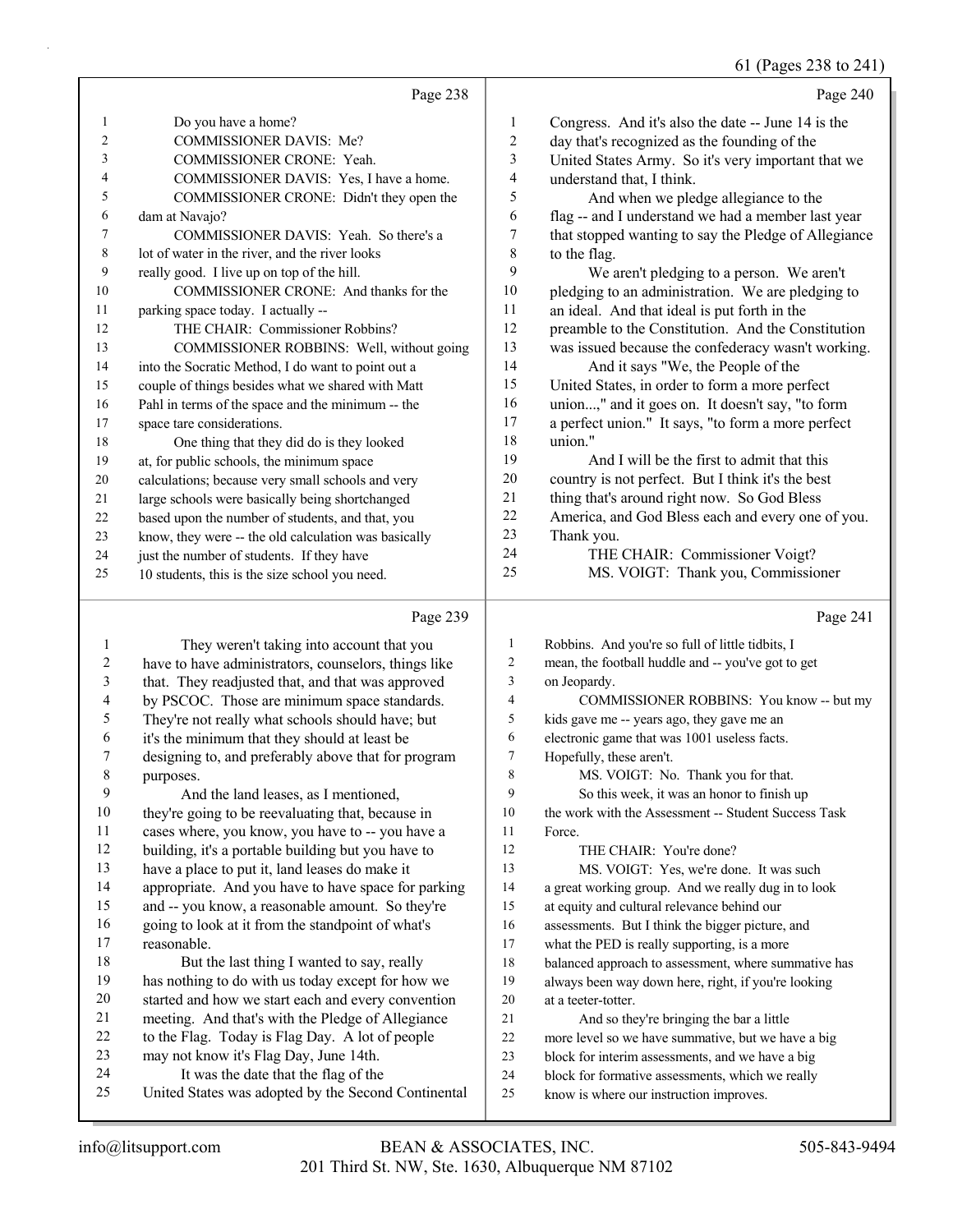#### 62 (Pages 242 to 245)

|    | Page 242                                             |                | Page 244                                                                                               |
|----|------------------------------------------------------|----------------|--------------------------------------------------------------------------------------------------------|
| 1  | And what was really, really re-inspiring             | 1              | challenges to our charter schools.                                                                     |
| 2  | was to see the support for performance assessments,  | $\overline{c}$ | And I was just wondering if there has been                                                             |
| 3  | which is exhibitions, portfolios, presentations;     | 3              | some type of convening of charter schools to just                                                      |
| 4  | because we know that when students can defend what   | $\overline{4}$ | kind of discuss what is the impact, what's been the                                                    |
| 5  | they know and why what they know is important to     | 5              | financial impact of all the decisions that have been                                                   |
| 6  | know, then they become masters in their learning.    | 6              | made. And just to kind of get an idea. And if                                                          |
| 7  | So that was a really great experience.               | $\tau$         | that -- and if there has been, if that information                                                     |
| 8  | On Tuesday, I attended the Innovations               | 8              | can be shared to this Commission.                                                                      |
| 9  | symposium sponsored by Future Focused Education.     | 9              | THE CHAIR: We -- we've tried that.                                                                     |
| 10 | And the Public Education Department, I believe, were | 10             | COMMISSIONER RUIZ: They're having a                                                                    |
| 11 | in on that. And that was also reinvigorating to see  | 11             | conference next week.                                                                                  |
| 12 | the different models that are out there that are     | 12             | THE CHAIR: We were shot down; so I'll                                                                  |
| 13 | supporting performance assessment, and hearing from  | 13             | leave it at that.                                                                                      |
| 14 | students and teachers about what they value in       | 14             | COMMISSIONER CHAVEZ: Okay. It's just --                                                                |
| 15 | education.                                           | 15             | THE CHAIR: I know. I know. I agree.                                                                    |
| 16 | Because that's really our stakeholders,              | 16             | COMMISSIONER CHAVEZ: Okay.                                                                             |
| 17 | right, is our kids and our parents and our teachers? | 17             | THE CHAIR: On that note                                                                                |
| 18 | So when those voices can come forward, especially    | 18             | COMMISSIONER RUIZ: Motion to adjourn.                                                                  |
| 19 | the students', that's when we know we're doing       | 19             | COMMISSIONER ROBBINS: Second.                                                                          |
| 20 | something right when they can validate us. So it     | 20             | COMMISSIONER ARMBRUSTER: Aye.                                                                          |
| 21 | was a great week.                                    | 21             | THE CHAIR: Any opposed? Safe travels.                                                                  |
| 22 | I had to get up early four days this week;           | 22             | (Proceedings concluded at 2:49 p.m.)                                                                   |
| 23 | but it was worth it.                                 | 23             |                                                                                                        |
| 24 | THE CHAIR: Thanks.                                   | 24             |                                                                                                        |
| 25 | MS. VOIGT: It was good to get up and go              | 25             |                                                                                                        |
|    | Page 243                                             |                | Page 245                                                                                               |
| 1  | to work.                                             | $\mathbf{1}$   | BEFORE THE PUBLIC EDUCATION COMMISSION                                                                 |
| 2  | THE CHAIR: Commissioner Chavez?                      | $\overline{2}$ | STATE OF NEW MEXICO                                                                                    |
| 3  | COMMISSIONER CHAVEZ: Well, I, too,                   | $\mathfrak{Z}$ |                                                                                                        |
| 4  | attended on Tuesday. And it didn't start till 9:00.  | $\overline{4}$ |                                                                                                        |
| 5  | So I'm wondering, "early"? You had to get up early?  | 5              |                                                                                                        |
| 6  | MS. VOIGT: I'm always up; but I'm like               | 6              |                                                                                                        |
| 7  | putzing around the house. I'm up.                    | $\tau$         | REPORTER'S CERTIFICATE                                                                                 |
| 8  | COMMISSIONER CHAVEZ: I just want to just             | 8              | I, Cynthia C. Chapman, RMR, CCR #219, Certified                                                        |
| 9  | share, hearing from Commissioner Davis about the     | 9              | Court Reporter in the State of New Mexico, do hereby                                                   |
| 10 | school that may not reapply and what Matt Pahl       | $10\,$         | certify that the foregoing pages constitute a true                                                     |
| 11 | shared as far as the impact on funding on our        | 11             | transcript of proceedings had before the said                                                          |
| 12 | schools. And then I heard earlier this week that     | 12<br>13       | NEW MEXICO PUBLIC EDUCATION COMMISSION, held in the<br>State of New Mexico, County of Santa Fe, in the |
| 13 | the district charter school in Deming is looking to  | 14             | matter therein stated.                                                                                 |
| 14 | close down as well.                                  | 15             | In testimony whereof, I have hereunto set my                                                           |
| 15 | THE CHAIR: Really?                                   | 16             | hand on June 28, 2019.                                                                                 |
| 16 | COMMISSIONER CHAVEZ: Yeah. And so I'm                | 17             |                                                                                                        |
| 17 |                                                      | 18             |                                                                                                        |

17 just wondering about -- I mean, it seems like our charter schools took a big -- had a big target, you know, on them. And I'm just wondering -- I'm just wondering the changes that have been made and the impact that it's having on our charter schools, and -- because I know, like, the Small School Size Funding factor and At-Risk being at the district level not necessarily -- there's just all these things that I think are presenting some big

 

 $19 \,$ 

201 Third Street, NW, Suite 1630

20 BEAN & ASSOCIATES, INC.

Job No.: 2358N (CC)

21 Albuquerque, New Mexico 87102

Cynthia C. Chapman, RMR-CRR, NM CCR #219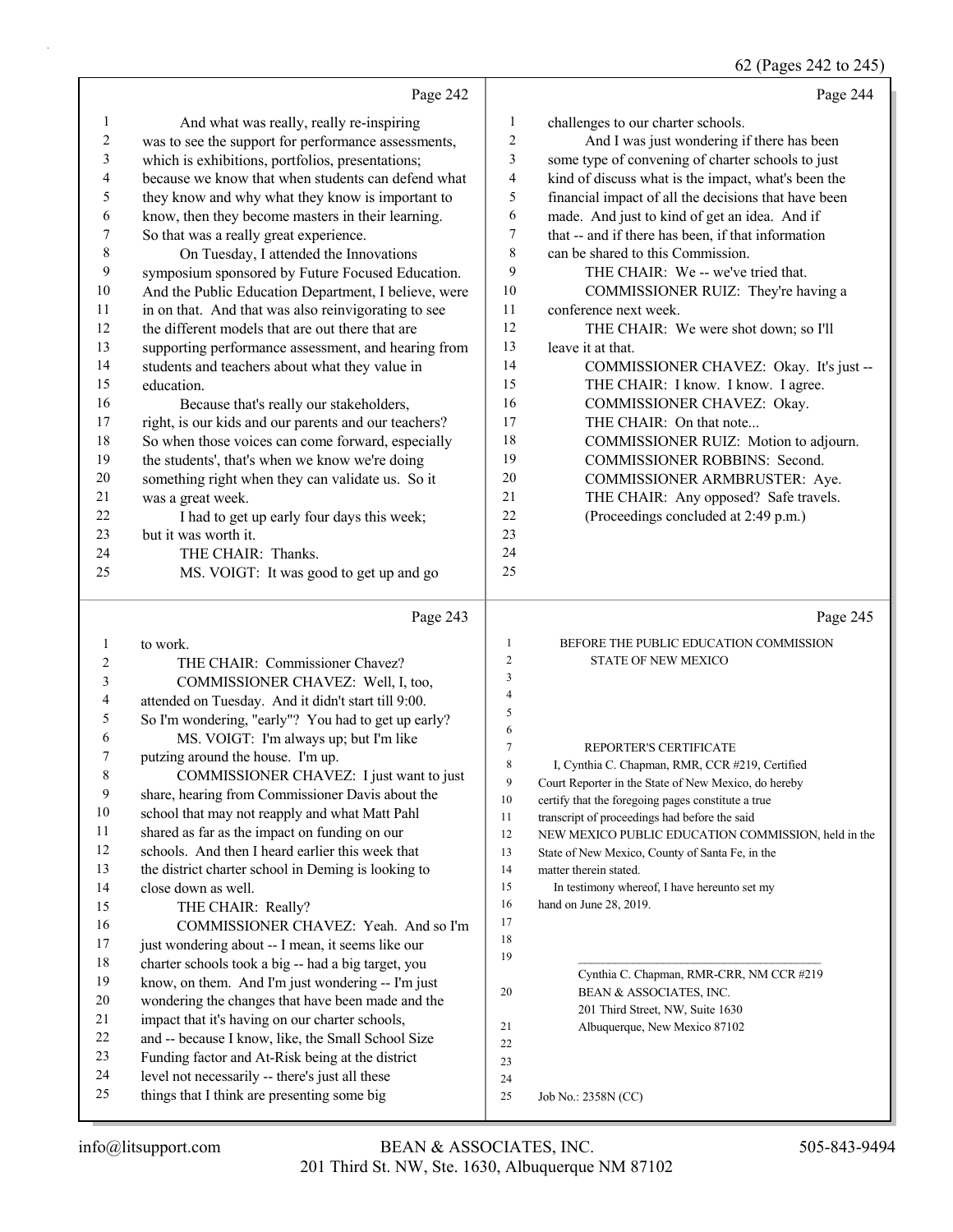|                | Page 246                                              |  |
|----------------|-------------------------------------------------------|--|
| $\mathbf{1}$   | <b>RECEIPT</b>                                        |  |
| $\overline{c}$ | JOB NUMBER: 2358N CC Date: 6/14/19                    |  |
| 3              | PROCEEDINGS: OPEN PUBLIC MEETING                      |  |
| 4              | CASE CAPTION: In re: Public Meeting of the Public     |  |
| 5              | <b>Education Commission</b>                           |  |
| 6              | **************************                            |  |
| 7              | ATTORNEY: MS. BEVERLY FRIEDMAN - PED                  |  |
| 8              | DOCUMENT: Transcript / Exhibits / Disks / Other       |  |
| 9              | DATE DELIVERED: ________________ DEL'D BY: __________ |  |
| 10             | $RECD BY:$ TIME:                                      |  |
| 11             | **************************                            |  |
| 12             | ATTORNEY:                                             |  |
| 13             | DOCUMENT: Transcript / Exhibits / Disks / Other       |  |
| 14             | DATE DELIVERED: ________________ DEL'D BY: __________ |  |
| 15             | REC'D BY: $\qquad \qquad$ TIME:                       |  |
| 16             | **************************                            |  |
| 17             | ATTORNEY:                                             |  |
| 18             | DOCUMENT: Transcript / Exhibits / Disks / Other       |  |
| 19             |                                                       |  |
| 20             | $RECD BY:$ TIME:                                      |  |
| 21             | ***************************                           |  |
| 22             | ATTORNEY:                                             |  |
| 23             | DOCUMENT: Transcript / Exhibits / Disks / Other       |  |
| 24             | DATE DELIVERED: ______________DEL'D BY: __________    |  |
| 25             | REC'D BY: $\qquad \qquad$ TIME:                       |  |
|                |                                                       |  |
|                |                                                       |  |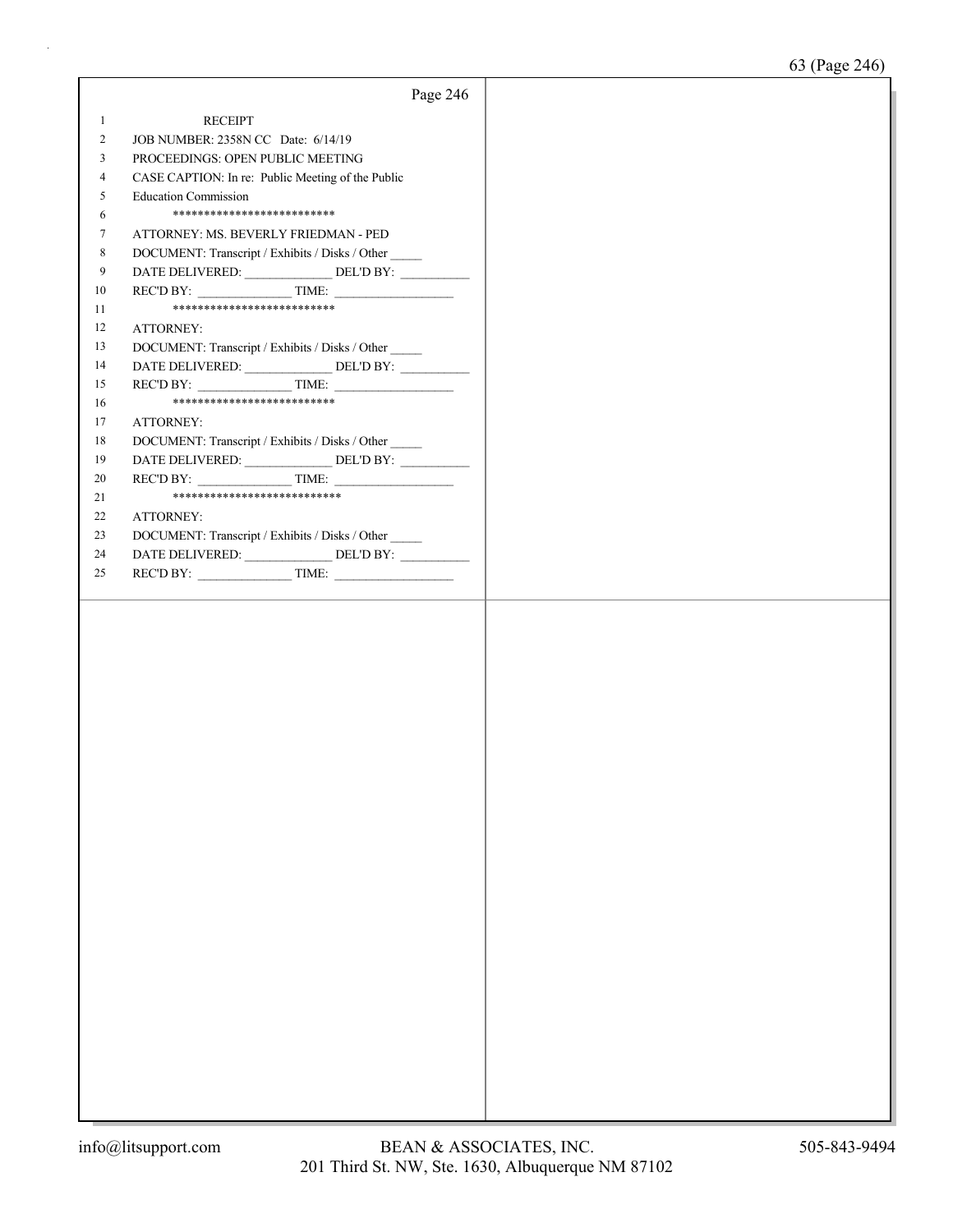| A                                  |
|------------------------------------|
| $A-F3:20$                          |
| A-T192:11                          |
| A-to-F 185:9,11,13,25 186:4,11     |
| $a.m$ 1:11 5:3 27:9,9 70:5,5       |
| <b>abilities</b> 9:22 20:2         |
| ability 40:4 52:10 151:14 161:10   |
| able 12:19 16:9,10 17:8 21:20      |
| 22:4,22 24:15 26:12 29:2 38:2      |
|                                    |
| 38:12,21 40:14 41:3 42:25 45:3     |
| 57:12 58:5 64:17 79:15 85:2        |
| 86:18 90:3 93:20 96:8 108:4        |
| 117:14 124:1,13 133:21 134:13      |
| 137:21 138:3 144:8 146:12,18       |
| 162:10 164:6,20 174:1 175:24       |
| 176:25 217:7 222:16,21,23          |
| 223:9 225:10 233:16                |
| <b>absent</b> 96:1,2,3             |
| absolutely 20:10 24:19 38:14       |
| 41:3 159:10 190:9,22 204:15        |
| abstain 68:6                       |
| <b>abstention</b> 67:25 69:24 70:1 |
| abstentions 68:23 130:7            |
| Academia 3:16 132:2,23 144:22      |
| 148:6 182:24                       |
| Academia's 133:9                   |
| academic 43:14,24 44:16 47:4       |
| 103:15 166:9 167:3 174:22          |
| 231:25 232:7                       |
| academically 47:12 102:6,16        |
| 103:9,20 120:15                    |
| academics 232:14                   |
| academies 100:12                   |
| Academy 3:8 9:7,16 19:16 43:19     |
| 46:14 67:18 182:23 183:3,5,10      |
| 221:17                             |
| Academy's 58:12                    |
| acceptable 105:2                   |
| access 21:7 30:12 150:24           |
| accessible 101:1                   |
| accessing 77:16                    |
| accommodate 12:19 37:18 47:15      |
| 52:5,7 66:14,19                    |
| accommodations 87:6,10             |
| account 99:15 226:6 239:1          |
| accountability 185:24 186:6        |
| accurate 89:2                      |

accurately 72:3 accuse 115:23 ACE 10:10,12 11:22,23 12:17 15:11,14 Aceves 157:15,15 165:2 168:10 234:4 achievement 42:23 43:14 44:17 232:6.7 acknowledge 27:22 31:18 32:5 32:20 33:2.12 42:11 43:18 44:10,12,22 126:8 acknowledging 31:14 acknowledgments 42:9 acquainted 235:5 acquire 145:20 acres 220:18,23,25  $\arcsin 231:21$ act 26:15 33:4 57:21.22 81:4 101:12 117:9 202:20 Acting 2:9 action  $3:12,13,15,16,17,19,21,23$ 4:3 45:10 54:21 55:9 70:8 105:3 106:18,20,21,25 132:1,2 132:23 133:3,23 134:1 138:23 149:14 154:6 185:7 189:9 191:2 **Actions** 3:11 activity  $231:20$ actual 36:25 47:9 62:6 89:24  $228:1$ actuality 100:5 **adaptive** 13:4 22:24 add 25:23 47:17 72:17 82:4 97:1 138:16 139:24 175:9 224:3,6 added 72:24 73:4,17 74:1 177:16 218:20 adding  $62:1$ addition 41:7 43:5 61:7 94:3  $122:15$  177:15 additional 24:17 28:22 44:16 61:23 62:2 115:9 117:12 136:3 141:5 174:8,9 218:2,25 222:23 additionally 191:23 address 36:23 119:9 142:3 176:13 addressed 109:3 addresses 35:19 addressing 72:3 142:9 adds 233:11

**adequate** 77:24 137:21 adequately 66:18 adjourn 4:7 244:18 administer 145:1 198:19 administered 146:2 administering 209:19 administration 51:23 63:16 95:6 206:12 240:10 administrative 65:24 110:15 191:12 196:17 210:19 administrator 28:9,18,20 43:22 78:22 110:7 111:24 115:11 191:6, 10, 13, 16, 17, 20 194:8 198:1,16,16 199:13 201:20 206:22 210:11 **administrators** 4:4 42:21 193:17 195:11 196:14.16 199:24 202:15 204:25 206:21 207:3 211:23 213:24 239:2 admirable 162:1 **admire** 161:24 admit 121:20 240:19 **adopt** 186:9 adopted 239:25 **adult** 12:3 24:6 adulthood 21:10 adults  $12:7$ advantage 164:10,10 advantageous 208:9 advantages 226:1 advice 95:20 advise 96:5 advising  $101:15$ advocate 222:22 **Aeronautics** 183:4 affirmative 69:25 **African-American** 164:15 **afternoon** 133:19 157:6,9,20  $229:17$ afterward 53:22 age 11:4 24:14 agencies 92:6 107:5 agency  $166:13$ agenda 3:5,7 6:22,24,25 7:1,20 7:23 17:18 34:19 45:16,19 46:4 56:2 60:18 64:1,12 205:8 216:15,19 aging  $88:24$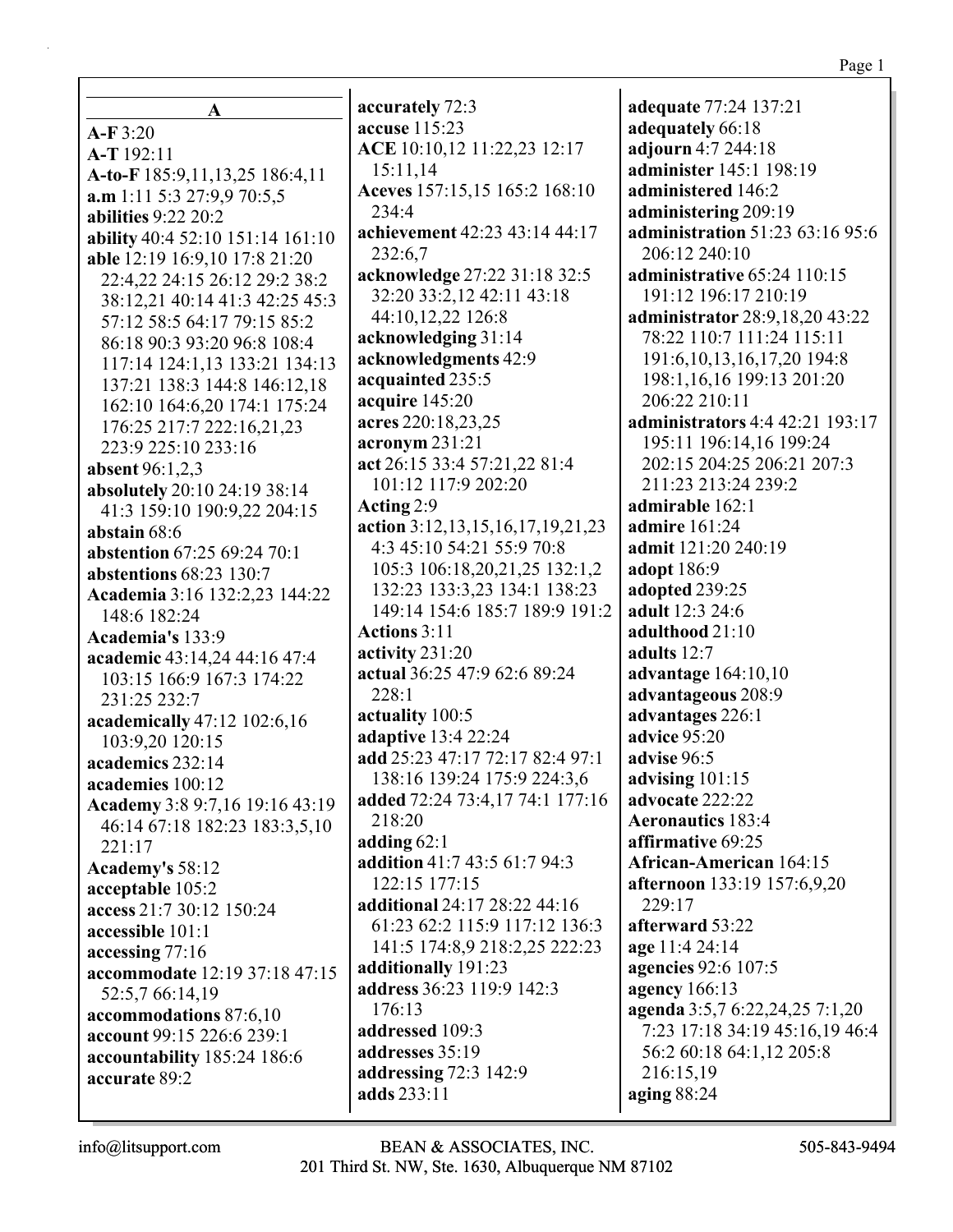ago 83:11 93:1 148:25 165:25 166:3,4 236:14 241:5 agree 39:25 73:11 190:9 200:8 201:9 209:24 244:15 agreed 10:12 220:15 223:11 agreed-upon 221:20 agreement 26:13 118:13 128:11 153:6 156:6 173:24 190:18  $236:2$ **AGUILAR** 172:25 ahead 11:20 49:6 56:2 132:4 158:11 202:8 225:11,16 aid 166:15  $AIMS 7:2$ air 221:25 227:19 airline  $225:16$ Alan 2:9 14:17 27:13 28:2,13 29:6, 16 31:11, 16 34:6, 13 42:1, 6 43:22 45:8 70:10 127:11,24 133:10 136:16 138:18 149:8,11 154:11 155:9 158:5 169:19 173:3 202:11 203:1 204:2,5,15 205:18 212:2 224:5 alarm 203:21 **Albuquerque** 1:22 3:8 9:6,15 10:8 19:10 23:9 39:7,8 41:17 42:16 177:13 180:25 208:16 218:3 245:21 alert 114:8 218:6 align  $237:13$ alignment 30:2 147:24 alive 233:16 allegiance 3:3 6:15,17 239:21 240:5.7 Alliance 216:25 allow 98:2 137:7 220:12 221:6 allowing 220:6 allows  $25:6$ Alma 3:14 6:24 34:1 70:8,12,17 78:23 82:20 84:23 104:18 110:6 126:9,11 127:12 132:20 182:21 208:2 **alternative** 140:8 200:16,18 Altura 34:8 35:6 44:13 217:25 amazing  $158:2$ amenable 64:19 amend 62:8 129:25 amending 65:3

**amendment** 3:12.20 9:19 45:11 47:6,21 48:17 49:13,17,18 50:19 51:9 53:12 56:3,9 62:9 64:5, 6, 8, 10, 13, 23 65: 3 185: 8  $186:11$ amendments 29:22,24 30:2  $48:16$ **America 240:22 American 230:10,18**  $AMI$  2:15 amount 36:15 79:23 80:3 88:25 206:1 239:15 amp 192:19 ample 127:9 analysis  $47:5,11$ ancillary 93:15 95:14,16 102:20 103:4 111:6 125:6 and/or 11:4 135:23 201:20 **angel** 196:3 Angela 157:9,10,25 158:8 159:10 161:1 168:6 **Anglo** 164:11 Ann 2:4 200:16 anniversary 33:3 announce 67:24 annual 32:6 73:22 76:5 77:20 222:14 223:23 answer 23:23 34:24 71:15 72:12 108:10 114:1 115:18 137:7  $141:25$ answered 137:1 138:15 167:22 **answers** 100:20 112:16 137:1,2 anticipate 170:6 anticipated 175:18 215:20 anticipates 156:13 anticipating 177:20 anymore 120:11 230:24 anyplace 229:9 anyway 51:15 53:25 54:5,24 121:18 213:8 216:14 234:16 Apodaca 1:12 apologize 46:20 70:22 **Apparently** 168:22 appeals 67:3 appears 81:8,13 121:14 124:23 applaud 18:3 19:4 **Applause 28:1 185:5** apples 142:2

applicable 155:24 173:18 applicants 163:6 188:13 application 3:19 30:7 127:5 155:16 173:11 185:8 186:1,10 **applications** 57:4 127:6 188:16 applied 64:2 161:14 219:5 apply 233:18 **appreciate** 26:6 37:21 40:5 41:22 56:15 75:14 79:6 104:8 131:21 134:3 153:14 181:21 185:4 188:23 202:12 215:15 218:5  $227:9$ appreciated 194:14 approach  $241:18$ approached 36:9 approaches 161:17 163:2 appropriate 149:19 185:24 186:6 208:5 239:14 approval 3:5 6:22 29:24 45:21 122:17 223:18 approve 45:25 56:11 65:20 67:17 170:20 179:1 182:17 approved 15:16 45:20 52:9 53:13 155:18 173:12 222:25 236:2  $239:3$ approving 54:14 216:20 approximately 134:9 approximation 138:9 April 38:7 155:22 173:16 189:20 APS 19:15 194:25 195:8 arbiter  $107:13$ architect 17:4 area 19:22 37:18 38:23 41:10,14 63:7 79:19 85:19.19 86:3 98:25 100:8 121:8 138:20 177:20  $203:13210:4$ areas 57:21 79:19 83:9 100:17 125:13 143:18 177:15 argument  $12:10$ arguments 202:14 **Armbruster** 2:4 5:4,5,8,11,12,15 5:18,22,25 6:3,6,9 8:4,7,10,13 8:16, 19, 20, 23 9:1 23:18, 19 24:19,25 25:1,10 58:20,21,24 59:2,5,8,11,14,15,18,21,24 60:3 66:23,24 67:8,14 68:9,13,16,22 69:1,4,7,10,13,16,17,20,23 75:8 76:24 77:10,22 84:20,21 85:21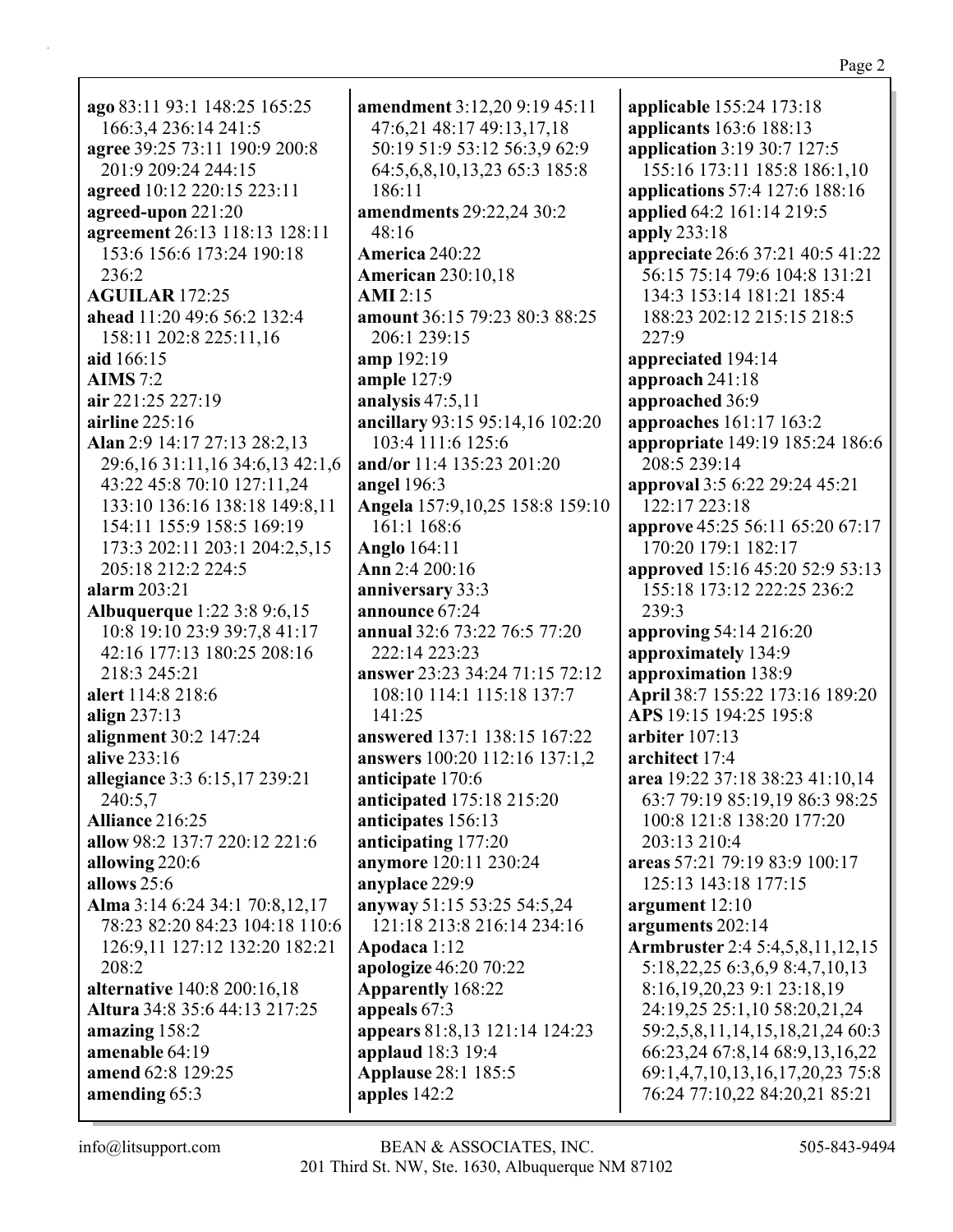| 86:15 87:9,15 92:23,24 93:22          | 241:24 242:2                         | authorizer 197:2,5                     |
|---------------------------------------|--------------------------------------|----------------------------------------|
| 94:9,18,23 95:5 101:25 102:1          | <b>Asset 157:18</b>                  | authorizing 28:18,20 203:11            |
| 102:25 103:18 104:1 112:8             | assigned 78:23 176:16                | automatically 95:14                    |
| 120:3,13 121:2,6 124:12 130:6         | assist 97:19 151:22                  | available 30:19 36:14 39:4,6 41:2      |
|                                       |                                      |                                        |
| 130:9, 12, 15, 18, 21, 24 131:2, 5, 6 | assistance 92:7 100:10 218:7         | 60:24 61:13 62:17 99:7 118:12          |
| 131:9,12 133:17 134:15,19,25          | 220:7 221:21 223:21                  | 135:13 136:6 180:25 190:5,8            |
| 141:11,12,22 142:11 143:19            | <b>Assistant 27:20</b>               | 199:5                                  |
| 154:24 155:5 161:4,5 165:4            | assistants 156:20 158:12             | avenues 191:9                          |
| 168:21,22 171:12,15,18,21,24          | <b>Associates 1:20 245:20</b>        | average 221:4                          |
| 172:2,5,8,11,14,15,18 179:15          | <b>Association</b> 166:14 216:9      | averaged 43:6                          |
| 179:18,21,24 180:2,5,6,9,12,15        | associations 17:16                   | awaiting 29:23                         |
| 180:18 183:22,25 184:3,6,9,12         | assume 48:15 77:3 178:1              | aware 106:3 181:11 210:6 219:18        |
| 184:13,16,19,22,25 185:20             | assuming 50:12 51:9 94:23            | Aye 244:20                             |
| 186:20,21,24 187:2,5,8,11,14          | 105:11 141:19 143:5 207:13           | <b>Aztec 221:17</b>                    |
| 187:17,20,23 194:18 200:17            | <b>assumption</b> 52:21,22 54:4 89:6 |                                        |
| 206:9,10 208:6,25 209:9 210:8         | assure 72:13                         | B                                      |
| 214:7, 10, 13, 16, 19, 22, 25 215:3   | <b>At-Risk 243:23</b>                | <b>B</b> 49:24 50:7,21 52:20,21 54:1,5 |
| 215:4,7,10 224:22 227:12,21           | athletic 22:10 221:2                 | 54:21 56:17 58:22 88:2 101:12          |
| 228:15,21 237:19,20 244:20            | attached 209:11,17,20                | back 9:25 12:22 16:19,22 24:8,15       |
| Armendariz 157:12,13                  | <b>ATTACHMENTS 4:9</b>               | 54:15 56:3,21 60:5 72:23 73:24         |
| Army 240:3                            | attacking 121:4                      | 74:12 76:1 83:11 92:25 93:20           |
| arrived 232:9                         | attempt 63:19                        | 104:25 105:9,9,18 107:20,23            |
| articulate 115:17                     | attend 181:2 215:19 216:12           | 110:23 111:10 113:12 114:3             |
| articulating 126:5                    | 221:25                               | 116:5,8 127:3 129:20 132:4,4           |
| <b>Arts</b> 183:1                     | attendance 32:9                      | 134:13 135:8 137:2 152:8 160:1         |
| as-needed 193:22                      | attendants 32:18                     | 163:2,14 164:2 165:22 193:1            |
| aside 61:11 175:3 205:9               | attended 155:19 173:14 242:8         | 194:20,24 212:19 220:11 221:7          |
| asked 9:18 25:3 48:14 55:7,9          | 243:4                                | 221:9 224:11 229:22                    |
| 70:12,12 72:20 73:1 87:23             | attendees 32:24                      | background 191:12                      |
| 103:12 107:4 108:12,14,17             | attending 19:7                       | bad 39:20 121:14,19                    |
| 112:21 113:15,20 115:14               | attention 121:10                     | Baiardo 46:10,12,14 47:18 48:14        |
| 137:18 165:4 234:3,7,21               | attorney 46:18,20 152:23 246:7       | 52:5 54:12 60:6,12 62:21,22            |
| asking 23:24 49:17 52:20 61:13        | 246:12,17,22                         | 63:23 64:14 66:22 70:2                 |
| 62:13 71:22 72:7,10 85:9 100:2        | audience 74:22                       | <b>balance</b> 52:7 115:21             |
| 123:4,8 142:18 160:12 236:18          | audit 109:22 110:11 117:6,19         | balanced 241:18                        |
| asks 81:16                            | 129:25 130:1                         | ball $17:17$                           |
| <b>ASL</b> 15:10                      | auditor 119:15                       | ballpark 89:12                         |
| <b>ASLA 30:14</b>                     | audits 131:18                        | <b>bar</b> 241:21                      |
| assesses 146:21                       | August 28:15 29:8 36:20 117:3        | <b>Barbados</b> 176:18                 |
| assessing 152:17                      | 117:25 118:4,19,23 119:9 120:7       | <b>Barely</b> 28:12                    |
| <b>assessment</b> 43:9 76:6 134:5     | 123:22 127:1,3,6,17 128:14           | barrio $164:19$                        |
| 141:16,16 142:4,8,23,24 143:3         | 129:1 136:9 155:19 156:12            | <b>base 21:8 101:3</b>                 |
| 145:6, 15, 25 147: 13 148: 16         | 173:13 188:11,17 190:4,9             | based 13:15 48:19 81:19 95:20          |
| 150:2,5 151:1,5 152:2,18              | 237:15                               | 138:1 141:10 146:19 174:9              |
| 241:10,18 242:13                      | authorities 167:13                   | 196:10 238:22                          |
| assessments 43:6 138:2 140:9          | <b>authority 61:8 63:9 105:12</b>    | <b>basic</b> 72:12 122:23              |
| 142:20 145:4 147:17 148:5,9,14        | 107:13                               | basically 11:13 24:5 39:18 87:10       |
| 149:10 151:1,4,11,15 241:16,23        | authorized 155:17                    | 95:5 224:25 225:22 227:18              |
|                                       |                                      |                                        |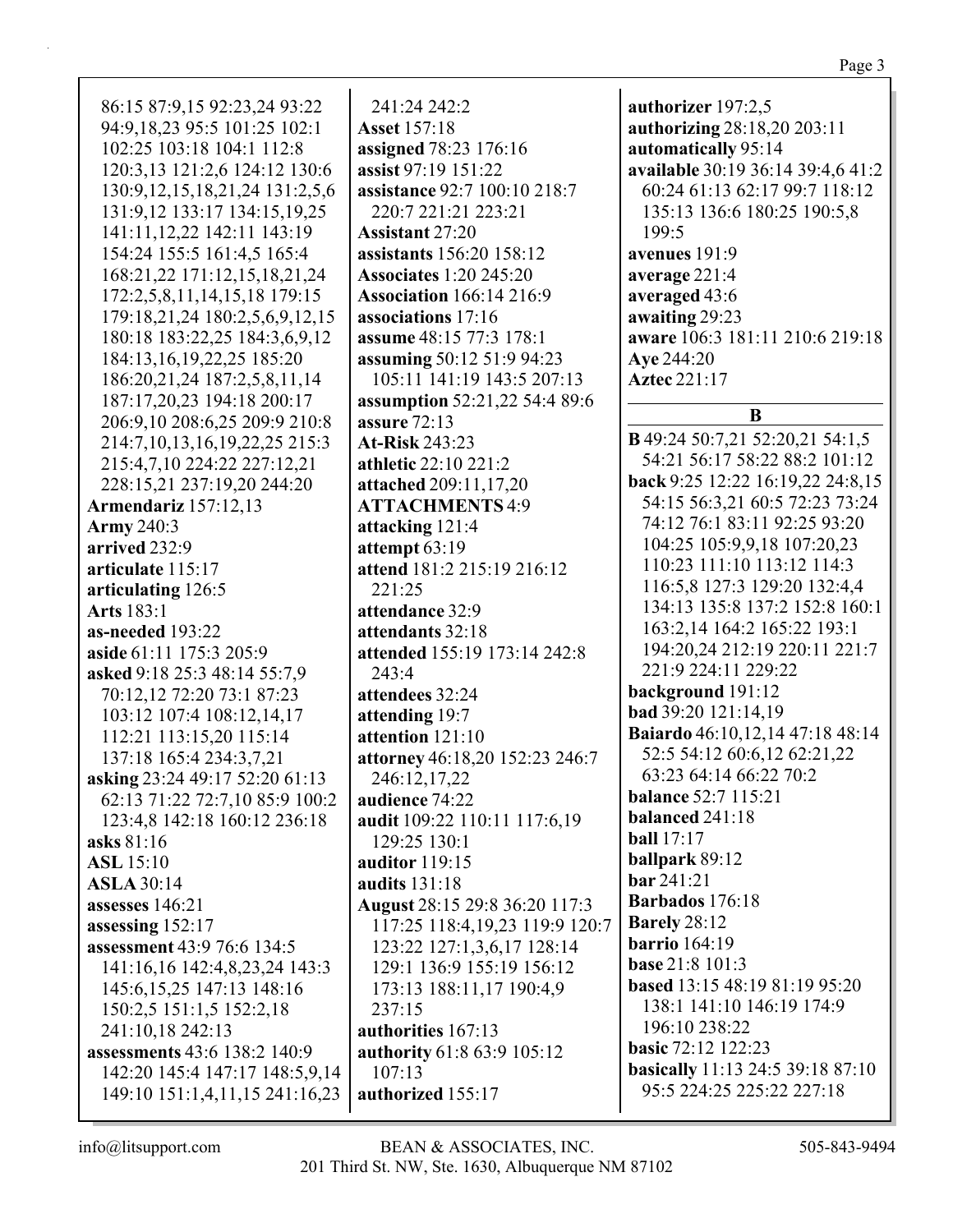238:21.23 basis 87:25 89:10 92:11 93:5 102:23 193:22 basketball 22:11,19 23:8 bathrooms 218:16 **battle**  $211:6$ **Bayne 27:19,25 Bean** 1:20 245:20 becoming  $46:11\,58:1$ **Beery** 30:24 began  $111:17$ **beginning** 42:24 142:4,8,24 143:4 145:10,17,24 146:8 147:11 155:21 156:11 161:7,12 165:7 173:15 200:15 230:11  $235:21$ beginning-of-the-year 213:5 **begun** 123:22 behalf  $68:3$ behavior 103:22 behaviorally 103:21 beings  $165:15$ belabor  $212:3$ **believe** 16:20 22:19 34:2,9 42:16 58:3 72:15 107:19 108:11 114:2 115:4 123:20 145:8 148:17 164:9 167:20 169:20,21 218:21 222:18 242:10 belong 90:15 116:12 120:11 **benchmark** 149:20 151:10 benchmarks 142:9 151:16 beneficial 148:2 benefit 97:11 **Bernalillo** 16:8,14,15 23:6 best 33:7 97:3 144:9 167:17 196:25 201:5 211:24 240:20 better 26:12 31:4 44:1,4 57:16 58:5 106:12 110:14.14 111:12 111:14 113:4 147:12 150:3 176:22 199:25 202:1,3 211:18 **Bev** 224:13 **BEVERLY** 2:12 246:7 **beyond** 12:4 55:23 82:9 87:19 100:11 101:3,10 108:15 109:20  $126:13$ big 23:13 30:11 32:3 40:8 135:18 158:20 160:3 221:1 222:6 241:22,23 243:18,18,25

bigger  $36:12$  241:16 biggest 45:2 158:19 bilateral 18:2 bilingual 150:16 158:19 160:10 161:8 162:19 164:9 169:8 biliteracy 152:8 biliterate 152:11 **bill** 218:22 223:4,11,13 billing  $95:15$ bills  $223:8$ bimonthly 116:9 bipartisan  $223:11$ bit 17:1 20:17 33:10 40:6,7 43:23 75:25 82:13 90:24 97:1 139:2,9 162:16 185:15 192:19 217:17 222:4 224:12 blanks  $13:18$ bless 114:19 240:21.22 **block** 205:9 241:23,24 blue 142:22,22 143:21 145:7,9 146:7,8,11,12 147:13 board 33:25 34:4 47:25 157:14 158:2 174:19,21 202:21 **Boards** 216:9 **Bobroff** 189:18 bodies  $22:22$ **body** 203:11 **bolt** 200:12 **book 85:24 boot**  $202:5,7$ **bottom** 15:9 109:2 228:8 **box** 15:6 140:18 153:18 boy  $16:21$   $100:2$ **brand** 111:24 191:24 206:25 **BRAUER** 2:9 14:17 27:13 28:2 28:13 29:6,16 31:11,16 34:6,13 42:1,6 43:22 45:8 70:10 127:11 127:24 133:10 136:16 138:18 149:8,11 154:11 155:9 169:19 173:3 202:11 203:1 204:2,15 205:18 212:2 breach 116:21 117:1,2 126:2,6 126:12.24 break 21:18 27:8 70:4 153:20,22  $159:16$ breakdown 31:24 breakdowns 88:16 brief 29:20 51:1 82:7

briefly  $175:11$ bring 120:12 138:8 205:5 211:21 213:1,4,6 221:9 223:18 224:4  $231:1$ bringing  $32:22$  196:23 212:14 241:21  $broad 100:21$ brought  $62:5$  161:17 230:18 **Brown** 33:14 **budget** 22:18 126:23 129:24 177:2 178:12 192:18 219:22 budgeting 212:16 build 12:5 15:24 16:16,18 213:9 builder 17:4 building 1:12 13:15 15:17,25 36:9.13 37:2 39:6 40:15 47:13 62:6 110:16 158:24 159:3,5 170:5 176:20 177:1.3.16.21 180:22 193:15 200:1 218:4 233:2,3 239:12,12 buildings 26:20,21 35:12,25 36:23 175:25 176:24 177:4,5,24 built 13:1 36:7 48:7 **bulked** 181:4 bump  $221:4$ **bunch** 198:20 burden  $191:23$ burdensome 96:20 **bureau** 70:24 71:4,5 74:2,12,17 78:10,20 79:1 87:21 95:21 98:11 101:9 104:23 105:1,16,21 106:9 107:10 108:4,10,23 109:8 116:4 117:10,18 118:4 122:18 123:14 124:3,21 125:2,9,12,20 126:22 **bureaus** 75:11 107:17 209:4 **buried** 193:11 bursts  $165:13$ **busy** 200:22 buy-in 236:15  $\mathbf C$ C 1:20 2:1 3:1 4:1 156:2 173:20 245:8.19 Caballero 2:4 6:10 26:4 49:7,11 49:15 55:11 59:25 60:1 62:24 67:23,24 68:23 89:17,19,20 90:7,13 91:21 92:2,21 98:21,23

 $info@$ litsupport.com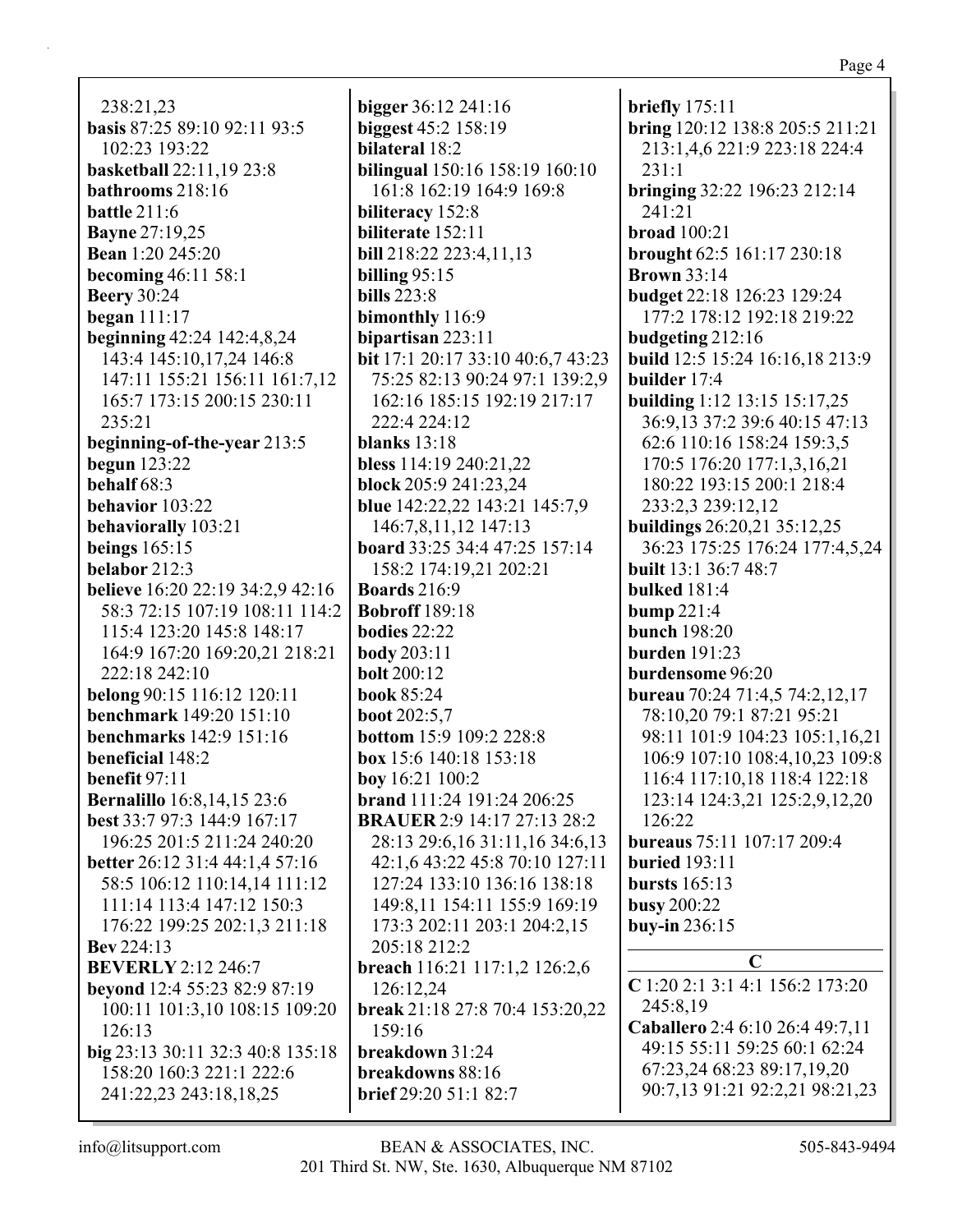| 99:14 101:23 112:6 113:6,9       | case 33:8 90:2,16 97:22,22 98:5    | 41:25 42:1,4 43:21 45:2,8,9,14                                |
|----------------------------------|------------------------------------|---------------------------------------------------------------|
| 114:20 116:17 121:16 130:5       | 246:4                              | 45:17,21 46:1,6,9,11,23 47:2,17                               |
| 131:10,11 153:21 154:1 159:13    | caseload 97:22                     | 48:13 49:8,10,12,16,23 50:7,14                                |
| 159:15 163:10 170:23 171:5,8     | caseloads 97:24 98:2               | 50:18,25 51:7,8 52:18,23 53:4                                 |
| 171:16,17 176:6 179:4,7,11       | cases 239:11                       | 53:10,15,19,23 54:7,9,19 55:4,7                               |
| 180:13,14 184:4,5 186:25 187:1   | catch 17:21                        | 55:12,15,20,22 56:1,5,7,14,16                                 |
| 190:12,15,20 198:4,13,23 199:1   | catching 234:5                     | 56:17 57:1 58:6,7,15,19,22                                    |
| 208:23 209:5,24 210:3,10,22      | categories 91:9                    | 59:17 60:2,4,10,16,20 62:23                                   |
| 211:3 215:8,9 234:1,2 237:4      | category 103:12                    | 64:6,21 66:23,24 67:5,10,16,20                                |
| calculation 238:23               | <b>Cause 188:11</b>                | 68:7,12,15,20,25 69:25 70:3,6                                 |
| calculations 238:20              | caused 126:5                       | 70:10 71:8,9 72:15 74:20,24                                   |
| calendar 126:25                  | causing 221:3,5 236:8              | 75:4,5,10,16,18,20 76:22 78:3,6                               |
| California 166:3,19              | CC 1:25 245:25 246:2               | 78:11,15,18 79:2 80:16 82:3,5                                 |
| call 3:3,3 5:1,4 8:3 52:12 58:19 | CCR 1:20 245:8,19                  | 82:14 83:10,19 84:8,11,18                                     |
| 92:4,12 97:16,17 99:8 139:6,16   | celebrate 29:7 42:11 43:14         | 87:16 89:18 92:23 95:7 96:23                                  |
| 144:5,18 149:17 166:25 171:11    | celebrating 33:4                   | 96:25 98:9,20,22 100:1 101:25                                 |
| 179:14 183:21 202:24 205:23      | celebration 10:23 43:12            | 104:4,7,10 105:5,14 106:2,16                                  |
| 210:23,24,24 214:6 224:5         | <b>Center</b> 183:6,8              | 106:19,24 107:9,25 108:9,16,20                                |
| call-out 193:2                   | century 100:24                     | 108:23 109:8,13,18 110:4 111:2                                |
| called 51:11 91:25 92:3 136:15   | ceremonial 24:12                   | 111:15,21 113:6 114:19 115:20                                 |
| 168:16 177:17 211:14 218:19      | ceremony 181:2                     | 116:14, 16, 18 118:16, 19, 22                                 |
| 236:5                            | certain 90:6 139:1 144:15 165:17   | 119:1,7,10,14,17,19,23 120:2                                  |
| calling 23:9 206:4               | 204:22                             | 120:21 121:21 122:10,14 123:1                                 |
| calls 93:18 215:15               | certainly 26:24 47:15 79:6 89:18   | 123:2,8,20 124:10 125:10,17,24                                |
| <b>Camille</b> 174:20,21         | 104:12 125:11 137:8 144:6          | 126:1,3,7 127:11,14,19,21,24                                  |
| camp 202:5,7                     | 157:2,4 178:12 190:24 210:5,11     | 128:11 129:6,9,15,18,23 131:4                                 |
| campus 34:15 109:10              | <b>Certificate 4:8 170:4 245:7</b> | 131:14, 16, 19, 22, 25 132:17                                 |
| candidates 28:21                 | certification 71:19 156:14         | 133:10,16 134:18,21 135:4                                     |
| cap 12:4 47:6 48:10,11 50:5,8    | 166:15 173:25                      | 136:16,19 137:23 138:3,18                                     |
| 51:16,17 52:4,24,24 53:8,11,24   | certifications 73:8                | 139:24 140:10,17,24 141:1                                     |
| 54:5, 10, 14, 18, 22 55: 14, 23  | <b>Certified 245:8</b>             | 143:5 144:4,20,23,24 145:7,12                                 |
|                                  | certify 245:10                     | 149:3,6,9,13,21 150:10 151:9                                  |
| 62:15 65:6,14 66:5 67:7,12,17    | Cesar 182:22 188:23                |                                                               |
| 68:12,14 140:21,22 147:21        |                                    | 151:12,20 152:20 153:7,11,13<br>153:18,23 154:2,5,11,23 155:2 |
| 149:15 153:6 221:4,5             | cetera $36:24$                     |                                                               |
| capability 153:1                 | CFO 157:17                         | 155:6,9 157:2,23 158:7,23                                     |
| capacity 11:19 12:16 13:11,12    | <b>CFR</b> 101:20                  | 159:8, 11, 14 160: 21, 22 161: 3                              |
| 15:15, 15, 16 20:1 47:13, 14, 19 | <b>CHAIKEN 2:15 189:23</b>         | 163:10 168:21 169:19 170:9,16                                 |
| 48:2 52:3 55:18 62:4,6 107:13    | chair 2:3,3 4:5 5:1,24 6:12,21 7:5 | 170:17,18,24 171:3,6,11 172:13                                |
| 161:10 162:10,10 194:12          | 7:9,13,15,21,22 8:1,15 9:3,10      | 172:17, 19, 23, 25 173: 2, 3 174: 11                          |
| <b>CAPTION 246:4</b>             | 9:13 10:2,17 12:16 14:10,11,17     | 174:16,19 175:2,20 176:8,14,20                                |
| capture 135:24 138:4             | 14:22 15:1,3,4,12 16:2,5 17:22     | 177:6 178:1,5,8,10,24 179:6,9                                 |
| care 140:10 228:17               | 17:24,25 18:9 20:9 22:7,14         | 179:14 180:1,20 181:3 182:10                                  |
| careful 101:17                   | 23:18 24:24 25:11,25 26:3,16       | 182:12,13,15 183:16,21 184:21                                 |
| Carlos 2:4 157:15,15 165:2 234:8 | 26:18 27:1,3,6,10,13,24 28:12      | 185:2,6,22 186:8,15 187:16,25                                 |
| Carmona 157:20,21 159:19         | 29:5,7,15 30:13 31:9,13,15 34:5    | 189:24 190:12,14,17,22 192:12                                 |
| <b>Carolyn</b> 27:19,25          | 34:9,11,17 35:1,3,8,14,21 36:4     | 194:2,20 195:6,16,19 196:7                                    |
| <b>Carrie</b> 16:11              | 36:16 37:4,9,15,20 39:10,14,16     | 197:10,13,18,23 198:4,22,25                                   |
| cars 177:19                      | 39:21 40:1,13,17 41:15,18,21       | 200:4 201:16,22 202:11,25                                     |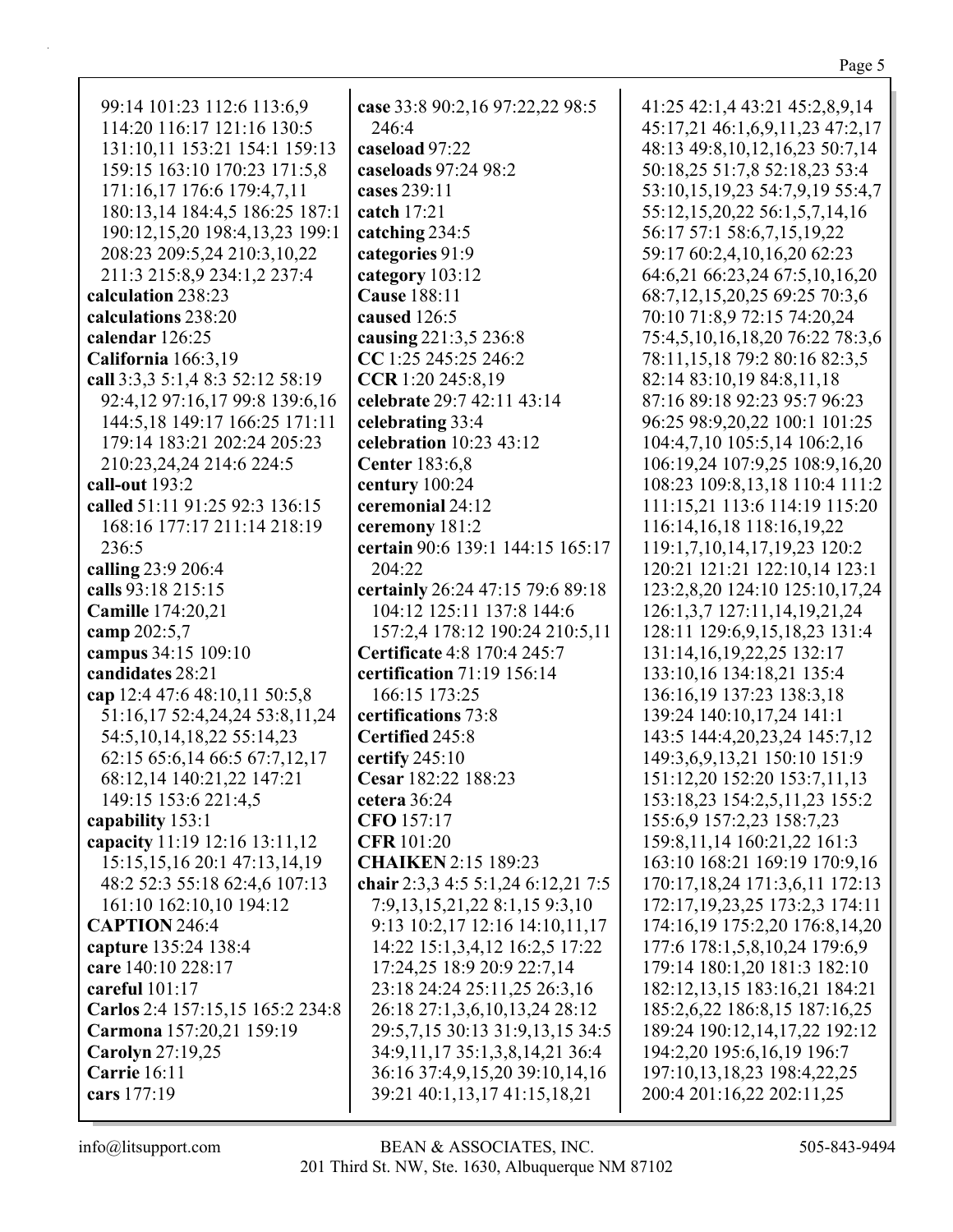## Page 6

| 204:16 205:19 208:4,21 209:2,7<br>209:22 210:1,13,23 211:7 212:2<br>213:10,19 214:1,6 215:6,12<br>216:18,22 217:5 220:8,20<br>221:13 224:9,11 225:1,3,6<br>226:4,13 227:9 228:4,18,22<br>229:2,13,16,23,25 231:15<br>232:18,24 233:11,19,22,25<br>235:15 237:18,21 238:12<br>240:24 241:12 242:24 243:2,15 | 183:13 191:7,17 193:14 194:23<br>194:24 195:1,3,5,7 196:14,19<br>196:21,22 197:3,6,7,13,19<br>200:19 201:6 202:6 203:10<br>204:9 206:22 209:19 210:5<br>211:15,16,19,23 212:1 213:21<br>216:25 218:9,17 222:4 224:8<br>228:23,24 243:13,18,21 244:1,3<br>charters 26:8,8 33:5 41:17 77:15<br>194:25,25 | circumvent 63:19<br>cited $64:23$<br>citizens 21:20<br>citizenship 12:8<br>city 11:14 23:5 39:8 176:24 177:9<br>177:12,15<br>clarification 42:2 57:12,15 60:7<br>60:11,13 61:4 67:6 72:19<br>107:21 123:3 145:5 146:15<br>clarified 63:6 |
|------------------------------------------------------------------------------------------------------------------------------------------------------------------------------------------------------------------------------------------------------------------------------------------------------------|--------------------------------------------------------------------------------------------------------------------------------------------------------------------------------------------------------------------------------------------------------------------------------------------------------|------------------------------------------------------------------------------------------------------------------------------------------------------------------------------------------------------------------------------------------|
| 244:9,12,15,17,21<br>chairman 174:24                                                                                                                                                                                                                                                                       | chasm $13:16$<br>Chavez 2:5 5:20 26:4 59:3,4                                                                                                                                                                                                                                                           | clarifier 139:25<br>clarify 63:2,24 68:10 73:15,18                                                                                                                                                                                       |
| <b>Chairperson</b> 140:5                                                                                                                                                                                                                                                                                   | 69:18,19 130:10,11 144:24                                                                                                                                                                                                                                                                              | 84:22 102:2 119:15 148:13                                                                                                                                                                                                                |
| chairs 157:4                                                                                                                                                                                                                                                                                               | 145:11,14 146:1,4,14,17 147:1                                                                                                                                                                                                                                                                          | 151:5 152:24 168:24 169:15                                                                                                                                                                                                               |
| Chairwoman 104:15                                                                                                                                                                                                                                                                                          | 147:5,15 148:8,15,23 149:21                                                                                                                                                                                                                                                                            | 170:2 177:7 190:11                                                                                                                                                                                                                       |
| challenge 10:13 26:20 35:22 39:2                                                                                                                                                                                                                                                                           | 150:8, 12, 18, 24 152:3 160:22                                                                                                                                                                                                                                                                         | clarifying 54:7 75:13 76:25                                                                                                                                                                                                              |
| 39:10 232:20                                                                                                                                                                                                                                                                                               | 161:2 169:3 172:9,10 179:16,17                                                                                                                                                                                                                                                                         | 133:2 135:9,22 137:12,20                                                                                                                                                                                                                 |
| challenges 12:18 26:23 37:7                                                                                                                                                                                                                                                                                | 182:22 184:23,24 186:14,17                                                                                                                                                                                                                                                                             | 149:18,22                                                                                                                                                                                                                                |
| 175:24 233:12 244:1                                                                                                                                                                                                                                                                                        | 187:6,7 188:23 214:23,24 243:2                                                                                                                                                                                                                                                                         | class 10:20 84:25 85:3,7 86:6                                                                                                                                                                                                            |
| challenging 135:16                                                                                                                                                                                                                                                                                         | 243:3,8,16 244:14,16                                                                                                                                                                                                                                                                                   | 93:23,25 94:2,5 160:4                                                                                                                                                                                                                    |
| chance 43:11 73:5 138:21 167:24                                                                                                                                                                                                                                                                            | <b>Chavez'</b> 76:16                                                                                                                                                                                                                                                                                   | classes 221:25                                                                                                                                                                                                                           |
| 167:24 218:19                                                                                                                                                                                                                                                                                              | check 107:23 117:7 163:2                                                                                                                                                                                                                                                                               | classroom 81:15 84:3,4 85:17                                                                                                                                                                                                             |
| chances 168:2                                                                                                                                                                                                                                                                                              | checked 94:10,11                                                                                                                                                                                                                                                                                       | 86:6,25 95:19 110:24 112:9                                                                                                                                                                                                               |
| change 22:5 34:4,8,14 45:15,19                                                                                                                                                                                                                                                                             | checklist 154:21 155:4,14,25                                                                                                                                                                                                                                                                           | 125:7 166:16,23 230:21 234:24                                                                                                                                                                                                            |
| 61:22 97:19 98:3 114:7 185:21                                                                                                                                                                                                                                                                              | 156:4 169:21 173:5, 19, 22 210:6                                                                                                                                                                                                                                                                       | classrooms 218:15                                                                                                                                                                                                                        |
| 185:22 218:23                                                                                                                                                                                                                                                                                              | checks 94:9                                                                                                                                                                                                                                                                                            | cleaned 57:22                                                                                                                                                                                                                            |
| changed 58:2 67:2 75:25                                                                                                                                                                                                                                                                                    | <b>Chicanitos</b> 164:20                                                                                                                                                                                                                                                                               | cleanly 57:13                                                                                                                                                                                                                            |
| changes 6:23 7:3 51:10 186:2                                                                                                                                                                                                                                                                               | <b>Chief 33:16</b>                                                                                                                                                                                                                                                                                     | cleanup 57:22                                                                                                                                                                                                                            |
| 243:20                                                                                                                                                                                                                                                                                                     | child 18:2 19:6 21:10 77:6,23,24                                                                                                                                                                                                                                                                       | clear 57:7 63:21 71:12 74:8                                                                                                                                                                                                              |
| changing 58:2 66:10 175:22                                                                                                                                                                                                                                                                                 | 93:5,6 95:25 96:3 102:4,5,8,9                                                                                                                                                                                                                                                                          | 105:6,20,24 117:25 138:11                                                                                                                                                                                                                |
| channels 128:5                                                                                                                                                                                                                                                                                             | 102:12 103:1 160:14 166:11                                                                                                                                                                                                                                                                             | 139:2 169:9,18 195:13 196:9                                                                                                                                                                                                              |
| Chapman 1:20 245:8,19                                                                                                                                                                                                                                                                                      | 206:18                                                                                                                                                                                                                                                                                                 | 219:23                                                                                                                                                                                                                                   |
| characteristic 88:10                                                                                                                                                                                                                                                                                       | children 18:4,24,25 19:1 23:20                                                                                                                                                                                                                                                                         | clearer 40:7 185:15 188:7                                                                                                                                                                                                                |
| charge 93:25 230:13 232:4                                                                                                                                                                                                                                                                                  | 85:25 94:1,4 109:5 114:25                                                                                                                                                                                                                                                                              | clearly 57:13 168:23                                                                                                                                                                                                                     |
| charged 237:5                                                                                                                                                                                                                                                                                              | 122:6,7 142:16 159:16 160:10<br>167:20 199:4                                                                                                                                                                                                                                                           | close 42:8 56:20 75:7 81:23 83:1<br>216:3 243:14                                                                                                                                                                                         |
| Charlene 78:21,22 79:15 80:17                                                                                                                                                                                                                                                                              | choice 11:5                                                                                                                                                                                                                                                                                            | closed 116:24 176:9                                                                                                                                                                                                                      |
| 82:15 83:23 84:9,12 93:10 94:6<br>94:11,20 97:2 98:18 99:1                                                                                                                                                                                                                                                 | choose 236:25                                                                                                                                                                                                                                                                                          | closely 82:8                                                                                                                                                                                                                             |
| 102:18 103:4                                                                                                                                                                                                                                                                                               | chooses 139:6 237:1                                                                                                                                                                                                                                                                                    | closeness 19:13                                                                                                                                                                                                                          |
| charter 3:10,12,14 15:8 17:10                                                                                                                                                                                                                                                                              | choosing 196:14 218:12                                                                                                                                                                                                                                                                                 | closer 64:20 227:20                                                                                                                                                                                                                      |
| 28:3,17 29:10,21 30:17 32:8                                                                                                                                                                                                                                                                                | chose 150:1 163:2                                                                                                                                                                                                                                                                                      | closest 138:8                                                                                                                                                                                                                            |
| 33:3,17 41:5,9,13 42:10,16                                                                                                                                                                                                                                                                                 | Christmas 29:5,8                                                                                                                                                                                                                                                                                       | closing 44:23 118:8 128:1                                                                                                                                                                                                                |
| 44:18,25 45:11 46:18,23 52:9                                                                                                                                                                                                                                                                               | <b>Cindy</b> 129:19                                                                                                                                                                                                                                                                                    | closures 30:22                                                                                                                                                                                                                           |
| 57:10,21 63:4 64:3 70:9 99:16                                                                                                                                                                                                                                                                              | circle 25:5 166:5,6,8,9,20,20,25                                                                                                                                                                                                                                                                       | Clovis 236:16 237:10                                                                                                                                                                                                                     |
| 99:24 114:9,10,25 115:1,2,5,17                                                                                                                                                                                                                                                                             | 167:1,2,15,18 230:7 234:3                                                                                                                                                                                                                                                                              | co-directors 35:6                                                                                                                                                                                                                        |
| 115:23,25 116:10 126:20 133:6                                                                                                                                                                                                                                                                              | 235:18                                                                                                                                                                                                                                                                                                 | co-founder $157:21$                                                                                                                                                                                                                      |
| 133:9,18 155:12,17,21 168:1                                                                                                                                                                                                                                                                                | circled 57:5                                                                                                                                                                                                                                                                                           | co-founding $11:3$                                                                                                                                                                                                                       |
| 173:9, 10, 12, 15 179: 3 182: 17                                                                                                                                                                                                                                                                           | circumstances 129:3                                                                                                                                                                                                                                                                                    | co-teaching 85:13 87:1 112:10                                                                                                                                                                                                            |
|                                                                                                                                                                                                                                                                                                            |                                                                                                                                                                                                                                                                                                        |                                                                                                                                                                                                                                          |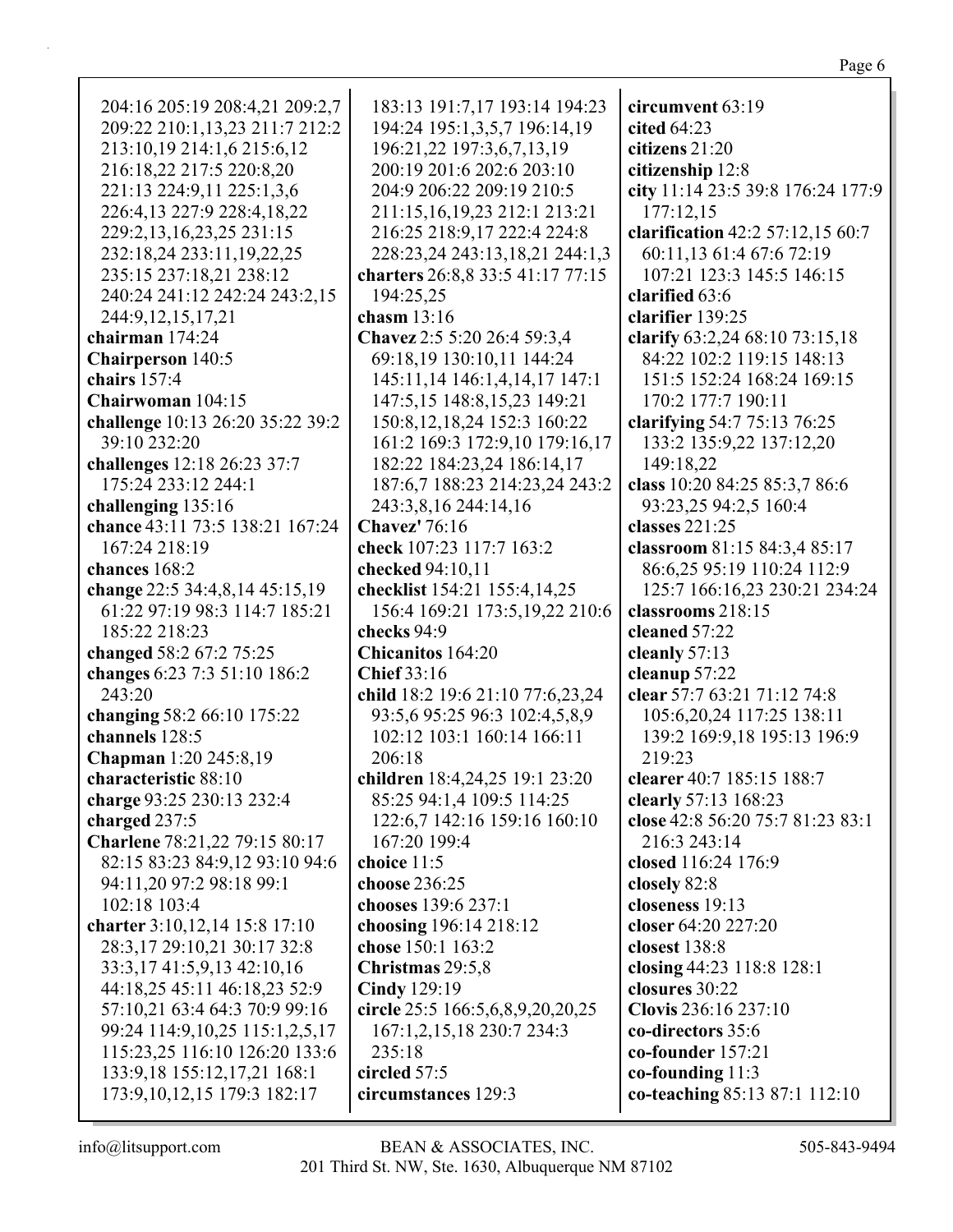Page 7

coach 22:19 23:8 148:20 202:24 coaches  $23:9$ coalesce 139:19 Coalition 119:21 code 213:25 226:19 codify  $190:23$ coffee 153:24.25 cohort 139:20 164:11 coincidence 168:16 collaborate 18:18,19 collaboration 15:7 74:1 196:21 colleague 28:19 colleagues 235:10 collecting 177:18 college 22:9 24:6 182:25 234:17  $235:4$ **Collegiate** 42:16 44:21 173:10 174:15 179:2 183:13 Collegiate's 42:25 color 70:20 color-code 142:21 145:4 colors 145:3 come 18:16 36:4 38:21 39:19 51:25 52:11 53:7,8 54:14,15 56:3 104:12 109:10 116:5 124:21 125:9 126:16 127:3 137:2 139:17 153:19 157:3 164:3 175:16 185:12 192:13,15 197:9 211:4 220:16 228:12,17 233:13 242:18 comes 14:2 31:23 46:21 52:8 81:22 128:16 131:23 159:9 163:21 192:2 comfort  $58:3$ comfortable 65:9 134:11 coming 5:20 9:25 11:21 12:22 24:8 28:23 40:5 64:19 65:5 102:14 114:5 127:8 135:24 159:20 169:12 175:19 188:24 191:7 196:17 197:2.4 205:2 209:3 217:13 228:13 coming-up  $136:7$ **Commencement** 3:18 31:3 42:13 154:7 156:2 170:20 173:20  $179:2$ commend 15:5 121:20 commensurate 219:4 comment 120:4 122:12 230:4

 $231:14$ 

comments 4:6 34:2 44:15 124:24 154:13 155:12 173:8 230:1 **COMMISIONER 197:15 COMMISSIOENR 208:23 Commission** 1:1 5:2 14:18 16:6 18:10 22:15 26:17 27:14.18 32:7 42:2 48:14,25 49:4,25 50:22 51:10 57:11 58:3,10,12 60:20 61:12,14,15,21 62:1,11 62:13 63:1,8,11,14,20 67:17 70:11 72:4 74:13 104:16 105:24 107:7 114:6 126:8,19 132:22 133:8, 11, 15 138:19, 24 139:15 154:12 155:17 169:20 170:20 173:4 174:17 179:1 182:17 186:9 202:12 213:21 217:18,24 219:20 223:13 244:8 245:1,12  $246:5$ **Commission's 48:19 Commission/Public 3:23 Commissioner** 5:4,5,5,7,8,8,10 5:11,11,13,14,15,17,18,20,22 5:22, 25, 25 6:2, 3, 3, 5, 6, 6, 8, 9, 9 6:15,19 7:7,8,10,10,24,25 8:2,2 8:4,5,6,7,7,9,10,10,12,13,13,16 8:16,18,19,19,21,22,23,23,25 9:1 15:3,13 17:24,25 18:1,10,13 19:4 20:10,13 22:7,8,15 23:17 23:18,19 24:19,25 25:1,10,11 25:12 26:4,4 37:22 46:19 49:7 49:11,15 50:1,4 55:11,13,16 56:25 58:6,7,8,14,16,16,19,21 58:24,25 59:1,2,2,4,5,5,7,8,8,10 59:11,11,13,14,14,16,18,18,20 59:21,21,23,24,24 60:1,3 62:24 63:23 65:10,12 66:23,24 67:8 67:14,15,19,21,21,23,24 68:9 68:13, 16, 22, 23, 24 69:1, 1, 3, 4, 4 69:6,7,7,9,10,10,12,13,13,15,16 69:16,18,19,20,20,22,23 71:8,9 71:10 73:11 75:8 76:16,24 77:10,22 84:20,21 85:21 86:15 87:9,15,16,17 89:17,18,20 90:7 90:13 91:21 92:2,21,23,24 93:22 94:9,18,23 95:5 97:1 98:9 98:10,21,23 99:14 100:2 101:23 101:25 102:1,25 103:18 104:1

108:13 112:6,7 113:6,9 114:20 116:17 118:2,25 119:3,8 120:3 120:13 121:2,6,16 123:23 124:12 127:25 129:17,22 130:3 130:5,6,9,10,11,12,12,14,15,15 130:17, 18, 18, 20, 21, 21, 23, 24, 24 131:1,2,2,5,5,7,8,9,9,11,12 133:17,17 134:15,19,25 141:11 141:12,22 142:11 143:19 144:24 145:11,14 146:1,4,14,17 147:1,5,15 148:8,15,23 149:21 150:8, 12, 18, 24 151: 20, 21, 21 152:3 153:21,24 154:1,24 155:5 159:13,15 160:22 161:2,3,5 163:10,14 165:3 168:21,22 169:2 170:18,23 171:5,7,7,12 171:12,14,15,15,17,18,18,20,21 171:21,23,24,24 172:1,2,2,4,5,5 172:7,8,8,10,11,11,14,14,18 176:6 178:24,25 179:4,7,10,10 179:15, 15, 17, 18, 18, 20, 21, 21, 23 179:24,24 180:2,2,4,5,5,7,8,9,9 180:11, 12, 12, 14, 15, 15, 17, 18 183:14, 15, 17, 18, 22, 22, 24, 25, 25 184:2,3,3,5,6,6,8,9,9,11,12,12 184:14,15,16,16,18,19,19,22,22 184:24,25 185:20 186:8,13,14 186:16,17,20,21,22,23,24,24  $187:1,2,2,4,5,5,7,8,8,10,11,11$ 187:13, 14, 14, 17, 17, 19, 20, 20, 22 187:23 190:12,15,20 194:18 198:4, 13, 23 199:1 200: 4, 7, 17 206:9,10 207:19 208:6,25 209:5 209:9,24 210:3,8,10,22 211:3 212:5 214:2,3,7,7,9,10,10,12,13 214:13,15,16,16,18,19,19,21,22 214:22,24,25,25 215:2,3,3,5,7,7 215:9,10 219:17 220:10,21 221:12 224:18,22 225:21 226:7 226:15 227:12,21,25 228:15,21 230:2,3 231:16,17 232:21 233:9 233:17,20,23 234:1,2 235:24,25 237:4,5,19,20,22,23 238:2,3,4,5 238:7,10,12,13 240:24,25 241:4 243:2,3,8,9,16 244:10,14,16,18 244:19,20

**Commissioners** 2:2 6:12 7:12 26:1 27:7 47:2 56:23 65:4 75:4

 $info@$ litsupport.com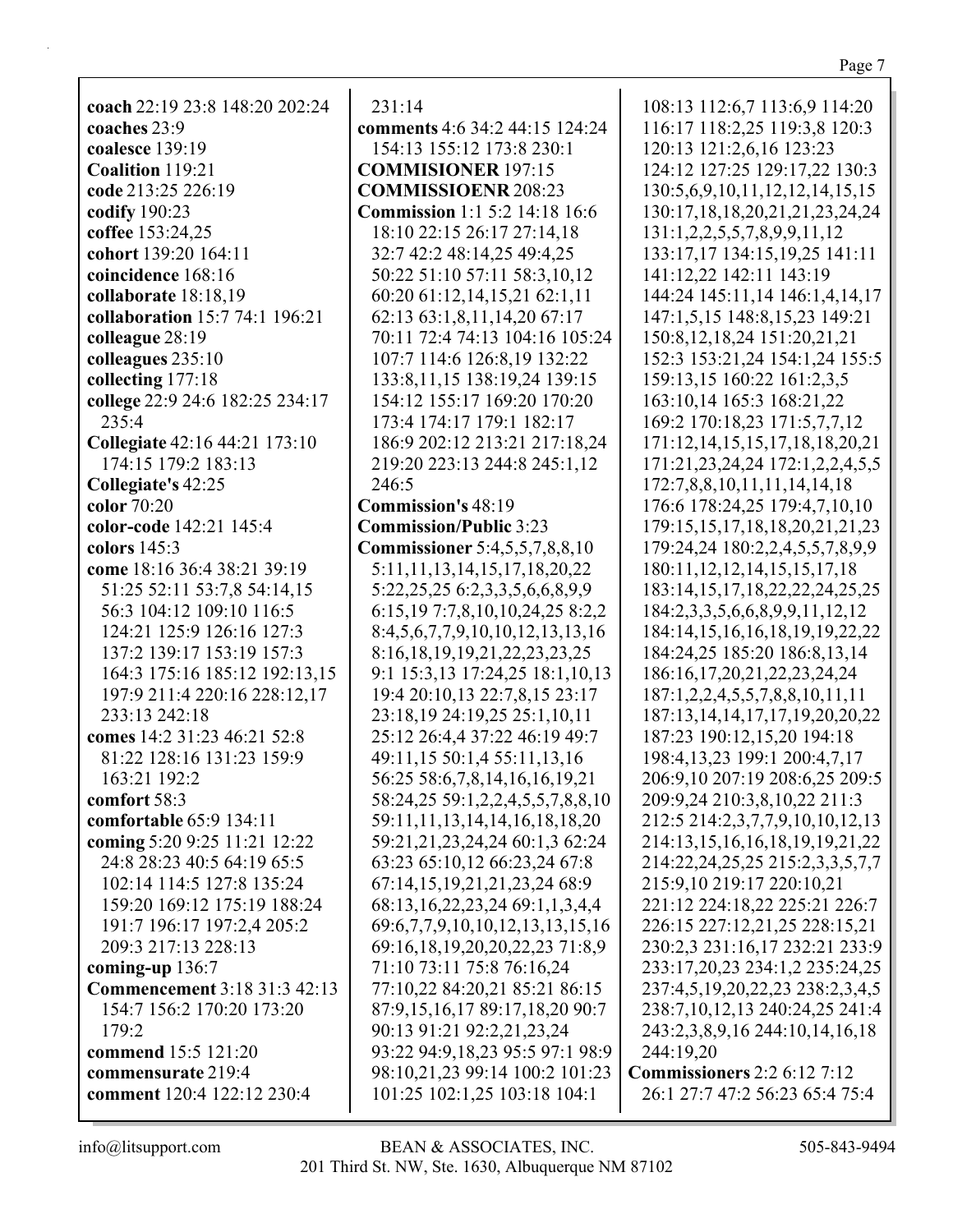Page 8

75:20 76:23 78:3 104:4 110:4 116:15 127:12,25 132:18 140:6 144:21 155:10 159:11 176:4 180:25 181:3,7 182:5 204:16 212:3 237:24 **commitment** 232:11 **committee** 174:22,25 223:5 **Common** 151:6 **communicate** 11:11 25:23 **communicates** 20:15 **communication** 20:18 220:9 **communities** 211:22 **community** 11:10 21:12 22:3 23:12 25:15 26:8 33:19 38:1,3 38:12,16,16 40:2,4,24,25 48:7 155:11,15 157:22 159:17 167:12 171:2 176:19 183:12 196:19 **Community/Critical** 204:20 **compacted** 194:1 **company** 145:2 **comparing** 142:2 **compensatory** 82:11 83:8,13 84:8,10 91:14 111:6 **complaint** 117:10 **complete** 127:2 131:17 156:11 170:6 **completely** 20:20 40:3 72:3 112:2 127:7 234:6 **complex** 58:1 **complexes** 221:1 **compliance** 79:18 88:19 90:5 97:8 100:6 101:10 105:22 106:5 106:6,7,24 107:1,11,14,17 108:3,12 197:11,14,17 203:10 211:5 213:24 **complicated** 121:15 122:2,3,4 **comply** 70:14 106:22 **component** 91:14 97:9 122:25 124:7 136:10 150:13,15 151:19 197:11 **components** 122:19 123:12 **compounded** 222:6 **comprehensive** 11:6 142:22,23 142:25 146:24 147:6,14 **comprehensively** 146:10 **computer** 154:23 **conceive** 25:6

**concept** 14:14 49:3 52:2 53:16,17 53:18 164:25 165:10 198:5 199:9,10 **conception** 18:12 **concepts** 231:1,2 **conceptual** 17:19 **concern** 3:14 33:25 37:5,10 40:8 71:12 72:8 73:7 87:20 95:2 108:25 116:20,23,24 126:10,16 162:15 169:4 191:25 193:2 194:2,3 **concerned** 72:5 119:4 223:22 **concerning** 80:20 89:5 108:9 **concerns** 33:25 66:3 73:12 74:7 74:10 79:4,4,10,13,14 82:9 87:19,19 105:19,24 106:4 107:17 108:3 117:8 125:14 126:10,13 162:9,20,23 163:8 165:6 168:24 169:11 196:12 **conclu-** 86:20 **concluded** 244:22 **conclusion** 136:7 **concrete** 165:17 **condemnation** 207:25 **conditions** 133:13 155:18 156:1 173:19 **conduct** 178:5 191:21 **conducted** 6:18 126:23 130:1 **conducting** 223:23 **confederacy** 240:13 **conference** 31:10,12,17,18 32:3 32:12 33:14,23 139:16 144:5,18 149:17 204:17,18 205:8 216:10 217:1 224:12 228:1,24 232:3 236:22 244:11 **conferences** 32:6 99:2 198:7 232:1 **conferring** 44:17 **confidence** 98:12 108:20 **confident** 158:23 159:2 **confirm** 227:13 **conflicted** 161:6 **confused** 53:24 65:13 66:25 150:23 **confusion** 55:8 114:11 **congratulations** 44:24 172:20 185:3 **Congress** 240:1

**connect** 222:21 **connected** 22:24 177:4 **connection** 10:4,6,14 19:1 21:23 23:4,11 **connections** 17:12 **consensus** 57:10 **Consent** 3:7 6:24,25 7:20,23 34:19 45:16,19 46:4 **consequence** 33:6,6 **Conservancy** 16:13 **conservation** 16:19 21:17,22 **conservative** 218:13 **consider** 56:3 160:16 224:6 **consideration** 87:5 107:18 **considerations** 226:12 238:17 **considered** 86:7 **considering** 219:7 **consist** 16:11 **consistent** 89:3 125:15 **constant** 18:16 232:20 **constantly** 114:5 175:22 **constituents** 32:11 **constitute** 91:5 245:10 **Constitution** 240:12,12 **constructed** 204:14 **construction** 156:9,10 169:25 170:5 **consult** 105:1 **consults** 7:21 **contact** 19:19 105:21 106:13 **contacted** 37:12 **content** 80:7,10 82:20 85:19 89:4 151:1 **context** 30:10 44:16 97:3 **Continental** 239:25 **contingency** 175:21 **continue** 15:25 24:3 26:10 73:20 102:16 126:14 136:11 188:17 199:11 215:18 235:14 **continued** 4:1 79:3 108:2,24 **continues** 109:2 126:17 **continuing** 25:3 159:6 **contract** 3:12 4:3 41:5 45:11 64:17 117:17 118:11 119:15 125:19 128:4 130:2 132:19 133:20 181:23 182:6,20 191:2 213:14,16,22 **contracted** 159:20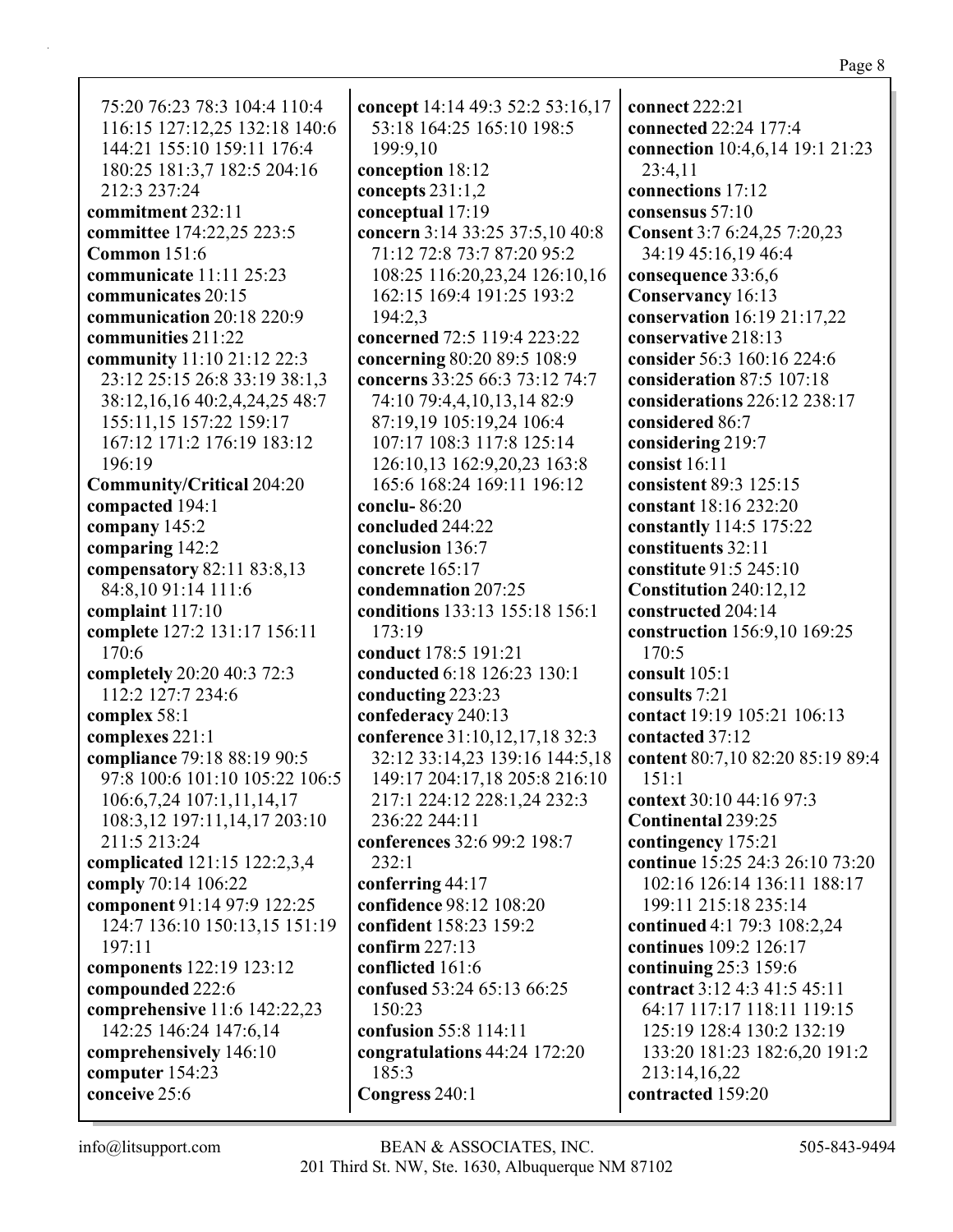**contractor** 159:2 **contracts** 117:5 118:8 126:20 127:23 128:13 181:4,6 182:18 **control** 40:3 **convened** 91:2 **convening** 244:3 **convention** 239:20 **conventional** 97:7,13 **conversation** 35:9 53:20 58:9,9 63:14 135:7 138:17 139:4 144:8 169:2 181:21,25 188:3 189:21 190:2 195:8 202:12 215:18 **conversations** 139:13 194:21 220:1 **cookie** 78:12,14 **cool** 12:13 **cooperating** 75:12 **coordinate** 125:12,19 **coordinated** 92:4 **coordination** 126:21 153:4 **coordinator** 29:11 136:14 148:21 151:23 **copy** 170:12 **core** 151:6 210:13,20 **corner** 176:19 **Corps** 16:13 21:23 **correct** 25:4 35:25 40:20 54:5,6 54:12,24 55:18,19 68:14,15 75:1 77:10 83:12 87:14 93:7 102:10 104:3 105:13 110:2 120:2 123:24 126:7 138:3 141:15 147:1 150:9 160:25 170:3 192:8 **Corrective** 3:16 105:3 106:18,19 106:20,25 132:2,23 133:3,22 134:1 138:23 **cost** 178:2,6 **costly** 199:4 **council** 32:8 64:17 65:25 66:1 104:18 117:8 134:23 140:7 141:4 148:19 204:24 235:16,22 **counsel** 2:14,15,15 7:21 135:12 174:17 175:4 189:18,20,25 190:1 **counselor** 102:9 103:2 120:15 164:16 **counselors** 239:2 **count** 44:14 87:1 90:19

**counted** 105:8 **counter-motion** 68:5 **country** 25:13 240:20 **county** 16:7,8,10,14,15 17:8,12 17:14 23:5,6 245:13 **couple** 29:13 34:20 79:10 95:21 117:5 118:11 133:5 139:13 148:25 170:7 177:23 217:3 222:10,15 236:14 237:11 238:15 **course** 13:25 74:21 96:7 143:9 155:7 160:14 170:9 212:15 223:15 224:2 234:12 **Court** 1:21 245:9 **cover** 96:21 **coverage** 236:5,6 **covered** 125:13 140:13 220:6 **create** 10:14 13:25 16:8 40:24 105:2 106:18,20 125:20,21 144:12 147:20 151:6,7 212:9,25 **created** 21:21 25:16 106:19 195:5 210:14 211:14 **creating** 9:21 10:13 33:15 147:17 **cred** 14:5 **credentials** 175:15 **criteria** 90:6,8,11 103:14 196:8 237:14 **critical** 196:24 204:10 235:4,6 **Crone** 2:5 6:4,5,15,19 7:8,25 8:2 8:8,9 22:7,8,15 23:17 58:14,16 59:19,20 69:2,3 130:13,14 172:3,4 180:10,11 183:15 184:14,15 187:21,22 214:20,21 237:22,23 238:3,5,10 **cross** 122:2 **crown** 121:16 **Cruces** 112:17 132:20 158:4 208:7,8,8 **crucial** 194:10 **cruising** 172:23 **Crum** 78:18,19 79:7 82:5 87:18 87:23 90:1,9,23 91:25 92:3 93:9 96:25 100:1 101:24 104:9 108:15 **crystal-clear** 63:25 **CSD** 33:11,12 47:5 71:7 72:16,25 74:1 117:5 119:17 169:6 170:13 189:13 190:17 207:12 209:18

**CSD's** 207:9 **CSP** 14:13,16 **cultural** 231:24 241:15 **culture** 70:24 74:2 167:7 168:17 194:8 230:9,16 231:2 232:14 **cultures** 167:8 **curiosity** 177:8 **curious** 234:10 **current** 15:17 38:15 51:20 55:14 55:24 62:11 65:15 66:17 123:9 135:1,2 177:19 185:24 **currently** 36:1 77:20 149:25 151:9 156:9 **curriculum-based** 44:2,5 **Custodian** 2:12 **cut** 218:18 **cuts** 219:23,24 **cycle** 21:18 134:5 138:2 141:15 141:16 **Cynthia** 1:20 78:24,25 79:9 85:11 86:8 87:3,14 103:5,24 104:3 245:8,19 **D d** 3:1,1 4:1,1 6:24 231:22 **d'Arte** 3:14 6:24 34:1 70:8,12 78:23 82:20 104:19 110:6 126:11 127:12 132:20 182:21 **d'Arte's** 126:9 **daily** 93:5 **dam** 238:6 **damage** 236:8 **Dan** 174:16,17 **dancing** 71:14 **dashboard** 135:24 136:6,8,9 **data** 28:8 78:25 81:4 92:17 94:15 111:8 134:8 136:3 145:18,20 146:15 165:19 168:10 169:5 177:18 **date** 98:7 135:13,14 156:14 239:24 240:1 246:2,9,14,19,24 **dated** 67:1,2,6 **dates** 225:7,21 **daughter** 20:14 **David** 2:7 225:13 **Davis** 2:6 5:13,14,17 8:17,18 55:13,16 56:25 59:12,13 69:11 69:12 130:22,23 171:25 172:1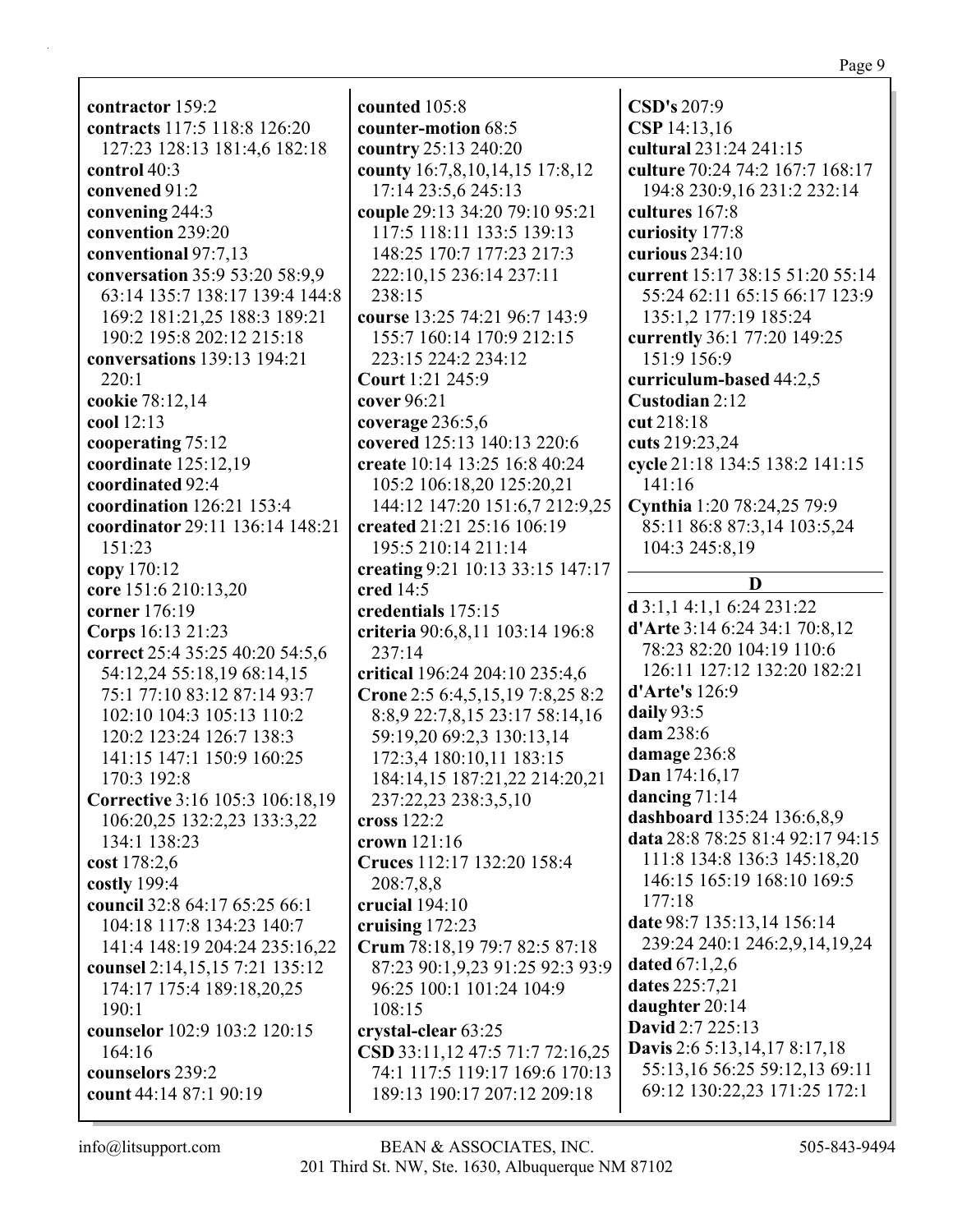| 179:22,23 184:17,18 187:9,10                      | <b>DELIVERED</b> 246:9,14,19,24                                   | 128:5 142:20 145:1,3,4 147:18                          |
|---------------------------------------------------|-------------------------------------------------------------------|--------------------------------------------------------|
| 214:14,15 231:16,17 232:21                        | demands 99:25                                                     | 152:16 154:15 163:4 175:7                              |
|                                                   |                                                                   |                                                        |
| 233:9,17,20,23 238:2,4,7 243:9                    | <b>Deming 243:13</b>                                              | 177:14,24 191:9 202:18,19                              |
| day 31:7,13 42:19 43:17,20 48:4                   | demonstrate 42:25 123:11                                          | 206:23,23 208:22 212:23 213:8                          |
| 65:3 96:1 111:10,16,20 127:13                     | demonstrated 43:8                                                 | 217:22 230:22 242:12                                   |
| 127:18 176:2 185:4 192:1,16                       | denied 51:9                                                       | difficult 26:24 88:1 181:20                            |
| 201:13 203:22 206:16,20                           | deny 56:10 62:11,12 115:13                                        | difficulties 176:1                                     |
| 209:13 215:22 228:1 239:22,23                     | <b>DEP</b> 172:25                                                 | dig 138:13                                             |
| 240:2                                             | department 3:24 28:4 99:17                                        | digging $110:5$                                        |
| days 6:20 96:1 170:7 193:13,21                    | 119:16 153:5 234:19,19 242:10                                     | dilemma 57:8                                           |
| 198:18 201:17,19 225:24 228:3                     | Department's 61:7                                                 | diploma $24:14$                                        |
| 242:22                                            | depend 87:4                                                       | direct 21:17 64:21 108:10 121:12                       |
| de 132:2                                          | dependent 86:9                                                    | 133:8 154:13 213:21                                    |
|                                                   |                                                                   |                                                        |
| deaf 10:8,9,13,15 12:6 13:1 14:2                  | depending 90:20 193:13 210:21                                     | directed 104:25 106:17                                 |
| 14:6,7 16:23 18:7,22,24,25 19:1                   | depends 94:16 95:2 188:12                                         | direction 20:18 50:22 106:8                            |
| 19:24 20:24 21:2,6,9,12,25                        | 228:13                                                            | 152:4 220:5                                            |
| 22:11 23:11 25:14,21                              | depth 90:4                                                        | directive 112:12                                       |
| deal 54:15 97:8,9 128:24,25                       | <b>Deputy</b> 2:11 78:19 100:3 175:4                              | directly 125:1 136:4                                   |
| <b>DEAP</b> 231:21                                | 185:11 189:18                                                     | director 2:9,11 9:17 15:5 27:21                        |
| dear 168:15                                       | describe 234:4                                                    | 42:16 78:19 100:3,23 135:20                            |
| death 230:12                                      | described 97:2                                                    | 136:13 137:15 138:16 149:16                            |
| Deborah 100:23                                    | description 123:14                                                | 150:16 157:21 185:11 189:19                            |
| December 104:25                                   | descriptions 122:20                                               | 190:1 192:17 194:23 215:16                             |
| decide 114:16 115:11 152:4                        | descriptor 123:17                                                 | 234:21                                                 |
| decided 47:25 61:14,15 215:23                     | descriptors 123:17                                                | directors 198:7 210:5                                  |
|                                                   |                                                                   |                                                        |
|                                                   |                                                                   |                                                        |
| 220:4                                             | design $17:19$                                                    | directors' 99:2                                        |
| decision 28:14 49:18,19 63:1,5                    | designing 239:7                                                   | disabilities 19:10 23:22 82:2                          |
| 63:12,13,19,20,21 103:22 133:1                    | desk 230:21                                                       | 88:23 93:14                                            |
| 133:7 137:9,21 150:6 218:8                        | detail 101:2                                                      | disability 16:24 18:25 22:23                           |
| 221:20 224:14                                     | detailed 111:18                                                   | 80:21,22,25 81:2 91:1,1,3,8                            |
| decisions 63:10 101:16 107:18                     | details 202:17                                                    | 92:9,15 103:8                                          |
| 141:3 167:11 244:5                                | determine 75:24 92:6,19 107:14                                    | disagreement 133:14                                    |
| declined 73:3                                     | 117:21 201:2                                                      | disbursement 30:25                                     |
| dedicated 112:22                                  | determined 124:16                                                 | disbursing 30:23                                       |
| deep 168:17                                       | determines 107:11                                                 | discovered 136:13,20                                   |
| deeper 138:13                                     | develop 48:17                                                     | discrepancy 76:2,7                                     |
| defend 18:20 242:4                                | developed 85:22                                                   | discretionary 97:16                                    |
| deficiencies 110:9                                | developing 48:21                                                  | discuss 163:20 244:4                                   |
| deficiency 83:21                                  | development 12:5 100:11 152:19                                    | discussed 34:9                                         |
| definitely 14:21 90:6 147:10,10                   | 153:1 158:7 166:11 167:3,3                                        | discussing 200:17                                      |
| definition 3:22 63:18 64:4                        | devil 202:17                                                      | discussion 3:10,12,13,15,17,19                         |
| 164:23                                            |                                                                   | 3:21,23 4:3 12:1 29:23 34:16,17                        |
|                                                   | diagnosed 92:8                                                    |                                                        |
| degree 100:4,4 211:18                             | diagnosis 91:4                                                    | 45:10 48:19 49:1,5,7 50:5,20                           |
| degrees $113:2,2$                                 | dialogue 32:18                                                    | 57:2 58:17 62:14,24 64:24 65:7                         |
| del 154:10 155:11,15 158:3 171:2                  | dibs $31:3$                                                       | 67:16,22 68:21 70:7 111:1                              |
| 183:11                                            | dictate 90:8                                                      | 112:6 130:4 132:1 134:1,2                              |
| <b>DEL'D</b> 246:9,14,19,24<br>delay 128:13 129:2 | different 13:3 31:19 33:7 51:21<br>61:3 96:4 113:11, 19, 20 117:5 | 136:22 151:18 154:6 171:9<br>172:22 175:1 179:12 182:8 |

 $\mathop{\mathsf{info}}\nolimits @ \mathop{\mathsf{litsupport.com}}$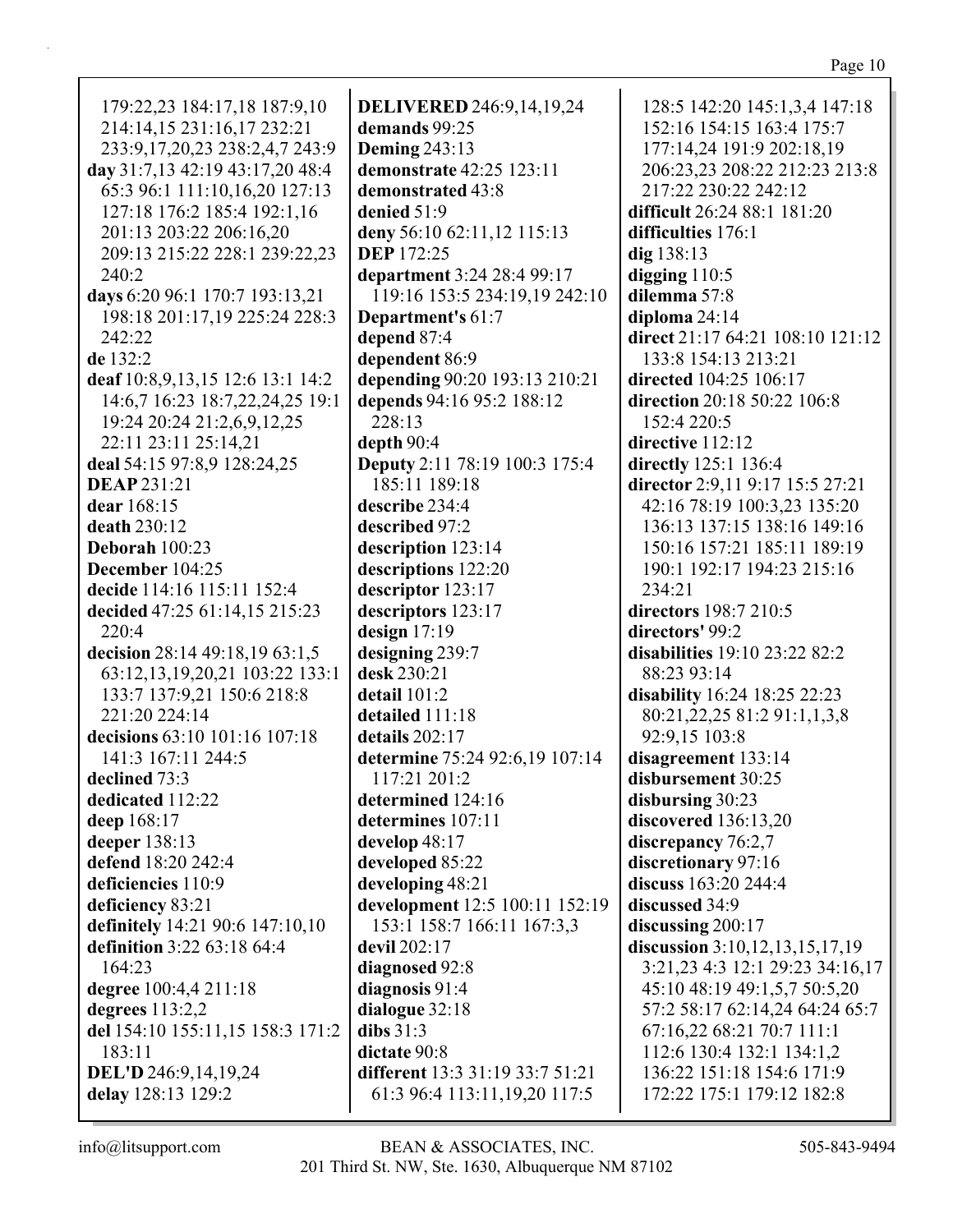183:19 185:7,17,18 186:18,19 188:6,23 189:2,9,17,19,25 191:2 198:12 214:4 **discussions** 113:10 137:15 222:9 **Disks** 246:8,13,18,23 **disorders** 23:21 103:19 **disposal** 206:5 **disproportionality** 91:11 92:12 **disproportionate** 91:10,12 **distance** 37:6 38:18 65:23 **distinguishing** 88:10 **district** 11:6 40:19 51:12,25 56:18 58:13 60:17 61:20,25 62:3 64:1 179:5,8 237:1 243:13 243:23 **district's** 11:12 **districts** 99:8 168:18 236:23 237:11 **disturbed** 102:5 **diversity** 33:5 **divided** 11:13 36:19 **Division** 2:10,11 3:10 28:4 33:17 42:10 44:18 45:1 46:24 126:20 133:7,18 139:18 155:12,21 173:9,15 190:16,18,21 194:24 195:1,4,5 196:22 197:4,14,19 203:11 208:2 213:22 **document** 32:2 70:19,25 71:1 189:21 246:8,13,18,23 **documentation** 45:25 47:10 81:1 93:11 98:13,15,19 155:24 156:6 173:17,24 **documented** 74:7 **documenting** 93:13,16 **documents** 33:17 75:6 99:5 108:18,22 229:1 **doing** 10:3 12:9,11 13:22 18:4 19:2,3 47:12 61:7 76:17 77:5 85:3 86:2,4,23,25 95:6 96:20 98:25 99:19,19 102:6,15 109:22 114:12,13 120:14 162:8,15 166:21 177:1,5 181:1,23 191:20 198:2,3 199:7 201:1 206:25 207:18 208:15 215:16,24 226:1 231:11,13 232:1 234:11,13 235:19 236:16,19 237:7,10,11 242:19 **dollar** 23:3

**Dolores** 3:16 132:3,20,24 138:20 139:18 182:24 **Dominguez-Clark** 100:24 **door** 193:24 **doors** 199:12,14,15 **dot** 122:1 **double** 191:18 **Double-check** 202:9 **doubly** 22:23 **doubt** 97:11 **Dr** 104:20 110:3 111:5,16 112:7 113:8 120:8,20,23 121:5 127:17 131:24 211:14 **draft** 140:20 **dramatically** 60:22 **drastically** 128:13 **Dreams** 183:3 **drive** 124:19 139:8,8,12 228:14 **driver** 12:8 **dropped** 155:8 **dual** 169:1 **dual-language** 150:9 152:6 **ducks** 192:1 **due** 60:19 **dues** 227:4 **dug** 241:14 **Dumas** 152:22,23 153:9,12 **duration** 123:14 **durations** 122:20 **dynamic** 204:10 **E E** 2:1,1 3:1,1,1 4:1,1,1 **e-mail** 224:5 **e-mailed** 112:18 **e-mails** 217:15 **E-Occupancy** 36:14,17 39:6 40:8 40:14 41:2 45:3 55:24 62:7 65:16 66:16 156:13 169:22 170:4,10 171:4 173:24 180:22 **EA** 112:23 120:25 **Ear** 10:6 **earlier** 21:16 66:15 148:10 243:12 **early** 27:8 33:21 92:4,4 110:10 114:7 136:22 137:15 218:7 228:19 242:22 243:5,5 **ease** 114:24

**easiest** 136:1 **east** 38:23 176:16 **easy** 95:17 101:7 165:8 **ed** 14:6 22:22 23:25 74:11,12,17 78:10 79:1 83:18 84:3,4,24,25 85:1,14,15,17,17,23,25 86:9,24 87:11,11 90:15 93:2,25 94:5 95:21 96:6 102:4,8,11,12 104:23 105:1,21 106:5,8 107:1 107:15 108:3,4,10,23 109:8 114:16,21,25 117:17,18 118:4 120:5,10,11,14,18 121:12,17 124:3 125:11,12,20 126:15,21 126:22 162:17 175:13,14 208:1 210:4,16 **Editor** 33:16 **EDT** 91:3 **education** 1:1,12 3:23,23 5:2 12:3 14:2,7 18:22 20:24 21:6 23:15 24:7 32:7 58:12 67:17 70:17,21 71:1,3,5 72:14 74:13 76:5 78:20,22 80:19,22,23 81:6 81:7,11,14 82:18,18,19,21,24 82:25 84:16 87:20 90:25 91:4,5 91:17 92:6 93:19,21 98:11,14 101:3 102:4,13,22,23 103:6,17 103:25 104:2 105:13 110:10,12 110:23 112:15,23 113:2,3,13 114:14 122:18 123:13 124:14 126:8 133:14 155:17 156:20 158:14,16,18 166:14 168:2,3 170:20 179:1 182:17 186:9 213:21 242:9,10,15 245:1,12 246:5 **educational** 15:15 165:21 177:24 **effective** 189:15 237:15 **effectively** 51:13 **effort** 21:17 44:11 **efforts** 44:23 **eight** 6:11,12 39:19 154:1 **eight-to-two** 172:17 **Eight-to-zero** 9:1 **eight-zero** 9:3 **either** 11:4 15:24 125:18 165:14 196:24 224:4 228:19 236:24 **EL** 70:22,23 75:24 77:1,19,20,21 108:4 126:17 150:16 **Elaine** 140:5,6,13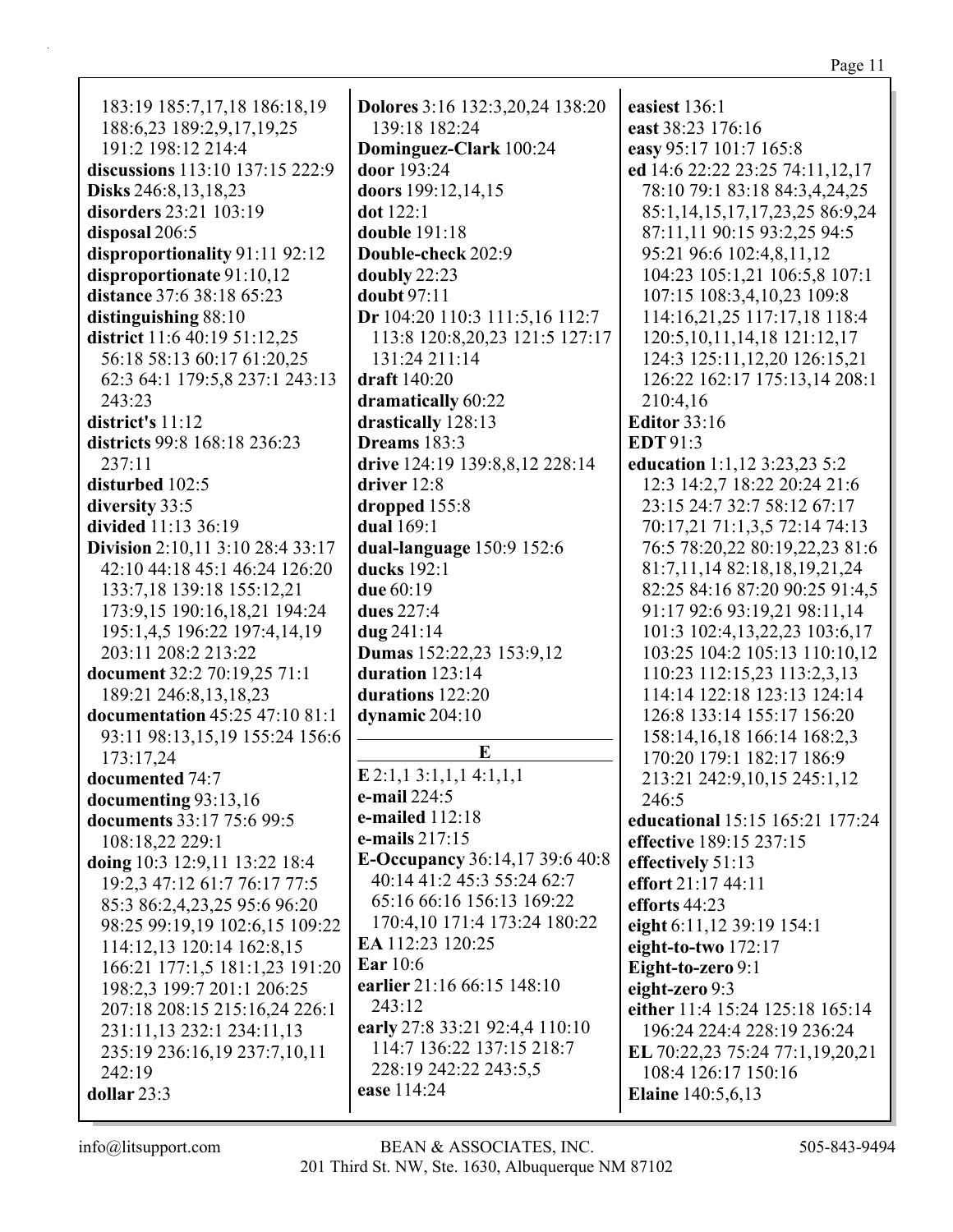**elbow-to-elbow** 213:2 **electronic** 241:6 **elements** 31:24 33:16 133:2 **eligibility** 103:12,14 **eliminated** 221:11 **Elisha** 46:15,15 **ELL** 105:1,13 **Elliott** 104:13,17,22 105:7,25 106:15,17,22 107:2,20 108:7 109:7,9,16 110:1 124:9 129:14 131:16,20 **ELLs** 150:25 **ELs** 76:17,21,21 **else's** 104:2 **embedded** 70:21 71:3 **embraced** 235:20 **Emma** 157:12,12 **emotional** 166:15 **emotionally** 102:4 **emotive** 166:10 **employee** 225:14 **employment** 10:15 **empty** 36:8 **encouraging** 30:21 **end-of-the-year** 43:12 213:6 **endeavor** 12:3 **ended** 135:3 **ends** 229:13 **engage** 32:10 166:7 **Engagement** 157:22 **English** 76:4 77:23 86:21 113:1 149:24,24 150:1,5,7,19 151:5 151:11,15,17,25 152:15,18 160:9,11 164:13 **enhance** 166:9 167:3 **enjoyed** 231:7 **enrolled** 160:7 **enrollment** 37:10 47:6 48:23 49:1 51:21 52:8,24,24 53:7,11 53:24 54:5,10,14,18,22 55:23 60:23 61:2 62:15,19 64:16 65:6 67:7,12,17 68:12,14 156:22,23 157:1 174:7 175:17 **ensure** 30:11 93:10 101:12 236:19 237:8 **ensuring** 203:14 **entail** 90:16 **entered** 166:23

**entering** 76:5 219:12 **entertain** 7:5,22 12:14 49:24 170:16 178:21 182:10 **entire** 28:4 29:18 168:3 **entirely** 117:20 **entities** 26:15 213:23 **entity** 213:22 **entries** 87:21 **environment** 88:13 89:11 **envisioned** 231:5 **envisioning** 203:18 **equate** 135:5 **equity** 30:12 241:15 **Española** 22:10 **especially** 31:5 33:14 100:17 112:3 122:3 165:15,18 166:10 194:3 196:10 242:18 **essentially** 24:16 61:1 139:5 **establish** 64:15 189:16 196:8 **et** 36:24 **evaluate** 231:10 **evaluated** 234:21,22 **evaluation** 195:17 **evaluations** 98:8 **evening** 133:19 **events** 39:24 216:6 **eventually** 53:9 **everybody** 102:12 104:2 120:6 **everybody's** 208:14 **everyday** 22:20,20 **exactly** 24:23 26:7 78:2 138:14 168:9 188:15 197:23 213:14 233:11 **example** 38:23 79:21 81:20 93:18 103:19 221:14 **examples** 30:16 **exceeded** 44:8,9 **exceeding** 47:20 **excel** 235:8 **Excellence** 211:9 212:10 **excellent** 118:3 **excess** 236:6 **excessive** 221:3 **excited** 32:15 33:11 158:1,21 160:5 175:12 233:12 234:13 **exciting** 10:18 12:1,12 23:13 26:14 176:3 **Excuse** 98:5

**execute** 128:9 **executed** 201:18 **executing** 88:8 **executive** 9:16 27:20 32:16 75:3 202:23,23,24 203:12,18 **exempt** 139:25 **exhibitions** 242:3 **Exhibits** 246:8,13,18,23 **exist** 16:17 18:14 19:17 73:10 **existed** 11:1 13:20 64:9 **existence** 13:14 **existing** 66:14 124:15 **exists** 9:20 49:4 141:9 185:13 186:5 **exit** 81:5 **exited** 77:19,23 78:1 211:8 **expand** 51:20 55:17 60:22 62:19 64:15 68:11 90:24 208:17 **expanding** 9:19 14:15 26:11 36:3 36:12 61:2 **expansion** 14:14 15:18 16:3 30:18 **expect** 88:4,7 163:18 219:11 **expectation** 139:11 **expectations** 124:25 144:21 **expected** 44:9 108:8 **expedite** 128:5,8 **expeditiously** 129:13 **expenses** 229:19 **experience** 23:20 25:14 162:15 168:8,19 211:21 218:18 242:7 **experienced** 191:10 **experiences** 44:16 196:18 **expert** 112:14 **experts** 109:18 **explain** 95:20 **explained** 234:9 **Explore** 45:13 46:14,16 58:12 67:18 182:23 **explored** 19:7 **exposed** 90:9 **expressed** 66:9 161:6 **expressing** 163:9 **extend** 216:8 **extended** 117:3 126:24 204:19 **extending** 128:21 **extension** 16:14 61:18 **extensive** 101:18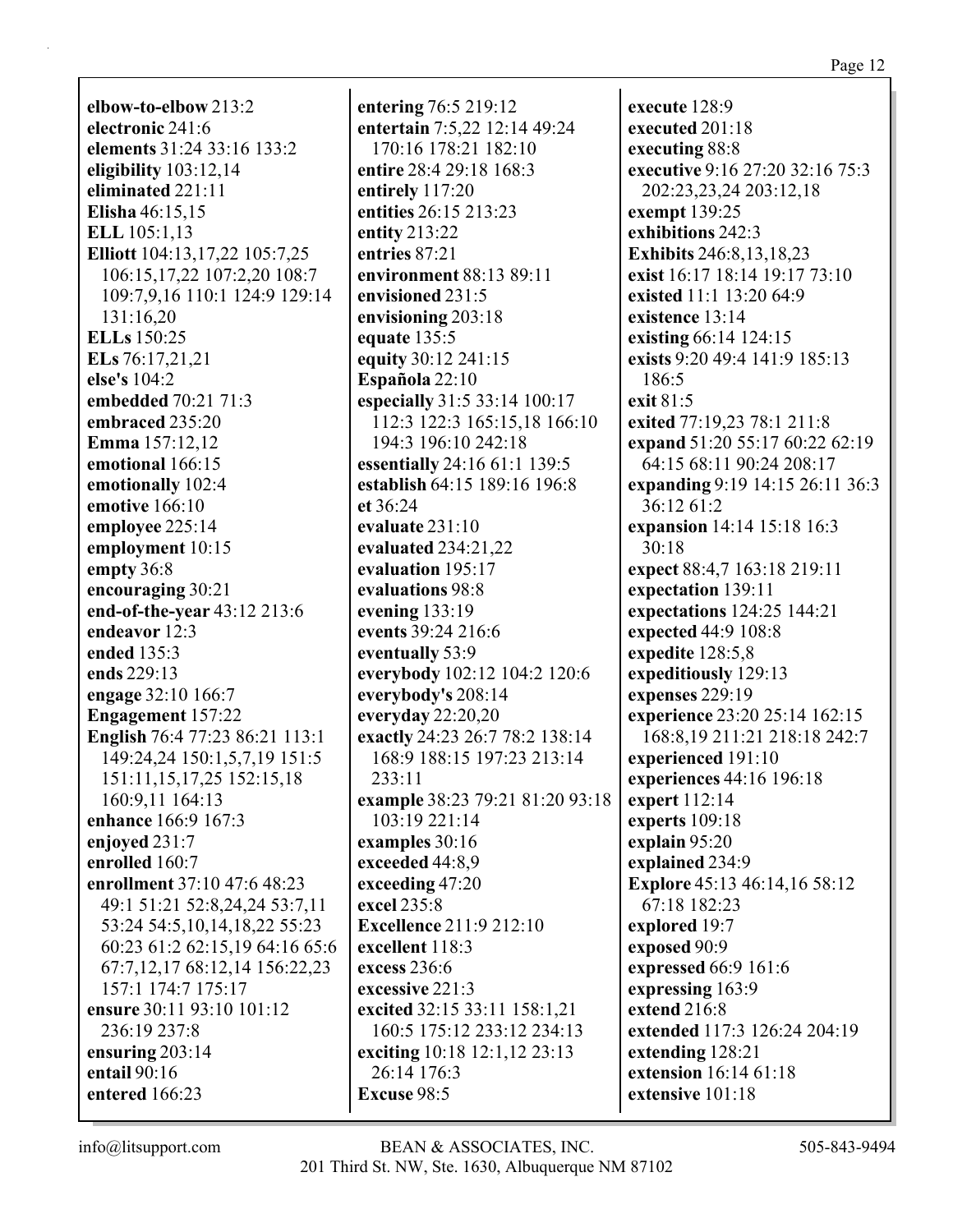extent  $58:961:9$ feel 30:4 31:1 38:17 47:18,24 external 154:20 48:6 68:4 94:16 98:16 99:16,18 extra 233:12 114:24 115:17 117:21 134:10 extremely 124:21 161:6 139:21 146:9,10 148:1 163:9  $167:18$  $\mathbf{F}$ feeling  $115:24$ fabulous 14:23 feels 117:18 facades  $176:24$ feet 218:11 219:9 face 119:1 128:19 178:16 felt 19:11 42:10 57:15 105:22 **faced** 177:10 106:6 133:20 159:2 208:4 facilitate 205:17 fields  $221:2$ facilities 26:22 39:1 61:23 64:4 fight  $24:9$ 66:20 217:17 218:22 223:2,20 fighting  $183:16$ facility 38:25 60:14 61:23 62:2,2 figure 24:20 138:1,7,21 196:1 62:3 64:15 66:14 156:7,8 202:20 205:1 213:12 222:16 157:19 174:2 222:5 figured  $213:15$ facing  $175:25$ figuring  $106:7$ fact 23:8 84:23 90:24 91:15 file  $75:7$ 108:1 113:11 152:25 169:1 filed  $117:10$ 222:2,7 223:10 files  $89:24$  110:12 factor 178:2 243:23  $fill 13:17$ facts 241:6 filled 28:10 29:19 faculty 112:25 filling 28:5 110:18 failure 88:8 final 122:17 137:9 faint 70:19.23 **finalized** 117:12 148:11 fair  $62:21219:12$ finalizing  $28:14$  188:9 fairly  $57:1,7$  144:18 finally 29:9 44:12 145:23 fall 91:9 99:3 106:24 145:15 **finance** 174:22,25 220:14  $223:14$ finances  $210:17$ falls  $49:3$ financial 11:19 13:12 28:8 47:4 familiar 77:1 142:7 143:12,14 211:9 244:5 144:25 financially  $47:12$ **families**  $2:10,11$  13:15 37:12,12 find 40:14 45:3 70:16 96:8 97:5,8 38:19,24 41:7 43:13 116:8 135:21 154:15.18.20 families'  $37:19$ 163:5 173:5 175:24 203:6 family 19:11, 12, 13, 14 175:19 218:17 222:12 225:2 226:21  $224:1$ 228:16 far 17:9 22:17 159:17 178:3 finding 97:6 99:21 155:6 218:23 243:11 finds  $51:18$ fast 127:22 fine 54:2 65:17 101:11,13 103:19 fault  $112:1$ 103:20 119:4 121:7,20 202:16 favor 7:11  $65:14$   $66:7$ 237:20 Fe 1:12 18:7 19:9 136:20 245:13 finger 162:25 feat  $45:5$ February 107:3 federal 10:5 feedback 111:7,18,19 112:2 141:10 204:23 220:12 223:15

finish  $159:3$  241:9 **finished** 11:3 42:18 78:11,13 finishing  $170:7$ finite  $206:1$ fire 48:2 203:21 BEAN & ASSOCIATES, INC. 201 Third St. NW, Ste. 1630, Albuquerque NM 87102

firmly  $23:15$ first 10:20,21 12:3 27:11,17 28:7 31:3,3 42:15 44:23 49:19,24 50:8 54:21 55:6,8,10 56:4,11 62:12 65:14,18 70:16,16,22 72:20 73:1 75:9,9,15 79:8 81:18 109:23 110:7 111:11 127:13.18 141:13 142:13 154:9 156:23 157:25 159:22 165:5 166:15,24 176:2 192:1,19 193:9,11,13,19 193:21,25 194:17 197:7,21 198:17,18,18 199:17,23 200:1 201:16,19 203:21,22 204:12 206:16,20 209:13 217:18 226:12,16,19 227:4 232:8,9 235:17 240:19 **First-graders** 44:3 first-of-the-year 215:20 fiscal 118:8,9 226:25 **Fish 16:12** fit  $15:17$  124:14,18 157:3 fits  $25:8$ fitting  $181:17$ five 37:13 38:20,24 44:8 166:3 fixing  $221:24$ flag 3:4 6:16,18 239:22,22,23,24  $240:6.8$ flash  $38:11\ 200:12,13$ flexibility 47:22 48:9 51:3 62:14 flexible 13:4 202:4 flight 217:2 228:7 flights 225:11 227:19 float 48:11 221:25 flooded 237:24 **Florida 224:19** flourish  $23:1$ flow  $76:20$ fluid  $213:11$ flux  $188:14$  $f{I}v 225:22$ flying  $228:1,18$ focus  $101:10$ **Focused 242:9** folders  $154:15$ folks 15:24 26:10 32:9 72:16 104:11 105:1 137:2 196:23 204:19,22 205:5 206:2 213:16 222:21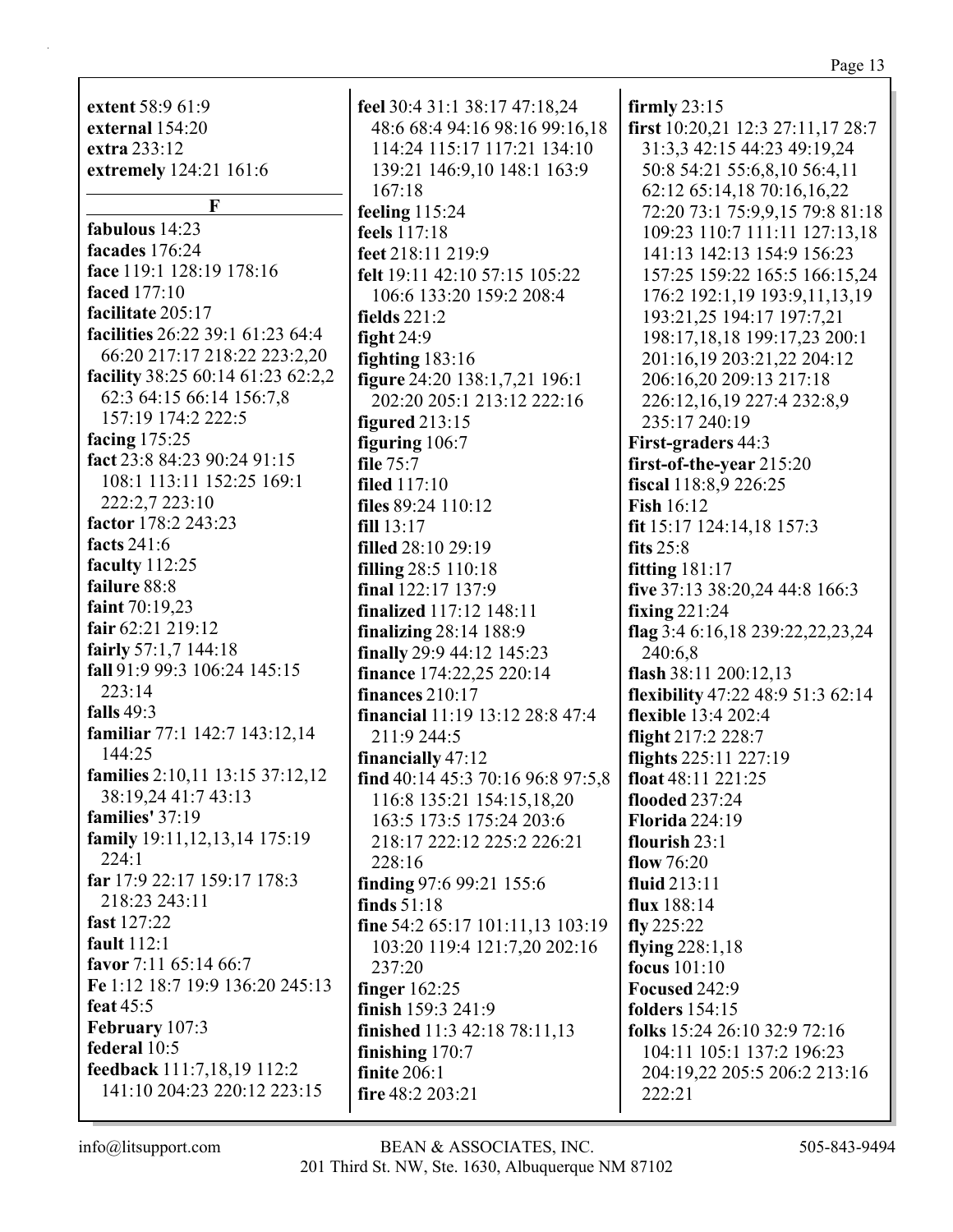| н<br>U<br>∼<br>v |  |
|------------------|--|
|                  |  |

| follow-up 40:18 87:24 99:14      | fram            |
|----------------------------------|-----------------|
| followed 101:12                  | fram            |
| following 9:22 47:8 87:7 126:11  | Fred            |
| 134:13 135:8 182:19 229:8        | freed           |
| foot 193:6                       | fresh           |
| footage 219:1 222:24             | Frida           |
| football 25:16,20 241:2          | <b>FRIE</b>     |
| <b>Force 241:11</b>              | 118             |
| foregoing 245:10                 | 225             |
| foremost 27:17                   | 227             |
| foreseeable 129:4                | 246             |
| <b>Forest</b> 16:12 21:15        | frien           |
| forget 140:17 176:6 189:3 220:13 | front           |
| 232:24                           | fulfil          |
| forgets $163:14$                 | full 4          |
| form 45:24 46:6 47:9 64:10       | full-t          |
| 229:5 240:15,16,17               | fully           |
| formal 126:2 190:18              | 175             |
| formalized 213:4                 | fun $1$         |
| format 166:9 170:11 205:7        | funct           |
| formative 241:24                 | fund            |
| former 22:19 23:8 175:4,4 197:6  | fundi           |
| formerly 148:16                  | furth           |
| forming $204:10$                 | 67:             |
| forms 185:9,16 186:1,2,11        | 130             |
| formula 25:7 98:4                | 186             |
| forte 168:12                     | 214             |
| forth 66:6,8 71:11 72:4 98:8     | fuse 1          |
| 105:9,10 116:9 204:25 232:14     | futur           |
| 240:11                           | <b>FYI1</b>     |
| fortuitous 216:2                 |                 |
| <b>Forum 3:6 7:18</b>            |                 |
| forward 28:22 30:5 39:23 52:3    | G3:1            |
| 52:10,20 57:13,25 60:21 61:16    | gal 19<br>Galla |
| 72:22 122:6,9 123:11 124:7       | Gallu           |
| 131:21 141:2,3,6 149:16 162:22   |                 |
| 164:1,1,22 170:12 177:11         | game            |
| 178:16,20 185:16 189:1 190:11    | gap 8           |
| 213:13 215:18 242:18             | gaps            |
| foster 61:18                     | Gene            |
| found 92:8,11 97:5 110:13        | 106             |
| <b>Foundation 16:11</b>          | 109             |
| founder 46:14 174:14 197:7       | 131             |
| founders 157:16 158:2            | gener           |
| founding 240:2                   | 86:             |
| four 142:20 242:22               | gener           |
| fourth 57:2                      | gener           |
| fourth-grade 21:4                | geogr           |

e 117:2 123:16 124:1 193:12 eworks 182:18 157:17,17 159:1 170:3  $\mathrm{bm} 198:1$ men 120:9 ay 5:3 32:13,13 **EDMAN** 2:12 18:18 118:18  $: 21$  132:6, 10, 15 224:25  $:5,8,25$  226:5,9,14,21  $228:22229:6,14,18,24$  $:7$ ds  $196:24204:10,20$ 31:22 157:5 207:6  $\ln 2$  41:5 72:13 3:8 170:25 225:24 241:1 ime 175:16 211:12 88:18 105:22 106:3 174:4  $:12$  194:14  $7:17$  $\frac{100:14}{ }$ 218:14 ing 17:13 25:7 243:11,23 er 49:5 58:17 63:6 64:24 22 68:20,22 74:6,11 90:4 :4 171:9 179:12 183:19 :18 189:24 190:2 200:1  $\cdot$ 4  $19:6$  $e$  40:22 149:18 242:9  $.57:18$ G  $4:1$ 92:22 udet 25:17,22 up 43:19 25:20 241:6 1:23 82:1 83:2 110:19  $18:15$ 104:13,17,22 105:7,25 :15,17,22 107:2,20 108:7 :7,9,16 110:1 124:9 129:14  $:16.20$ ral 81:14 84:3.4 85:14.17 20 87:11 175:4 210:18 r**ally** 86:16 88:1 rate 151:14 raphic 35:23 38:2

geography 11:14 **GEORGINA 2:6** getting 10:11 16:19 53:4 94:5 95:18 116:6 119:4,5 121:12 142:6 143:11,12 162:21,21 175:18 208:18 213:13 **Gibson** 176:16 **GILLESPIE 85:10 95:1** Gipson 2:3 5:23 8:14 59:16 68:24 131:3 172:12 179:25 184:20 187:15 214:3 215:5 give 21:18 25:3 28:7 30:21 31:17 44:24 55:23 71:24 85:4 97:10 112:2 116:5 117:13,19 118:4 127:8 135:22 142:3,23 143:3 146:7 150:3 152:1 198:1 199:8 225:14 229:7,8 236:23 given 11:5 14:5 15:15 31:5 62:5 105:3 137:20 145:6,10,16 146:11 148:1 151:8,11 156:25 170:5 gives 32:2 106:8 giving 39:22 40:6 72:11 101:14 101:14 146:8 glad  $40:787:23$ gladly  $140:23$ glance  $32:4$ glaring  $20:23$ Glenna 2:7 209:12 glossary 57:23 go 11:20 13:9 22:1 23:25 24:12 29:24 45:15 47:22 49:5 50:23 52:10 56:2 75:15 77:25 79:8,12 90:17 92:25 93:4 106:14 107:20 107:23 111:10 116:8 118:7,23 122:12 132:4 148:7 153:25 155:3 158:11 161:18 163:2 165:22 167:9 178:19 181:9 188:8 192:21 201:4 203:24 205:11 207:4 208:3 210:15 218:4 221:5,7 223:13 224:11,20 224:21,21,24,24 225:1,1,3 226:2,22 227:6,16,22 242:25 goal 79:21 94:8 122:7 134:11 135:5, 17, 23 138:7, 13 139:11, 20 140:2 144:9 161:14 goals 80:4 81:19 83:3 86:9,12,16 87:12 122:22 123:18 138:24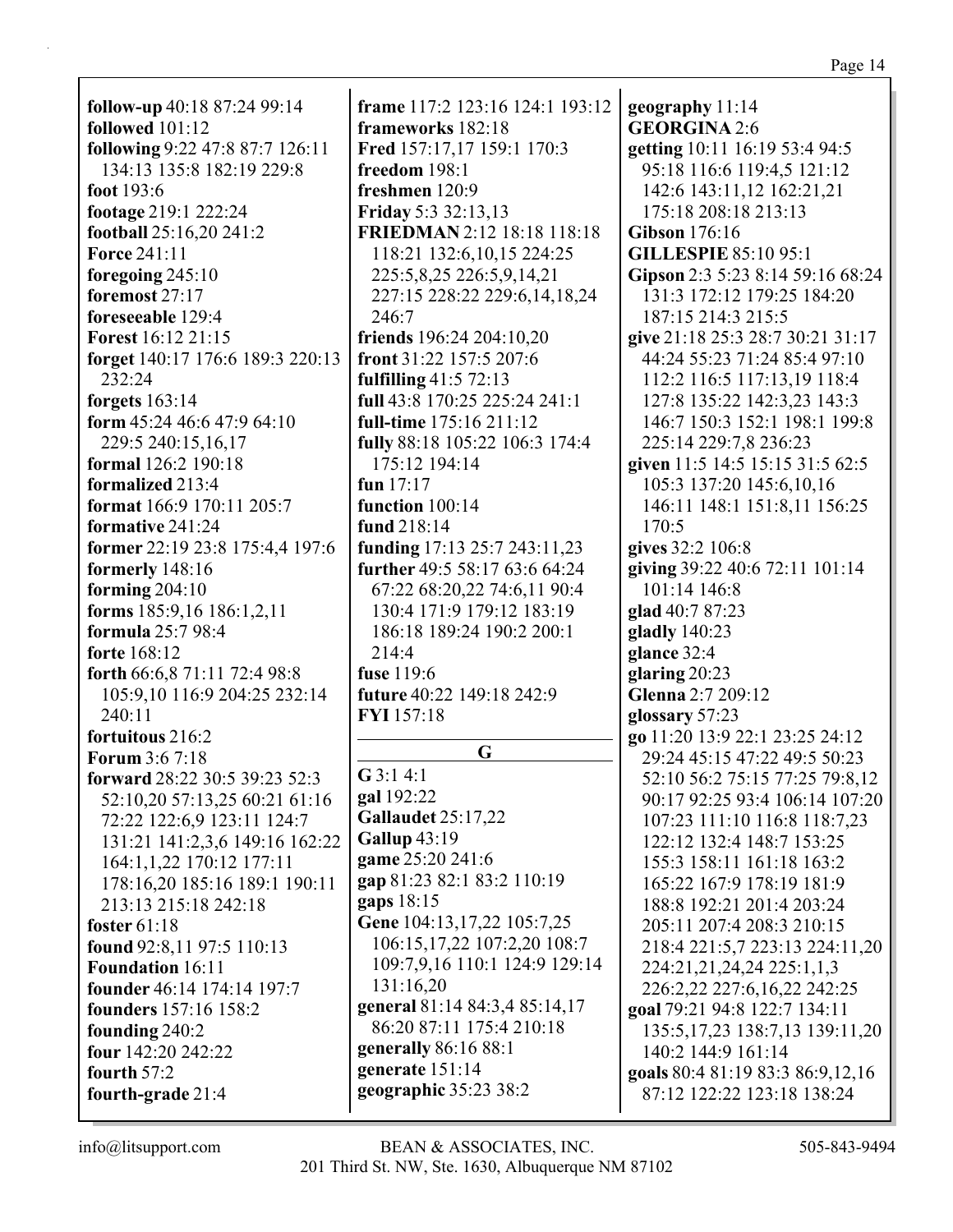| 143:20 165:8 182:19                                                                                                                                                                                                         | Googled 34:21                                                                                                                                                                                         | growth 38:8 43:7,9 44:6,8,9 51:5                                                                             |
|-----------------------------------------------------------------------------------------------------------------------------------------------------------------------------------------------------------------------------|-------------------------------------------------------------------------------------------------------------------------------------------------------------------------------------------------------|--------------------------------------------------------------------------------------------------------------|
| God 114:19 206:17 240:21,22                                                                                                                                                                                                 | gotten 217:4                                                                                                                                                                                          | 62:11 99:16 134:9 139:23                                                                                     |
| goes 15:22 22:18 48:15 55:23                                                                                                                                                                                                | governance 64:16 65:24 66:1                                                                                                                                                                           | 142:13 143:5,17 146:13,18                                                                                    |
| 93:14 101:8 176:18 194:4 206:7                                                                                                                                                                                              | 104:18 117:8 141:4 217:11                                                                                                                                                                             | 147:11 161:24                                                                                                |
| 240:16                                                                                                                                                                                                                      | 235:16,22                                                                                                                                                                                             | guardian 196:3                                                                                               |
| going 5:1 6:14 9:7 13:10 14:11                                                                                                                                                                                              | governing 32:8 33:24 34:4                                                                                                                                                                             | guess 23:20 37:5 105:4 146:25                                                                                |
| 14:24 15:18 21:19 27:7 29:20                                                                                                                                                                                                | 134:23 140:7 148:18 157:13                                                                                                                                                                            | 161:15 162:7 216:8,13 230:9                                                                                  |
| 31:8 32:12 33:18 34:9 35:23                                                                                                                                                                                                 | 174:19,21 204:24                                                                                                                                                                                      | 236:7                                                                                                        |
| 36:20 37:13 38:20,23 40:9                                                                                                                                                                                                   | government 17:20 26:14 136:21                                                                                                                                                                         | guests 32:25                                                                                                 |
| 47:19 49:23 50:22 52:21 54:4                                                                                                                                                                                                | 235:9                                                                                                                                                                                                 | guidance 58:4 99:6 200:20                                                                                    |
| 56:9,22 57:14 61:5 63:3 64:24                                                                                                                                                                                               | grabs $41:4$                                                                                                                                                                                          | guided 60:25                                                                                                 |
| 65:2,22,23,25 70:3 79:23,24                                                                                                                                                                                                 | grade 13:2 44:7 156:23 159:23                                                                                                                                                                         | guidelines 205:24                                                                                            |
| 84:24 86:8 98:8 105:17,17                                                                                                                                                                                                   | 232:9,10,16                                                                                                                                                                                           | guides 143:12 146:22                                                                                         |
| 109:21 111:21 115:7 117:6                                                                                                                                                                                                   | grades 186:12 232:7                                                                                                                                                                                   | guilt 92:25                                                                                                  |
| 119:20,22 120:6 123:24 124:7<br>125:24 127:10,15 128:17<br>129:12 132:4,13 133:3 134:16<br>135:6, 12 136:6, 8, 9, 24 138:1, 6<br>141:6,9 142:3 143:9,23 144:9<br>144:15 147:21,22,25 152:25<br>153:3 158:11,24 163:14 164:4 | grading 3:20 87:13 186:4<br>graduate 9:25 11:4 24:1,2,4,9<br>graduated 9:24 10:22,24 24:13<br><b>Graduates 3:9</b><br>graduating 10:20<br>graduation 21:2 24:22,22<br>grant 10:5 11:18,21 13:12 14:13 | gun 55:1<br>guy 114:21 192:21 219:17<br>guys 14:8 16:14 54:15 114:6,15<br>164:11,15<br>H<br>hailstorms 236:7 |
| 165:7 168:9,25,25 169:7,12,16                                                                                                                                                                                               | 15:7 25:5,5 29:11,14,21 30:2,9                                                                                                                                                                        | half 57:9 113:1,1 210:11 211:5                                                                               |
| 169:22 170:21 176:7,9 178:15                                                                                                                                                                                                | 30:18                                                                                                                                                                                                 | halftime 158:15                                                                                              |
| 178:16,20 181:5 185:15 190:10                                                                                                                                                                                               | gratitude 33:21                                                                                                                                                                                       | <b>Hall</b> 1:12                                                                                             |
| 191:12 192:3,25 193:3,10,23                                                                                                                                                                                                 | great 15:10,11 16:4,6 22:16                                                                                                                                                                           | halls 48:4                                                                                                   |
| 194:20 195:10,21 197:5,10,21                                                                                                                                                                                                | 25:24 29:17 30:16 33:16 34:13                                                                                                                                                                         | hallway $235:1$                                                                                              |
| 199:19,21 200:5,13 201:3,4,18                                                                                                                                                                                               | 34:13 37:4 39:1 40:1 41:21,21                                                                                                                                                                         | hallways 218:16                                                                                              |
| 202:5 203:19,20,22,23 204:11                                                                                                                                                                                                | 42:6 43:13 51:5 132:17 137:3                                                                                                                                                                          | hammer 63:17                                                                                                 |
| 204:21 206:2 208:3,6 213:10,12                                                                                                                                                                                              | 158:23 159:8 160:2 161:2,24                                                                                                                                                                           | hand 65:1 162:12 245:16                                                                                      |
| 213:15 215:20 216:5,11 217:15                                                                                                                                                                                               | 177:6 181:22 188:17 190:5,8                                                                                                                                                                           | <b>handle</b> 65:23,24                                                                                       |
| 218:4,9 219:24 221:7,19 222:3                                                                                                                                                                                               | 201:14 205:7,13,18 211:14,17                                                                                                                                                                          | handouts 31:19                                                                                               |
| 222:7 224:15 225:3,3 226:11,16                                                                                                                                                                                              | 217:10 237:21 241:14 242:7,21                                                                                                                                                                         | hands $24:10$                                                                                                |
| 227:6 228:20,23 229:9 231:9                                                                                                                                                                                                 | greater $35:17$                                                                                                                                                                                       | hands-on $21:17$                                                                                             |
| 233:1,5 236:5,10,21,23 237:2                                                                                                                                                                                                | greatly 75:14                                                                                                                                                                                         | happen 14:20 15:18 17:20 35:11                                                                               |
| 237:12 238:13 239:10,16                                                                                                                                                                                                     | green 9:9,10 35:1 75:18 104:13                                                                                                                                                                        | 40:10 57:14 61:10 88:19 105:3                                                                                |
| good 9:12,13,14 23:13 25:10,25                                                                                                                                                                                              | 142:22 145:6 146:5,7                                                                                                                                                                                  | 192:3,5 198:8,9 203:16,21                                                                                    |
| 27:14 37:24,25 42:11 46:9,10                                                                                                                                                                                                | <b>Greet 206:18</b>                                                                                                                                                                                   | happened 36:13 74:9 142:19                                                                                   |
| 46:13 47:24 48:1 78:18,21,24                                                                                                                                                                                                | grew 20:14 143:3 146:10 164:11                                                                                                                                                                        | 163:23 181:18 221:17                                                                                         |
| 93:9 100:22 104:15,20 110:21                                                                                                                                                                                                | 164:19                                                                                                                                                                                                | happening 83:25 92:20 165:20                                                                                 |
| 129:14 130:9 133:21 140:24                                                                                                                                                                                                  | ground 200:3                                                                                                                                                                                          | 199:14 218:6 226:11                                                                                          |
| 153:13 157:6,9,20 161:11                                                                                                                                                                                                    | ground-breaking 181:1                                                                                                                                                                                 | happens 24:14 26:7 199:19                                                                                    |
| 162:17 169:17 172:25 175:3,6                                                                                                                                                                                                | grounds $172:24$                                                                                                                                                                                      | 203:25                                                                                                       |
| 178:20 180:23 185:14 193:6,9                                                                                                                                                                                                | group 10:21 21:16 85:12 196:25                                                                                                                                                                        | happenstance 40:13                                                                                           |
| 193:12,24 194:17 198:5 199:18                                                                                                                                                                                               | 204:10,21 208:15 211:14,17                                                                                                                                                                            | happy 34:24 40:13 50:10 122:5                                                                                |
| 199:18,21,23 201:9 202:7 224:7                                                                                                                                                                                              | 241:14                                                                                                                                                                                                | 154:8 224:6                                                                                                  |
| 238:9 242:25                                                                                                                                                                                                                | groups $85:18$                                                                                                                                                                                        | hard 15:23 43:2 70:18 76:8,19                                                                                |
| goodness 206:17                                                                                                                                                                                                             | grow 15:25 21:10 52:13 68:3                                                                                                                                                                           | 122:1 162:18 233:7 235:13                                                                                    |
| Google 35:19,24 165:22 169:13                                                                                                                                                                                               | 101:8                                                                                                                                                                                                 | hard-of-hearing $10:8,16$ 12:6                                                                               |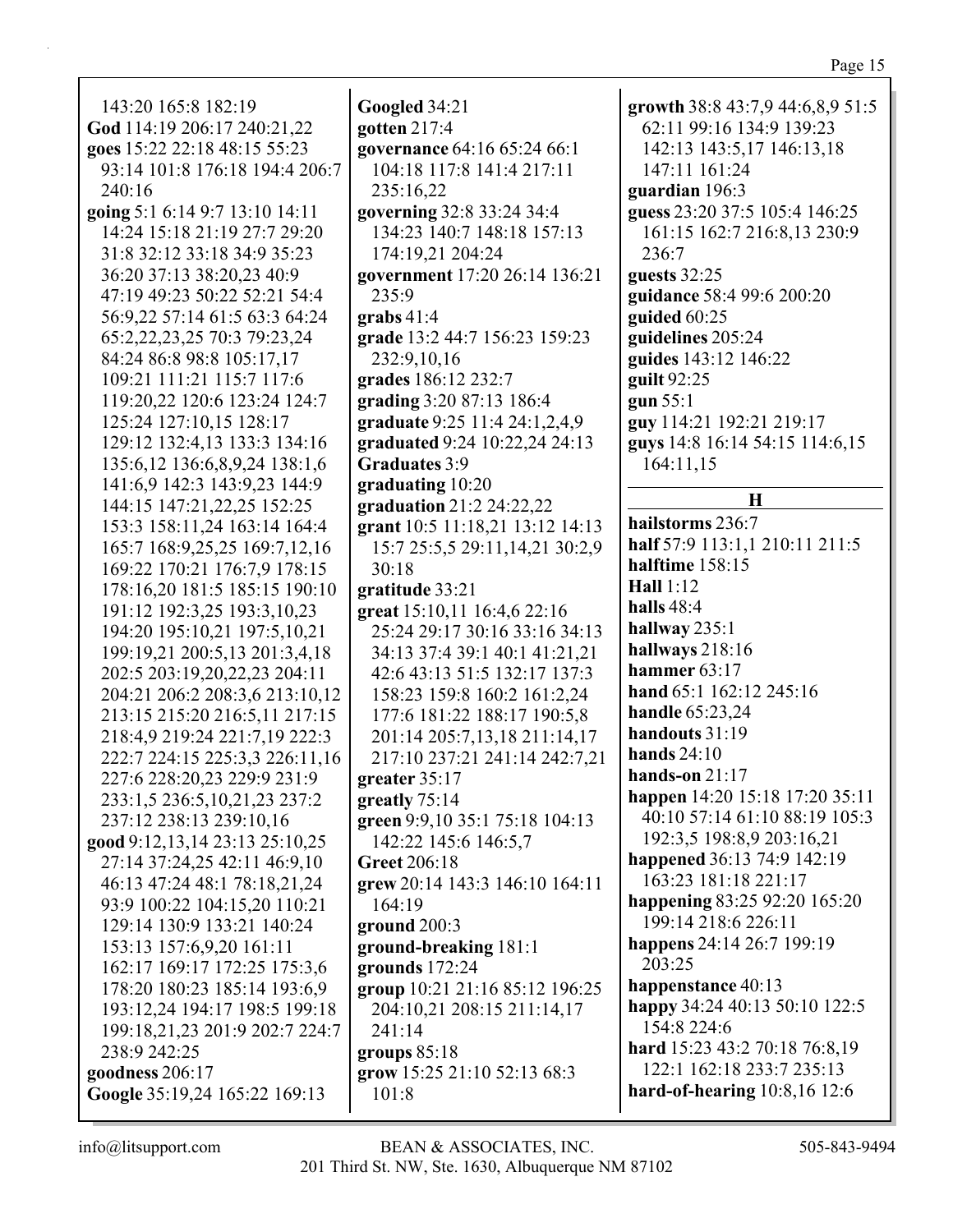$16:24$ harder 95:19 165:3 hardest 235:5 Harry 206:16 207:14 209:16 Harvard 13:25 head 4:4 86:16 158:9 174:14 191:6,10,16,16,20 201:20 204:24 213:24 heading  $74:12$ headlines 32:3 heads-up 209:21 219:16 223:3 health-and-safety 193:1 195:24 hear 49:21 50:1,3,4,13 51:6 75:17 78:9 132:11 188:16 202:14 217:24 236:21 heard 52:5 60:8 82:6 90:10 121:7 121:8 141:8 208:13 217:25 218:1 232:2 243:12 hearing 7:15 18:2,25 20:4 57:9 124:23 152:25 212:22 218:1 242:13 243:9 hearing-impaired 18:2 heart 168:15 202:13 203:4 heart-wrenching 233:15 hectic 197:22 200:14 201:14 held 111:1 154:4 172:22 175:1 198:12 245:12 **Helen** 32:21 **Hello** 174:20 help 19:18,20 35:17 81:16 83:1 85:19 97:19 100:9 106:6,12 110:21 111:24 112:19 115:2,12 116:1 121:19,23 122:7 124:8 125:20 147:25 160:14 164:2.20 190:10,23 191:14 193:4 196:4 201:5 210:16,17,18 211:10,22 **helped** 124:11 helpful 13:13 124:21,25 144:5  $207:2$ helping 114:8 122:6 207:6 helps 89:14 189:2 hereunto 245:15 heritage  $167:5$ hesitated 235:20 Hey 161:25 192:15 201:25  $207:14$ hi 34:23 37:23.24 high 3:22 9:24 10:10 21:3 77:2

143:23 148:3,7 165:9 175:14 182:25 220:22 221:6 higher  $21:14$   $236:6,7$ Highland 236:1 highlight 26:10 34:7 39:22 42:15 42:22 43:18 45:2 79:3 220:3 highlights  $35:15222:2$ highly  $92:16,17,96:12$ hill 174:16,17 238:9 hindering  $102:7$ Hines 34:24 35:2,5,5,13,20 36:1 36:6,22 37:8,11,16,24 38:5,14 38:19 39:5,9,18,25 40:11,21  $41:1,12,20,23$ hire 20:7 156:19 207:17 hired 110:10.20 112:14.14 156:15 175:13 hiring  $27:20$   $28:3,14$   $29:3,11$ 158:18 **Hispanic** 164:8,17 historic 20:25 historical 18:22 history  $20:11$ hit 90:6 161:19 hold 14:1 48:25 53:25 54:23 71:19 147:20 Holly 104:19,20,21 110:3 111:5 111:16 112:7 113:8 120:8,20,23 121:5 127:17 131:24 home 77:25 216:3 230:17 237:25  $238:1,4$ homes  $64:20$ honest 14:5 65:2 142:12 143:10 161:13 163:9 honestly 12:7 109:14 112:4 200:22 208:11 honor  $241:9$ hook 222:13 236:12,24 hope  $17:826:7,9,1428:2229:17$ 30:15 89:13 100:20 167:22,23 216:21 222:20 237:24 hoped 188:5 hopeful 22:4 hopefully 14:24 26:9 29:2 144:17 149:3 185:10,15 190:2 241:7 Hopi 167:9 hoping 28:15 29:6,7 112:25 222:15 223:9

Hospital 16:11 host 99:5 hotel 225:10,17 226:10,20 227:19 227:19,20 hours 79:24 83:12 90:18,19 93:12,21 122:21,21 201:3,4 house 41:6 243:7 housed  $19:937:177:14$ hovering 194:7 196:6,9 197:5  $199:6$ Hózhó 43:19 huddle 25:16,20 241:2 Huerta 3:16 132:3,21,24 138:20 139:18 182:24 huge  $23:14$ Huh 233:22 human  $165:15$   $167:3$ humans  $167:17$ hurdles 128:12,19 158:19 **HVAC** 215:23 hypothetical 203:24  $\mathbf I$  $i's 122:1$ **ID** 40:25 **idea** 25:6 48:22.23 49:22 50:3 51:5,8 52:14 88:2 101:12 142:14 167:1 198:5 199:18,18 206:11 207:21,23 244:6 **ideal** 240:11.11 **ideas** 224:2 **identification** 75:23 102:3 186:3 **identified** 62:7 77:18 90:25 91:2 91:8,18 110:6,9 134:7 181:12  $192:13$ identify 35:3 78:16 157:7 174:12  $191:5$ **identifying** 74:4,4 76:21 91:17 92:13 134:6 IEP 80:6,9,15 81:3,19 83:3 86:12 87:4.7 88:12 91:2 93:12.18 95:23 96:14 102:8 103:10 122:22 140:7.14 IEPs 74:16 79:10,17 80:19 82:17 85:1 88:5,9 90:3 94:1 95:9 98:7 109:14,24 110:2 111:8 112:18 123:19 140:1,3,12 **illuminate** 134:5,6,11 135:7,21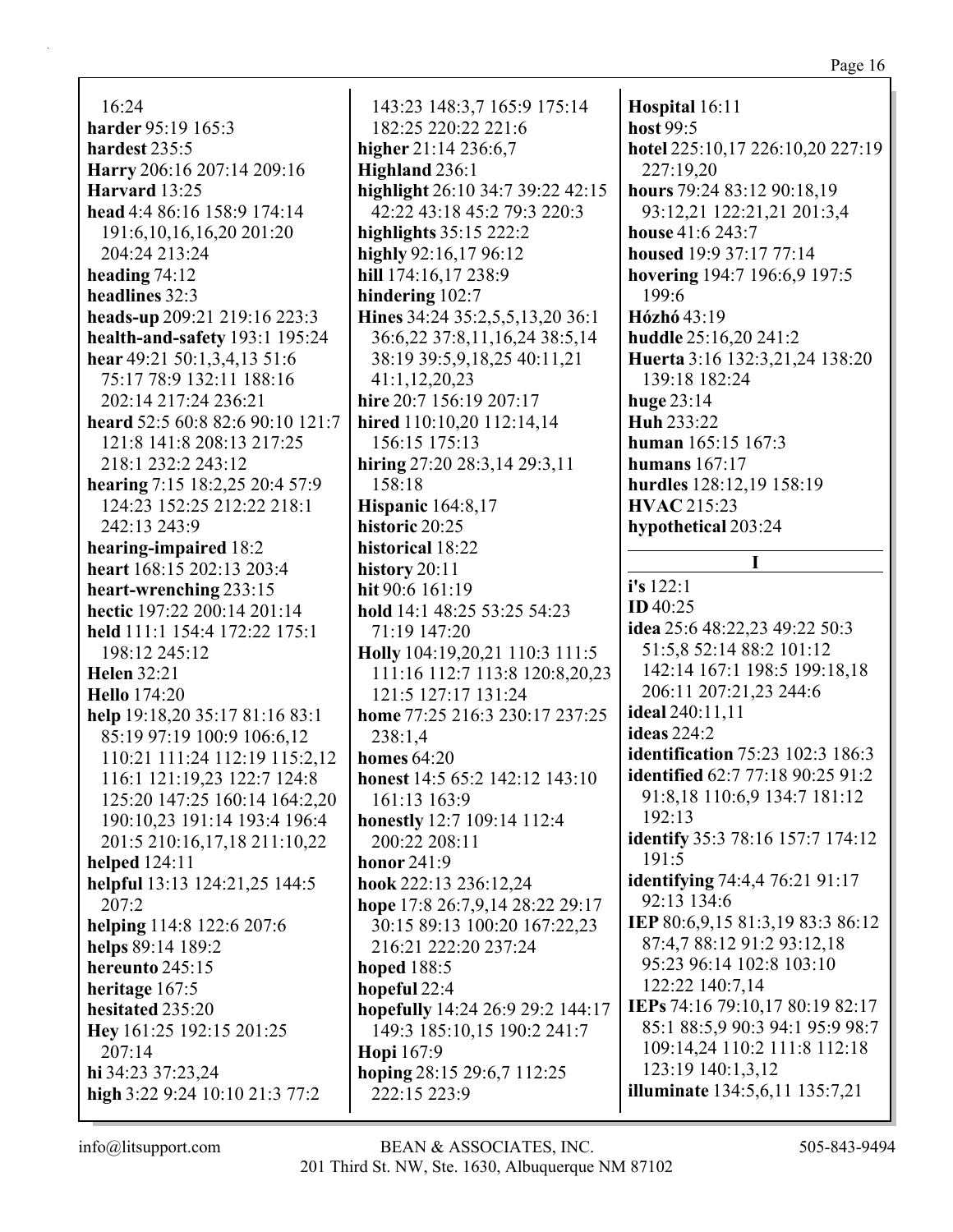| 136:12, 14, 19 137:2, 25 138:8, 14    |
|---------------------------------------|
| 139:5,12 141:13 142:1,7,20            |
| 143:11,12 144:25 145:21,23            |
| 146:23 149:23 150:1 151:14            |
| 153:2 215:17                          |
| <b>IMA</b> 157:17                     |
|                                       |
| <b>immediate</b> 41:10 223:21         |
| impact 38:1 80:23 91:24 177:8         |
| 177:17,20 178:5 243:11,21             |
| 244:4,5                               |
| impactful 88:20,22 91:20              |
|                                       |
| impacting $81:1$                      |
| impediment 20:7                       |
| implement 48:18 145:22                |
| <b>Implementation</b> 154:21 155:4,13 |
| 155:25 156:3 161:22 173:5,18          |
| 173:21                                |
|                                       |
| implementing 88:9                     |
| imply 88:17                           |
| <b>important</b> 11:19 19:12,14,21    |
| 31:1 198:3,3 218:21 219:3             |
| 240:3 242:5                           |
|                                       |
| <b>improve</b> 112:20 223:16          |
| improves 241:25                       |
| in-depth 109:21                       |
| in-shop 212:9                         |
| inappropriate 112:3                   |
| inaudible 174:10                      |
|                                       |
| inclination 62:12                     |
| include 133:12 156:1 173:19           |
| included 43:3 112:11                  |
| including 61:23 101:19 166:8          |
| 182:18 208:8                          |
| inclusion 84:25 86:6,14 87:8          |
| 88:14 110:25                          |
|                                       |
| incoming 120:9                        |
| incomprehensible 143:16,17            |
| 145:9 197:16                          |
| inconsistencies 80:12                 |
| incorporated 231:24 232:13            |
| incorrect 141:13                      |
|                                       |
| increase 51:16 52:25 53:11 54:22      |
| 55:23 66:6,11 67:7,18 68:12,13        |
| 99:24 232:16 236:10                   |
| increased 52:4                        |
| increases 219:25                      |
| increasing 47:6 65:14 66:5 86:17      |
|                                       |
| 236:5,9                               |

**independent** 54:11 **indicate** 7:12 83:6 84:5 129:1 **indicated** 73:24 80:18 82:1 84:5 94:1 134:4,12 140:3 **indicating** 83:5 84:1,2,6 156:10 156:19 **indication** 53:12 83:20 150:4 **indications** 21:13 **indicator** 156:2 173:20 **indicators** 162:6 **indigenous** 167:6,7,8,8 **individual** 140:14 193:5 213:2 **individually** 181:13,24 **individuals** 19:24 **inferring** 82:22 **infinite** 165:14,16 **inform** 147:2 178:15 **information** 19:19 43:23 70:13 70:14 71:3 75:13 77:14,16,18 79:5 89:7,21,22 107:16 113:18 117:13,15 122:23 134:6 135:9 135:12,21,22 137:13,18,20 141:6 144:9 148:1,11,22 149:7 149:9,19 155:8 158:9 173:7 178:17 208:18,20 209:25 210:4 224:13 226:22 227:7,16,17 244:7 **initial** 73:21 139:13 **initially** 163:13 **initials** 220:14 **initiate** 119:22 **initiating** 119:23 **initiative** 110:2 **Innovations** 242:8 **innovative** 15:6 167:25 **input** 38:16 137:8 **inputted** 89:22 113:18 **inspection** 170:8 **instance** 101:16 **Institute** 10:7 **institutions** 177:25 **instruction** 79:20 81:3,12,18,21 83:1,7,25 84:2,7,13,17 85:4 86:2,7 87:11,12 121:12 139:8 147:2 241:25 **instructional** 148:19 218:14,15 218:25 219:2 **instrument** 76:3

**insurance** 156:6 173:24 236:18 **insurers** 237:6 **integrate** 168:12 **intellectual** 20:1 **intended** 62:16 194:16 **intense** 191:15 **intensive** 88:3 **intent** 47:20 68:2,2 96:15 186:2 **intention** 39:3 40:18 64:2,14 194:15,15 **intentionality** 40:24 **intentions** 63:24 **intents** 57:23 **interact** 167:17 **interacting** 167:1 **interaction** 19:12 166:20,20 167:2 **interactions** 19:11 **interested** 158:17 221:24 224:15 **interesting** 182:3 **interestingly** 163:4 **interests** 222:22 **interfere** 132:13 **interfering** 103:23 **interim** 241:23 **interims** 147:18 **intern** 201:13 **internal** 43:5 **International** 36:2,8 37:1 40:19 **interning** 201:12 **interns** 22:25 23:4 **interpreter** 12:25 **interrupt** 92:1 95:7 140:15 **interrupted** 234:9 **intervention** 92:4,5 116:21 **interview** 158:11 **interviewing** 120:25 **interviews** 28:23 29:1,12 158:8 158:10 **introduce** 27:17 104:19 **introducing** 165:10 166:1 **inventory** 31:1,5,8 **investigation** 90:17 **invitation** 216:10 **invite** 43:17 109:10 **invited** 231:19 **involved** 99:20 160:17 **IPT** 150:22,25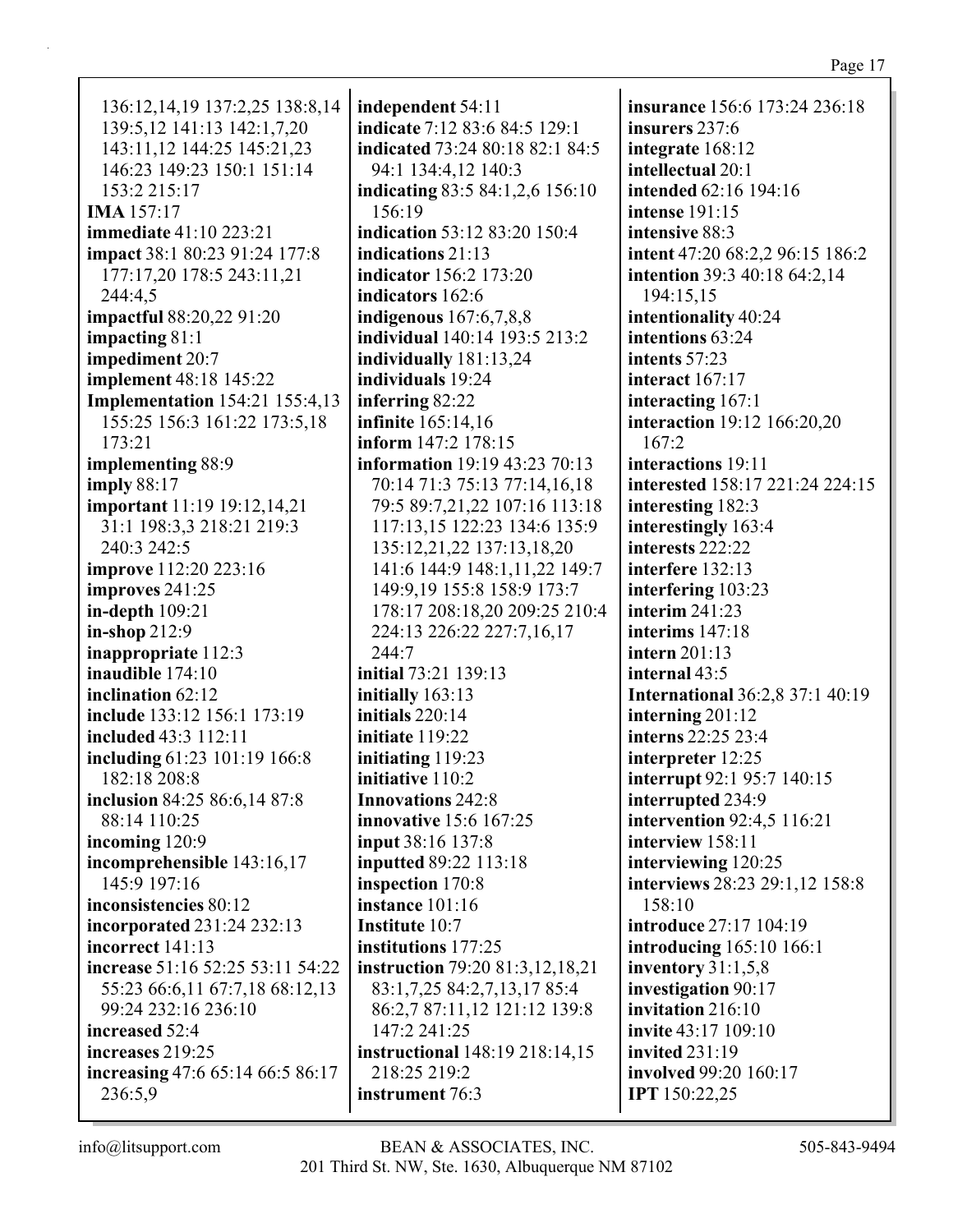| ×. |  |
|----|--|
|    |  |

| issue 24:22 52:25 53:1 57:2,6<br>62:6 67:11 97:8 108:15,25<br>109:4 128:22,23 142:3 161:9<br>169:14 192:14 195:24 197:14<br>221:15 232:17,22<br><b>issued</b> 240:13<br>issues 73:21 102:7 106:5 126:17<br>161:16 210:19 219:19 220:2<br>222:6 233:2<br><b>Istation 43:1</b><br>it'll 128:9 144:4 160:24 177:3<br>190:24<br>item 7:17,19 9:5 27:10,12 49:9<br>58:23 60:17 67:25 70:6,7 111:3<br>131:25 154:5 185:6 188:2<br>222:11<br>items 46:4 55:2,4 79:17,17 87:8<br>154:15<br>Iyer 174:23,24<br>$\bf J$<br><b>JAEGER 2:15</b><br><b>January</b> 105:11 106:3 174:2<br>jarred 212:4<br><b>Jemez</b> 230:5<br>Jenny 152:22,23 153:9,12<br>Jeopardy 241:3<br>Jerry $1:12$<br>Jessica 32:21<br>job 1:25 20:5 99:10 101:8,12 | K-<br>K.<br>K-<br>$\mathbf{K}$<br>$\overline{\phantom{a}}$<br>K:<br>ke<br>ke<br>ke<br>K<br>ki<br>ki<br>ki<br>$\frac{1}{2}$<br>$\epsilon$ |
|------------------------------------------------------------------------------------------------------------------------------------------------------------------------------------------------------------------------------------------------------------------------------------------------------------------------------------------------------------------------------------------------------------------------------------------------------------------------------------------------------------------------------------------------------------------------------------------------------------------------------------------------------------------------------------------------------------------------------|------------------------------------------------------------------------------------------------------------------------------------------|
| 245:25 246:2<br>join 29:16 43:11,17 236:2<br>joining 33:19<br><b>judge</b> 96:16<br>July 128:17,18 137:10 148:12<br>149:3,20 156:14,21 157:21<br>159:4 169:23 176:10 190:6,7,9<br>216:24 218:7 236:20,23 237:17<br>jump 20:24 32:14 49:6 205:3<br>jumping 54:25<br>June 1:11 5:3 31:7 32:13 36:3<br>174:4 189:22 226:25 239:23<br>240:1 245:16<br>junior 234:17 235:4<br>Justin 46:10,12,13 47:18 54:12<br>60:6,12 62:22 63:23 64:14<br>66:22 70:2                                                                                                                                                                                                                                                                           | ki<br>$\{$<br>$\frac{1}{2}$<br>$\overline{\phantom{a}}$<br>kiı<br>kiı<br>kiı<br>K<br>kn<br>$\mathbf{kn}$<br>$\overline{\mathcal{L}}$     |

| K                                                        | 57              |
|----------------------------------------------------------|-----------------|
| K-129:2024:16                                            | 72              |
| <b>K-5</b> 38:9 41:7                                     | 85              |
| $K-836:11$                                               | 97              |
| KAREN 2:11 45:14,18,24 46:3,8                            | 10              |
| 46:25 64:8 72:18 74:21 75:3                              | 10              |
| 78:9,13 83:16 95:11 108:18                               | 11              |
| 153:22 216:17 229:5                                      | 11<br>12        |
| <b>Karyl</b> 2:4 200:16                                  | 12              |
| keep 11:9 94:21 95:13 96:6 101:7                         | 13              |
| 112:11 159:8 189:3 206:4                                 | 14              |
| 216:24 223:25                                            | 14              |
| keeping 94:21 95:4,22 112:13                             | 15              |
| 164:2 177:1                                              | 16              |
| keeps 163:14                                             | 17              |
| <b>Kelly</b> 29:9 30:9                                   | 17              |
| kick 32:19,23                                            | 18              |
| <b>kid</b> 94:7                                          | 19              |
| kids 9:23 10:8,11,15,21 11:14,24                         | 1 <sup>5</sup>  |
| 12:22,23 13:16 15:10,16,19,20                            | 1 <sup>5</sup>  |
| 21:7,18 22:18,21,22,22,23 24:1                           | 20              |
| 24:7 41:19 52:3 60:15 61:3                               | 20              |
| 62:18 85:7 86:17 115:10,12                               | 20              |
| 116:2,12 146:18 147:7 150:4<br>152:10 230:22 231:2 233:8 | 20              |
| 241:5 242:17                                             | 21              |
| kind 10:12,25 12:4 13:14 15:21                           | 21              |
| 16:19 17:6 18:17,20 20:22 21:8                           | 22              |
| 23:6 38:2 50:14 65:13 72:2                               | 22              |
| 89:12 100:21 139:9,19,19                                 | 23              |
| 160:20 189:3 200:20 202:7,20                             | 23              |
| 203:19,24 205:24 207:18 212:9                            | 23              |
| 213:4,6,9 221:23 223:25 230:11                           | 23              |
| 230:25 231:5 244:4,6                                     | 24              |
| kindergarten 43:25 114:17,18,21                          | kno             |
| 156:21                                                   | kno             |
| kindergartens 159:22                                     | kno             |
| kinds 86:20 199:15                                       | kno             |
| KIRSI 75:16,19 77:9,12 78:2,8                            | kud             |
| knew 35:9 94:4 105:19 178:12                             |                 |
| 198:10                                                   |                 |
| know 13:5,8,21 14:6 15:25 16:25                          | La <sup>3</sup> |
| 17:5,14 19:20 23:7,23,24 24:6                            | 14              |
| 24:21 27:3,8 34:15 35:11 36:18                           | lab             |
| 37:5 38:7,10 39:23 40:15 41:5                            | labo            |
| 44:19 47:11 48:24 49:20 53:19                            | labs            |
| 53:25 54:16,23 55:2,20 56:8                              | lack            |
|                                                          | lado            |
|                                                          |                 |

 $: 20\,65: 21, 21, 22\,71: 21, 25$ :5 74:8 75:15 82:3,21 85:23 :24 92:9 93:23 94:1 97:10,14 :21 98:4 99:8 101:8,22 94:10,17 106:14 108:11 9:15,20,20 110:13,18 111:21 3:14 115:20.21 116:14.18 7:9 118:3 119:21 120:5,5 1:3 123:11,12 125:8,8 127:4 7:7 128:18,24 129:2 133:13 4:17 137:14 138:25 139:10  $-0.1$  142:17 143:1,2,6,14,25 4:7,18,25 147:8,11 148:23 2:10 156:25 163:1 165:8,24 6:2,24 167:20 168:12 170:11 5:7,22 176:17 177:7,10 8:14,20 182:1,2 188:10,15,19 9:4 190:6 191:19 192:3,4,5 92:17 193:7,13,17,17 194:5,11 94:16,19,19,22 196:3,13,15,24 98:6 199:7,16,20 200:21,22,24 00:25 201:3,4,17,18,25 202:5 02:10,22 203:8,23,25 204:5,6 94:7,16,16 205:2,2,2,6,21,25 06:3,4,8,12,15 207:4,9,12 0:19,25 211:1 213:5 217:10 7:12,15 219:6,11,14,16,18,19 0:22 223:14 224:15 225:6 7:15,21,24 228:6,7,10,12 0:21 231:8,9,11,12 232:19 3:14,15 234:2,15 235:15,19 5:21 236:21 238:23 239:11 9:15,23 241:4,25 242:4,5,5,6 2:19 243:19,22 244:15,15 wing 76:9,10 116:13 128:8 wledge 101:3 211:11 wn 148:16 165:11 ws 164:18,19 209:19 219:20  $\log 13:6$ L 3:16 132:2,23 133:9 144:22

8:6 182:24 82:20 eled 102:11,12 93:23  $x31:489:3,4$ der 116:21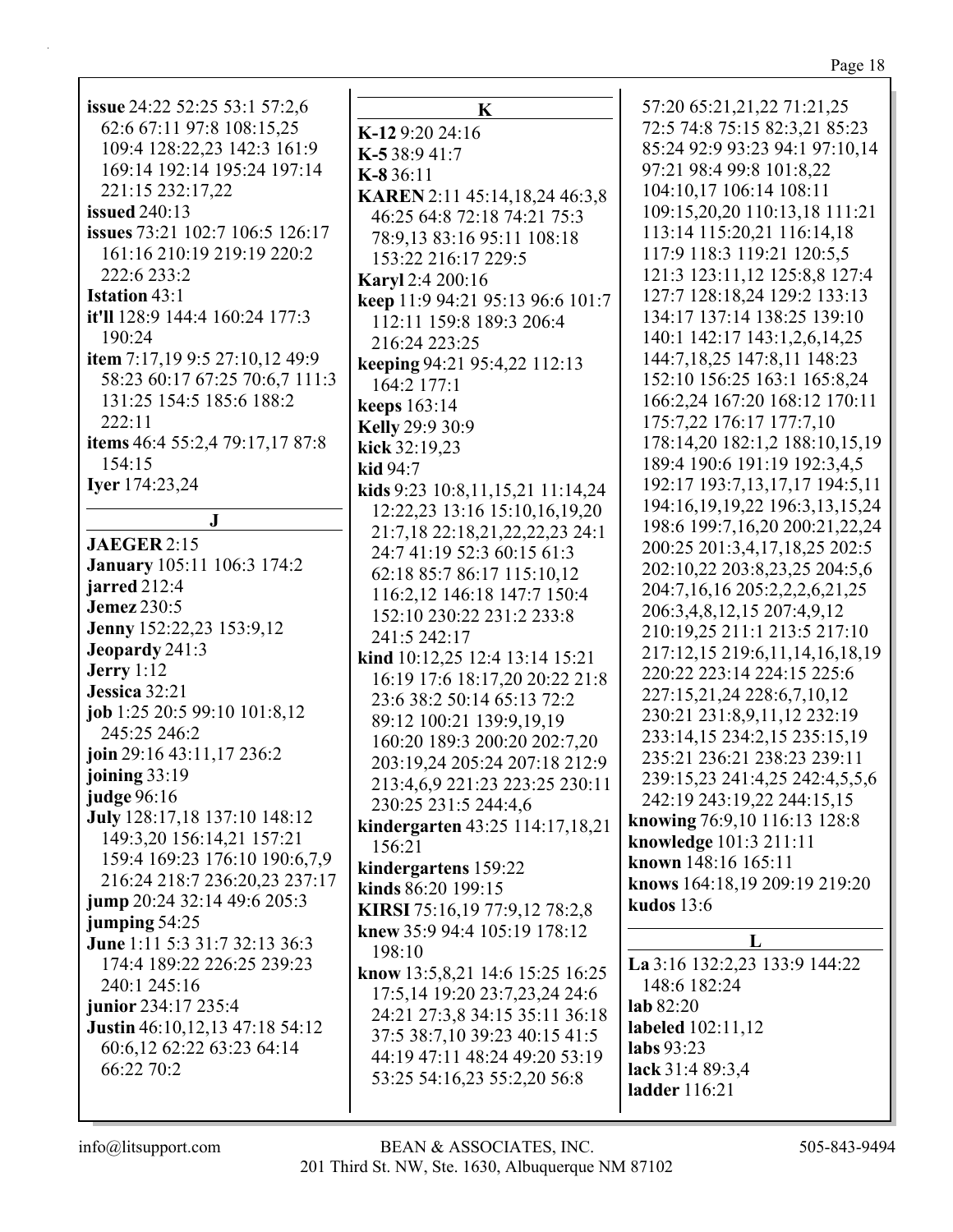laden 163:21 164:4 ladies  $234:7$ lady 166:19 Laine 74:1,18 75:16,19 77:9,12 78:2.8 **Lakota** 167:10 land 16:19 26:22 220:6,12 221:9 221:18,22 239:9,13 landlord 38:5 landlords 38:6 language 3:8 9:6,16 11:11 19:16 20:14, 16, 19 25:18 70:23, 23 74:2 76:4,9 77:25 129:5 150:25 152:5 168:5 169:1 185:23 186:5 189:14 218:13,24 languages 152:7,9 164:10,18 lapse  $110:17$ large 109:21 227:19 238:21  $largest 220:22$ Las 112:17 132:20 147:23 158:4 208:7,8,8 217:1,2 **Lastly** 223:23 late 133:19 217:6,10,14 228:7 lately 67:4 latency 88:5 laughing  $158:25$ launch  $11:20$ law 97:22.23 101:13 115:12 216:10 236:22 lawsuits  $140:1$  $\text{lay } 25:18,22$ layer  $191:24$  $LC 229:9$ LCPS 145:19 158:20  $LD 86:16$ LEA 82:10 93:11 94:20 95:3 lead 6:14 162:22 174:14 leader 32:20 138:19 203:13,18 212:7,14 213:3 leaders 25:5 32:8,22 200:20 202:19 211:15,19 212:15,21 leadership 10:10,12 11:22,23 32:16 127:12 173:13 leads 91:7 146:9 158:13 learn  $21:7$  113:11 139:9 148:3 160:13 181:25 198:2 199:2  $222:5235:8$ learned 96:10 114:13 128:8

164:13 169:3,6 230:16,17,22 learning 13:18 20:14 82:20 93:23 124:7 161:9 164:9 183:6,8 198:3 203:3 204:20 207:12 211:18 231:25 232:15 242:6 Learns  $197:1$ LEAs 88:1 100:17 lease 156:5 173:23 181:20 218:7 219:15 220:6 221:18,21 223:21 leased  $221:18$ leases 220:6,12 221:9 239:9,13 leasing  $220:19.25$ leave 66:21 110:15 148:6 163:24 202:3 244:13 leaves  $228:7$ lecture  $235:2$ leeway  $117:14$ left 9:23 140:21 154:3 228:5 legal 170:25 189:18,20,25 190:1 218:13 Legislative 181:19 lens 10:4 16:18 LESC 215:20 216:1 229:9,13 **Leslie** 29:9 30:8 lessons-learned 33:8 let's 50:13 55:5 61:11 97:5.11 105:5 121:22 129:9 130:5 189:20 199:19 212:24 228:9 letter 3:14 6:23 58:22 60:5 71:12 71:23,24 72:2,10,21,22,25 73:3 73:24 77:20 116:20,23 126:2,16 128:25 letters 73:22 74:6 level 21:4 43:4 58:3 81:21 83:7 167:19 232:9,10 241:22 243:24 levels  $98:3$ leverage 17:9,11 101:5 **liaison** 2:13 106:13 193:23 liaisons 18:7 liberty 198:1 library  $101:18$ licensed 97:24 102:10,14 156:15 156:19,20 174:5 lifting  $193:11$ light 9:9,10 35:1 75:18 79:4  $104:13$ lighter 73:4,25 74:8 lightning 38:11

liked  $223:10$ limited  $12:16$ limits  $236:10$ Linda  $211:14$ line 15:9 24:11 101:11,13 103:19 109:2 185:12 228:8 link  $80:3$  226:16  $\lim_{20:16}$ Lissa 34:24 35:2,5,5,13,20 36:1,6 36:22 37:8,11,16,24 38:5,14,19 39:5,9,18,25 40:11,21 41:1,12 41:20.23 list 47:20 119:11 **listed 64:22 80:8** listen  $13:5$ **listening**  $104:22$  235:2,3 **literacy** 10:4 43:9 44:2,5,20 **literally** 38:10 193:11 200:11  $233:16$ litigious 96:13 little 11:9 13:3 20:17 33:10 40:6 40:7 43:23 46:24 57:17 66:25 70:18 75:18,25 82:13 85:24 90:24 95:19 97:1 101:21 104:13 117:14 136:24 139:2.9 140:18 153:18 154:2 162:16 164:23 176:18 185:15 188:14.20 189:8 192:19 194:12 196:3 209:21 217:17,23 224:11 228:9 231:20 232:18 233:15 241:1,21 live 11:14,16 129:6 238:9 **lived** 19:9 193:7 loaded  $116:7$ loads  $98:5$ local 92:5 211:21,25 located  $176:17$ location 34:8,14 36:3 38:2,12 39:3 41:11,14 45:15,19 51:11 51:19,21,24 54:17 56:13 61:3 61:20,22 65:21 74:16 173:25 locations 39:1 log 80:5,7 88:11 89:3 94:3,7  $123:13$ logged 81:17 125:4,5  $logo 31:23$ logs 80:1,2,13 81:13,17,24 82:23 83:5,24 84:5 89:4,5 92:25 93:8 95:4,13 96:6,15 98:6 109:24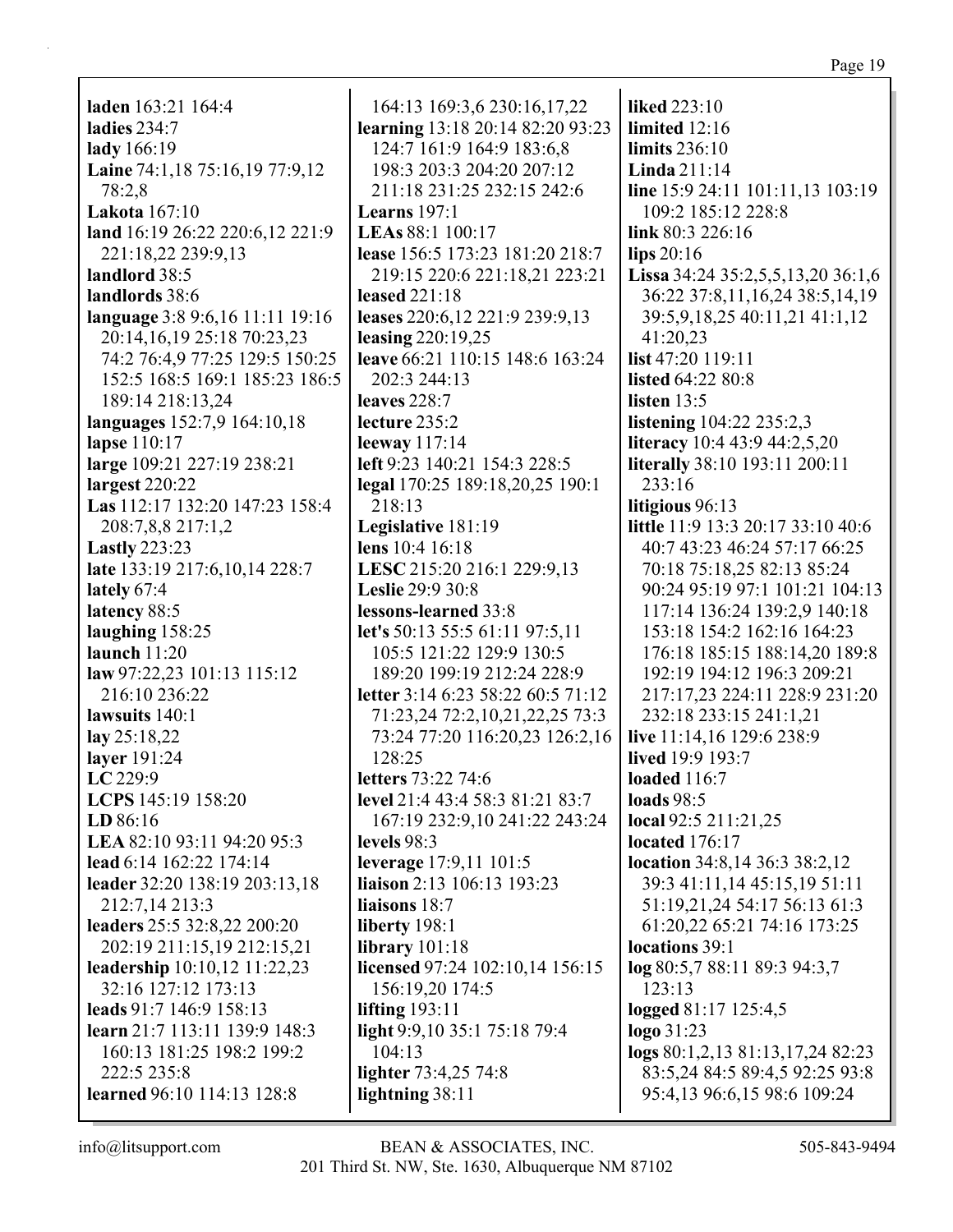111:6 112:8,9,11,11,13 122:18 122:24 124:3 127:15 long 58:9 63:15,15,15 82:8 191:5  $237:13$ long-term 12:2 25:8 223:20 longer 186:4 204:18 225:12 look 11:7 19:19.24 20:6 51:24 52:6 55:2,6,7 57:16 77:17 94:17 95:10 97:15 107:21 128:21 131:21 135:16 136:5.11.11 151:18 197:5 198:9 208:3 213:12,15 221:8 233:6 239:16  $241:14$ looked 40:8 75:21 82:8 205:7 226:15 238:18 looking 21:11 51:11 54:18 57:3 61:19 72:21 74:24 75:5 81:4 82:16 89:21 94:14 95:6.9 103:10 109:23 122:5 126:24 128:6 138:10 139:21 195:13 216:18,19 220:17 222:1 236:4,9 241:19 243:13 looks 71:13 136:23 206:6 238:8 Lopez  $32:21$ Lorenz 174:18,18 losing  $25:2$  $loss 18:3 20:4$ lost 154:23 209:22,23 lot 12:12 15:24 18:15,21 19:22 20:6 23:8 25:2 26:21 33:15 226:9 41:17 67:3 80:8,12 101:8,8 110:14 114:25 115:5,18,19 134:6 166:10 175:18 188:6 190:11 193:16 196:21 197:8 199:22,25 208:7 209:25 210:3 210:12.12 211:7 213:8 217:15 221:13 222:17 230:17 236:15 238:8 239:22 **Louis**  $224:15$ love 14:18 139:15 204:5 223:13 223:17 loves  $22:2$ **lower** 161:20 227:6 Lucía 157:20,20 159:19 lunch 32:14 153:22 204:22 Luncheon 196:25 **Lybrook** 230:4,6

M  $M-I-R-A-N-D-A$  132:9 ma'am 159:1 226:14 Mabry  $1:12$ Madam 14:10,17 15:1,4,12 16:5 17:24 18:9 20:9 22:14 24:24 26:16 27:1,13 29:7 30:13 31:13 34:9 40:17 42:1 45:8,14 47:2 48:13 49:8 50:25 51:8 54:7 56:1.16 58:6 60:20 66:24 67:16 70:10 71:8 75:4,16,20 78:18 82:5 96:25 100:1 104:15 110:4 115:20 116:14 119:14 123:2 126:1 127:11,24 131:16 133:10 134:21 136:16 137:23 138:18 140:5 144:20,24 149:21 151:21 154:11 155:9 160:22 163:10 169:19 170:17 172:25 173:3 174:16 182:12 186:8 190:12 198:4 202:11 204:16 212:2 216:22 221:13 228:22 Maestas  $28:19$ mail 229:16 mailed  $224:13$ main 226:9 maintain  $233:7$ majority 224:8 making 52:20,22 54:4 101:16 107:18 143:17 152:10 219:10 man  $23:7$ manage 97:24 98:4 managed 63:17 management 97:22 manager 29:10 30:9 157:18 managers 157:18 158:12 mandated 166:16 mandates 96:9 mandatory 92:11 manner 58:5 147:16 229:20 manual 101:19 103:11 manuals 99:6 101:18.19 manufactured 176:21,22 map 35:24 **MAPs** 44:6 March 38:6 133:8 Marcotte 78:21,22 80:17 82:15

83:23 84:9,12 93:10 94:6,11,20 98:18 99:1 102:18 103:4 **MARJORIE 85:10 95:1 MARK** 2:15 Marshal's 48:3 **Martinez** 9:9,11,14,16 10:3,18 12:21 14:18 15:1.5.12 16:4 17:23 18:9,14,19 20:9,20 22:14 24:4,24 25:4,24 26:16 27:1,4 master's  $211:18$ masters 242:6 mastery 80:8,10 82:20 138:12 **Masthead 56:12** materials 30:23 math 79:21 80:4,11 81:15 82:18 86:22 93:19.21 139:7 **Mathematics 183:4** matriculated 12:24 Matt 41:15,16 216:14,16,20,21 217:13 221:12 224:10 238:15  $243:10$ matter 54:3 84:23 115:13,22 189:6 199:16 209:17 245:14 Matthews 46:17,17,21 48:13 50:10,16 51:2,8 52:22 53:6,14 53:16,21 54:6 55:21 56:1,6,8,15 60:19 119:14,18,20,25 123:2 124:11,20 125:15,23 126:1,4 127:20,22,25 129:4,8 131:15 maximize  $17:13$ mean 41:4 54:19 60:12 86:20 93:8 94:8 100:5 107:5 109:14 122:22 123:6 135:19 143:9 151:17 152:12 164:24 194:16 211:5 227:24 241:2 243:17 meaning  $192:10$ meaningful 204:13 means 20:17 136:23 138:12,14  $235:23$ measure 218:11 219:2 **Measured** 109:7 measurements 44:2,5 Medicaid 95:15 medicine 230:24 meet 28:15 88:1 90:11 103:7,14 123:21 127:1 135:16 139:1 161:17 163:5 189:22 meeting 1:10 5:2 17:16 60:8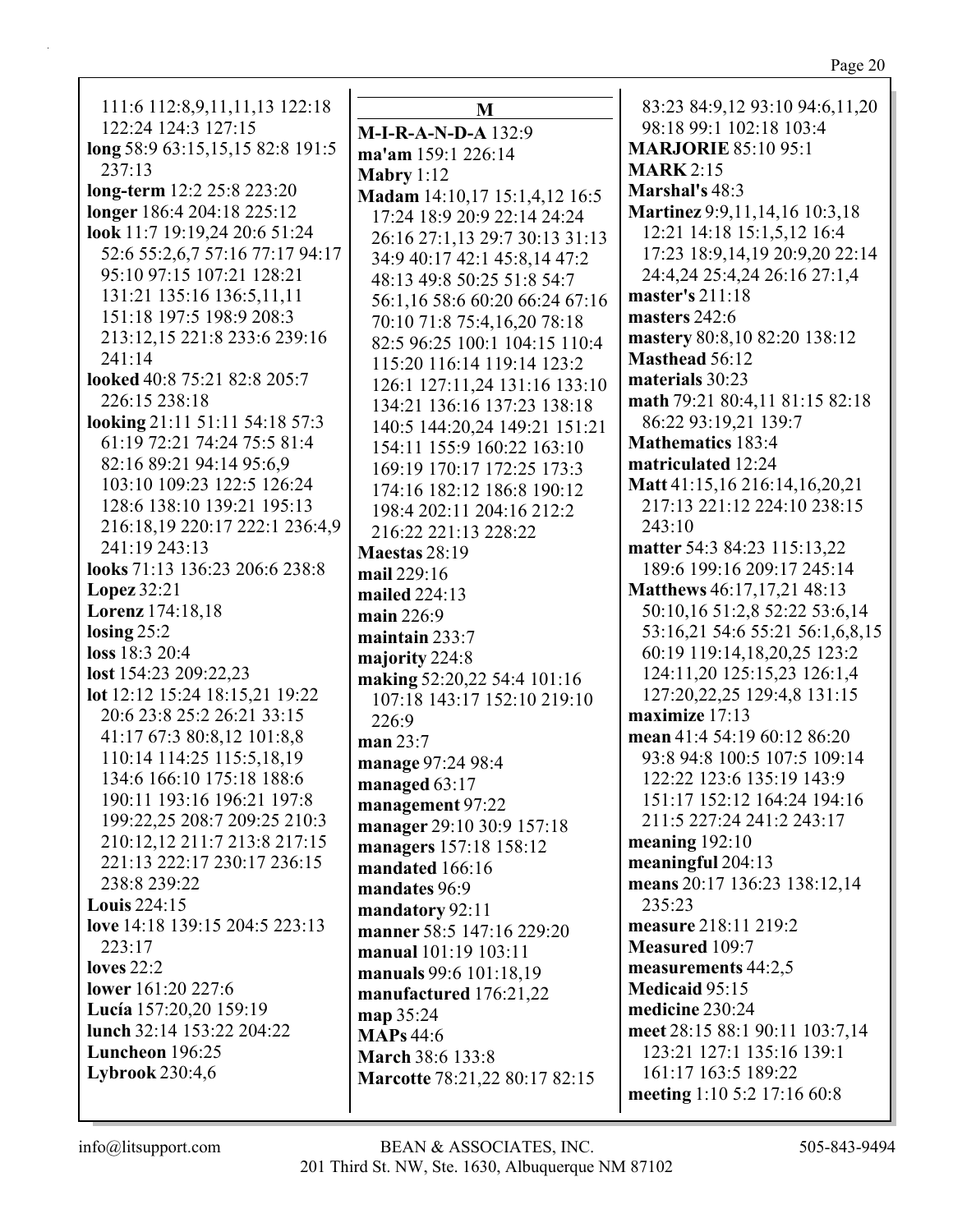70:13 103:15,15 107:3,12,19 109:11 118:17,22,24 122:22 123:18 128:17,18 137:10 139:10 148:19 149:4,20 155:19 156:1 173:19 190:4,6,7,25 239:21 246:3,4 **meetings** 38:3,12,17 58:10 117:9 235:17 **Meets** 161:17,18 163:3 **Megan** 28:19 **Melissa** 33:14 132:8,12,16 140:15,19,25 141:24 142:19 143:8 145:8,13,16 146:3,6,16 146:19 147:3,9,19 148:13,17 149:1,5,25 150:11,14,21 151:3 151:10,13 153:17 **member** 2:4,5,5,6,6,7,7 27:18 32:16 240:6 **members** 14:17 16:5 18:9 22:15 26:17 27:13 32:8 33:19 42:1 48:13 60:20 70:10 104:15 112:25 133:10 138:19 154:11 169:19 173:3 174:16 202:11 204:24 222:10 223:24 236:11 **memorandum** 3:24 189:10,12 **memorize** 6:19 **mention** 82:11 190:20 221:16 224:12 225:8 228:23 **mentioned** 71:18,20 76:15 85:5 90:14 128:1 145:3 149:16 212:11 217:3 239:9 **mentor** 120:1 193:23 202:24 209:1 212:7,13 213:3,23 **mentoring** 117:17,24 125:11 126:21 **mentors** 212:14 **mentorship** 212:6 **message** 135:10 **met** 38:6 44:7,8 93:11 98:15,17 123:15 156:21 159:1 174:6 **method** 134:24 164:8 234:18 238:14 **Mexico** 1:2,12,22 3:4 6:16,18 12:10 16:20,21,23 21:13 22:6 29:10,21 36:2,8 37:1 43:19 77:8 103:11 167:10 183:1 196:15,20 196:23 197:8 213:25 231:21 236:1 245:2,9,12,13,21

**MICHAEL** 2:5 **micro-managing** 197:16 **micromanage** 194:7 195:14 **micromanaging** 207:20 **mid-August** 110:11 **mid-July** 128:6 **mid-June** 156:20 **middle** 118:7 121:17 182:25 **midyear** 213:5 **mileage** 226:4,5 **miles** 35:19 **mind** 23:14 164:3 207:11 **mine** 20:12 101:4 191:3 **mini-superintendent** 191:14 **minimally** 192:20 **minimize** 199:3 **minimum** 238:16,19 239:4,6 **Minnesota** 13:25 **minutes** 93:19 110:24,25 153:25 154:1 **Miranda** 132:8,12,16 136:17 140:15,19,25 141:20,22,24 142:19 143:8 145:8,13,16 146:3 146:6,16,19 147:3,9,19 148:13 148:17 149:1,5,25 150:11,14,21 151:3,10,13 153:17 **mirrors** 20:12 **miscounted** 162:5 **mismatch** 81:10 **missed** 210:11 215:23 **missing** 79:17 162:24 **mission** 11:8,24 30:3 **mission-specific** 182:19 **missions** 15:9 **mistakes** 110:8,18 199:2,3,3 **misunderstanding** 73:23 **misunderstandings** 74:3 **Mobley** 157:17,17 159:1 170:3 **modalities** 230:8 **model** 160:6,24,24 197:4 212:10 231:5 **models** 242:12 **modifications** 87:6 **modified** 7:23 **modify** 56:11 129:23 220:10 **moment** 34:12 50:24 52:19 165:12,14 **Monday** 227:13 228:2,12,20,20

**money** 14:16,23 17:5 24:1,3 25:2 25:6 206:1 219:14 225:2 227:1 227:2 232:16 233:21 **monies** 30:18 **monitor** 150:15,17 **monitoring** 150:13,20 152:7,14 152:15 **monolingual** 160:9 **Montañas** 147:23 **month** 27:19 28:6 42:9 109:3,4 148:10 159:5 **monthly** 99:4 116:9 173:14 **months** 83:11 105:8 108:2 112:4 113:12 161:16 163:5 222:15 **monumental** 45:4 **morning** 9:12,13,14 21:21 22:1 27:14 31:20 32:23 37:24,25 46:9,10 78:18,21,24 104:15,20 110:10,11 173:1 185:12 227:13 **Mosaic** 221:16 **motion** 7:6,9,16,22 8:1 9:3 58:11 58:15 60:2 65:14 66:5,8,10,21 67:20 68:5,15 70:1 122:11 129:16,16 131:13 170:9,16,24 171:6 172:17 178:22,23 179:9 180:19,20 181:4,10,13 182:11 182:14 183:17 185:1,2 186:15 187:25 213:11,17 214:2 215:12 244:18 **motions** 216:19 **MOU** 3:24 189:15 190:3,13 **Mountain** 16:13 21:23 38:23 230:5 **mouth** 125:1 162:13 **move** 7:7,24 26:19 28:22 29:3,20 34:22 35:10,16 37:6 39:11 41:3 45:22 52:3,20 57:13,25 62:14 67:16 100:16 126:7 141:2,3,6 164:21 170:2,19 174:1 179:1 182:16 186:8 188:9 190:10 213:13,20 215:18 **moved** 19:18 77:7 237:17 **moving** 30:4 36:11 38:22,22 39:23 97:19 114:7 123:11 137:24 138:5 163:25 164:1 168:3 177:11 189:1 191:1 **multiple** 19:10 21:25 **mute** 132:13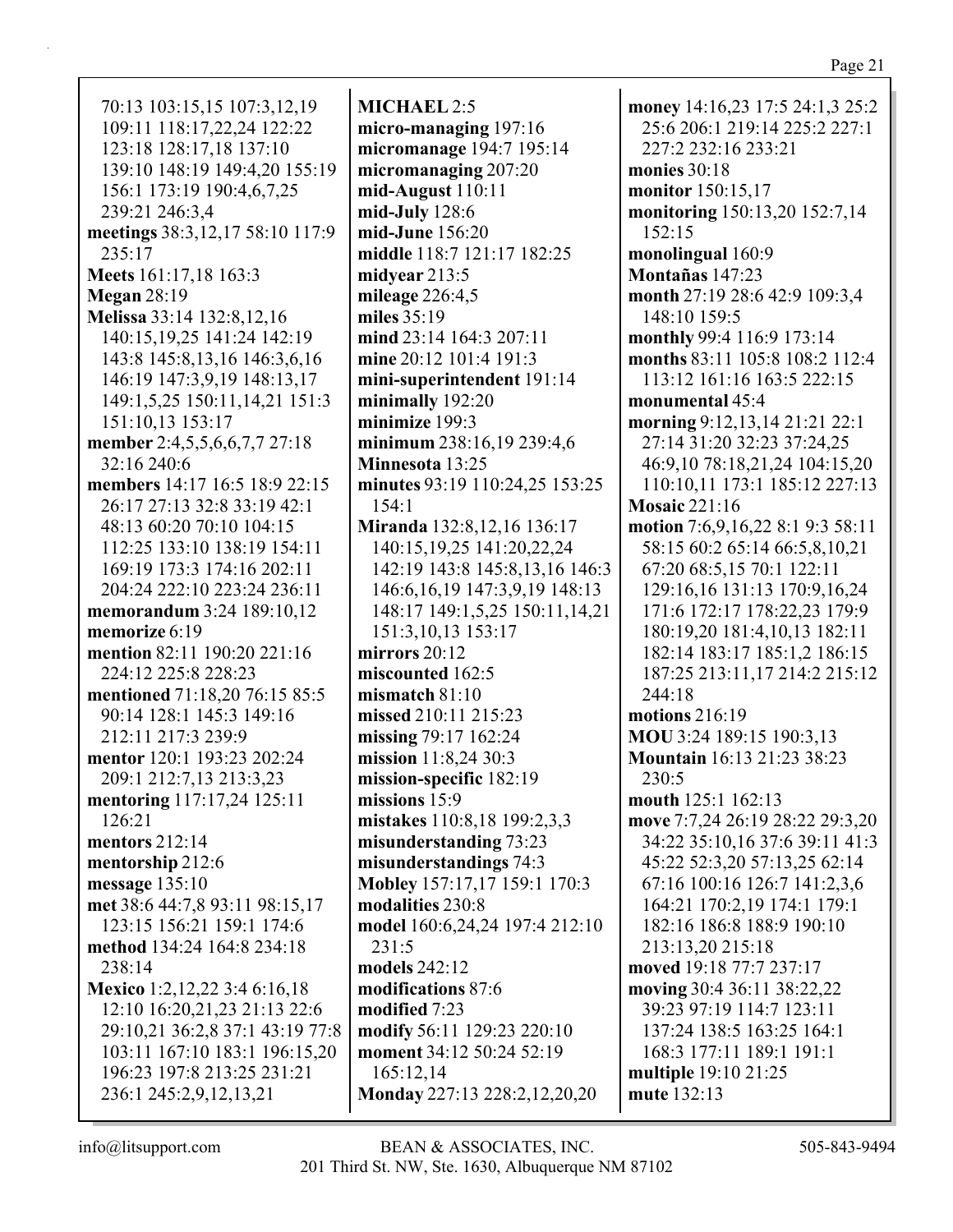mutual  $26:12$ 

 $\mathbf N$  $N$  2:1 3:1,1 4:1,1 NACSA 224:12 227:5 **Nahuatl** 164:24 name 46:13 71:17 72:10,11 73:6 78:19.22 104:17 132:6 134:21 140:6 157:10 170:22,25 174:13 174:20 202:25 221:16 named  $21:16$ nation 12:11 167:10 national 14:1 21:1,5,13 216:25 nationally 19:2 **Native 168:4 230:9.18** natural 46:21 167:21 **Nature 16:13** Navajo 231:20 238:6 navigate 125:25 navigating 56:19 near 149:18 nearly 43:8 necessarily 121:19 146:23 194:13 205:22 209:2,3 221:10 243:24 necessary 20:6 90:2 117:22 necessitated 35:10 need 11:17 13:21 20:8 35:16 42:3 47:22 54:23 57:11 62:25,25 65:8 67:5 80:18 81:4,5 83:9,24 84:10 86:11 88:25 92:8 94:3,6 94:17 96:5.11 103:8.9.15 111:24 112:22,22 114:10 115:12 116:7 119:8 120:15,17 120:24 121:10,19 123:12 124:16 129:15,23,25 132:14 138:13 139:1,9 143:17 151:6 153:20 163:17,22,23 164:21 175:16 188:8 189:6 191:13,15 191:15,20 192:18 198:20 200:20 206:3 209:5 210:15.21 212:4 213:13 224:11 227:17 229:11.19 238:25 needed 30:10 36:12 38:9 39:11 65:15 75:1 83:7 85:18 86:4 106:6,25 121:8 201:21 needs 6:25 10:16 11:16 12:7 13:15 21:25 22:12 37:19 38:8

57:21 61:4 65:7 81:25 85:1 98:14,16 102:5 103:17 122:22 123:18 144:22 164:20 170:24 191:6 193:5 197:24 198:8,8 202:18 208:10 224:14 negotiate 132:20 negotiations 132:19 133:20 181:23 182:7 neighborhood 17:16 177:17 network  $100:9$ never 84:13 101:22 146:5 151:24 168:24 169:14 175:3,6 204:3 206:17,22 208:12 231:22 232:2 234:9.23 new 1:2,12,22 3:4 4:4,4 6:16,18 12:10 15:24 16:16.20.21.23 18:23 21:13 22:5 27:20 29:10 29:21 31:2.23 36:2.8 37:1 38:1 38:6,12 41:10,14 42:12 43:19 48:10 54:16 56:18 57:22 58:13 60:16 64:1,10,10,11,12 67:8,13 77:7,8,8 79:4 84:10 96:11 103:11 110:7 111:24 112:18 122:4,4 127:5,6 128:2 143:11 156:25 160:6 161:9 164:8 166:1 168:2 177:21,21 183:1,11 186:5 186:6 188:12,16 191:6,24 192:20 193:14 194:3,7,10 195:10 196:15,20,23 197:8 198:6, 15, 19 200: 19, 19 201: 6, 6 202:6,15,15 206:21,25 207:3 210:5,5,10 211:23 212:7,21 213:23, 24, 25 218:7 231:21 235:13 236:1 245:2,9,12,13,21 newbies  $205:2$ newest 27:18.22 news 29:18 nice 78:20 190:3 216:2 nicely  $25:8$ night 30:24 161:23 nine 69:23,24,25 nine-one  $60:2,3$ ninth  $13:2$ NM 1:20 103:10 245:19 **NMAC** 97:23 NMPED 30:8 31:23 32:17 **NMPSIA 236:1.3** no-brainer 66:13

no-judgment 192:23,25 no-question 192:24 no-questions 192:23 non-compliance 90:5 91:16,16 non-licensed 174:5 non-program  $13:17$ non-service 13:17 noon 228:2 norm 108:6 126:13 normal 82:9 87:19,20 88:6,9,15 88:16,18 89:13 108:15 normally 46:1 **Northern** 22:9,10 note 43:10 165:21 222:18 223:1  $244:17$ notes 72:24 73:17,25 154:8 notice 79:22 117:1,2 126:10,11 126:23 127:9 notices  $217:4$ notification 34:3 42:5 45:22 46:7 51:12,25 52:11 53:8 61:21,25 notifications 46:2 notify 61:21 62:1 notifying 45:22 74:4,5 **November 145:18.25** nuance 202:25 203:1 number 21:14 48:1 57:20 71:22 71:23,24 73:2 83:13 90:18,20 92:16 115:6 177:19 188:12 193:10 195:2 210:24,25 219:10 235:15 238:22.24 246:2 numbers 48:12 91:12 120:12 157:1 159:21 numerous  $140:1$ NW 1:21 245:20 **NWEA** 44:6  $\Omega$  $Q$  3:1,1 4:1,1  $O-T 192:11$ objecting 53:17 observe  $231:19$ observed 231:7 obtain  $15:7$ **obtaining 39:1 126:20** obvious 74:2 obviously 47:10,11,19 62:10 216:12 219:22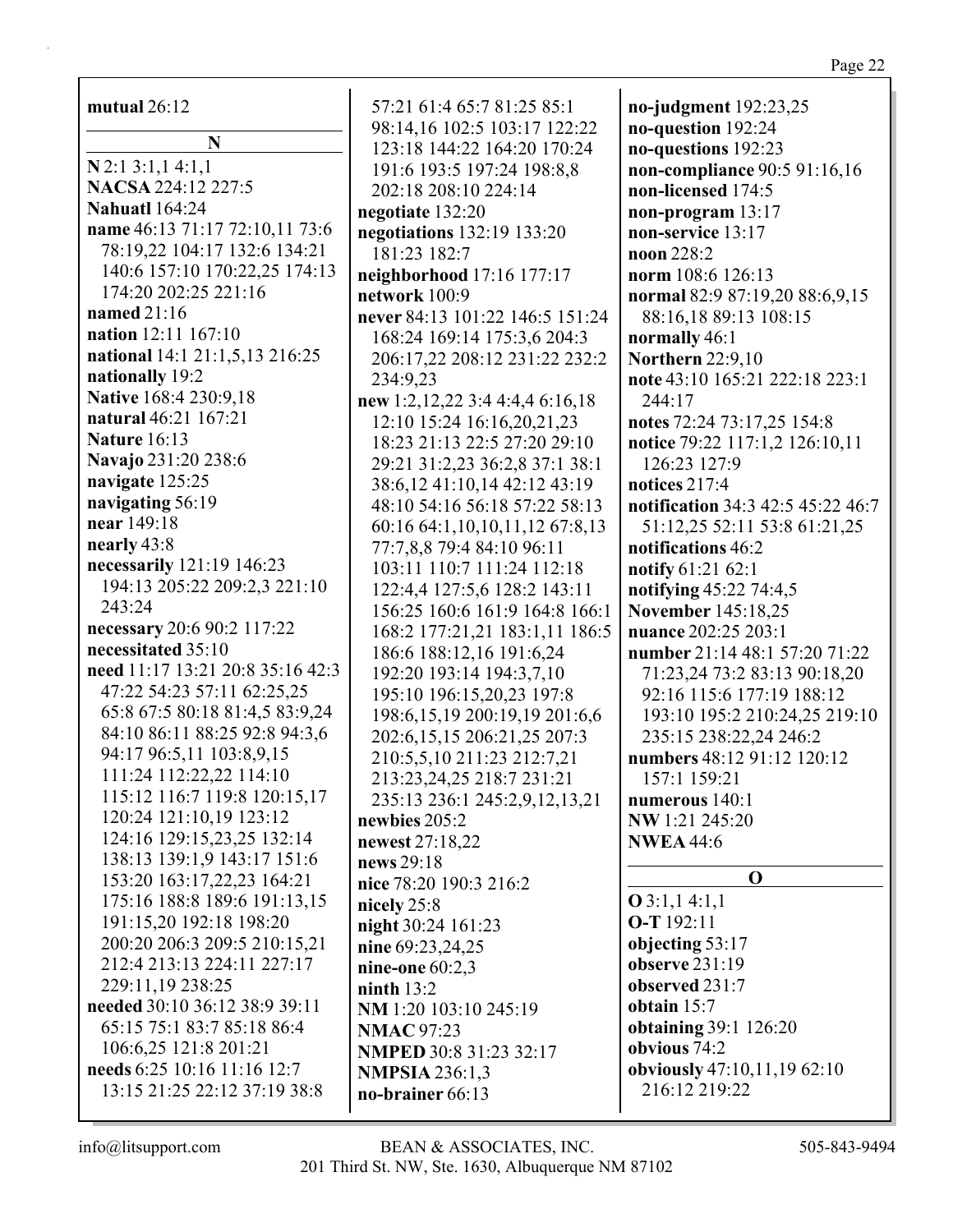**Occupancy** 170:4 **occur** 85:5,8 **October** 145:17,24 146:2,11 188:10,18 225:22 **off-site** 15:18 **offer** 51:4 75:13 82:19 106:11 152:12 157:23 193:4 210:16 **offered** 222:19 **office** 16:14 35:24 36:24 158:12 218:16 **offices** 36:5,7,19 **official** 176:12 210:24 **officially** 24:13 103:16 **oftentimes** 85:16 **oh** 5:15 35:2 43:21 49:10 72:16 75:5 118:21 121:22,24 122:14 127:19 132:3 147:9 152:21 176:14 182:15 189:5 191:3 198:11 206:16 216:18 228:9 229:2,6 233:19,22 **okay** 10:2 11:25 18:13 29:15 31:9 31:15 34:5,13 36:4 37:4,20 38:15 41:21 42:6 43:21 45:9 46:8,25 49:15 51:7 52:23 53:23 54:10 56:17 58:24 60:5,12 61:14 66:22 67:14 68:7 70:6 75:5,6,6,10 76:22 80:16 84:18 105:7 109:9 111:14,25 116:17 119:3,13,18 121:2 122:10 123:1 130:9 131:20,25 132:11,14,16 133:16 135:4 136:1 140:24 145:11,13 146:1,4,17 148:8 149:1,13 150:18 151:12 152:20 153:9,12,13 154:5 157:2,25 159:8 160:21 161:5 171:1,1 175:10 177:6 178:24 190:25 195:15 197:3 199:7,13 200:25 202:22 213:17 224:9 225:5 227:9 229:14,18,23 231:15 233:22 244:14,16 **old** 23:8 167:4,4 172:24 176:9 189:13 238:23 **omen** 175:6

116:8 121:23 135:17 170:5 175:23 182:4 185:3 188:4 195:24 199:1,14 208:15 213:16 216:2 235:7 **One-and-a-half** 120:19 **one-pager** 154:18 173:6 **one-sentence** 50:16 **one-third** 166:18 **ones** 12:9,11 95:13,16,18 **ongoing** 63:14 114:5 153:4 **online** 18:16 **onus** 105:18 211:1 **open** 1:10 3:6 7:17 29:19 32:15 32:17 56:20 65:9 117:9 120:23 120:24 122:8,8 124:4 160:4 175:10 176:2 193:24 196:14 198:21 199:12,14,15 203:15 222:14 238:5 246:3 **open-phone-call** 193:25 **opened** 38:17 204:9 **opening** 31:6 191:23 192:20 198:17,18 200:24 201:6 **openings** 196:11 **operate** 48:9 156:8 174:1 **operating** 47:13 202:8 **Operation** 156:2 **operational** 117:6 126:22 129:24 129:25 130:1 210:18 **Operations** 3:18 31:3 42:13 46:16 154:7 157:22 170:21 173:20 179:2 **opinion** 106:1 113:13 115:10 116:23 **opportune** 193:20 **opportunities** 213:9 **opportunity** 42:11 92:5 117:24 127:9 132:18 137:8 158:4 204:21 212:8,12 224:7 **opposed** 7:13 244:21 **opposition** 7:15 **option** 14:21 19:8 151:24 **Options** 2:9,11 3:10 27:11 **oral** 10:9 **orange** 142:21 145:9,14,25 146:9 146:21,21 **oranges** 142:2 **order** 3:3 5:1 57:12 80:21 85:4 90:6 103:5 133:8 134:10 143:12

240:15 **organic** 199:15 **organizing** 234:14 **original** 39:3 66:10 159:18 168:1 **originally** 34:18 36:6 40:19 71:12 190:7 **OT** 93:15 **outcomes** 15:10 **outdoor** 41:18 **outside** 57:15 89:13 97:3,3 **outsiders** 209:10,10 **overall** 81:8 82:6 147:14 **overburdening** 66:19 **overhead** 222:23 **overview** 32:2 **overwhelm** 127:7 **overwhelmed** 116:13 **overwhelming** 106:4 108:24 115:7 **owe** 83:8 84:14 116:11 **owed** 83:13,20 90:18 **owners** 36:9 **owning** 210:1,2 **owns** 157:19 **P P** 2:1,1 3:1 4:1 **p.m** 154:4,4 244:22 **pacing** 143:11 146:22 **packaged** 55:1 **packet** 70:15,15 72:19 190:25 **packets** 173:7 **page** 3:2 4:2 70:16,22 72:20 73:1 125:21 155:3,4 **pages** 72:21 80:15 156:2 173:21 245:10 **Pahl** 41:16 216:16,21 217:13 221:12 224:10 238:16 243:10 **paid** 224:24 225:11 229:19 **Palacios** 134:21,22 135:2 137:23 141:20 144:20 153:16 **Palma** 140:5,6,13 **panel** 32:17 **panicked** 40:11 **paper** 76:8,20 81:9 87:13 113:19 121:15 **parallel** 173:4 **parameters** 206:6 224:23

**on-call** 193:22 **on-site** 118:5

**on-the-ground** 13:23

**once** 36:17 39:21 48:10 52:1

72:16 75:11 78:6,15 79:2 104:7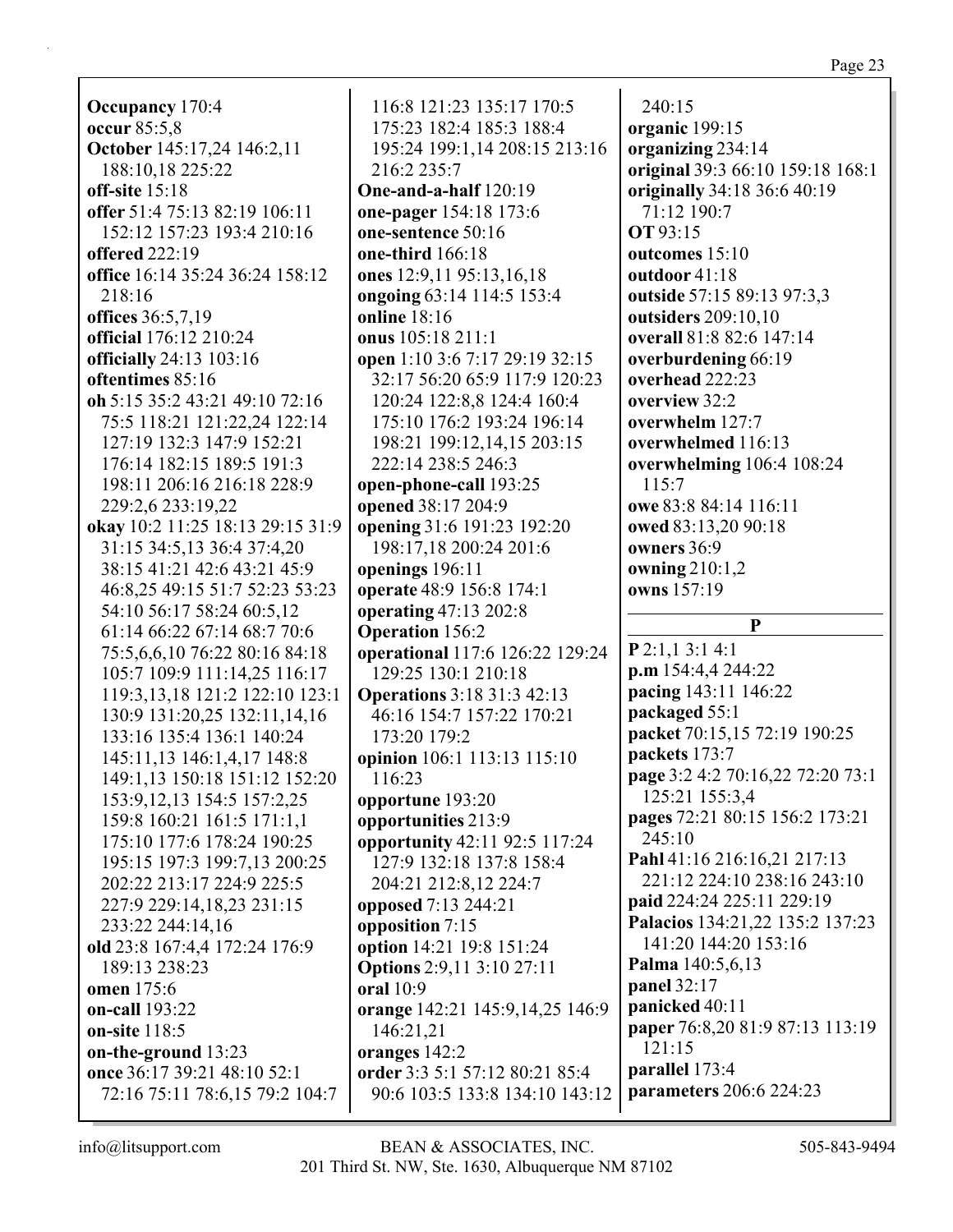**PARCC** 148:16 150:2 **parent** 11:3 18:1 21:9 **parent-teacher** 232:3 **parents** 2:10,11 3:10 27:11 71:22 71:23 73:2 74:5 114:23,24 115:14,23 159:16,20 160:1,8,8 160:13,16 234:14 242:17 **parking** 238:11 239:14 **part** 13:21 20:3 22:13 23:14 27:22 30:8 41:16 46:3 57:3 86:25 97:25 105:14 124:22 132:25 133:1 141:21 167:5,6 174:21 177:16 182:6 190:17 194:2 210:13,14 230:16 **part-time** 158:15 175:14 **participated** 144:6 **particular** 36:22 67:25 86:13 87:4 92:14 98:3 115:7 136:10 146:20 161:19 177:22 181:8 191:5 208:11 **particularly** 88:23 126:5 215:21 **particulars** 213:14 **partly** 18:11 **partner** 13:8 **partners** 13:23 14:3 16:10 **partnership** 10:9 11:22 12:17 15:14,23 16:9 17:7 23:1,4 35:17 **partnerships** 21:15 26:7 **parts** 207:1 **pass** 131:17 207:15,16 **passed** 38:5 187:25 197:3 223:7 **passes** 7:16 9:3 60:2 70:1 131:13 172:16,17 180:19,20 185:1,2 187:24 215:12 **path** 30:4 122:9 **pathway** 9:22 26:11 116:20 138:7 **Patricia** 2:3 46:17 **pattern** 72:2 **Pattie** 207:10,19 **Paul** 211:14 **pause** 34:15 **paved** 197:8 **pay** 206:2 219:14 225:15,18 227:4 236:17 **paying** 229:2,4 **payroll** 15:21 **PCard** 225:10,15 226:1

**PCSNM** 119:21 **PE** 22:13,20,20,24 23:14 175:15 **PEC** 2:13,14,15,15 3:14 4:6 7:21 30:3 31:19 33:1 163:1 173:11 186:10 219:17 221:15 223:18 230:1 **PEC's** 126:10 **PEC/PED** 3:24 **PED** 2:8,12 30:3 32:25 33:18 105:4 133:15 136:4 190:13,19 195:6 241:17 246:7 **PED's** 189:25 **pediatrician's** 36:24 **peer** 154:18,19 173:6 203:12 **peer-to-peer** 204:23 **PEI** 11:23 **pending** 170:10 171:3,4 **Penn** 13:24 **people** 14:6 19:22,24 20:6 65:8 101:7 110:10 118:12 119:5 129:16 155:6 160:5 162:2 192:12,15 195:2 201:12 205:14 206:4 207:22 208:7 210:20 211:7,9 213:6 223:11 224:23 227:6 228:4,5,6,6,11,12,14 230:13 235:16 239:22 240:14 **percent** 21:11 31:21 42:24 43:3,8 43:25 44:1,3,4,4 138:25 139:10 156:22 161:13,15 174:6 175:17 196:16 219:8,12 221:4 222:7 237:3,6 **percentage** 79:16 115:6 139:1 219:1 **perception** 164:5 **perfect** 129:7 161:2 240:15,17,17 240:20 **perfectly** 146:9 **perform** 20:5 **performance** 47:4,5 169:5 182:18 242:2,13 **performing** 43:4 147:7 **period** 20:23 28:10 112:23 117:4 204:19 **periodically** 212:20 **permanent** 174:2 **permit** 159:6,6 **perplexed** 50:23 **person** 28:16 71:14 136:17 163:4

193:3 195:21 203:12 206:25 207:16,20 224:20 232:8 240:9 **personally** 115:4 **personnel** 98:24 174:6 **perspective** 14:4 76:19 **perusal** 190:25 **Peter** 174:18,18 **phenomenal** 161:8,9 **phone** 210:24 215:15 **phonetic** 21:8 **physical** 20:2 61:22 **pick** 164:24 227:18 **picking** 228:25 229:3,6 **picture** 32:3 116:5,6 241:16 **piece** 16:15 17:6,7 54:11 73:18 125:6 136:6 168:10 193:25 223:2 **pieces** 222:17 **pink** 47:8 142:21 155:2,3,4 **Pinto's** 215:21 **pipeline** 10:15 11:24 **place** 29:25 39:24 41:6 52:13 98:7 118:11 119:5 128:4,10 132:23 137:16 143:16 162:16 186:5 188:4 190:3 193:14 199:13,22 203:8 204:3,4 206:6 230:22 239:13 **placed** 110:15 **placing** 185:23 **plan** 3:16 16:3,9 17:3 18:5 19:21 38:13 105:2,4 106:18,20,21,25 125:21 132:2,23 133:4,23 134:1 138:23 156:19 175:21 177:3 **planned** 38:3 61:22 **planning** 33:13 40:2 51:19,20 169:21 **plans** 102:19 156:8 169:17 **plant** 165:13 **platform** 14:1 **plays** 25:18,22 **PLC** 205:9 **please** 19:19 27:3 56:4,4 113:8 132:7 137:19 160:16,16 171:11 179:14 183:21 214:6 **pleases** 139:15 **pleasure** 104:9 **pledge** 3:3 6:15,17 239:21 240:5 240:7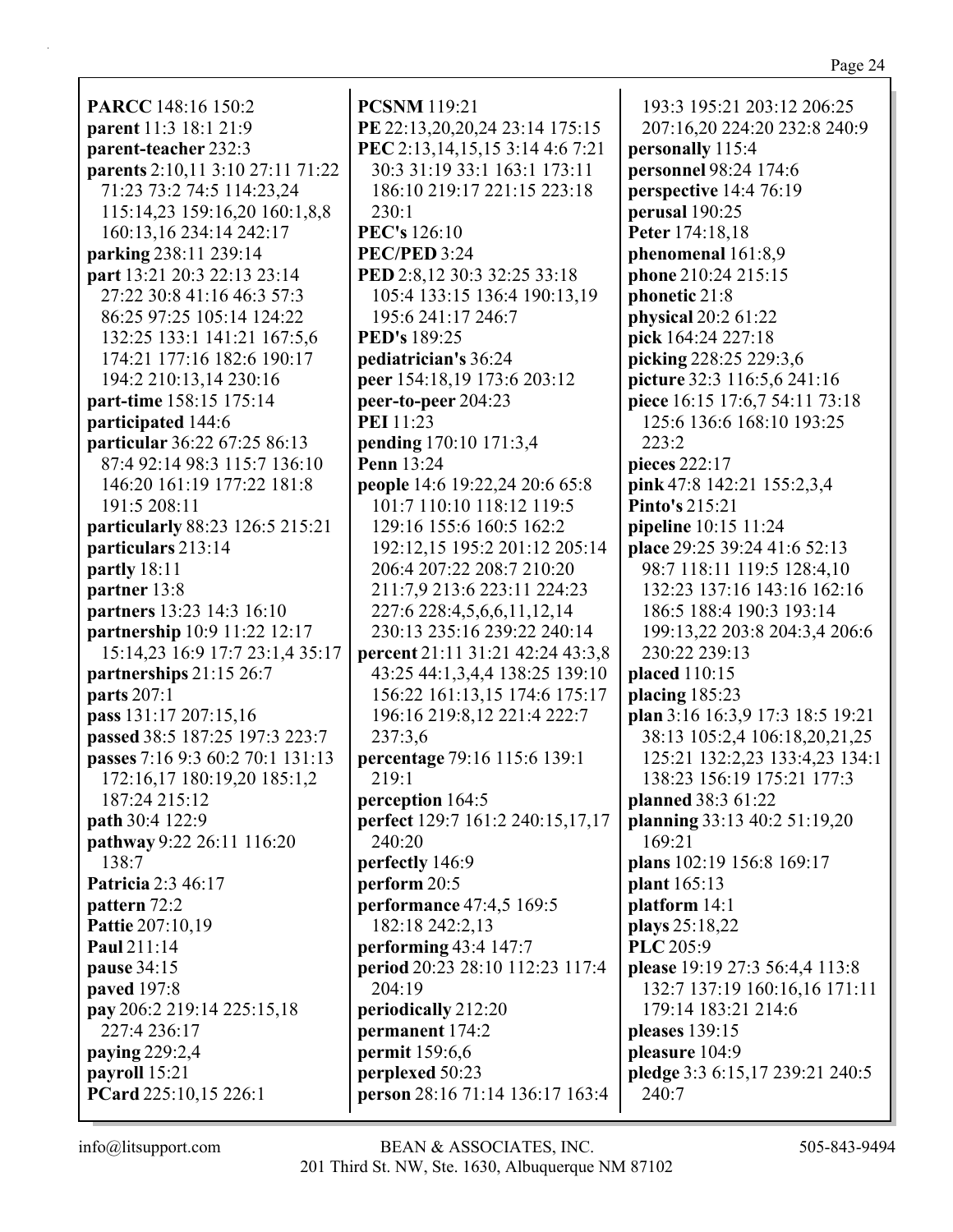pledging  $240:9,10,10$ plenary  $32:15$ plus 13:5 21:25 point 15:22 17:2,15 33:23 34:16 34:18 42:2 52:10,25 53:5 65:1 67:5 72:18 89:25 96:21 101:17 102:2 107:8.9 111:22 115:6 116:3 133:25 137:17 138:11 144:3,15,22,23 148:9 149:14,17 159:19 163:16 164:14 188:21 209:6 223:13,14 238:14 points 146:15 policies  $101:19$ policy 48:21 49:3 51:10 61:19 63:1,5,9,11,13,20 **political** 234:19 235:9 politically 192:8 pool 28:21 159:20 236:18 pop 217:25 **population** 12:24 96:13 134:10 167:6 175:14 portable 222:10,12 239:12 portables 176:21,21 221:19,22 221:24 **portal 87:22 89:22** portfolios 242:3 position 28:7,9,23,24,25 61:8 105:15 120:24,25 positions  $28:529:19$ positive 33:6 possibilities  $165:14,16$ possibility 14:13,20 19:7 205:20 possible 3:11, 12, 13, 15, 17, 19, 21 3:23 4:3 29:4 30:20 45:10 70:8 102:11 132:1 135:23 154:6 168:20 185:7 189:9 191:2  $229:15$ possibly 14:19 40:23 90:14 103:21 202:16 208:9 post 30:6 49:8 **posted 99:6 159:9** posthaste 224:16 potential 177:10 potentially 31:6 48:10 133:13 205:4 212:8 224:6 power 17:12 63:9 139:6 154:23 powerful 14:4 practicality 61:1

**practice** 97:4 196:25 204:23 practices 28:18,20 33:8 199:23 201:5 211:24 **Pre-K**  $160:18$ preamble 240:12 preconceived 164:6 **prefer** 197:18 preferably 239:7 preference 54:20 preliminary 35:9 148:24 189:17 189:19 **Preparatory 34:8 35:6 44:13** 183:6 prepared 66:20 Presbyterian 10:6 preschool 10:7 present 6:8,12 9:18 23:16 25:19 181:16.17 221:14 223:3 **presentation** 3:8 9:6 236:22 presentations 242:3 presented 137:3 presenters 32:25 33:20 167:14 presenting 33:7,18 243:25 president 104:18 157:13 **pressure** 203:14 219:22 pretty 87:25 88:2 100:21 194:1 196:15 222:19 **previous 58:10 111:11 140:22** 196:17 221:20 previously 64:9 price 118:13 primarily 164:17 primary  $20:1762:3$ principal 157:10 162:14 193:10 193:15 194:11 200:2,12 **principals** 200:19 202:6 211:8,16  $212:1.10$ prior 79:22 198:17 200:24 prioritize 100:17 priority-wise 223:7 private  $210:25$ proactive 199:24 202:8 **probably** 13:21 19:17 22:22 25:15 47:24 64:11 86:5 121:14 128:6,7,9 138:6 143:25 147:4 178:16 185:12 192:8 203:5 206:7 207:2 217:5 227:20 problem 49:20 89:8 91:6 97:18

100:19 116:9 118:16 119:12  $125:18$ problematic 118:10 problems 163:12,13,15,17 204:23 223:20 procedural 97:8,9,18 procedure 163:12,19 168:4 proceed 149:15 proceedings 1:10 244:22 245:11  $246:3$ process 28:5,14,17 29:3,11,12 30:23 57:19 60:24 61:12,16,17 74:3 75:23 76:11 77:12 91:6,7 116:19 152:24 154:19 155:13 processes 17:21 24:12 186:3 Procurement 213:25 professional 1:21 100:10 158:7 204:20 **proficiency** 43:1,3 76:4 77:24 141:18,19 proficient 142:17 143:7,21 144:2 144:2 profoundly 18:2 program 3:8 9:19,21 10:1,9,13 10:14 11:12,15,20 12:5,23 14:15 16:18,23 21:22 22:21,25 29:10.21 31:22 33:15 76:17 77:21,23 78:1 124:8 153:2 169:8 236:3,14,17,24 239:7 programming  $18:1531:24$ programs 13:19 23:5 26:11 progress 102:7 progressing 147:8 159:7 prohibited 222:11 prohibitive 220:22 **project** 10:19 13:7 165:7 166:21 projected 156:11,21,22 174:7 projects 166:9 **promise** 6:20 236:24 promote 20:7 92:9 113:25 promoting 189:1 prongs  $103:7$  $proof 97:14,15$ proper  $97:20$ property 16:15 157:18 217:22 proposal 49:13 **propose** 48:1 49:3 51:14 181:5 proposing 51:15 192:6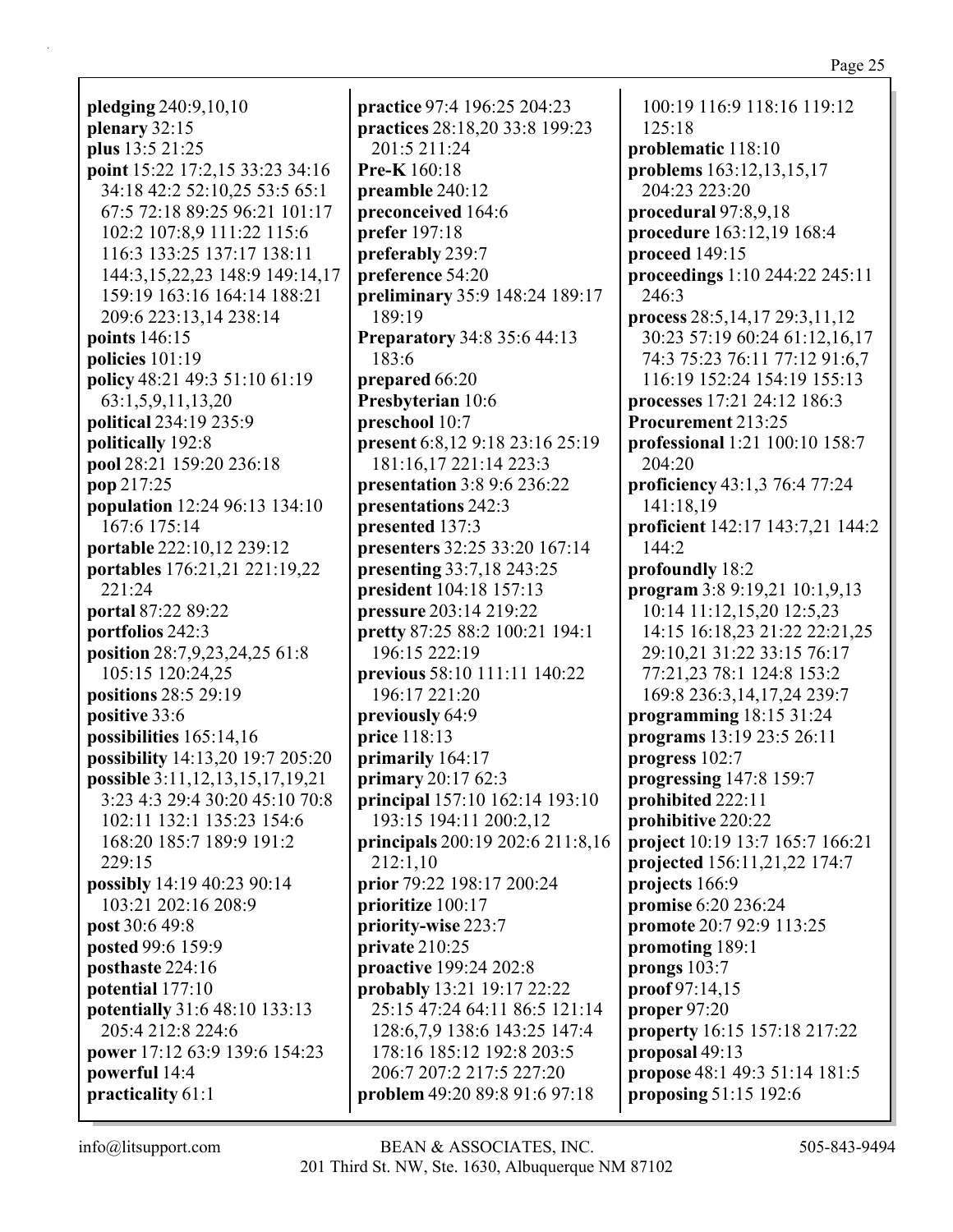**prospective** 163:18 **prospectively** 123:5 **protocol** 212:24 **prove** 96:16 236:18 237:7 **provide** 19:14 30:10 31:2 47:21 83:5 100:14 115:13 123:14 135:17 137:8 141:5 144:8 193:24 198:14 213:23 **provided** 31:19 43:23 47:5 73:9 79:25 80:11,14 81:25 82:23 93:20 96:16 97:7 98:12,14,16 98:19 108:19,22 117:23 122:24 126:11 136:4 137:12 155:20,25 156:5,10,18 166:13 173:14,23 **provider** 83:18 100:9 **providers** 100:10,11 **provides** 145:2 218:25 **providing** 15:10 30:12 37:14 80:4 82:23 86:10,11,13 93:13 93:15 158:15 160:2 **PSCOC** 218:8 219:18 221:10,21 221:24 222:10,22 239:4 **PSFA** 17:11 222:3,9 **psychological** 102:21 103:1 **psychologist** 102:9,10,14 103:2 **PT** 93:15 **public** 1:1,10 3:23 5:2 11:1 17:10 26:20,20,22 32:7 35:12 58:11 67:16 74:13 76:5 126:8 133:14 155:16 158:21 168:3,18 170:20 175:24 179:1 182:16 186:9 191:11 196:18,22 200:9 208:8 213:20 216:25 219:5 238:19 242:10 245:1,12 246:3,4,4 **publicly** 14:12 192:7 **Pueblo** 167:9 **pull** 16:10 24:15 151:14 **pull-out** 110:25 **pulled** 34:19 48:20 203:21 **pulling** 16:22 **pullout** 112:10 **pulpit** 235:11 **punitive** 114:7 199:6 **purchase** 150:7 **purchasing** 151:18 **purged** 185:10 **purpose** 64:22,22 144:13,14,17 147:2 168:1

**purposeful** 12:8 **purposes** 57:23 239:8 **Pursuing** 211:8 212:10 **push** 19:5 43:2 118:14 **push-in** 112:10 **pushed** 17:18 115:15 **put** 14:11 20:22 49:16 50:11 61:11 66:6,7 71:11 72:4 79:16 80:5 105:17 110:24 111:18 128:10 129:2,5 132:13 147:20 162:25 191:23 197:13 201:10 203:13,14 205:10 216:15 223:12 229:16 239:13 240:11 **putting** 61:2 102:23 203:3 **putzing** 243:7 **PWN** 80:14 **Q qualifier** 129:2 139:24 **qualifiers** 126:16 **qualify** 80:21 81:6 90:18 102:21 103:6 118:13 **quality** 162:1 169:11 **quarter** 100:24 146:25 **question** 16:5,6 22:16 38:1 40:18 52:18 54:8 55:11,13 71:15,15 73:16 76:16,25 83:19 87:24 89:17 90:14 93:9 98:11,21 99:9 99:15 100:20 106:14 107:4,24 107:25 108:1,10,17 113:7,16,21 113:24 120:3 125:4 131:17 133:6,12 135:4,18 141:23,25 149:22 150:19 153:3 164:22 165:3 167:22 **question-and-answer** 235:3 **questionable** 233:4 **questions** 12:14 34:20,25 36:17 47:16 71:6,7,11,21 72:4,12 74:14 75:22 76:12,23 78:4 103:13 104:5 121:25 133:5 137:1,14 138:15 139:14 159:12 159:13 170:14 175:10 176:4

223:25 224:3 **quick** 9:8 27:8 28:8 35:18 42:2 55:11 57:19 120:3 138:22 140:16 152:22 153:20 216:23 216:24 217:2 **quickly** 29:3 144:19 205:14

102:15 103:20 143:9 207:2 222:4 231:6 **quote** 9:24 **R R** 2:1,4 3:1 4:1 **race** 92:14 **Rachael** 174:13,13 175:11 176:12,15,23 177:12 178:3,7,9 180:24 **Rafe** 9:9,11,14,16 10:3,18 12:21 14:19 15:1,12 16:4 17:23 18:9 18:14,19 20:9,20 22:14 24:4,24 25:4,24 26:16 27:1,4 **Raftery** 2:6 6:1,2 8:11,12 59:6,7 69:21,22 131:7,8 172:6,7 180:3 180:4 183:14,18,23,24 187:12 187:13 214:17,18 230:2,3 **Raíces** 132:21 154:9 155:10,15 155:19,23 156:5,8,13,15,18 157:11 158:3 168:16 169:20 170:21,22 171:1 174:8 183:11 205:3 230:4 **rain** 236:7 **raised** 126:10 **raises** 84:10 **ramifications** 96:14 **ramping** 128:1 **ran** 234:13 **Rancho** 236:15 237:10 **range** 47:23 48:8 **rarely** 141:8 **rat** 193:1 **rate** 21:12 219:7 222:20 227:6

**quite** 12:7 14:5 24:2 72:6 102:6

236:7 **rationale** 47:3 **Re-Engagement** 3:22 **re-inspiring** 242:1 **reach** 111:23 153:5 **reached** 42:21 99:12 135:20 **reaching** 15:6 18:5 30:9 **react** 203:23 204:3 **read** 20:16 21:7 62:25 63:1,6 129:15,19,21 160:23 169:13 181:7 218:13 **Reader** 11:18 **Readers** 10:5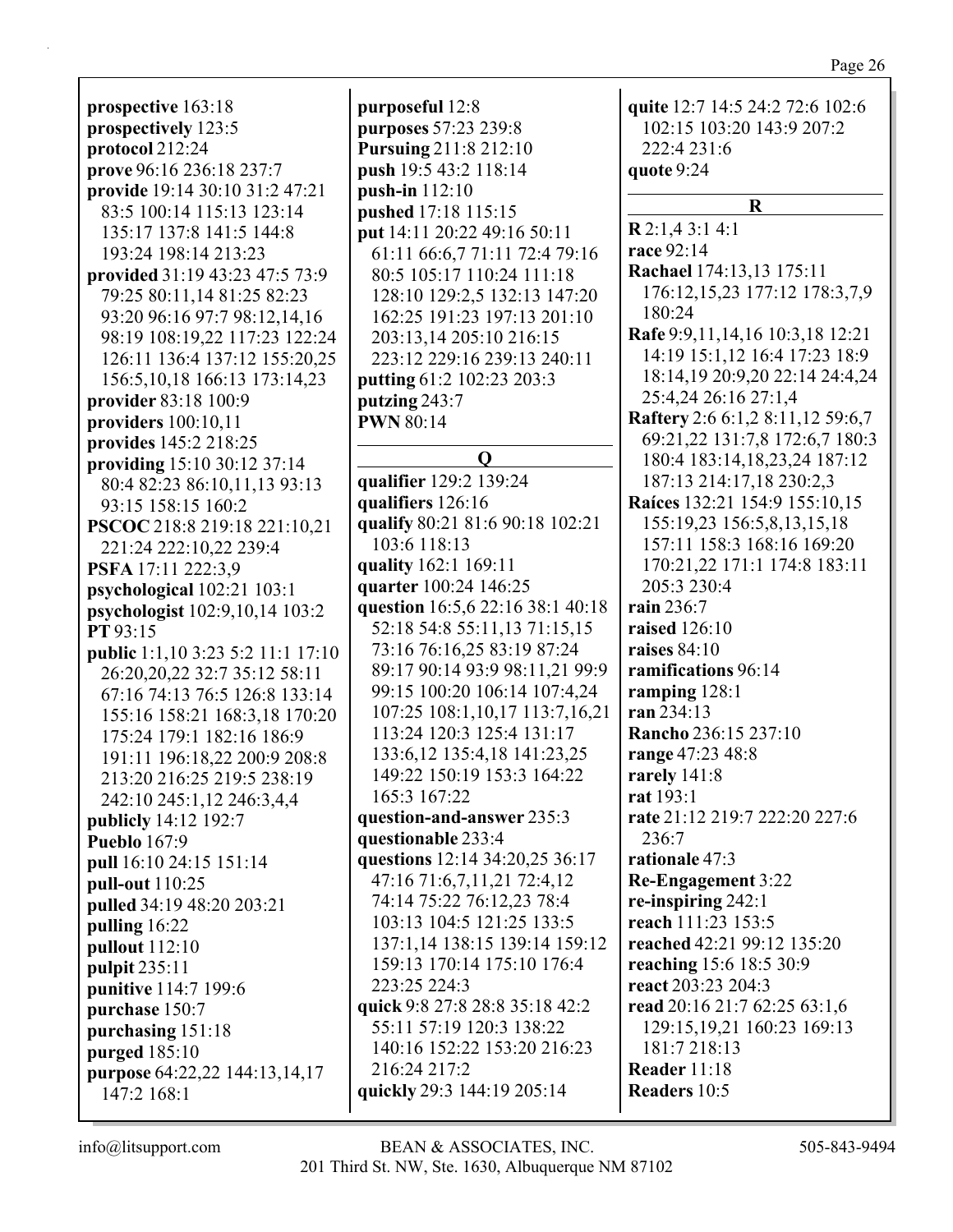**readily** 165:11 **reading** 21:4 43:5,7 79:21 80:4 80:11 81:20 82:18 86:3,17 88:22 111:7 139:7 **readjusted** 239:3 **reads** 64:9 **ready** 36:20 68:19 122:10 170:1 213:18 **ready-for-approval** 31:21 **real** 140:16 205:13 208:11 219:11 223:22 **realize** 20:11 25:15 110:3,4 **realized** 165:6 **really** 9:25 13:5 14:3 15:23 17:12 19:8 20:24 26:14 29:17 30:19 32:18,22 33:11,13,14 35:16,23 41:4 43:2,12 44:20 52:23 54:3 57:5,11,22 68:2,2 75:22 76:9,10 76:15,17,20 77:14,16 87:4 99:11 101:10 103:18 121:6 122:1,5 123:18 124:8 135:4,18 137:20 138:12,20 139:7,19,22 158:21 159:23 160:5,9 162:1,3 165:8,21 167:25 168:11 169:9 177:9 181:17,20 188:2,5,22 189:13,15 190:3,8,10 191:19 193:16 194:4,8,9,10 196:5,20 198:3 200:14,14 204:12 205:6 209:19 212:24 219:3 222:6 227:23 228:9 230:16 231:6,7,10 231:12 233:4,6,23 234:9 235:19 238:9 239:5,18 241:14,17,24 242:1,1,7,16 243:15 **reapply** 243:10 **reason** 10:19 11:18 96:20 98:1 114:24 135:14 140:19 **reasonable** 128:7 220:16 221:8 221:15 239:15,17 **reasonably** 128:20 **reasoning** 150:6 **reasons** 18:21 38:21 40:3 96:11 **REC'D** 246:10,15,20,25 **recall** 74:15 93:1 107:2,22 **RECEIPT** 246:1 **receipts** 225:19 **receive** 24:14 31:8 44:15 73:2 84:17 90:21 111:19 113:17,18 160:13

**received** 10:5 34:3 42:13 71:14 71:22,25 72:22,25 79:5 84:6,8 84:13 89:23 90:21 110:23 111:7 112:12 115:3 135:10 140:20 148:9,18,21 155:7 199:25 234:18 235:13 **receiving** 20:18 79:24 81:2,10,11 81:15 88:11 89:9 97:12 109:5 151:23 152:1 156:13 160:5 **receptive** 19:6 **Recess** 27:9 70:5 154:4 **recharter** 63:4 **recoded** 177:14 **recognized** 240:2 **recognizing** 168:7 **recommend** 48:5 95:12 119:20 123:6 **recommendation** 48:3 116:16 124:22 **recommendations** 80:6 122:16 **recommended** 123:13 **record** 2:12 14:12 26:3 35:4 78:17 111:1 129:21 157:8 172:22 174:12 175:1 198:12 **recorded** 81:13 **records** 105:23 **Recruiting** 232:21 **red** 70:19 72:24 **redid** 177:13 **redo** 162:8 **reduced** 91:15 **reengagement** 188:4 189:2 **reevaluating** 239:10 **refer** 88:13 101:20 **reference** 185:9 **references** 3:20 185:25 **referencing** 186:11 **referrals** 175:19 **referred** 166:4 192:7 **referring** 71:1 **refers** 136:15 **reflect** 163:23 170:10,25 194:20 **regard** 30:14 48:25 49:2 65:25 153:1 155:10 **regarding** 3:8 34:21 155:12 222:10 **regards** 48:1 193:18 **Region** 166:13

**regional** 205:21 **register** 217:2 226:23 227:5 **registered** 32:24 226:17,19 **registration** 32:14 225:18 **regret** 164:14 **regular** 7:1 22:21 46:12 85:1 87:25 89:10 230:21 **regulated** 92:17 **regulation** 96:8 113:14 **regulations** 102:19 **regurgitating** 235:10 **rehashing** 163:17 **reimbursed** 229:1 **reimbursement** 94:13 181:20 217:8 229:7 **reinforced** 104:24 **reinvigorating** 242:11 **reiterate** 189:14 **related** 126:15 **relates** 88:23 **relational** 202:20 212:13 **relationship** 189:16 **relationships** 18:8 190:24 **released** 148:24,24 **relevance** 241:15 **religious** 167:16 **relocating** 40:23 **relocation** 38:4 **rely** 105:16 **remain** 48:6 143:25 234:10 **remaining** 48:6 **remark** 26:1 **remarks** 42:8 **remediated** 161:16 **remember** 129:16 132:22 135:11 163:3 206:15 **remodel** 54:16 **remote** 233:10 **remotely** 90:3 109:25 **remove** 140:23 **removed** 6:25 7:2 45:15,18 114:10 **removing** 120:10 185:25 **renew** 133:9 **renewal** 3:19 57:4 185:8 186:1 186:10,20 233:18 **rep** 135:7 **repeat** 149:8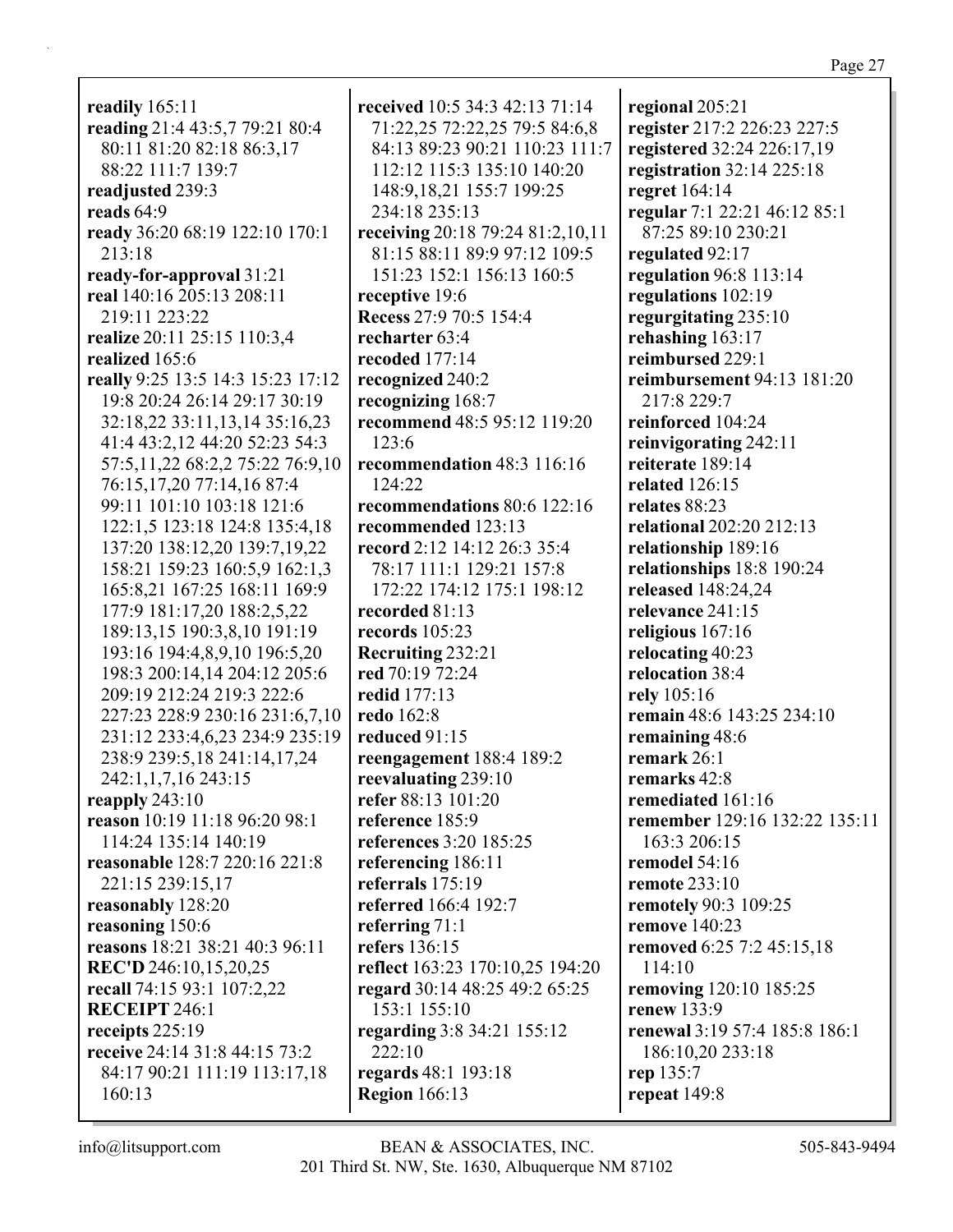**repercussions** 54:13 **replicate** 51:20 **replication** 53:18 **reply** 72:11 **report** 3:10 4:5 27:11 43:20 74:11,12,15 79:15 82:7,12 88:22 89:2,7 90:10 108:5 110:23 112:4,5 136:9 **reported** 1:20 121:13 **Reporter** 245:9 **REPORTER'S** 4:8 245:7 **Reporting** 1:21 **reports** 127:3,10 **represent** 18:23 **representatives** 74:22 **request** 34:7 47:3,6,9,21 48:17 49:13,18 50:17,19 55:21 56:10 58:12 60:14,21 61:16 62:8,9,12 62:20 64:7,8,10,13 66:6,11 94:12 99:12 185:8 186:11 **requested** 34:14,19 51:16 129:21 **requests** 3:12,20 45:11 74:25 **require** 60:8 96:7 **required** 73:14 88:12 112:18 113:22 115:12 173:18 **requirement** 177:23 **requirements** 57:4 72:9,14 73:13 88:2,3 100:6 176:24 177:13,16 177:25 210:12 **requires** 97:23 102:20 **research** 189:1 **reservation** 226:10 **resistance** 20:7 **resources** 30:13 91:19,20,23 99:5 99:17,23 100:3,15,17 101:21 112:21 115:5,9,22 208:10 **respect** 60:19 **respond** 73:6 74:14 **response** 3:13 5:21 7:4,14 58:18 70:8,17,21 73:17 76:16 78:5 104:6 107:22 126:9 130:8 160:20 166:15 170:15 171:10 179:13 182:9 183:20 214:5 **responses** 71:13 **responsibilities** 97:25 206:24 **responsibility** 207:10 **responsible** 77:5 94:21

**restrain** 100:4 **restrictive** 88:13 89:11 **resubmissions** 173:17 **result** 219:23 **results** 42:23 43:24 44:20 141:14 148:24 159:18 **retain** 122:19 **retaining** 232:22 **retired** 22:9 211:9 **retraining** 99:18,20 **retroactive** 123:10 **retroactively** 123:5 **return** 110:16 **returned** 71:23 72:1 73:2 **returning** 144:1 234:3 **review** 82:7 90:3 105:23 138:22 154:18,19 173:6 **reviewed** 74:17 79:10 109:13 **reviewers** 154:20 **revisions** 3:19 185:7 186:10 **revisit** 220:15 **revocation** 57:6,7,9 116:22 **revoke** 57:9 **revolves** 132:25,25 **RFAs** 30:8 **RFIs** 30:8 **RFP** 17:3 **RFPs** 30:7 **rid** 121:22 **right** 10:17 12:21 13:16 15:14 16:21 17:17 18:20 23:3,12 24:1 29:1 31:11 32:12,21 34:2 36:16 37:11,15,17,20 39:6 41:4,10 42:3 45:9 49:11 51:7,17 52:1,23 53:2,5,15 54:11,17 55:3,5,15 56:14 61:4 67:12 68:7,24 70:3 74:24 75:6,9 84:11,18,18 87:2 87:13 90:22 96:23 104:2 108:16 108:21 111:23 118:6,8,25 119:7 120:8,21 121:13 129:18,19 132:11 137:11 141:18 149:5 151:16 155:3,10 159:7 160:15 161:25 162:3 169:24 176:19 177:3 181:4 191:1 192:11 195:18 197:12,12 198:25 201:10 208:2 209:9 210:22 220:8,20 222:2,11 226:13 228:21 235:15 240:21 241:19

242:17,20 **rigorous** 138:13 139:11,20 **Rio** 236:15 237:10 **risk** 236:2 **river** 227:20 238:8,8 **Rivera** 42:17 43:16 **RMR** 245:8 **RMR-CRR** 1:20 245:19 **road** 31:12 128:17 132:19 **Robbins** 2:7 5:6,7 7:7,10 8:24,25 17:24,25 18:1,10,13 19:4 20:10 20:13 25:11,12 46:19 50:1,4 59:9,10 65:11,12 67:15,21 69:5 69:6 71:8,9,10 73:11 118:2,25 119:3,8 127:25 130:19,20 153:24 171:13,14 180:7,8 184:1 184:2 186:8,16,22,23 215:1,2 219:17 220:10,21 221:13 224:18 225:21 226:7 227:25 238:12,13 241:1,4 244:19 **Robert** 134:21,22 135:2 137:23 141:20 144:20 153:16 **robust** 50:20 57:1 188:3 **Rocky** 16:12 21:23 **role** 27:21 28:16 29:2,4 **roll** 3:3 5:4 8:3 58:19 171:11 179:14 183:21 214:6 **rolled** 145:18 **Romero** 78:24,25 79:9 85:11 86:8 87:3,14 103:5,24 104:3 **room** 32:21 42:17 175:5 230:20 **root** 22:3 **roots** 16:20 168:15 **round** 48:1 **rounding** 29:18 **rounds** 218:10 **route** 57:16 **routine** 46:11 **row** 192:1 202:10 **Ruiz** 2:3 6:7,8 7:10,24 8:2,5,6 58:6,8,16 59:22,23 67:19,21 69:14,15 129:17,22 130:3,25 131:1 151:20,21 171:22,23 180:16,17 184:10,11 186:13 187:18,19 200:4,7 214:11,12 226:15 235:24,25 237:5 244:10 244:18 **rule** 221:20

Page 28

**rest** 115:10,11 164:13 167:23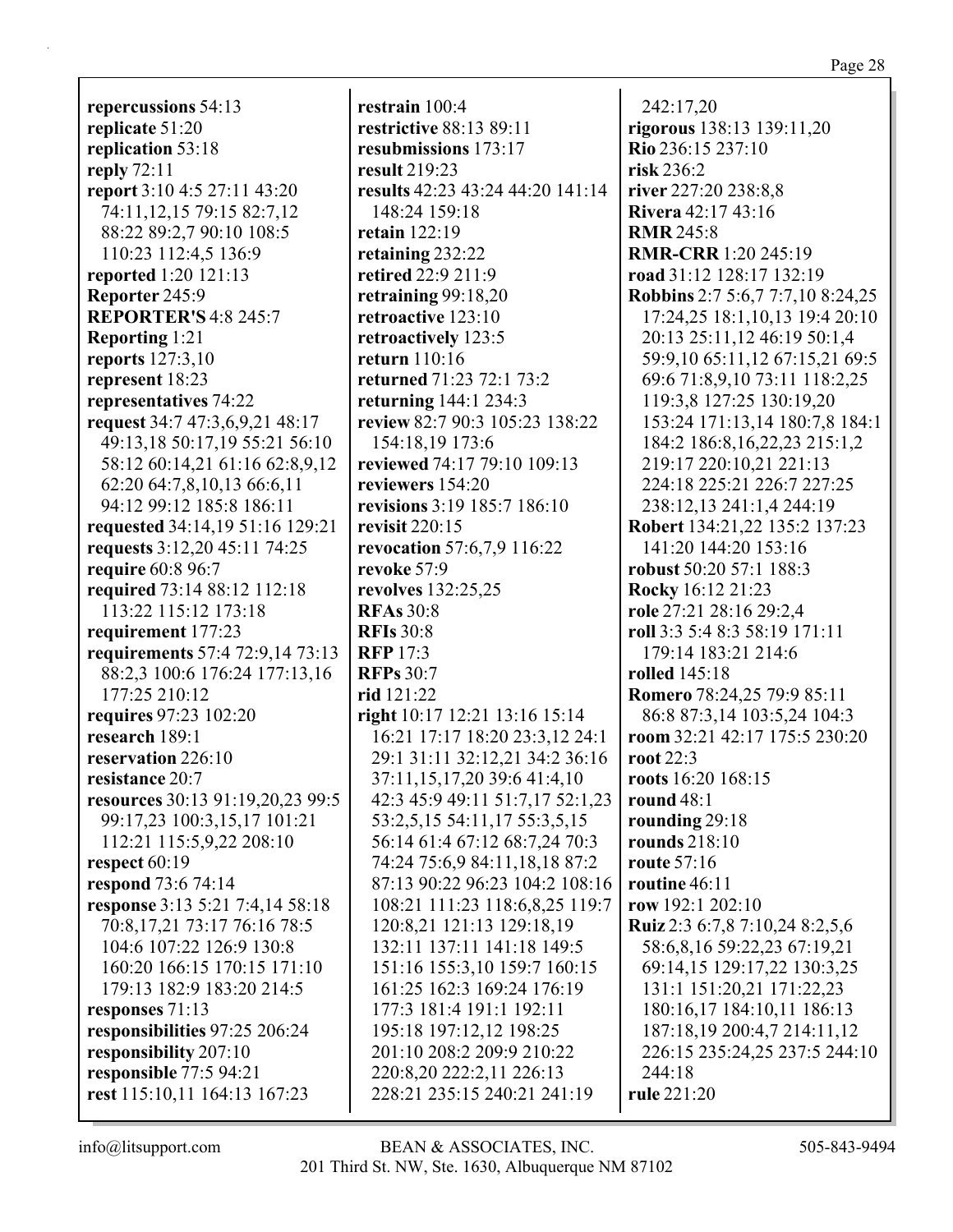| rule-making $57:17,17$           | 19:8 21:3,22 23:10 28:3,18            | 44:25 89:24 96:5,9 98:24 99:16    |
|----------------------------------|---------------------------------------|-----------------------------------|
| rules $67:2$                     | 29:10,21 30:22 33:4,17 34:8,14        | 99:24 109:22 114:9 115:1,1,3      |
| run 115:1 124:15 161:10 162:10   | 35:7 36:2,8,10,11 37:1,1,17           | 115:18,23 116:1 154:16,16,19      |
| 168:8,17 198:2 202:6 220:2       | 38:9,17 40:25 42:9,10,20,22           | 154:21 162:8 164:17 168:1         |
| running 199:16 202:4 233:5       | 43:1,11 44:13,18,18,19,25 45:4        | 177:11 178:11,15 181:11,12,14     |
| runs 161:10 228:2                | 45:12,19 46:18,23 47:9,11,22          | 181:16,16,24 182:19 183:11        |
|                                  | 48:5 51:4,11,13,18,24 52:5            | 188:12,15 189:2,5 192:20 194:4    |
| S                                | 54:14 56:18 57:21 58:13,13            | 195:4,7 196:15,18,20,22 197:9     |
| $S$ 2:1 3:1 4:1                  | 60:13,17,21,23 61:11,15,20,24         | 200:20 202:15 204:9 205:25        |
| S-W-O-T 192:10                   | 62:1, 10, 15, 17, 18, 18, 19 63:3, 10 | 206:3 208:8,18 209:20 210:5       |
| S.T.A.R.S 44:14 77:15,16 94:15   | 64:1,4,10,12 67:8,13 68:3 70:9        | 213:2,23 216:25 218:3,9,17        |
| Saber 154:10 155:11,15 158:3     | 71:2 73:5,19 74:9 75:1,21 77:2        | 219:3,5,13 220:23 222:4,23        |
| 171:2 183:12                     | 77:4,13 84:14 90:8 94:24 95:12        | 224:8 228:25 230:6 233:7          |
| sacred 167:15,16,17              | 96:14 98:24 99:24 104:11,12           | 234:17 238:19,20,21 239:5         |
| sad 233:24                       | 105:18,18,19 106:2,3,5 108:11         | 243:12,18,21 244:1,3              |
| <b>Safe 244:21</b>               | 111:3 115:5,7,25 116:10,19            | schtick 46:24,25 197:20           |
| safety 236:20 237:8              | 117:1,7,17,23 118:5 121:7,17          | Schullo 104:20,21 110:3 111:5     |
| SAHQ 30:22,22 176:9              | 121:22 123:6,22 124:4,5,15            | 111:16 112:7 113:8 120:8,20,23    |
| sailing 193:16                   | 125:1 126:14,20,21 127:8,13,14        | 121:5 127:17 131:24               |
| sale 226:2                       | 129:11 133:7,18,22,25 134:4,12        | science 183:5 234:19 235:9        |
| Salute 3:3 6:16,17               | 134:24 135:2,6,11,17 136:2,7          | scope 89:13                       |
| Sandy 30:24 236:12,24            | 137:3,7,18 139:6 143:24 144:10        | score 150:4                       |
| Santa 1:12 18:7 19:9 136:20      | 144:13 148:3,7 150:9 152:4,24         | scores 150:15,19 230:13           |
| 216:1 245:13                     | 153:4 154:9 155:11,12,16,18,21        | screen 76:4                       |
| sat 91:6 194:22,22               | 156:9,21 157:2 158:21 160:23          | screening 76:3                    |
| satisfied 159:17                 | 161:8,11 162:11 163:18,18,25          | seamless 56:21                    |
| satisfy 126:9                    | 164:16,22 168:8,14,16,18              | season 28:3                       |
| Saturday 31:7 32:9 110:11        | 170:25 171:2 173:9,10,12,15,25        | seasoned 112:15                   |
| 204:17                           | 174:4,14 176:2,7,9 177:21             | seat 28:16 29:4                   |
| save 225:19                      | 179:3 181:9 182:2,25 183:1,3          | <b>SEC</b> 172:25                 |
| saw 50:19 79:14,17 89:23 232:6,8 | 183:12,13 186:11 188:25 191:7         | second 7:8, 10, 25 8:2 44:7 48:17 |
| saying 20:11,21 31:4 52:19 76:13 | 191:11,17,24 192:1,14,14,19           | 48:18,21 49:2,8,18 51:9 52:12     |
| 77:20 121:21 123:5 138:4         | 193:5, 9, 12, 15, 19 194: 9, 23, 24   | 52:12 53:12,17 55:8,9 56:3,9,10   |
| 161:25 197:23 199:6 200:10       | 195:1,3,5 196:1,21 197:4,6,7,13       | 57:8 58:14,16 60:13,14 64:3,5     |
| 209:12,13,14                     | 197:19 198:2,19,21 199:4,17           | 64:15,16,17 65:20 66:3 67:19      |
| says 60:16,17 61:20 108:23 116:1 | 200:2,10,24,25 201:7 202:6            | 67:21 95:8 108:17 129:17,22       |
| 198:15 234:22 240:14,17          | 203:7,10,14,17 204:12 206:16          | 130:3 170:23 171:5,7 179:4,10     |
| scared 230:12 231:9              | 206:21,23,25 208:10,17 211:16         | 183:14,15,17 186:13,14,16         |
| scary $231:8$                    | 211:19 212:1,7,7,14,15,21             | 214:1,3 227:5 239:25 244:19       |
| scenario 218:18                  | 213:22 216:9 219:9,24 220:17          | <b>Secondary 183:8</b>            |
| scenarios 204:11                 | 221:16 222:7,12 228:24 230:4          | secondly 172:21                   |
| schedule 95:24 181:18 188:14     | 230:19 231:20,21 232:12,15,19         | secretary 2:4 61:8 140:7 174:21   |
| scheduled 158:6 174:2 189:22     | 232:20 233:8 235:22 236:23            | 175:5 189:18                      |
| 228:9                            | 237:1 238:25 243:10,13,22             | Secretary's 133:1,7               |
| scholars 43:8                    | school's 61:18,22 74:22 82:17         | section 47:1,3 74:14 154:14,22    |
| scholarship 22:11,11             | 126:14 156:3 173:21 203:4             | 155:1 156:2 173:20                |
| school 3:10,14,20 9:24 10:10,22  | schools 3:22 4:4 13:9,23 30:10,17     | secure 15:24 74:16 79:11 160:17   |
| 11:9 15:8 16:16 17:10 18:6       | 30:20 31:2,8 33:7 41:9,13 42:12       | see 14:19 18:11 23:9 26:10 31:22  |
|                                  |                                       |                                   |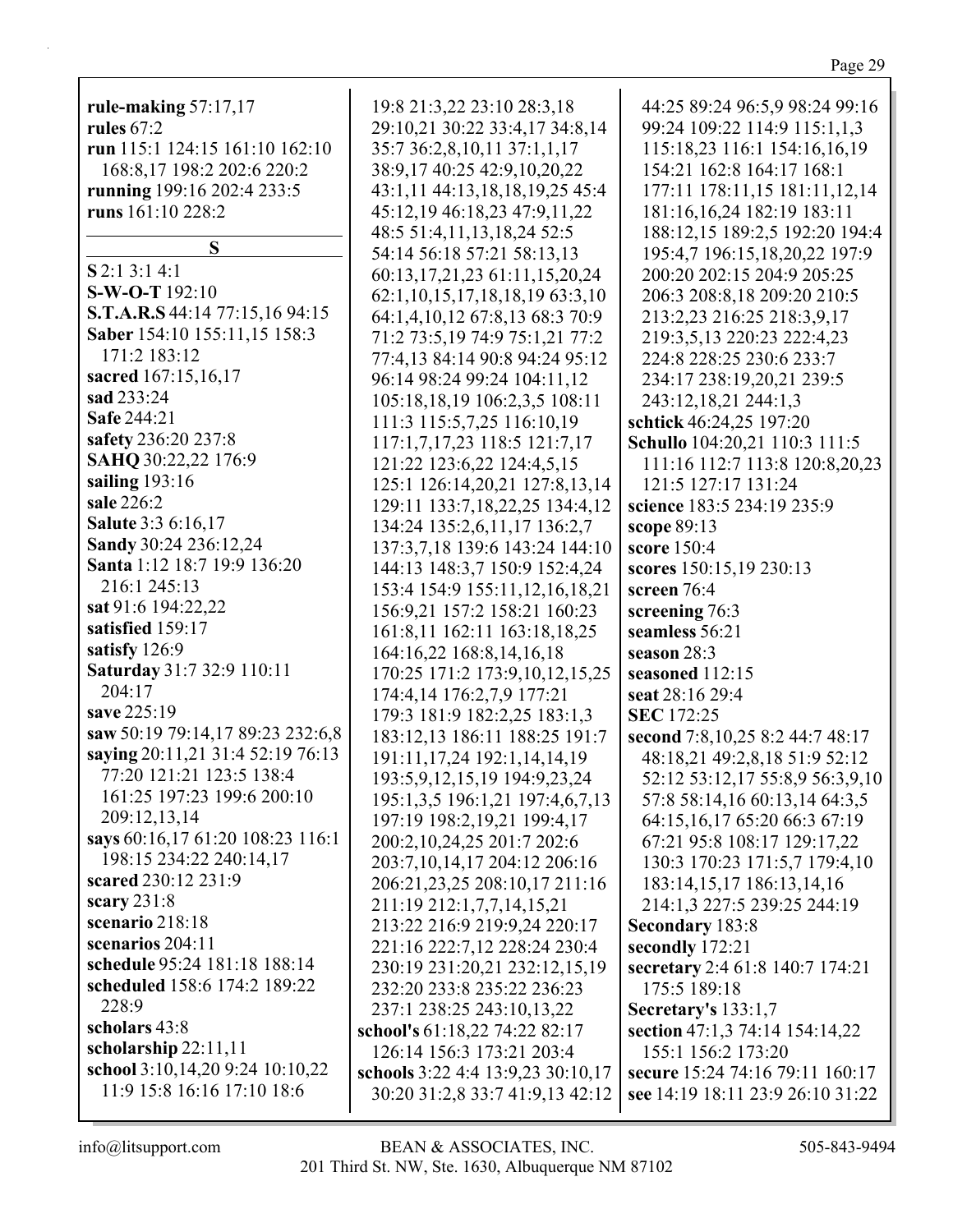| 34:23 43:13 46:13 51:4 66:1      | 81:17,24 82:22 83:5,24 84:5      | shift 33:10                       |
|----------------------------------|----------------------------------|-----------------------------------|
| 70:18 73:20,25 79:20,22 80:2     | 86:5 89:3,4,5 92:25 93:8,11,17   | ship 193:15                       |
| 81:9 82:10,17 83:24 85:16        | 94:3,7 95:13 96:6,15 98:6        | shit 198:11                       |
| 87:21,25 88:4,7 89:24 93:5       | 102:20 109:24 110:17 122:18      | shocked 161:13                    |
| 94:14,15 95:8 102:9 109:11       | 122:21,21,24 123:13 124:2        | short 28:10 36:15 45:4 70:4       |
| 110:22 117:11 120:9 122:9        | 127:15 166:13                    | 119:6 134:4 138:2 141:15,16       |
| 124:13 128:12 134:8 135:20       | services 11:7 16:16 25:3 26:13   | 188:11 215:14                     |
| 138:14 142:12,13 146:9,12,18     | 70:18 71:2 73:3,8 76:14 80:10    | short-223:19                      |
| 147:6, 11, 14, 21 155: 2 161: 24 | 80:22 83:8 84:10 86:13 88:12     | shortchanged 238:21               |
| 165:18,18 169:23 181:24          | 88:25 89:1,9,10 93:13 94:5       | shortly 133:24                    |
| 186:19 197:9 199:19 200:11       | 95:14,17 96:6,17 97:6,12 102:5   | shot 21:18 244:12                 |
| 203:2 207:7 211:4 216:20         | 102:13,21 103:2,15 109:6         | shots $14:6$                      |
| 217:19 219:11,16,24 233:13       | 116:11 123:15 124:14,14 125:6    | show 26:3 95:25 105:23 132:19     |
| 237:12 242:2,11                  | 126:15,18 151:24 152:1 215:22    | 138:8 139:22 142:16 143:17        |
| seed 165:12,13                   | servicing 91:21                  | 162:10                            |
| seeing 80:7,9,13 81:5,24 82:16   | serving 16:23 41:7 42:19 43:20   | showed 134:8                      |
| 84:1 89:13 186:18                | 76:20,21                         | showing 51:3 81:1 83:24           |
| seen 50:15,18,20 81:9 85:11      | session 48:19 118:6 181:19       | shows 88:11 162:9 175:16          |
| 115:25                           | 188:11 218:1 223:4,7,9           | side 36:25 73:24 139:18 164:5     |
| <b>SEG 25:7</b>                  | sessions 31:25 32:4 196:25       | 166:11 167:13 176:18              |
| self-determine 205:14            | 228:16                           | sides 162:13                      |
| semester 234:22                  |                                  |                                   |
| <b>Senate 223:5</b>              | set 9:20 32:10 111:2,4 125:10,18 | sign 3:8 9:6,16 11:11 19:16 20:14 |
|                                  | 128:14 139:1 149:17 161:20       | 20:16,18 25:18 45:25              |
| <b>Senator 215:21</b>            | 176:7 192:6,8 194:8 204:21       | Sign-In $4:10$                    |
| send 22:25 70:12,14 75:1 116:19  | 205:9,24 208:2 210:15 211:4      | signed 7:18 156:5 173:23          |
| 208:15 229:14,21,21              | 230:20 245:15                    | significant 37:6 83:16 91:10      |
| sending 208:16                   | sets 19:25                       | 92:12 128:19 139:23 219:22        |
| senior 81:22                     | setting 29:1,12 87:8 165:9       | similar 30:13 32:5 44:21 154:17   |
| sense 24:18 56:2 85:9 129:12     | seven 12:22 15:19 44:7 105:8     | 173:4 174:8 231:18,23 236:25      |
| 138:11 142:10 188:7 207:25       | 160:15                           | 237:12                            |
| sent 11:15 67:1 74:7 111:6       | severity 98:3                    | Simone 136:17 139:14 143:15       |
| 112:17 117:1 133:24 170:10       | Sewards 174:13,14 175:11         | 147:20                            |
| 210:20                           | 176:12,15,23 177:12 178:3,7,9    | simple 72:10,12 213:10            |
| sentence 86:19                   | 180:24                           | simply 51:15 112:1 135:23 166:4   |
| sentences 51:2 52:15,17 86:19    | shadowing 201:14                 | 186:3                             |
| separate 46:5 55:2,4 169:10      | shame 39:21,24                   | single 32:16 71:24 115:25         |
| 177:4 203:12                     | share 33:20,24 145:19 154:13,16  | sir 90:1,23 92:22                 |
| separately 48:16                 | 156:16 164:25 196:24 204:13      | sit 51:17 133:21 166:8 167:11,12  |
| September 43:7 118:7,15,17,22    | 204:22 205:12 208:10 224:1       | 167:15 203:17 205:11              |
| 118:24 155:21 173:15             | 243:9                            | site 15:20 35:24 39:3 48:7,18,21  |
| series $177:18$                  | shared 27:19 30:13 138:23        | 49:2 50:6 52:1,7,12,13 53:8,12    |
| serious 73:12 74:10 91:16 96:13  | 211:19 238:15 243:11 244:8       | 53:17 54:17 57:8 62:11 64:3,5     |
| 196:11                           | <b>SharePoint 56:19</b>          | 64:10,12,18,23 65:16,20 66:3      |
| serve 26:12 40:2 41:8 60:14      | sharing 148:11 205:9             | 66:17,19 67:9,13 73:9 79:11       |
| 64:18 96:15 144:13,16            | she'll 175:16                    | 90:2,3,8,11,16 95:8,11 96:10,22   |
| served 109:1                     | sheet 47:8 75:4                  | 109:11,23 111:19 113:15,22,25     |
| service 1:21 15:25 16:12 21:16   | Sheets 4:10                      | 114:3 116:4 117:21,21 199:17      |
| 79:23,24 80:1,2,5,7,13,14 81:13  | shell 36:8                       | site-built $177:1,3$              |
|                                  |                                  |                                   |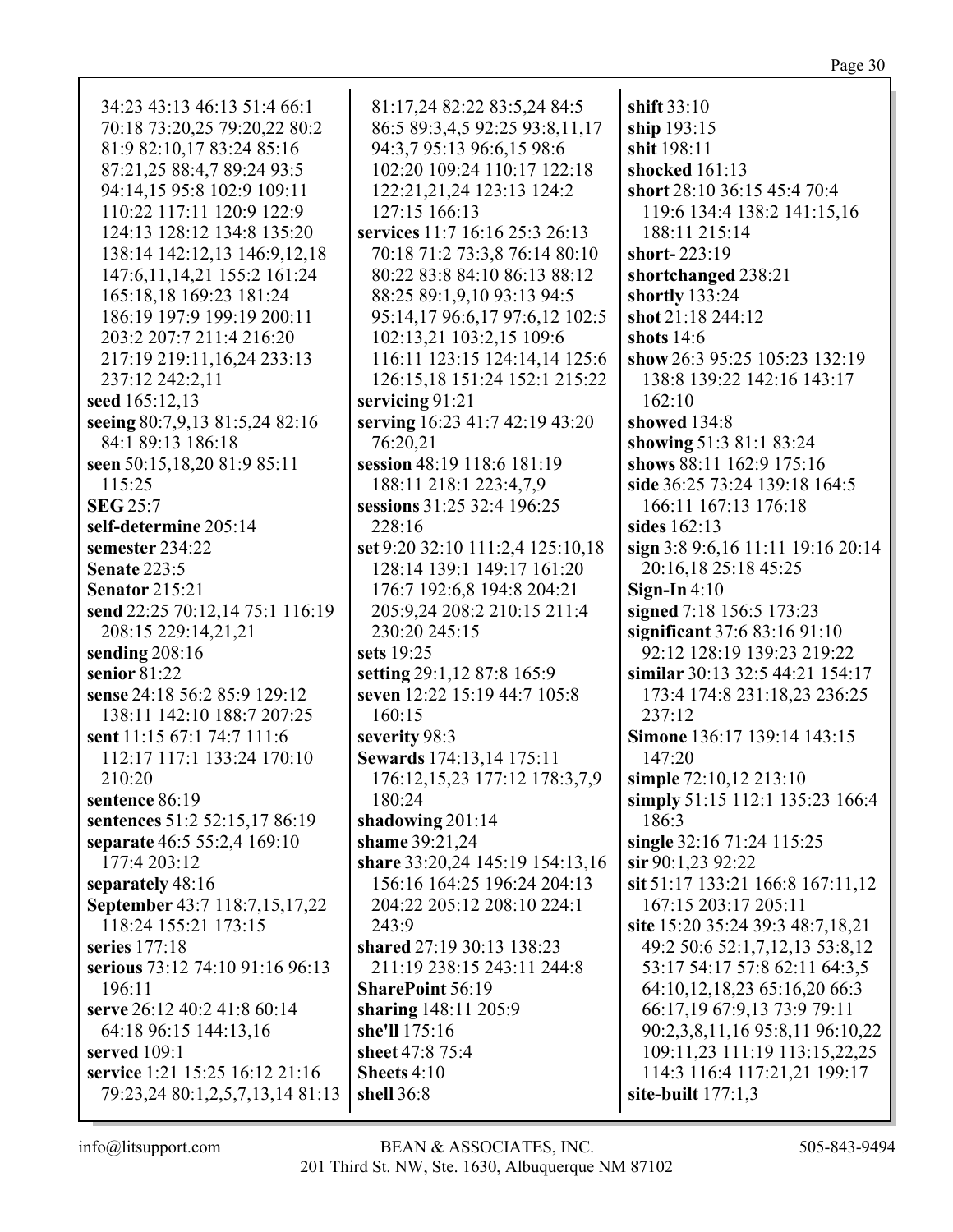sites 40:22 44:19 sitting 104:22 108:1 112:3 167:1 167:13 175:5 203:18 221:22 situation 85:13 95:2 113:25  $191:22$ six 108:1 112:4 113:12 161:15 163:5 231:24 size  $48:6$  222:7 232:19 238:25 243:22 skill 19:25 210:15 skin 54:20 slight  $208:1$ slot  $32:6$ small 6:23 85:12 121:10 205:9 222:7 233:7 238:20 243:22 smaller 65:6 212:19 smart  $205:4$ snapshot 36:18 111:5 so-far-so-good  $13:10$ societies 167:9 society 20:8 165:15 Socratic 234:18 238:14 software 145:2 Solare 172:21 173:8,10,23 174:14.17 179:2 183:12 205:3 **Solare's** 173:13 sole 102:22 solely  $67:12$ solid  $48:1$ solidify 124:8 190:23 solution 115:21 solutions  $222:14$ solve 223:19 somebody 29:4 110:20 201:10 203:9 221:18 234:25 someone's  $210:25$ someplace 94:19 something-or-other 211:15 somewhat 50:23 53:24 118:10 son 11:3 20:15 21:21,24 **SONIA** 2:6 soon 31:6 57:14 225:20 226:21 227:2 229:15,20,22 sooner 141:7,8 225:6 sorry 9:14 14:11 30:22 34:23 35:2 44:3 45:7,17 46:18,22 52:14 56:18 70:4,7 72:16 75:10 80:2,7 92:1 103:1 111:4 118:21

119:21 132:3 138:19 140:17 145:12 150:21,22 152:21 154:24 158:9 170:25 178:19 198:14 209:21,22 215:22 216:18 217:13 sort 18:7 24:7,23 86:22 94:19 97:14 100:19 120:16 190:23  $212:17$ sound 203:2 sounds 53:2 125:23 south 176:11 194:4 Southwest 136:14 183:4,6,8 226:7 space 15:16 32:7 39:11 40:24 41:19 61:23 62:2 218:14,15,16 238:11, 16, 17, 19 239: 4, 14 span  $39:2$ Spanish 149:24 150:13,14,20,25 151:2,8,15,18 152:2,14,19 160:10,13 164:13 speak 29:1 48:14 82:12 119:6 141:21 143:22 181:8 197:6 speakers  $104:23$ speaking 31:16 66:2 67:12 162:12 231:4.5 special 10:16 12:7 23:25 32:25 70:17,20 71:1,3,5 74:11,12,17 78:10,20 79:1 80:19,21 81:6,7 81:11 82:17,18,18,21,24,25 83:17 84:3,16,24,25 85:15,16 85:23,25 86:9,24 87:10,20 90:15,25 91:4,5,17 93:2,19,21 93:25 94:5 95:21 96:6 98:11,14 101:3 102:3,8,13,22,23 103:6 103:17 104:23 105:1,12,21 106:5,8 107:1,15 108:3,4,10,23 109:8 110:9,12,23 112:15,23 113:1,3,13 114:14,16,21,25 117:17,18 118:4 120:5,11,18 121:12.17 122:18 123:13 124:3 124:13 125:11,12,20 126:15,21 126:22 158:13,16,18 162:17 175:13,14 208:1 210:4,16 Specialist 28:25 specialized 79:20 81:3,12,18,21 83:1,7,25 84:2,7,13,17 85:4 86:2.7 89:9 specializes 12:6

specialty  $10:11$ specific 71:21 85:19 86:10,11 88:12 122:23 139:7 143:18  $177:20$ specifically 11:23 60:16 71:6,16 86:25 166:19 specifics  $82:688:8$ spectacular  $88:3232:5$ spectrum 23:21,21 103:19 **SpEd** 125:7 175:15 speech  $93:15$ speed  $86:17$ spend 98:23 192:16 201:3 217:17 spent  $80:3$ spirit 30:11,14 202:14 spiritual 167:16 spoke 193:8 194:21 spoken 168:5 192:17 195:11 sponsored 242:9 sports  $221:1$ spot 47:25 203:6 spots 159:24 spreading  $91:23$ spring  $146:5$ square 218:11 219:1,9 222:24 squaring  $169:24$  $St 224:15$ staff 2:8 18:3 23:1 32:25 33:18 43:14 90:10 100:7 101:6,6 156:16,18 158:6,8,10 213:21 staffed 100:8 174:5 175:12 staffing  $27:15$ stages 128:1 136:22 stagnated 168:4 stakeholders 242:16 stalled 17:1 stamp 122:17 223:17 stand 27:22 47:16 117:25 stand-alone 24:17 standard 138:1 165:9 standards 109:12 139:1,3,6,7 146:20,21 147:7 148:2,4 151:7 219:4 239:4 standpoint 239:16 stands 231:22 235:1 stapled 32:1 start 21:5 27:15 42:17 46:22 128:14 129:11 189:21 201:12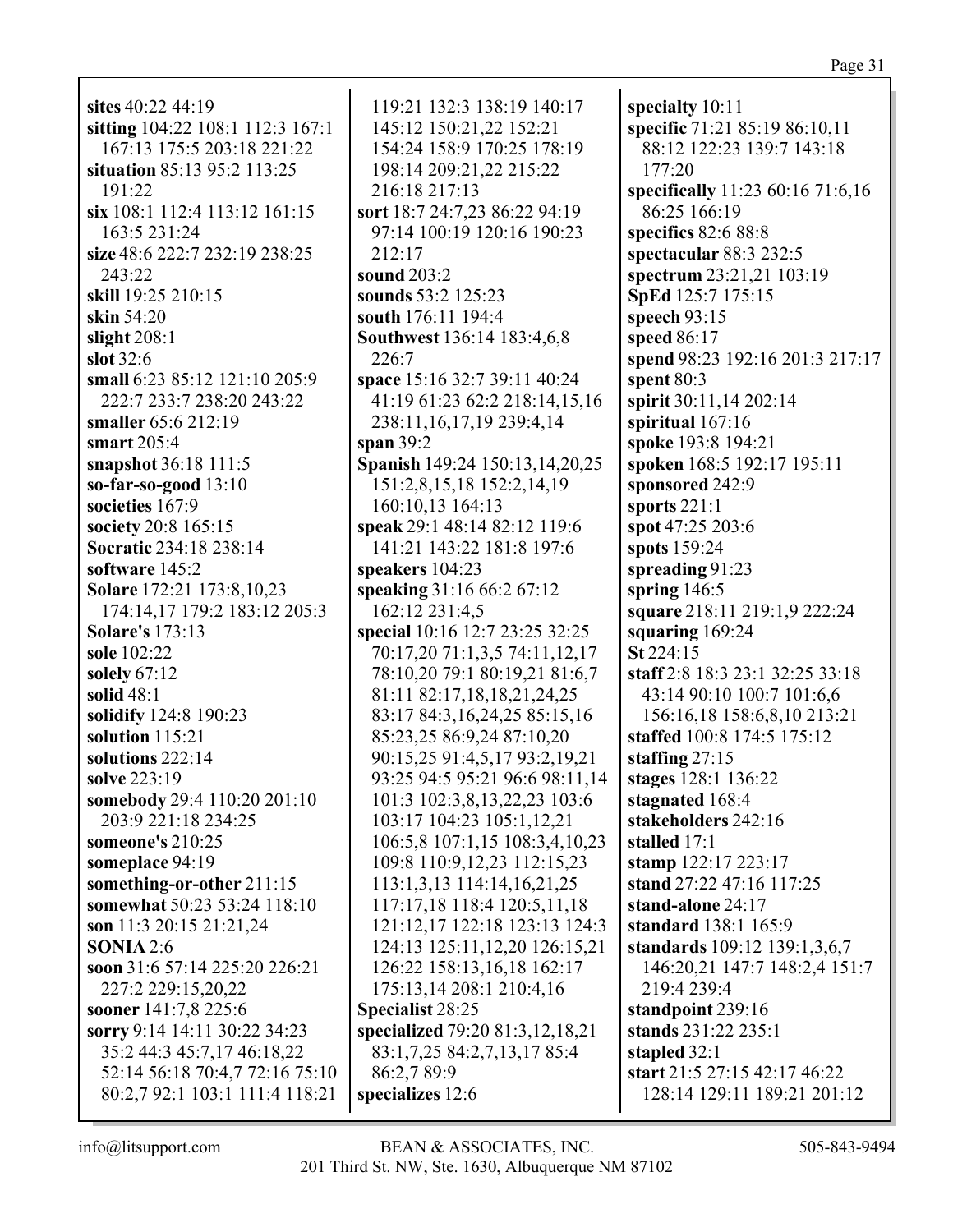202:16 227:3 228:6 235:12 239:20 243:4 **start-up** 178:11 **started** 10:21 25:21 41:8 42:12 83:11 134:23 141:25 166:1,2,3 195:9 198:24 199:1 234:8 235:17 239:20 **starting** 32:13 118:9 133:25 134:20 157:21 **starts** 176:2 193:6 203:7,17 227:23 228:1 **state** 1:2 13:24 21:14 30:17 33:5 38:22 57:6 77:7,15 102:20 118:14 136:21 148:15 166:17 167:5,6 197:7 204:9 207:1 211:25 224:8 225:14 245:2,9,13 **State-authorized** 173:12 194:25 **State-chartered** 195:4 **stated** 61:7 87:18 140:21 245:14 **statement** 66:15 107:22 **states** 165:25,25 166:4 239:25 240:3,15 **stating** 73:3 **statistic** 21:5 **statistics** 20:23 22:5 **statute** 26:19 57:6 58:2,4 61:6 96:8 101:20 189:14 **statutory** 57:4,12,15 60:11 61:4 72:9,13 **stay** 22:4 40:4 99:17,23 163:19 168:4 197:21 209:6 233:16 **staying** 61:24 **step** 11:17 12:3 43:6 65:18 113:1 160:1 212:19 **step-in** 115:8 **steps** 13:8 217:22 **stick** 124:17 **Stock** 157:9,10,25 158:8 159:10 161:1 168:6 **stomping** 172:24 **stop** 24:2 37:16 163:23 **STOPit** 236:14 **stopped** 63:11 240:7 **stored** 94:19 **story** 13:14 25:24,25 **straight** 215:17 **strand** 217:10 **street** 1:21 14:5 36:25 176:18

245:20 **strengthens** 15:8 **stress** 96:9,12 **stressful** 191:22 **stressing** 200:1 **stretch** 23:3 232:25 **Striving** 10:5 11:18 25:5 **strong** 28:21 44:20 158:13 162:14 191:12 196:16,20 **strongly** 95:12 **structure** 173:4 **struggle** 18:17 **struggles** 110:22 **struggling** 100:18 207:3 233:16 **stuck** 99:9 **student** 22:12 32:22 42:22 48:2 53:7 75:24 76:5 77:13,18,19 79:23 80:24 81:16,20 83:25 90:25 91:7,17 92:7 93:17 102:20,23 134:10 135:25 139:8 140:14 145:21 146:13 151:23 152:5 232:3 236:20 237:8 241:10 **student's** 86:12 87:4 **student-led** 232:1 **students** 9:21 11:10 12:19 13:1 21:2 22:12 25:17,21 26:12 42:19,19,25 43:2,4,6,13,20 44:1 44:4,7,14 47:7,14 48:5 60:24 64:16,18,19 68:3 72:14 74:5 80:18,24 81:5,10 82:1 83:6,8 84:6,25 85:1,18 88:9,11,22 89:8 90:15,18,21 91:22 93:14 97:12 98:2,4 100:18 102:4 103:17 108:25 109:4 120:5,7,14 121:9 121:11 124:16 138:25 139:12 139:21,23,25 140:3,8,11 141:17 143:6,20,22,24 144:1,14 146:10 148:2,5,10 150:2,17 158:4 164:11 166:7 175:17 220:24 221:25 232:5,23 235:4 238:22 238:24,25 242:4,14 **students'** 86:9 98:14,16 123:18 242:19 **studies** 33:8 **study** 177:8,17 178:6 **stuff** 23:6 163:20,21 164:19 198:20 205:15

**subcommittee** 133:23 134:7 153:5 220:13,14 221:8 **subject** 131:22 **submission** 75:21 **submissions** 155:24 **submitted** 64:9 74:9 155:16,23 173:10,17 **Subramanian** 174:23,23 **substantial** 34:22 **substantially** 185:21 **success** 139:8 203:4 231:10,12 241:10 **successful** 60:23 148:3,6 152:5 164:12 231:6 **successfully** 155:23 173:16 **suffice** 124:5 **sufficient** 62:4 118:4 123:25 **suggest** 118:14 **suggesting** 50:12 116:25 121:21 **suggestion** 118:1,3 **suite** 1:21 36:5,7,23 245:20 **suits** 223:12 **summary** 75:4 163:11 **summative** 148:9,14,15 149:10 241:18,22 **summer** 21:21 28:6 223:24 **summertime** 17:2 **Sunday** 227:25 228:19 **superintendent** 191:21 **supervisor** 78:25 **support** 11:21 18:4 19:13 28:25 29:13 33:15 77:15 81:13,17 99:10,12 160:13 191:3 193:4 195:7 197:4,24 198:5 199:8 202:15 203:10,14 211:10 213:23 242:2 **Support/Mentors** 4:3 **supporting** 47:10 86:19 241:17 242:13 **supportive** 30:19 33:13 **supposed** 26:19 81:12 85:3 93:3 93:4 109:6 **Surcharge** 237:4 **sure** 10:23 12:10 13:3,13 14:21 17:1 28:3 29:19 30:1,18 41:3,14 41:15 48:18,22 55:12 56:5,7,14 62:23 63:24 68:17 76:14 80:9 93:7 98:6,7,8,22 116:10 122:14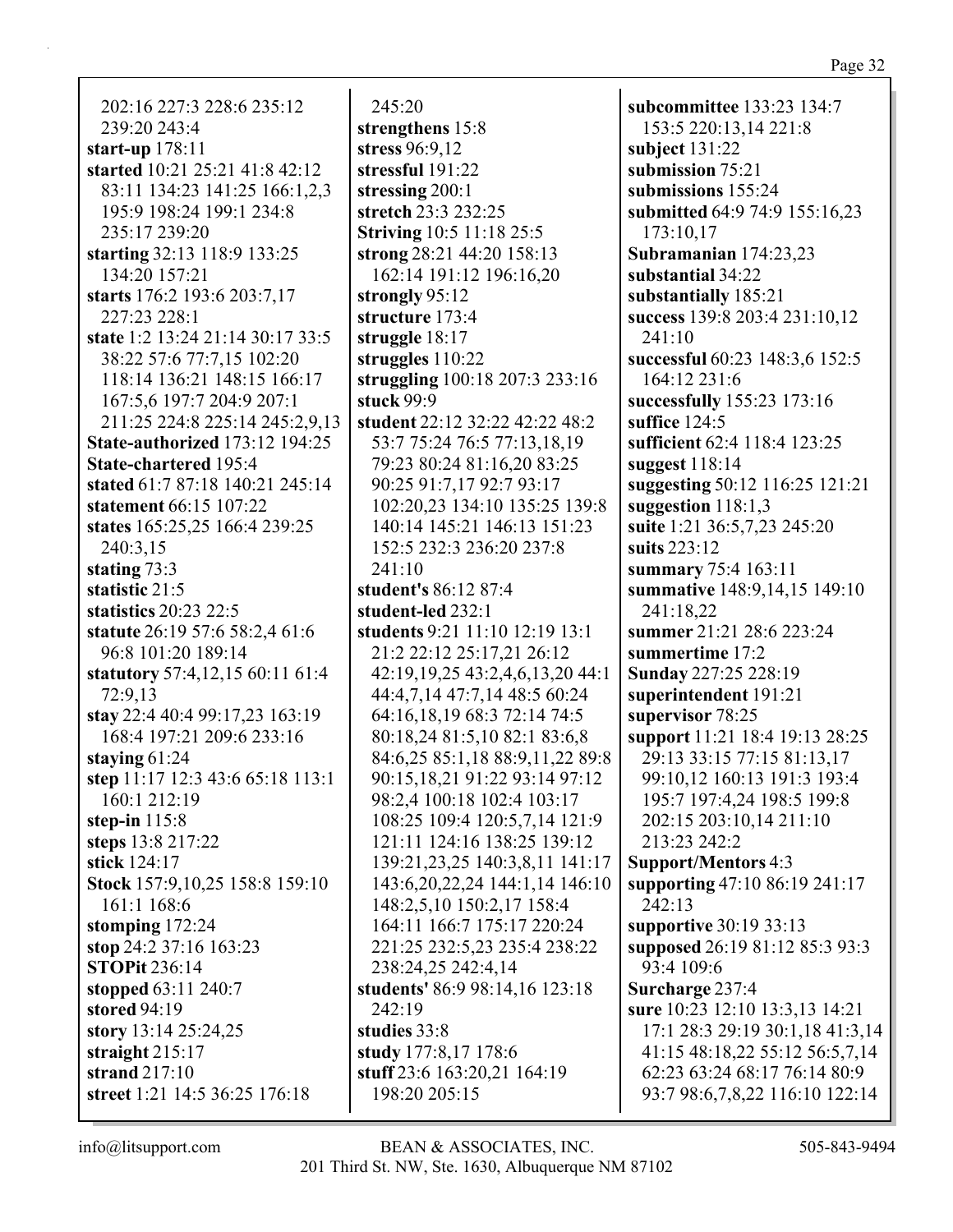| 123:4 124:6 125:8,13 132:15      | 188:20 194:16 207:5 220:11       | tell 10:19 13:13 24:8 63:8 76:8    |
|----------------------------------|----------------------------------|------------------------------------|
| 133:2 134:18 137:6 138:18        | takes 115:4                      | 76:19 99:8 110:1 141:18 143:1      |
| 149:2 152:7,10 153:10 159:14     | talented 32:22                   | 146:23 163:17 200:8 201:8          |
| 160:18 176:1 182:13,15 191:19    | talk 132:14 133:22 145:21 165:9  | telling 22:1 201:11                |
| 193:5,22 198:7 201:24 202:13     | 165:16 202:23 208:2 227:18       | template 133:25                    |
| 202:18 204:1 208:14 213:19       | 237:9                            | temporarily 176:8                  |
| 217:3,14 219:19,20 233:18        | talked 30:23 91:10 114:23        | temporary 173:25                   |
| 236:20                           | 175:23 218:2 236:4,12            | ten 26:2 33:7 93:1 155:19 165:24   |
| surely 28:15                     | talking 23:7 67:6 86:21 87:2     | 167:4 173:14                       |
| surprised 198:11                 | 105:9,9 114:24 121:24 158:5      | Ten-to-zero 180:18 184:25          |
| survey 77:4,25 223:24 224:3,7    | 178:10 191:4 199:9 207:19,23     | 187:23 215:10                      |
| suspect 121:11                   | 208:12,21,23,25 209:8,8 218:24   | ten-zero 131:12,14 180:20 185:2    |
| sustainable 25:8                 | 236:13                           | 188:1 215:12                       |
| SWAT 192:9 202:22,22             | talks 16:25 17:14                | tend 200:8 201:8                   |
|                                  |                                  | tenets 16:22 21:6                  |
| sweet 47:25 203:6                | Tani 188:23                      |                                    |
| <b>SWOT</b> 192:10               | Taos 183:10                      | tentative 128:15                   |
| symposium 242:9                  | tan 21:3                         | tentatively 174:2                  |
| system 11:1 18:22 24:16,18       | tare 218:20,25 219:4,7 222:18    | tenth-grade 81:20                  |
| 113:19 114:8,8 145:19,21 168:3   | 238:17                           | tenured 101:6                      |
| 185:24 186:4,7 215:23            | target 135:13,14 138:6 143:18    | <b>Teresa</b> 216:1                |
| systematic 97:18 100:19          | 148:5 159:18,18 174:7 243:18     | term 21:19 106:12 108:6 192:8      |
| systematically 92:14             | targeting 190:7                  | 223:21                             |
| systematize 217:21               | Task 241:10                      | terminology 76:10                  |
| systematized 217:23              | taught 85:20 114:17,21 230:8,8   | terms 22:12 33:24 86:18 125:10     |
| systemic 89:8 91:13 100:19       | 231:1                            | 133:3 153:6 160:3 162:20           |
| systems 13:1 14:1 203:8,20 204:3 | teacher 15:20 84:3,16,24 85:15   | 169:24 175:22 182:20 215:16        |
| 204:4 211:4                      | 85:17 86:10,24 93:2,25 97:24     | 221:9 224:23 238:16                |
|                                  | 110:15 112:12,16 114:15 125:7    | terrific 206:11                    |
| T                                | 150:17 158:12,16,17,19,22        | territory 219:13                   |
| $T$ 3:1 4:1                      | 162:17 166:8 175:15              | test 141:18 142:14,15 143:6        |
| t's 122:2                        | teacher-made 151:4               | 151:22,25 230:13                   |
| TA 101:11,14,15                  | teachers 85:14 93:3 95:19 112:23 | tested 143:20                      |
| tab 155:2,2                      | 120:18 151:7 156:19 158:13,14    | testimony 245:15                   |
| table 24:5 50:11 58:12,22 60:1   | 162:16 166:1,7 175:13 204:25     | testing $148:20$                   |
| 153:19 205:11                    | 230:18 232:11,22 242:14,17       | tests 87:12 152:13                 |
| tabled 60:10 67:11,11,13 68:1    | teaching 85:15 156:15 230:7      | <b>Texas</b> 166:2,14,17           |
| tables 204:22 205:10             | 234:16,20                        | text 72:24 73:4,25 74:9            |
| tabling $60:7$                   | team 27:18,23 28:9 29:18 33:11   | thank 5:19 6:13 9:4,15 15:1,4,13   |
| $\frac{\tan 207:11}{ }$          | 33:12,18 42:10 44:18 71:6,7      | 20:10,21 22:8 23:17,19 26:17       |
| tag-on $208:1$                   | 91:2 103:10,11,11,14 136:18      | 27:1,4,4,6,25 31:14 34:5 37:23     |
| take 10:13 13:6 14:6 25:7 39:24  | 156:16 169:20 173:14 192:9       | 39:22 41:23 42:6 43:16 45:5        |
| 48:15 54:21 55:9 66:12 70:4      | 234:12,14                        | 55:22 56:25 60:4 68:7 70:1,2       |
| 87:5 90:4 97:16 107:16 113:1     | teams 205:21 210:14              | 72:15 74:19,20 75:11 76:22,25      |
| 136:24 140:2,8,10 146:6 150:2    |                                  |                                    |
| 150:4 153:25 157:4 167:19        | technical 62:6 100:10            | 78:6,7,8,15 79:2,7 80:16 82:3      |
| 168:1 198:13 200:21 217:23       | <b>technically</b> 103:16 162:18 | 84:19 87:15,17 89:15,16 92:21      |
| 218:12 223:15                    | techniques 92:6                  | 92:21 98:10,20 101:23,24 104:7     |
|                                  | teeter-totter 241:20             | 104:9, 10, 21 124:9, 11 131:14, 15 |
| taken 13:8 22:3 27:9 70:5 149:14 | teeth 54:21                      | 131:20,24 132:10,11,12,16          |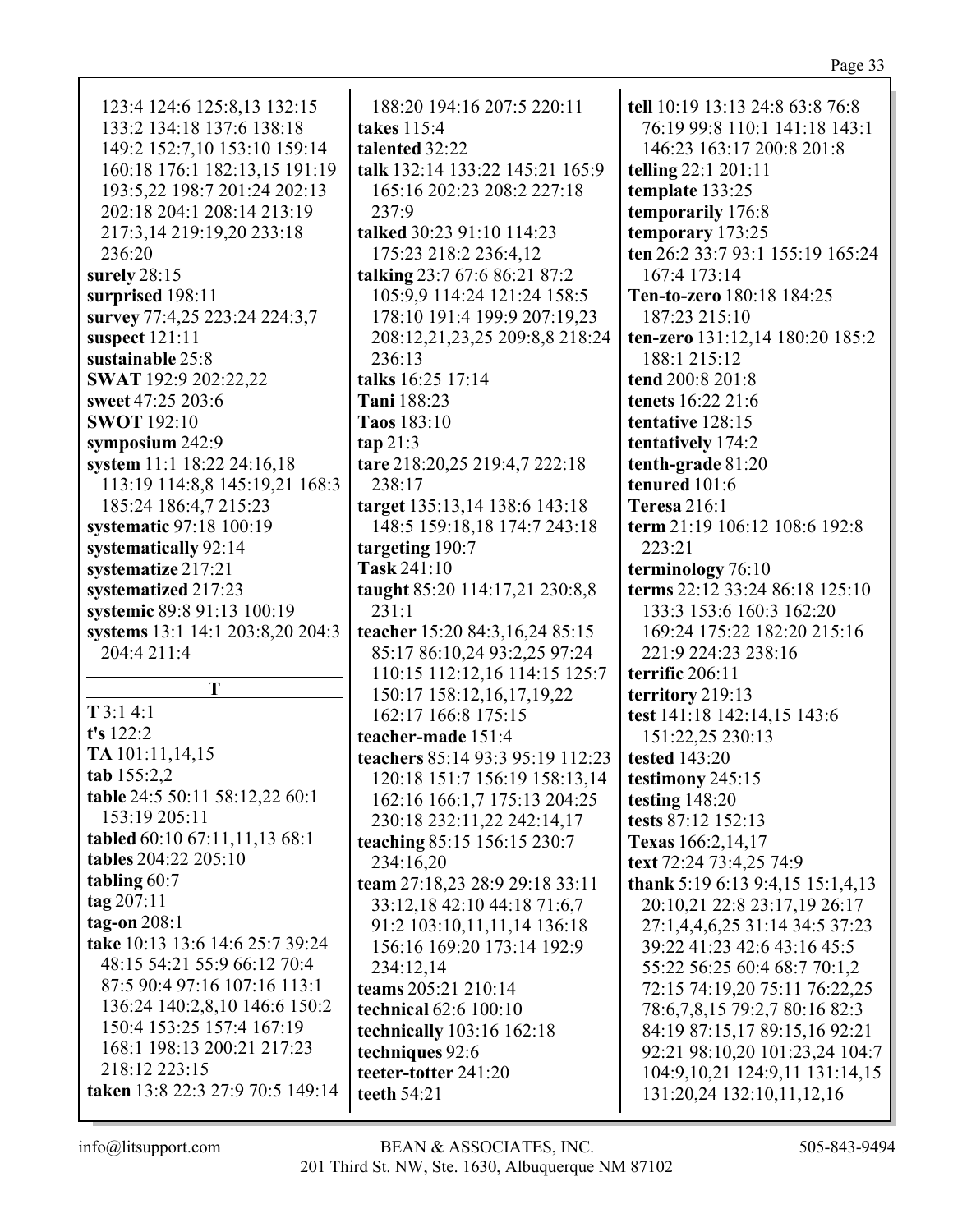| 140:25 141:5 144:3 152:20            | 120:12 121:3,14,18,19 122:16          | tidbits $241:1$                   |
|--------------------------------------|---------------------------------------|-----------------------------------|
| 153:14, 15, 16, 17, 18 157: 6 165: 5 | 122:24 123:23 124:12,20 125:7         | tight 181:18                      |
| 167:23 168:5,7,20 172:19 175:8       | 125:18 126:15 127:2 129:4,11          | till 236:23 243:4                 |
| 175:20 180:21 181:15 182:4           | 133:11 134:15 136:16,17 137:4         | Tim 2:5 78:18,19 79:7 82:5 87:23  |
| 185:3 187:25 192:24 205:18           | 137:16 138:20 144:4 161:6,8,9         | 90:1,9,23 91:25 92:3 93:9 96:25   |
| 206:17 209:12 215:13 216:13          | 162:1,13,14 163:16,22 164:21          | 100:1 101:24 104:9                |
| 224:9,10 229:24,25 231:15            | 165:2 169:16,16,25 170:24             | time 19:17 28:11,15 29:16 30:6    |
| 237:18 240:23,25 241:8               | 175:21 178:14 188:6,8 189:19          | 32:6,11 34:1,2 36:15 44:15 45:4   |
| thank-you 216:9 217:18               | 190:10 191:25 192:18 193:8,8          | 50:24 52:10,19,25 53:5 55:25      |
| thanks 29:15 35:8 37:20 41:21        | 193:12, 19, 21, 25 194: 6, 11, 13, 17 | 55:25 57:10 60:20 61:13 63:15     |
| 41:25 141:1 149:13 181:3             | 196:5,7,13 197:2,21 198:5             | 63:15 66:4,8,10 68:4 78:16 80:3   |
| 196:21 227:9 238:10 242:24           | 199:10,12,16,23,25 200:19             | 83:13,17 84:14,15 85:20 86:14     |
| theirs $104:2$                       | 201:9,10 202:1,3,7,13,14,17,18        | 88:23,24,24 93:17 94:2,13,16      |
| thematic 230:22                      | 202:19 203:5 205:19,19 206:10         | 98:24 99:9 111:10,22 113:20       |
| thematically 230:23                  | 206:15,18,20 207:16,22 208:7          | 117:2,4,12,16,18,20 118:5         |
| therapists 93:16                     | 208:19,21 209:5 210:8,13              | 123:16 124:4 127:16 128:20,21     |
| <b>They'd 55:16</b>                  | 211:13,23 212:5,9,18,21 213:8         | 128:21 133:15,21,23 134:3,3       |
| thing 15:21 20:3 80:10 86:4,22       | 213:11 216:4,6 217:5 218:10           | 136:25 137:17 138:11 141:13       |
| 87:13 88:17 92:16 109:23             | 219:6 221:14,23 222:2 223:4,6         | 142:13 148:22 149:14 153:14       |
| 121:20 124:13 136:1 152:23           | 223:19 226:18 231:13 233:21           | 162:21 165:12 170:1 175:6         |
| 163:11 175:3 181:23 201:10           | 234:5 236:15 237:10 240:4,20          | 181:21 182:1,5 188:21 191:5       |
| 202:8 207:8,15 209:14,16             | 241:16 243:25                         | 193:9, 12, 20 194: 10, 17 199: 21 |
| 212:17 213:9 217:16,20 218:2         | thinking 53:21 65:4,5 118:6           | 202:9 204:8,9,19 205:9,24         |
| 221:23 222:1,18 223:1 226:9          | 120:13 127:4 147:10 216:22            | 206:7 207:5 212:15 217:1,17       |
| 227:5 228:11 230:7 235:5             | 235:4,6                               | 225:11,16 234:4 246:10,15,20      |
| 238:18 239:18 240:21                 | third 1:21 57:2 156:14 169:22         | 246:25                            |
| things 22:18 24:21 25:20 26:13       | 245:20                                | timeline 31:5 38:11 156:10,18     |
| 35:11 56:20 58:1,1 65:13,24          | third- $21:4$                         | 170:2 177:2                       |
| 76:18 77:4 84:22 86:11,21            | thoroughly 131:17                     | timely 229:20                     |
| 88:19 95:16,21 100:25 121:7,18       | thought 56:19,21 71:11 134:19         | times 80:8 89:9 115:19,19 175:7   |
| 159:6 160:19 162:21 165:20,23        | 142:15 145:7 195:11 206:16,18         | 212:20 217:3 232:25               |
| 166:24 168:2,13 169:3,10             | 209:12 217:11 226:17 229:2,4          | timing 119:4 162:21               |
| 175:21 182:1,2 185:21 190:11         | 230:12                                | Tingley 16:11                     |
| 199:22 201:5 202:10 203:24           | thoughts 139:19                       | today 27:15 34:10 50:23 113:10    |
| 204:13 207:15 208:11,12,22           | thousands 167:4                       | 137:22 156:17,25 157:1 217:25     |
| 209:11 217:25 220:13 221:1,2         | threat 18:11 160:3 194:13             | 238:11 239:19,22                  |
| 227:4 233:15 238:15 239:2            | three 42:12 44:25 51:2 52:14,16       | today's 127:20,21                 |
| 243:25                               | 88:5 107:5 146:15 156:19 177:4        | told 55:25 148:20 199:20 233:17   |
| think 9:7 13:6 14:22 17:21 19:21     | 200:10 201:3,4 212:20 230:15          | tomorrow $201:23$                 |
| 19:22 22:3 27:19 28:10 30:14         | 231:7                                 | ton $215:15$                      |
| 30:16 31:11 33:9 34:11 36:6          | three-and-a-half 225:24 228:3         | tool 152:13,16,17                 |
| 37:4 41:12,13 45:2 48:8 49:3,13      | three-year $10:1$                     | top 21:3 86:16 99:17,24 163:19    |
| 50:25 51:14 53:19 54:25 61:3,5       | threshold 161:14,19                   | 165:10 219:1,12 222:24 238:9      |
| 62:25 63:18,22 64:24 65:1,7,8        | throes $10:25$                        | top-of-the-heap 223:6             |
| 65:12 66:16 67:25 82:6 83:14         | throw 206:13                          | topic 57:13 86:19 205:10          |
| 85:25 90:23 96:18 97:21 104:14       | thrown 10:25 178:11                   | <b>total 90:20</b>                |
| 107:3 110:21 114:11,15 115:14        | Thursday $228:2,5$                    | totally 39:12 163:4,20 169:10     |
| 116:7 118:2 119:1,12,13 120:6        | tickets 226:2                         | 221:10                            |
|                                      |                                       |                                   |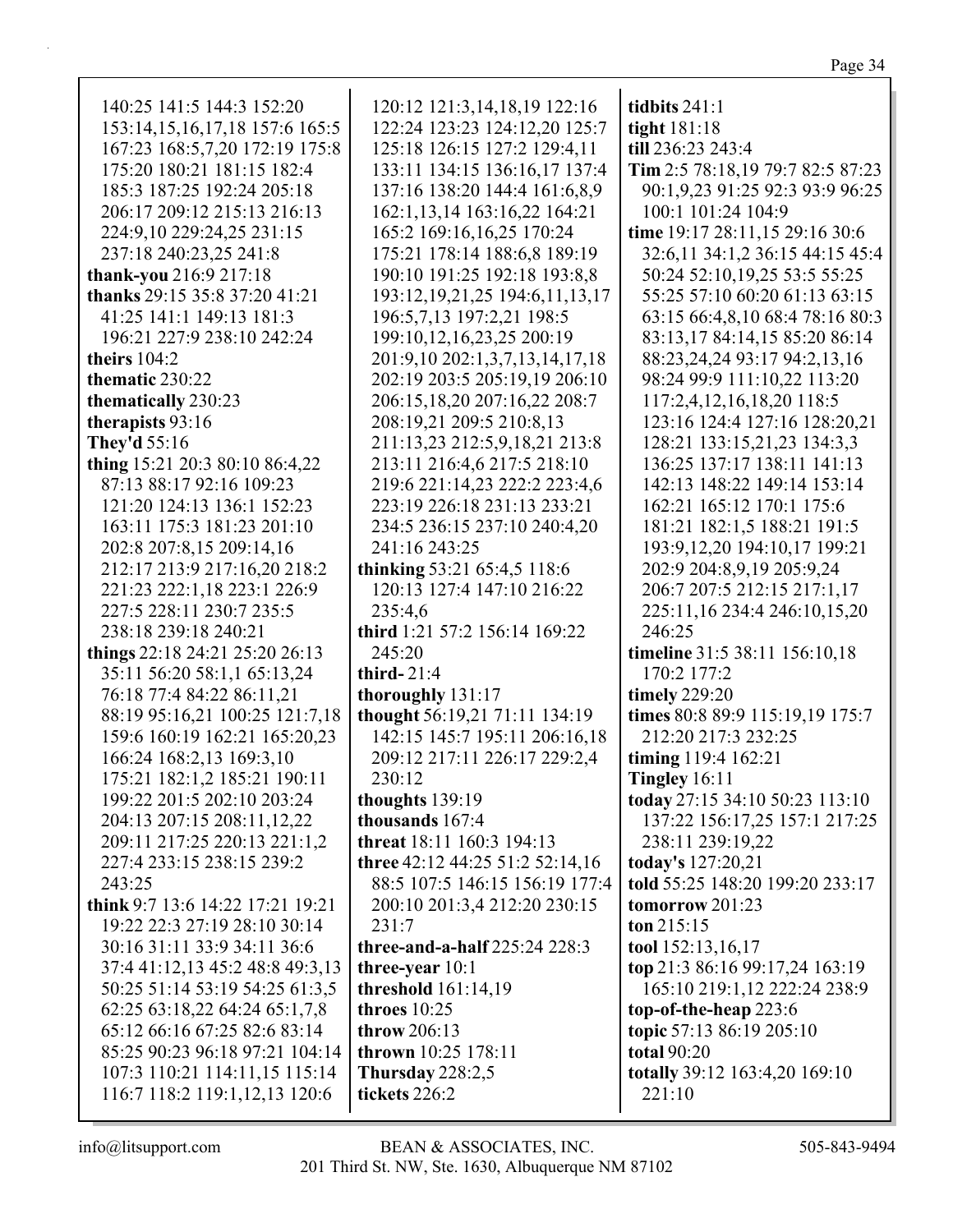**tough** 99:22 114:14,14,17 **town** 35:20 **track** 96:4 121:24 152:10 **tracking** 152:9,19 **traction** 223:10 **traditional** 26:9 191:11 196:18 200:9 **traditionally** 167:11 **trained** 166:19 **training** 28:25 33:9 98:24 99:18 99:19 101:8 141:4 166:1,2,5,6,7 166:13,18,25 207:12 213:4 **trainings** 155:20 173:14 201:1 **trajectory** 22:4 152:8 **transcript** 1:10 245:11 246:8,13 246:18,23 **transcription** 107:4 **transfer** 23:10 **transfers** 77:13 **transition** 3:8 9:21 11:4,5,7,12 11:15 12:23 13:19 18:5 19:20 24:6,17 176:25 177:5 **transport** 222:11,13 **transportation** 37:14 160:2 **trauma** 166:16 **travel** 182:6 217:7 225:15,16 228:25 229:1,4,7 **traveled** 225:9 **traveling** 153:15 157:7 **Travelocity** 226:8 **travels** 244:21 **treasurer** 134:22 174:24 **tremendous** 72:8 100:6,9,23 101:2 **triage** 215:24 **trial-and-error** 202:2 **tried** 225:12 228:15 236:14 244:9 **tries** 26:22 **triggers** 17:11 **trip** 46:12 128:18 **Trish** 2:3 209:14 **troubles** 111:17 **true** 103:3 116:5 218:8 245:10 **truly** 26:6 43:14 104:8 138:13 176:3 188:25 203:3 235:23 **try** 6:19 15:24 96:18 101:5,7 125:24 129:10 137:19 138:7 141:6 216:23 225:19

**trying** 11:9 13:17 24:20 57:16 58:21 81:23 83:1 115:24 119:14 129:6 144:11 145:18 150:3 164:25 181:19 194:8,9 200:2 215:16 216:4 230:13 234:5 **Tuesday** 181:1 242:8 243:4 **turn** 41:23 101:22 160:19 **turned** 169:6 225:19 **tutor** 71:17 73:6,7,16 **tutoring** 76:14 82:24,25 **tweak** 137:4 **twice** 17:18 **two** 6:23 20:24 31:2,18 48:11 55:4 56:23 64:4 85:14 88:5 99:2 100:11 103:7,8 107:6 110:10 112:22 113:2 120:18,20 120:24 124:2 127:19 133:9 154:15 156:20 166:2 169:10 175:13 177:5 191:8,9 205:3 208:17,21 218:10 229:10,11 237:23 **two-page** 32:1 **two-pronged** 103:13 **two-way** 160:24 **type** 70:19 81:16 86:3,5 87:13 152:14 203:6 209:16 244:3 **types** 177:24 **U U.S** 16:12,12 21:15 **Uh-huh** 91:23 178:7 196:13 198:22 **ultimate** 105:12 107:7,9,12 **ultimately** 108:25 **unable** 38:8 216:12 **unanimously** 223:5 **unbelievable** 101:2 **unclear** 63:7,22 **uncomfortable** 50:14 65:2 68:4 **under-employment** 21:12 **understand** 11:8 19:23 20:21 21:8 38:25 39:12 48:20 53:10 53:14,14 68:17 72:6,9 141:23 165:19,19 207:24 240:4,6 **understanding** 3:24 21:6 30:25 50:9,21 55:14 73:13 75:23 76:3 76:8,11 123:7 139:4 145:5 146:20 151:22,25 189:10,12

217:19 **understood** 151:24 **unemployment** 21:11 **unforeseen** 129:3 **unfortunate** 35:11 39:17 217:9 **unfortunately** 19:16 35:15 136:5 141:24 176:10 216:11 217:6 **unh-unh** 209:14 237:16 **uniform** 22:2 **union** 240:16,17,18 **unique** 19:2 **uniqueness** 168:14 **United** 165:25 239:25 240:3,15 **units** 230:22 **university** 13:24,24 25:17 234:17 **UNM** 13:25 **UNM's** 22:24 **unmute** 132:14 **unorthodox** 97:13 **untried** 119:4 **up-in-the-air** 222:19 **upcoming** 30:7 124:5 198:16 **update** 28:8 30:21 40:6 188:20 189:8 216:23 **updated** 30:24 34:3 44:15 **updates** 27:12,14,16 29:20 31:17 155:7 156:17,24 157:24 158:5 174:9 236:1 **upload** 74:16 136:2 **uploaded** 79:11 111:8,11 112:9 124:3 **Uptown** 37:18 **USDE** 29:23 **use** 16:15 20:16 21:19 25:17 26:22 35:16 39:23 92:6 101:21 134:16 138:1 142:7 145:1 146:22 147:12 150:3 151:3,6 162:7 166:9 167:2 212:11 233:2 233:3 **useful** 21:19 144:10 178:17 224:4 **useless** 241:6 **usually** 46:23 145:14 228:8,18 **utilize** 211:24 **V vacuum** 212:16 **valid** 96:20 **validate** 242:20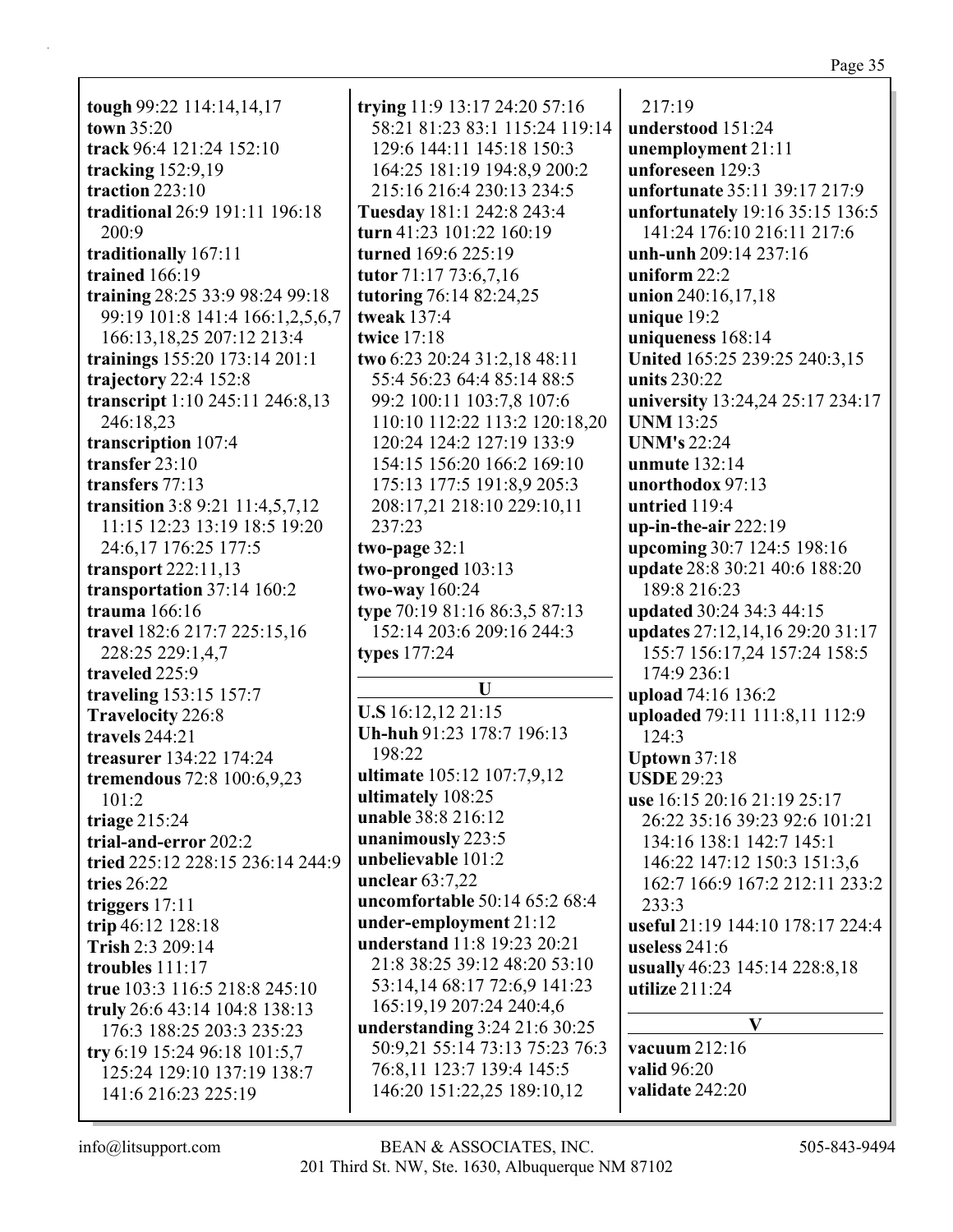**Valley** 176:11 valuable 188:7,22 value 195:12 242:14 values  $231:24$ **Varela** 46:15.15 variety 85:12 various 38:21 48:16 107:17 Vasquez 174:20,21 **Vegas** 217:1,2 vehicles 177:19 vendors 119:11 venture  $158:2$ verbatim 23:16 93:21 verbiage  $140:20,23$ verify 122:20 **versa** 152:17 versed 235:22 vertical 147:24 vestiges  $185:10$ vice 2:3 152:17 174:18 view 82:9 violations 117:9 126:5 virtually  $20:5$  25:13 vision  $30:3$ visit 90:8,12,16 95:9,12 96:22 109:11,23 113:15,23,25 114:3 116:5 117:21,22 Visitors' 4:10 visits 73:9 89:23 90:2,4 96:10 vital  $22:21,23$ voices 153:18 242:18 voicing  $165:5$ Voigt 2:7 5:9,10 8:21,22 14:10 15:3,4,13 37:22,23,25 38:13,15 38:25 39:8,12,15,17,20 40:17 40:22 41:9 49:21 50:3,13,25 51:3 52:16 53:2 54:7,10,13,25 55:5 58:25 59:1 69:8,9 87:16,17 89:15 98:9,10 108:13,14,22 122:12,15 123:10,24 124:6 130:16,17 133:17 155:1 170:17 170:18,19 171:1,4,7,19,20 178:23,24,25 179:10,19,20 182:12, 14, 16 183:17 184:7, 8 187:3,4 192:10 193:7 194:6 195:3, 15, 18 196:5, 13 197: 12, 15 197:20,25 199:12 200:5 201:21 202:3 204:1,5 205:6 207:19

211:13 212:5 213:17,20 214:2,8 214:9 224:17 240:24,25 241:8 241:13 242:25 243:6 volume 100:6 voluntarily 92:10 volunteering 206:11 vote 9:2 42:3 45:23 46:1 48:15.25 49:23,24 50:5,7,8 53:10 58:22 60:7 65:5 130:5 131:12 180:19 181:6 185:1 187:24 188:20 215:11 220:11 voted 132:22 votes 8:20 59:15 69:17,24 118:20 131:6 172:15 180:6 184:13 186:21 215:4 voting 68:10,11,18 127:5 149:15 W wait 48:24 116:4 waiting 17:20 47:20 waive  $61:9$ waiver 97:22 waivers 97:23 wakes  $21:25$ Walgreens 176:17 walked 24:11 48:4 110:6 234:25 walkways 177:4 want 12:2,4 14:6 15:5 19:5 30:1 30:17 32:5 43:10 47:17 48:6,24 49:6 50:7,24 53:25 54:5,23 62:10 64:17 66:12 68:9 72:17 72:18 73:15 75:11 78:9 79:3.7 82:4.12 88:17 95:7 96:19 102:1 106:12 109:15 112:19,20 113:5 115:2 116:1,2 120:4 127:7,8 128:7 129:1,19 133:2 138:16,21 144:16 145:17,23 158:1 160:9 160:18 162:7 163:22 165:17,17 165:17,18 167:23 168:23 169:9 169:15 175:2,9,20 181:15 182:1 182:2.4 189:5 194:6 195:13 201:22,23,23 205:14 207:16 211:11 212:3.18.22 216:8 217:16 220:2 222:18 223:25 224:1,20 225:23 227:12,14 229:1 230:3 238:14 243:8 wanted 25:12,23 26:1 27:15,17 27:21 28:7 30:21 31:17,18

32:20 33:2, 12, 20, 24 34: 642: 8 42:15,22 43:18 44:10,12,22,24 54:22 65:19 68:17 73:18 74:8 84:21 92:24 96:23 104:24 105:20 134:8 142:12 147:21 152:24 153:9 154:13 156:16 169:15.17.23 170:2 218:5 219:20 234:14 237:15 239:18 wanting 13:6 207:17 237:7 240:7 wants 49:25 60:22 65:10 75:15 104:12 159:22 205:11 wasn't 64:6 83:14 124:22 134:5 145:10 169:1 178:12 223:6 230:20 235:2 240:13 watched 92:17 water 14:1 238:8 way 10:16 14:16 19:19 22:20 31:4 32:19 40:9 52:16 64:13 83:11 97:7,13,20 100:14 104:25 114:9 121:13 124:15 161:9,18 161:20 162:3,22 167:17 195:25 197:8 199:24 200:13,23 205:1 213:6 217:21 230:20,23 241:19 ways 85:12 145:1 167:2 191:21 206:23 223:15 we'll 16:22 22:4 28:16 29:2 32:14 32:15 37:16 49:24,24 50:5 113:4 117:4 120:10 127:14 128:18,21,24 137:7,7 140:10 149:16 170:6 175:10 181:9 185:12 205:23 206:5 223:25 224:1 225:19 227:7 229:21 we're 6:22 10:3 11:9,22 12:9,11 13:13, 17, 22, 23 14:8 15:16 17:2 17:15,16,20 19:2 24:15 26:19 28:25 29:12,23 45:9 47:19 49:23 52:21 53:4 54:4,17 56:17 60:5 61:13 62:13 64:24 67:11 68:10 70:3 72:7 80:9,9 81:24 82:15,22 83:4 93:4 100:7,7,8,13 101:17 107:9 108:1 110:5 112:3 116:20 117:24 118:8 119:12 120:10 121:3.24 122:5 125:21 127:5 128:6, 16, 17, 25 129:12 133:2,3,16 136:21,21 137:16,24 138:1,4,10 140:24 141:6,9 142:1,3 143:14,15 144:11 147:19,23 149:15 151:16

 $info@$ litsupport.com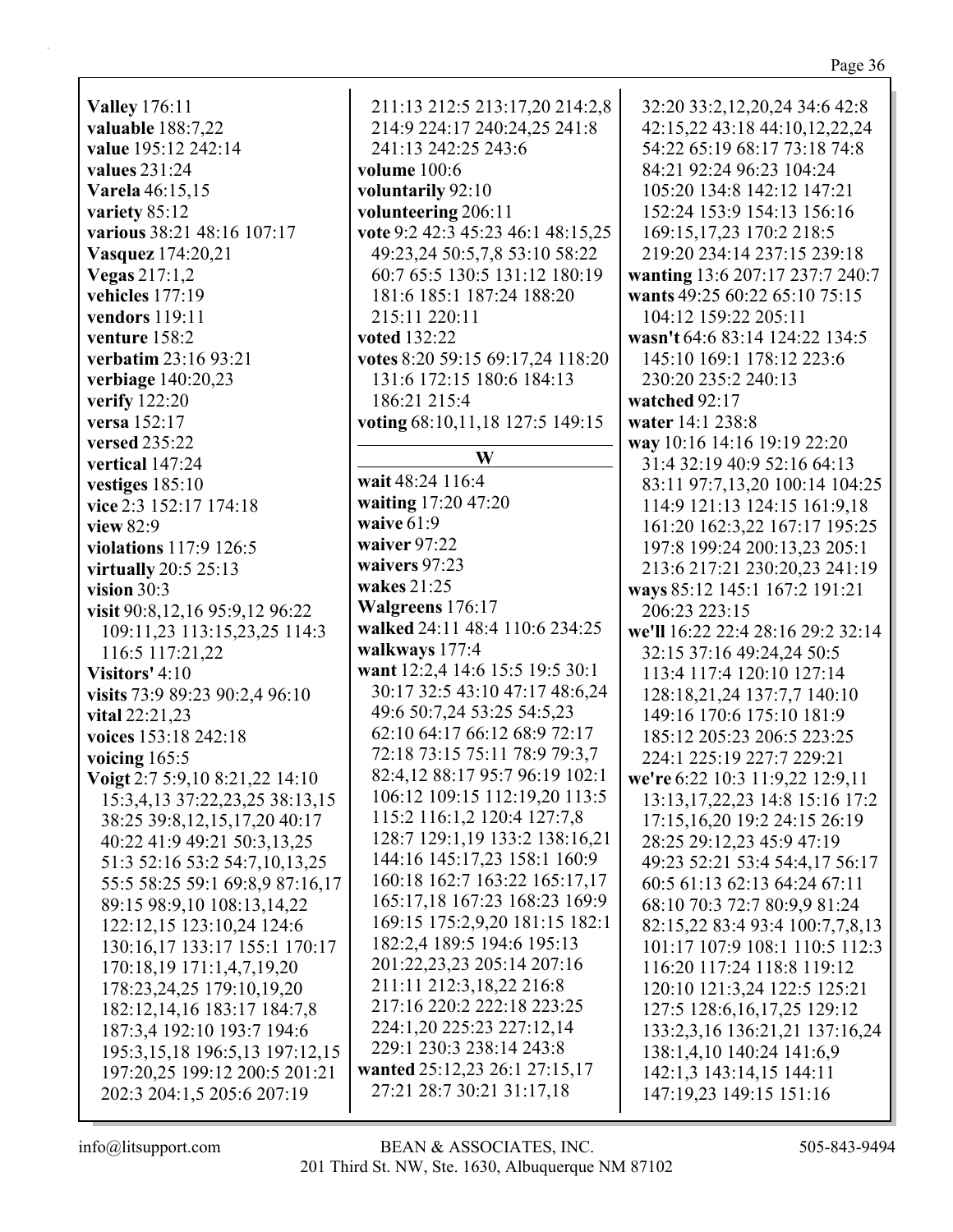158:11,23 160:1,17 163:16 164:4 165:10 167:12,18,18 175:17,18,25 176:1,16,19 177:2 177:11 180:22 181:1 183:16 188:2,4,9 191:1 194:7 195:13 196:3 197:11 201:1,2,4,17 202:1 204:17 206:2 208:1.16.21 209:7,8 213:18 216:4,19 218:24 219:12 222:1,15 223:9,9,22 236:9,23 237:7,12 241:13 242:19 we've 13:8 16:7 17:3,5,18 18:16 23:20 48:7 55:25 67:3,10,11 81:9 108:24 109:5 114:2 116:6 136:1,3,20 148:18 159:5 191:4 192:15 207:23 220:1,1,8 222:9 236:13 244:9 wealth  $211:10$ webinars 99:4 website 30:8 99:4,7 227:17,22 **Wednesday** 134:14 135:8 week 31:9 93:19 121:1 127:6 136:25 156:14 158:6 159:3 169:22 175:19 192:19,22 193:9 193:19 194:1.17 197:22 198:17 198:18 199:17,23 200:1 201:24 203:17 204:17 205:4 216:5 227:16 228:24 229:8,10,10 241:9 242:21,22 243:12 244:11 weeks 28:23 29:13 39:19 88:5,5 118:11 124:2 127:19 128:3 148:25 200:10 229:10,11 welcome 17:22 27:24 144:7 157:3.4.23 173:2 175:8 181:2 well-received 218:23 well-rounded  $23:15$ went 9:24 19:15 94:2 132:3 161:23 164:16 166:12 185:9 224:19 230:25 232:4 234:16 weren't 76:13 137:20 169:17 190:6 233:18 239:1 whammy 191:18 whatnot  $176:25$ wheel 230:24,24 whereof  $245:15$ whew 201:12 whispers 124:23 WIDA 150:15,18,24

wife  $20:16$ Wildlife 16:12 willing 65:9 205:16 224:19 willingness 13:4 winter  $99:3$ wisdom 211:21,25 wish 75:13 169:3 181:8 wishful  $216:21$ withdraw  $55:21$ **WITNESS 132:8** Woerner 2:11 45:14,18,24 46:3,8 46:25 64:8 72:18 74:21 75:3 76:13 78:9,13 83:16 95:11 108:18 153:22 216:17 229:5 wonder 205:1 212:19 wondered 67:4 141:17 wonderful 158:4 wondering 243:5,17,19,20 244:2 **Wong 207:15 209:16 Wong's 206:16** wonky 57:17 word 18:17 162:7 164:23 218:9  $231:22$ worded 64:11 138:6 wording 75:24 140:11 words 46:22 92:13 work 11:24 12:12 13:19 14:19 15:11 17:6,9 18:6,24,25 22:1,25 38:8 44:10 46:16 48:19 81:23 100:25 110:21,21 111:11 117:5 119:11 126:19 127:2 128:4 139:17 141:9 142:2 145:20 149:11 169:11 185:4,14 188:6 188:11,17,24 189:7 200:9 204:6 204:7 206:8 211:12,19 213:2,14 215:15 217:20 218:1 241:10  $243:1$ workable 125:23 worked 43:2 83:6 85:7 150:16 168:18 194:23 195:6 workforce 10:11 12:5 23:6 working 12:6 13:24 14:8 15:23 16:7 24:21 40:23 83:2 85:2,17 94:7 100:7 111:13 113:3 137:25 143:11,15 147:19,22,23 158:16 159:4 189:15 219:6 240:13  $241:14$ works 10:7 21:22 28:24 74:3

125:8 164:17 world 14:7 17:22 25:14 129:7 141:9 165:1.21 worth 43:9 242:23 worthwhile 199:10 wouldn't 50:12 79:22 136:2 143:2,6 206:18 207:20,24 217:7 221:21 Wow 191:1 233:22 write 86:19 93:6 writing 79:21 80:4,11 82:19 86:3 86:18 93:2 143:20 written 41:6 63:25 64:13 79:22 122:22 123:12,19 207:8 wrong 163:20 199:7 226:18 wrote 93:24  $\mathbf{X}$  $X3:14:1$ **Xinachtli** 154:10 155:11,15 158:3 165:12 166:21 171:2  $183:12$ Y vank  $61:16$ veah 17:22,23,23 20:20 23:14 26:16 34:12 36:22 37:8 38:14 39:15,20 41:16,20,25 47:18 49:10,10,12,21 50:13 54:9,19 55:5,20 60:11 63:25 75:10 82:14 84:18 87:3 91:23 92:24 96:24 97:2 108:14 119:17,19 120:2 124:6 125:16.17.22 127:14 131:19 149:11 150:10 153:11 177:12 178:10,13,25 190:22 195:15 204:1 206:10 216:17 217:12,13,14 220:9 221:12 232:21,24 233:2,9,17,20 238:3,7 243:16 vear  $10:6,20,22$   $11:2,2,2,21$   $16:8$ 17:15 28:11 29:8 30:7 42:12,18 42:23,24 43:2,15,24 44:9,11,17 44:23 47:19 77:21 84:14 94:19 94:19,25 99:2 100:12 110:7 111:12 112:22 113:4 118:9,9 120:7 124:5 128:2 129:11 134:24,25 135:3 136:8 142:1,4 142:6 143:2,4,21,23 144:2

 $info@$ litsupport.com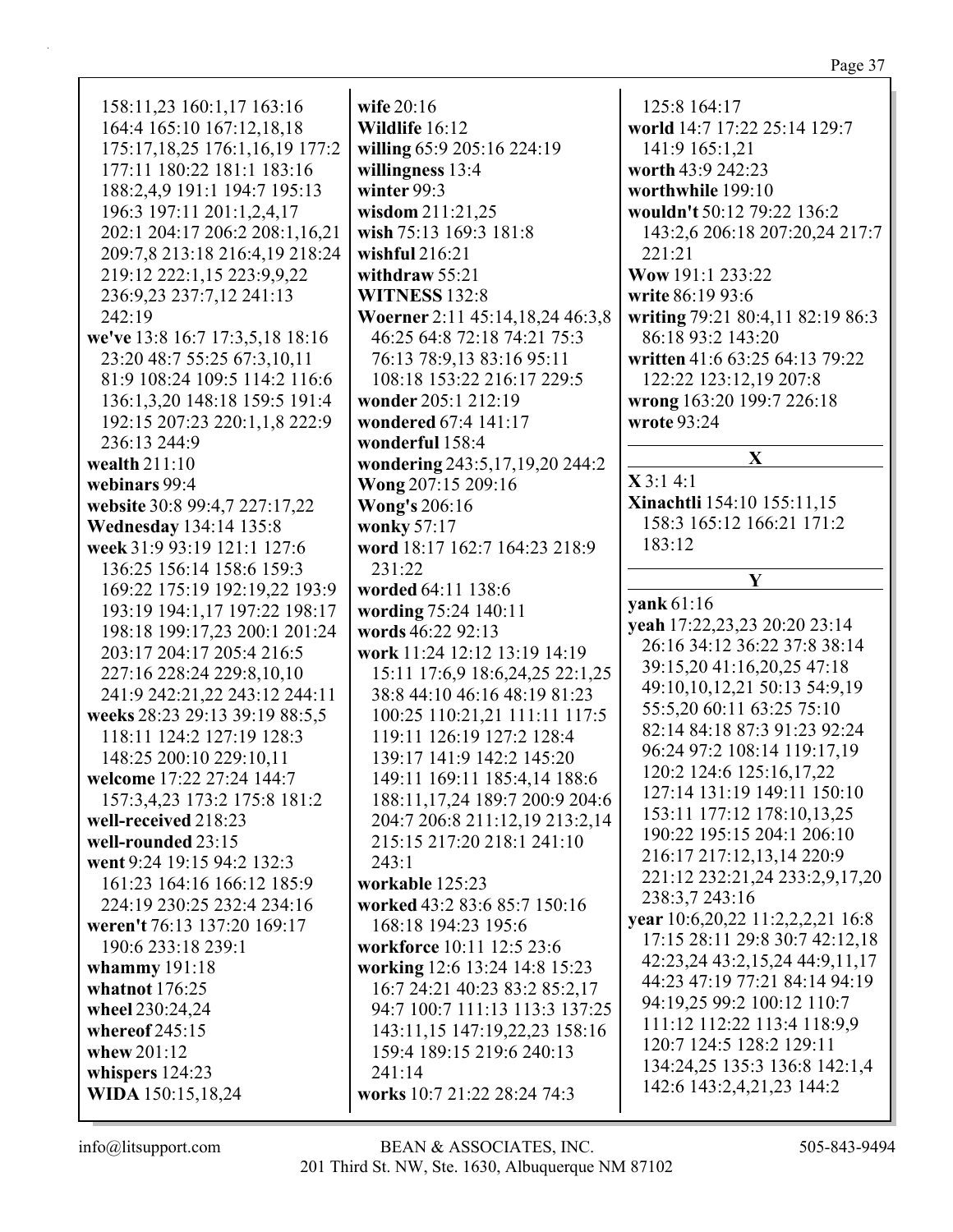| 146:13 147:12,15 154:21 155:4     | 10:31 70:5                      | 200 15:16 32:24                 |
|-----------------------------------|---------------------------------|---------------------------------|
| 155:8, 13, 20, 25 156:3 160:2, 17 | 10:48 70:5                      | 2000 230:5,5                    |
| 160:18,19,19 161:22 166:12        | 100 15:17 43:8 142:16           | 2007 204:8                      |
| 169:21 173:5,18,21 192:14         | 1001 241:6                      | 2009 211:13                     |
| 193:12 196:11 200:25 201:7        | 10715:18                        | 201 1:21 245:20                 |
|                                   | 10th 174:4                      |                                 |
| 203:7 206:7 212:20,21 218:10      |                                 | 2018 155:21 173:13,16           |
| 218:22 222:4 224:19 225:13        | 11 232:16                       | 2019 1:11 155:19,22 156:12      |
| 226:25 230:5 232:9 237:17         | 11:00 32:13 181:1               | 173:16 182:17,21,22,23,24,25    |
| 240:6                             | 11:30-to-1:00 204:18            | 183:1, 3, 5, 7, 8, 10 245:16    |
| year's 43:9 123:9 227:1,2         | 12 3:19 44:8 94:1 185:6         | 2020 136:9 174:3                |
| year-and-a-half 137:25 138:4,5    | 12:40 154:4                     | 2021 182:24                     |
| year-and-a-half's 134:9           | 12:59 154:4                     | 2022 182:21                     |
| year-and-a-half-growth 135:25     | 120-day 44:13                   | 2024 182:22,23,25 183:2,3,5,7,9 |
| year-end $231:20$                 | 128th 42:19 43:19               | 183:10                          |
| years 33:4,10 43:7 93:1 99:21     | 12th 127:3 128:14 129:1         | 20th 33:3 225:23 227:23,25      |
| 133:9 165:25 166:3,3,22,23        | 13 3:21 188:2                   | 21 9:22 23:25 24:3,15           |
| 167:4,4 204:12 230:15 231:7       | 131 3:15                        | $21$ -year-old $12:4$           |
| 234:20 236:14 241:5               | 14 1:11 3:23 35:19 240:1        | 2154:5                          |
|                                   |                                 |                                 |
| years-plus 168:19                 | 14,000 178:9                    | 219 1:20 245:8,19               |
| yesterday 48:20 50:20 56:24       | 144 175:17                      | 21st 32:13 225:22               |
| 57:5,11 58:4,10 148:19 159:2      | 14th 5:3 112:17 127:21 239:23   | 22nd 31:7 127:1 189:22          |
| 176:13 185:9,14,19 188:3,22       | 154:3 21:24 153:25 160:1 162:9  | 23 71:24,25,25 72:1             |
| 218:1 224:14                      | 150 223:8                       | 2304:6                          |
| you-know-what 197:22              | 154 3:17                        | 2358N 1:25 245:25 246:2         |
| young 19:7 23:7                   | 156 175:18                      | 23rd 127:1 155:19               |
| youngest 20:13                    | 164:5                           | 24/7 205:25                     |
| Youth 16:13 21:23                 | 16-B 216:16,17                  | 2444:7                          |
|                                   | 1630 1:21 245:20                | 2454:8                          |
| Z                                 | 174:644:7,8                     | 24th 173:13 225:22              |
| zero 43:3                         | 17643:20                        | 25 166:22,23 168:18             |
| zone 35:23 177:14,14 192:24,24    | 184:79:21                       | 25th 189:23                     |
| 192:25                            |                                 |                                 |
| <b>zoning</b> 177:13              | 1800s 18:23                     | 26 120:12,17 159:22             |
| <b>Zuni</b> 167:9                 | 1853:19                         | 26th 229:13                     |
|                                   | 1883:21                         | 27 3:10 160:1                   |
| $\boldsymbol{0}$                  | 189 3:23                        | 28 245:16                       |
|                                   | 18th 133:8                      | 28th 226:25 229:12,19           |
|                                   | 19 166:13                       |                                 |
| 1 3:3 4:10 7:2 43:4 236:23 237:15 | 1914:3                          | 3                               |
|                                   | 1st 127:17 157:21 216:24 236:20 | 3 3:6 7:17                      |
| 1,093 66:15                       | 237:17                          | 30 219:8 220:18                 |
| 1,100 47:14 48:2,5 62:8,8,15      |                                 | 30,000 219:9                    |
| 65:16 66:12                       | $\overline{2}$                  | 300 83:12,14 90:19              |
| 1,200 51:17 52:3,4 53:7 54:6      | 2 3:5 72:21                     | 30th 36:3 226:25                |
| 55:17,18 66:12,13                 | 2,000 220:23                    | 34 120:10                       |
| 1.4943:7                          | 2,500 220:24                    | 3542:19,19                      |
| 10 3:17 154:6, 14, 22 155:1, 2    | 2:49 244:22                     | 36593:19,21                     |
| 162:8 232:8 237:3,6 238:25        | 20 33:4 42:24 142:16 159:23     | 37 159:22                       |
| 10:0032:10                        | 160:8,8 219:7,12 222:7          | 39 232:22                       |
|                                   |                                 |                                 |